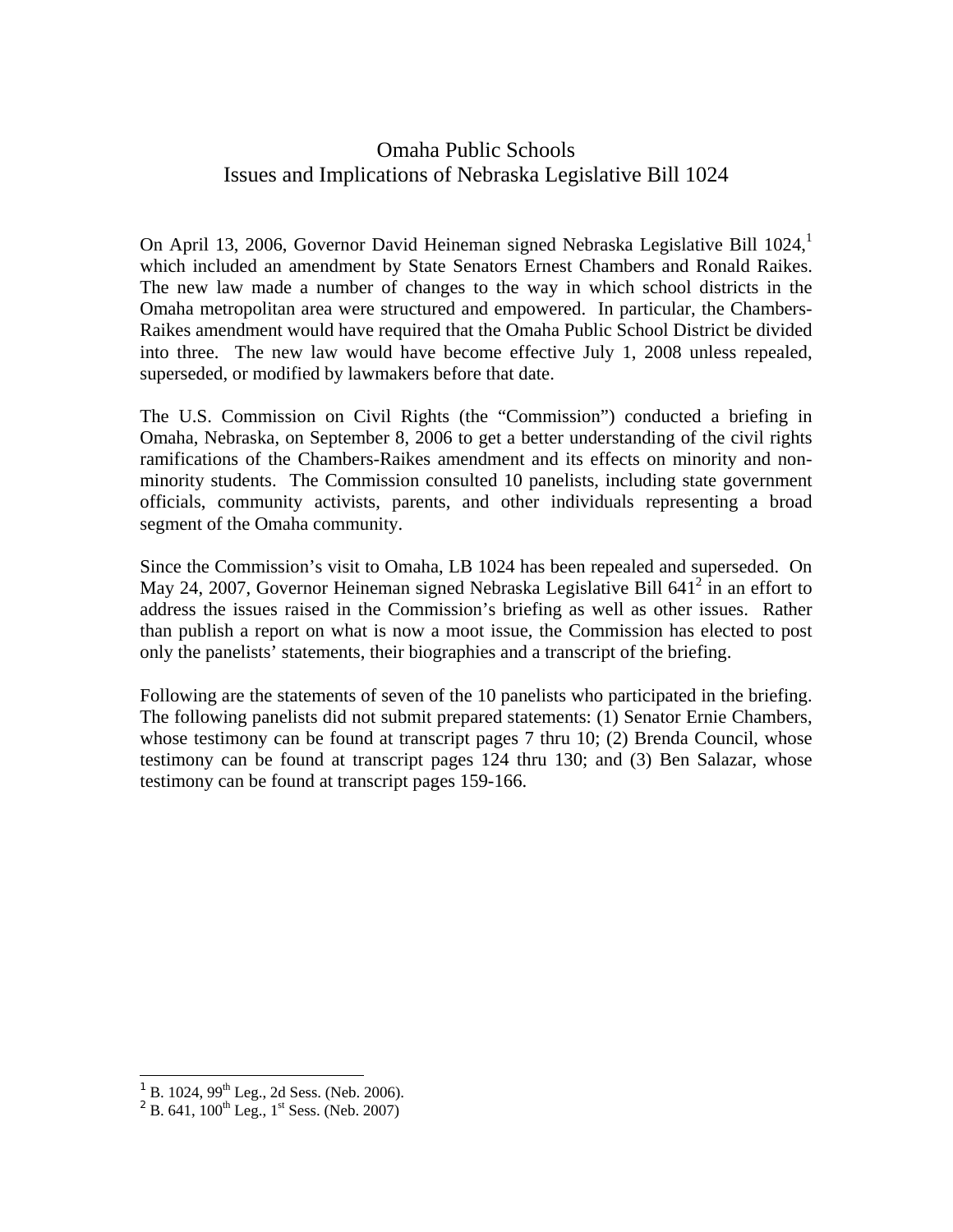### **Panel 1**

### **STATEMENT OF SENATOR PATRICK BOURNE, NEBRASKA STATE SENATOR**

There are several components of LB 1024 that divide by race. It is critical to understand that the Legislature did not just create three districts divided by race, they created many districts separated by race. What we did was make permanent the boundaries for the other school districts inside Omaha who, prior to this law, would have been absorbed by the city school district as the city itself grew. The law now guarantees that all the districts in the fastest growing and wealthiest parts of Omaha have permanent boundaries. These districts are over 90% white, as compared to the whole district of Omaha which is over 50% minority. Therefore, LB 1024 creates racially isolated districts throughout the city - minority districts in the former OPS and white districts everywhere else.

As if segregating the districts was not enough, LB 1024 (section 16) also destroys the current integration in OPS and prohibits most of the common tools used across the country to intentionally integrate. Section 16 puts a concept of "choice" before intentional integration, but the choice is controlled by the segregated school districts who are authorized to "cap" their own enrollment and who have to pay for the transportation of any student outside their district who comes in. Worse, it requires transportation for every student who attends a school other than the one in his or her neighborhood, regardless of whether such movement fosters integration. It also doesn't permit, internally, school districts to control the access to magnet schools.

In other words, the law prohibits mandatory assignment to anything but a home attendance area school, prohibits using magnet schools as an intentional incentive to integrate, prohibits using transportation as an intentional incentive to integrate and creates an enormous incentive on school districts to try to keep everyone at home to control what otherwise would be huge transportation costs (There is no exception to the spending lid for the transportation funds to be paid, in arrears, by the state, so it eats into what a district can spend on everything else.)

The most infamous component of the bill, Section 41, is being litigated because the Legislative record plainly reflects that at least one of the purposes for dividing OPS was to create a "black" district.

The intent of AM 3142, the amendment to LB 1024 which requires the division of the Omaha Public School District, was stated succinctly on the floor by Senator Ernie Chambers, sponsor of the amendment. Since he is appearing as a member of the panel, I would encourage commissioners to review the transcript of floor debate on AM 3142 with particular regard to his introductory and closing statements. Other senators joining in the debate concurred with Senator Chambers and I would encourage commissioners to review their statements as well.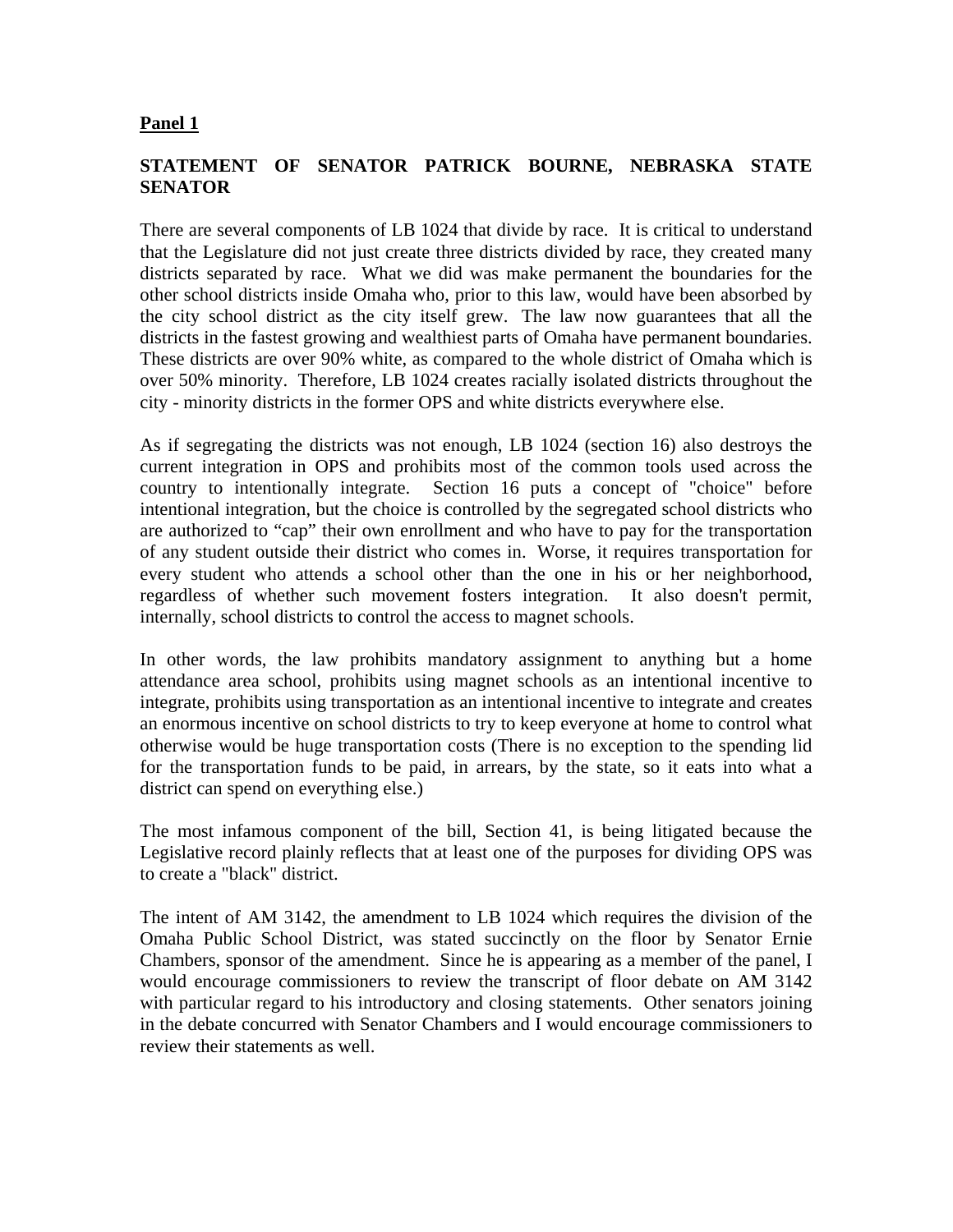As a Legislature, we took action knowing full well what was included in the language of AM 3142. That amendment requires that OPS be divided using attendance areas of existing high schools. It also requires that the new districts be comprised of contiguous attendance areas and that two or three new districts be created. Limited by those rules, in the absence of some intervening change, it is simply impossible to create districts which are not racially segregated. I challenge commissioners to create non-segregated districts using the rules the Legislature set forth. It cannot be done.

Some would argue that integrated districts can be created if OPS were to change attendance areas. No one in the Legislature suggested that course during debate on the bill. In fact, every effort was made to prevent intervention by the OPS board. AM 3142 clearly sought to exclude any input from OPS by specifically providing that the new districts boundaries not be subject to approval of any school board.

As originally introduced, AM 3142 required that the districts share a "community of interest", thus guaranteeing segregated districts. While a later amendment eliminated the "community of interest" language, that occurred only after it was apparent that no nonsegregated division of the school district could take place under the language of the amendment.

While argument may be made that the intent was not to segregate, but rather to simply divide an overgrown district, that was not the intent on the floor. Had it been, we would have adopted AM 3167 which would have reduced the size of Millard Public Schools and Lincoln Public Schools.

The Legislature knew what it was doing when it adopted AM 3142 and approved LB 1024. The Legislature was aware of the effect of AM 3142. The Legislature knew the racial composition of the other districts and that they would remain intact.

Without going into great detail, what we do know about our federal constitution is that if a governmental entity takes race into account when it makes a law – and there is no doubt this does - then the courts must apply what is called "strict scrutiny". Nebraska will be required to show that it has a compelling interest to accomplish what cannot be achieved other than by using race. This has been the test required by our Supreme Court for years, it hasn't changed, and there is simply no compelling reason to use race to divide OPS.

In a nutshell, the end result of LB 1024 will be exactly as intended: schools segregated by race, the districts themselves segregated, continued underfunding for what are and will be very high poverty areas. We will deny children an equal opportunity to the education they deserve in direct contradiction to the principles of Brown v. Board of Education. .

I am not aware of any evidence, empirical or anecdotal, that segregated education provides students with enhanced educational opportunities. But it is simply irrelevant. For I am aware of the view of the United States Supreme Court when it stated, in Brown v. Board of Education, 347 U.S. 483 at 495 (1954): "We conclude that, in the field of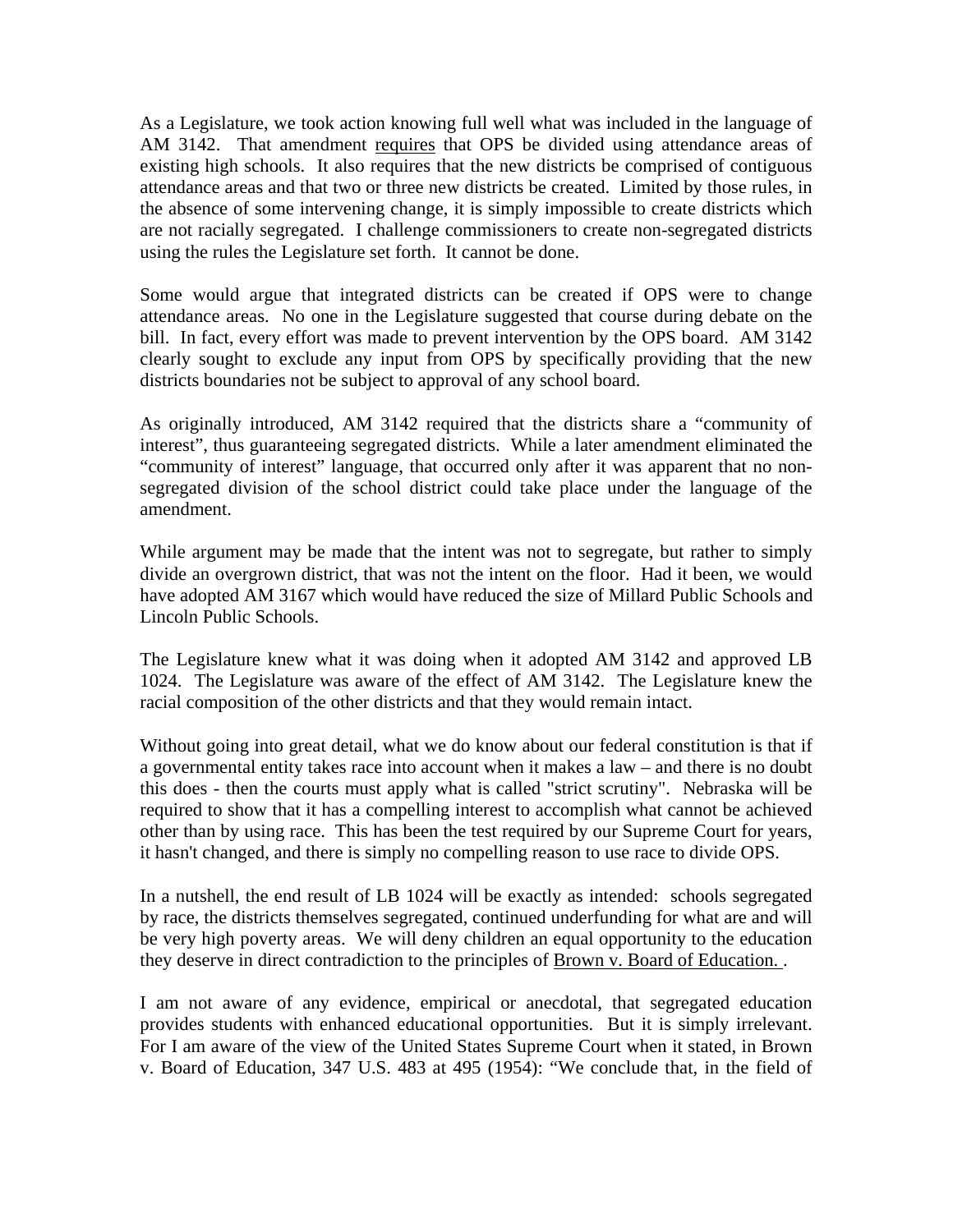public education, the doctrine of 'separate but equal' has no place. Separate educational facilities are inherently unequal."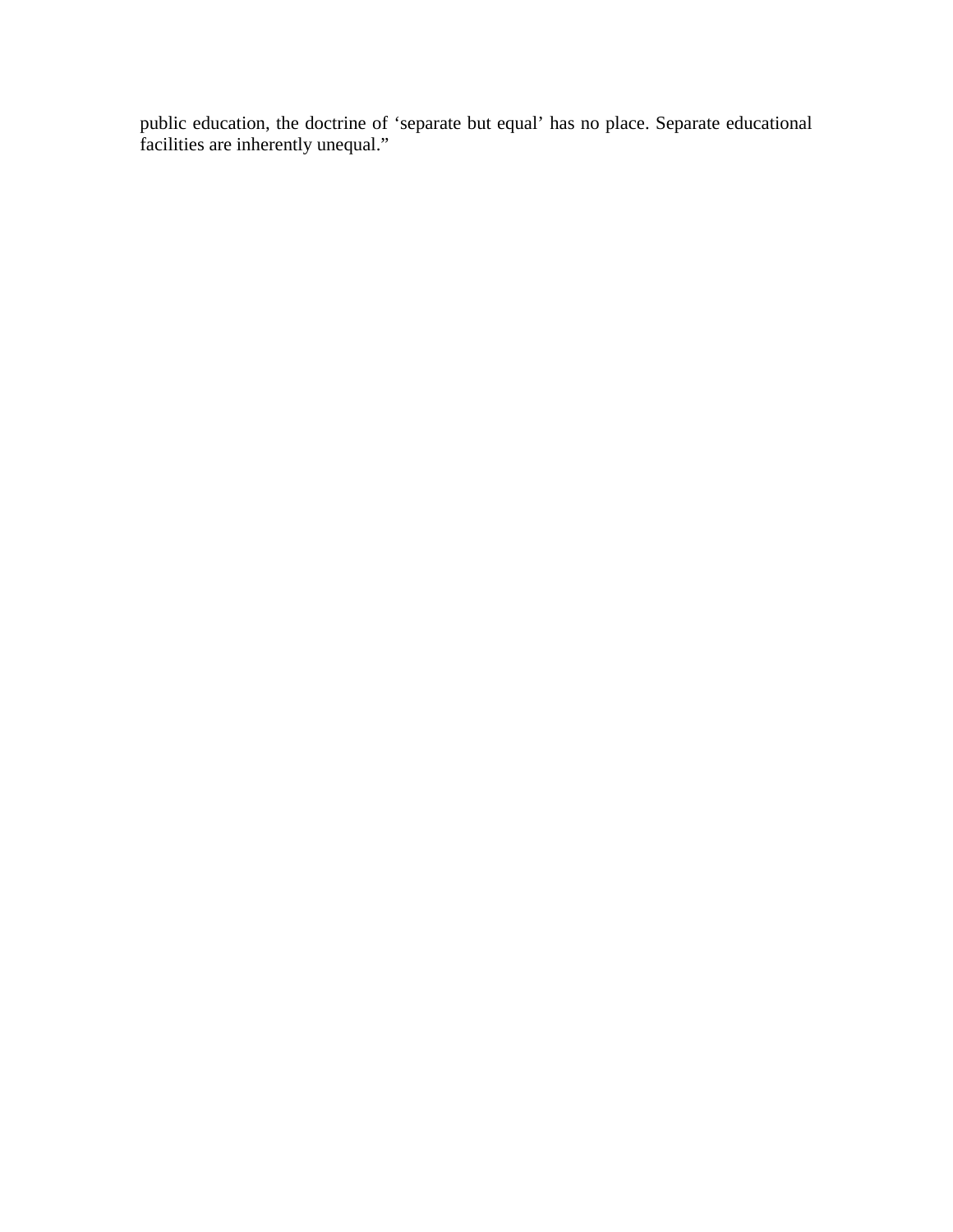## **STAEMENT OF CHRISTOPHER TODD RODGERS, DOUGLAS COUNTY BOARD OF COMMISSIONERS**

I want to express my thanks to Chairman Reynolds and fellow members of the USCCR for their willingness to hold this briefing on Nebraska Legislative Bill 1024.

The hearing is needed to have a comprehensive dialogue on what this legislation entails and what the consequences will be to children in the eastern part of Omaha particularly Black and Latino children if the Omaha Public School District is split into three separate school districts.

As a Commissioner on the Douglas County Board, I have no direct authority over how education policy is governed or implemented in the school districts within our boundaries. The only direct involvement Douglas County Government has with its schools districts is through its Juvenile Detention Center and the educational options we offer while they are detained in our facility.

I bring to this discussion five years of experience as member of the Metropolitan Community College Board of Governors were I acquired a sound understanding of the how the State of Nebraska finances primary and secondary education. The taxing authority for Nebraska Community Colleges is under the same section of the law.

My interest in the section of the bill that splits OPS is totally personal. I came to Omaha in August of 1987 after graduating from East St. Louis Lincoln Sr. High School in Illinois School District 189 an entirely black school district. The first time I had a white classmate was my freshman year at Creighton University.

From that personal experience and my appreciation for the historic battles in Black History nationally and locally that have allowed me to serve as an elected official, I think the language in LB 1024 that authorizes the splitting of OPS creates an educational disadvantage, and strikes a blow at the foundations of Civil Rights: The Brown v. Board of Education Decision.

There are three provisions in LB 1024 that I feel will have unintended consequences for low income children in the newly formed Learning Community if the Omaha Public Schools (OPS) is split into three districts. Those provisions deal with the following issues:

- Equitable Funding
- Local Control
- Integration

### Equitable Funding

The key attraction of LB 1024 is that is will address the issue of equal funding for school districts that have greater challenges associated with poverty and language barriers.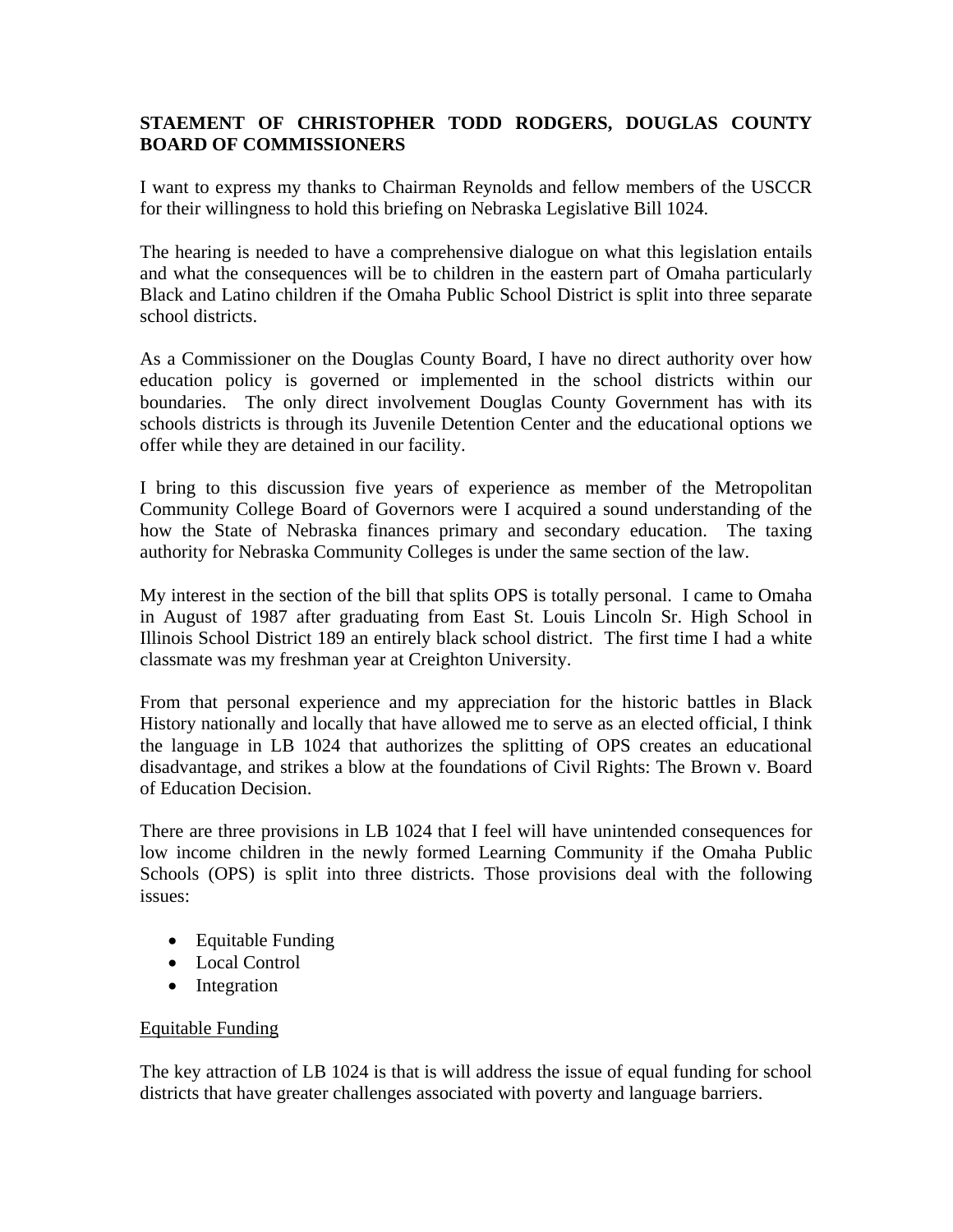The bill attempts to accomplish this by giving the new Learning Community the same \$1.02 taxing authority as the 11 or 13 school districts within its boundaries. The school districts within the boundaries are still allowed their same taxing authority (\$1.02), but can only use the amount the Learning Community does not authorize (i.e. if the Learning Community uses \$0.52 cents, the school districts have \$0.50 cents worth of taxing authority available).

This provision does not guarantee equitable funding. Without a mandate to have the Learning Community use the entire \$1.02 tax levy, funding between the school districts will still be unequal because the property values in the districts are different and some districts will not be able to generate the same amount of funding.

The bill provides state aid but this does not offer a guarantee to equitable funding. If it did, we would not be here at this point in time because the school districts would be satisfied with the current provisions to fund primary and secondary education.

### Local Control

It is argued that the section of LB 1024 that breaks OPS into three separate districts will provide increased input for parents and increase local control. This argument is a "Trojan Horse" used to ignite the emotions that come from a community's sense of pride and its feeling of oppression in the past and today.

LB 1024 could actually weaken local control by adding another layer of authority to the local governance process and removing important powers from the representatives elected by the voters. The influential duties of establishing tax levies and the placement of specialized schools will no longer be the authority of local school boards. Those powers now go to an appointed learning community not representative of the individual school district populations.

LB 1024 has set up a local education structure that resembles a business franchise model. It has turned each of the 11 or 13 school districts into franchisees with the Learning Community as the franchisor. Similar to the Marriott Hotels which is the umbrella with hotels under its ownership such as the Renaissance, Courtyard, Residence Inn, Fairfield Inn, Towne Place, and Spring Suites. In the structure of LB 1024, the Learning Community is the umbrella organization with the 11 or 13 other school districts being separate entities that function under its guiding hand. Similar to a hotel chain they have different names, hiring authority, but key and I emphasis key decisions are influenced and made by the umbrella organization.

That is not local control.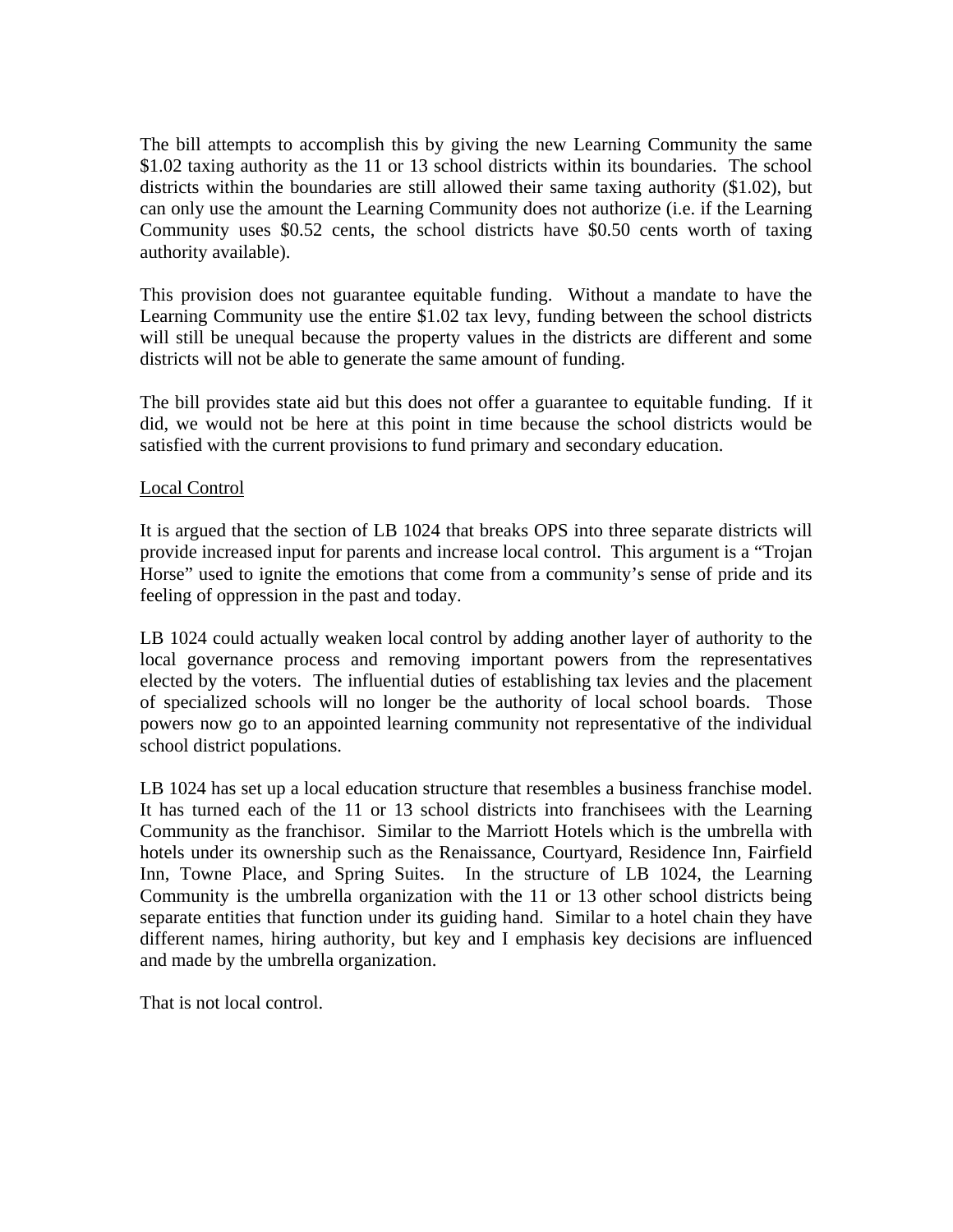### **Integration**

There is a common interest among all the parties involved to make sure that our schools are integrated and that children have a diverse educational experience. Before the passing of LB 1024, the OPS was the only school district within the newly formed Learning Community that had to deal with diversifying its student body in select schools.

Even though the new law promotes efforts to integrate such as prioritizing student placement according to income levels and providing transportation for all students, I expect the practical application of the law to be difficult because of the following:

- Option enrollment has been eliminated,
- The school district which the child chooses to attend must pay for the transportation,
- Each school district has the ability to set its own capacity, and
- A hardship clause allows school districts to exceed the district's capacity, but the rationale for the decision is not transparent.

In closing, I want to thank the USCCR again for holding this briefing. The agency is on a limited budget, and for the Commission to hold a briefing on this issue speaks volumes about its importance in the context of civil rights.

I hope this brief summary of my concerns gives you a clearer picture of the unintended consequence that will result if the provision of this bill that splits OPS is allowed to become law.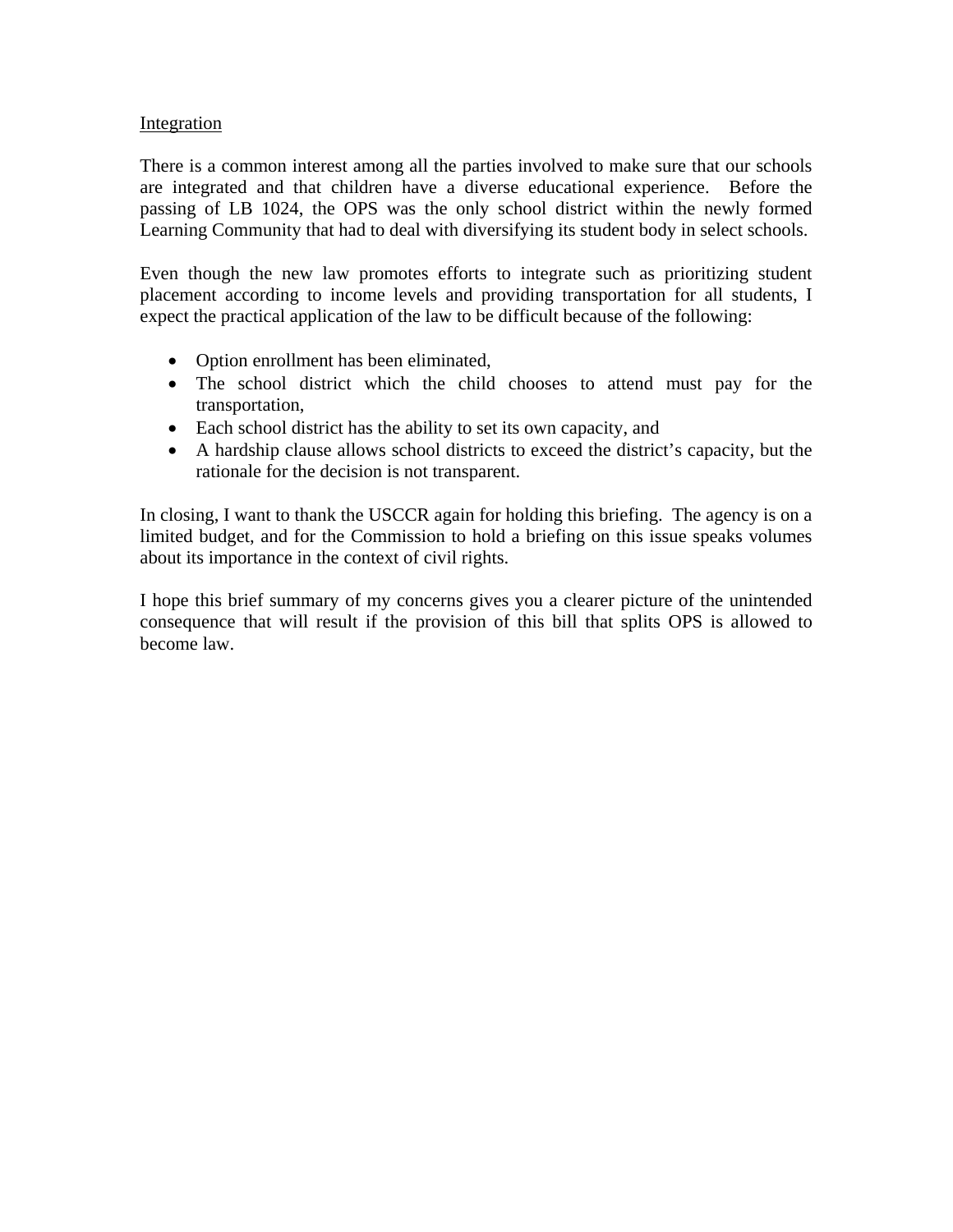### **Panel 2**

### **STATEMENT OF WALTER VINCENT BROOKS, MEDIA SPECIALIST, UNIVERSITY OF NEBRASKA MEDICAL CENTER**

Nebraska Legislature Bill 1024 comprises 172 pages but its passage has resulted in a firestorm of resistance and criticism, primarily centering on a 1 ½ page amendment added by Senator Ernie Chambers. The Chambers Amendment calls for the reformation of the Omaha Public School system into three autonomous districts – A north unit that will be predominately African American, but not totally African American; a south unit that will be predominately Hispanic, but not totally so; and a west unit that will be predominately Caucasian, but not totally so.

I support this legislation. I have written a three-part series detailing my support for LB 1024 in the Omaha Star newspaper, Nebraska's only black-owned newspaper (May 4, 11, 18, 2006 editions). My presence here today is to reiterate that support and offer to the U.S. Commission on Civil Rights a summation of my reasons for supporting this legislation.

I am not here today to bring forth stacks of data and crunched numbers to prove, according to prevailing methodologies of scientific and administrative evidence, that the Omaha Public School system, in the main, has miserably failed African American children in this city. There are others on this panel today better equipped to provide the irrefutable documentation of this educational dysfunction.

The opposition to LB 1024, while not yet presenting the fullness of its legal case in a court of law, seems to be focusing on certain areas. Greatest of all is their deep concern for the ramifications of what they are designating a de jure "legalization" of segregation in Omaha because of the obvious racial composition of the three districts to be formed. In addition, regarding the "fine points" of the legislation, all of which remain to be worked out, just as any other legislative enactment requires fine tuning and detail administration, there is great concern, for example, that the break-up of OPS into three divisions will hamper such issues as administrative and teacher contract negotiations, and jeopardize a host of grants, some of which are currently providing additional programming support for minority children in the OPS system.

The working out of administrative details requires the presence of properly authorized representatives, timely and adequate review by all the parties involved of the issues at stake, and a table cleared of any and all possibilities of legal reversal of the entire platform. Until LB 1024 has met all of its legal challenges, the fine-tuning administrative questions can be asked but not fairly discussed and answered. This is the nature of bureaucracy. The mere fact that there may not be a satisfactory answer to such questions written into the bill itself has rarely been used as an excuse to call for the rejection of a wide array of national and local civil rights legislation passed over the last 40 years. Advocates get as much detail as possible into the mix, but the primary effort is to get something on the "board" that can be evolved. The key focus was to get a legal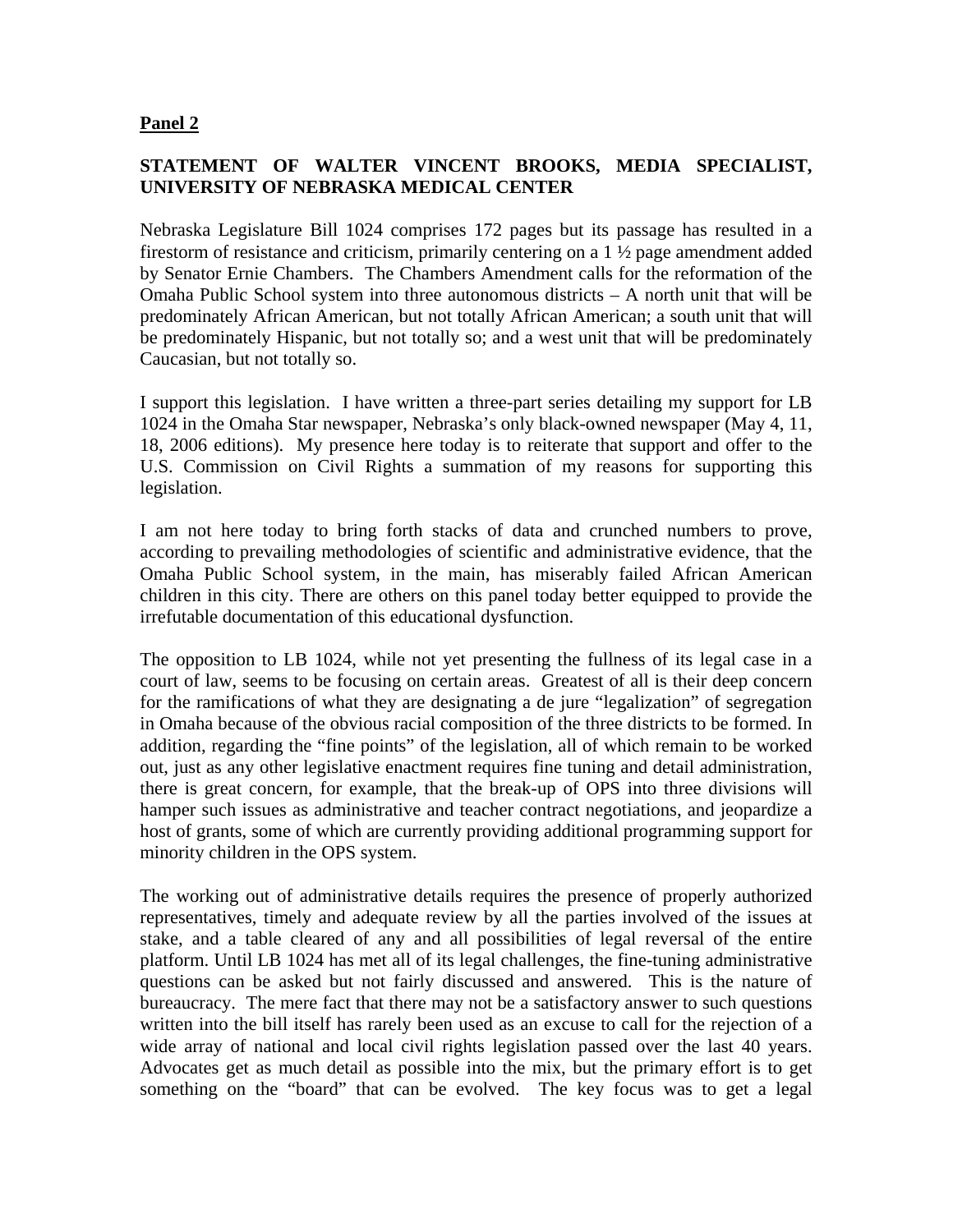precedent that can be immediately used to fight discrimination even if the legislation didn't, in full initial text, offer every answer to every potential question.

The history of African American struggle for progress is filled with significant, pivotal moments of change and at every one of these junctions in our history, there were powerful voices saying, "No, it won't work, leave it alone, we'll be worse off in the end."

As America entered the  $20<sup>th</sup>$  century, there were two giant voices clashing over the future course of the African American population – Booker T. Washington and Dr. William E. B. Dubois. Washington was counseling a reduction and aversion to political activism, and building up from within, while Dubois excoriated Washington for decades about his disinclination to pursue integration and significant political agitation. Yet, was it not Dr. Dubois himself, after struggling well into old age for equal rights for African Americans, who finally threw in the towel and abandoned America altogether and spent his final years living in West Africa. He wrote America off as a lost cause. In fact, in his twilight years, Dr. Dubois was quoted as saying that maybe in the final analysis, the biggest difference between Booker T. Washington and himself was that Washington had actually been born a slave and understood things about the nature of Black people and American reality that perhaps Dr. Dubois never could because he had been born into the black middle class.

When Rosa Parks refused to move out of her seat in Montgomery, Alabama in 1955, nobody in the world would have or could have predicted that single act would result in a complete galvanization of the black community, a historic boycott, the elevation of a young minister named Dr. Martin Luther King, Jr. to planetary prominence and a global resonance from America that the African American people were finally standing up. And it almost never happened. The male pastor dominated black church system in Montgomery rejected the initial calls to join the battle. The pastors felt that a bus boycott would trigger a white backlash that would be much worse than the community was prepared to handle. If black millionaire and primary civil rights activism financier A.D. Nixon had not threatened to encourage every black female church member to quit their churches rather than be led by cowards, that boycott would never had happened. Also don't forget that the mighty National Baptist Convention, the largest black Christian association in the world, then led by conservative Dr. Joseph Jackson, had to be dragged into the civil rights struggle kicking and screaming. Dr. Martin Luther King, Jr., despite the fact that his own father was an executive official in the organization, renounced it and joined hundreds of other young dynamic fighting ministers to form a new national black ministers association dedicated to pursuing social justice for black people as well as heaven.

When Dr. Martin Luther King, Jr. finally acknowledged the arguments of African American youth activists in the Student Nonviolent Coordinating Committee that he must openly reject America's role in the Vietnam War, virtually the entire national civil rights apparatus, white and black, desperately tried to change his mind. The airwaves and news editorials thrashed Dr. King and said he could actually kill the civil rights movement. Major financial backers withdrew and said they would no longer support anything to do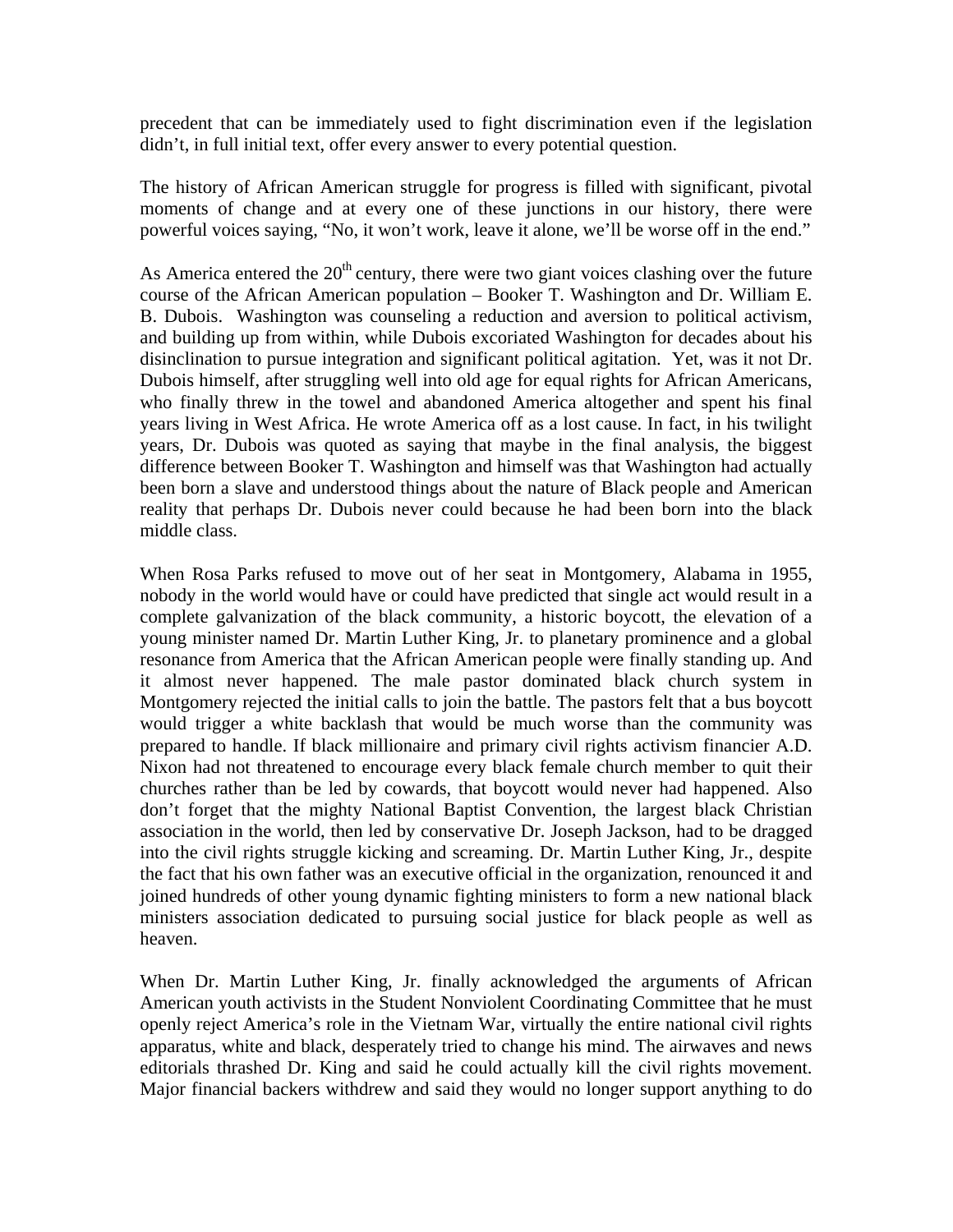with Dr. King. The naysayers were legion, but he held his ground and his voice became a global beacon light that helped spark an opposition that helped America regain its soul and eventually end that madness. We'll never know how many young Americans **didn't die** in Vietnam because Dr. King did the unthinkable.

And what about Malcolm X? How hard was it for him to spend the bulk of his activist life verbally burning white people at the stake, only to look deep into this own vision and realize that the primacy of his Islamic religion and his unceasing denigration of the entire white race were ultimately disserving the African American struggle for justice? He turned around and made the kind of earth shaking change that opened the door for an entirely new generation of activists, even as it cost him the loyalty of thousands of devoted followers.

What is it that scares everybody so much about this bill? It is that LB 1024 has touched the third rail of the train track carrying the African American civil rights educational movement since Brown vs. the Board of Education in 1954. The mantra has never changed. Any form of separation or racial segmentation is detrimental to the African American community. Yet, all we have heard about since Brown turned 50 years old is how there has been just about a complete restoration of segregation in America's public school systems. Nobody knows how, nobody knows why, it's just that, like magic, everything is virtually back to the way it was. We've lived through bussing, and every manner of special project, special program, magnet school, and pea under the shell manipulation – "Now, where's the education for black children that black people are still looking for? Which grant is it under now? Which new administration – presidential, gubernatorial, mayoral or school administrative? And we keep betting our children – **our children** – over and over again, that the dream educational "pea" is under "this" shell or "that" shell. And with the rarest exceptions, like natural born suckers, we keep losing, each and every time.

Senator Ernie Chambers did the one thing nobody expected, even from him. He said, Omaha is a segregated city and it is going to be this way for long time to come. The economic disparities for African Americans in this city, the residential resistances to developing the kind of housing minorities can afford, the quite blatant – almost riotous – response from white west Omaha to the very thought that their white schools would have to merge into minority-majority Omaha Public School's "One Omaha, One School System", was enough for Senator Chambers, and a whole lot of us in North Omaha, to say, "Fine. You want it, you got it. Just give us the same autonomy in our side of town and let's see what we can do for our kids, the same way you look out for yours."

So the primary notion that LB 1024 deliberately segregates the Omaha Public School system is really quite indefensible. The specifics of the bill actually guarantee a complete freedom of choice for every single student in the OPS system. But, really, have white kids from the suburbs ever truly indicated a significant will and desire to go to school in north or south Omaha? I don't think so. And minority parents can still take their child to attend whatever majority white school (or other school they consider integrated, if North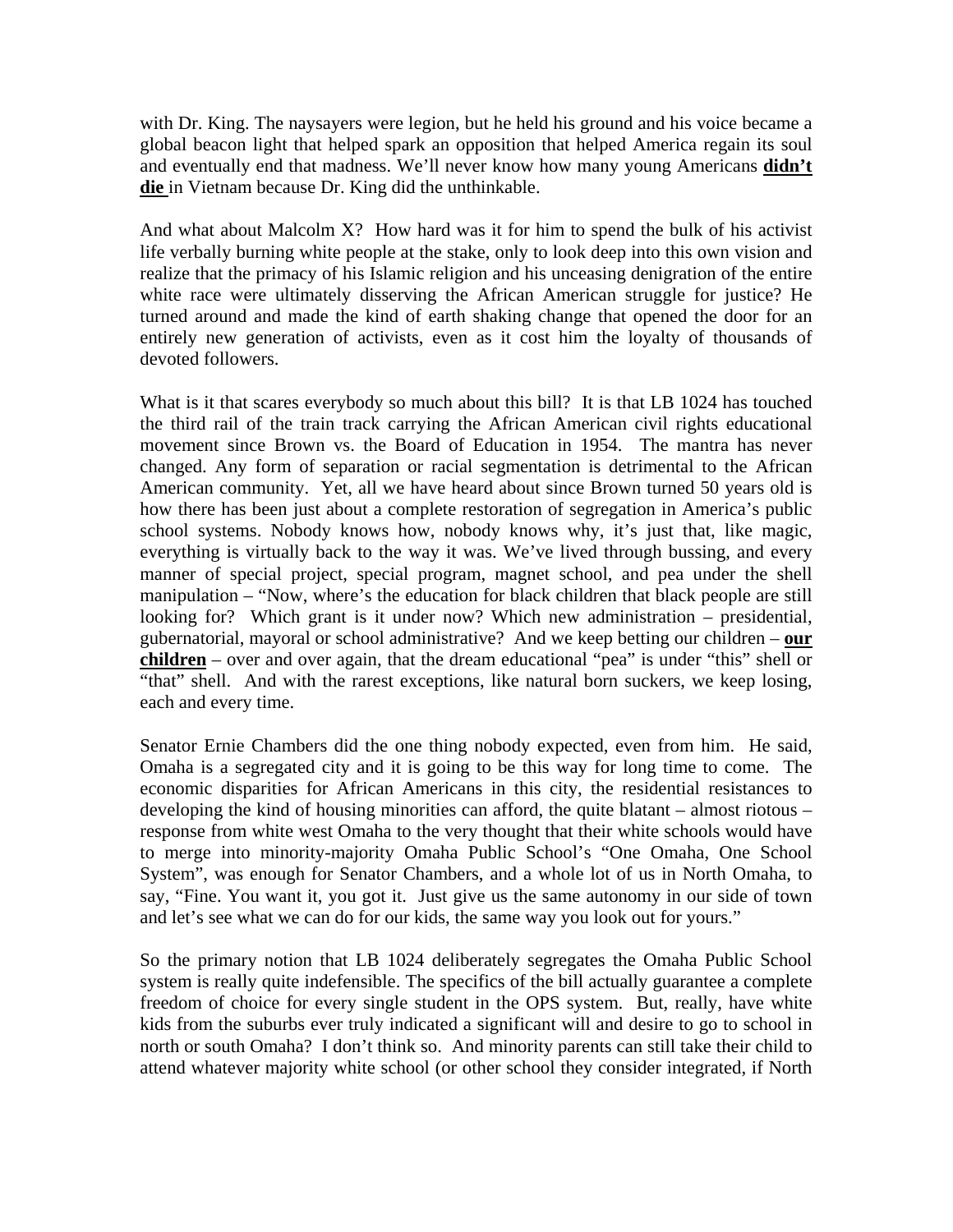Omaha schools aren't good enough for them). If they get in that school, their kids will receive free bus transportation.

Now, whether they get in that school or not will be up to that particular school. LB 1024 makes every student in Omaha welcome in North Omaha, but allows every school outside North Omaha to accept North Omaha kids on an individual basis. Nobody is being forced to do anything they don't want to do. If none of us on this panel can agree on anything, I'd like to think we all can agree that forcing any school to take kids their community and culture doesn't really want around is a dead horse in present day America. LB 1024 is not about forcing anybody to do anything. It's about trying to maximize the day-to-day classroom administration and effectiveness for a handful of schools in each community.

This brings me to an interesting observation. Have you ever really wondered why, after over 140 years since black emancipation from slavery, historically black colleges and universities still account for the lion's share of all black college graduates? Yet, I never hear black college administrators crying to the media about how they need to have more white students on their campuses, that attending a predominately black college is somehow stunting the growth of those students. In fact, increasingly, HBCU students are highly sought after for immediate employment and graduate studies by major corporations and majority academic institutions. Black colleges and universities need more endowment money, they need more research grants, they need facilities upgrades, but I never hear anybody say those students didn't get a good, if not outstanding, education because there were no white students in their classrooms.

Or look at the astonishing growth of black church mega-ministries, the ones with 10,000, 20,000 and even 30,000 members. I don't hear Bishop T.D. Jakes, Bishop Eddie Long, and their peers talking about how they need more white people in their churches. Or 100 Black Men or the National Council of Negro Women, Delta Sigma Theta International or Omega Psi Phi National Fraternity. All of these organizations and associations have world-wide affiliations and nobody seems to mind that there may not be any white people with them when they show up.

Why is there a refrain that LB 1024 is going to segregate black children and they won't be going to school with white children or other children from other cultures, and therefore they will receive a stunted upbringing and education? Isn't it interesting that this argument is never successfully made when the children in question are white. White children in West Omaha go all 12 grades of public school without any meaningful interaction with students of color. And if there are students of color in those schools, their histories and cultures have no prevailing credibility and authority that extends past the momentary celebration of ethnic history day/week/month (you name the group) or a cultural foods day in the cafeteria or an annual entertainment assembly.

White people don't run around worrying about any of their children missing something because they didn't have black people in their lives during their formative years. Since when? One of the biggest reasons Americans struggle so hard today with developing a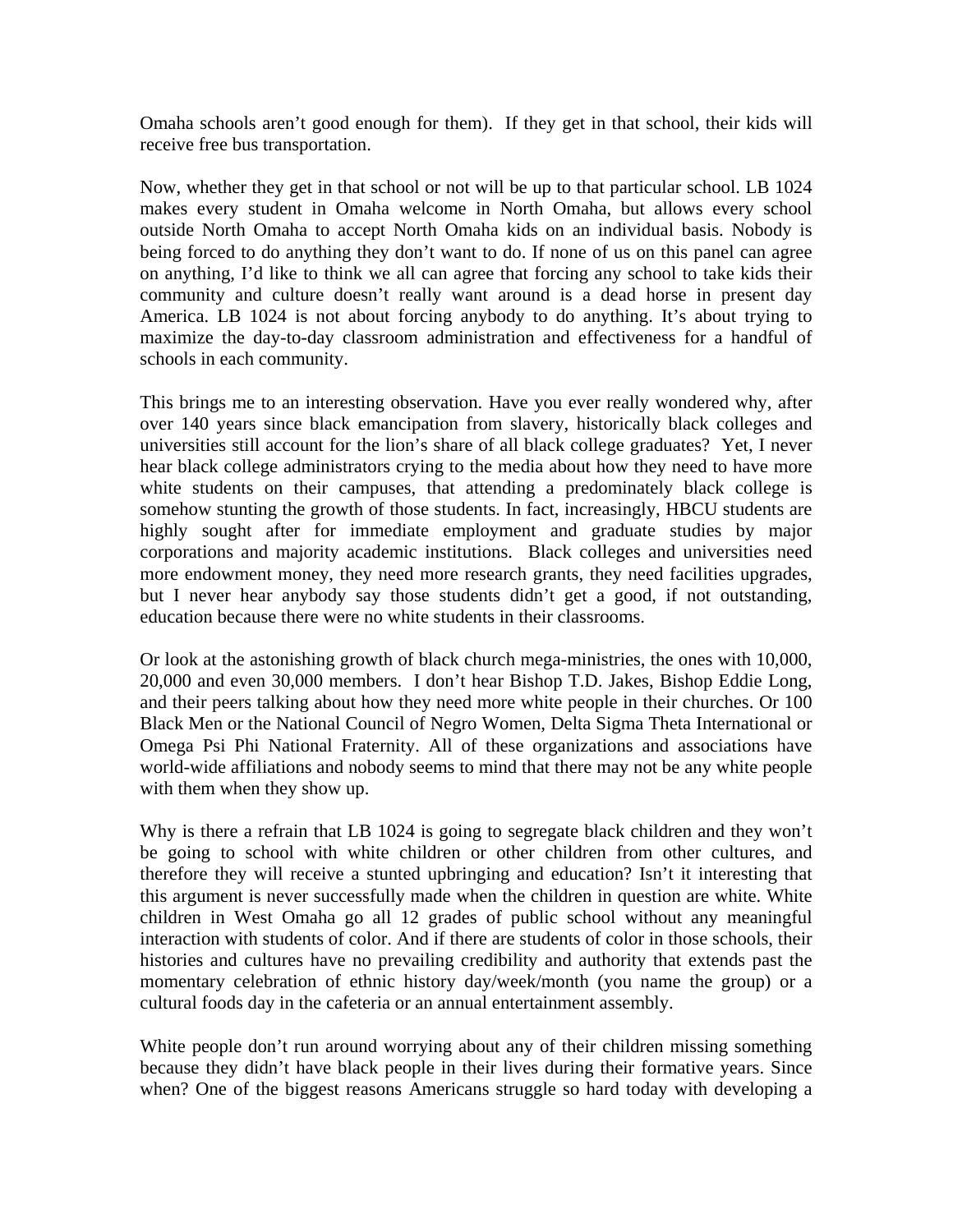true diversity mentality, especially in today's changing "flat world" as outlined so vividly by Thomas L. Friedman in "The World is Flat: A Brief History of the Twenty-First Century," is that Caucasians have consistently failed to embrace and empower the very cultures that have been in America the longest and done the most for white progress in this nation –African Americans, Native Americans and Hispanic peoples. All of our peoples have been in America since before the Mayflower, and after almost 500 years white people are still struggling with evolving true parity and inclusion for even its longest serving and most faithful brethren of color.

On the other hand, what is that makes highly intelligent and community-minded black people in Omaha insist that black people cannot gain control of a handful of schools in North Omaha, and legitimately provide a more hospitable learning environment that won't eventually deaden the desire for education in 40 to 60 percent of the black children who start out in kindergarten each year. Is it their sincere belief that somehow we actually can't do even at least a little better than this attrition rate once we get behind the steering wheel and have a authorized say over budget distribution, curriculum development, auxiliary support and the hiring and firing of the teachers and administrators who spend eight hours a day, five days a week with our – **our** – children?

Black slaves created the first public education system for school children in the south after the Civil War. Are you saying poor white people didn't send their kids to those schools? Of course they did. But unfortunately for black people and those racially misunderstanding white people, the federal government sold out that great opportunity to uplift all of America and allowed racist state's rightists to prevail but we had done it. The cat was out of the bag. We showed how everybody benefits when black people get some leeway to develop our own community and creativity. **We include everybody. We have never shut anybody out of our progressiveness.** Today, there are thousands of white kids dropping out of the American education system every year and they are doing it without any help whatsoever from African Americans. Maybe some of those kids, too, need the fresh perspective LB 1024 can bring to public education in Omaha.

The U.S. Commission on Civil Rights wants to consider whether or not LB 1024 is constitutional. I've been observing Senator Ernie Chambers for 28 years. I haven't seen him project an unconstitutional act yet. In fact, most of us think he's one of Nebraska's – if not the nation's – staunchest defenders of the U.S. Constitution. His record certainly speaks for itself.

The Commission wants to know the long-term potentially harmful affects of this legislation on minority children. Well, here's what I have to say about that: Nothing. I'll let Joe R. Feagin and Melvin P. Sikes speak for me. They provide an astonishing look at contemporary education for middle class African American children in their 1994 book, "Living with Racism: The Black Middle Class Experience."

Here are some bullet points taken from the Chapter titled, "Seeking a Good Education – Obstacles in Elementary and Secondary Schools." These points are black middle-class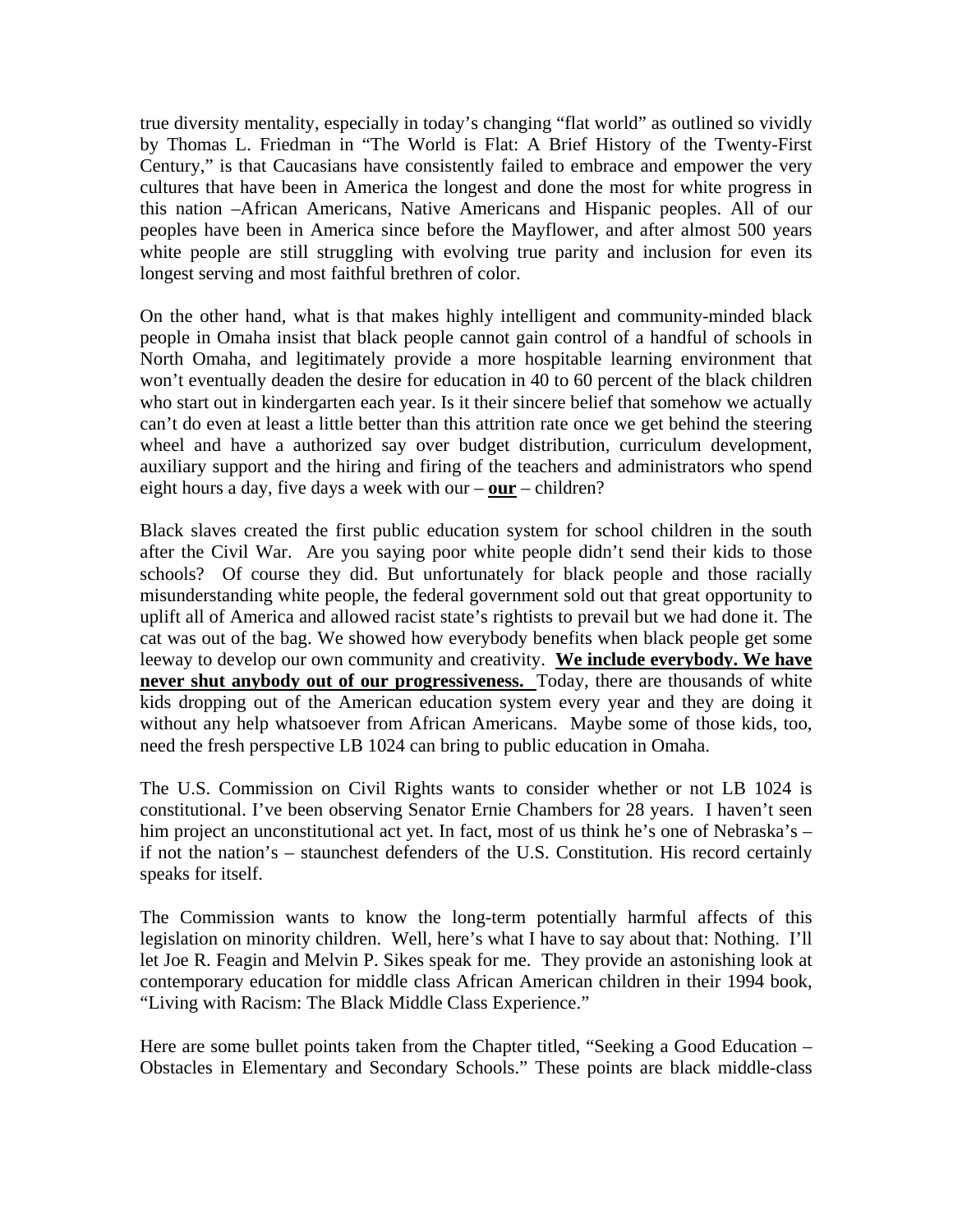parents' reflections on the short term and long term damage that discriminatory white actions in desegregated schools can often do to black children:

Hurdles from white administrators, teachers, students, and parents such as subtle racial cues, strange looks and the familiar "hush" noted by many blacks when entering traditionally white spaces.

School desegregation as it has actually been implemented mainly mixes together children and teachers of different racial backgrounds. But the curriculum is often not desegregated, and continues to reflect the topical interests of the white parents. A black parent may have to fight to bring new materials on African Americans into the instruction process, including expanded multicultural courses and programs educating all children about the contributions of Africans and African Americans to the development of the United States.

The tracking system. The negative psychological impact of tracking black and white children into separate schools was at the heart of the 1954 Brown school desegregation decision, yet desegregated school testing procedures, administered under the guidance of school counselors and teachers, have often been used to place black children into special tracks.

The interaction of black parents and children with white teachers, parents, and children can involve contending with common anti-black stereotypes.

Harassment by white students that is overlooked as child's play by white teachers, nevertheless gives the black child the impression of collusion. Exclusion from some playtime activities breeds a sense of quarantine and isolation.

Schools that are predominately white develop their own cultures, often with a certain tolerance for conventional white prejudices and even racist symbols. What constitutes a racist slur in the black community is often considered, "just kidding around," or even a sign of affection among whites.

In closing, there is so much more to be addressed. LB 1024 is not trying to save the entire public school education for the entire African American people in the United States. There was an excellent automobile transmission repair shop in Omaha years ago called, All-Car Transmissions. They had a unique marketing promotion. They'd say, "We're not nation-wide, but we're one of the best in Omaha."

That's what LB 1024 is. If it succeeds, then maybe, just maybe, somehow tiny little Omaha may have uncovered a Rosetta Stone for how common community people can take back the education of their children and change the course of so many thousands of black children, especially boys, who really only have a prison cell waiting for them at the end of their failed "trial by education". If LB 1024 fails, then America really needn't worry about anybody else coming this way anytime soon. Right?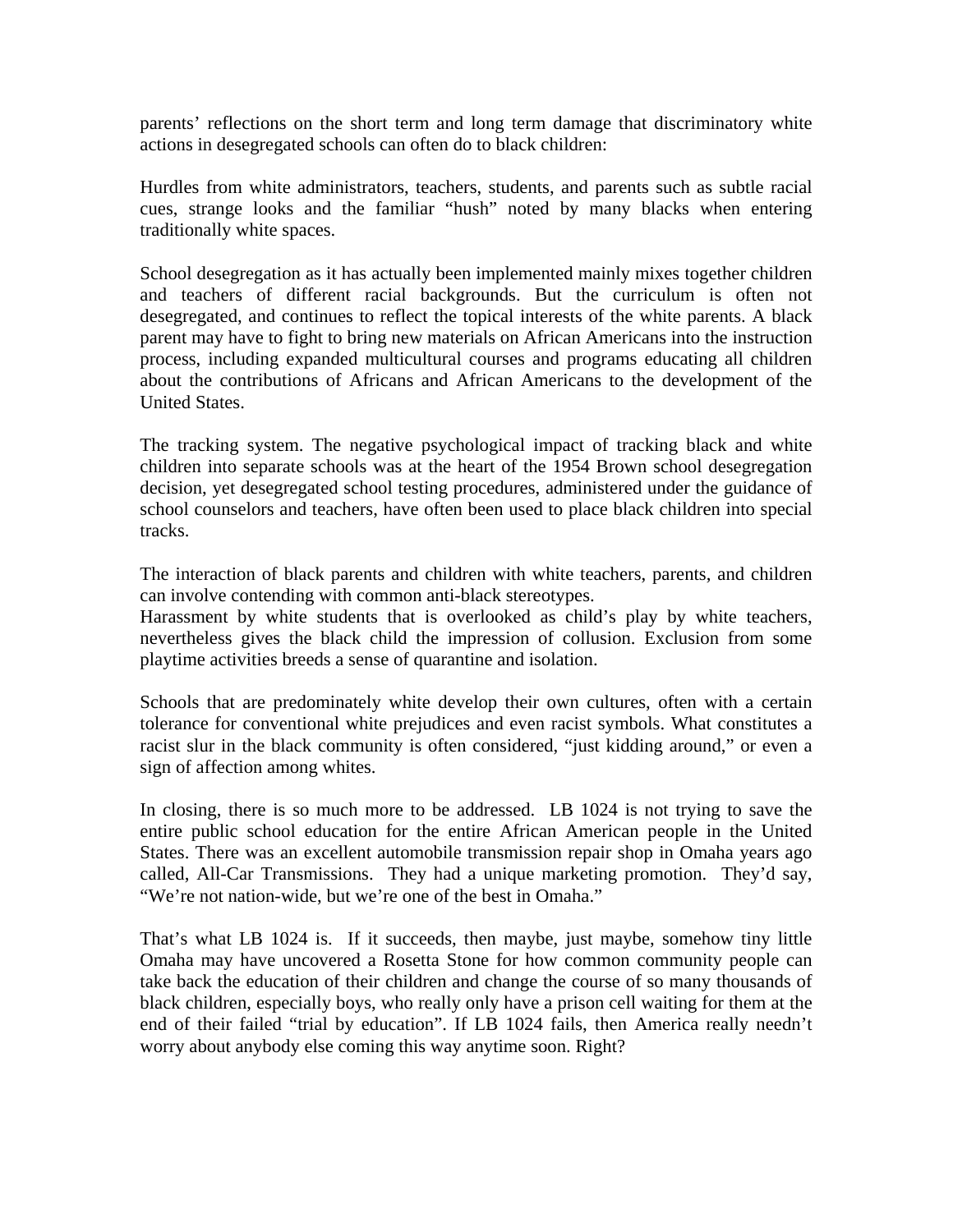We've bet the lives of our children for 52 years on everything the white race has foisted upon us in the name of public school education. And what do we have to show for it in 2006? Isn't it time that just this once, we try it ourselves? How could we now have so much more to lose than the heart-breaking record that already totally speaks for itself?

I'm Walter Vincent Brooks. Thanks for listening.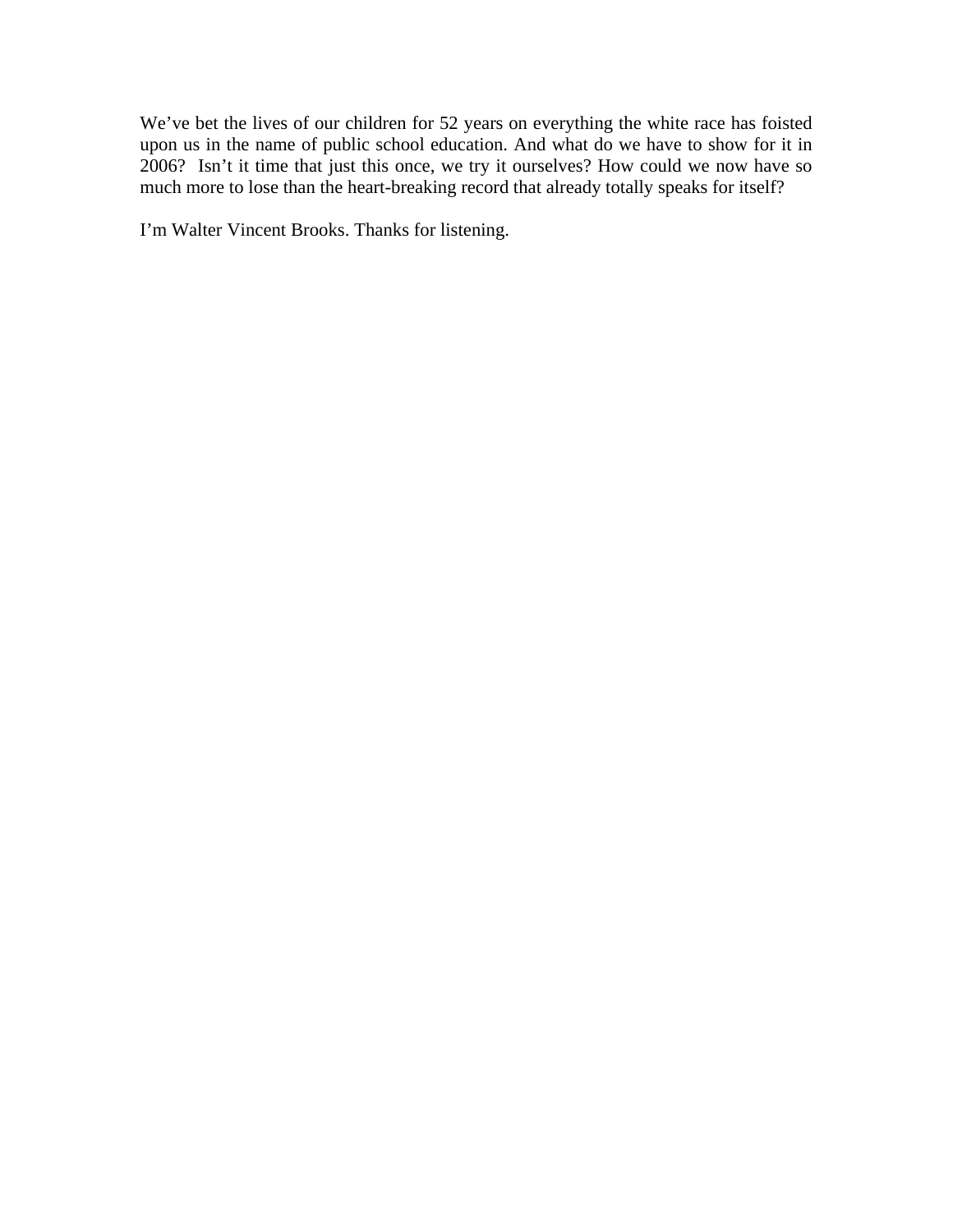### **STATEMENT OF MARIAN FEY, ARTISTIC DIRECTOR, THE ARTERY**

My name is Marian Fey and I am a parent of four OPS students and the Artistic Director of a local arts organization. I am a professional educator with a degree in elementary education. I want to welcome the U.S. Commission on Civil Rights to Omaha and thank them for taking the time to look into, what I feel is not only a violation of civil rights as I understand them, but also a dangerous situation that presents a serious injustice to the children of Omaha.

First of all, let me tell you about Omaha, who we are, and where we live. In Douglas and Sarpy County there are currently eleven school districts (map). That's eleven in the greater Omaha Metro. Until approximately forty years ago, as Omaha grew, so grew the Omaha Public Schools. City annexations were made and OPS, with very little fuss, absorbed the previously independent school districts. I won't go into the history of court ordered desegregation in the Metro, which, by the way, applied only to OPS, or the political climate at the time, or white flight, but you do need to know that when the city of Omaha annexed Millard in 1971 the Millard Public Schools were *not* taken in by OPS (chart). I'm certain the current school board has questioned that decision, or rather *in*decision many times (census map). This map expresses the racial breakdown of the Douglas Co. school districts. The vast majority of minority families live within the boundaries of the Omaha Public Schools. If this map could be broken down further, you would see that, in general, this section is primarily white, this section is primarily African-American, and this section is primarily Hispanic. Because of the large numbers of minority families and where they live, I don't envision a situation where OPS could be divided into three districts in a way that doesn't create a racially identifiable district.

Now let me tell you a little about my family and why we're in OPS. We live about right here. We chose our neighborhood and our children's schools for their diversity, we were aware of the academic excellence of all the Omaha school districts but, viewing academics as something more than test scores, my husband and I chose the district that would best prepare our children for life outside of school. What I have found is that not all of Omaha agrees with that philosophy and we have had to speak up to defend our schools and the children who attend them. My children perform just fine in school and honestly, they would probably do OK wherever we sent them. They have two college educated parents at home, a comfortable house, and all their basic needs met. They are ready to learn when they enter the school building. The same can't be said for every OPS student, in fact, many OPS students face challenges that I can hardly comprehend. One out of every eight OPS students is an English language learner and over 60% of OPS elementary students live in poverty. As OPS parents, neighbors, community members, and citizens of Omaha, we stand up for the rights of those children and work to ensure that the Omaha Public Schools are treated fairly in the legislature, within the state's school finance formula, and by other local districts. I have testified before the legislature's education committee on two occasions and my son, a sophomore at Omaha Central has even testified against 1024 articulating something that was clear even to a teenager, that many people in Omaha want the perks of the city, the zoo, memorial Park, Rosenblatt Stadium, the Qwest Center, and Holland Performing Arts Center, and then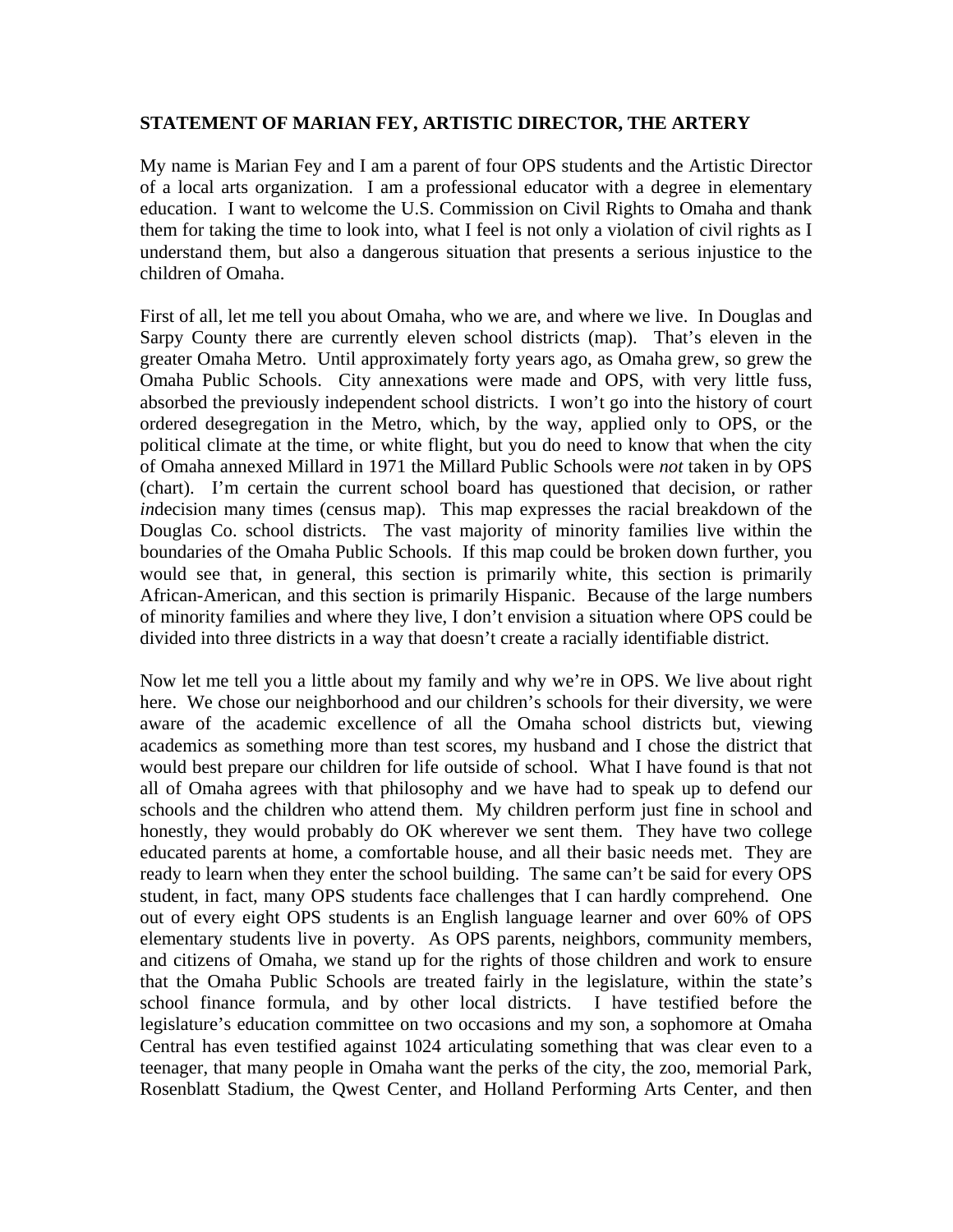they want to turn their backs on the problems of the folks who live and work in those areas and go home.

OPS has had in place an integration plan that works. It is natural that parents of elementary school age children, particularly those in the primary grades, prefer to attend neighborhood schools (map). In fact, in voting to approve the 1999 bond issue parents confirmed their support of this idea and mandatory busing based on race was ended. Before choosing to restructure the student assignment plan, OPS interviewed, polled, and met with parents across the district and a return to neighborhood schools was the overwhelming response. *Knowing* that the balance of racial and socio-economic integration could be upset, parents choose community, convenient access, and local control over court mandated integration. In response, OPS created a magnet program that continues to grow and attract students across racial lines (pie chart). Consistently, elementary schools are more diverse than the neighborhoods in which they stand.

There is no way that in one morning of listening to testimony you can fully understand the ideas and culture of a city but I have tried to give you a glimpse of the history and attitudes that define Omaha. Segregationist ideologies no matter how subtle or overt, no matter if they come from whites or blacks, if they're demonstrated through hate crimes or perpetuated through legal channels, are wrong. Wrong for this country and its global economy, wrong for this city and its sustained growth and development, and wrong for children and their futures. I want to close with a lesson I learned from my 15 year old (story).

I'm glad that my children succeed academically but I'm grateful that their education includes seeing people for who they really are and not just for the clothes they wear or the color of their skin. As I said before, my children will do fine in school, but it is the lessons of life that I'm afraid will suffer if the Learning Community succeeds in dividing OPS into three school districts.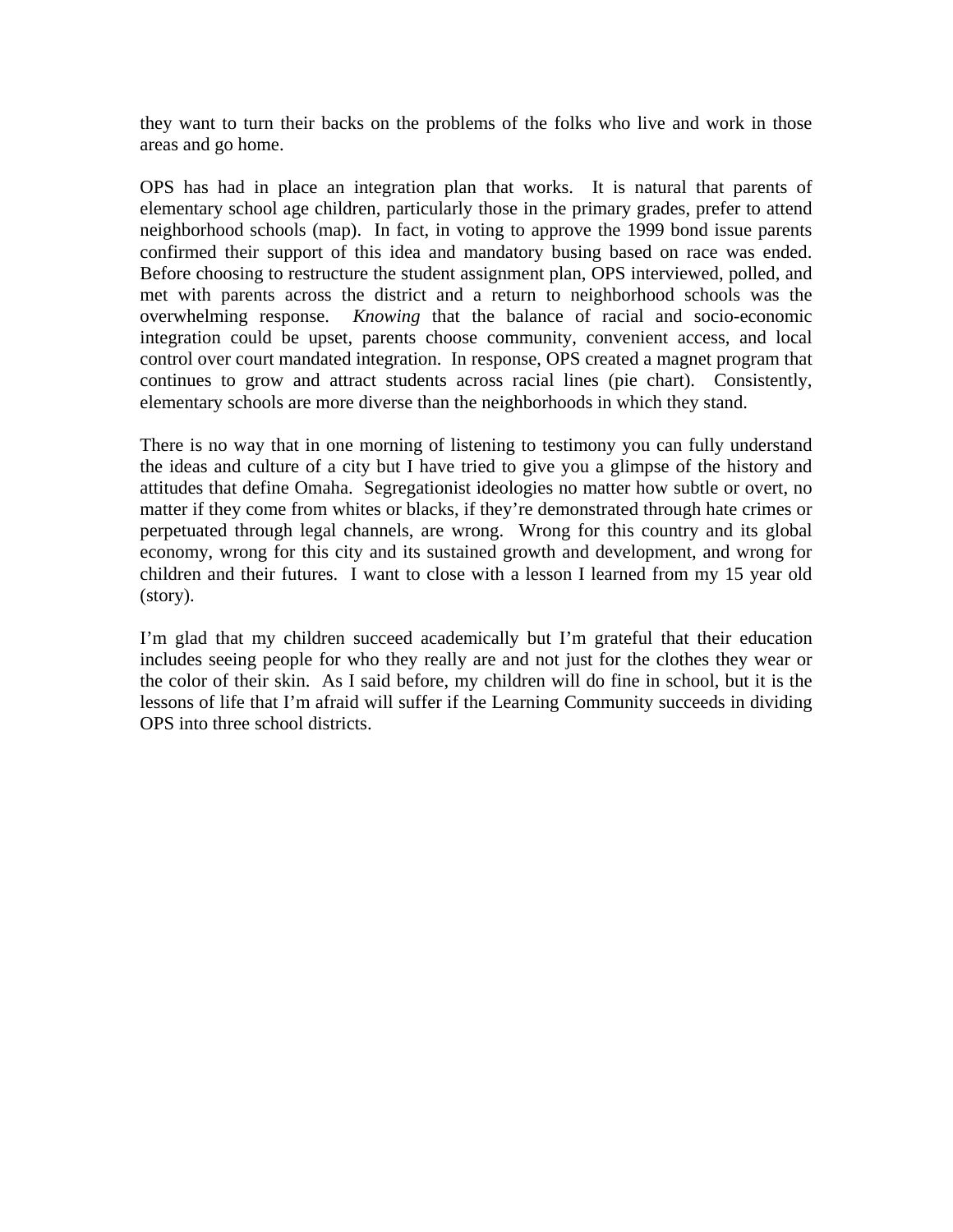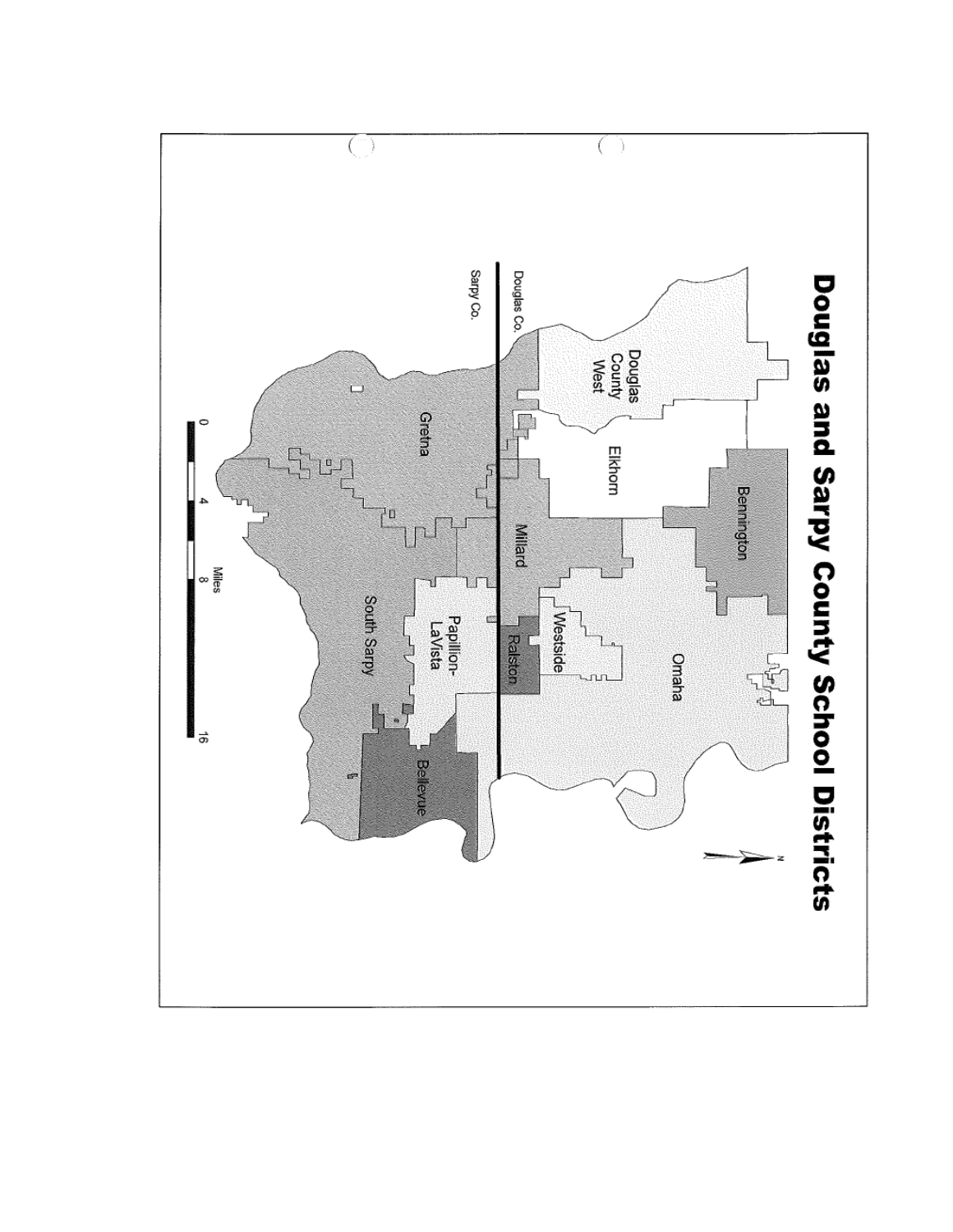### One City One School District:

Information on the harm of multiple districts, and the strength of unity

#### $\mathbf{1}$ Omaha's multiple school districts are segregated economically and racially

OPS has been impoverished, while other school districts are wealthy. 55% of OPS students live in poverty, and over 60% of OPS elementary students live in poverty.



Multiple school districts have caused white flight.

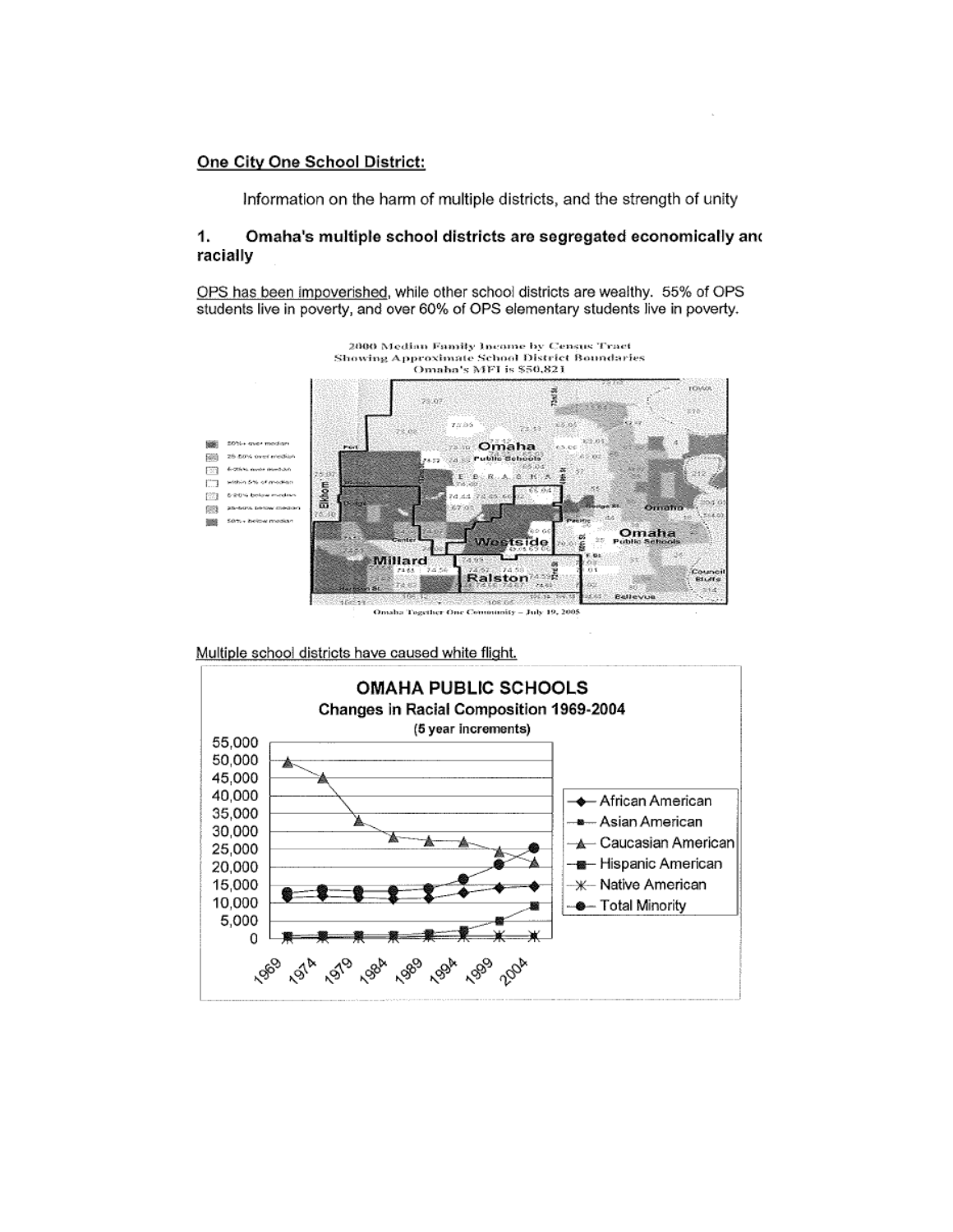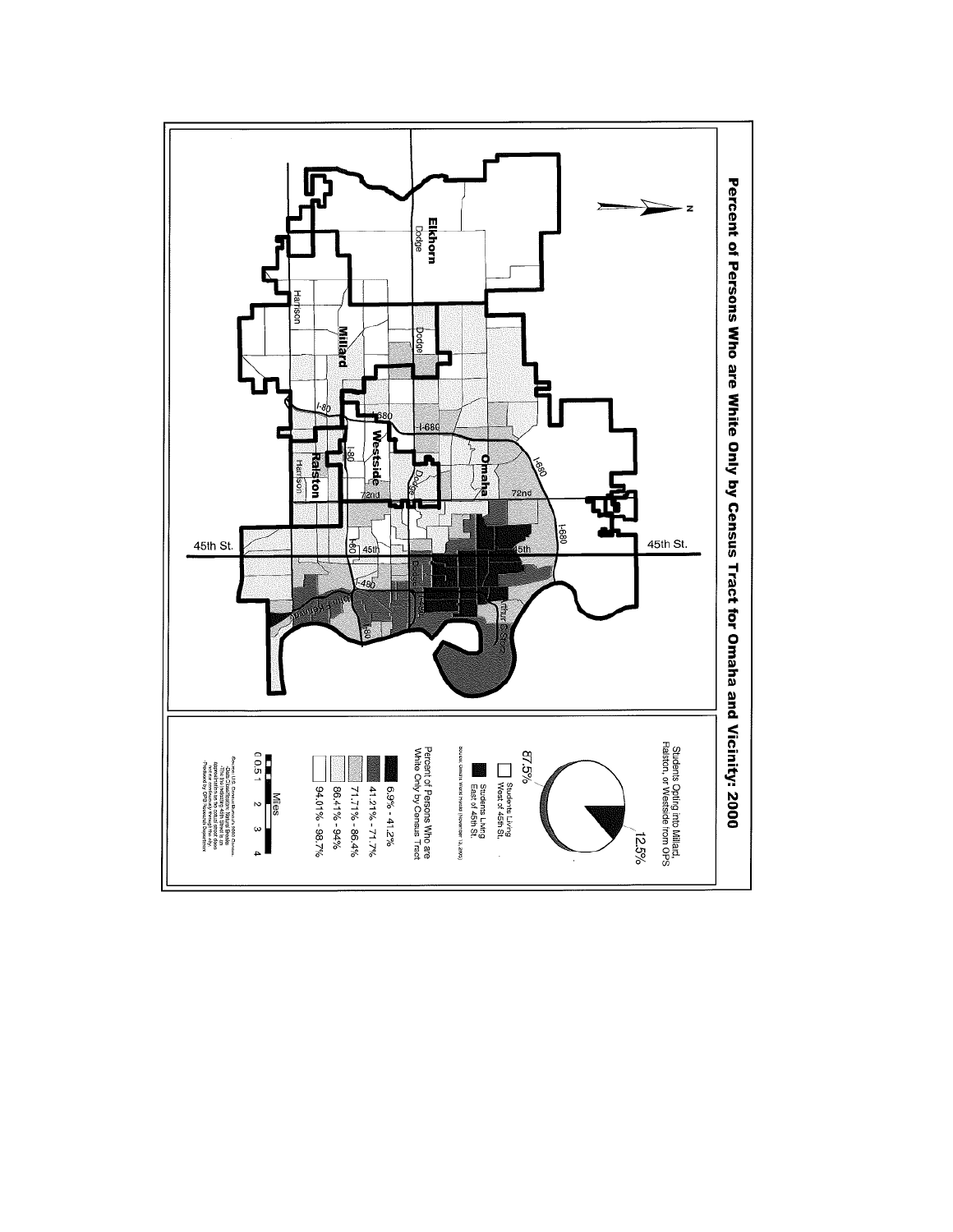OPS has the lowest property value per child of all of the Omaha school districts.

| District   | Total            | Per Pupil<br>Enrollment<br>$(2004 - 05)$ |
|------------|------------------|------------------------------------------|
| <b>OPS</b> | \$15,674,302,551 | \$336,727                                |
| Elkhorn    | 1,849,624,221    | 501.117                                  |
| Millard    | 7,212,226,116    | 354.044                                  |
| Ralston    | 1,345,890,114    | 432,484                                  |
| Westside   | 2,823,076,272    | 479,544                                  |
| Total      | \$28,905,119,274 | \$363,084                                |

### Minority students are concentrated in OPS.



English language learner (ELL) students are concentrated in OPS. There are 63 different languages in OPS, and 1 out of every 8 children in OPS is an ELL student.

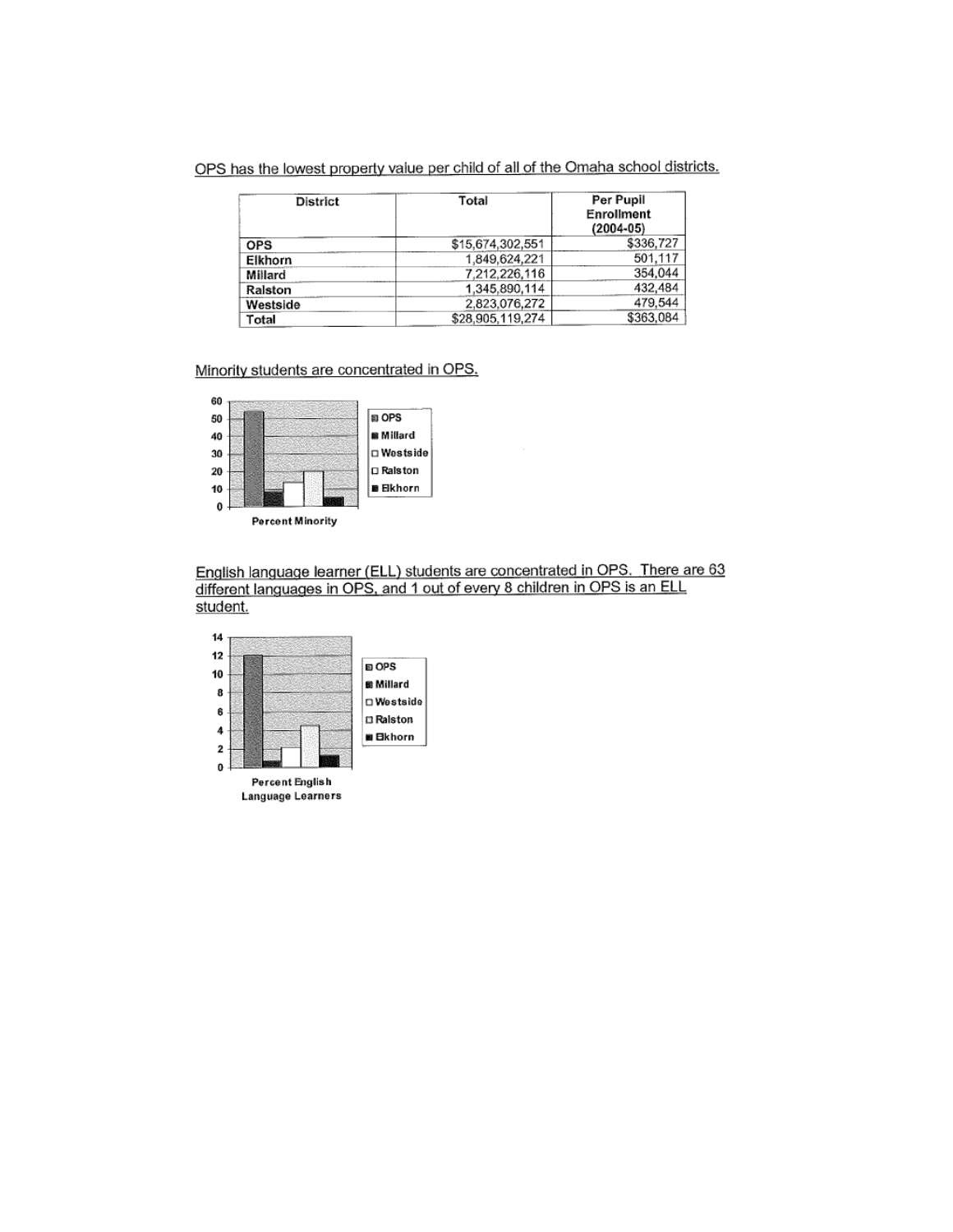

### Elementary students in 'home' schools may transfer to another school in the appropriate 'cooperative zone'

The colors represent cooperative zones:

Students in the yellow zone may transfer to schools in the gold zone, and vice versa;<br>Students in the yellow zone may transfer to schools in the violet zone, and vice versa; Students in the red zone may transfer to schools in the pink zone, and vice versa; Students in the tan zone may transfer to schools in the orange zone, and vice versa;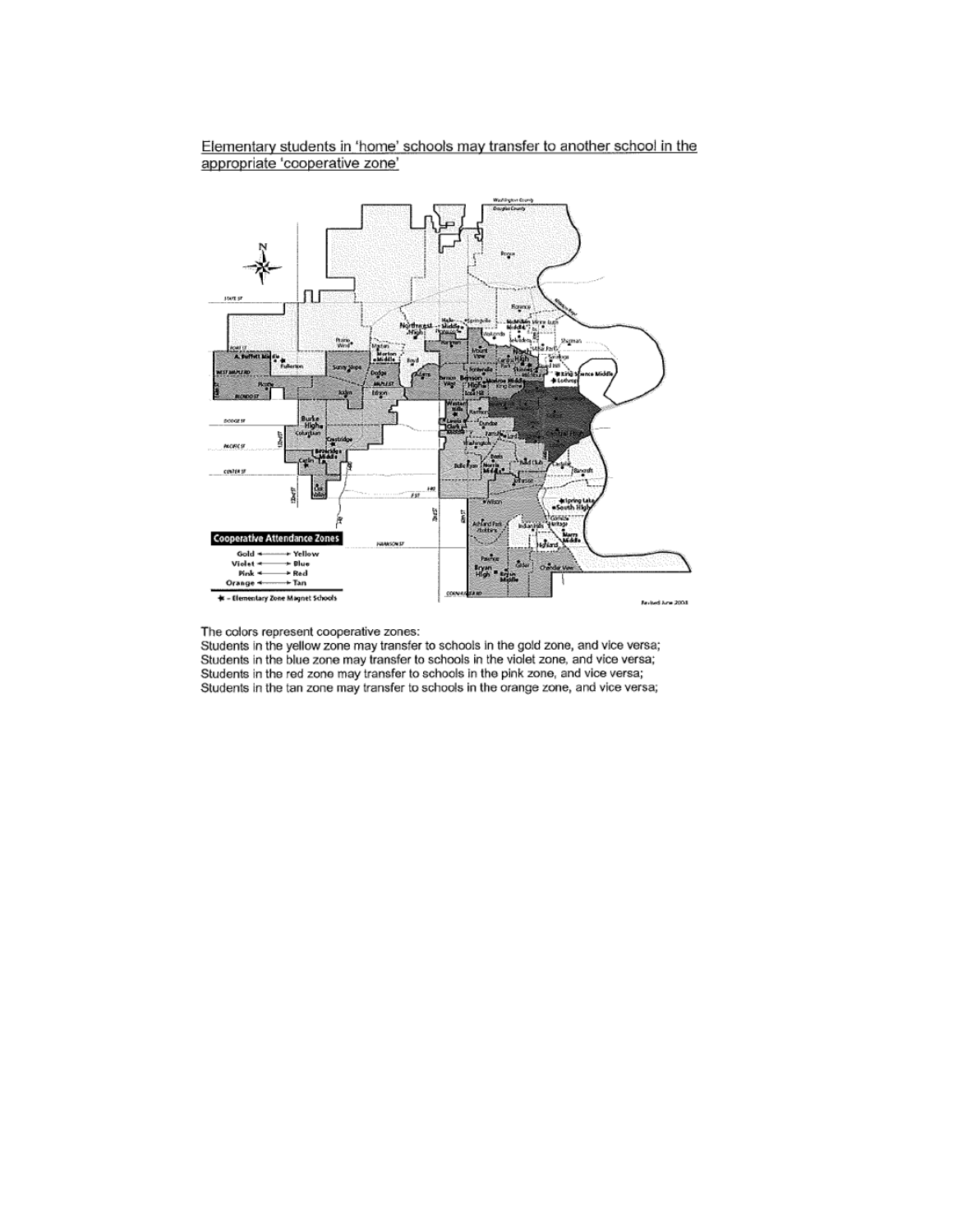Students are attracted to 'cooperative zone' schools for many reasons. For example, magnet schools offer special programs that attract student from across the district, and magnet schools increase diversity. Example: This is Catlin Magnet school, a Visual and Performing Arts Magnet located in southwest Omaha.



# **Enrollment without Magnet Students**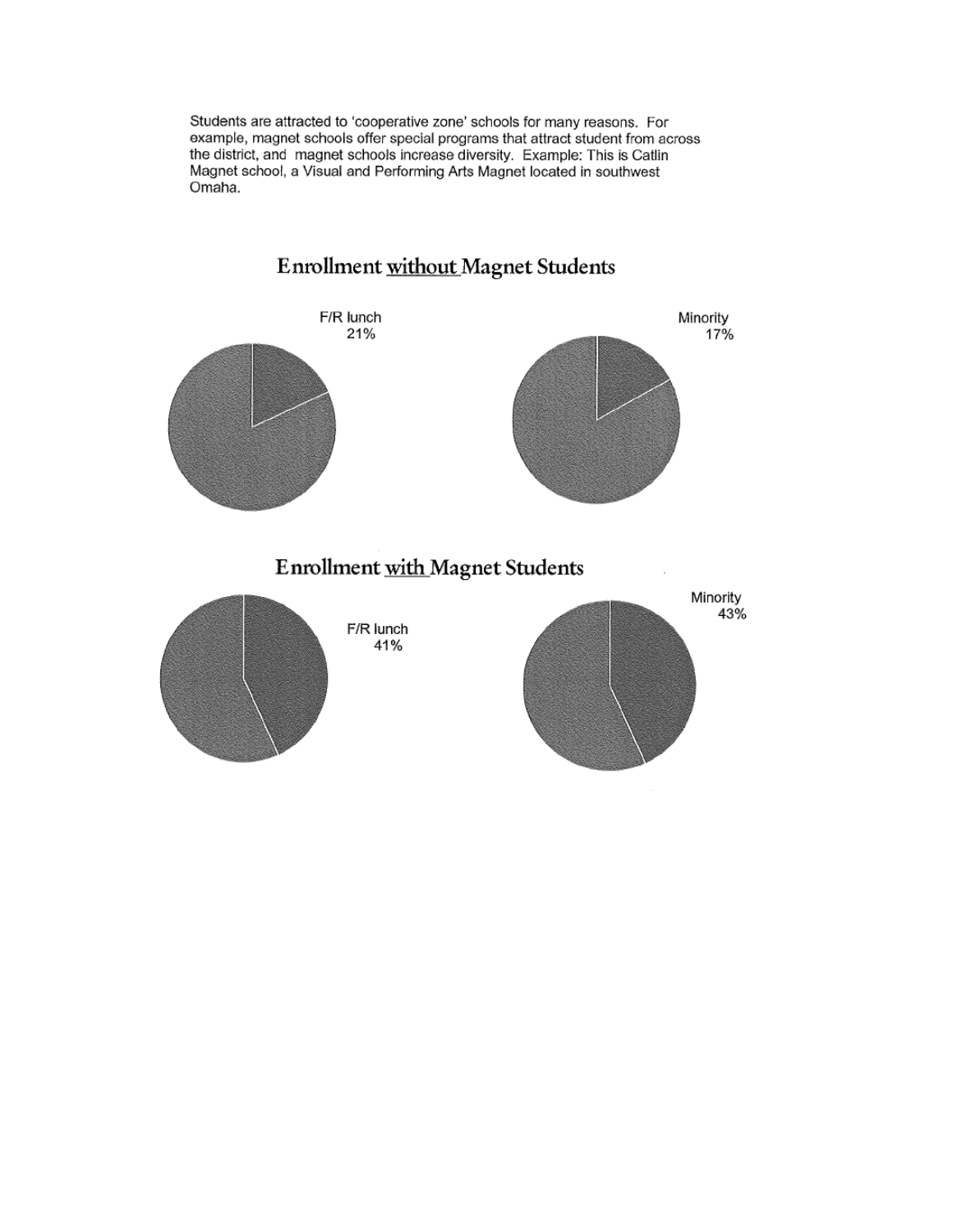### **STATEMENT OF CAROL KREJCI, PRESIDENT, OMAHA EDUCATION ASSOCIATION**

Ladies and Gentlemen, my name is Carol Krejci and I am president of the Omaha Education Association. I appreciate the opportunity to appear today on behalf of the nearly 3000 professional members of the Omaha Education Association.

As I begin, I am reminded of the first motto of the United States and adopted as part of our Great Seal in 1775. This Latin phrase *E pluribus unum* translated means, "From many, one" or "out of many, one." It refers to the integration of the 13 independent colonies into one united country. But since 1776, it has taken on an additional meaning, given the pluralistic nature of American society. Today more than ever American society is a diverse society made of up of distinct racial, ethnic and religious groups. If America is to survive well into the  $21<sup>st</sup>$  century it must accommodate this diversity through assimilation and the teaching of shared values. For more than 200 years of our history, that assimilation has occurred in America's public schools and so *E pluribus unum* could very well be the motto of America's public school system. It is here, in our public schools, that our students, regardless of their national origin or mother tongue, become true Americans with shared values and a shared sense of national purpose. Public education is the glue that binds American society together and preserves our nation as a functioning democracy.

We know of NO research that suggests that the best way to assimilate our children into American society is to isolate them in ethnic or racial enclaves. On the contrary, as history shows, if we are to educate our children to live in a diverse, multicultural society, this is best accomplished through integrated classrooms where students learn to respect each other, to appreciate the strength of diversity, and to share the common values that bind our nation together. LB 1024 seems to be in direct conflict with our public school mission and while the ultimate consequences of LB 1024 are yet to be determined, the statutory framework leaves many questions unanswered both for the students and teachers of the Omaha Public Schools.

Researchers and reviewers have investigated the ways that knowledge, attitudes, and behavior are affected by a host of issues, including school desegregation, other forms of increased intergroup contact, multicultural education, self-esteem building activities and many others. For example, the use of cooperative learning as a means to improving intercultural relationships is supported by more well-designed research than other single schooling practices. This teaching strategy involves organizing learners into culturally heterogeneous teams giving them tasks requiring group cooperation and interdependence, and structuring the activity so that the teams can experience success. This technique has been shown to be an extremely powerful means of enhancing intergroup relations. The research also shows that heterogeneously grouped learners experience other positive outcomes, such as increased self-esteem; improved attitudes toward school, specific classes, subject areas, and teachers, and a greater ability to appreciate the strengths that diverse people bring to a learning team. In other words, if our goal is to prepare students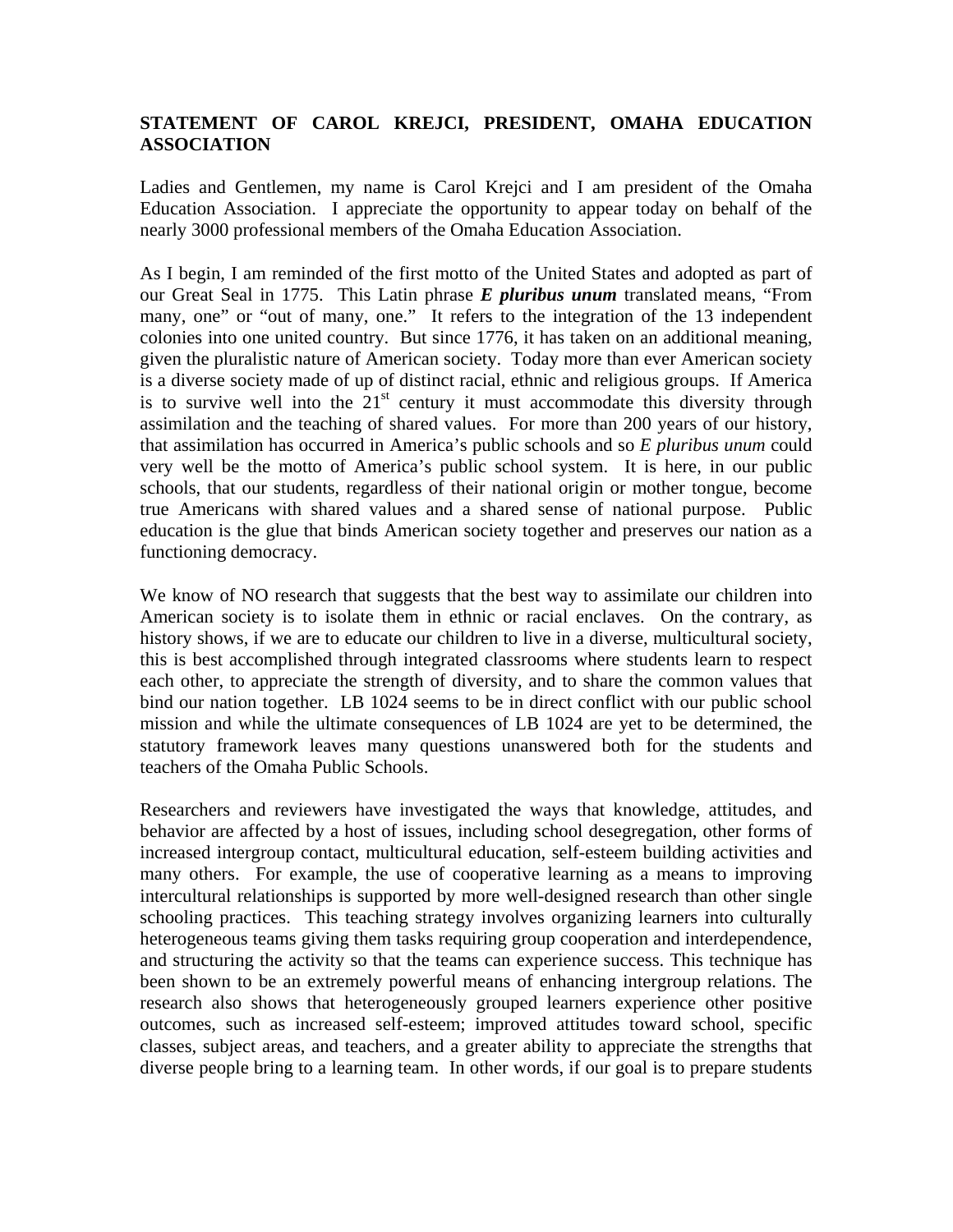to live and work in a diverse society, then it is critical that our schools mirror that society. $3$ 

We agree that it is important for students to have teachers and administrators of one's cultural group in one's school, but we also believe that it is important to expose children to a diverse teaching staff within each of our schools. Unfortunately, while our schoolaged population is becoming increasingly multicultural, the teaching profession is becoming more monocultural. The recruitment and retention of significant numbers of ethnic minority teachers is a problem that is not unique to Omaha. "In 1985, approximately 88 percent of the U.S. teaching force was white," today that number is probably closer to  $95$  percent.<sup>4</sup> Clearly, if this trend is to be reversed, it will require a very concerted effort of public school administrators and teacher training institutions.

One of the major concerns we have with LB 1024 is that it does very little to address the antiquated state system for financing public education. The breakup of the Omaha Public Schools and the addition of the Learning Community governing council will only add to the bureaucratic overhead costs, thus making the inadequacy of current funding levels even more critical. We cannot adequately staff or equip high poverty schools until we adequately fund them. Simple common sense should tell us that, to tackle the greater challenges they face, schools serving large disadvantaged populations should receive additional resources on top of an adequate and equitable base funding.

LB 1024 is a 172 page document that generates far more questions than it answers. These questions come in two broad categories: questions being asked by students and parents, and questions that the teachers and staff are asking.

Let's start with the unanswered questions of parents and students.

- Will each of the three new districts have the same curriculum?
- Will they provide equal opportunity?

 $\overline{a}$ 

- If students wish to integrate themselves, will opportunities be afforded to move across new district boundary lines and attend schools in other parts of the former district?
- Will students have equal access to centers of academic excellence, for example, attendance centers that concentrate on math and science instruction?
- If students live with extended families, will arbitrary boundary lines divide family members from family members?
- If a parent wants his child to attend an integrated school, how does he find such a school?

<span id="page-23-0"></span><sup>&</sup>lt;sup>3</sup> Source: "Topical Synthesis #7: Fostering Intercultural Harmony in Schools: Research Findings" by Kathleen Cotton. Northwest Regional Educational Laboratory, 101 S.W. Main St., Suite 500, Portland, Oregon 97204

<span id="page-23-1"></span><sup>&</sup>lt;sup>4</sup> Source: "Topical Synthesis #7: Fostering Intercultural Harmony in Schools: Research Findings" by Kathleen Cotton. Northwest Regional Educational Laboratory, 101 S.W. Main St., Suite 500, Portland, Oregon 97204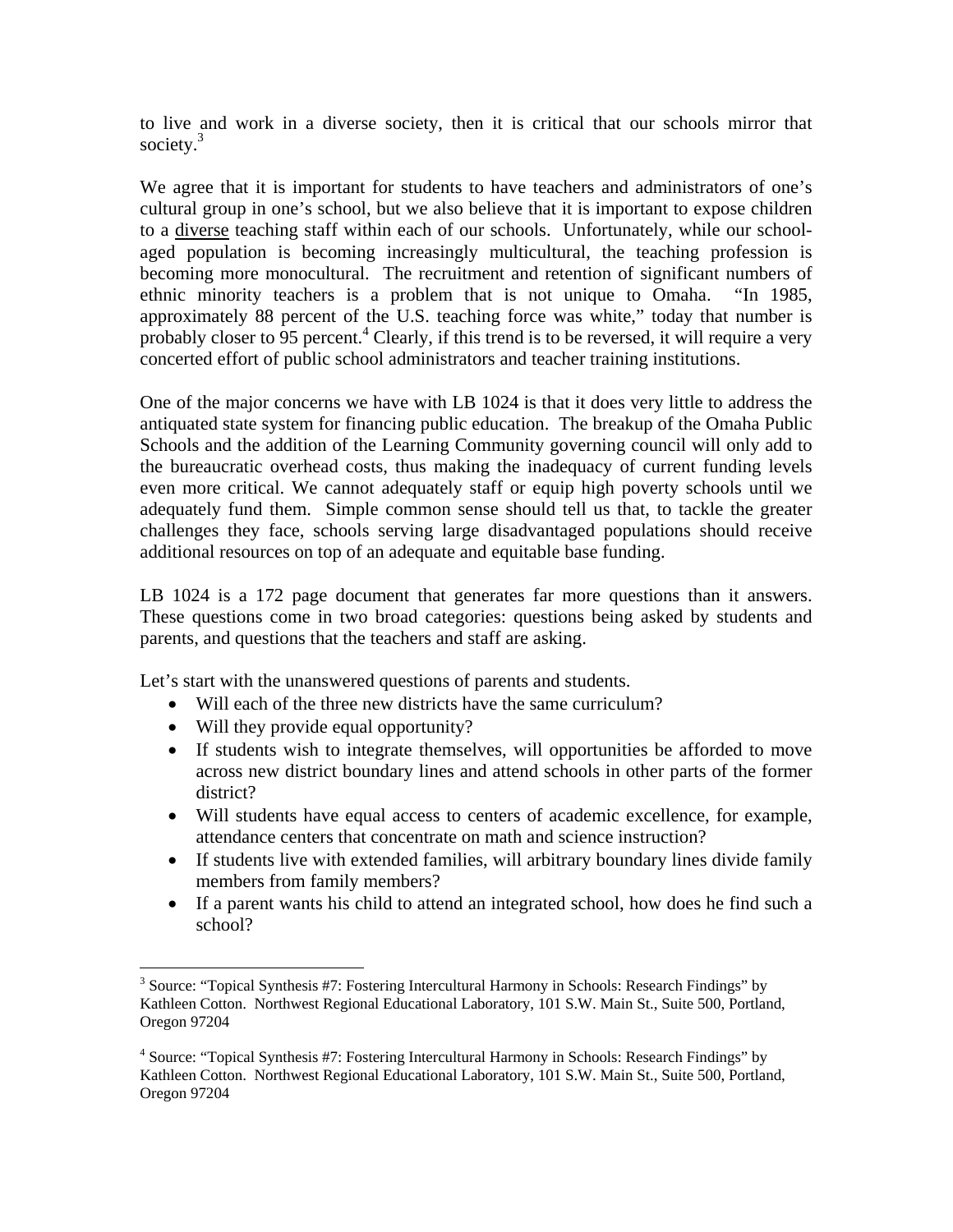• What if a student is currently attending a school that is not in his home district, will he have to "apply" to continue there?

It is clear that LB 1024 has created morale problems for both parents and students. This is evidenced by the fact that both African-American and Hispanic parents have filed separate lawsuits challenging the constitutionality of LB 1024. Evidently these parents, who know best the special needs of their children, are not convinced that dividing OPS along racial lines into three separate districts will be in the best interests of their children.

The list of teacher questions and concerns is even longer.

- How will the current Omaha Public School faculty be reallocated to three new independent school districts?
- Will the allocation be along racial lines?
- Currently all faculty are part of a single bargaining unit with commonly determined salaries, fringe benefits, leave policies, professional growth policies, etc. What guarantees are there that faculty will be treated equitably by the three new districts, each with a separately elected school board?
- How will funding affect the look of negotiations within districts separately and collectively?
- How will this affect teacher compensation?
- How will it affect the number of educator jobs?
- Will the Learning Community become one contract for all?
- Currently OPS employees are all included in a single retirement system with pooled funds and common benefits. How will future retirement benefits be handled and how will retirement funds be allocated to the three new districts to guarantee equity?
- How do the Nebraska school reorganizations statutes apply to the break up of OPS?
- Will this division ultimately require other districts to re-structure?

One last concern is the make-up of the governing body for the new "Learning Community" that is created in LB1024. Each of the 11 school districts that are to be part of the new learning community are to have equal representation on this board, yet the 11 districts are not remotely equal in size. Bennington, with 800 students will have the same vote as Omaha with 45,000 students! This is not proportional representation and clearly violates the principle of "one man, one vote" as established by the Supreme Court nearly 50 years ago. Making this situation even more nefarious is that it is ethnic minorities and the economically disadvantaged that are being the most underrepresented in this system.

I want you to know that the Omaha Education Association, the Nebraska State Education Association and the National Education Association have a long history of opposing segregation and protecting the rights of teachers. No matter what direction this new law takes, we will be there on the front line of this important political, educational and social justice issue. But more importantly, we will be where we've always been-- in the classroom, looking into the bright eyes, teaching the eager minds, compassionately caring for the frightened and neglected, and celebrating the milestones of our students' success.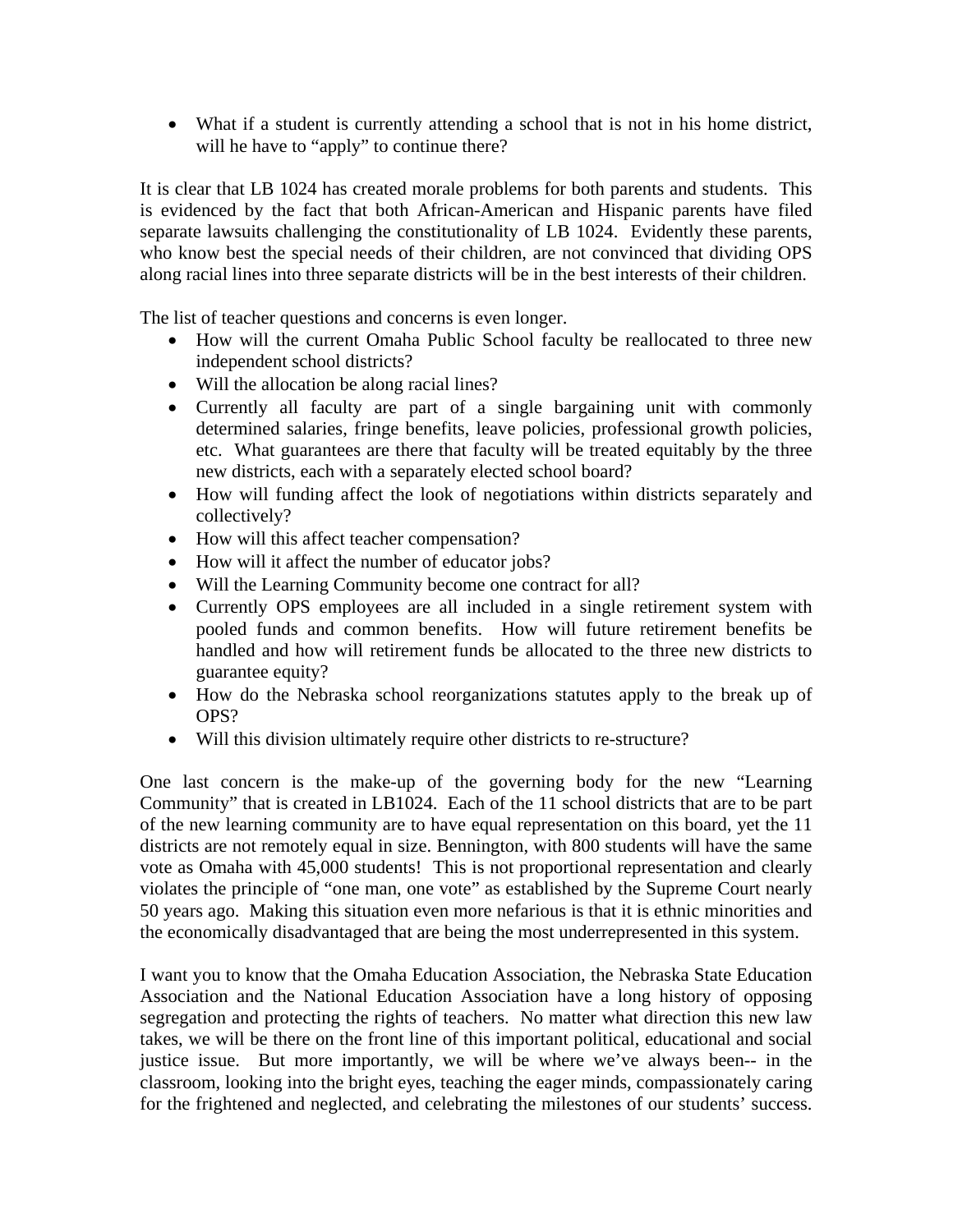We, the professional educators of the Omaha Public Schools, believe that strong public schools are the foundation of our democratic society and that every child deserves a great public school.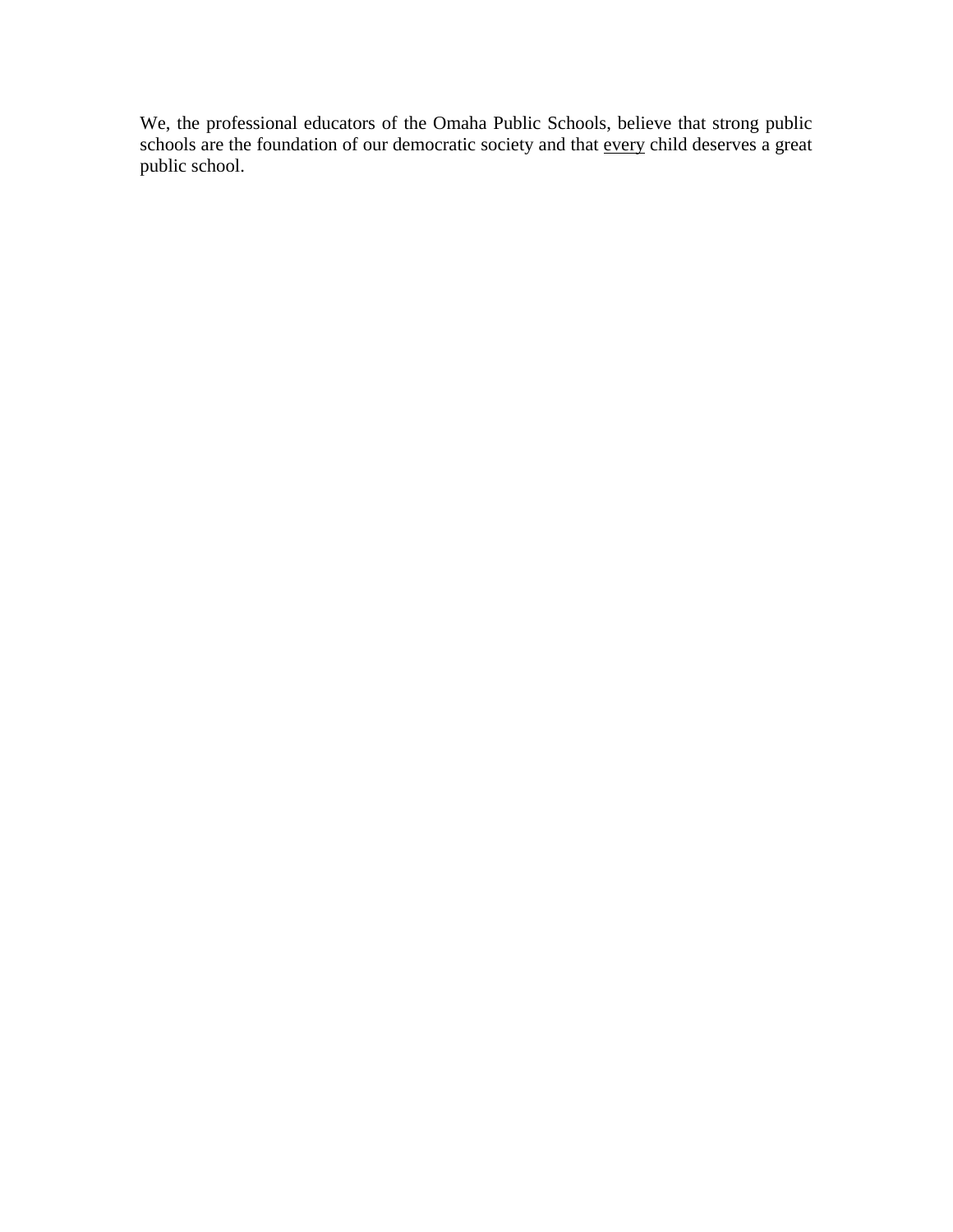## **STATEMENT OF JOSEPHINE R. POTUTO, PROFESSOR OF CONSTITUIONAL LAW, COLLEGE OF LAW, UNIVERSITY OF NEBRASKA AT LINCOLN**

### **CONSTITUTIONALITY OF DISTRICTS CREATED ON RACIAL LINES**

1. Generally speaking a violation of the equal protection clause of the  $14<sup>th</sup>$  amendment based on race requires a discriminatory effect (different treatment) and a purpose to discriminate against a racial group. Washington v. Davis, 426 US 229 (1976).

2. All other things being equal, the higher the race concentration – African-American; Latino; white – per district, the clearer the discriminatory effect and, in turn, the more constitutionally suspect the plan.

3. The constitutional presumption is that of a unitary (integrated) system. Providing separate systems for whites and other races is presumptively unconstitutional. Brown v. Board of Education, 347 US 483 (1954). To override the constitutional presumption the state must show that it has a compelling reason for its policy AND that there is no alternative that would have less discriminatory effect.

4. Constitutional violations require a state actor.

5. Dividing the races into different groups, even if the groups are then treated equally, violates the constitution when the reason resides in racist notions of racial supremacy of the white race and the motivation is to insulate the white race from contact with other races. Such a policy is considered a badge or indicia of slavery. Loving v. Virginia, 388 US 1 (1967).

6. Equal protection principles do not change because a majority of each race supports the particular policy (although the fact of wide support among racial groups is evidence that the district plan does not embody a purpose to harm racial groups).

7. Permitting free transfer in and out of these districts by students from the other districts does not avoid an equal protection challenge (although the fact of free transfers is evidence that the district plan does not embody a purpose to harm racial groups). Transferees seeking an integrated experience are faced with an additional burden not faced by students satisfied with the districting plan and not seeking to transfer.

8. If the district lines described separate cities or were pre-existing historical districts whose populations developed without state intervention, then there would be no constitutional violation where the discrimination was intra-district or city as the equal protection clause does not require state actors to ignore traditional city or district boundaries to cure intra-district or city discrimination. Miliken v. Bradley, 418 US 717 (1974).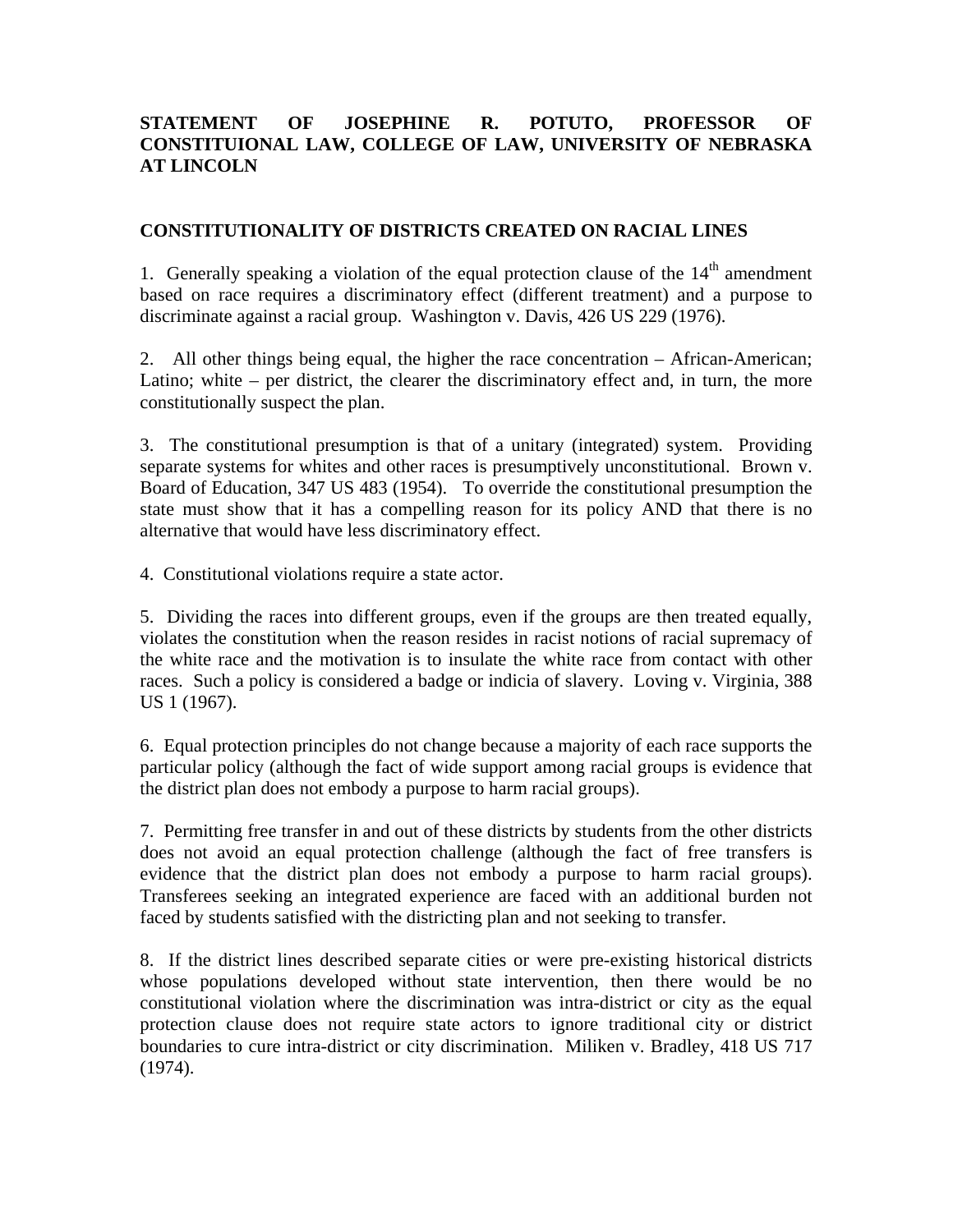9. The difference between the race districts created by the Nebraska legislation and the de jure race discrimination in school districts found unconstitutional in Brown v. Board of Education is that the Nebraska legislation neither was impelled by notions of white race supremacy nor by a purpose to treat the non-white races less well than the white race.

10. At one time in constitutional history it seemed that equal protection violations arose exclusively out of policies that disadvantaged "discrete and insular minorities," and not from policies designed to help these groups. United States v. Carolene Products Co., 304 US 144 (1938). Today, however, the prevailing paradigm is that any focus on race in the provision of benefits is constitutionally suspect; that "benign" discrimination is still an equal protection violation because the benign help provided one racial group disadvantages the racial groups not so helped. City of Richmond v. JA Croson Co., 488 US 469 (1989).

11. Even if the Omaha districting plan withstands constitutional challenge in its creation of the three districts on racial lines, there still is a very large constitutional obstacle related to whether the districts are, and will continue to be, equal in fact. The doctrine of "separate but equal" was found constitutionally insufficient in Brown v. Board of Education. The line of cases that preceded Brown were decided under the rubric that separate but equal is constitutional if the separate in fact are equal. Consistently in these cases the Court held that there was not equality in fact. Whether there is equality in the schools in each district will be a continuing issue.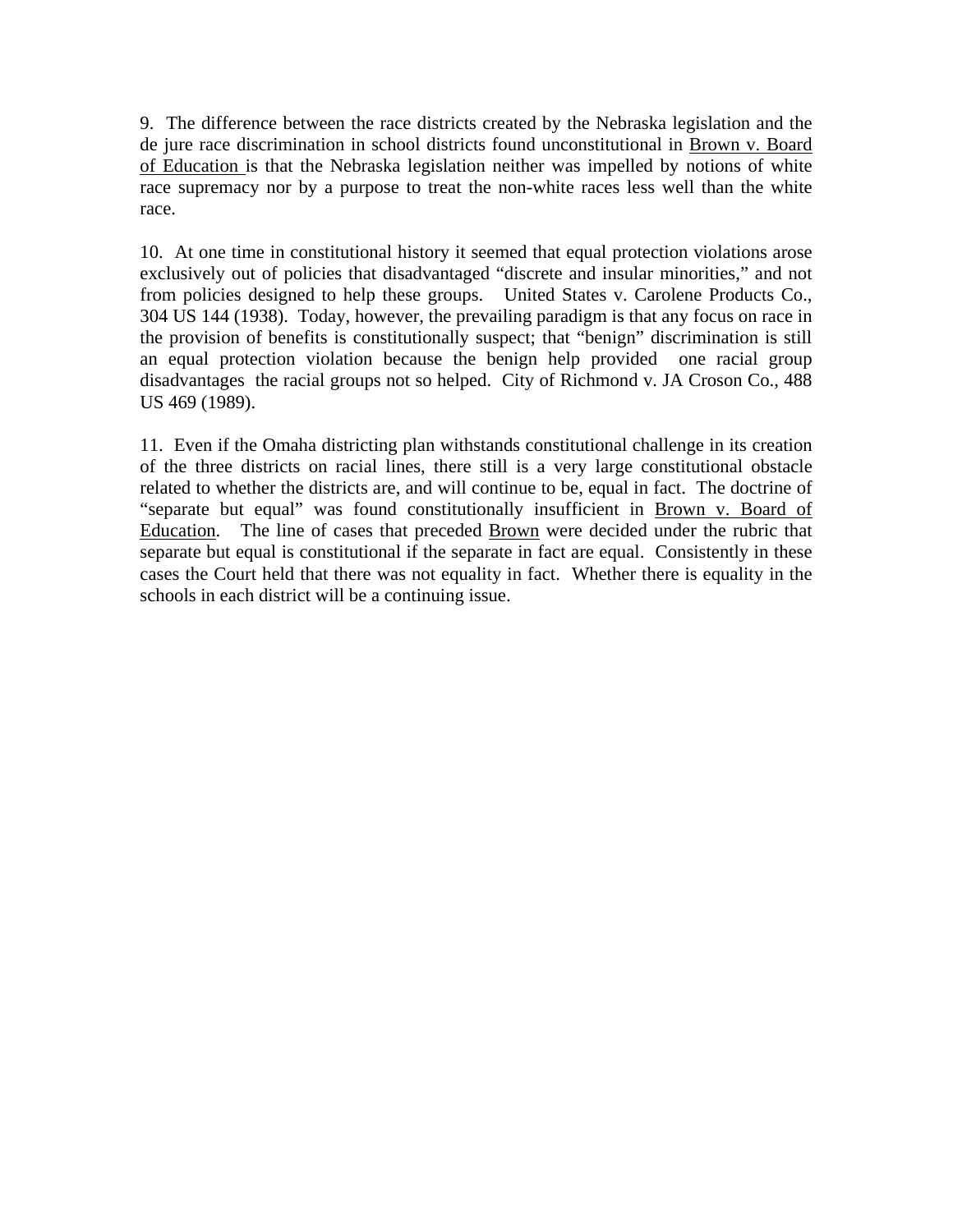### **STATEMENT OF REVERENED DOCTOR EVERETT S. REYNOLDS, FORMER PRESIDENT OF THE OMAHA NAACP**

First let me thank Ms. Sock-Foon MacDougall for calling me and Mr. Kenneth L. Marcus for writing me, submitting the guidelines from which I shall address my remarks.

Ladies and gentlemen, members of the United States Civil Rights Commission, let me thank you for the opportunity to come before you today.

Education is the number one issue in the world today. It must necessarily, then, be the number one issue in Nebraska and yes, Omaha, Nebraska. We all know that at one time in America, it was against the law for slaves--black people--to learn, or to be taught to read and write. The struggle for equality and justice began when the first slaves were brought to America in 1619 and continues even as we speak.

Booker T. Washington, the first Negro to receive an honorary degree from Harvard University, is quoted as having said, "The conditions of Negroes are deplorable but needing change from within. The change should be gradual, and its wake should not disturb the rest of American society."

For the moment, let's set aside former U. N. Ambassador Andrew Young and former U.S. Secretary of State Colin Powell and current Secretary of State Condoleezza Rice. Let's look at what Booker T. Washington calls gradualism. It took fifty eight years (1896 to 1954) from Plessy v. Ferguson to Brown v. Board of Education and now it is fifty two years (1955 to 2006) from Brown v. Board of Education to LB 1024. Over one hundred years and still we are talking about yesterday's issues. One moment of change in American education came when Homer Plessy stood up for what he believed and the courts ruled in 1896, Plessy v. Ferguson, that segregation could be practiced if the facilities were "separate but equal." Really, everybody knew even then what that really meant: "separate and unequal". It was not until 1955 that Brown v. Board of Education declared that "separated but equal" was inherently unequal and violated the constitution of the United States of America. That was in 1955.

Let me ask: Which one of us would go out today and buy an 1896 automobile? You would say, "You have got to be joking!" Well, what about buying a 1955 automobile? And again, you would say that we must be joking. The 2006 automobile comes from the factory equipped with air conditioning, heat, cassette and DVD players, on-star tracking and alarm systems, new suspension, etc. On any make, and, as standard equipment on most. We buy these modern automobiles and expect such features, look for such features and demand such features when they come from the factory.

Ladies and gentlemen, everything has changed. The way we fight wars has changed. Health and medical technology has changed and, lastly, computers have changed the world. I come before you today to let you know, and to declare, that quality education, quality integrated education must be the order of the day in 2006 and onward into the future.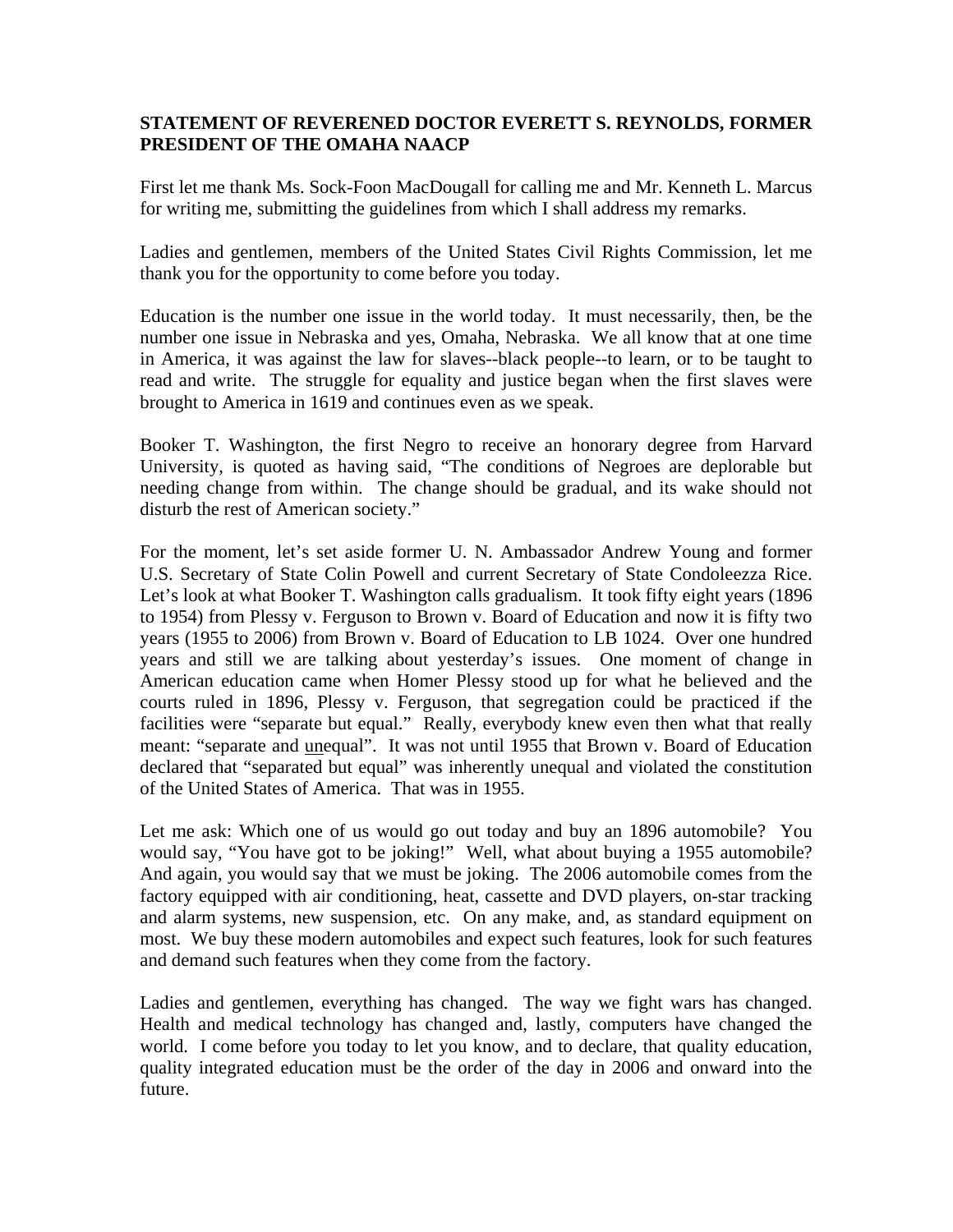### Quality, Integrated Education and Nothing Less!

Integrated education was good back then, for it was the stepping stone to quality education. Plessy v. Ferguson was good in its day; it was a stepping stone to Brown v. Board of Education. When I talk to legal minds here in Omaha, Nebraska, they tell me that Brown v. Board of Education was about integration and not, I repeat, and not about quality education.

When I sat in the class room as a  $4<sup>th</sup>$  grader in a Nebraska school, I would hear my teacher tell jokes, the "N" word jokes. I finished high school in a Nebraska school system and never finished reading an English book. Yes, I graduated. As President of the Omaha branch of the NAACP, I was called to many schools. Let me share a few experiences. I remember when I was called to assist a black family where the son had been suspended from school for kicking a student. The young man was wearing white tennis shoes and socks, white pants and shirt. The young man who was kicked was white-Caucasian kicked in the face. There was blood on the floor and on the steps and hallway floor, but no blood anywhere on the young black student. With white shoes, socks and pants, he had no blood on him at all, and yet he was suspended for kicking the white student in the face. Or take the case of the teacher who grabbed a young black girl by the arm so hard that her nails broke the skin, and when the young black girl pushed the teacher away because she was hurting her, the girl was suspended. You might ask what was the girl doing? It was reported that she and two of her friends were making too much noise going down the hall. Also, consider the case of the teacher who held a picture of an ape next to a little black girl's face and told her that she looked just like the picture; and finally, there is the school that sold "slaves" as a money-making project.

No, integrated education is not the end of the journey in education, it is another jump-off point on the journey for quality education, integrated, quality education. LB 1024, as amended, is a step in that direction. I tell you this, the present system is not working. There must be a change, a radical change in order to be educationally competitive, not just for minority (African Americans, Latino Americans, Native Americans and Asian Americans) but for all students. Not just for minority students to compete with white students, oh no, but for all students to be able to compete in a world and global educational market. We can no longer talk merely about "separate but equal" or Brown v. Board of Education, we must talk about students achieving equally in a highly competitive educational global market. Two-and-a-half grade levels behind can not be acceptable under any circumstances. In this current system, it is growing worse; yes, the achievement gap gets wider and wider. We need a radical change in the system in Omaha, Nebraska, and I fully support LB 1024, as amended, and signed by our governor. The law needs to stay in effect and be fully implemented. The class room must be, for our young people's minds, exactly what the modern factory is for the automobile – fully equipped with the best technology and educational methodology available, for every student.

Does "neighborhood schools" under this plan mean segregation, because the respective neighborhoods are predominantly of one race? If so, then certainly Omaha schools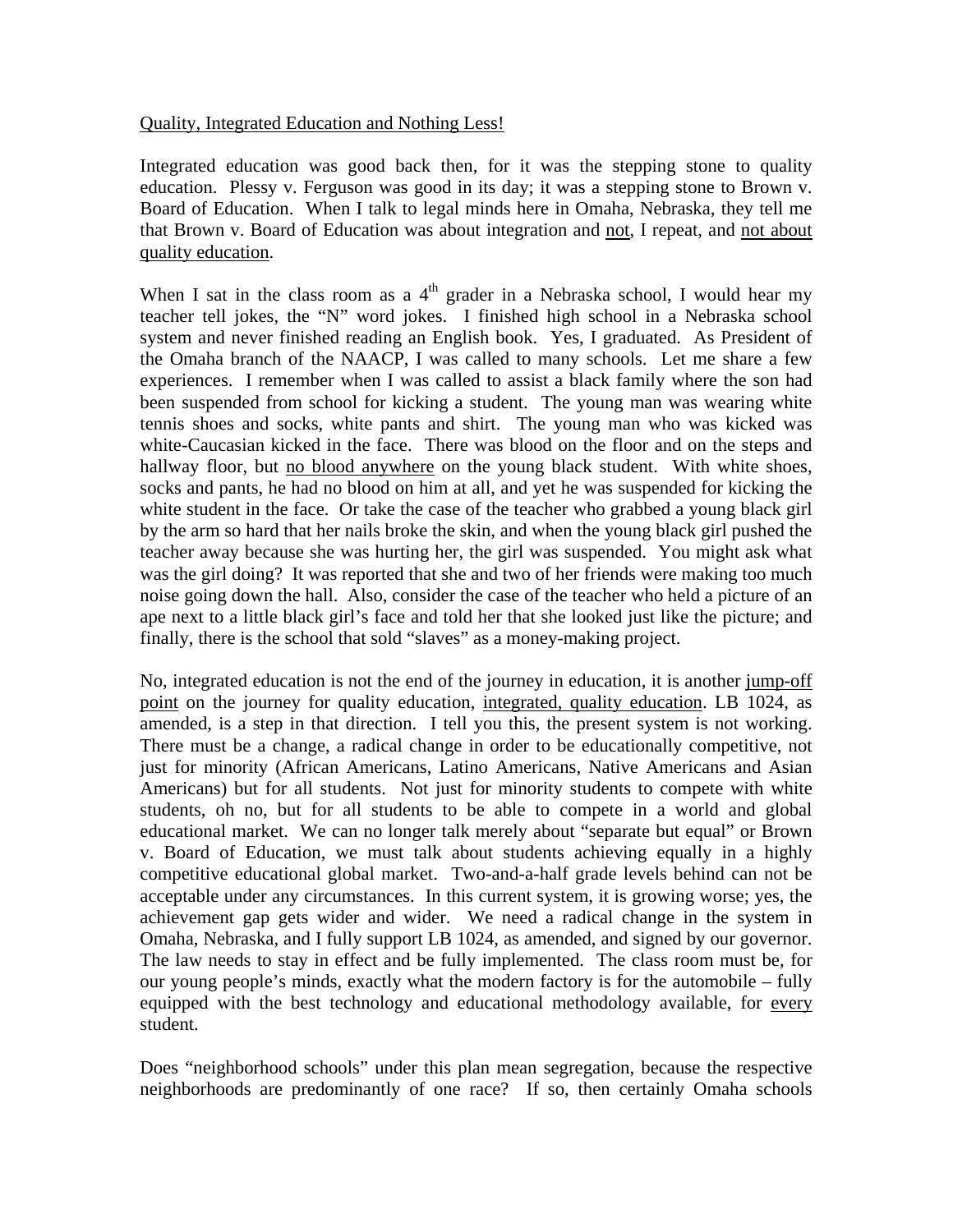currently are segregated, like district 66 and west Omaha. You see, it only becomes "racial" when the race is minority. However, neighborhood control of schools has always been the goal of American education. The problem is that we are talking here about minorities exercising control. Ladies and gentlemen it is really racist to say that an all white district is all right, but any district that is majority minority is all wrong. Unquestionably, that is a purely racist idea; and I hope we are not going to redefine racism in 2006 to attempt to make it look different for what it actually is. What this Bill is talking about is quality, integrated from the factory. From the class room of every building in every district.

In the beginning, it was against the law for slaves to learn or to be taught to read and write. The first step or jumping-off point toward quality, integrated education was Plessy v. Ferguson. The second step or jumping-off point toward quality, integrated education was Brown v. Board of Education; and the third step or jumping-off point toward quality, integrated education is LB 1024.

Let's make it happen.

Thank you for this opportunity.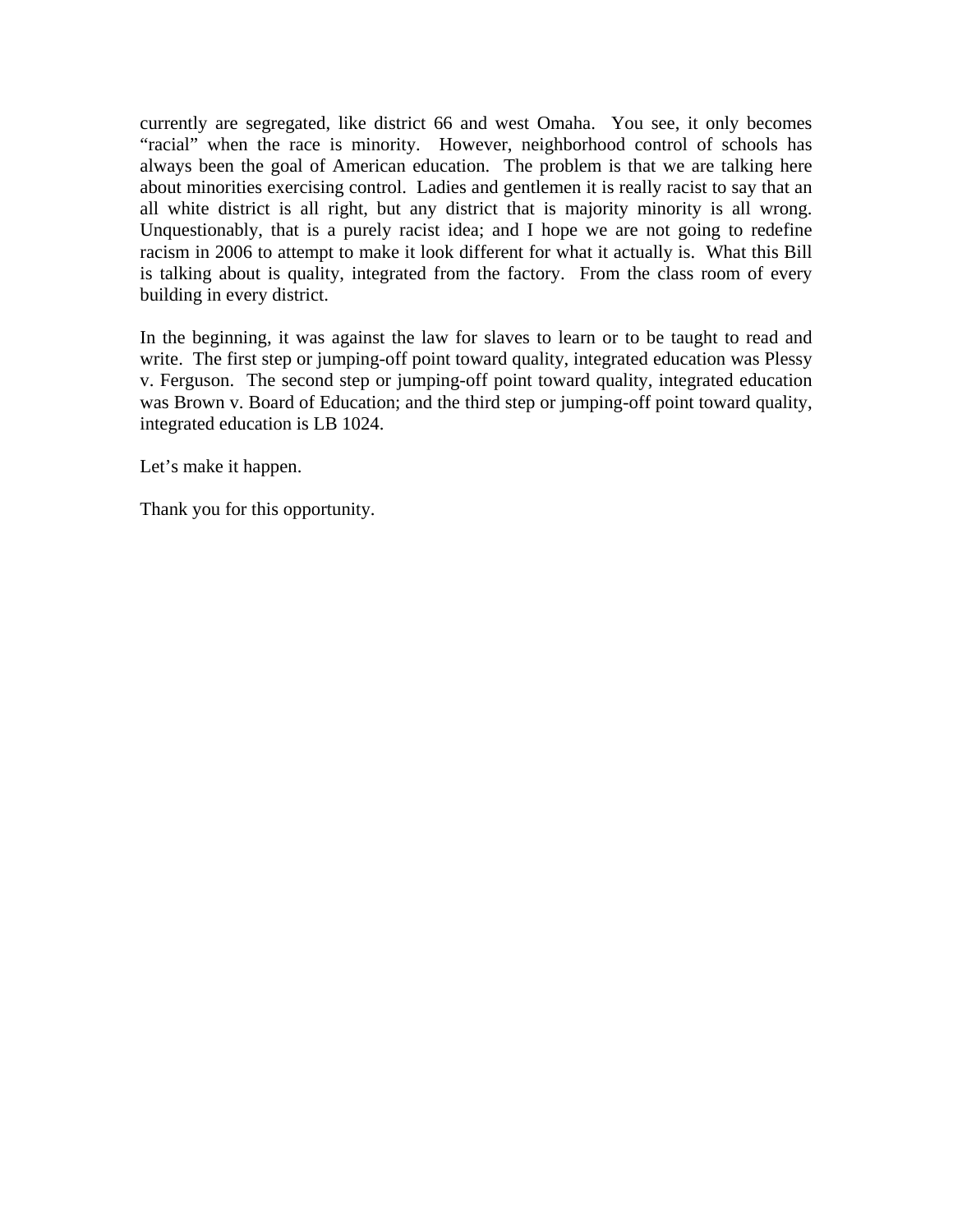### **PANELISTS' BIOGRAPHIES**

**Senator Ernest Chambers**, the first and only black member of the Nebraska Legislature, was first elected in 1970. He represents District 11, a poor and largely minority section of Omaha. Since 1970, Senator Chambers has been returned to office in every election. His term of office will expire at the end of 2008 as a result of a term-limits referendum that passed in 2001. Senator Chambers was the force behind LB 1024 amendment which divides the Omaha School District into three racially identifiable school districts, one predominantly white, one mostly black, and one largely Hispanic. He earned a bachelor's degree from Creighton University and a law degree from Creighton University Law School.

**Senator Patrick J. Bourne** is an Omaha native. He is a member of the Nebraska Legislature representing District 8 since 1998. From 2005-2006, he was the chairman of the State Judiciary Committee; a member of the Education Committee, Nebraska Retirement Systems Committee, Committee on Committees, Redistricting Committee, and the State Workforce Investment Board. He holds a bachelor's degree from the University of Nebraska, Omaha, and a juris doctorate from Creighton University Law School. Senator Bourne is a member of the Omaha Bar Association, Nebraska State Bar Association, American Bar Association, and National Conferences of State Legislatures.

**Christopher Todd Rogers**, a Douglas County Commissioner, was sworn into office in 2005. Mr. Rodgers previously served as an assistant to Omaha Mayor Mike Fahey and an elected member of the Metropolitan Community College Board of Governors where he represented its second district. In addition to his public service positions, he worked as a bank representative for First National Bank of Omaha, the United Way of the Midlands, the Omaha Small Business Network, Culver & Associates, Inc. and the Omaha World-Herald. He graduated from Creighton in 1992 with a bachelor of arts in journalism. In 1999, he received his Masters of Business Administration also from Creighton. He later attended the University of Nebraska at Omaha where he received a Masters of Public Administration in 2002.

**Walter Vincent Brooks** is a 59 year old African American who has resided in the city of Omaha since1977. He has two children who attend Omaha Public Schools. He is a high school graduate, a U.S. Marine Corps combat veteran of the Vietnam War, and a community activist. He has worked for the Omaha Star newspaper, Nebraska's only black-owned newspaper, as a contributing writer for 28 years.

During his time in the military, Mr. Brooks witnessed extraordinary disparities in the treatment of black soldiers such as duty assignments, arrests, convictions, and punishments. This along with other civil rights events from the 1960s, including the assassination of Dr. Martin Luther King, Jr., has led him to become a historian of the African American experience. He has been affiliated with organizations that have challenged economic equality, racism and injustice in America, including the Black Panther Party and Vietnam Veterans Against War.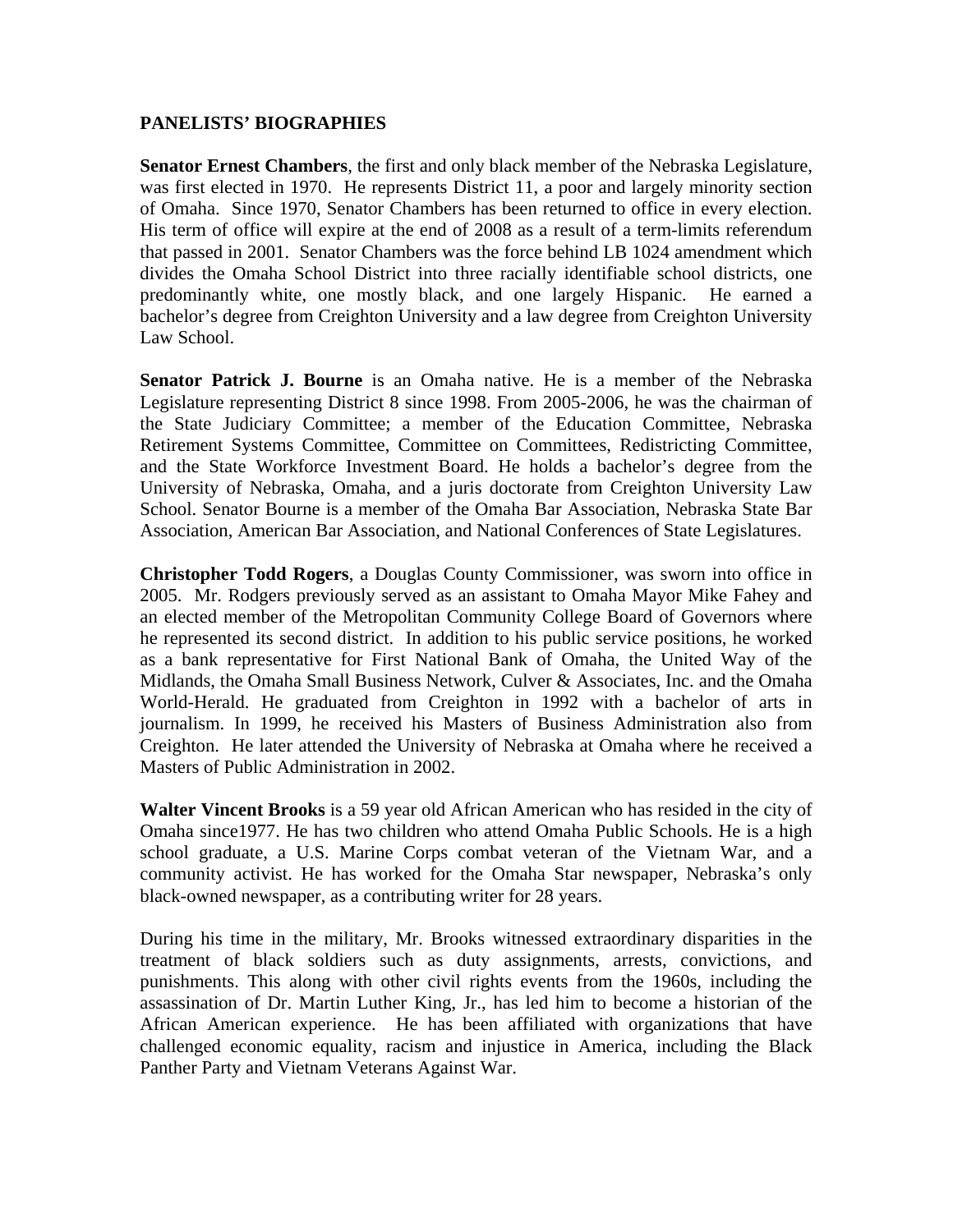**Marian Fey** is the mother of four students in the Omaha public Schools and is deeply committed to the concept of public education. She has volunteered extensively within the school system serving as President of the Alliance for Omaha's future, on the board of the Omaha Schools Foundation, PTA president, chairman of the Harrison Elementary School 75<sup>th</sup> Anniversary Celebration, and on the Omaha Council PTA. Volunteer activities outside the public schools include teaching Sunday school at First Central United Church of Christ, Nebraskans for Peace, and leadership roles in both Boy and Girl Scouts.

Marian has a degree in elementary education and was a substitute teacher in the Millard and Ralston school districts. She served as Nursery Coordinator at Dundee Presbyterian Church and teaches dance classes at two local dance studios. Currently, Marian is the Artistic Director and co-founder of The ARTery, a not-for-profit arts education organization with a commitment to community outreach. The ARTery is the home of Dancing Classrooms, a ballroom dance program for fifth grade students in the Omaha Public Schools.

She is married to Paul Fey, an associate professor at the University of Nebraska Medical Center.

**Carol L. Krejci** has been a professional educator for 35 years, the last 20 years teaching American history and government at Omaha Central High School. In August 2006, she became president of the Omaha Education Association, representing nearly 3000 professionals in the Omaha Public Schools. Ms. Krejci is a graduate of university of Nebraska at Kearney, and earned her master's degree in political science from the University of Wisconsin (Madison). Although a native of Omaha, her professional career has included positions in several states, urban, suburban and semi-rural schools, as well as both public and parochial. Ms. Krejci has served in various positions on the Board of Directors of the Omaha Education Association for 15 years and recently completed 6 years on the Board of Directors for the Nebraska State Education Association. Outside of education, she is also active in political and community issues.

**Josephine (Jo) Potuto** is the Richard H. Larson Professor of Constitutional Law at the College of Law, University of Nebraska at Lincoln as well as the University's faculty athletics representative. She has written three books, *Winning Appeals, Prisoner Collateral Attacks, and Federal Criminal Jury Instructions* (with Perlman and Saltzburg)*.*  In 2003, she received the Outstanding Faculty Member Award from the Nebraska Law College Alumni Association.

Potuto earned a bachelor's degree at Rutgers' Douglas College, a master's degree at Seton Hall University, and a juris doctorate at Rutgers Law College. She is a member of the bar for the US Supreme Court; US Court of Appeals, Third Circuit; and the US District Courts for Nebraska and New Jersey. She is also a member of the American Law Institute and the Nebraska Bar Foundation. She is a past member of the Nebraska Commission on Law Enforcement and Criminal Justice, the County Attorneys Standard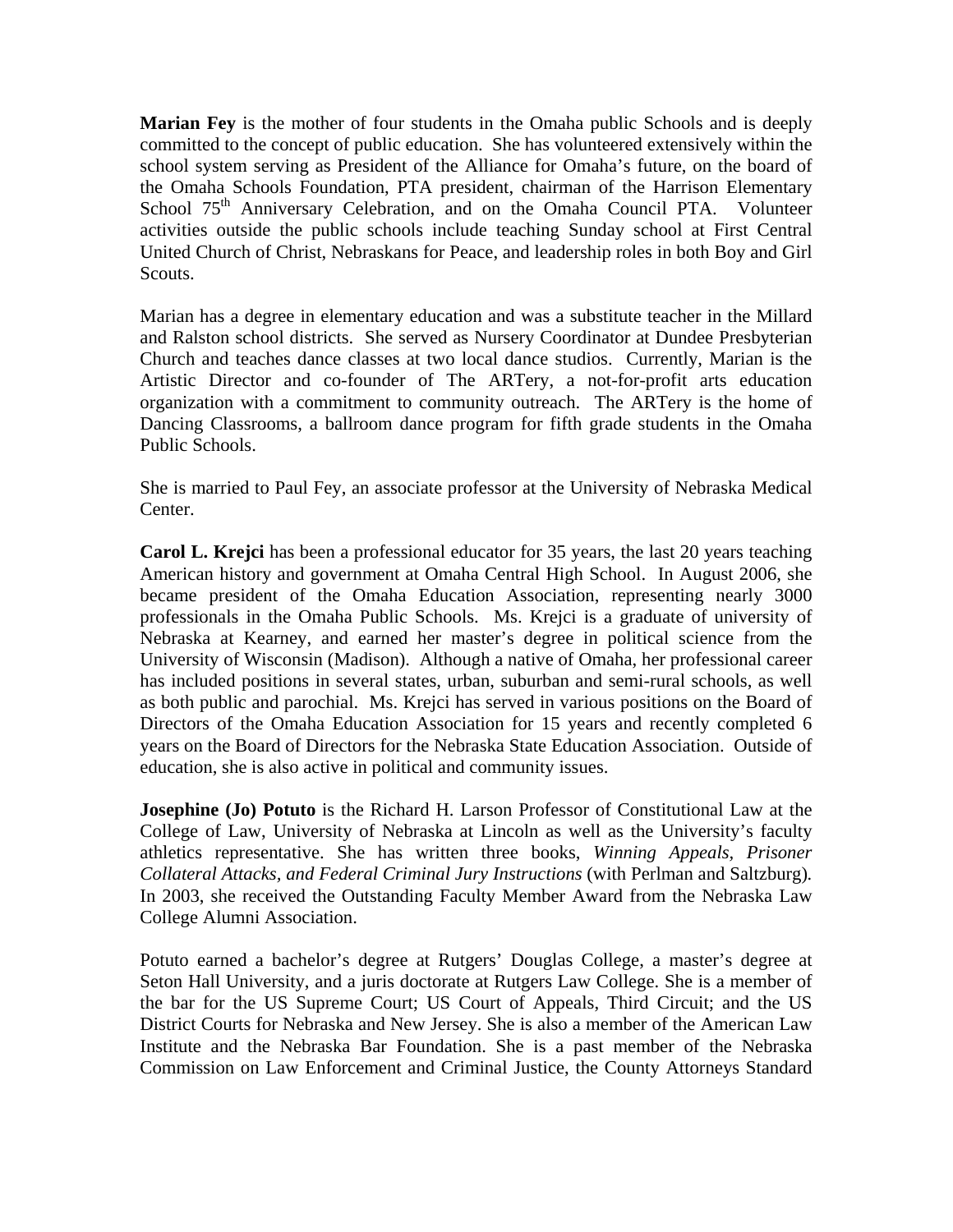Advisory Council, and the Federal District Court Practice Committee for the District of Nebraska.

**Everett S. Reynolds** is the Pastor of Lefler United Methodist Church in Omaha, Nebraska, and has taught at Wichita State University, Philander Smith College, and the University of Omaha. He earned his bachelor's degree at Omaha University and Philander Smith College, and his ThD at Faith Theology Seminary. He is a life member of the Nebraska PTA, former President of the Omaha Branch of the NAACP, and former Vice President of the Lincoln Branch of the NAACP. He has also served as a member of the Omaha Public Schools Advisory Committee for Desegregation and the Urban Renewal Authority in Lincoln, Nebraska.

**Ben Salazar,** born and raised in Nebraska, is an advocate for Latinos and Spanishspeaking people. He received his bachelor's degree in sociology as well as his juris doctorate from the University of Nebraska-Lincoln. Describing himself as a Chicano activist, he has worked with Nebraska organizers of farm workers since the 1960s. He has also worked with Legal Aid in Phoenix, Arizona; Lincoln Action Program; Chicanos por la causa; the public defender's office; and the Arizona attorney general's office. He is currently the publisher of the Nuestro Mundo Newspaper, a Spanish-English newspaper, in Omaha.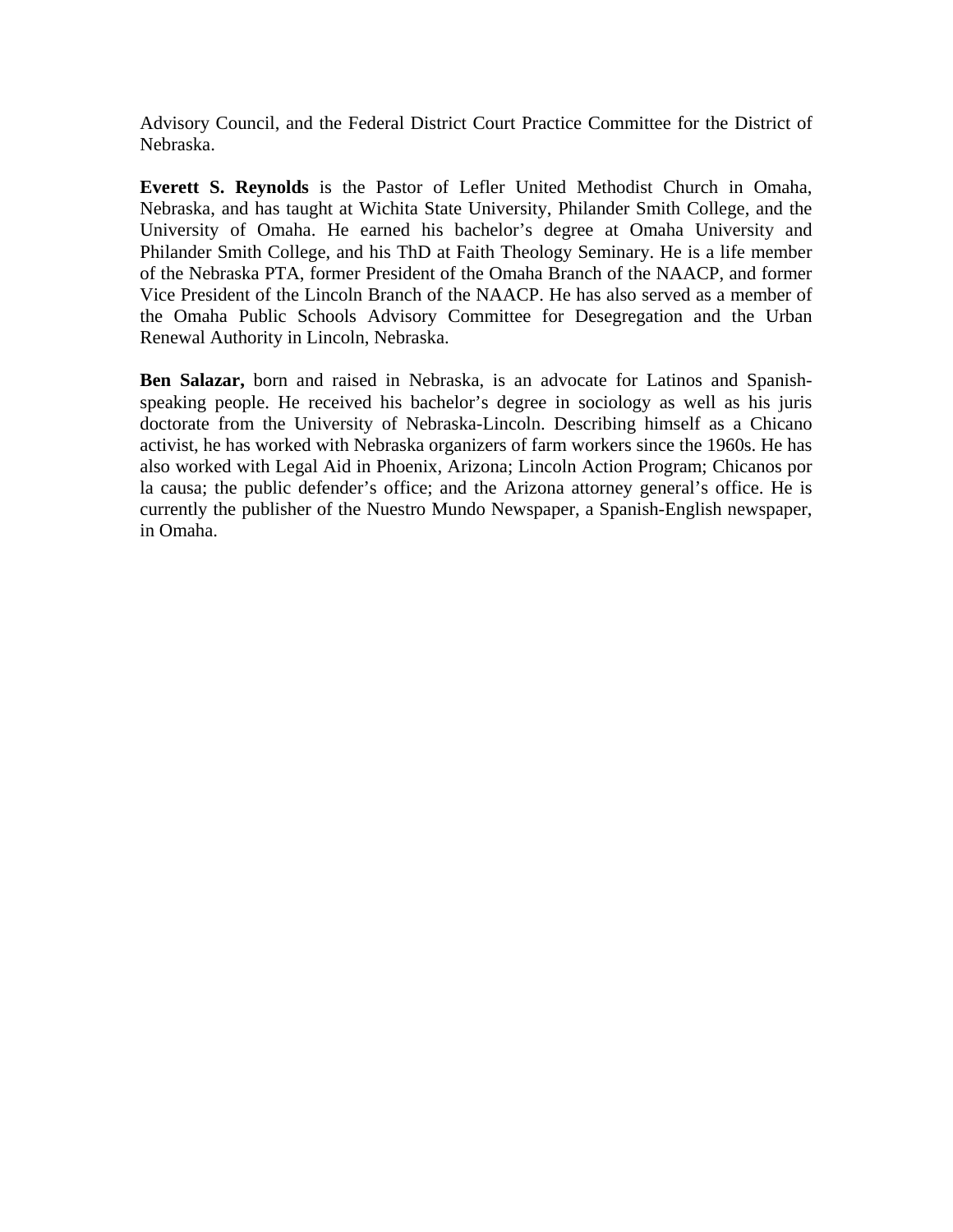U.S. COMMISSION ON CIVIL RIGHTS

\* \* \* \* \*

COMMISSION BRIEFING

\* \* \* \* \*

FRIDAY, SEPTEMBER 8, 2006

\* \* \* \* \*

HILTON OMAHA HOTEL

1001 CASS STREET

OMAHA, NEBRASKA 68102

\* \* \* \* \*

The Commission convened at 9:07 a.m., Ashley L. Taylor,

Jr., Commissioner, presiding.

PRESENT:

ASHLEY L. TAYLOR, JR., Commissioner PETER N. KIRSANOW, Commissioner (via telephone) ARLAN D. MELENDEZ, Commissioner MICHAEL YAKI, Commissioner

KENNETH L. MARCUS, Staff Director

STAFF PRESENT:

DAVID BLACKWOOD MARGARET BUTLER RANITA CARTER PAMELA DUNSTON DEREK HORNE SOCK-FOON MacDOUGALL JANIS MINOR

> **THOMAS & THOMAS COURT REPORTERS & CERTIFIED LEGAL VIDEO, LLC OMAHA, NEBRASKA**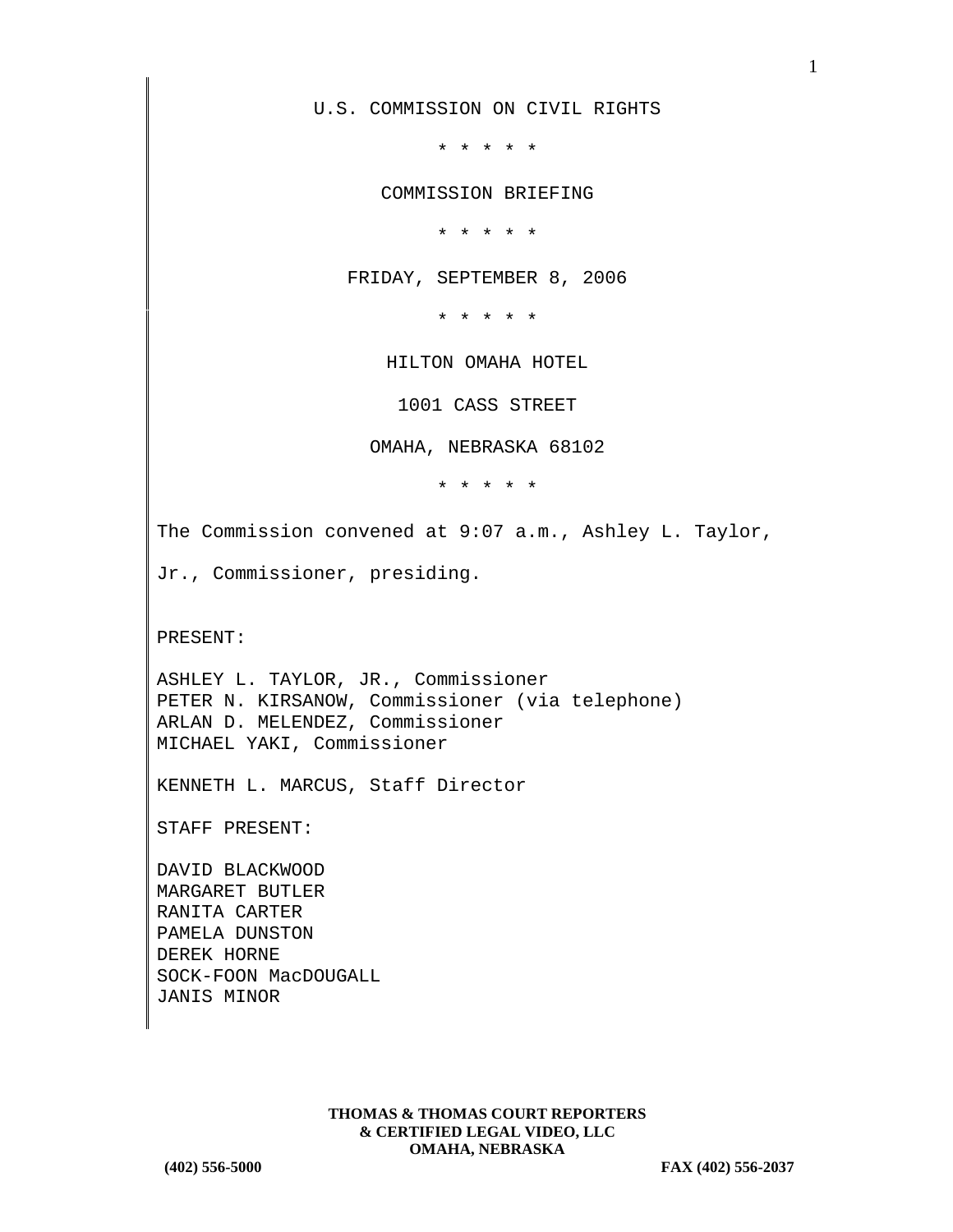RICHARD SCHMECHEL KIMBERLY SCHULD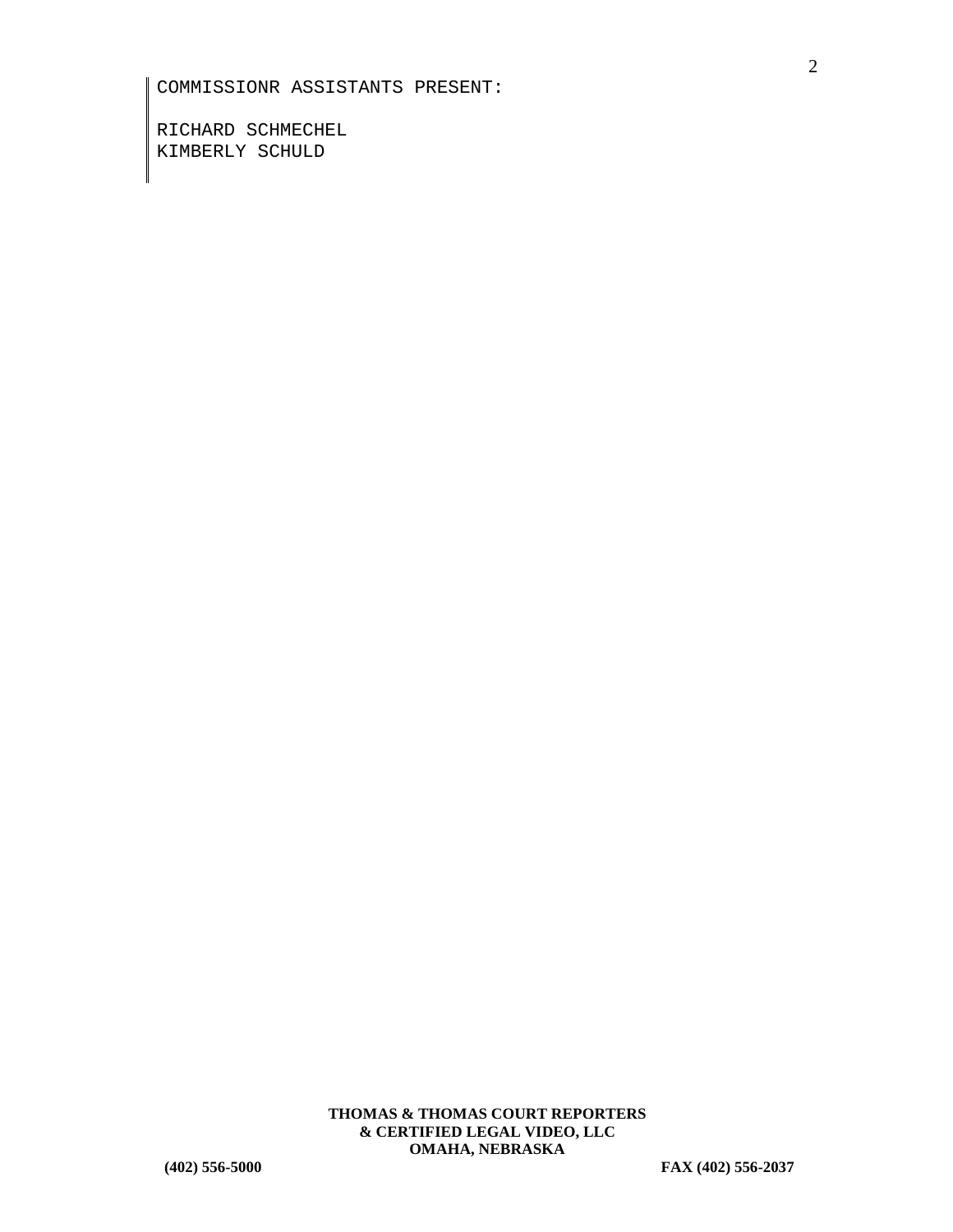## C O N T E N T S

Introductory Remarks by Ashley L. Taylor II. Speakers' Presentations Panel 1 Hon. Ernest Chambers Nebraska State Senator Hon. Patrick Bourne Nebraska State Senator Christopher Todd Rodgers Douglas County Board of Commissioners Panel 2 Walter Brooks Media Specialist, University of Nebraska Medical Center Brenda Council Board of Directors, Urban League of Nebraska Marian Fey Artistic Director, the ARTery Carol Krejci President, Omaha Education Association Prof. Josephine Potuto University of Nebraska - Lincoln Rev./Dr. Everett S. Reynolds Former President of the Omaha NAACP Ben Salazar Publisher, Nuestro Mundo Newspaper III. Questions by Commissioners and Staff Director 3

**THOMAS & THOMAS COURT REPORTERS & CERTIFIED LEGAL VIDEO, LLC OMAHA, NEBRASKA**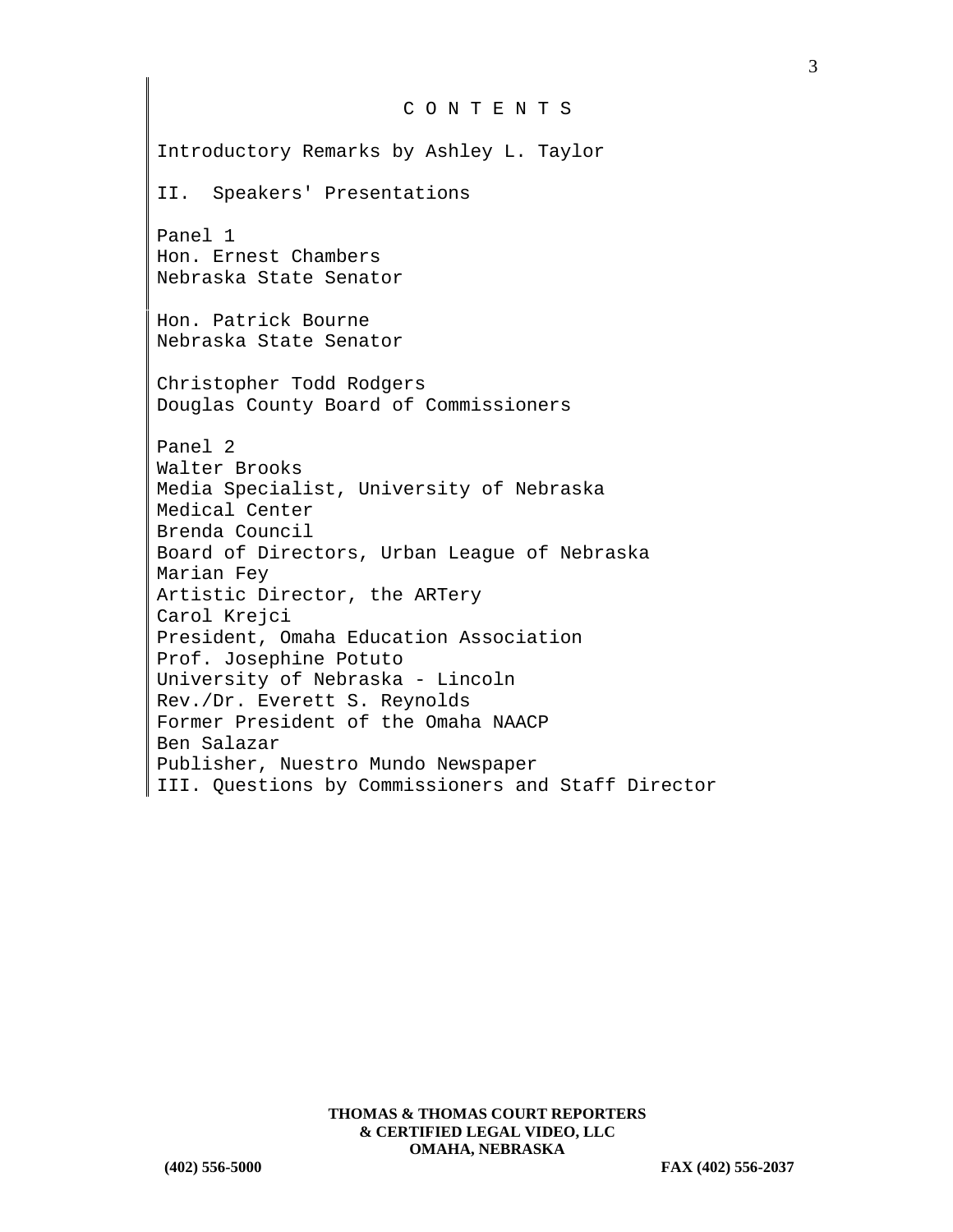| $\mathbf{1}$   | PROCEEDINGS                                                                                      |
|----------------|--------------------------------------------------------------------------------------------------|
| $\overline{2}$ | (9:07 a.m.)                                                                                      |
| 3              | COMMISSIONER TAYLOR: Good morning.                                                               |
| $\overline{4}$ | I am Commissioner Taylor, and on behalf of the                                                   |
| 5              | Commission -- the United States Commission on Civil                                              |
| 6              | Rights, I would welcome everyone speaking on the impending                                       |
| $\tau$         | decision of the Omaha School District.                                                           |
| 8              | The Commission, as you all probably know, is an                                                  |
| 9              | independent, bipartisan agency established by Congress in                                        |
| 10             | 1957.                                                                                            |
| 11             | The mission of the Commission is to inform on                                                    |
| 12             | the development of national civil rights policy and                                              |
| 13             | enhance enforcement of federal civil rights laws for                                             |
| 14             | quality research, objective findings and sound                                                   |
| 15             | recommendations.                                                                                 |
| 16             | We are directed by Congress to, among other                                                      |
| 17             | things, study and collect information relating to                                                |
| 18             | discrimination or a denial of equal protection of the laws                                       |
| 19             | under the Constitution due to race, color, religion, sex,                                        |
| 20             | age, disability, or national origin in the administration                                        |
| 21             | of justice.                                                                                      |
| 22             | Our Commission frequently arranges such public                                                   |
| 23             | briefings with presentations from experts outside of the                                         |
| 24             | agency in order to inform itself and the nation of civil                                         |
| 25             | rights situations and issues.<br>THOMAS & THOMAS COURT REPORTERS<br>& CERTIFIED LEGAL VIDEO, LLC |
|                | OMAHA, NEBRASKA<br>$(402)$ 556-5000<br>FAX (402) 556-2037                                        |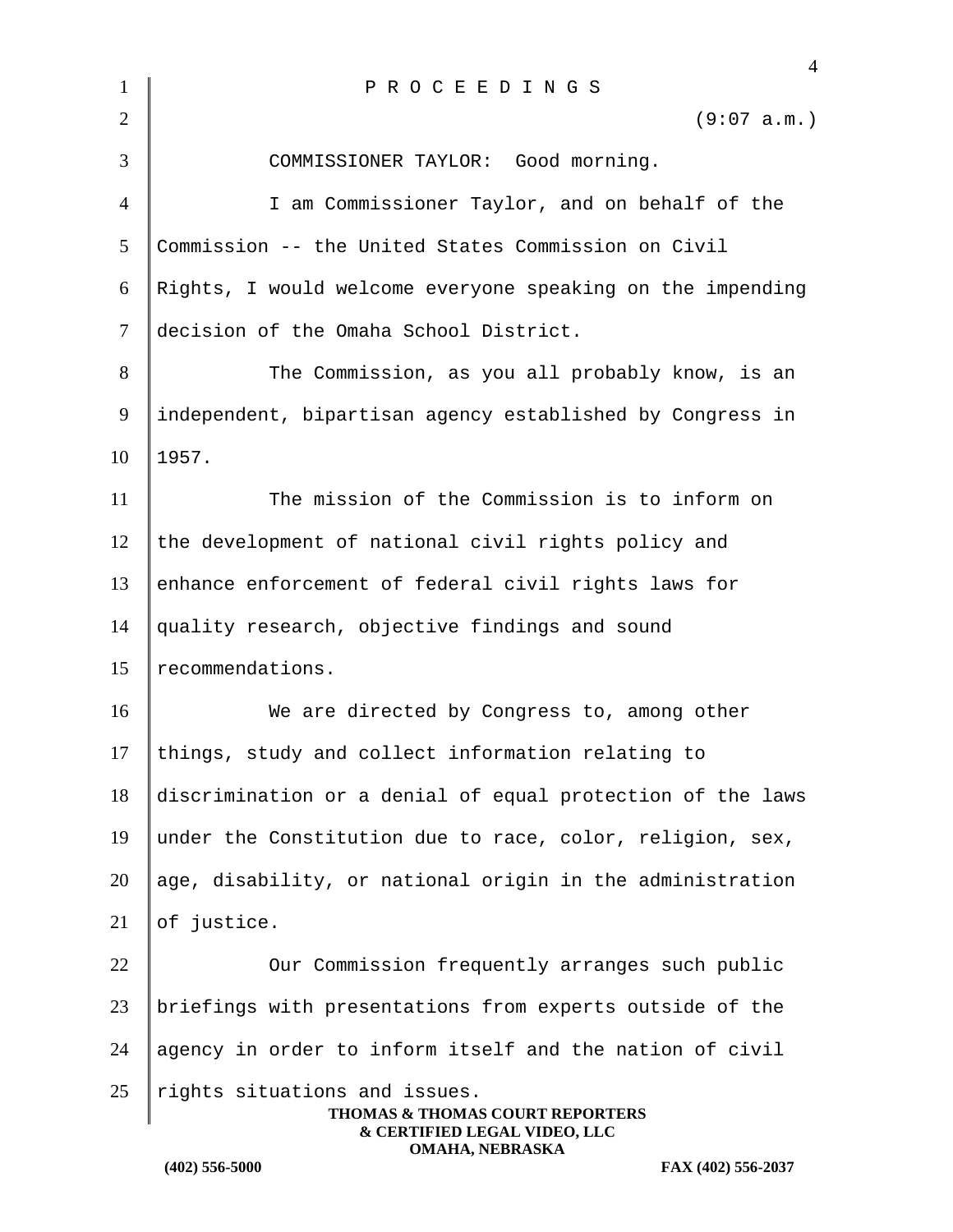1 At the briefing, we have invited this morning a panel of experts to advise us on the legal and policy issues and implications raised by the Nebraska Legislative Bill 1024.

5 The bill includes an amendment by State Senator Ernie Chambers and Senator Raikes which divides the Omaha School District into three identifiable segments: One district will be predominately African American another will be chiefly Hispanic, and the third being primarily 10 white.

 Although some support the amendment as a means 12 of providing local control to minority communities, others oppose it, in their words, as a modern-day form of governmentally imposed de jure racial segregation.

15 This morning we are pleased to welcome our first panel of experts on the legislation. First, we have Senator Chambers, Nebraska state senator; Patrick Bourne, also a member of the senate; and Christopher Todd Rodgers, a member of the Douglas County Board of 20 Commissioners.

21 | I welcome all of you on behalf of the 22 Commission, and I will introduce everyone describe your  $23$  activities, and then we will call on you according to the 24 order you have been given for the record.

> **THOMAS & THOMAS COURT REPORTERS & CERTIFIED LEGAL VIDEO, LLC OMAHA, NEBRASKA**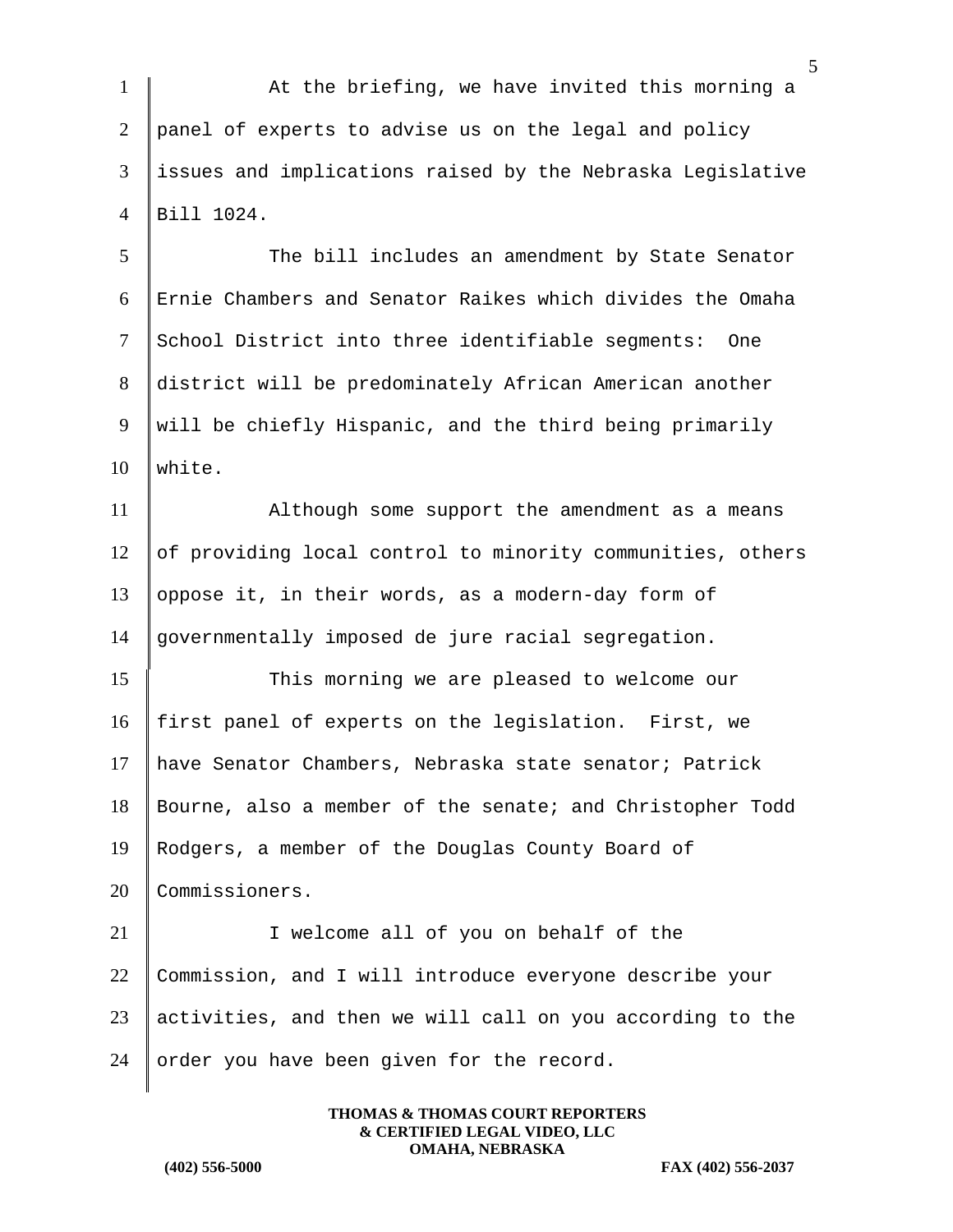|                          | 6                                                          |
|--------------------------|------------------------------------------------------------|
| $\mathbf{1}$             | What we would like to do is have each member               |
| 2                        | provide us with comments for ten minutes and with no       |
| 3                        | questions, and then we will circle back around and open up |
| $\overline{4}$           | the floor with questions.                                  |
| 5                        | Before I go any further, Commissioner Kirsanow,            |
| 6                        | are you on the line?                                       |
| $\overline{\mathcal{L}}$ | COMMISSIONER KIRSANOW: I am.                               |
| 8                        | COMMISSIONER TAYLOR: Great. A community                    |
| 9                        | activist -- this is to give you all a sense of the         |
| 10                       | background of Senator Chambers.                            |
| 11                       | A community activist since the '60s, Senator               |
| 12                       | Chambers came into office on the crest of the new black    |
| 13                       | electoral power in 1970, and much of the senator's time    |
| 14                       | has been devoted to promoting human rights legislation.    |
| 15                       | He is the primary sponsor of Bill 1024, which              |
| 16                       | breaks the school district into three racially             |
| 17                       | identifiable districts. The bill was passed by a 31 to 16  |
| 18                       | margin and was signed into law by Governor Heineman.       |
| 19                       | Even though the districts are encouraged to act            |
| 20                       | voluntarily, pursuant to the integration plans, a number   |
| 21                       | of court battles are expected and believed -- and I        |
| 22                       | believe to be a number have already been initiated.        |
| 23                       | In a New York Times article of April 15th, 2006,           |
| 24                       | Senator Chambers is quoted as saying, "Several years ago I |
|                          |                                                            |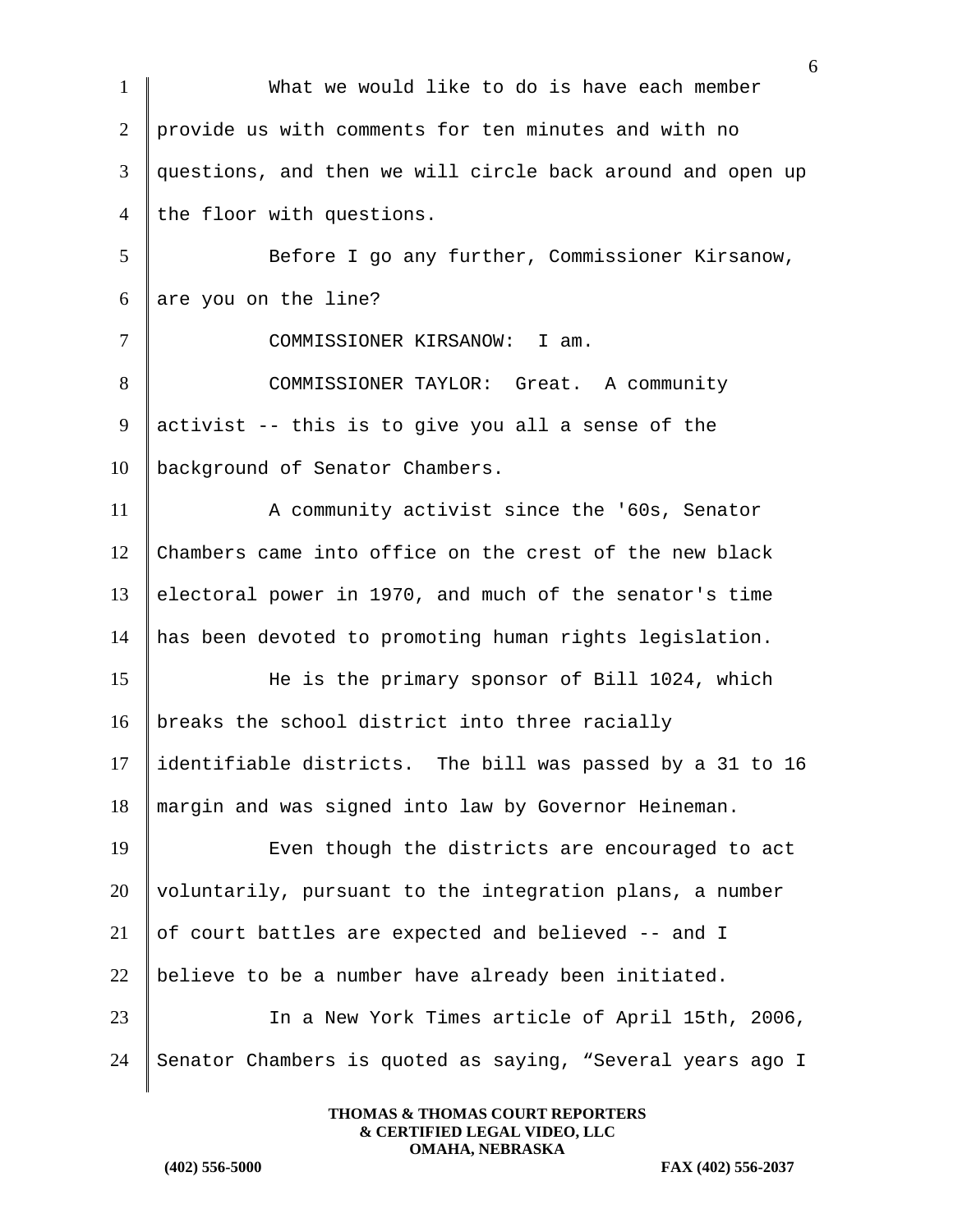7 1 began discussing in my community the possibility of 2 carving out our area of Omaha Public Schools and 3 establishing a district over which we would have some 4 control. My intent is not to have an exclusionary system,  $5$  but we, meaning black people, whose children make up the 6 vast majority of the student population, would indeed 7 control." 8 Senator Bourne will be next and then followed by 9 | Mr. Rodgers. 10 And with that, Senator Chambers, I welcome you 11 and I look forward to your comments. 12 SENATOR CHAMBERS: Thank you and members of the 13 Commission. 14 I can't say that I'm pleased to be here without 15 qualification; I would rather be with the Congressional 16 Black Caucus in Washington, D.C., but they did not extend 17 an invitation to me until after I had agreed to appear at  $18$  this briefing with the Commission, and I feel that when an 19 agreement is made it must be kept. 20 The Commissioners are going to take information, 21 a report will be written, and I have read some Civil 22 Rights Commission reports. 23 In fact, many years ago when, as Billy Joel 24  $\parallel$  sang, I wore a younger man's clothes, I was actually on

> **THOMAS & THOMAS COURT REPORTERS & CERTIFIED LEGAL VIDEO, LLC OMAHA, NEBRASKA**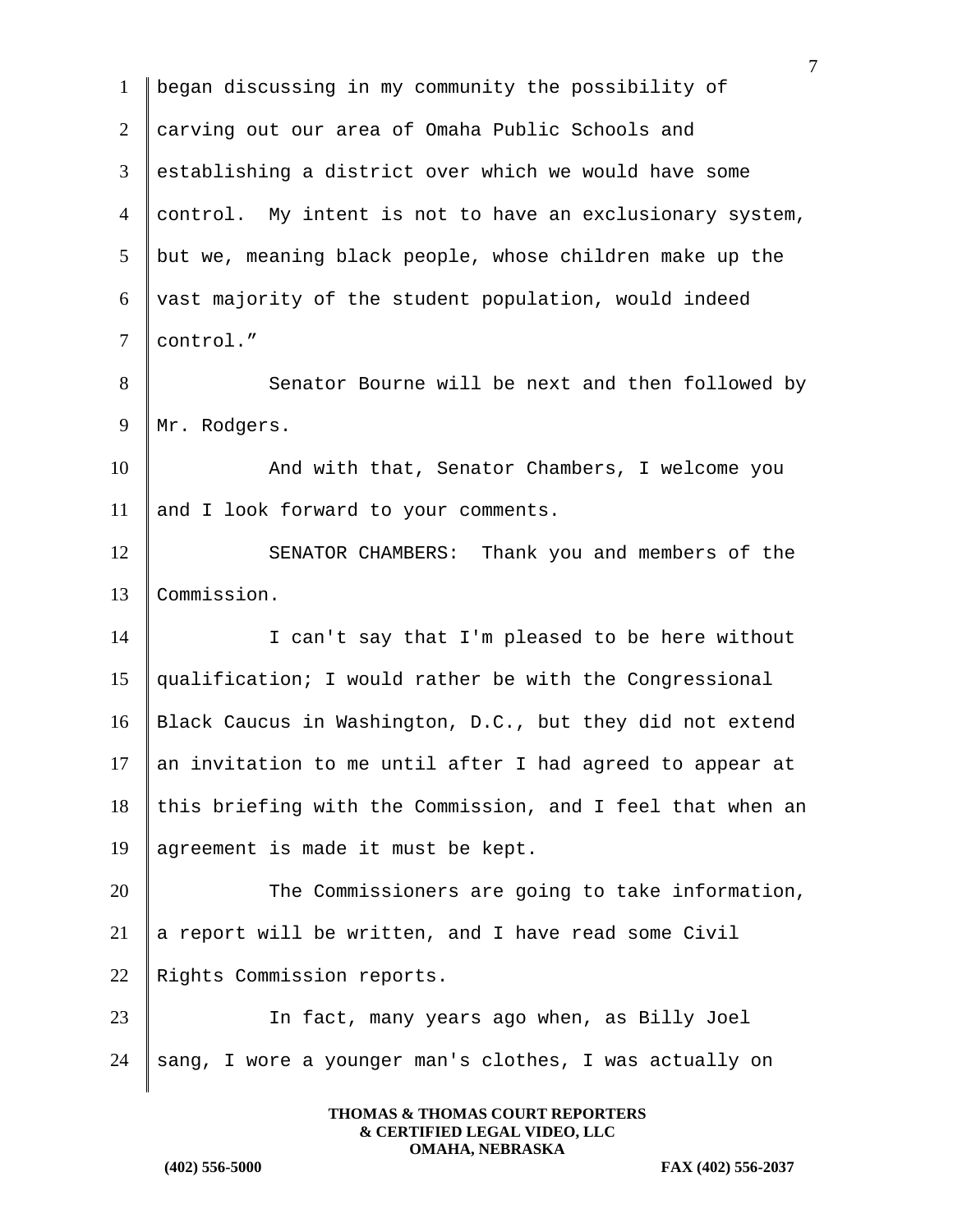| $\mathbf{1}$   | the state committee for the Civil Rights Commission.      |
|----------------|-----------------------------------------------------------|
| $\overline{2}$ | Obviously, we did not succeed in carrying out the mission |
| 3              | of the Commission or you all wouldn't be here today.      |
| $\overline{4}$ | Racism is as virulent as it ever was.                     |
| 5              | Discrimination continues to tromp across the country in   |
| 6              | seven-league boots. Political appointments are made to    |
| $\tau$         | various agencies and entities which ought to be           |
| 8              | nonpartisan. But we have to deal with reality. I am a     |
| 9              | practical politician.                                     |
| 10             | I'm a pragmatist and a realist. I deal with               |
| 11             | things as they are.                                       |
| 12             | Omaha has had a segregated school system for the          |
| 13             | 69 years I've been in this world. It had a segregated     |
| 14             | system while I attended OPS through elementary school at  |
| 15             | Lothrop, high school at Technical.                        |
| 16             | It continues to have not only a segregated                |
| 17             | system, but it is more segregated now than it has ever    |
| 18             | And throughout the country, there is more racial<br>been. |
| 19             | segregation in public school systems than was the case    |
| 20             | prior to Brown.                                           |
| 21             | Mr. Taylor mentioned the New York Times article,          |
| 22             | which caused the Commission to be here, which was         |
| 23             | misleading in its headline and that's all some people     |
|                |                                                           |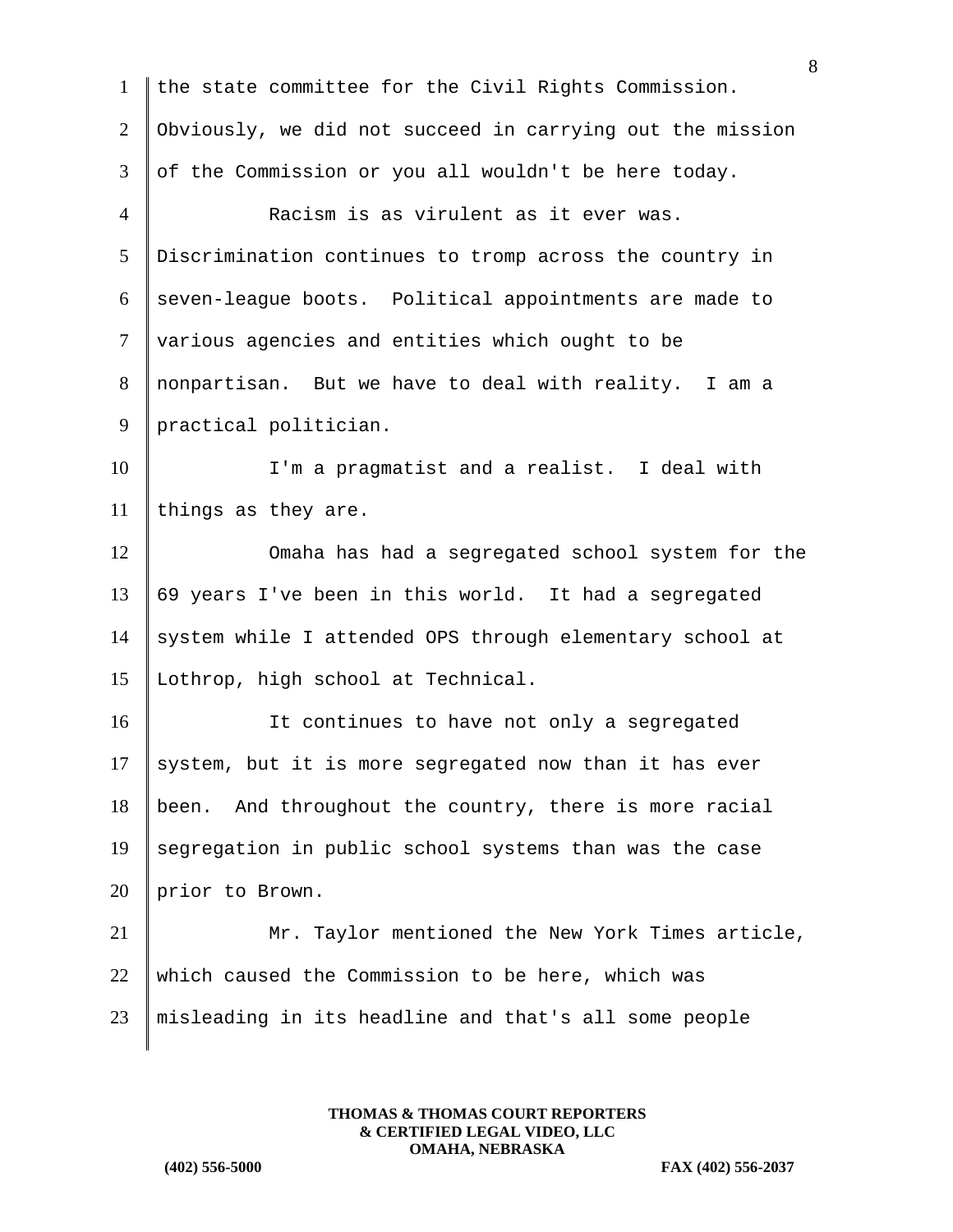| $\mathbf{1}$   | read. The headline was, "Law to Segregate Omaha Schools    |
|----------------|------------------------------------------------------------|
| 2              | Divides Nebraska."                                         |
| 3              | First of all, the schools are segregated, as               |
| $\overline{4}$ | I've stated. To say that my provision would segregate the  |
| 5              | schools is like saying I will make water wetter.           |
| 6              | When I have been contacted by people around the            |
| $\tau$         | country about this provision and I ask them, "Have you     |
| 8              | read the provision," they say - they remind me of that     |
| 9              | Holiday Inn commercial: An expert -- an expert-sounding    |
| 10             | individual runs through all of the jargon, and then the    |
| 11             | individual to whom he is speaking says, Well, are you this |
| 12             | expert? And the person says, Well, no, but I did stay at   |
| 13             | a Holiday Inn Express last night.                          |
| 14             | Well, when I ask people have they read the                 |
| 15             | provision, they say No, but I did read the New York Times. |
| 16             | The New York Times is not the bible - the Bible, as some   |
| 17             | people say; and rather than read just the quote in the New |
| 18             | York Times, it would have been good to read the language   |
| 19             | of the provision. So in order that that would be in the    |
| 20             | record, that's how I'm going to start.                     |
| 21             | "On or before July 1st, 2007, each Learning                |
| 22             | Community coordinating council shall submit a plan to the  |
| 23             | state committee to divide school districts organized       |
| 24             | around the attendance areas of existing high school        |
|                |                                                            |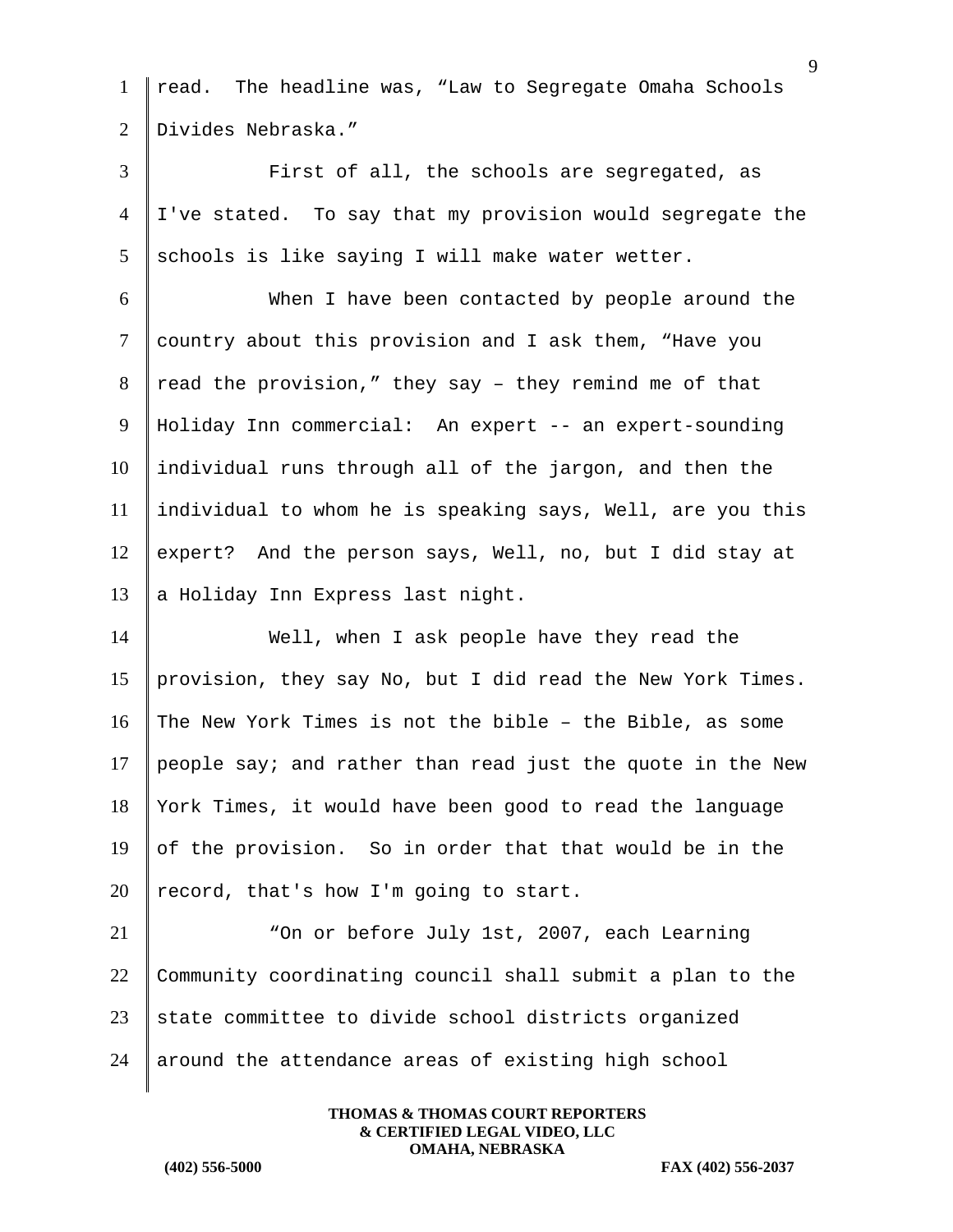1 buildings with two or three such high school buildings in 2 each new Class V school district." 3 Digressing, Omaha is the only metropolitan-sized  $4$  city, OPS is the only Class V district in the state. 5 "Such new Class V districts shall consist of  $6 \parallel$  school buildings having attendance areas which are 7 | contiguous. The effective date for reorganization 8 pursuant to this section shall be July 1st, 2008." 9 | TIF the state committee disapproves such plan,  $10$  the state committee shall revise the plan and shall hold 11 one or more hearings on the revised plan." 12 The state committee may further revise the plan 13 and hold one or more additional hearings." 14 **The State of the State Learning Community council fails to submit** 15 || a plan as required pursuant to subsection (1) of this 16 section on or before July 1st, 2007, the state committee  $17$  shall develop a plan to divide any Class V school 18 districts in the Learning Community into new Class V  $19$  school districts organized around the attendance areas of  $20$  the existing high school buildings with two or three such 21 high school buildings in each new Class V school 22 district."

> **THOMAS & THOMAS COURT REPORTERS & CERTIFIED LEGAL VIDEO, LLC OMAHA, NEBRASKA**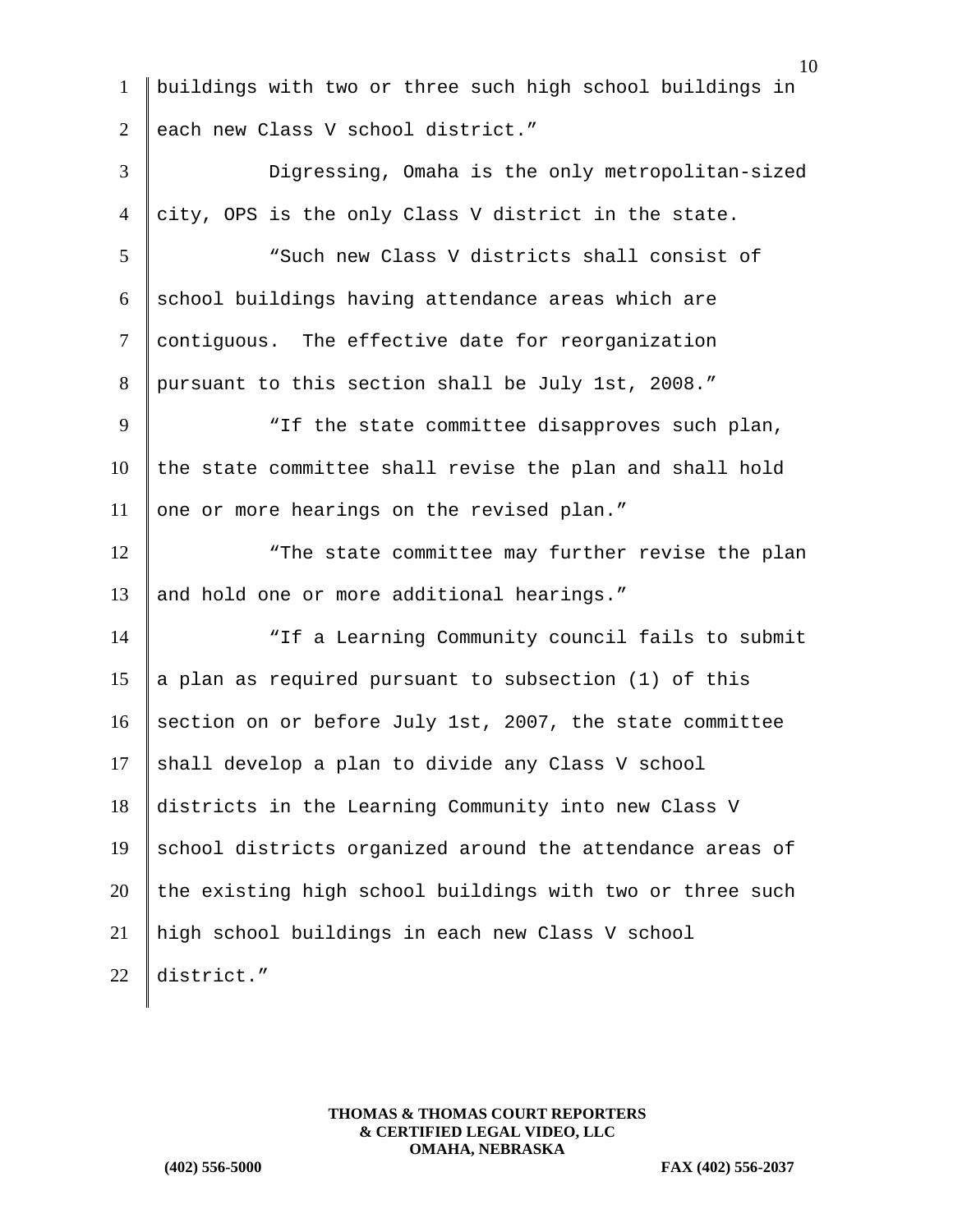1 The state committee shall hold a hearing and  $2 \parallel$  may revise the plan and may hold one or more additional 3 hearings."

4 "On or before December 31st, 2007, the state 5 committee shall approve plans to divide all Class V school 6 districts in learning communities into new Class V school 7 districts organized around the attendance areas of 8 existing high school buildings with two or three such high 9 school buildings in each new Class V school district."

10 No mention of race. The criteria for drawing 11 boundaries are neutral. The Legislature does not draw the 12 boundaries. The attendance areas referenced are drawn by  $13$  OPS.

14 If those attendance areas are segregative, they 15 constitute formal state action by OPS in violation of 16 | Brown versus Board of Education.

17 My provision deals with administration and control of public education. It has nothing to do with student attendance. It will bring local control to the communities where the schools are located, provide more input and influence to the parents whose children attend 22 those schools.

> **THOMAS & THOMAS COURT REPORTERS & CERTIFIED LEGAL VIDEO, LLC OMAHA, NEBRASKA**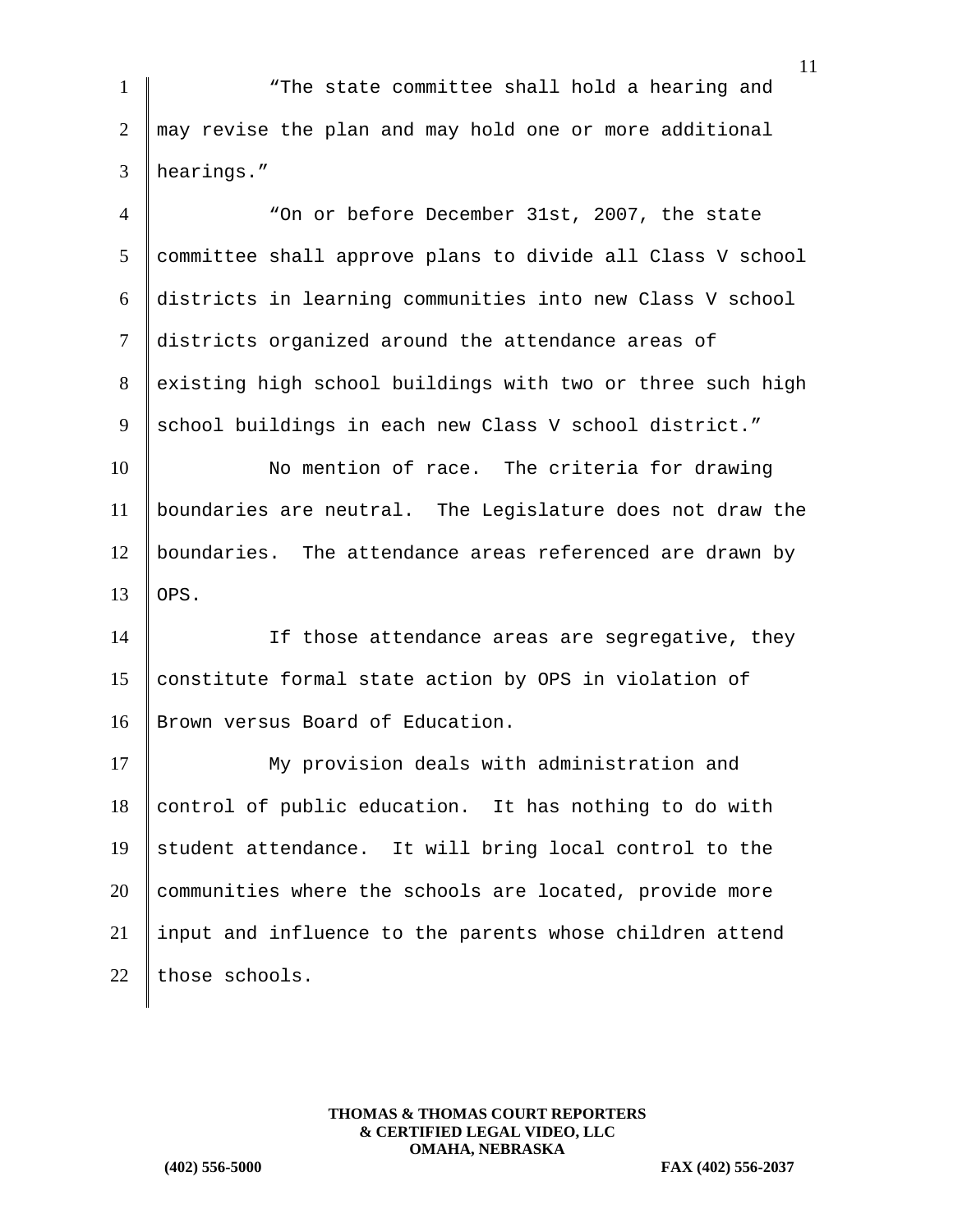| $\mathbf{1}$   | There is one other thing that I want to I want            |
|----------------|-----------------------------------------------------------|
| $\overline{2}$ | to add to what was quoted by Mr. Ashley from the New York |
| 3              | Times.                                                    |
| $\overline{4}$ | After that ending of that -- oh, my time is up?           |
| 5              | I see -- the red light                                    |
| 6              | COMMISSIONER TAYLOR: Go ahead and finish up.              |
| $\tau$         | We have 13 seconds.                                       |
| 8              | SENATOR CHAMBERS: Okay. 13 seconds? I can't               |
| 9              | get it done in that and so I will stop.                   |
| 10             | COMMISSIONER TAYLOR: We will come back to you,            |
| 11             | sir. Don't worry.                                         |
| 12             | SENATOR CHAMBERS: Okay.                                   |
| 13             | COMMISSIONER TAYLOR: Senator Bourne. Senator              |
| 14             | Bourne graduated from Southeast Community College in 1994 |
| 15             | (sic) and Creighton University School of Law in 1997. He  |
| 16             | was elected in 1998 to represent the 8th Nebraska         |
| 17             | Legislative District and reelected in 2002. He currently  |
| 18             | sits on the Education and the Nebraska Retirement Systems |
| 19             | Committee as well as the Committee on Committees and      |
| 20             | chairperson of the Judiciary Committee.                   |
| 21             | Senator Bourne voted against Senate Bill 1024.            |
| 22             | And I will allow you to characterize the bill and the     |
| 23             | basis of your opposition to the bill, sir.                |
| 24             | Welcome and I look forward to hearing from you.           |
|                |                                                           |

**(402) 556-5000 FAX (402) 556-2037**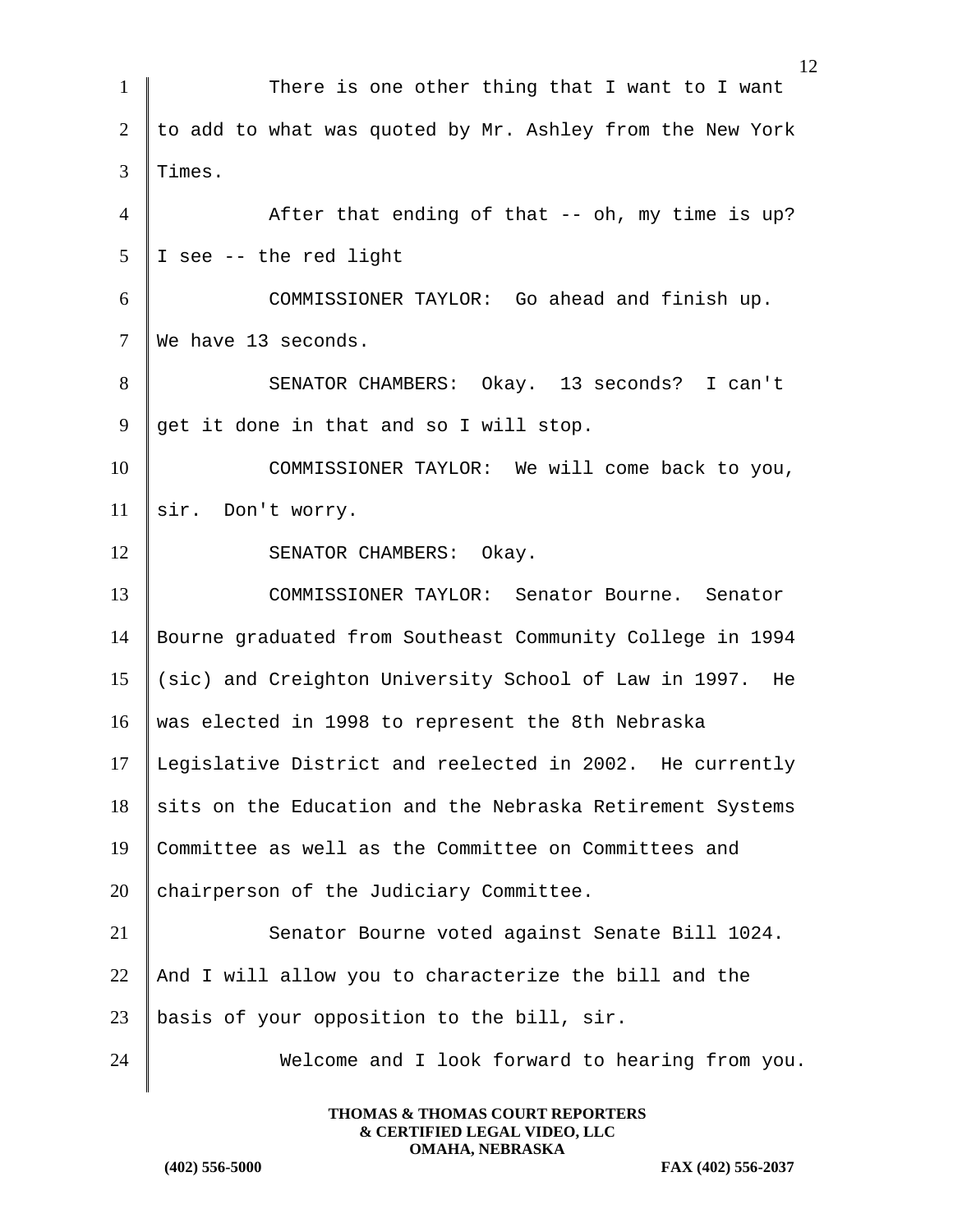SENATOR BOURNE: Thank you very much welcome to 2 Omaha.

 There are several components of LB 1024 that, in my opinion, divide by race. It's critical to understand that the Legislature did not just create three districts divided by race, they created several districts divided by race. What we did was make permanent the boundaries for the other school districts inside Omaha who, prior to this law, would have been absorbed by the city school district as the city itself grew.

 The law now guarantees that all districts in the fastest growing and wealthiest parts of Omaha have permanent boundaries. These districts are over 90 percent white, as compared to the whole district of Omaha which is 15 over 50 percent minority. Therefore, 1024 creates  $\parallel$  racially isolated districts throughout the city, minority districts in the former OPS districts and white districts 18 everywhere else.

19 As if segregating these districts were not 20 enough, LB 1024, in Section 16, also destroys the current integration plan in OPS and prohibits most of the common  $\parallel$  tools used across the country to intentionally integrate. Section 16 puts the concept of choice before intentional integration, but the choice is controlled by the

> **THOMAS & THOMAS COURT REPORTERS & CERTIFIED LEGAL VIDEO, LLC OMAHA, NEBRASKA**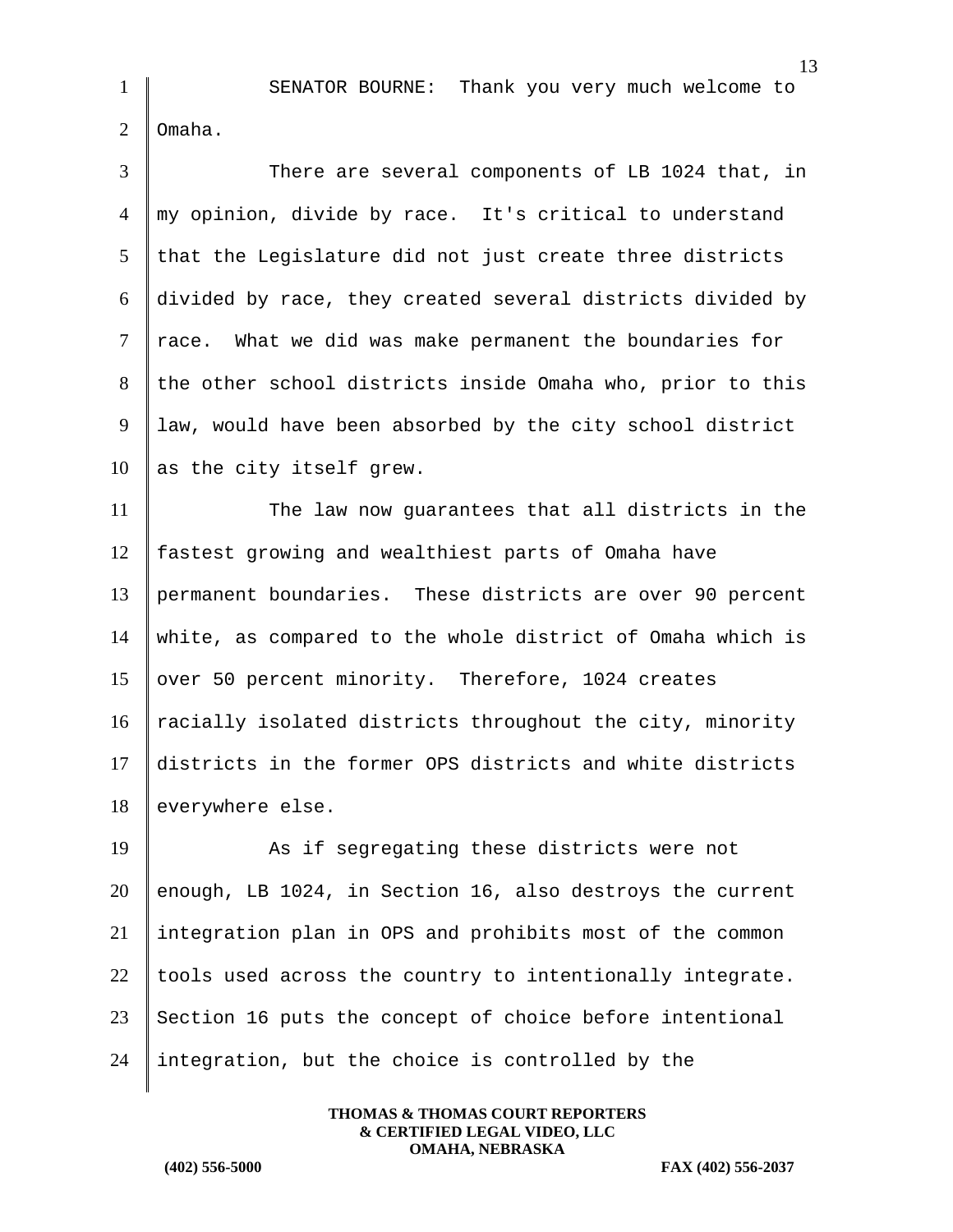segregated school districts who are authorized to cap 2 their own enrollment and who have to pay for the transportation of any student outside the district who comes in. In other words, the receiving school district can determine if they're at capacity without any justification for doing so.

7 | Worse, it requires transportation for every 8 student who attends a school other than the one in his or 9 her neighborhood, regardless of whether such movement 10 fosters integration. It also does not permit, internally, 11 school districts to control the access to magnet schools.

12 In other words, the law prohibits mandatory 13 | assignment to anything but a home attendance school  $--$ 14 home attendance area school, prohibits using magnet 15 schools as an intentional incentive to integrate, 16 prohibits using transportation as an intentional incentive 17 to integrate and creates an enormous incentive on school 18 districts to try to keep everyone at home to control what 19 | otherwise would be huge transportation costs.

20 There's no exception to the spending lid for the 21 transportation funds to be paid, in arrears, by the state, 22 so it eats into what a district can spend on everything  $23$  |else.

> **THOMAS & THOMAS COURT REPORTERS & CERTIFIED LEGAL VIDEO, LLC OMAHA, NEBRASKA**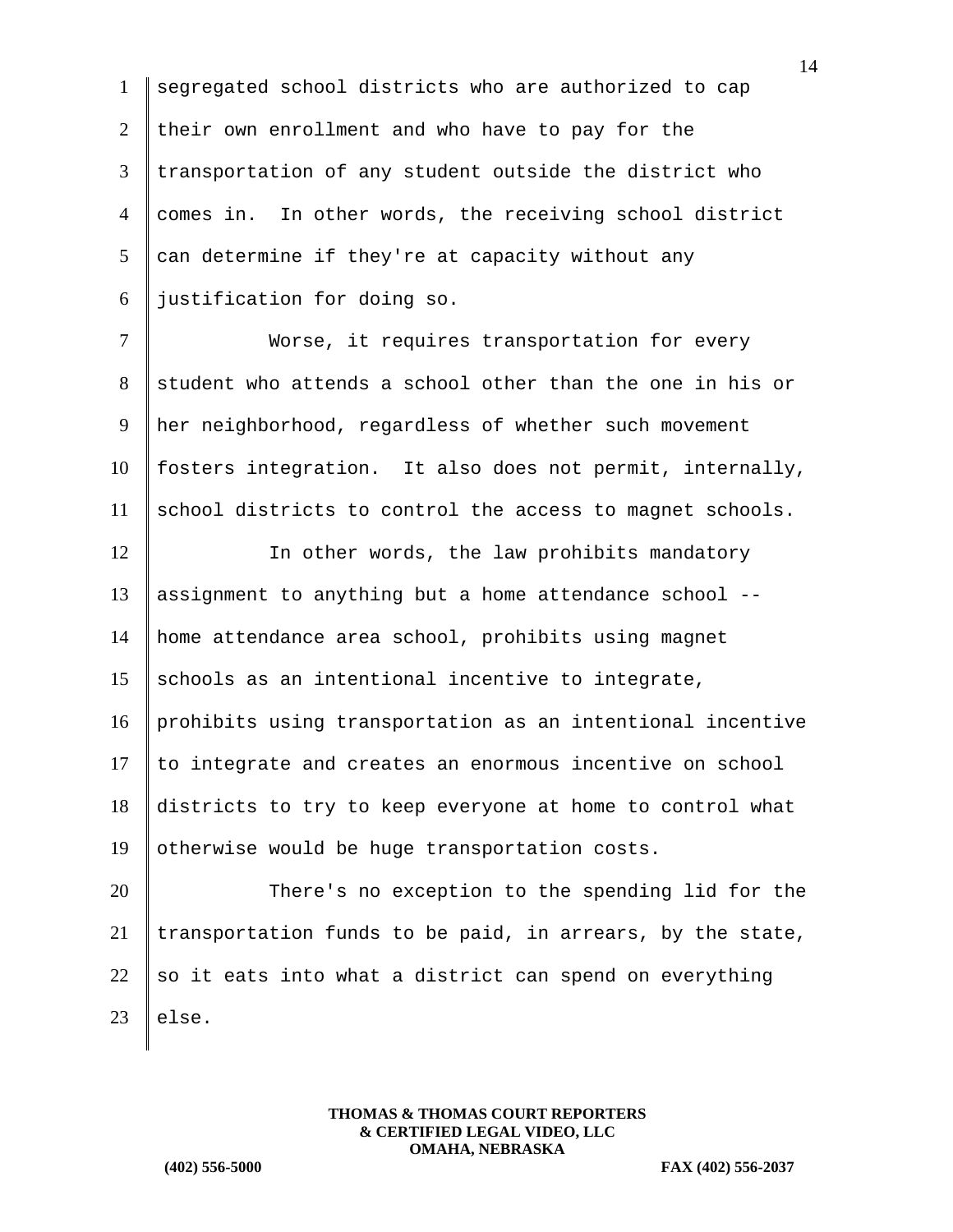1 Section 41 of the bill, which I consider to be 2 the most infamous component of it, is being litigated because the legislative record plainly reflects that at least one of the purposes for dividing OPS was to create a black district. The intent of Amendment 3142, the Ernie Chambers/Raikes amendment, which requires the division of 8 OPS, was stated succinctly on the floor by Senator 9 Chambers, sponsor of the amendment. Since he is appearing 10 as a member of the panel, I would encourage the members to review the transcripts of the floor debate on this amendment with particular regard to his introductory and 13 | closing statements. **Other senators** joining in the debate concurred with Senator Chambers and I would encourage the Commissioners to review those statements as well. 17 As a legislature, we took action knowing full well what was included in the language of Amendment 3142. That amendment requires that OPS be divided using attendance areas of existing high schools. It also requires that the new districts be comprised of contiguous attendance areas and that two or three new districts shall 23 | be created. Limited by those rules, in the absence of

> **THOMAS & THOMAS COURT REPORTERS & CERTIFIED LEGAL VIDEO, LLC OMAHA, NEBRASKA**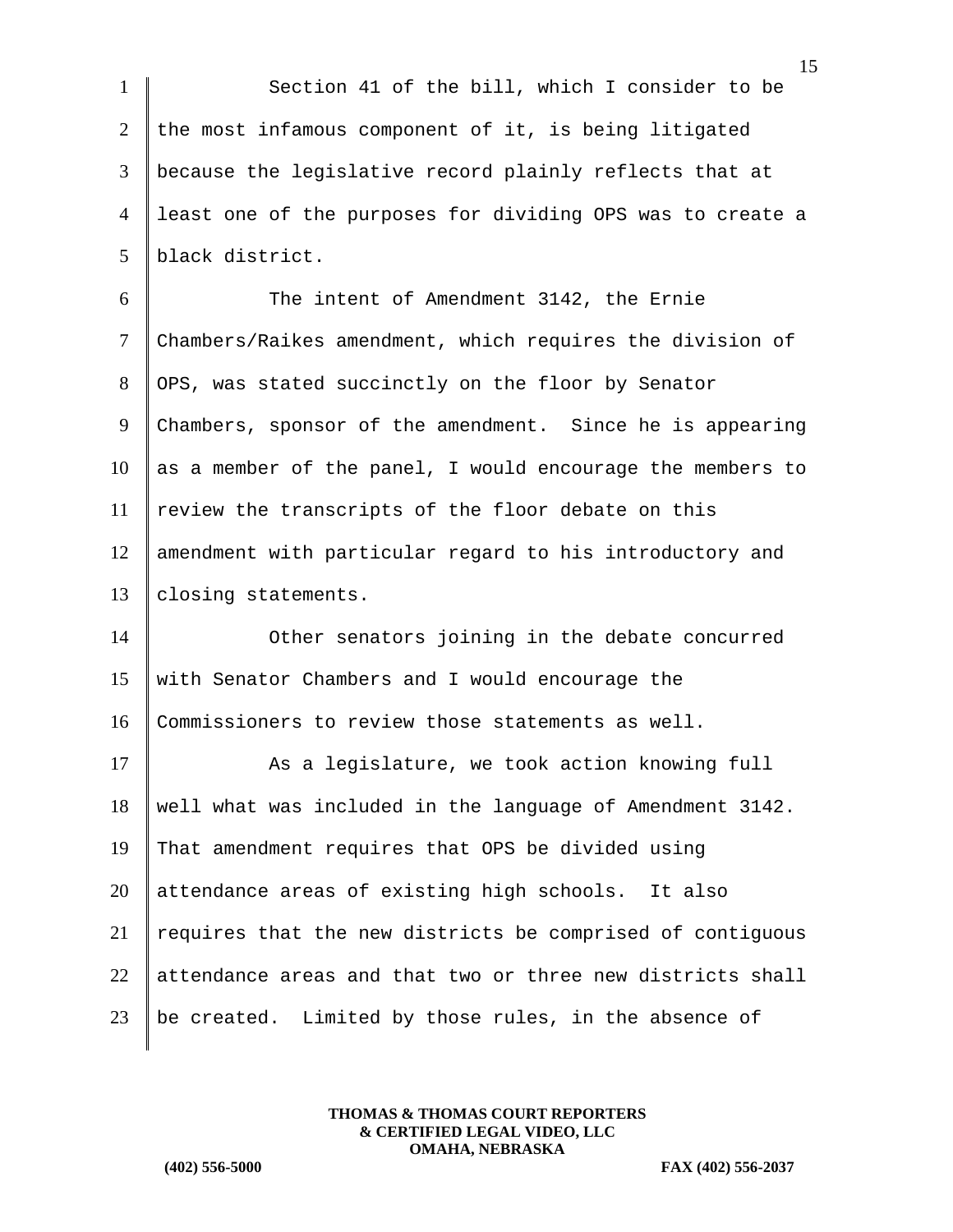|                | 16                                                         |
|----------------|------------------------------------------------------------|
| $\mathbf{1}$   | some intervening change, it is simply impossible to        |
| $\overline{2}$ | create districts that are not racially segregated.         |
| 3              | I challenge the Commissioners to create non-               |
| $\overline{4}$ | segregated districts using the rules the Legislature set   |
| 5              | forth. It cannot be done.                                  |
| 6              | Some would argue that integrated districts can             |
| $\tau$         | be created if OPS were to change attendance areas. No one  |
| 8              | in the Legislature suggested that course during debate on  |
| 9              | the bill. In fact, every effort was made to prevent        |
| 10             | intervention by the Omaha Public School Board. AM 3142     |
| 11             | clearly sought to exclude any input from OPS by            |
| 12             | specifically providing that the new district's boundaries  |
| 13             | not be subject to approval of any school board.            |
| 14             | As originally introduced, AM 3142 required that            |
| 15             | the districts share a, quote, community of interest, end   |
| 16             | quote, thus guaranteeing segregated districts. While a     |
| 17             | later amendment eliminated the community of interest       |
| 18             | language, that occurred only after it was apparent that no |
| 19             | non-segregated division of the school district could take  |
| 20             | place under the language of the amendment.                 |
| 21             | While argument may be made that the intent was             |
| 22             | not to segregate but, rather, to simply divide an          |
| 23             | overgrown district, that was not the intent on the floor.  |
| 24             | Had it been, we would have adopted Amendment 3167 which    |
|                |                                                            |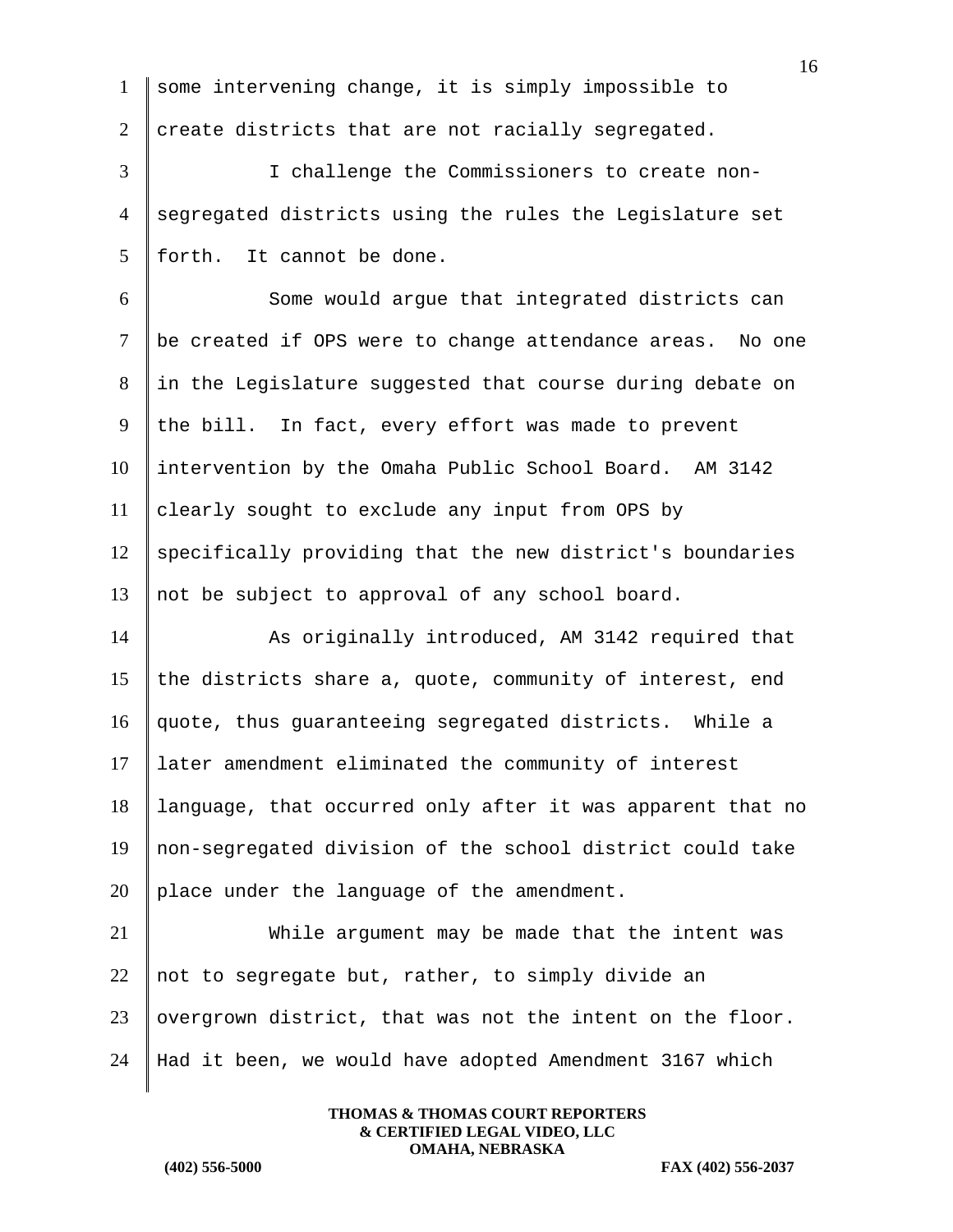1 would have reduced the size of Millard Public Schools and 2 the Lincoln Public School system.

 The Legislature knew what it was doing when it adopted AM 3142 and approved the subsequent bill, 1024. 5 The Legislature was aware of the effect of AM 3142 and they knew the racial composition of the districts and that they would remain intact.

8 Without going into great detail, what we do know 9 about our Federal Constitution is that if a government --10 governmental entity takes race into account when it makes 11 law, and there is no doubt that LB 1024 does this, the 12 courts must apply what's called strict scrutiny. Nebraska  $13$  will be required to show that it is a compelling interest 14  $\parallel$  to accomplish that which cannot be achieved other than by 15 using race. This has been the test required by our 16 Supreme Court for years; it has not changed, and there is 17 no compelling reason to use race to divide Omaha Public 18 School system.

19 In a nutshell, the end result of LB 1024 will be 20 exactly as intended: Schools segregated by race, the 21 districts themselves segregated, continued underfunding 22  $\parallel$  for what are and will be high poverty areas. We will deny 23 children an equal opportunity to the education they

> **THOMAS & THOMAS COURT REPORTERS & CERTIFIED LEGAL VIDEO, LLC OMAHA, NEBRASKA**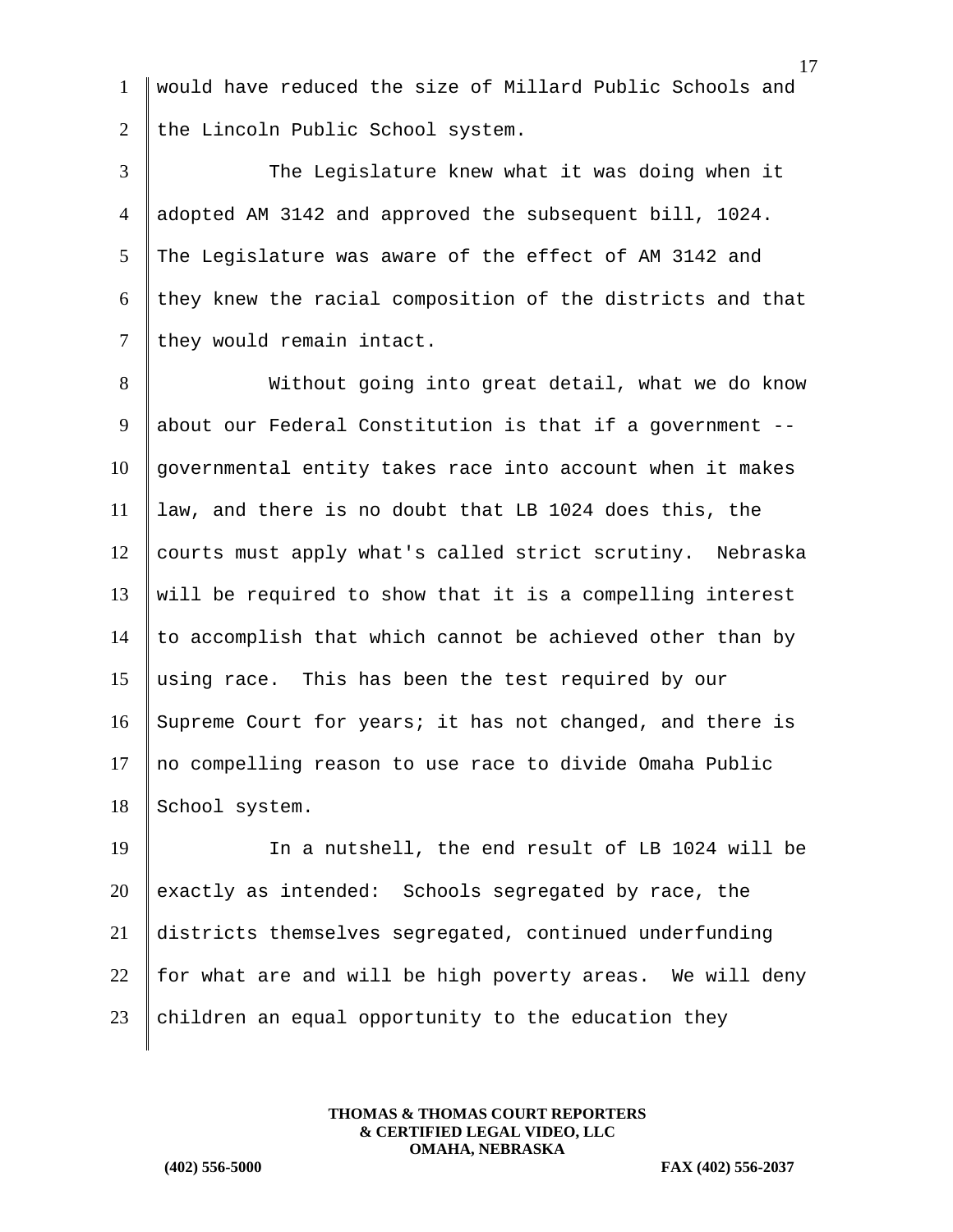1 deserve in direct contradiction to the principles in 2 Brown versus Board of Education.

3 I am not aware of any evidence, empirical or 4 anecdotal, that segregated education provides students  $5 \parallel$  with enhanced educational opportunities, for that is, 6 simply, irrelevant. For I am aware of the United States 7 Supreme Court when it stated, in Brown v. Board, "We 8 conclude that, in the field of public education, the 9 doctrine of separate but equal has no place. Separate 10 educational facilities are inherently unequal." 11 COMMISSIONER TAYLOR: Thank you, Senator Bourne. 12 | Mr. Rodgers, welcome. 13 Mr. Rodgers is a graduate of Creighton, a 1992 14 graduate, with a degree in journalism who later attended 15 Creighton and received his  $-$ 16 COMMISSIONER YAKI: Creighton. 17 | COMMISSIONER TAYLOR: Creighton. I apologize. 18 He later received -- 19 COMMISSIONER YAKI: Haven't you (inaudible) the 20 NCAA brackets? 21 COMMISSIONER TAYLOR: I have not. He was sworn 22 into office as Douglas County -- Douglas County 23 Commissioner in January of 2005, and he focuses on 24 increasing public health resources, strengthening

> **THOMAS & THOMAS COURT REPORTERS & CERTIFIED LEGAL VIDEO, LLC OMAHA, NEBRASKA**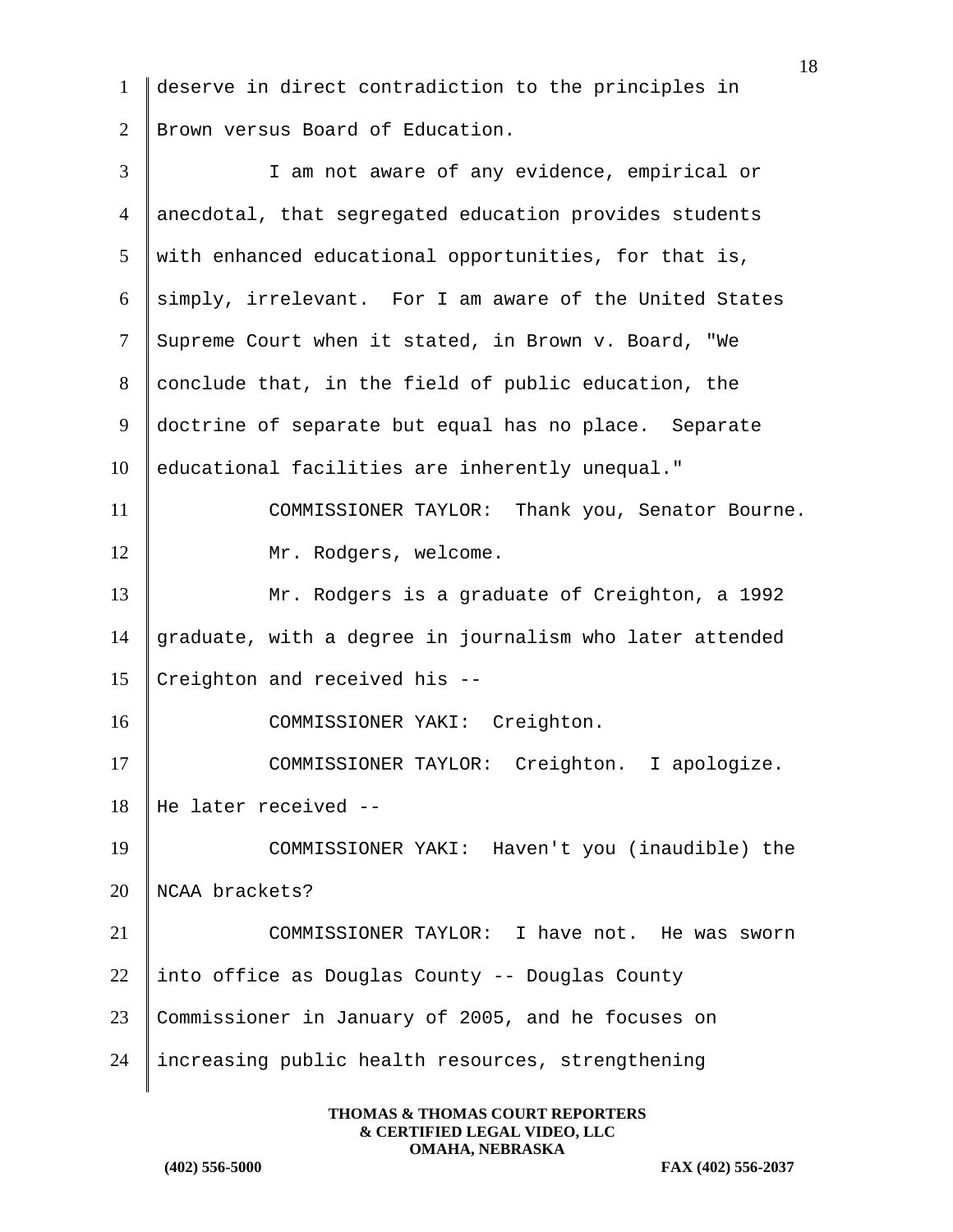19 1 community corrections programs through controlling 2 spending through a better use of the taxpayers' dollars. 3 Welcome, Mr. Rodgers, and thank you for coming. 4 MR. RODGERS: Thank you, Mr. Chair, and let me 5 give you my welcome to you and thank you all for coming to 6 hear testimony. 7 My watch will be briefer because Senator Bourne 8 touched on some of those things, but I would  $-$ - I have a 9 couple of things I want - might want to highlight for you. 10 Let me say for the record, officially, that the 11 Douglas County Board doesn't have any direct involvement  $12$  in education, other than when a young person is put into 13 the Douglas County Detention Center; we have authority 14 over the guidance of education while they are there. 15 My background on this mostly comes from five 16 years that I spent on the Metropolitan Community College 17 Board, and the community college finance structure is in  $18$  the same section as the primary and secondary education  $-$ -19 education finance structure so I have some knowledge of 20 | that, also. 21 I grew up for 13 years in District 189 in East 22  $\|$  St. Louis. I came here in '87 on a basketball scholarship  $23$  to Creighton and stayed because I love the city. I spent 24 | 13 years in an all-black school district. I know

> **THOMAS & THOMAS COURT REPORTERS & CERTIFIED LEGAL VIDEO, LLC OMAHA, NEBRASKA**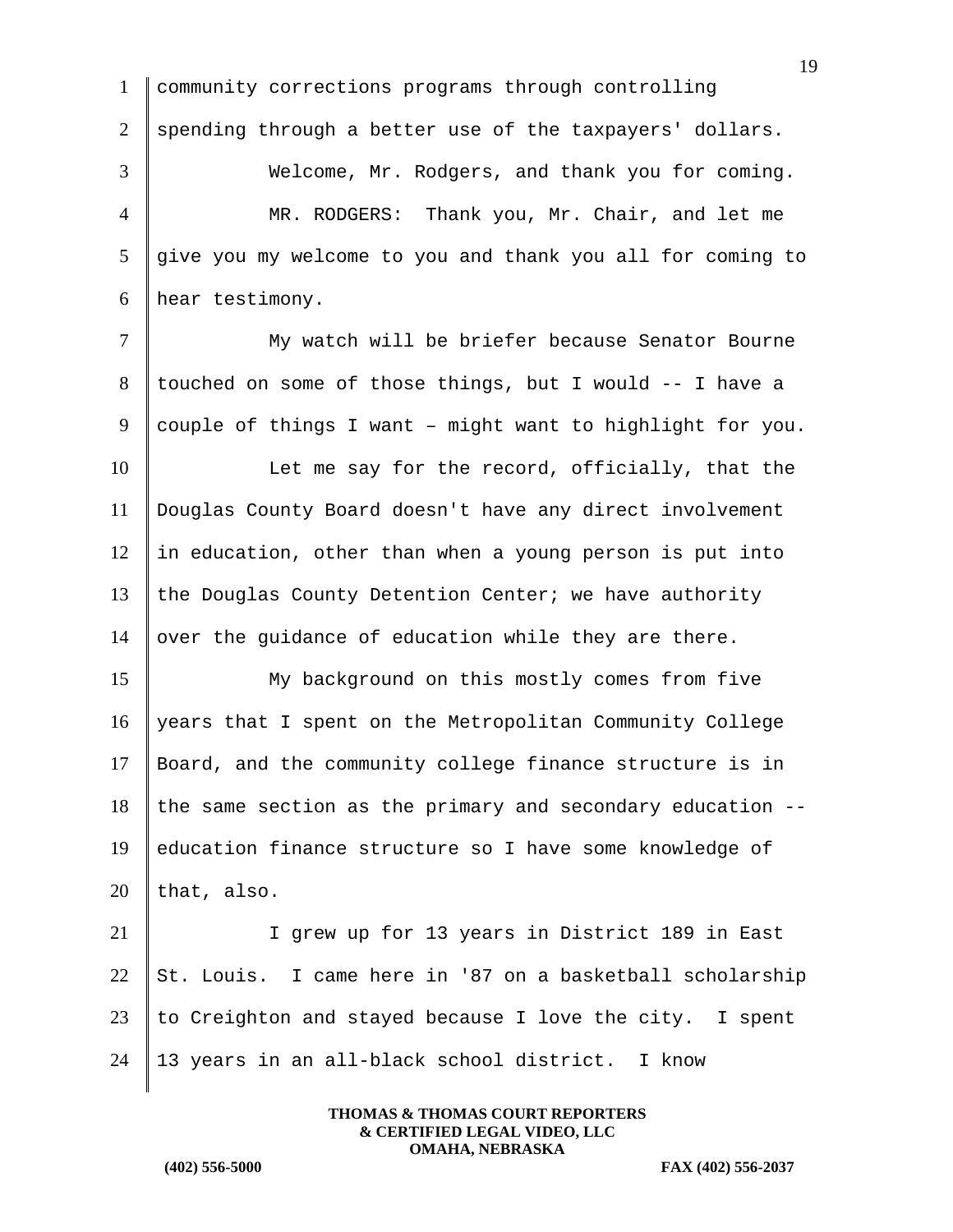1 personally, have experienced the pros and the cons of 2 that experience. 3 I think the law, the section of the law that 4 breaks OPS into three districts is a disadvantage to the  $5$  kids of color because of three reasons in the law, when 6 they're practically applied, they don't set the advantage 7 out for kids of color. 8 One, particularly, is the financing of how it 9 will happen. One of the starting points of the -- one of  $10$  the herald points of the law is the fact that it will give 11 equitable finance. That can't happen how the law is 12 Written. 13 The Learning Community is set up and it's 14 governed by the law and the Learning Community is given 15 the same tax levy as the other school districts, but they 16 have first dibs on how to use that levy. 17 Because of the fact, if they don't use all of 18 the levy, which is \$1.02 with  $-$  \$1.05 with capital 19 improvement, if they don't use that, the formula is 20 inherently unequal. There is nothing mandated to tell the 21 Learning Community you have to max out your tax levy.  $22$   $\parallel$  For instance, if they use 50 cents of the tax  $23$  levy, the remaining districts have the authority to use 52 24 cents. It cannot be equal because the housing values in

> **THOMAS & THOMAS COURT REPORTERS & CERTIFIED LEGAL VIDEO, LLC OMAHA, NEBRASKA**

**(402) 556-5000 FAX (402) 556-2037**

20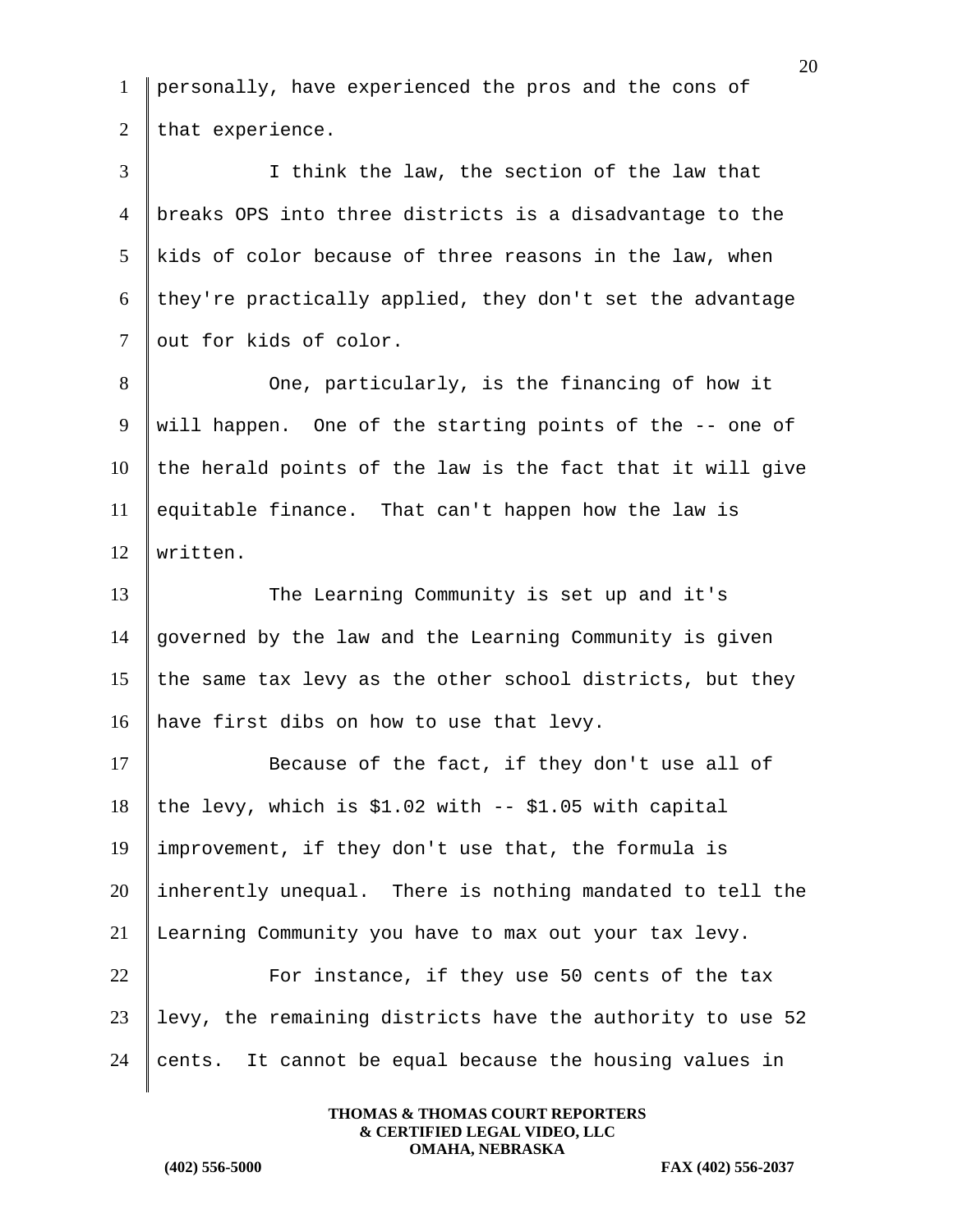1 the parts of the district are unequal. The eastern part 2 of the city's housing values may be somewhere between  $60 3 \parallel$  and \$80,000, while the outer parts range from 150- to  $4 \parallel$  \$300,000. There's no way, when the split up happens, that 5 the financing can be done equally.

6 One of the main reasons this issue has been 7 brought to the floor is because the Omaha School District 8 felt they were not getting equal funding. This does not  $9$  solve anything.

10 In the bill, there is allocation for, I think, 11  $\parallel$  \$26 million for state aid. My understanding is it's there 12 | but hasn't been funded. So by that instance alone, you 13 don't get equal funding for those districts that are in 14 the eastern part, particularly those that are Latino and 15 black.

16 The other part is through the transportation 17  $\parallel$  part of the law that talks about integration. There are  $18$  some things in there that says yeah, you will give 19 transportation to kids that are in the district and they 20 can go anywhere they want to go, but there are some hidden 21 hooks in the law.

 $22$   $\parallel$  One part is, as was stated, there is a piece of 23  $\parallel$  school law that said there was option enrollment. Option  $24$  enrollment is when the kid went to another school

> **THOMAS & THOMAS COURT REPORTERS & CERTIFIED LEGAL VIDEO, LLC OMAHA, NEBRASKA**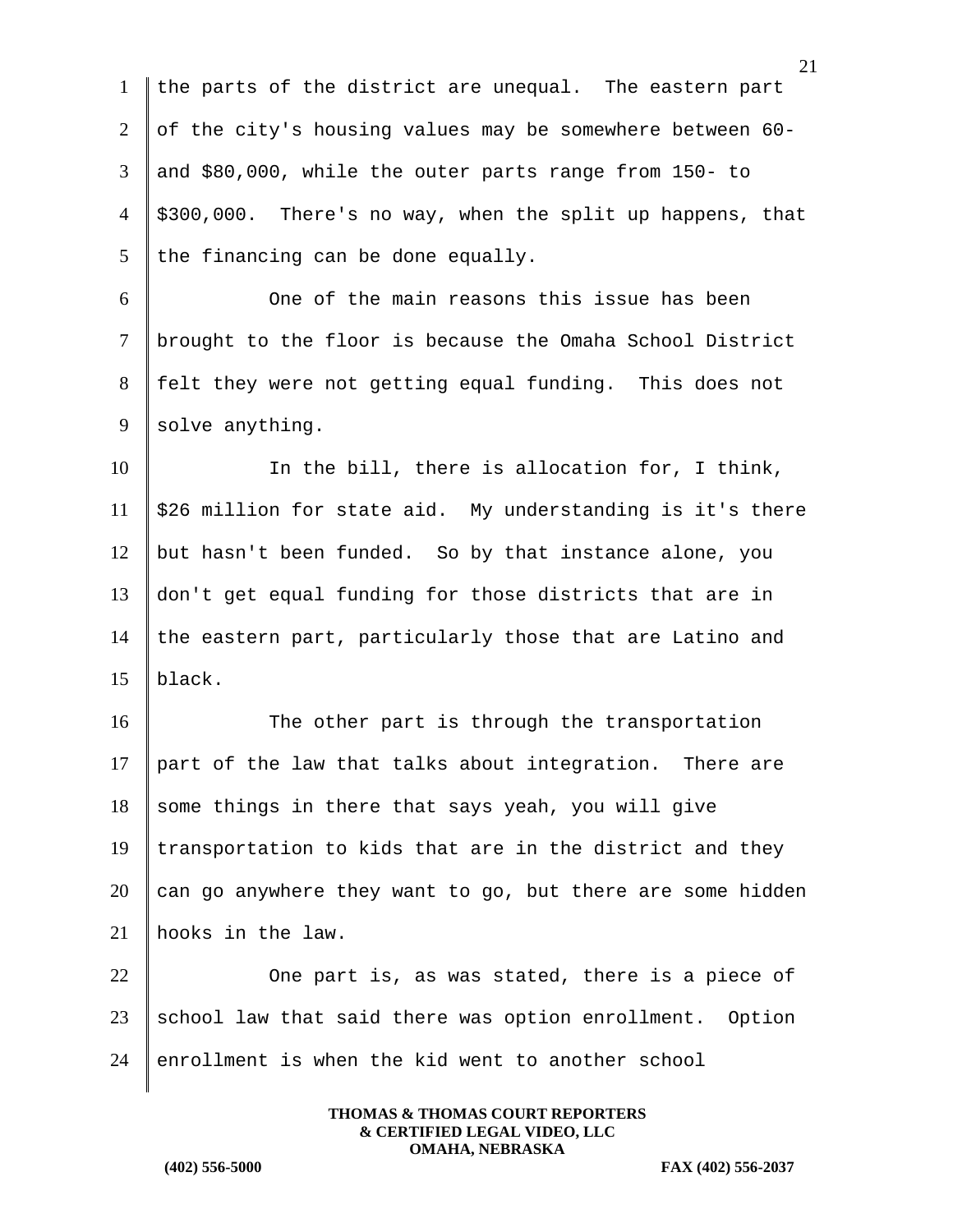1 district, that money followed it. From reading that, my 2 understanding is that is gone, that is no longer there. 3 Plus, the district that the kids go to when they need 4 transportation has to pick up that cost. I don't know  $5 \parallel$  what the incentive is for people to come here to that 6 degree.

7 | The law, it says that individual school 8 districts have the power to set their capacity. This is 9 done at the beginning before all of this happens before,  $10$  so if the school district sets their capacity from the 11 start and they say we can just have a certain amount of 12 kids, no matter what that integration plan does, if they 13 set their capacity, you can't do anything in that regard 14  $\parallel$  to override that amendment.

15 There is another part in the law that --16 something that's been called a hardship clause. What that 17 hardship clause says is that a school district can declare  $18$  a kid hardship and pull them into the school district, but 19 that process is closed, nobody knows what determines that.  $20$  So you could potentially have an instance where some of 21 those outer school districts can go into the eastern 22 parts, pick the best and the brightest and bring them into  $23$  the school district and also start picking out top

> **THOMAS & THOMAS COURT REPORTERS & CERTIFIED LEGAL VIDEO, LLC OMAHA, NEBRASKA**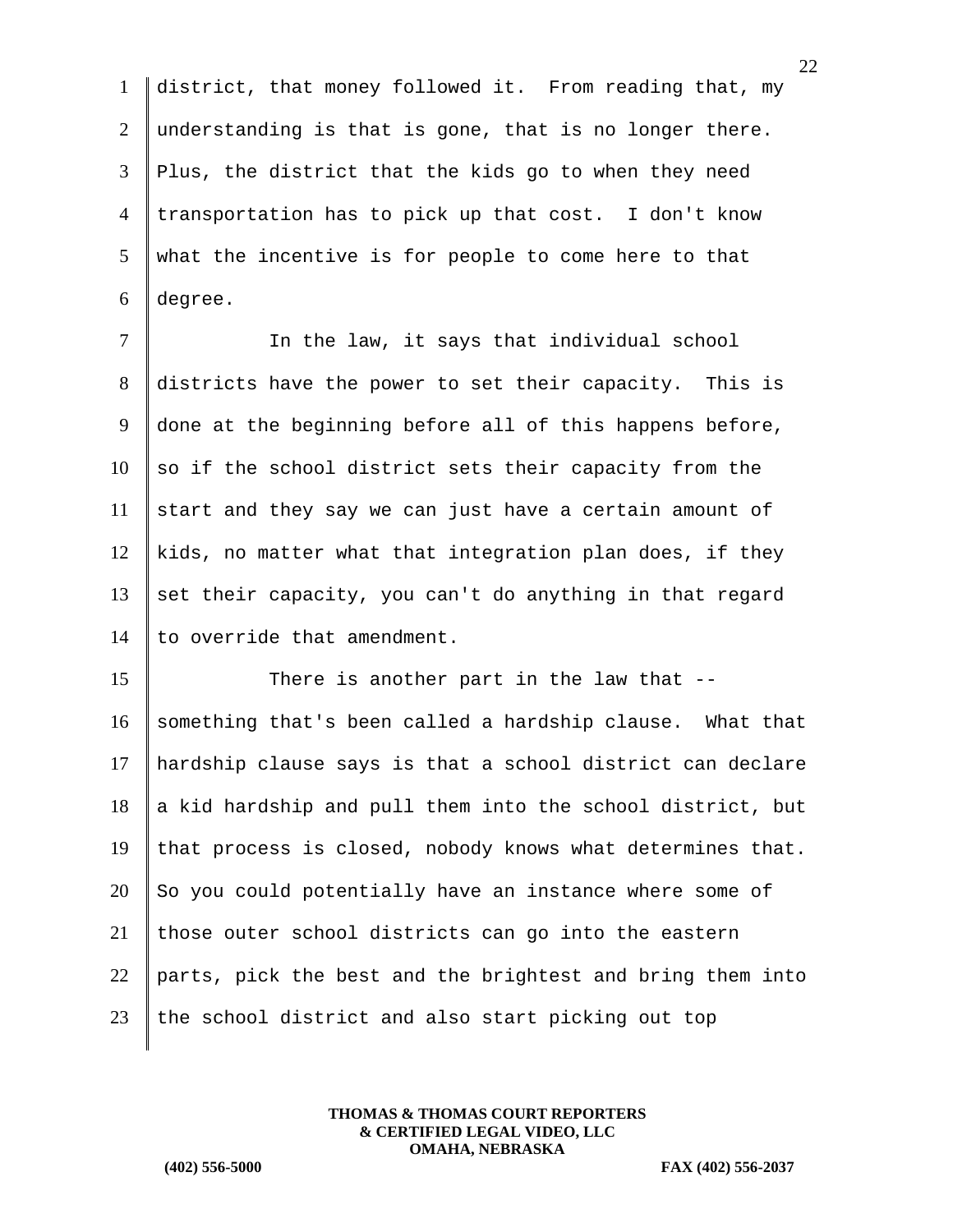1 athletes, to give them overrides to come into the school 2 district.

3 There's nothing that's equal in that regards to  $4 \parallel$  me in that law. It just has too many flaws in that regard  $5$  to when the school districts are separated.

 And lastly, a lot of people, because of community pride -- even myself sometimes when I hear that part of local control, you know, because I grew up in a 9 | black district, I want to say, yeah, okay, that probably can happen, but there's a whole lot of things that go with that. I mean, I don't think local control in that law is 12 | local control. The Learning Community is an extra way of (inaudible).

14 The strongest part of local control, in my 13 15 | opinion, is the taxing authority and also the 16 determination to be able to determine what schools go in 17 place in certain areas. OPS had that with the magnet  $18$  schools, but now the Learning Community has the power to 19 determine where focus schools go. That's one of the 20 biggest attractions of a kid to a district, these special 21 schools that are focused in there.

22 Also, like I just explained to you, you don't  $23$  have the true levy authority because the Learning

> **THOMAS & THOMAS COURT REPORTERS & CERTIFIED LEGAL VIDEO, LLC OMAHA, NEBRASKA**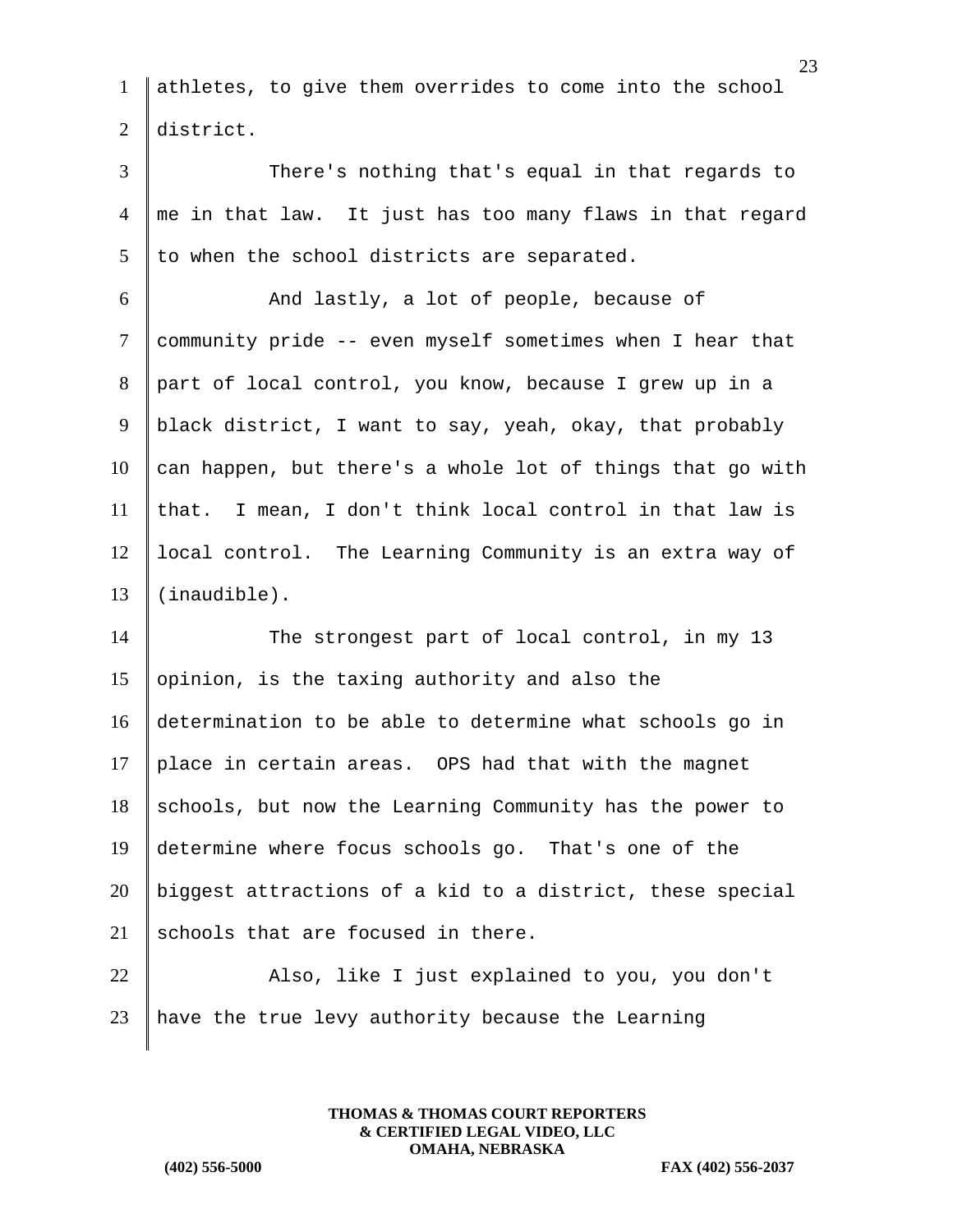| $\mathbf{1}$   | Community gets first dibs on it, and depending on how      |
|----------------|------------------------------------------------------------|
| 2              | they choose to do it, it could be unequal.                 |
| 3              | If they do not max out the levy, like I said               |
| $\overline{4}$ | before with local control, you're going to put people in   |
| 5              | the eastern part of the city in a situation where they are |
| 6              | going to have to vote for an override, and one of the      |
| $\tau$         | things that the Board of Commissioners does do is their    |
| 8              | Board of Equalization. And I can tell you, personally,     |
| 9              | there is a great sensitivity in all parts of the city      |
| 10             | because of the tax levies.                                 |
| 11             | I don't know if you will get a district where              |
| 12             | you have a lot of elderly and low income and override      |
| 13             | their tax levy and you add more taxes on to that, so the   |
| 14             | question is will the money come. Those are my thoughts in  |
| 15             | that respect. Again, I don't have direct involvement in    |
| 16             | it, but I do feel that the benefits of the law when OPS is |
| 17             | split will not be beneficial to those kids in the eastern  |
| 18             | part of the city.                                          |
| 19             | COMMISSIONER TAYLOR: Thank you, Mr. Rodgers.               |
| 20             | And before we open up the floor for questions, I           |
| 21             | first would like to give each Commissioner an opportunity  |
| 22             | to respond globally to what has been said or to make an    |
| 23             | opening statement.                                         |
| 24             | Commissioner Yaki.                                         |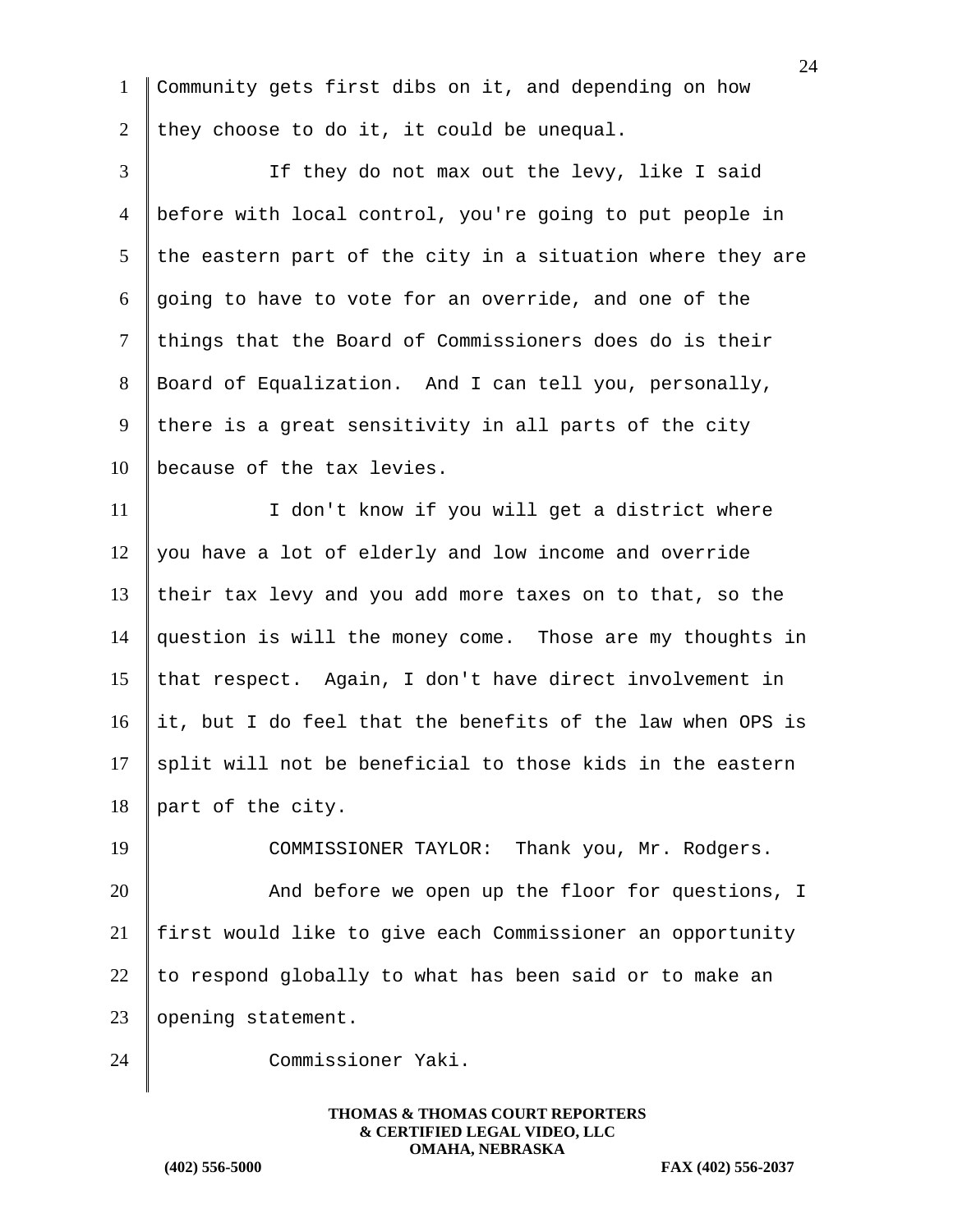|                | 25                                                          |
|----------------|-------------------------------------------------------------|
| $\mathbf{1}$   | COMMISSIONER YAKI: Thank you very much,                     |
| $\overline{2}$ | Commissioner Taylor.                                        |
| 3              | I'm Commissioner Michael Yaki, and I had the                |
| $\overline{4}$ | opportunity to go introduce myself to members of the        |
| 5              | audience out there. It's probably the old politician in     |
| 6              | When it sees a crowd, just can't help shaking hands.<br>me: |
| $\overline{7}$ | But what I heard -- what I heard from a few -- a            |
| 8              | fair number of people is why are we, the United States      |
| 9              | Commission on Civil Rights, here in Omaha today.            |
| 10             | And just by way of background, we are coming up             |
| 11             | on the 50th anniversary of the creation of the United       |
| 12             | States Commission on Civil Rights. It was formed in '57     |
| 13             | by President Eisenhower in response to, essentially, the    |
| 14             | convulsions affecting this nation in the wake of the Brown  |
| 15             | versus Board of Education decision in 1954 with the         |
| 16             | integration of the Arkansas School District with the -- in  |
| 17             | the wake of Rosa Parks' defiance on a Montgomery school     |
| 18             | bus.                                                        |
| 19             | We were formed to, essentially, be the body that            |
| 20             | would go out and be, essentially, the watchdog for the      |
| 21             | federal government, to go out and find out what             |
| 22             | discrimination is out there, what can be done, what can we  |
| 23             | do to recommend, what changes can be -- can be made in      |
| 24             | federal law that would help better heal a divided nation.   |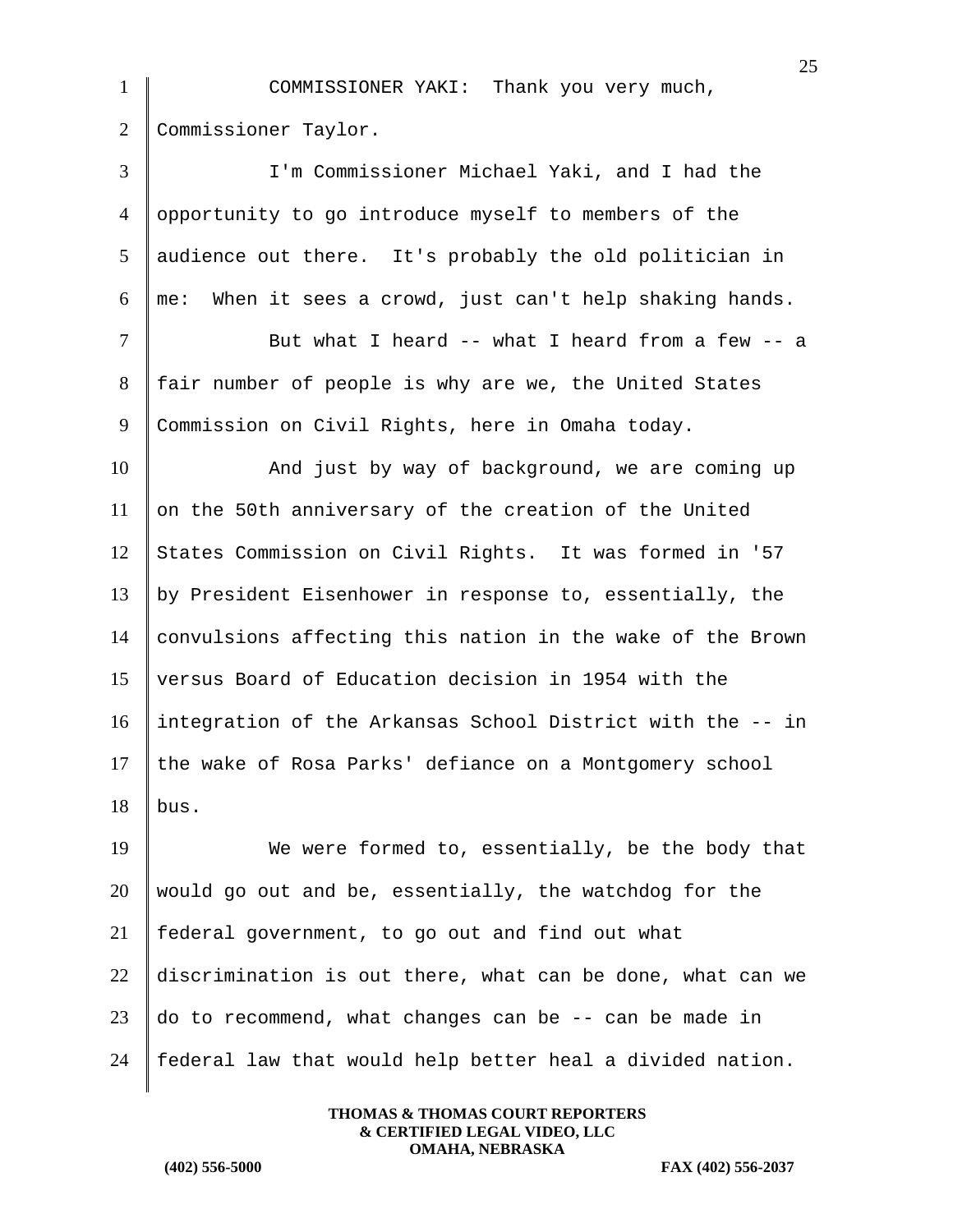1 So when someone asks why are we here, in many 2 ways we are here precisely because, you know, what we have  $3$  read in the newspapers, not just in the New York Times, 4 but, you know, articles from Ohio, Mississippi, Missouri, 5 Kansas, Colorado, California, comments of all kind about 6 what is happening in Omaha. It strikes at the very core  $7$  of who we as the Commission are when anyone talks about 8 the possibility, and I don't think anyone is concluding 9 | anything right now. We are here to hear, to listen, and 10 make findings later. 11 But when anyone talks about the fact that anyone 12 has potentially done something that strikes at the very 13 | root of why we were formed, that is to increase rather 14 than decrease the integration and diversity upon our 15 country, I think that is very probable for the Commission 16 to come forward. 17 | I just want to say that we are here with pen

 minds and open hearts. In just with the brief time that I have been here in Omaha, I found a very welcoming presence. When I'm eating dinner at Gorat's last night  $-$ - | I'm just trying to do the thing. Luckily, I had all of my 22 stat drugs with me so that helped with all of the meat I was getting.

> **THOMAS & THOMAS COURT REPORTERS & CERTIFIED LEGAL VIDEO, LLC OMAHA, NEBRASKA**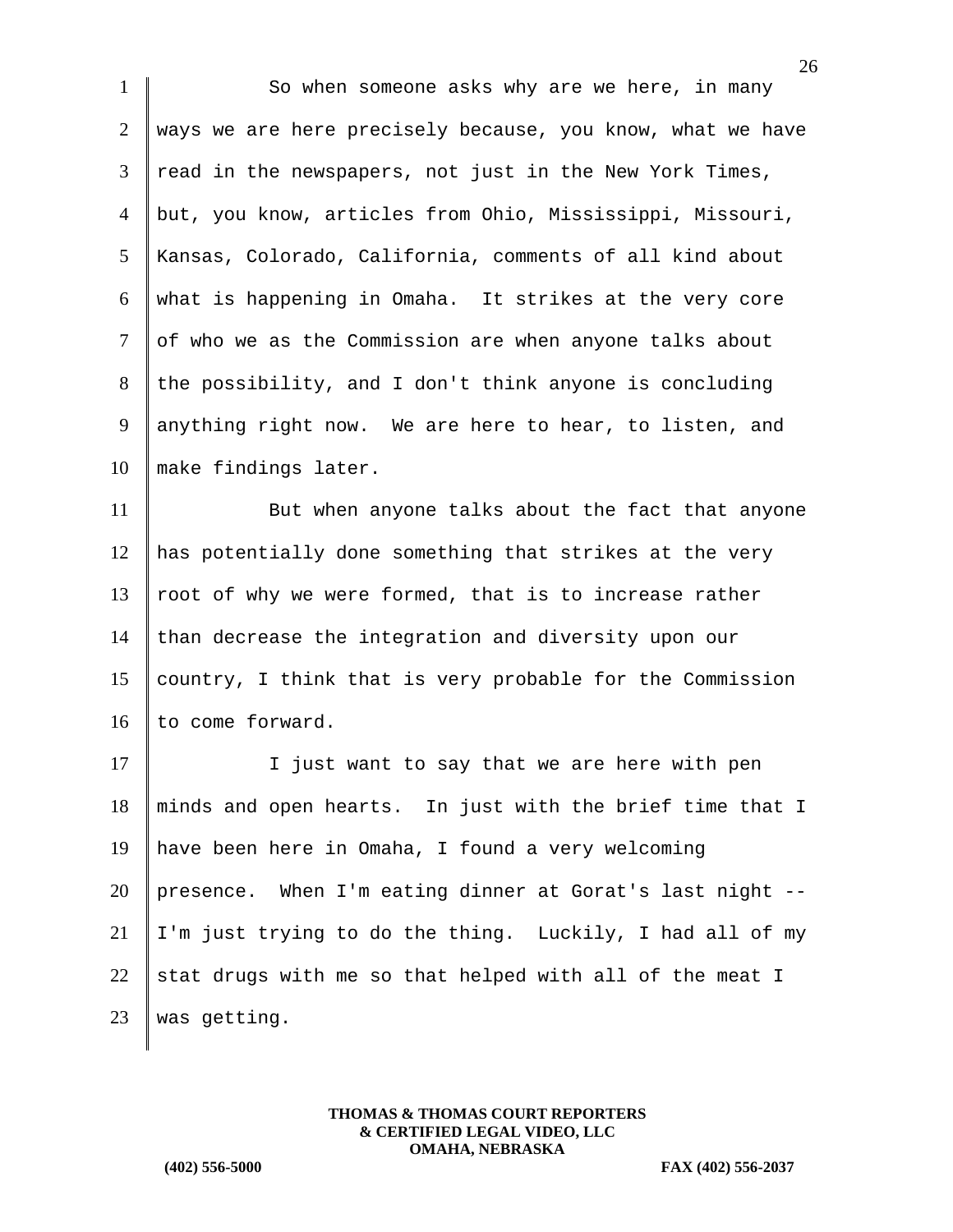1 But I just want to say that I want to thank the 2 panelists for being here. This is going to be an open and 3 fair and free exchange of ideas and discussion today. But 4 make no mistake, we are here because of what has been  $5$  written and what has been said, and it is -- it is our job 6 and our solemn duty to investigate and to determine what 7 is going on and report back. And we look forward to 8 hearing and we have looked forward to hearing from what 9 has been said now and what will be said in the coming  $10$  hours. 11 COMMISSIONER TAYLOR: Commissioner Melendez. 12 COMMISSIONER MELENDEZ: Thank you, Mr. Chairman. 13 It's great to be up here, and my name is Arlan 14 Melendez. I'm -- I live in Reno, Nevada. I'm actually a 15 member of the Paiute Tribe out in Reno, Nevada. 16 I was actually appointed on the Commission about 17  $\parallel$  ten months ago, so I'm relatively a new Commissioner, but 18 I'm really glad to be out here. Most of our meetings are 19 actually held in Washington, D.C., so it's a breath of 20 fresh air to actually come out to a field hearing, to your 21 beautiful city here in Omaha and your hospitality. So I 22 just wanted to just say that. 23 We are here to listen to both sides of the issue 24 and, hopefully, you know, come to some recommendations

> **THOMAS & THOMAS COURT REPORTERS & CERTIFIED LEGAL VIDEO, LLC OMAHA, NEBRASKA**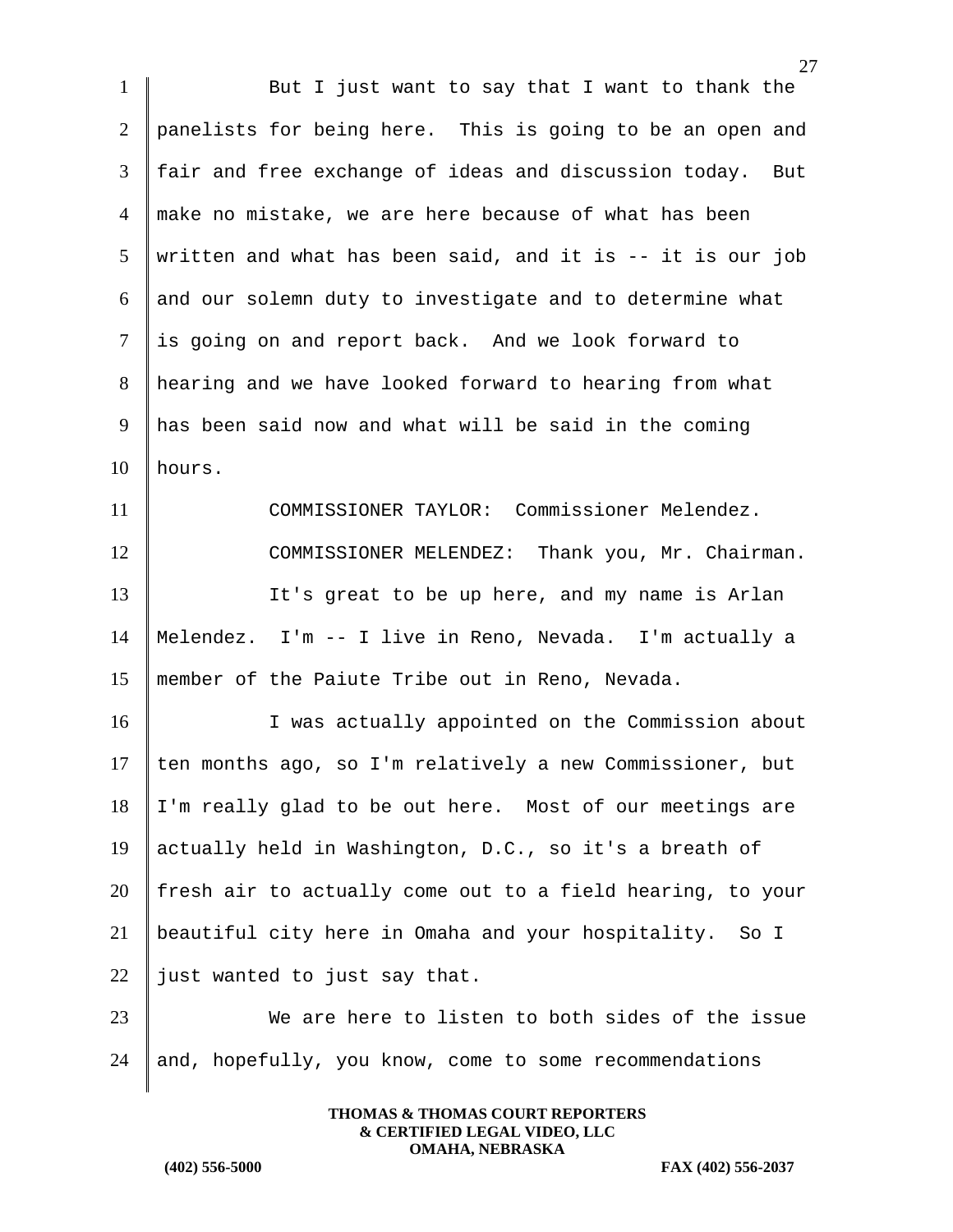|                | 28                                                         |
|----------------|------------------------------------------------------------|
| $\mathbf{1}$   | later. But I just want to thank you for extending the      |
| $\overline{2}$ | invitation for us to come here, so thank you.              |
| 3              | COMMISSIONER TAYLOR: Commissioner Kirsanow.                |
| $\overline{4}$ | COMMISSIONER KIRSANOW: Thank you, Commissioner             |
| 5              | Taylor.                                                    |
| 6              | I (inaudible) with the comments made by                    |
| $\tau$         | Commissioners Yaki and Melendez.                           |
| 8              | COMMISSIONER TAYLOR: Very well.                            |
| 9              | Questions?                                                 |
| 10             | COMMISSIONER YAKI: Yeah, I have -- I have a                |
| 11             | question. I don't know if either of you can answer it, or  |
| 12             | maybe one of the other panelists can, but what -- how is   |
| 13             | the OPS School Board elected today? Is it at large?<br>Is  |
| 14             | it by district?                                            |
| 15             | SENATOR CHAMBERS: I had run -- this is Chambers            |
| 16             | speaking.                                                  |
| 17             | In the mid to late '60s, I ran for the school              |
| 18             | It was an election at large. Black people could<br>board.  |
| 19             | not get anybody on the school board in that at large       |
| 20             | election. South Omaha could get nobody. So when I got      |
| 21             | into the Legislature, I persuaded my colleagues to adopt a |
| 22             | district form of election, so, currently, school board     |
| 23             | members are elected by district.                           |
|                |                                                            |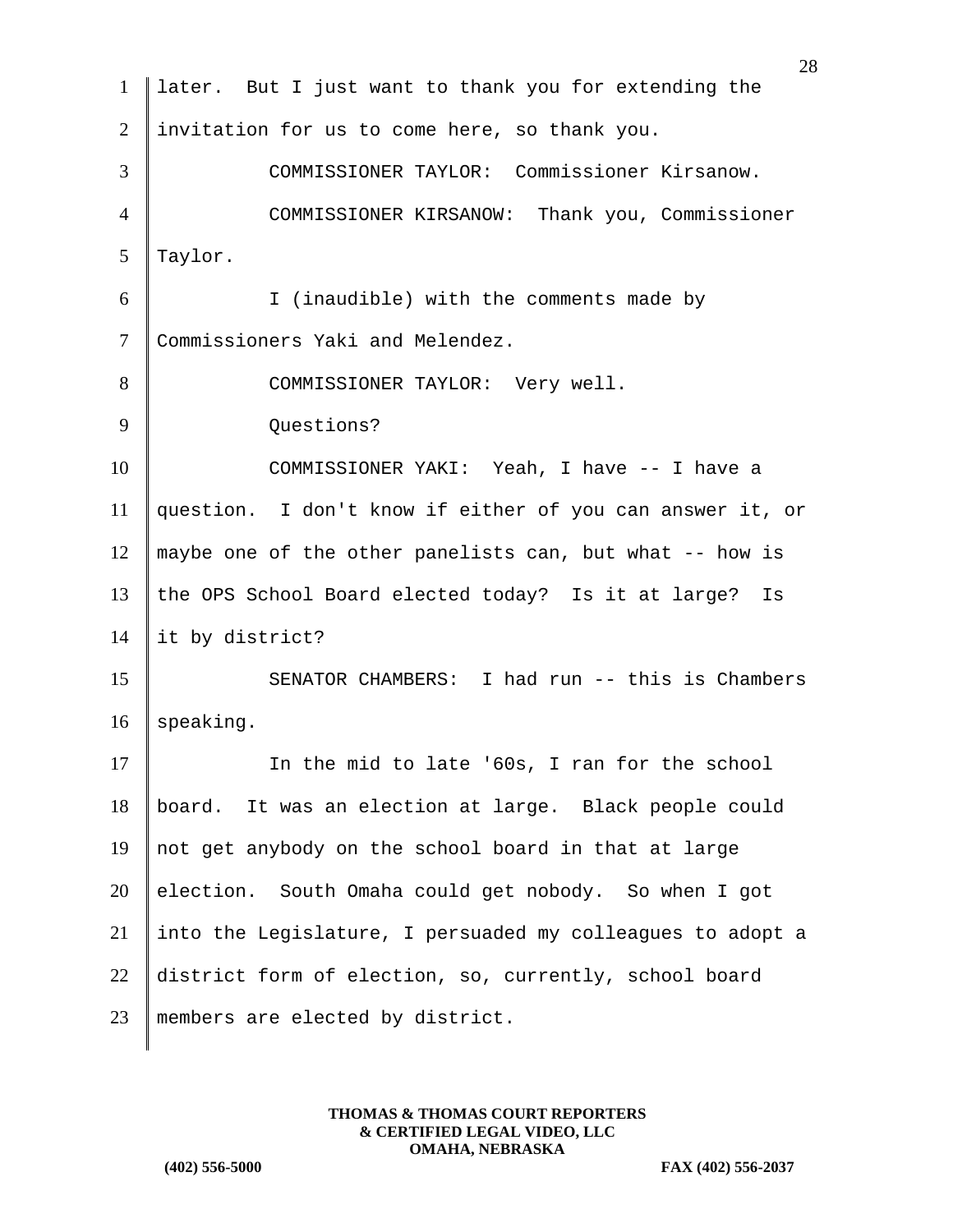1 There are two black people on the 12-member 2 board. Brenda Council, who will speak later from what I  $3 \parallel$  saw in the paper, got on the school board by virtue of my 4 legislative work.

5 The school board opposed vociferously and 6 strenuously a change from at large to district because  $7$  they would put out what they called an orange ticket 8 containing the members they wanted elected and that orange 9 ticket would prevail. So when districts came, all of that 10 was broken up. Representation could come from all parts  $11$  of the city.

12 So my history has been one of trying to empower those voiceless, powerless people, and that is what I'm doing with the amendment that I have. All of those efforts were fought. The only reason Mr. Rodgers is on 16 the county board is because I got district elections. He hasn't been here very long --

18 COMMISSIONER YAKI: I understand. 19 SENATOR CHAMBERS: -- so he doesn't know things. 20 COMMISSIONER YAKI: If I could just follow up, 21  $\parallel$  in addition to the two black members of the school board, 22 are there any from the Latino or Hispanic community as  $23$  | well?

> **THOMAS & THOMAS COURT REPORTERS & CERTIFIED LEGAL VIDEO, LLC OMAHA, NEBRASKA**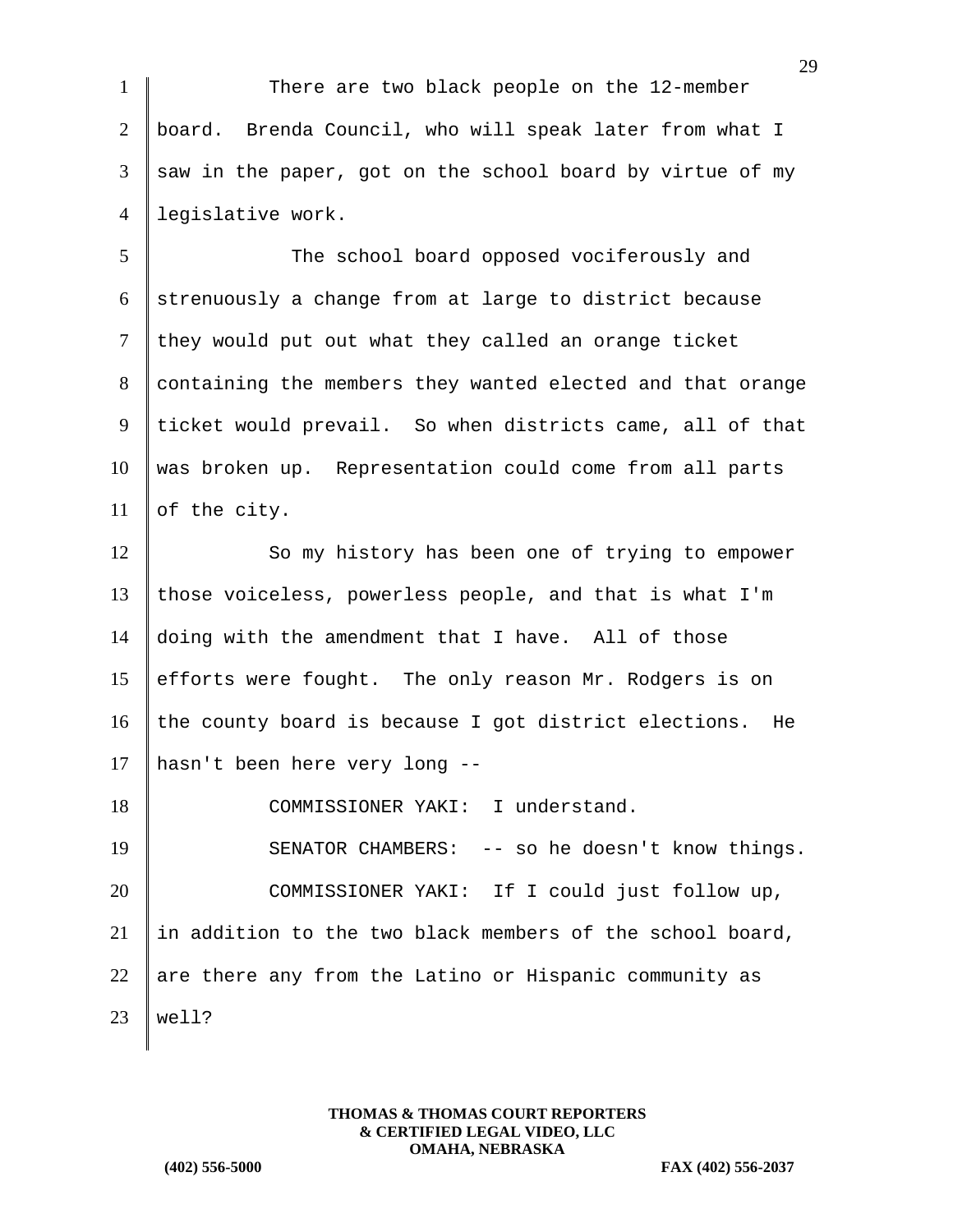|                | 30                                                         |
|----------------|------------------------------------------------------------|
| 1              | SENATOR CHAMBERS: There might be one from the              |
| $\overline{2}$ | Latino community.                                          |
| 3              | SENATOR BOURNE:<br>One.                                    |
| 4              | COMMISSIONER YAKI: So three out of the 12.                 |
| 5              | The reason I ask that, Senator Chambers, goes to           |
| 6              | your continued usage of the word local control. In many    |
| 7              | of the situations that either the Justice Department or    |
| 8              | the Commission has examined over the past, the issue --    |
| 9              | the issue of local control actually comes down to the --   |
| 10             | it comes down to the method of election of school board    |
| 11             | members.                                                   |
| 12             | And you're right, traditionally in the past, at            |
| 13             | large -- at large schemes were a -- were a device to       |
| 14             | ensure the -- that minority members were not elected to    |
| 15             | school boards.                                             |
| 16             | But given the fact that you have districts                 |
| 17             | currently, why -- why, then, do you believe that what you  |
| 18             | are doing is better than -- than having school district -- |
| 19             | school board members elected by district who do represent  |
| 20             | the interest of African Americans or Latinos, or what have |
| 21             | you; why - why is this particular scheme that you put up   |
| 22             | better than -- than that current system?                   |
| 23             | SENATOR CHAMBERS: My goal is quality education.            |
| 24             | In Omaha in OPS, whether you are talking about the ACT,    |
|                |                                                            |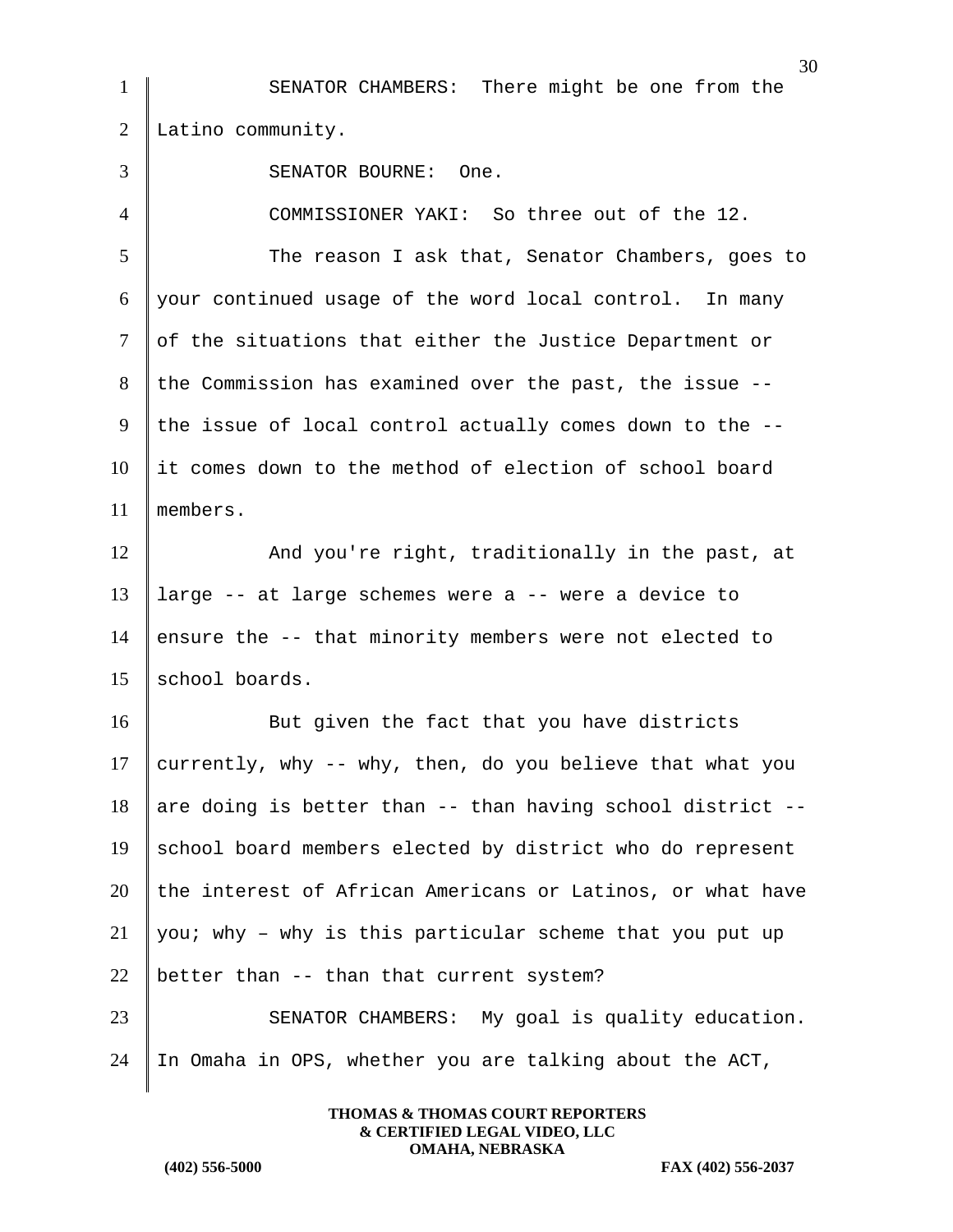| $\mathbf{1}$   | $\cdot$                                                   |
|----------------|-----------------------------------------------------------|
|                | SAT, CAT, reading and other tests, the scores for Latino  |
| $\overline{2}$ | and African American students are extremely low,          |
| 3              | criminally so. So when I talk about local control in this |
| 4              | proposal, I'm talking about reducing the size of the      |
| 5              | student population.                                       |
| 6              | Right now there are about 46,600 students in              |
| $\tau$         | If the division occurs -- and by the way, nobody<br>OPS.  |
| 8              | knows what these districts will look like, nobody.<br>And |
| 9              | contrary to what Senator Bourne and others have said who  |
| 10             | have not read the language carefully, when the            |
| 11             | coordinating council lays out the preliminary drawings,   |
| 12             | those attendance areas must be contiguous, but when the   |
| 13             | state committee takes over, there is no requirement that  |
| 14             | the attendance districts be contiguous. So they are not   |
| 15             | restricted to that.                                       |
| 16             | And since you have seven high schools, two in             |
| 17             | two of the districts each and one district having three,  |
| 18             | the combination is almost infinite of how the district    |
| 19             | boundaries could appear.                                  |
| 20             | COMMISSIONER MELENDEZ: But --                             |
| 21             | COMMISSIONER YAKI: But --                                 |
| 22             | SENATOR CHAMBERS: But you will have in each one           |
| 23             | of those districts which is smaller a 12- member school   |
| 24             | board.                                                    |
|                |                                                           |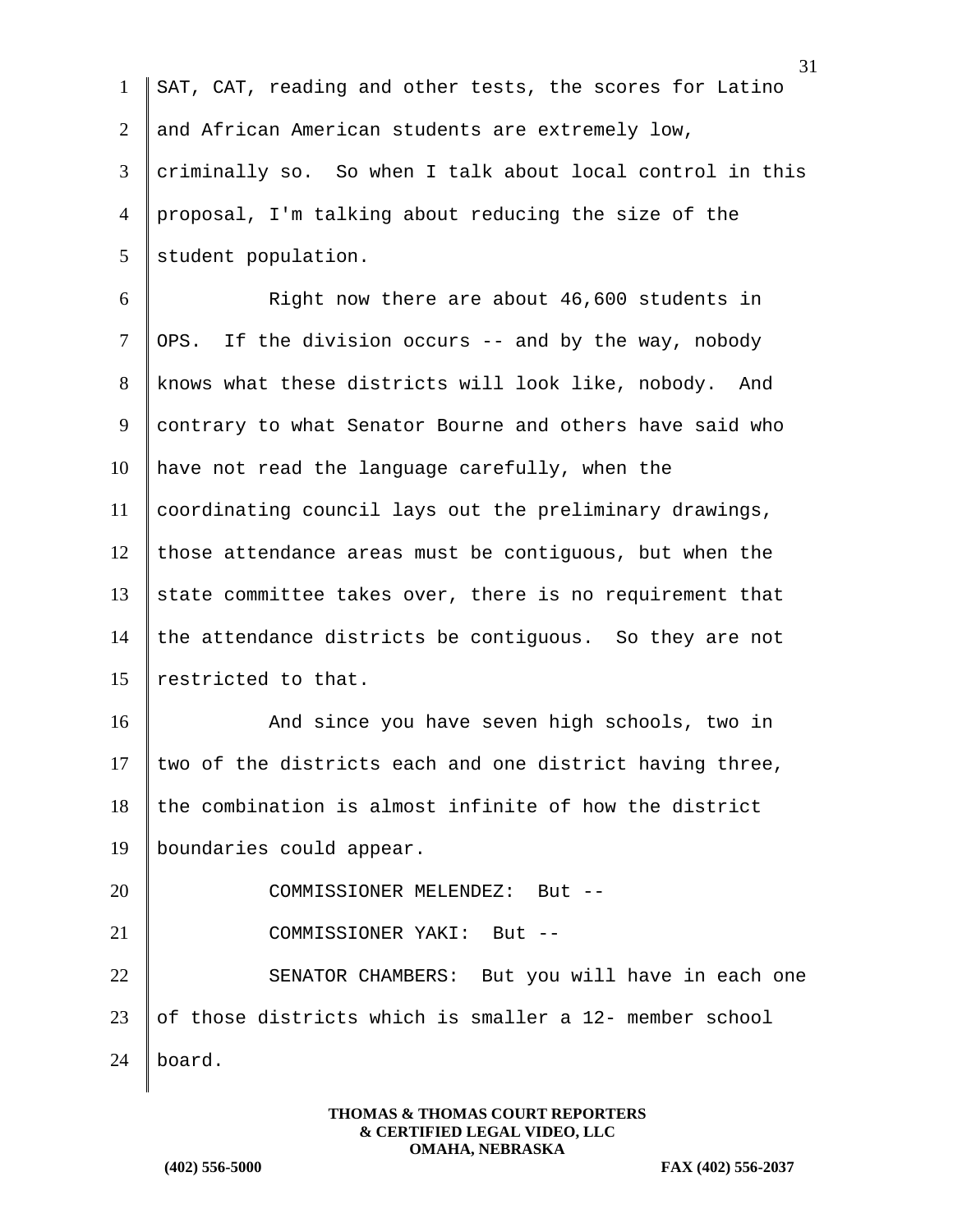| $\mathbf{1}$    | 24<br>COMMISSIONER YAKI: I understand what - I                  |
|-----------------|-----------------------------------------------------------------|
| $\overline{2}$  | understand what it was -- what it is you're saying and why      |
| 3               | -- why you rationalize what it is that you did.                 |
| $\overline{4}$  | Two questions that follow: One, isn't state law                 |
| $5\overline{)}$ | a rather blunt instrument to deal with a city's                 |
| 6               | educational system, number one? Number two, what -- why         |
| $\tau$          | was the amendment, Amendment $31 - - -$ I think it was $3142$ , |
| 8               | why was it brought up rather late in the process such that      |
| 9               | when I was reading the transcripts of the debates over the      |
| 10              | past few weeks that members were surprised, it was clear        |
| 11              | that many did not understand? Some, like Senator Bourne,        |
| 12              | seemed to understand what was going on, but, I mean, is --      |
| 13              | SENATOR CHAMBERS: First of all, in a                            |
| 14              | legislature, those kinds of things happen all of the time,      |
| 15              | in Congress, in every state in the union.                       |
| 16              | And Senator Bourne is aware of very substantive                 |
| 17              | amendments coming up late in the session, that has nothing      |
| 18              | to do with anything.                                            |
| 19              | If it was a violation of the constitutionally                   |
| 20              | mandated methods for legislation, it could be attacked on       |
| 21              | the basis of violating the Constitution. There was              |
| 22              | nothing irregular about it, nothing. It was a matter of         |
| 23              | political timing as everything in the legislature is.           |
|                 |                                                                 |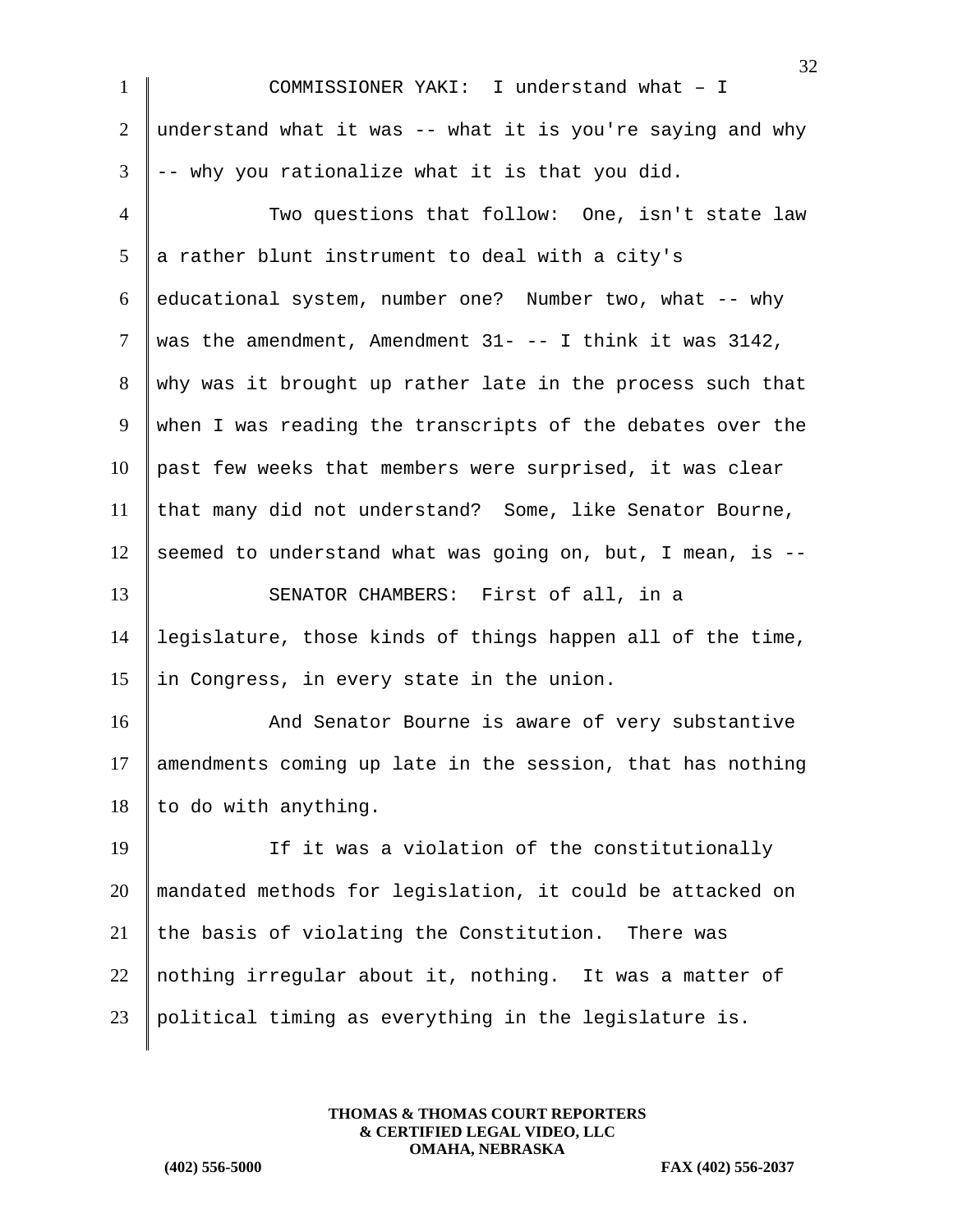1 But to get -- I'll get back to that. But I 2 want to get to this local control. We're making a record 3 here.

 You have smaller districts, 12 members. That district hires its own superintendent, hires the administrators, hires the teachers, formulates the 7 curriculum, and can do something to improve the quality of education, and that's what I want. I don't care about integration, I don't care about separation. I see black children, Latino children and poor white children in these deprived areas failing, generations, and I'm not going to  $\|$  sit back And watch it happen. 13 But right now, it doesn't matter what Senator Bourne says, what Mr. Rodgers says, or what anybody on 15 those other panels will say. The issue is in federal 16 court now. That's where the constitutional issues will be  $|$  resolved. But when you talk about why it came up early  $-$ 19 I mean late, let me explain how things happen in the legislature. I'm probably the most potent individual senator 22 there. There are 48 of them and one of me. It's an

23 | unfair fight. I think they need more help.

**THOMAS & THOMAS COURT REPORTERS & CERTIFIED LEGAL VIDEO, LLC OMAHA, NEBRASKA**

**(402) 556-5000 FAX (402) 556-2037**

33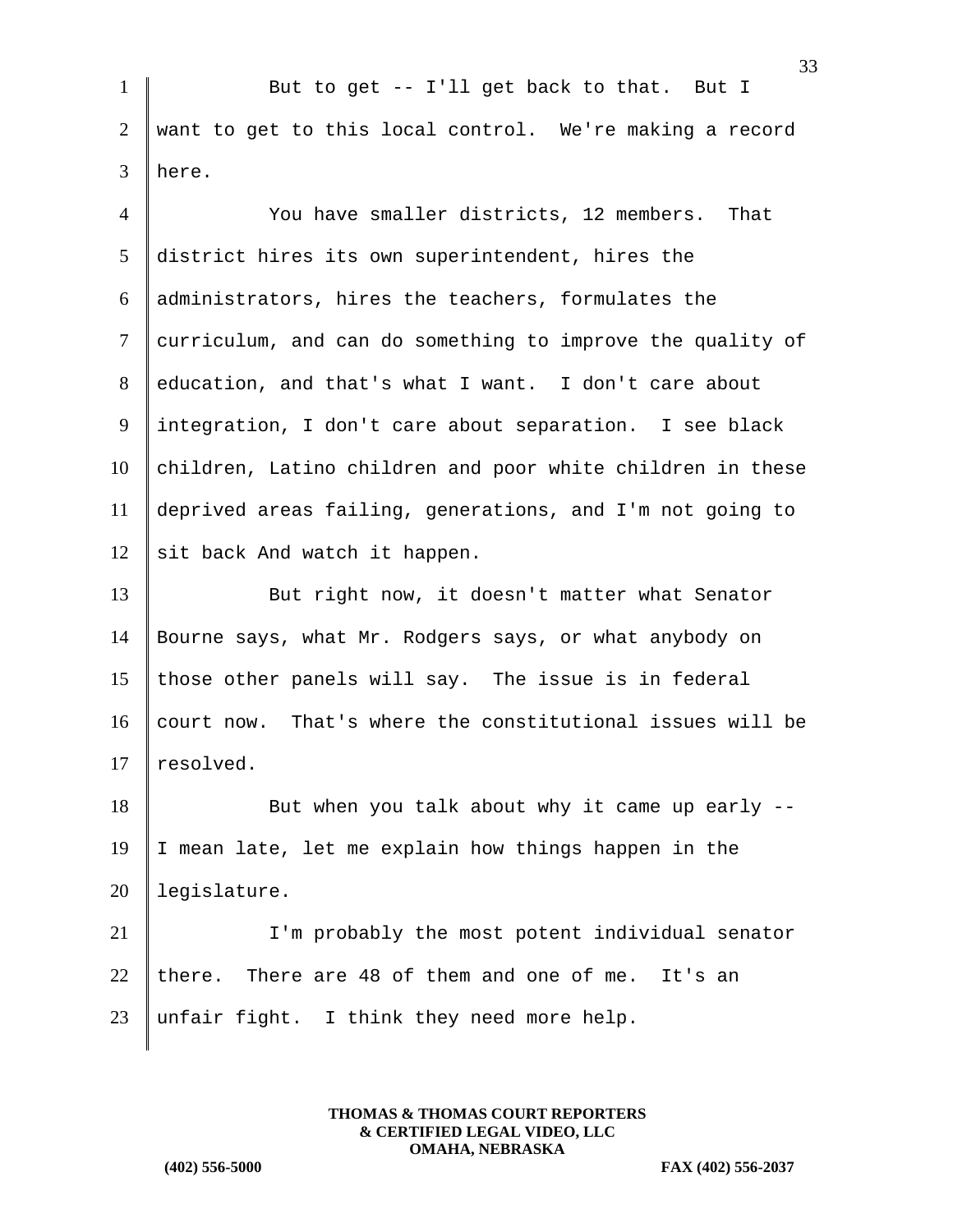1 But in any case, I can stop all of this, 2 anything. This bill came because there was a dispute 3 between the white superintendent at OPS and the white 4 superintendents in the suburban areas. They were snarling  $5$  and sniping at each other and would not sit down and talk. 6 And I sat back and watched them. 7 What OPS was counting on as leverage was an 1891 8 law that said there should be one school district in a 9 metropolitan city, although as the city limits of Omaha 10 expanded, OPS never acted on that. But they had told 11 these suburban districts they were going to absorb 12 whatever parts of it extended into Omaha. I had said -- 13 COMMISSIONER YAKI: Can we have -- just a 14 second, Mr. Chambers. 15 SENATOR CHAMBERS: Yes. 16 COMMISSIONER YAKI: Mr. Chambers, just one 17 second, Senator. 18 As much as we love enjoying your ring tones, if 19 you could please put your cell phones on vibrate, that 20 would help out, certainly, and not be so distracting. 21 | I apologize, Senator Chambers. 22 SENATOR CHAMBERS: Was that what that  $-1$ 23 | thought those were the angelic harps.

> **THOMAS & THOMAS COURT REPORTERS & CERTIFIED LEGAL VIDEO, LLC OMAHA, NEBRASKA**

**(402) 556-5000 FAX (402) 556-2037**

34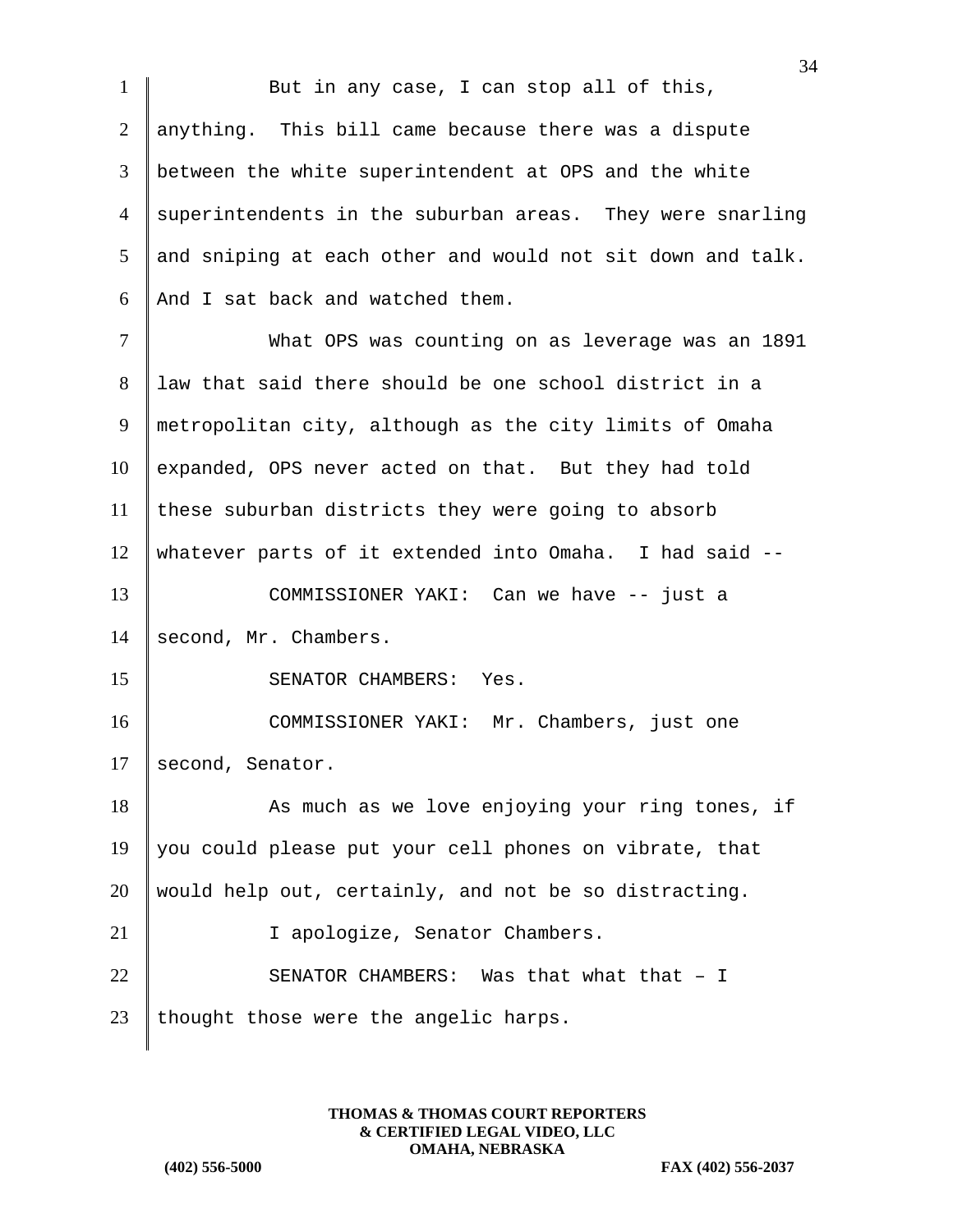35 1 COMMISSIONER YAKI: I realize -- I realize that  $2$   $\vert$  -- I realize that perhaps background music is part of the 3 4 SENATOR CHAMBERS: Thank you. 5 COMMISSIONER YAKI: If we were in Los Angeles, 6 we would just call it  $-$  we call it scorned background  $7 \parallel \text{music but --}$ 8 SENATOR CHAMBERS: Okay. The only reason I'm 9 giving you a little background Is so you can see the  $10$  political context --11 COMMISSIONER YAKI: No. I understand the  $12$  background. The question  $-$ - I just only have one quick 13 question for Senator Bourne which is that Senator Chambers  $14 \parallel$  said  $-$ 15 | SENATOR CHAMBERS: Well, you asked why it came 16 | up late because it's my amendment. 17 COMMISSIONER YAKI: I understand. I understand. 18 SENATOR CHAMBERS: So you don't want me to 19 answer that question? 20 COMMISSIONER YAKI: Well, actually, there's one 21 point of your question that I really wanted  $-$ - that you 22 said before that I really wanted an answer from Senator 23 Bourne because he seemed to have a reaction to it, and 24 that was  $-$ 

> **THOMAS & THOMAS COURT REPORTERS & CERTIFIED LEGAL VIDEO, LLC OMAHA, NEBRASKA**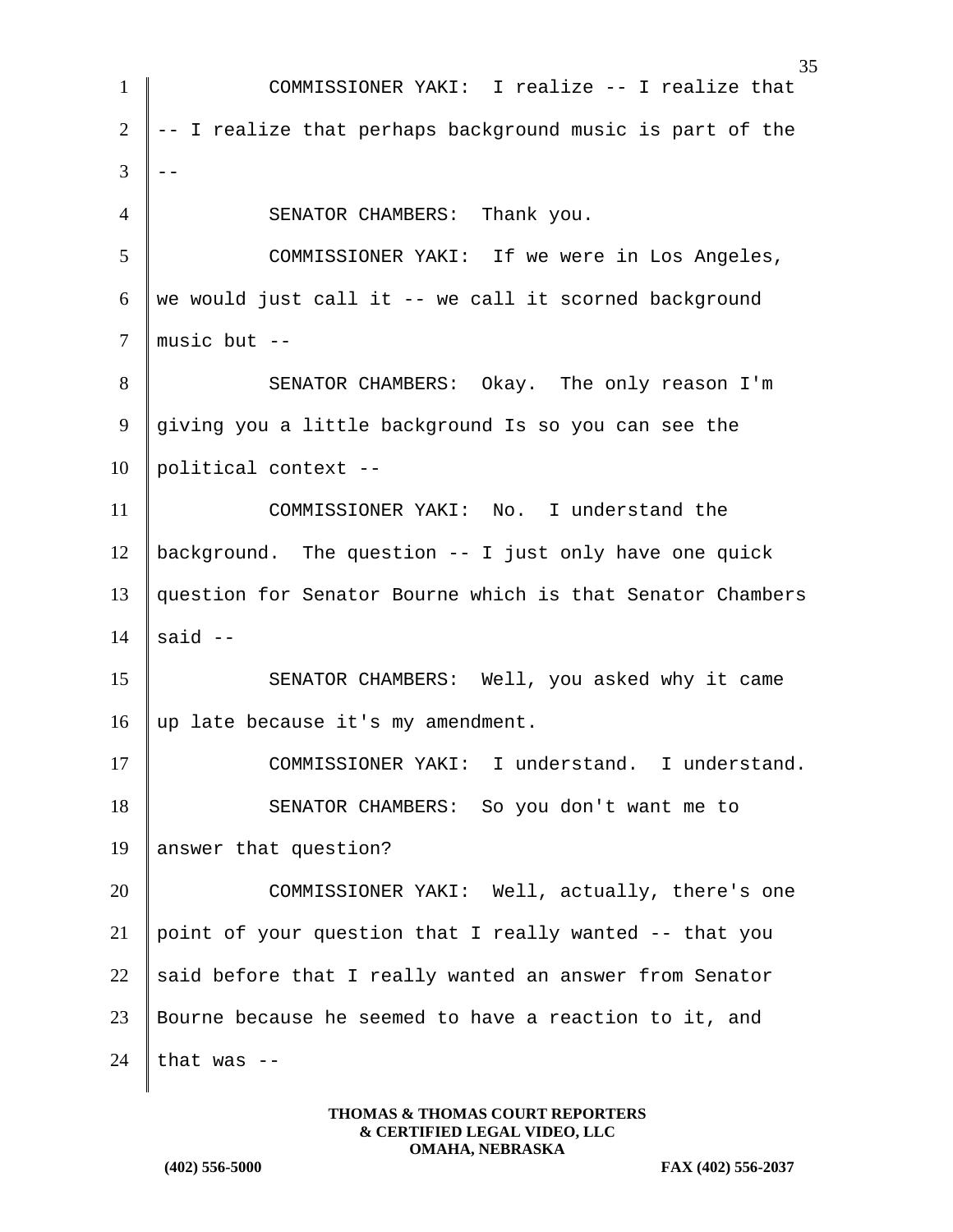36 1 SENATOR CHAMBERS: So you want him to answer 2 the question you asked me? 3 COMMISSIONER YAKI: No. I'm asking -- 4 SENATOR CHAMBERS: I don't understand what 5 you're saying -- 6 COMMISSIONER YAKI: I'm asking him to answer a 7 different question -- 8 SENATOR CHAMBERS: Okay. 9 COMMISSIONER YAKI: -- which is Senator Chambers  $10$  stated that no one knows what these districts are going to 11 look like, but it appears, at least from our reports, that  $12$  everyone kind of has an idea what the districts are going 13 | to look like. Could you respond to that. 14 SENATOR BOURNE: Well, the law says that they 15 have to be -- they have to be contiguous. Now, keep in 16 || mind that the first iteration of the law  $-$  or of the 17 amendment said they had to have communities of interest  $18$  with two to three high schools in each one of them. Then 19 that was changed so that it said contiguous with two to  $20$  three high schools in it. 21 If you look at the map of the Omaha Public 22 Schools and plot out where the high schools are, you 23 cannot draw the map in any way other than there being a 24 | black district in the north, a Hispanic district in the

> **THOMAS & THOMAS COURT REPORTERS & CERTIFIED LEGAL VIDEO, LLC OMAHA, NEBRASKA**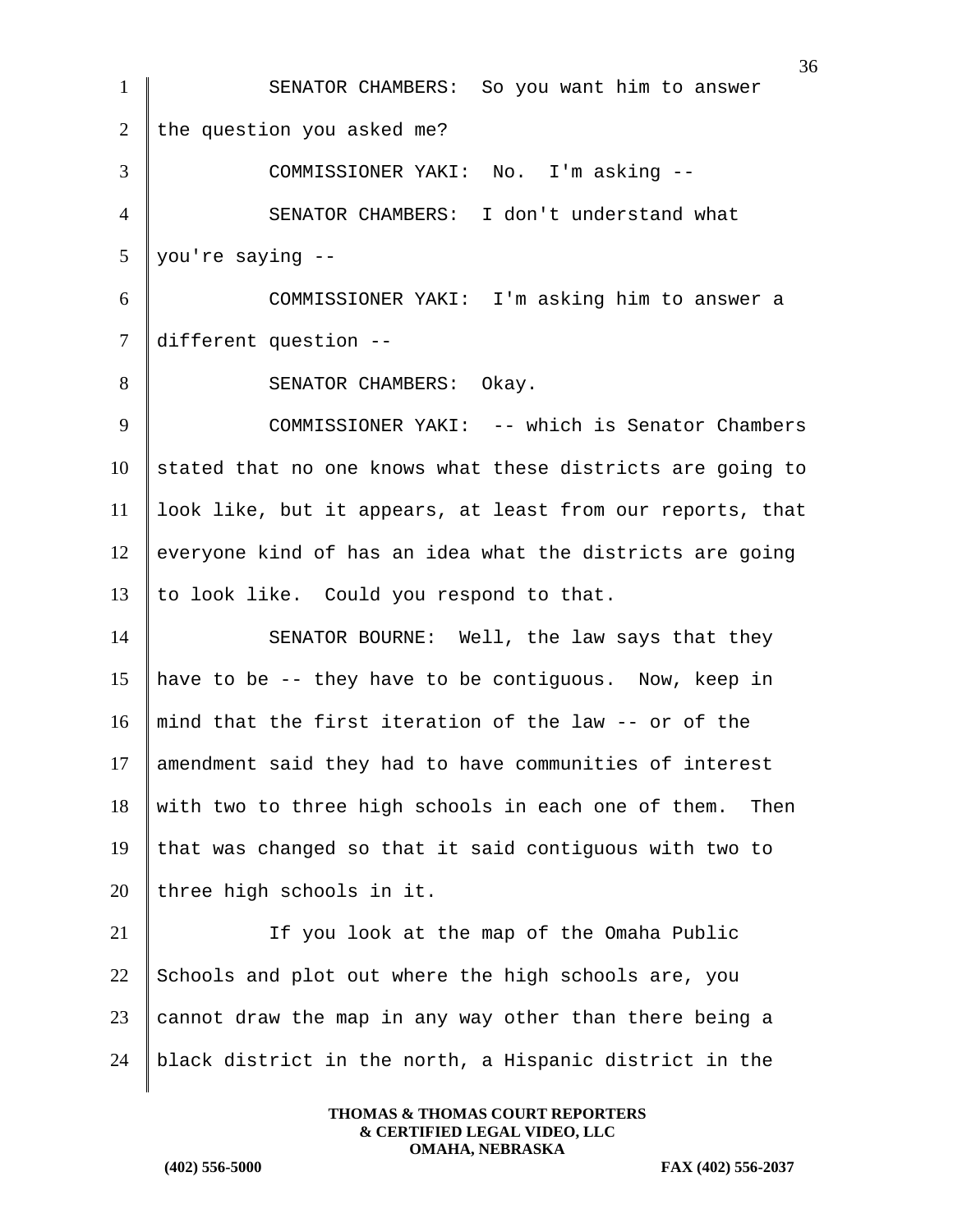1 | south, and a white district to the west. It cannot be  $2 \vert$  done.

| $\overline{3}$  | And we had a $-$ there was $-$ I think what                |
|-----------------|------------------------------------------------------------|
| $\overline{4}$  | Senator Chambers was referring to, there was a newspaper   |
| $5\overline{)}$ | article that talked about attendance centers. Nowhere in   |
| 6               | the law is that contemplated. So now to hear -- to say     |
| $\tau$          | that there's hundreds or dozens, I don't know what the     |
| 8               | words Senator Chambers used, that they could be drawn in a |
| 9               | way that doesn't divide racially is inaccurate. It is not  |
| 10              | possible to draw -- to draw those districts in any way     |
| 11              | other than to have a black district, a Hispanic district,  |
| 12              | and a white district; it cannot be done.                   |
| 13              | COMMISSIONER TAYLOR: I have a question. And                |
| 14              | Commissioner Kirsanow, are you still on the line?          |
| 15              | COMMISSIONER KIRSANOW: Yes, I am.                          |
| 16              | COMMISSIONER TAYLOR: Great. I didn't want you              |
| 17              | to think I had forgotten about you and Commissioner        |
| 18              | Melendez. I'm going to allow both of you all to hopefully  |
| 19              | have a number of questions for our panelists.              |
| 20              | I wanted to ask one overarching question so that           |
| 21              | -- and maybe I'm the only person here who has this         |
| 22              | perspective.                                               |
| 23              | I sense that the unspoken issues relate to                 |
| 24              | quality education versus integration, and whether or not   |
|                 |                                                            |

**THOMAS & THOMAS COURT REPORTERS & CERTIFIED LEGAL VIDEO, LLC OMAHA, NEBRASKA**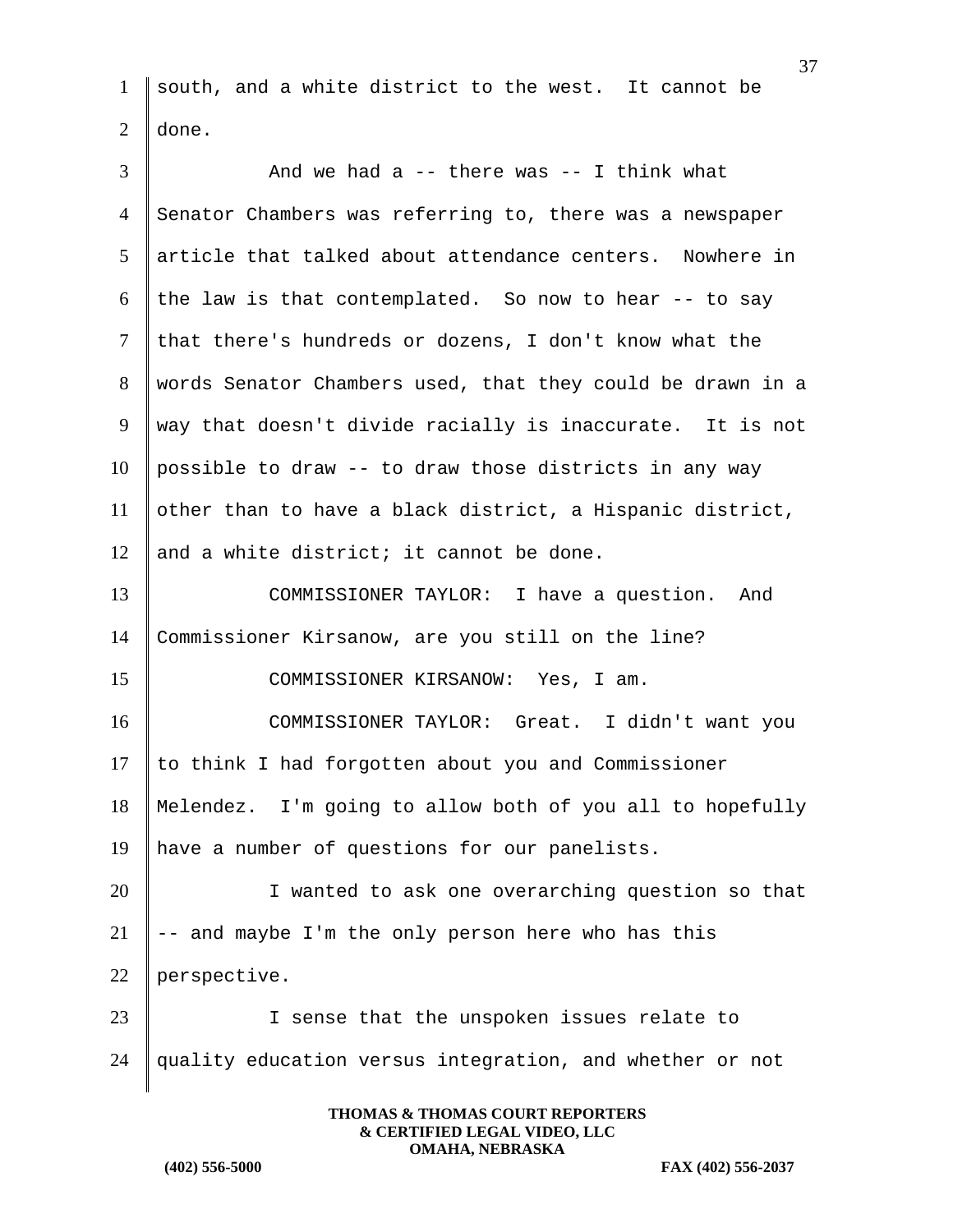1 we place them on the same plane relative to priorities is 2 one issue. But in order to get that far, in my view, it 3 sounds like Senator Chambers has said, I size up the 4 situation as follows: What we have in place here is not 5 working for certain kids. And if that is a point of 6 agreement with the panelists, then I think we can get to  $7$  the second question and that is where do we place 8 integration on the plane in terms of priority with quality 9 education if certain kids aren't receiving a quality 10 education today. 11 So to Senator Bourne and Mr. Rodgers, I would 12 ask you all: In your view, are the kids that Senator 13 Chambers is concerned about today receiving a quality 14 education in the current system? 15 SENATOR BOURNE: I won't deny what Senator 16 Chambers says regarding some of our kids. 17 COMMISSIONER TAYLOR: Okay. 18 SENATOR BOURNE: And I think we could make that 19 argument for any city of our size throughout the country. 20 COMMISSIONER TAYLOR: Mr. Rodgers. 21 SENATOR BOURNE: But if I could just -- one more 22 thing. 23 COMMISSIONER TAYLOR: Okay.

> **THOMAS & THOMAS COURT REPORTERS & CERTIFIED LEGAL VIDEO, LLC OMAHA, NEBRASKA**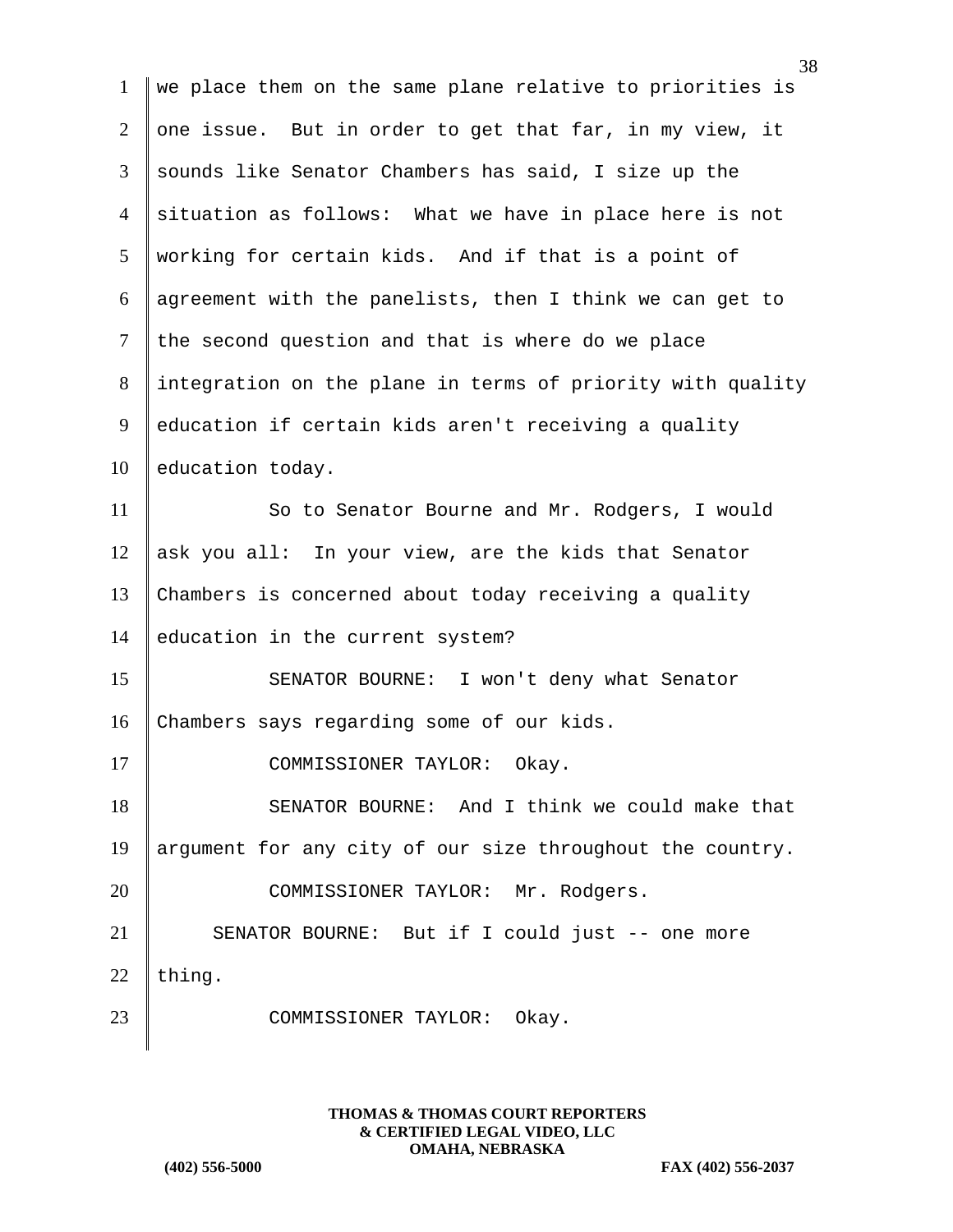1 SENATOR BOURNE: If I could say, though, that 2 doesn't warrant destroying the district. Let's fix it  $3$  rather than tear it apart.

4 COMMISSIONER TAYLOR: And that's -- that's level  $5$  two of my analysis, and I apologize; I want to make sure 6 | we're starting from the same point.

7 | Mr. Rodgers, would you agree with the statement 8 that it's not working for the kids that Senator Chambers 9 has identified today?

10 MR. RODGERS: I agree in the general spirit of  $11$  the statement that we have to address the gap between kids 12 of color and in schools; that's general. But I want to 13 say in defense, in being involved in some of the parts, 14 that the school district has taken steps with African 15 American Achievement Councils and things of that sort to 16  $\vert$  try to increase the grades. So I agree there is a crisis 17 We need to address in that respect but efforts are being 18  $|$  made.

19 COMMISSIONER TAYLOR: And it sounds like, if we 20 are at that second level of analysis, that we all agree  $-$ - $21$  you all agree that something should be done and now we're 22 discussing methods. And with respect to Senator Chambers, 23 | it sounds as if he has identified a possible method.

> **THOMAS & THOMAS COURT REPORTERS & CERTIFIED LEGAL VIDEO, LLC OMAHA, NEBRASKA**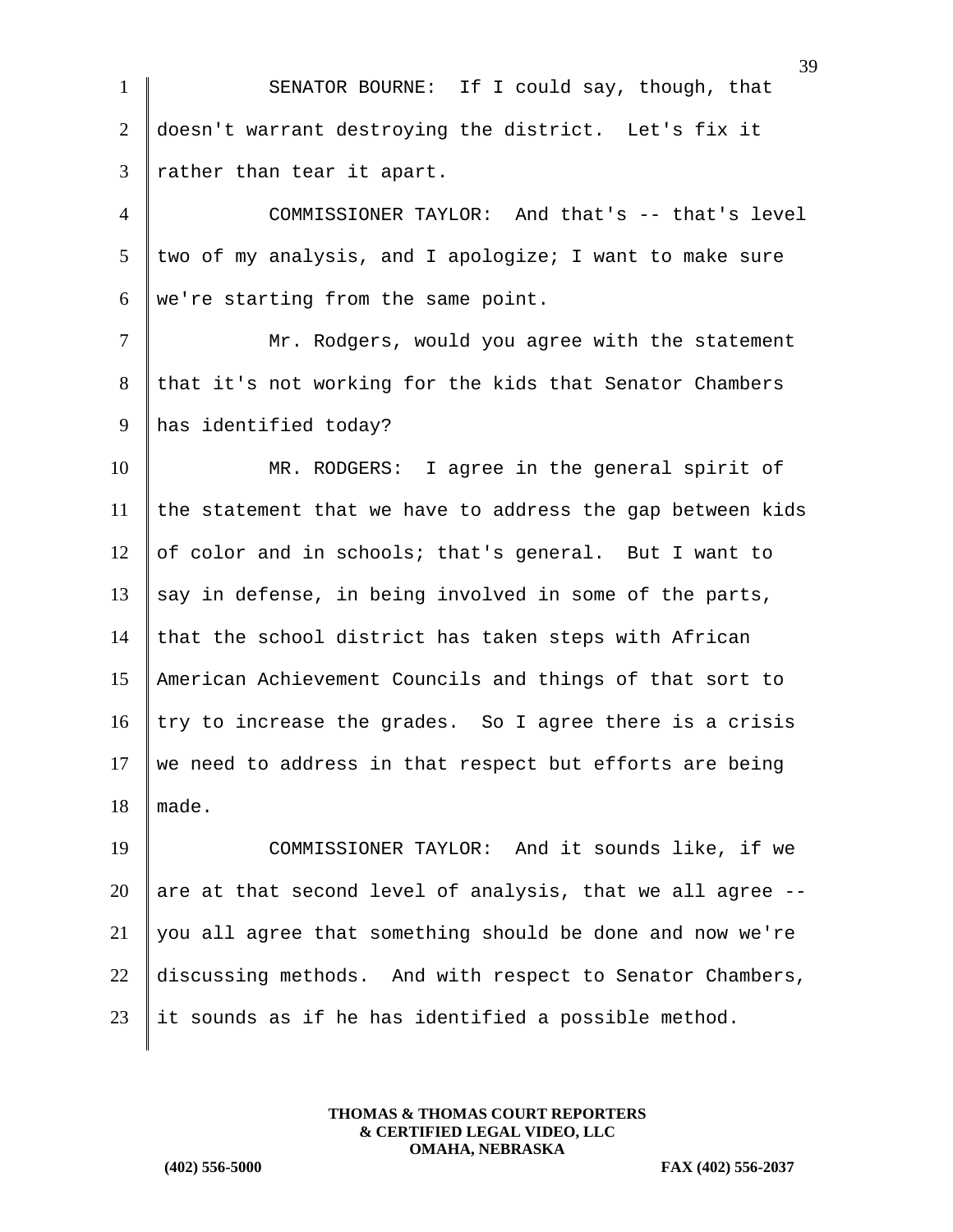40 1 Your opposition that I have heard, at least 2 what I have heard today, was not grounded in the sense  $3$  that you thought it would not lead to a better education, 4 it was grounded in something else. 5 COMMISSIONER YAKI: Well, I – 6 COMMISSIONER TAYLOR: Is it, to answer the 7 question? 8 COMMISSIONER YAKI: I would just - I mean, just 9 | before anyone answers, I would slight -- my own opinion on  $10$  this, not that of Commissioner Taylor's, is that I hope  $11$  that we're not seen creating the dichotomy, that we're  $12$  saying that there must be a choice between quality 13 education and integration at the same time. I think 14 that's a false choice. I think that's  $-$ - that's the kind 15 of choice that people would want to try and lead down to a 16 | path that none of us would want to see, I think. 17 So I would just say flat-out that I don't  $18$  believe that it should be a choice between quality  $19$  education and integration. I believe that the principles  $20$  of this country and the principles of Brown say that those 21 two are inexorably intertwined. If we are failing on one,  $22$  it doesn't mean we abandon the other. It means that we 23 | have to continue on  $-$ - continue on that path that Brown 24 set forth over 60 years ago.

> **THOMAS & THOMAS COURT REPORTERS & CERTIFIED LEGAL VIDEO, LLC OMAHA, NEBRASKA**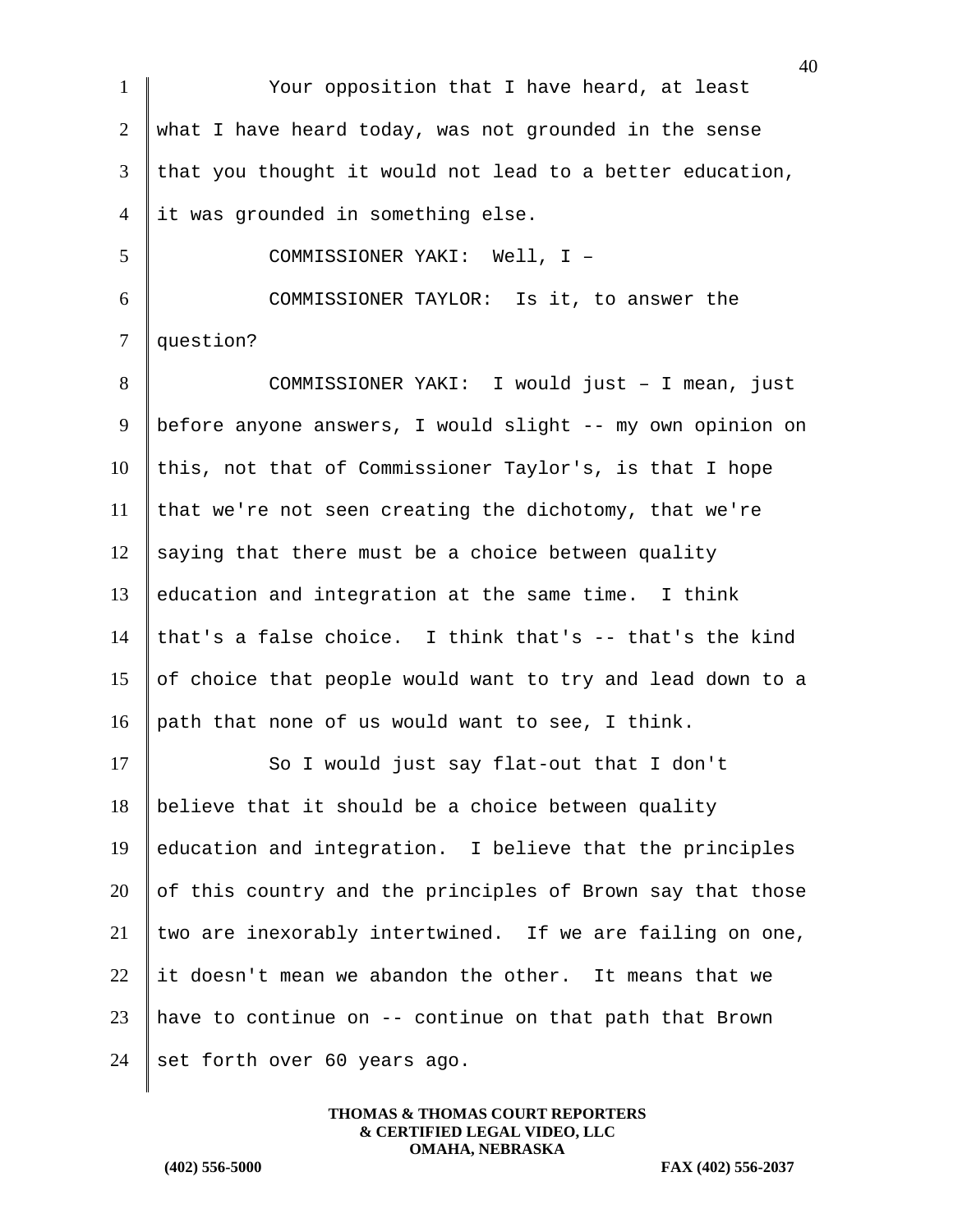2 comment.

| 3              | One of my concerns, and I had read through some            |
|----------------|------------------------------------------------------------|
| $\overline{4}$ | of the history that said that we had - Omaha had stopped   |
| 5              | the busing program a number of years ago, and when you     |
| 6              | think about integration, you think that busing used to be  |
| $\tau$         | a big component to do that, in, you know, creating magnet  |
| 8              | schools and all of those different things. I just wonder   |
| 9              | any of your opinions as to -- as to trying -- and we hear  |
| 10             | the quality of education is the main concern, but what is  |
| 11             | the plan as far as integration in either scenario, if      |
| 12             | anybody could just comment on that?                        |
| 13             | SENATOR CHAMBERS: I think integration is a                 |
| 14             | chimera, a will-o'-the-wisp. It started originally as a    |
| 15             | means to an end and the end was supposed to be equality of |
| 16             | educational opportunity.                                   |
| 17             | You put black kids among white kids and they               |
| 18             | would have access to what is considered an enriched        |
| 19             | educational environment. You bring white kids into the     |
| 20             | black community and the facilities would be upgraded,      |
| 21             | better teachers would be sent there to take care of the    |
| 22             | white kids, but through it all, the aim supposedly was     |
| 23             | quality education.                                         |
|                |                                                            |

**THOMAS & THOMAS COURT REPORTERS & CERTIFIED LEGAL VIDEO, LLC OMAHA, NEBRASKA**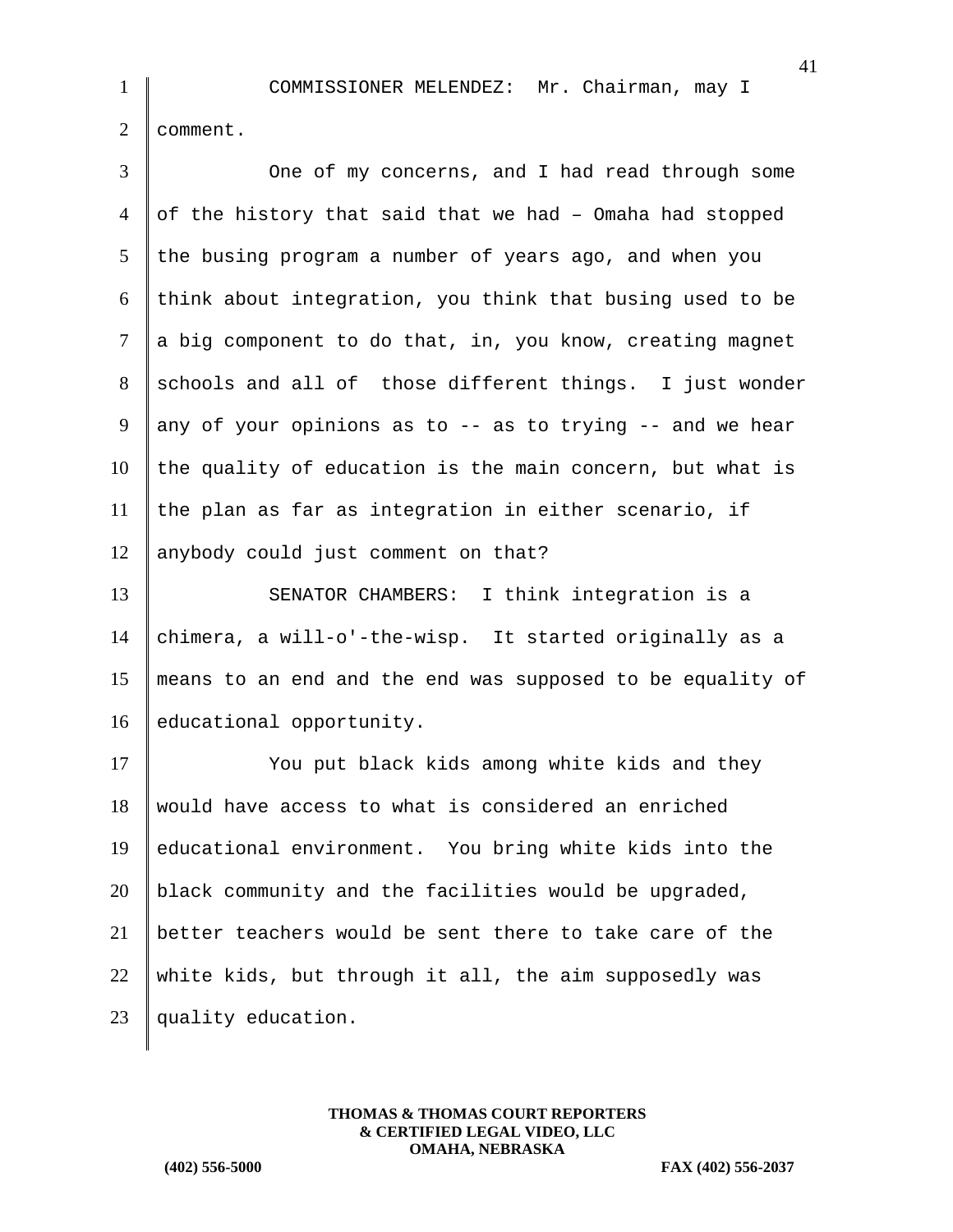1 Now the quality education has not happened, 2 busing is over, integration has become an end in itself, 3 and nobody can say how it will occur, not the federal 4 courts, not this Commission, not the Legislature. 5 | You are not going to have busing mandatory. You 6 are not going to transplant the homes of black people from  $7$  their neighborhood into the homes -- into the 8 neighborhoods of white people. Since you are not going to 9 have housing transplants, you are not going to have  $10$  busing, I'm the only one willing to say honestly and 11 forthrightly there is no practical way to integrate the 12 schools in Omaha or any other city. 13 OPS has right now what they call a voluntary 14 integration program and the schools are more segregated 15  $\parallel$  now than they ever have been before. 16 So my view is instead of wasting energy arguing 17 about integration, which has no bearing on the quality of 18 education, focus our efforts on what schools exist for and 19 | that's to educate the children. 20 One point and then I'll stop at this point, the 21 19- -- last year's California Achievement Test, 2005, for 22 eighth grade students in English, white children tested  $-$ -23 | tested out in the 85 percentile, Latino students 47

> **THOMAS & THOMAS COURT REPORTERS & CERTIFIED LEGAL VIDEO, LLC OMAHA, NEBRASKA**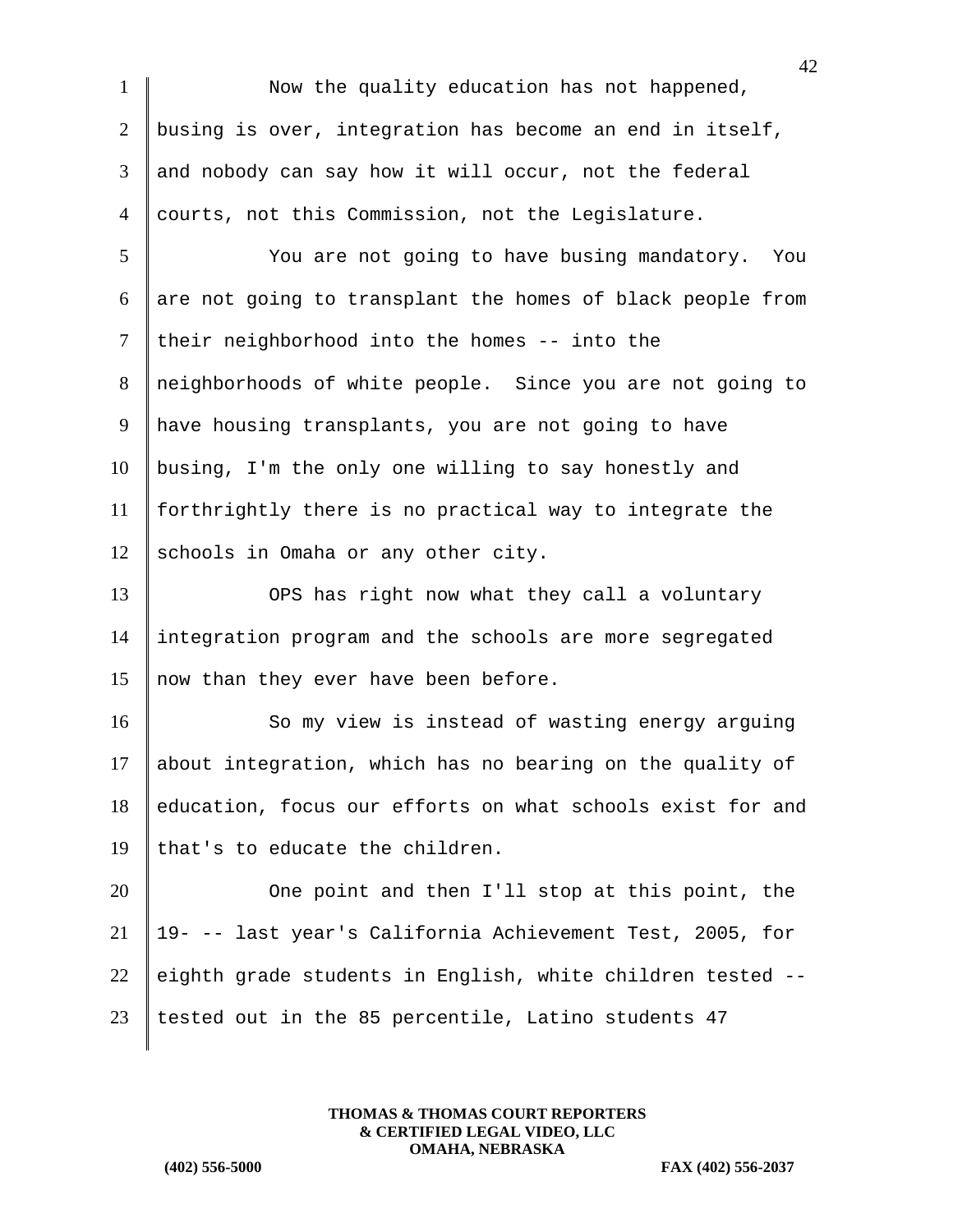percentile, African American students 33 percentile which is ten points worse than it was five years before.

 I don't care what people here say, I don't care what the Commission says, with all due respect of the individuals here. I'm not going to continue watching the grades plummet for these black children and have people talking to me about integration. They don't live in 8 integrated neighborhoods. Their spouse is not of another 9 | race. They are not bringing up their children to marry somebody of another race. The corporations run by these  $\parallel$  rich white men who spoke against my bill do not have diversity and integration in their businesses. So it's been a distraction. Why can't we focus on quality education.

 You know what I've told OPS down through the years: If you show me a plan that is going to improve the quality of education, I'll be your biggest fan. And they 18 have never shown me anything.

19 And if you read the transcript of the debate, 20 | you'll see where other senators ask OPS: While you're opposed to Senator Chambers' idea, what plan do you have? 22 What alternative do you have? They have none.

23 | I feel like I should have gone on to the Congressional Black Caucus gathering. You know why?

> **THOMAS & THOMAS COURT REPORTERS & CERTIFIED LEGAL VIDEO, LLC OMAHA, NEBRASKA**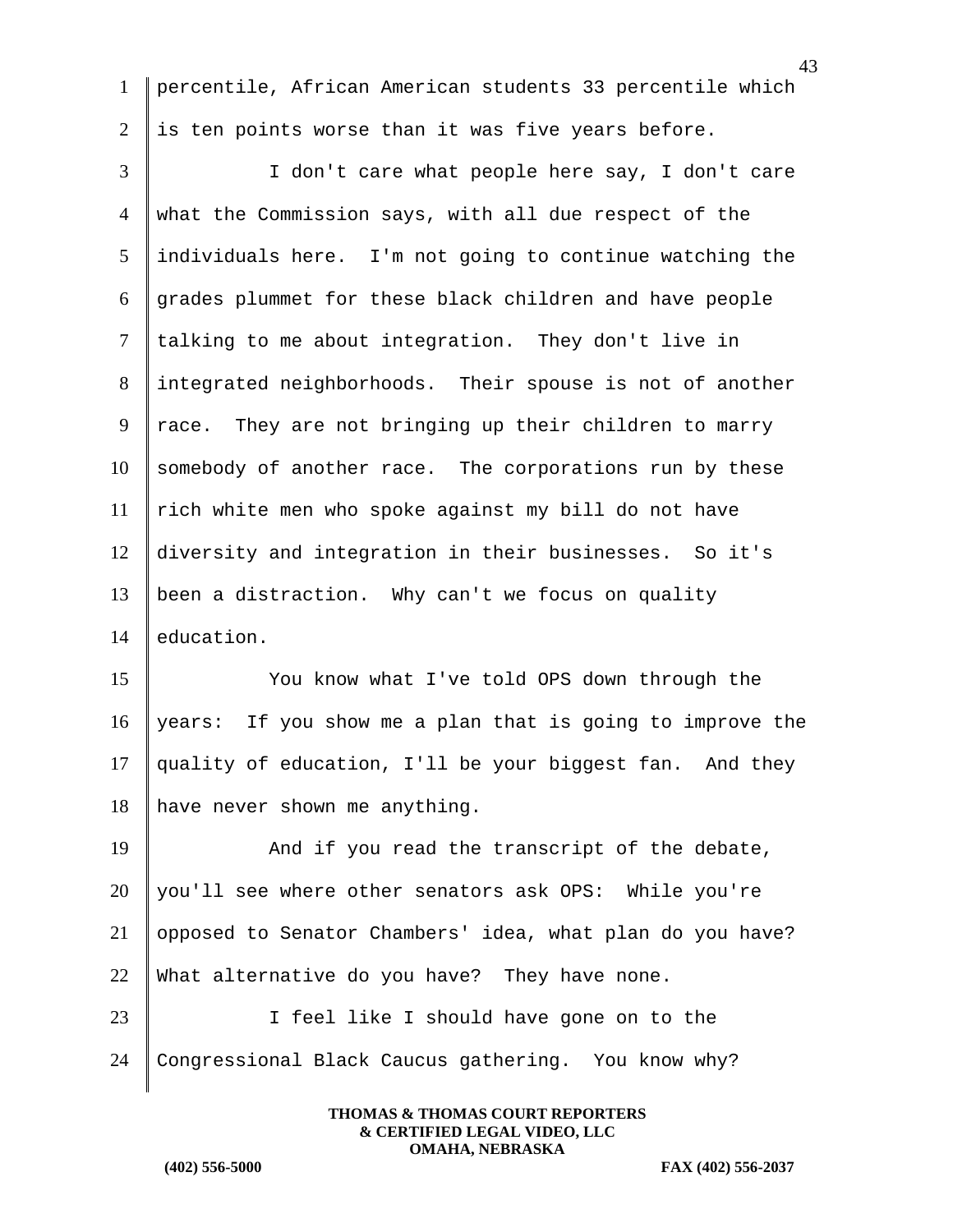Because they are politicians who can do something. A  $2 \parallel$  report will be produced and it will go to that repository where there is so much dust you would think it's a 4 cemetery where we all revert to when we go ashes to ashes, dust to dust from once we came. And I'm not trying to be disrespectful. It's not my intent. But when I'm speaking | for the welfare of our children, I'm going to let you all 8 | talk about integration.

9 When Senator Bourne had an amendment and he was 10 asked, How will you solve the problem of segregation in 11 Omaha? And I've got the article and he was frank. He 12 said, I don't have the answer. Well, who has got the  $13$  answer?

14 When OPS attacked my proposal, they attacked it 15 on the basis of segregation. Which is the most segregated 16 school district in the state? OPS. Who segregated OPS? 17 OPS's policies and practices. Who ended busing which was 18 allowing a struggling bit of integration? OPS ended it. 19 Who has segregated the schools through their assignment of 20 students? OPS.

21 And if you want figures, you don't have to take 22 them from me. You can get them from the State Department 23 of Education. So all of this opinionating by Mr. Rodgers,

> **THOMAS & THOMAS COURT REPORTERS & CERTIFIED LEGAL VIDEO, LLC OMAHA, NEBRASKA**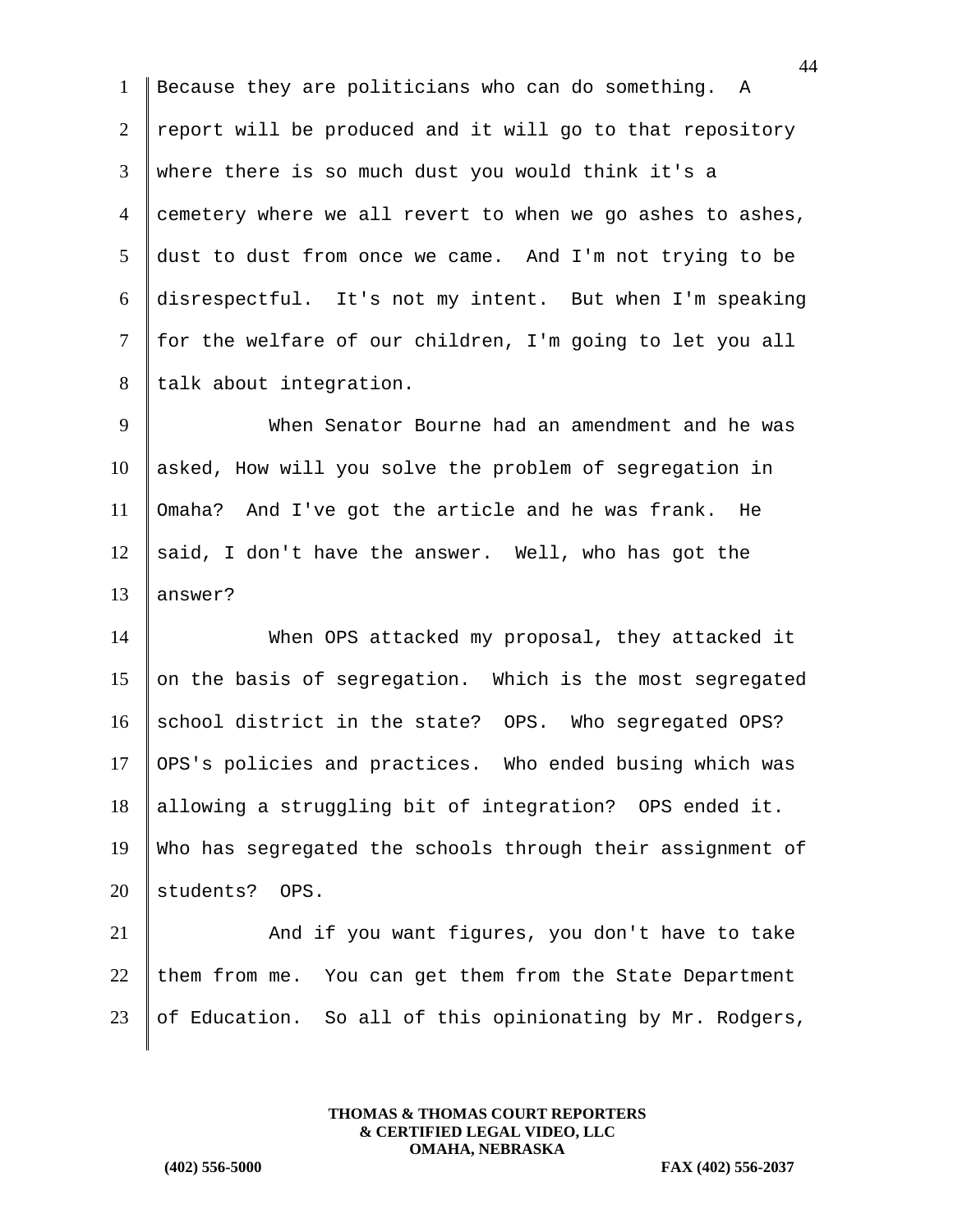1 Senator Bourne, and even myself, doesn't have to be the 2 final word. You can go get the facts. 3 And if Senator Bourne and those supporting OPS 4 had the evidence, why didn't they show the test scores to 5 shut me up? Why didn't they show that they were not  $-$ -6 why didn't -- why did they not show with the figures that  $7$  | I have that segregation is not worsening? That would have 8 been the best argument of everything I said against it, 9 | but they didn't produce it. 10 There is a disproportionate number of 11 expulsions, suspensions, dropouts among non-white 12 children. And when you have 56 percent of the student 13 body being minority, 92 percent of the teacher corps being 14 white, there is a disparity there that nobody talks about. 15 Nobody on this panel has brought up the fact 16 that an all-white district has been carved out of the 17 heart of OPS by statute. It has its own school board, its 18 | own superintendent. 19 COMMISSIONER TAYLOR: That's all -- Senator 20 Chambers, is that  $-$  is that District 66? 21 SENATOR CHAMBERS: Yes. 22 COMMISSIONER TAYLOR: That's actually a question 23 I wanted to raise.

> **THOMAS & THOMAS COURT REPORTERS & CERTIFIED LEGAL VIDEO, LLC OMAHA, NEBRASKA**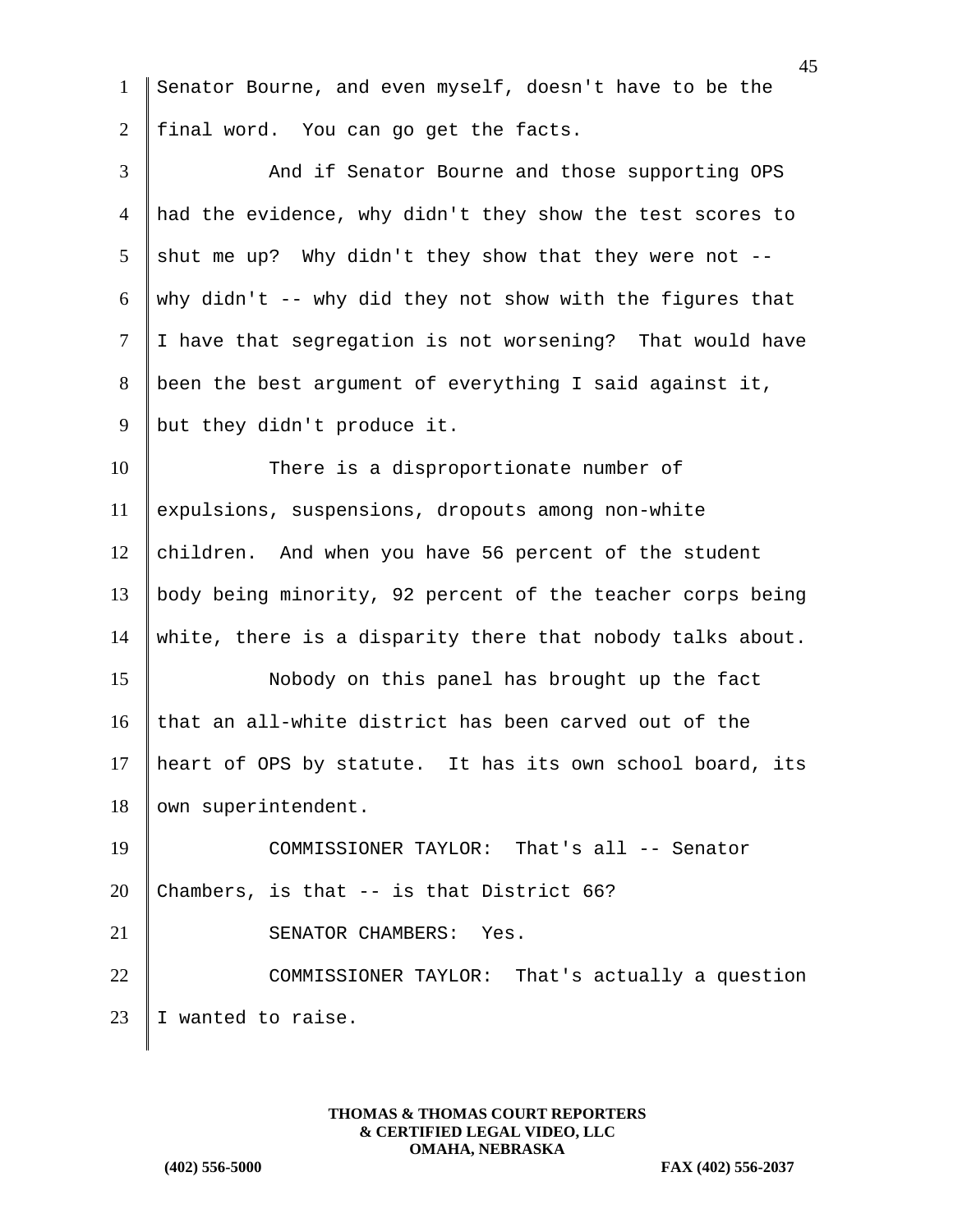| $\mathbf{1}$   | SENATOR CHAMBERS: Then let me stop. Maybe I'm              |
|----------------|------------------------------------------------------------|
| $\overline{2}$ | anticipating.                                              |
| 3              | COMMISSIONER TAYLOR: And, you know, don't take             |
| 4              | my thunder in asking questions.                            |
| 5              | And I would ask folks in the audience to please            |
| 6              | keep your applause to a minimum because we are trying to   |
| $\overline{7}$ | create a record here, and in order to do our job well and  |
| 8              | hopefully provide policymakers with the information they   |
| 9              | need to make informed decisions, I want to get as much     |
| 10             | information into this record as possible. And so for that  |
| 11             | reason, I would ask you to keep your applause to a         |
| 12             | minimum, please.                                           |
| 13             | Senator Bourne.                                            |
| 14             | SENATOR BOURNE: You know -- thank you.                     |
| 15             | Senator Chambers talks a lot about integration             |
| 16             | of Omaha Public Schools. The reality of this is that 56    |
| 17             | percent of OPS's elementary schools are more racially      |
| 18             | diverse than the neighborhood in which they are located,   |
| 19             | 64 percent of the middle schools are more racially diverse |
| 20             | than the neighborhoods in which they are located, and it's |
| 21             | close to 80 percent of the high schools are more racially  |
| 22             | diverse than the neighborhoods in which they are located.  |
| 23             | That was before the passage of 1024.                       |
|                |                                                            |

**THOMAS & THOMAS COURT REPORTERS & CERTIFIED LEGAL VIDEO, LLC OMAHA, NEBRASKA**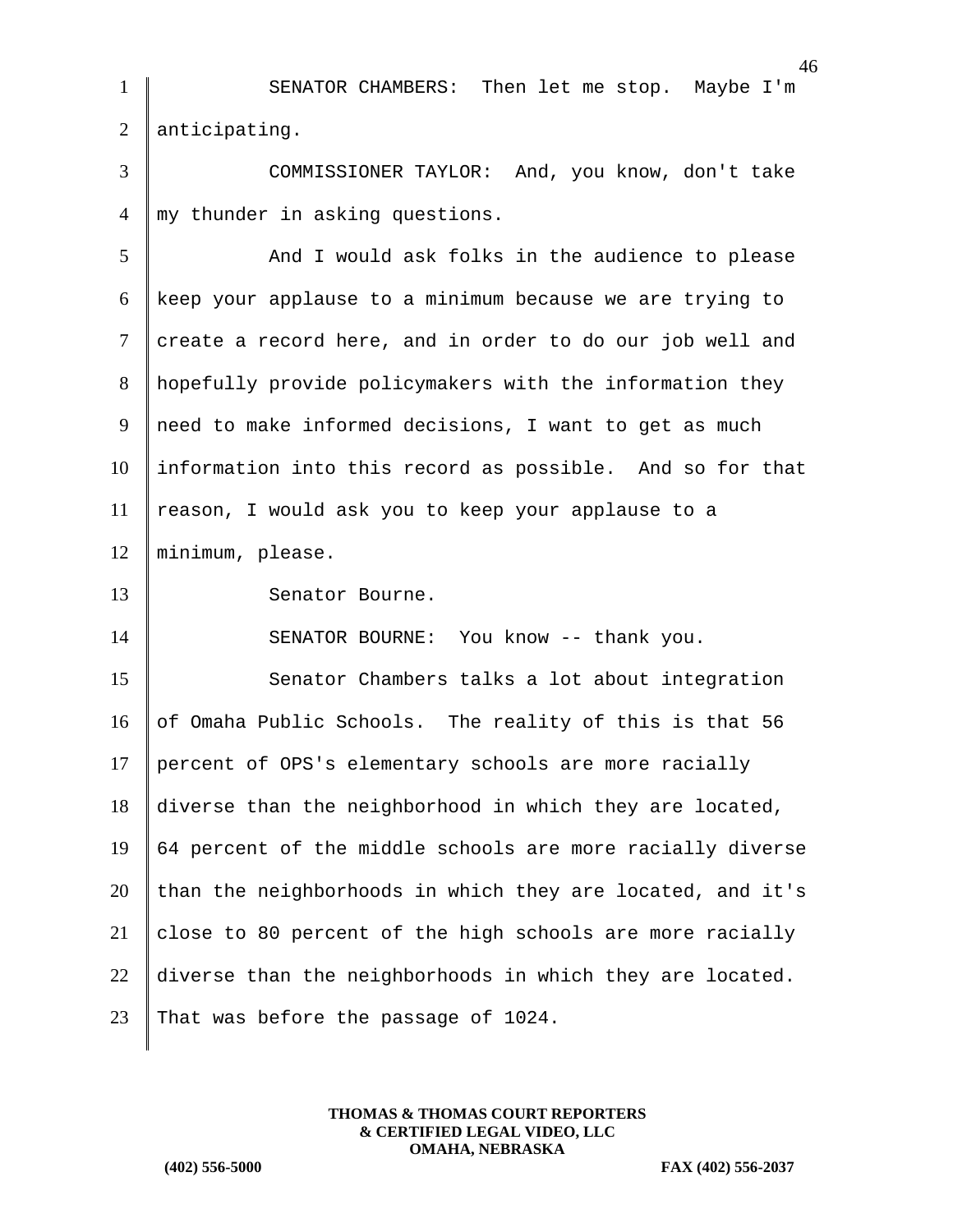1 Part of the reason -- and Senator Chambers is  $2 \parallel$  right that an amendment in our legislature can be brought 3 forth at any time, but in my opinion, part of the reason -  $4$  - or part of the problem with the Chambers' amendment and 5 why I feel that the enormity of that amendment will come  $6 \parallel$  back and haunt us is that we weren't provided the 7 opportunity to fully vent these issues.

8 When Senator Chambers gets on the floor and says 9 that the schools are segregated, it's  $-$  it's not  $10$  accurate. Are they as integrated as they should be? I 11 don't think so. But to say they are segregated is not 12 accurate.

13 I want to go back to the -- when he talks about funding for schools and quality education. I can't dispute that everybody that's involved in this issue wants quality education for every one of our children. But how do you take a district that is already struggling to provide quality education to everybody because the financial resources aren't what they should be and divide it into three separate districts when -- when you look at how our education is funded here, half through property  $\parallel$  tax and half through income tax, state aid, and you divide up the areas east of 72nd Street into two separate districts and one district is out west, when the property

> **THOMAS & THOMAS COURT REPORTERS & CERTIFIED LEGAL VIDEO, LLC OMAHA, NEBRASKA**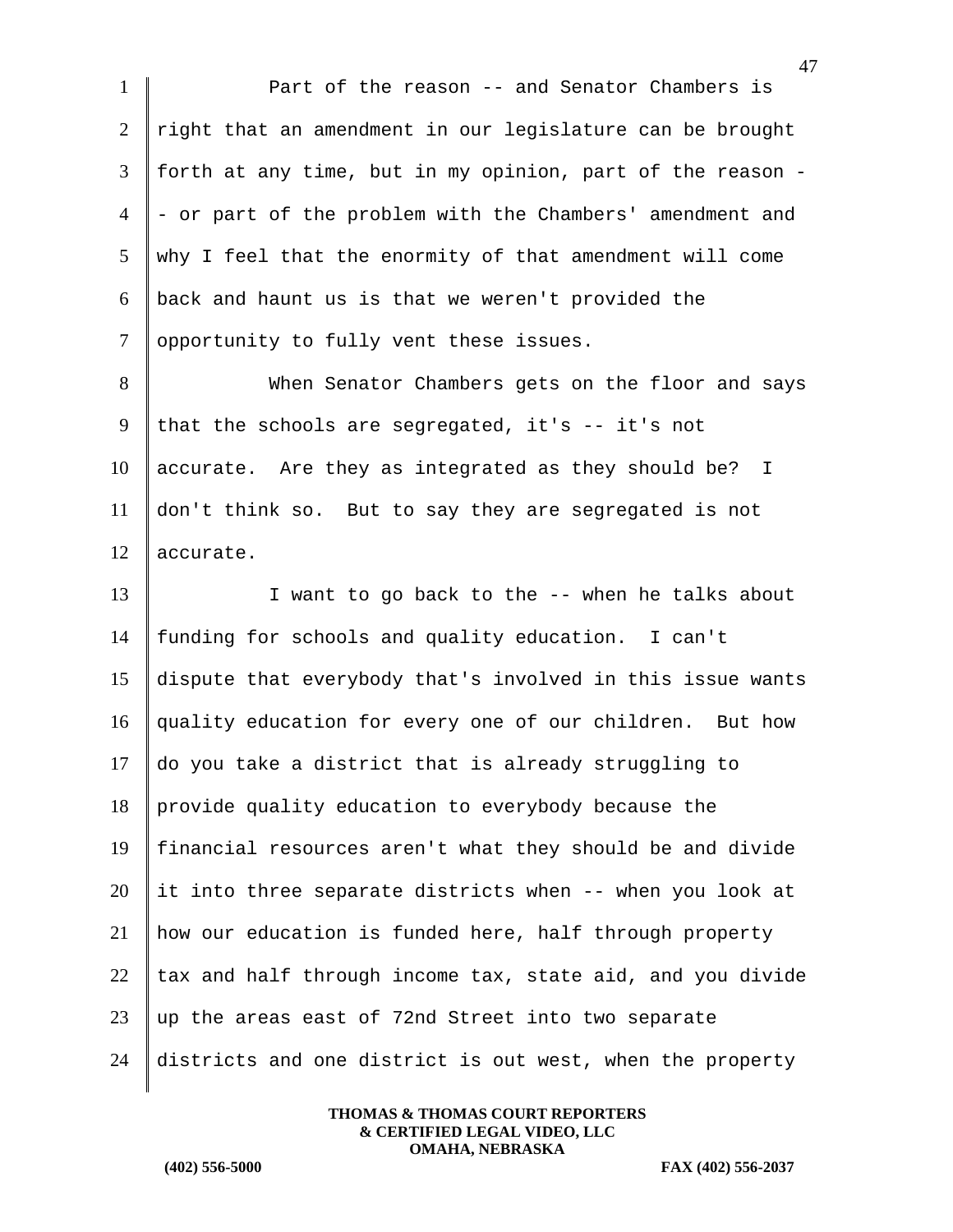| $\mathbf{1}$   | values east of 72nd Street are dramatically less than      |
|----------------|------------------------------------------------------------|
| 2              | that in west Omaha, so what you are going to have is at    |
| 3              | least two of the three districts that are going to be      |
| $\overline{4}$ | inadequately funded. I don't understand how breaking the   |
| 5              | one district up into three is going to enhance quality     |
| 6              | education for any of our kids.                             |
| $\tau$         | SENATOR CHAMBERS: On the funding -- oh, go                 |
| 8              | ahead. I'm sorry.                                          |
| 9              | MR. RODGERS: Let me add on to Senator Bourne's             |
| 10             | comments. In addition to the 55 percent earlier, as it     |
| 11             | goes up into the junior highs and high schools, it         |
| 12             | continues to get diverse.                                  |
| 13             | But the situation, I guess, with - with the new            |
| 14             | law -- and let me note, I agree with Senator Chambers'     |
| 15             | point, but the process and how they go about doing it      |
| 16             | politically is -- is a political process. That's why       |
| 17             | there's no dispute mostly with what they came up with the  |
| 18             | Learning Community; that was a political issue to say yes. |
| 19             | That district you talked about, 66, and all of those       |
| 20             | others, that was a political solution. The split, in my    |
| 21             | opinion here, aggravates it for those kids of color.       |
| 22             | For instance, the priority in the integration              |
| 23             | plan is that it goes to low-, moderate-, and high-income   |
| 24             | kids, and they get first choice. So how the plan is set    |
|                |                                                            |

**THOMAS & THOMAS COURT REPORTERS & CERTIFIED LEGAL VIDEO, LLC OMAHA, NEBRASKA**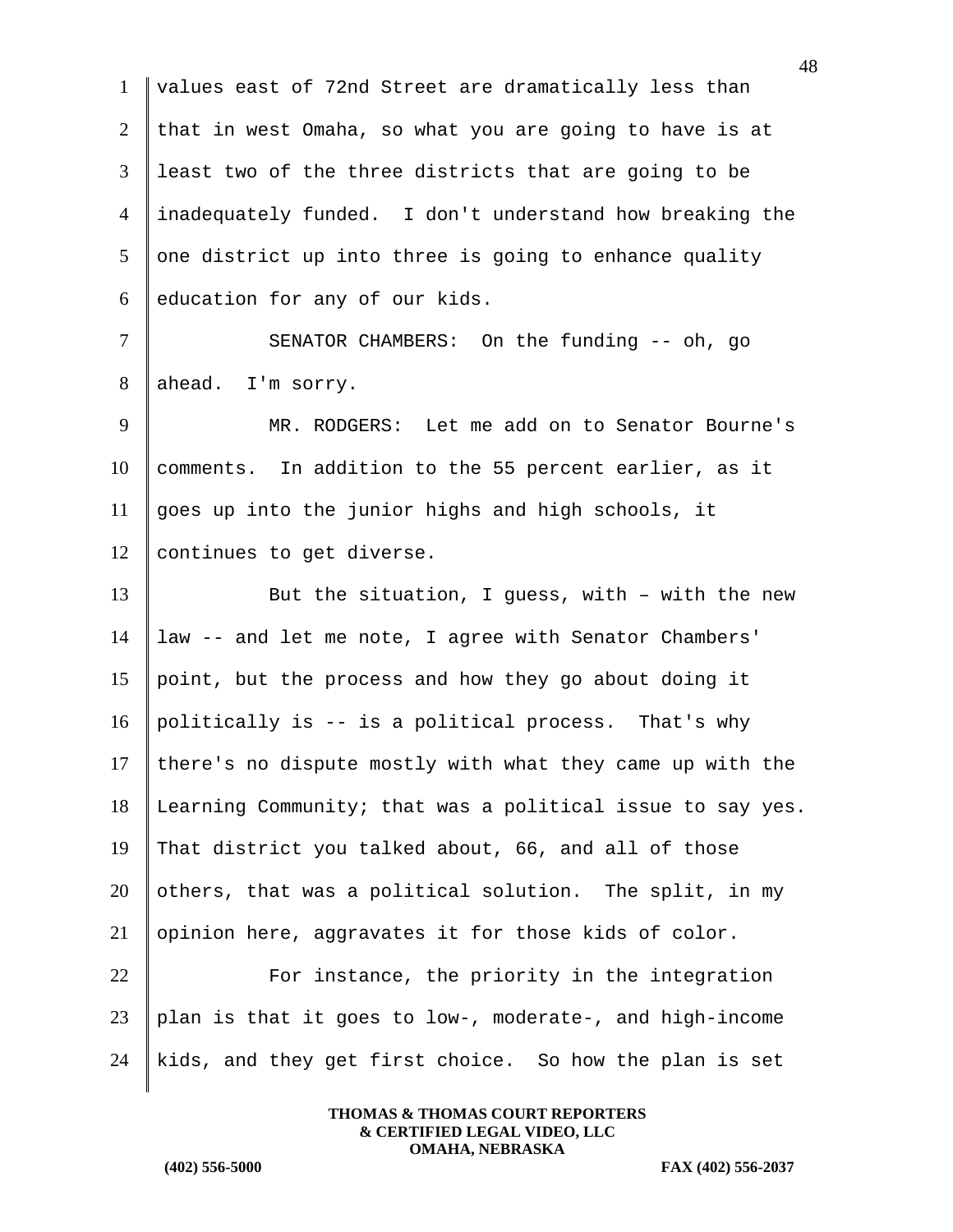$1 \parallel \text{up}$ , all of the transportation is going west, nothing is 2 coming in. Those incomes are higher so they don't get 3 first priority coming here. The transition would go from 4 bogy income to income the way the law is set up. There is 5 no incentive to encourage that. OPS has that today with  $6 \parallel$  some degree.

7 | And back to the issue of the test scores, Speak 8 from personal experience. I'm not a big fan of 9 standardized tests. I got a 14 on my ACT. I took the 10 GMAT and flunked it, took it again and got a lower score. 11 I passed high school, I passed my MBA with flying colors 12 and an MPA. I'm not saying they don't have (inaudible) 13 | but there are other measurement tools.

14 And if you are going to take the facts of an 15 eighth grade kid, everybody  $-$  when you look at the data 16 of OPS, you know there's troubles in the eighth grade, but 17 there's issues outside of the classroom. And to their  $18$  credit, they passed a bill with emphasis on early 19 education to try to prevent some of that in the early 20 part. You don't just look at the test scores and say that 21 that is the issue. There are a whole lot of other 22 elements in there that have that issue at hand. 23 Now, my personal opinion with what Senator 24 Chambers said, and I agree on the spirit of the fact that

> **THOMAS & THOMAS COURT REPORTERS & CERTIFIED LEGAL VIDEO, LLC OMAHA, NEBRASKA**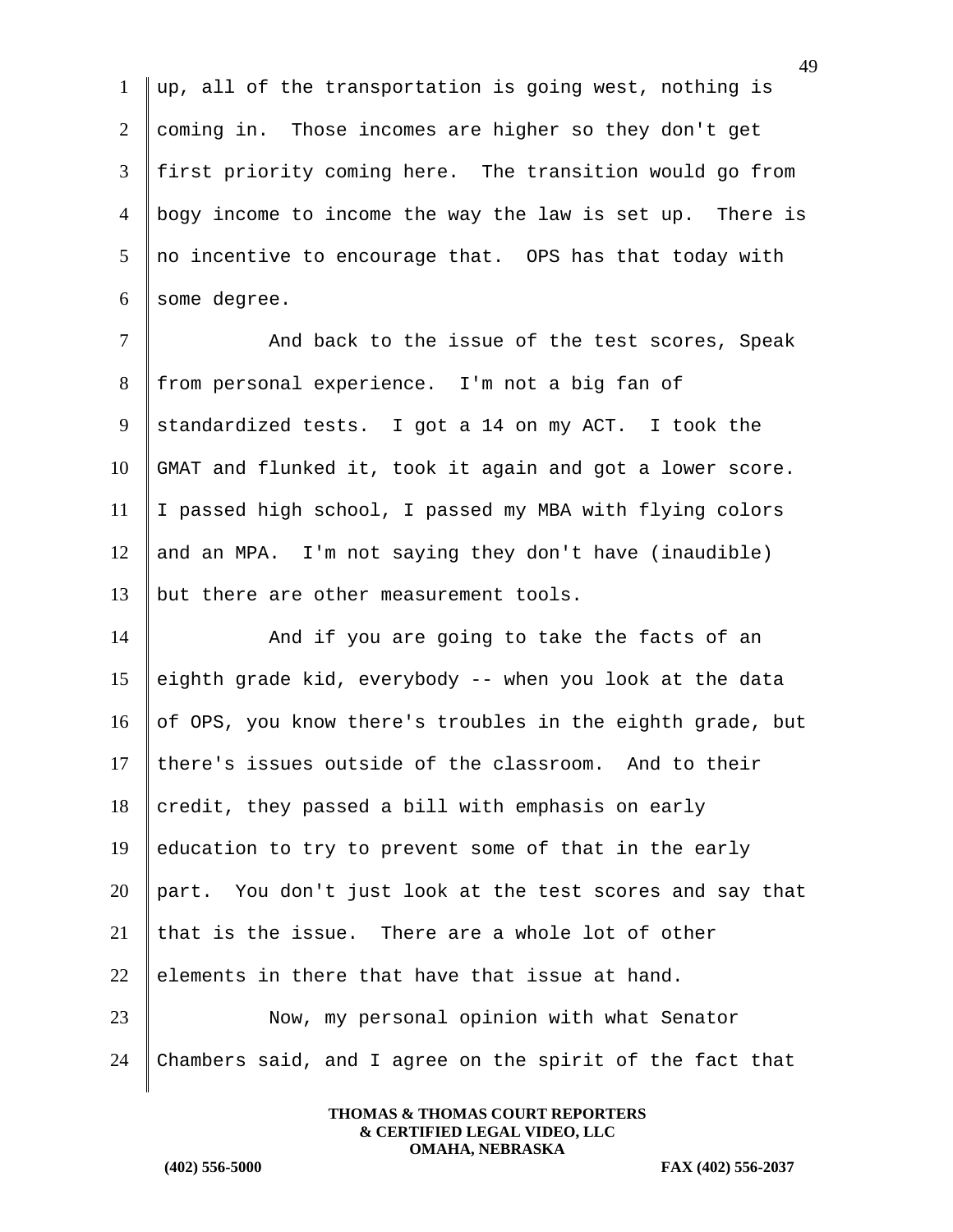|                | 50                                                         |
|----------------|------------------------------------------------------------|
| $\mathbf{1}$   | this society is not perfect, there is still a lot of       |
| $\overline{2}$ | things that I'm not thinking I should be here battling     |
| 3              | today when I thought my mother battled those 40 years ago. |
| $\overline{4}$ | And in that spirit, if you have a kid, and I'm speaking    |
| 5              | personally, that is in one of those black or Latino        |
| 6              | districts, they would have to be above and beyond par to   |
| 7              | get over the stigma that would come from coming out of     |
| 8              | that district.                                             |
| 9              | I went through it, I lived through it, and every           |
| 10             | time I came into it, the fact was that I came out of that  |
| 11             | all-black district; I had to be two times better.          |
| 12             | COMMISSIONER TAYLOR: Commissioner Kirsanow, do             |
| 13             | you have any questions?                                    |
| 14             | MMISSIONER KIRSANOW: Yes, I do. Thank you very             |
| 15             | much.                                                      |
| 16             | First, I would like to apologize for speaking to           |
| 17             | you in a disembodied voice. But I have a question for      |
| 18             | Senator Chambers.                                          |
| 19             | Commissioner Taylor, can you hear me okay?                 |
| 20             | COMMISSIONER TAYOR: Yes I can.                             |
| 21             | COMMISSIONER KIRSANOW:<br>Okay.                            |
| 22             | Senator Chambers, I think I'm - everybody is               |
| 23             | sensitive to the fact that black students (inaudible) are  |
| 24             | performing at high school levels. The average black high   |
|                |                                                            |

**THOMAS & THOMAS COURT REPORTERS & CERTIFIED LEGAL VIDEO, LLC OMAHA, NEBRASKA**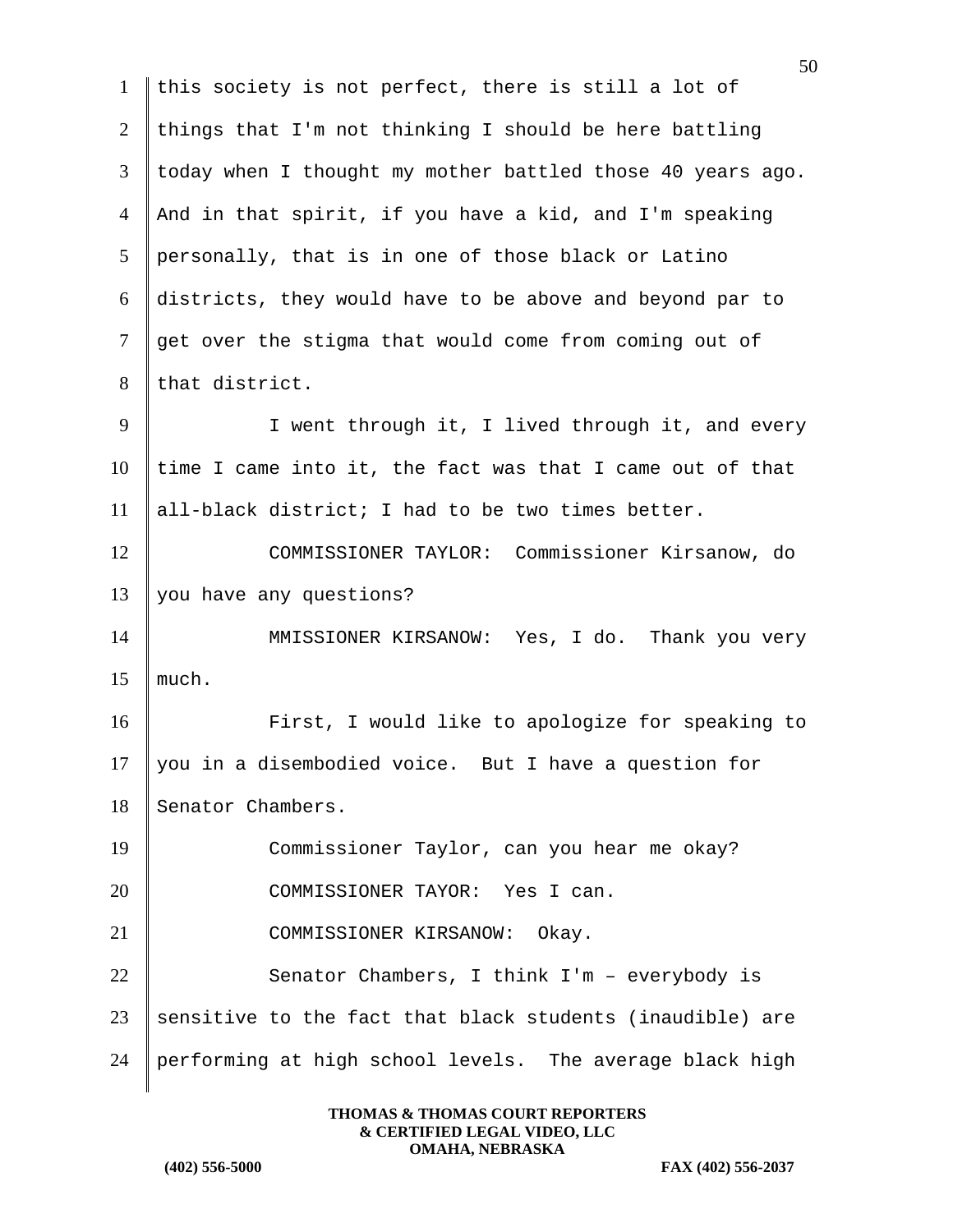school graduate nationwide has the academic skills of an average white eighth grader, and according to the National Assessment of Education Progress, 90 percent of black 17 year olds score below the average white 17 year old in math, more than 90 percent of black 17 year olds score below the average white 17 year old in science, and the same type of scores are present in reading.

8 What do you think that this bill will do what 9 | would improve those scores?

10 SENATOR CHAMBERS: All right. It goes back to 11 what I said about local control. It will bring the 12 administration of those schools to the parents whose 13 children go there. They will not be treated dismissively 14 and insultingly. The least qualified teachers will not be 15 dumped there.

16 So when you have an involved community whose 17 input is going to be respected and you can make the  $18$  teachers and administrators accountable to that community, 19 there will be an improvement in what is done in the  $20$  classroom because there are teachers who don't teach now 21 | because they don't have to but they are able to.

22 | If they know that they are going to be respected  $23$  and well paid and the community is watching them, they  $24$  will do a better job, and the parents will watch to make

> **THOMAS & THOMAS COURT REPORTERS & CERTIFIED LEGAL VIDEO, LLC OMAHA, NEBRASKA**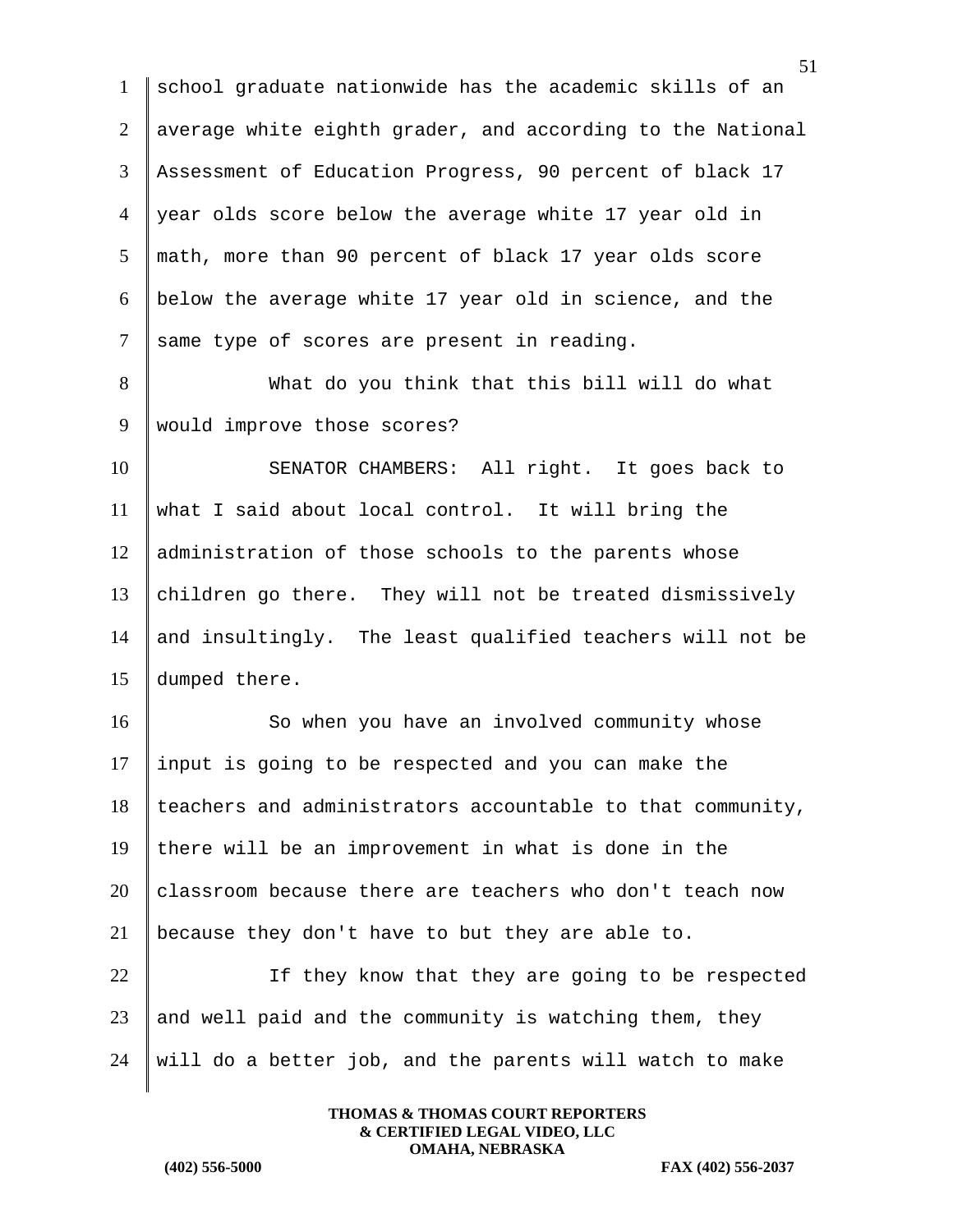1 sure that what is going on in those classrooms is aimed 2 at teaching their children.

3 And the way some parents test their children is  $4 \parallel$  to give them a newspaper and say read the newspaper, give  $5$  them a book and say read me from the book. We don't need 6 a standardized test. If your child can't read the 7 newspaper, can't read the book, your child is being 8 cheated when it comes to reading.

9 So I believe that this plan that I'm advocating  $10$  will result in an improvement in the quality of education.

11 And going back to the funding, what happens  $12$  under this bill is that the wealthier districts are, in 13 fact, going to have to help subsidize the cost of 14 education in these deprived areas. All of the tax money, 15 there will be a common levy across the Learning Community, 16 all 11 districts which exist now and 13 after the division  $17$  occurs; all of that money goes Into a common pot.

18 Then there is what's called revenue sharing 19 similar to what happens in the professional leagues. The 20 wealthy teams subsidize the poorer teams to ensure the 21 health of each individual team and stabilize the financial 22 | well-being of the league. So all of these districts will 23  $\parallel$  contribute according to their means which means the 24 | wealthier ones will put more into the pot.

> **THOMAS & THOMAS COURT REPORTERS & CERTIFIED LEGAL VIDEO, LLC OMAHA, NEBRASKA**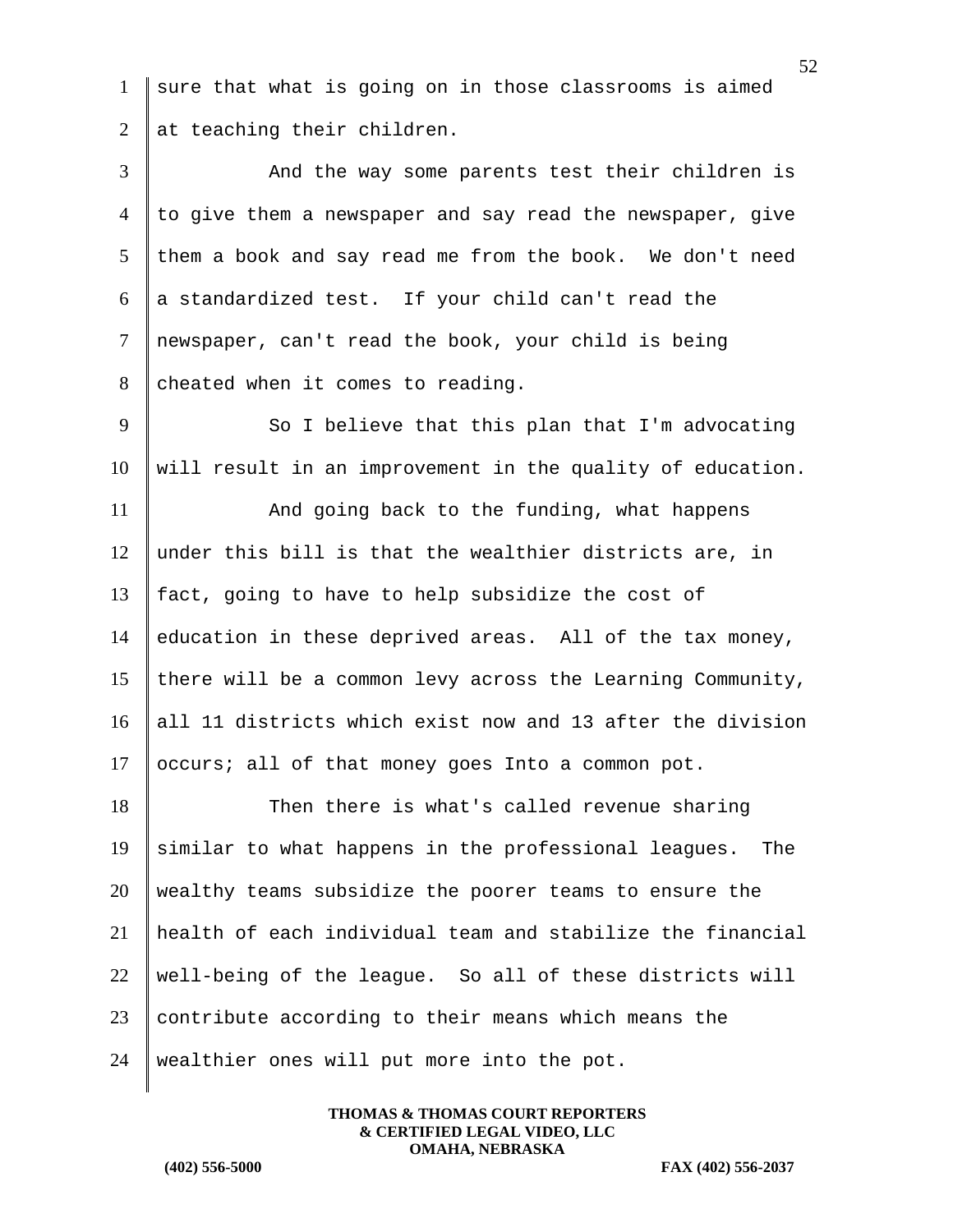1 Then it is allocated based on need which means 2 that when you weight things, such as poverty, English as a 3 second language, those districts where those children are 4 located will take more money out of that pot and it will  $5 \parallel$  go directly to those children. When it comes to the state 6 aid formula, the same weighting occurs.

7 The problem that some people don't realize with the funding is that the Learning Community wanted to go to  $9 \mid $1.10$  instead of \$1.05. The others didn't want that because the rest of the state could not levy that large an amount. So what I see from this is an equalizing of financial means, control and accountability demanded by the parents, plus that overarching allowance of students to seek attendance in any school in the 11 school district 15 area and transportation provided.

16 I will give my colleagues this much. Anytime 17 | you look at a comprehensive piece of legislation, you can  $18$  raise a lot of what-ifs or suppose or maybe this or maybe 19 that. Let's get away from that and look at the reality. 20 They say that they have this voluntary integration 21 plan in Omaha. There is more segregation now than before. 22 There are more minority dominant schools with higher  $23$  concentrations of minority students than there has ever 24 been before. The test scores are not improving. So

> **THOMAS & THOMAS COURT REPORTERS & CERTIFIED LEGAL VIDEO, LLC OMAHA, NEBRASKA**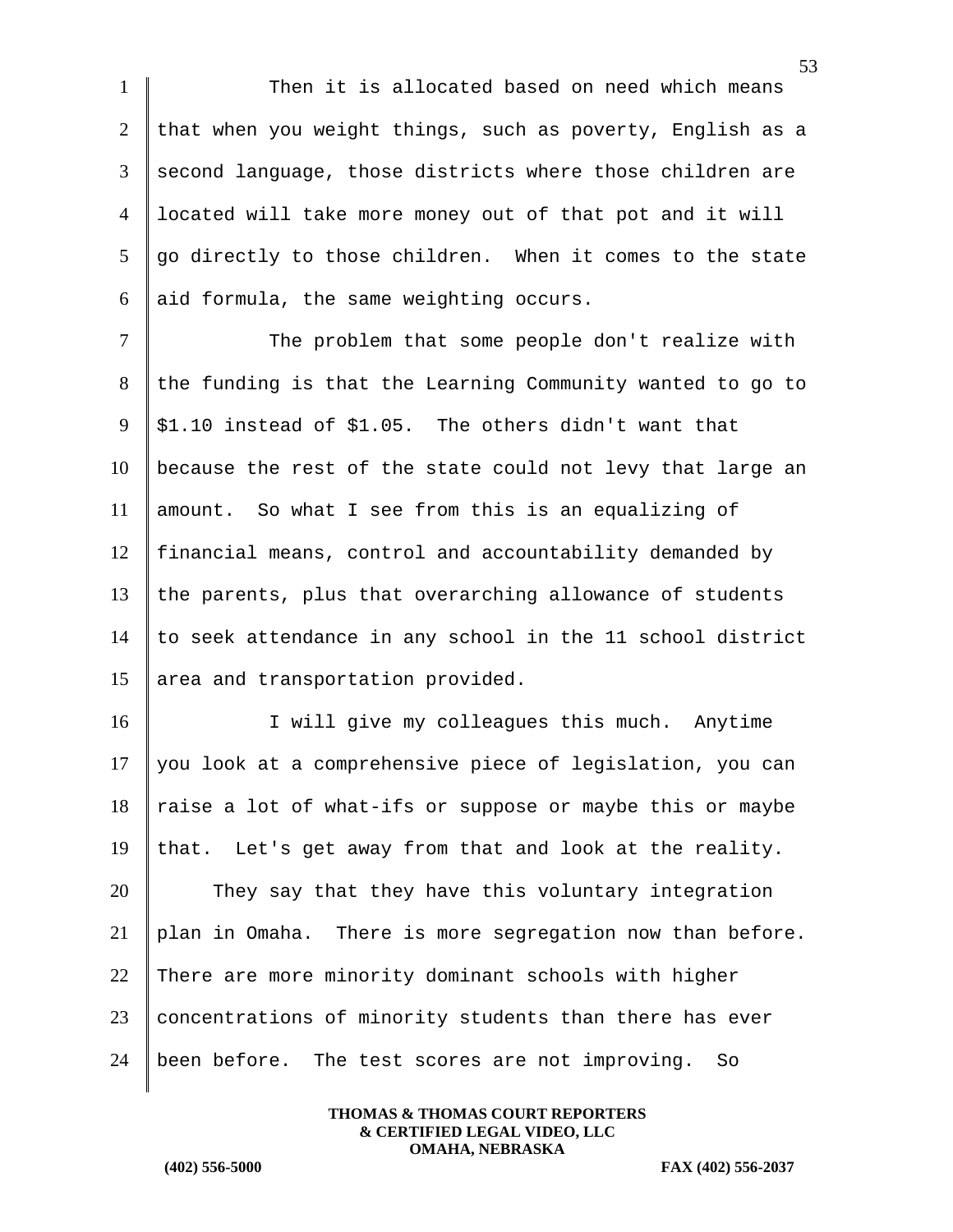1 despite what Mr. Rodgers says, I do think you have to 2 have some objective indicia or criteria for getting an  $3$  idea of what is happening in these schools.

4 I never had a black teacher in my life. I hated  $5 \parallel$  every day of school. It was a white teacher when I was in  $6$  the kindergarten or first grade who read Little Black 7 Sambo and let those kids laugh at me. The only thing I  $8 \parallel$  saw in these schools, and all of them were majority white,  $9$  vastly so when I attended, was favoritism toward the white  $10$  kids and belittling of black kids such as myself.

11 I cleveloped no ongoing friendships from elementary school where I went to school with white kids, from high school where I went with white kids, from Creighton University from which I graduated and most of 15 them white, or Creighton Law School from which I graduated. And at Creighton University in the law school  $\parallel$  I seldom attended a class. I didn't want to be in those classes. I hated school, and school should not be a place where children hate it.

20 But if you look at the funny papers, you will 21 see that it's a traumatic experience for the students, for 22 the teachers, for the parents; going back to the school is 23  $\parallel$  a terrible thing.

> **THOMAS & THOMAS COURT REPORTERS & CERTIFIED LEGAL VIDEO, LLC OMAHA, NEBRASKA**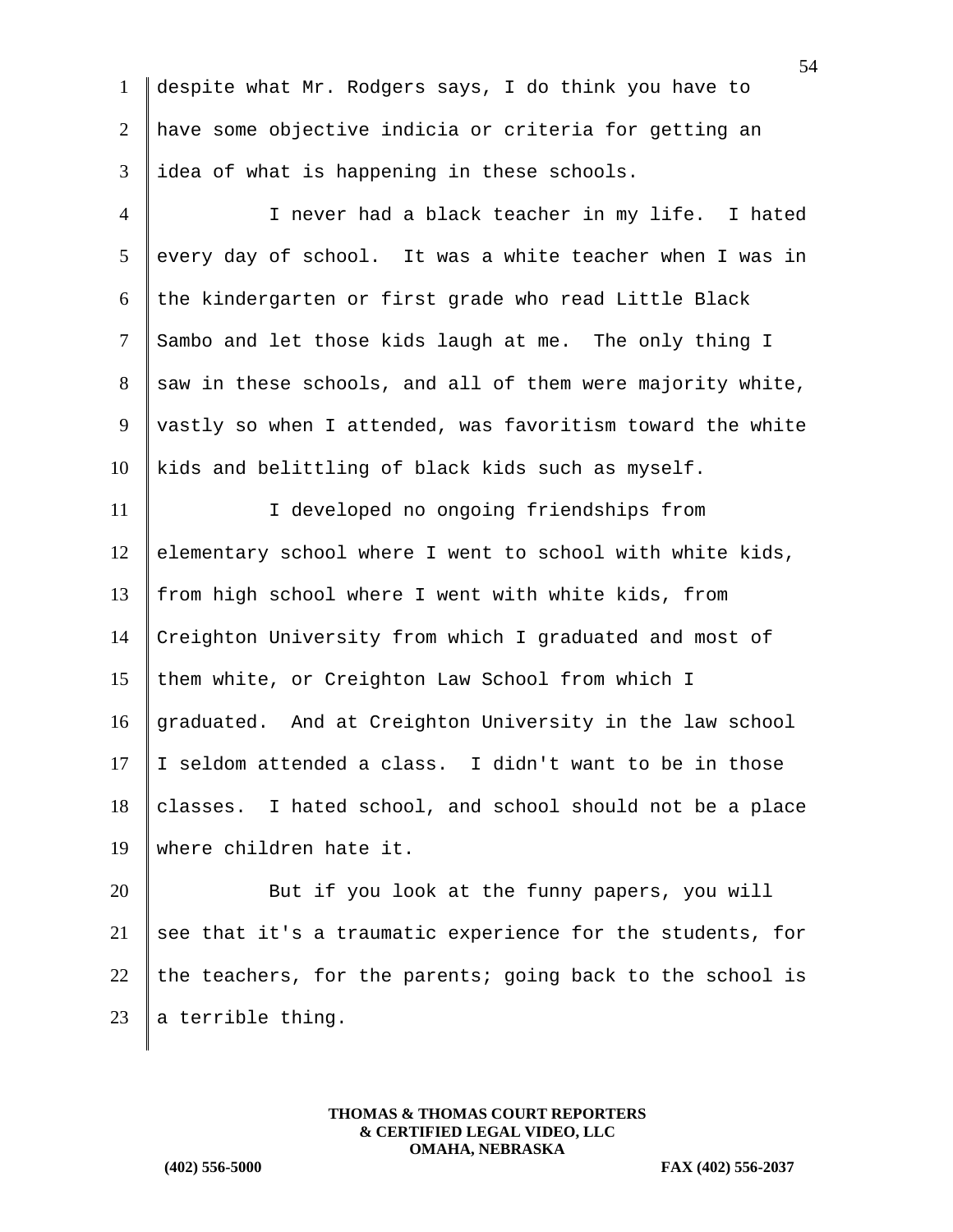1 We, if I have anything to say about it, in a 2 district where we have some influence, would create an  $3$  environment where the children would see that they count 4 and they would want to learn.

5 So in summing up what I'm getting to right now, 6 I will provide the Commission with actual figures that go 7 not just to percentages of how many minority students 8 there are, but how many by number there are in each of 9 these schools, and when you see that number increasing,  $10$  you know that something is wrong.

11 COMMISSIONER KIRSANOW: Commissioner Taylor, I 12 have a follow-up question, and, again, this is piggyback 13 on my question about what you hope to accomplish, how do 14 you prove the academic performance of the black and/or 15 Hispanic kids in those school districts.

16 I'm originally from Cleveland, Ohio, although I'm based right now in Washington, D.C. In Cleveland, 18 Ohio, there is a suburb of Cleveland known as East Cleveland, but there a number of other metropolitan districts -- Baltimore, District of Columbia in Washington, Chicago, and others, Newark, you name it -- a 22 number of metropolitan districts where the environment that you just described has either existed in practice or by law. There's local controlled schools, improved

> **THOMAS & THOMAS COURT REPORTERS & CERTIFIED LEGAL VIDEO, LLC OMAHA, NEBRASKA**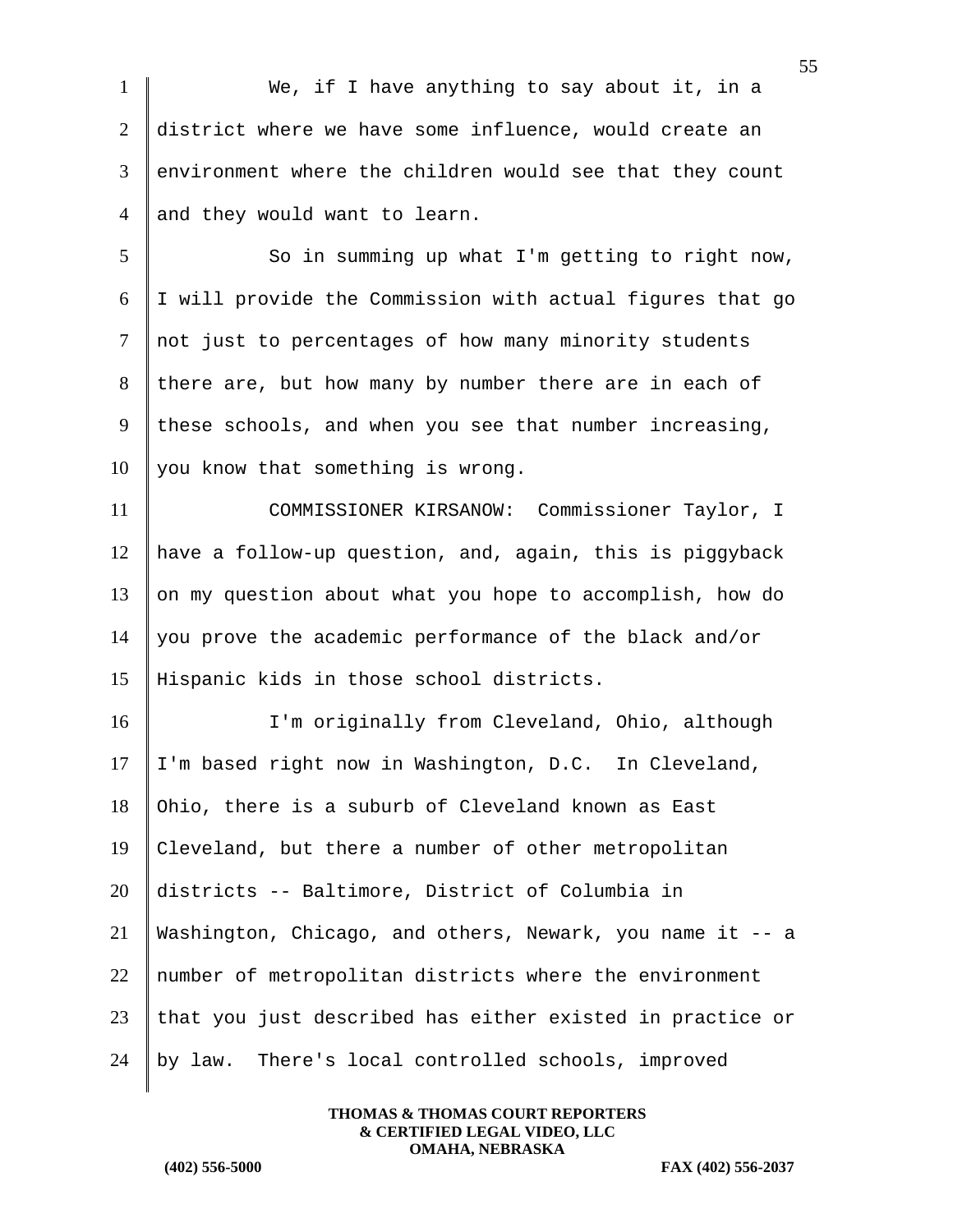1 funding, black teachers in many of the classrooms, if not  $2 \parallel$  most, where a learning environment is one where there is 3 the considerable stress on (inaudible), for example, and  $4 \parallel$  yet in the school districts that I mentioned, the 5 performance of black children still is abysmal. 6 Were any of these empirical pieces of evidence  $7$  or data related to local control in other jurisdictions in 8 effect on performance of black and Hispanic children 9 considered in the deliberations of this particular bill? 10 SENATOR CHAMBERS: Was -- to whom - was your 11 question addressed to me as a follow-up, Chambers? 12 COMMISSIONER KIRSANOW: Yes, or anyone -- anyone 13 else who can answer if they wish. 14 SENATOR CHAMBERS: Well, first of all, Nebraska 15 and the Legislature are unique because I'm there. I make 16 | things happen that don't happen other places. I brought  $17$  this Commission here. I'm causing the congressional black  $18$  congress – the Congressional Black Caucus to have a 19 seminar on this. There are law schools having seminars on 20 it. It's being debated around the world. 21 My activity made these white superintendents sit  $22$  down and talk to each other which nothing and nobody else  $23$  could do, not editorials, not criticism by organizations, 24 none of that but I made the difference.

> **THOMAS & THOMAS COURT REPORTERS & CERTIFIED LEGAL VIDEO, LLC OMAHA, NEBRASKA**

**(402) 556-5000 FAX (402) 556-2037**

56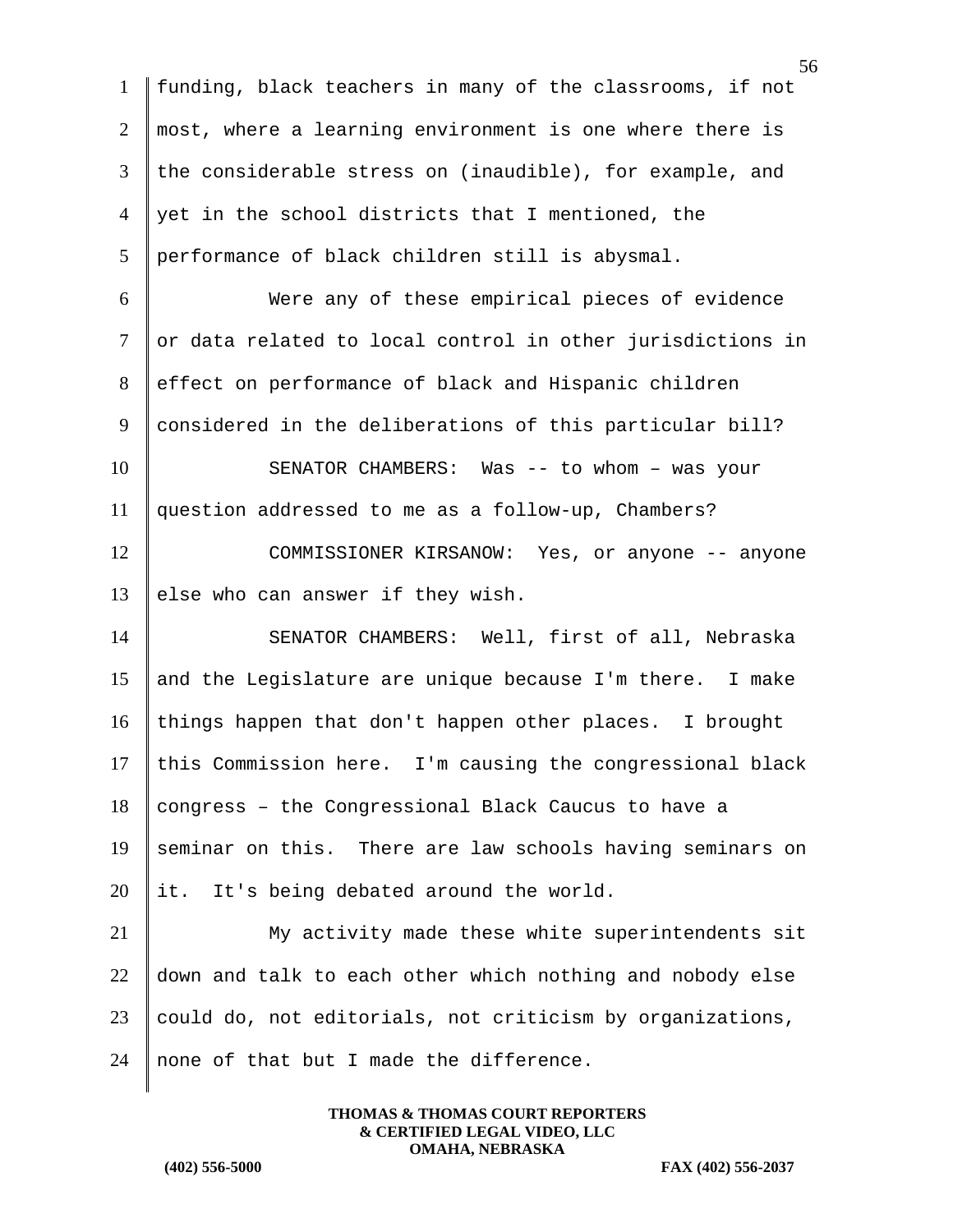1 I was the senator who made Nebraska the first 2 legislature to take formal action to divest public funds 3 from South Africa, so my presence is going to make a world 4 of difference in how this whole thing goes. I don't just 5 want a piece of legislation with my name on it. I have 6 lived in the black community all of my life, all of my 7 children went through OPS, I have two grandchildren there  $8$  now.

9 Most children are going to attend public school,  $10$  so I want to improve the education in every school 11 building wherever located. And because of my interest, my 12 ability, the driving force that I can provide, what 13 happens in other cities and states will be rendered 14 totally irrelevant. This is a different, this is a 15 || unique, this is a rara avis. It is a one-of-a-kind 16 activity. You will not find any piece of legislation 17 anywhere in the country like this one.

18 So it's going to be an experiment in the minds 19 of some people, and either we're going to deliver or we're 20 | not. When we deliver, it's going to give the lie to all 21 of this focus on integration, these side, or tertiary 22 issues, that don't go to the quality of education. 23 When children can read, when they understand 24 principles of math, not just how to pass a math

> **THOMAS & THOMAS COURT REPORTERS & CERTIFIED LEGAL VIDEO, LLC OMAHA, NEBRASKA**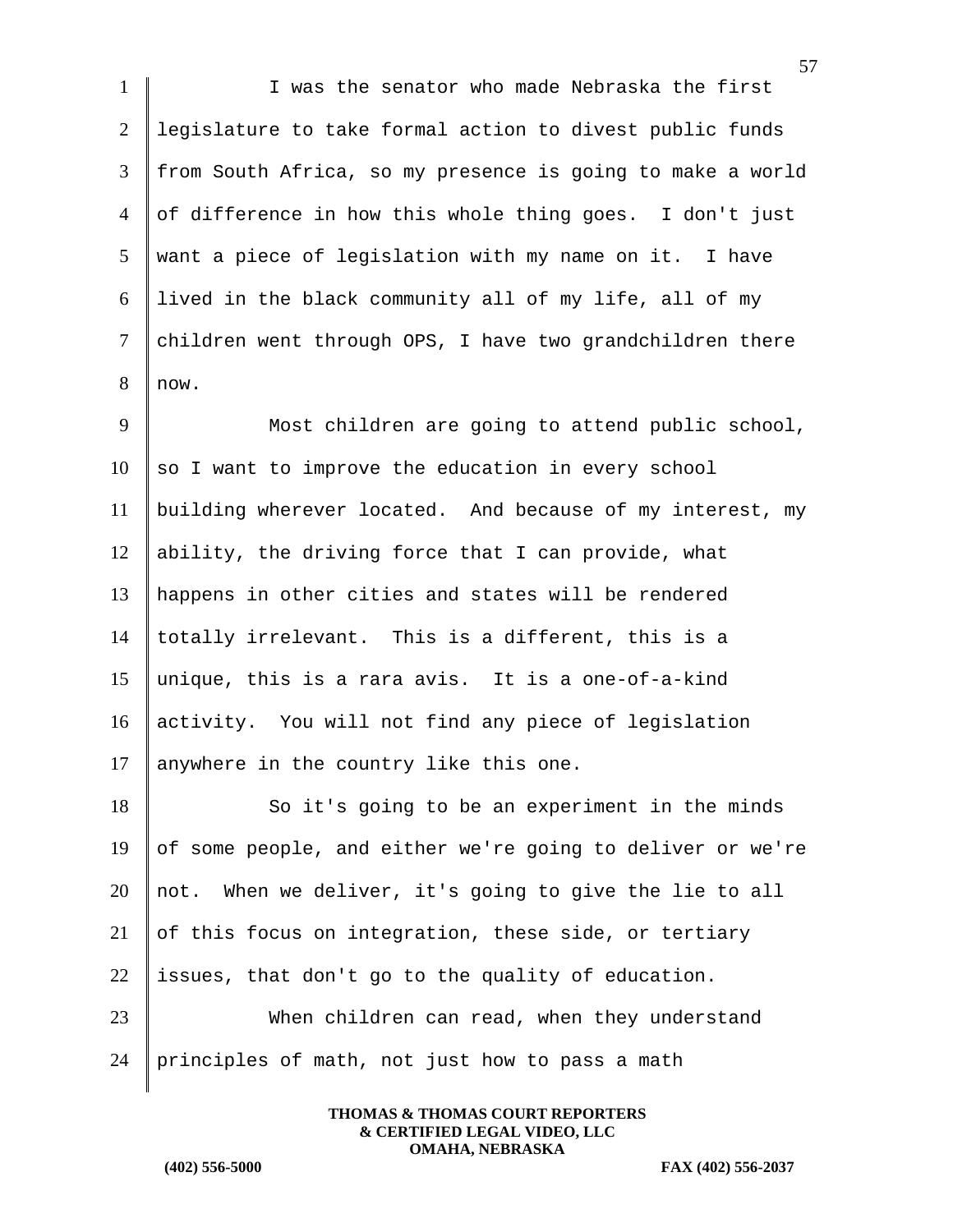1 examination, when they understand geography, history, 2 social studies, civics, and can relate those things to 3 what's going on in the world around them, you and 4 everybody else will see what this is and what it will do.  $5$  That's the confidence that I have and that's the only 6 answer really that I can offer. 7 COMMISSIONER YAKI: But at what -8 SENATOR BOURNE: If I may -9 COMMISSIONER YAKI: But at what -- but at what 10 cost? I guess the question is at what cost in terms of  $-$ - $11$  in terms of the fact that under the districts that have 12 | been drawn, if we were to believe what is  $-$ - what has been 13 stated by Senator Bourne and others --14 SENATOR CHAMBERS: That's not correct. You keep 15 interrupting me on a false premise. I'm not going to 16 answer a question like "have you stopped beating your 17 wife?" I'm going to frame the question based on the facts 18 and then I'll answer that, but you can ask it however way 19 you want to and then I will rephrase the question. 20 COMMISSIONER YAKI: Well, then, I'm just -- then 21 |  $I'$ ll ask it in a hypothetical if you would allow me. 22 SENATOR CHAMBERS: Yes. 23 COMMISSIONER YAKI: I mean, if -- if under a 24 hypothetical --

> **THOMAS & THOMAS COURT REPORTERS & CERTIFIED LEGAL VIDEO, LLC OMAHA, NEBRASKA**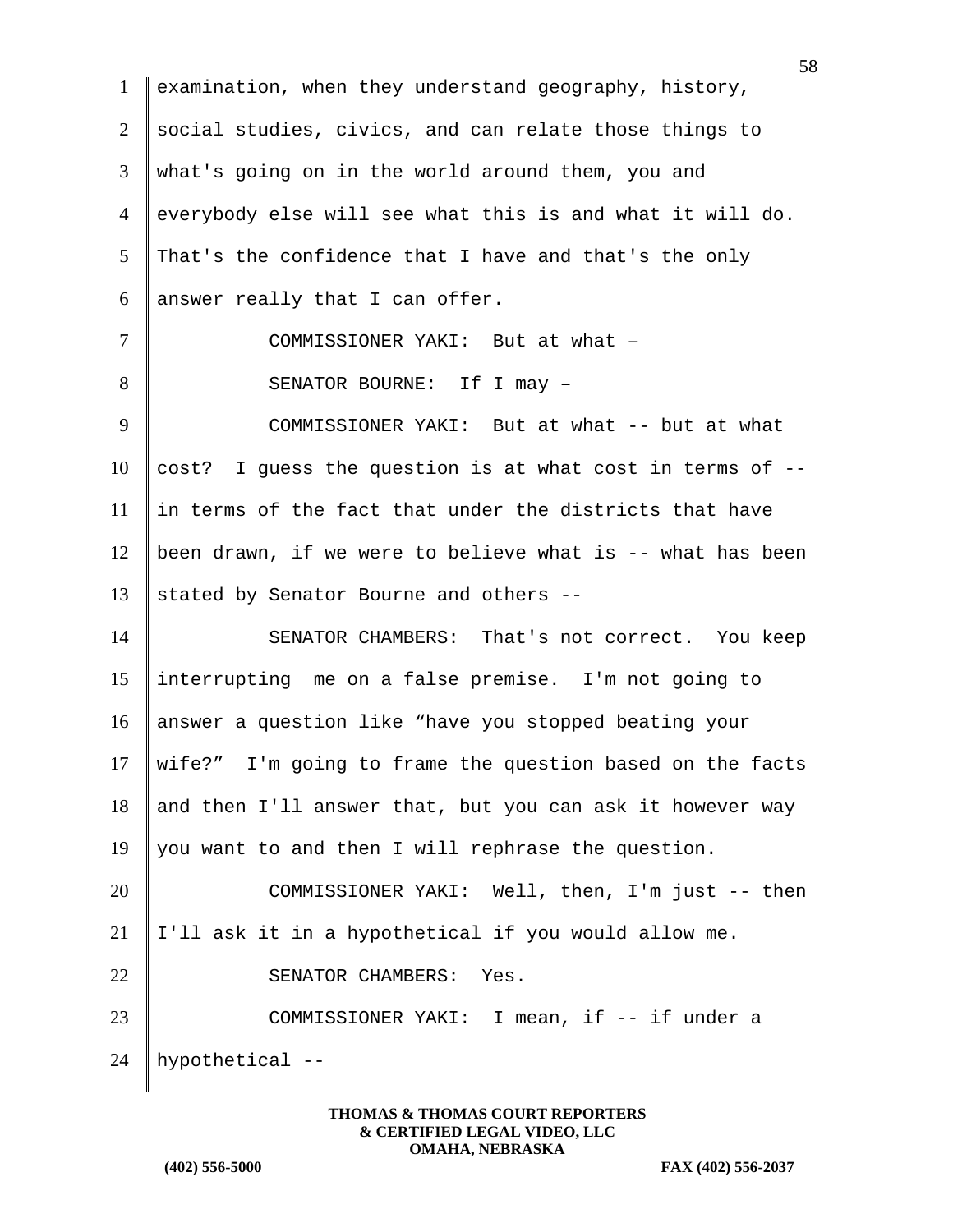1 SENATOR CHAMBERS: Yes. 2 COMMISSIONER YAKI: -- your plan results in the 3 concentration of minorities in two distinct districts 4 predominantly classified by race, one African American  $5$  district in the northwest, a Latino district in the south, 6 as a hypothetical, if that were to be the result, is that  $7 \parallel a \text{ good thing?}$ 8 SENATOR CHAMBERS: It means nothing. 9 COMMISSIONER YAKI: It means nothing to you? 10 SENATOR CHAMBERS: No. Let me explain this to  $11$  you. The term racially identifiable districts was put out 12 by the media and OPS. All -- that's a description. 13 COMMISSIONER YAKI: But I'm just asking that --14 | I understand. I'm asking -15 SENATOR CHAMBERS: I'm going to answer. 16 COMMISSIONER YAKI: But I'm asking a 17 | hypothetical. 18 SENATOR CHAMBERS: And I'm --19 COMMISSIONER YAKI: Would that be a good thing? 20 SENATOR CHAMBERS: I'm not going to answer --21 COMMISSIONER YAKI: Do you see that it's good or 22  $\vert$  bad?

> **THOMAS & THOMAS COURT REPORTERS & CERTIFIED LEGAL VIDEO, LLC OMAHA, NEBRASKA**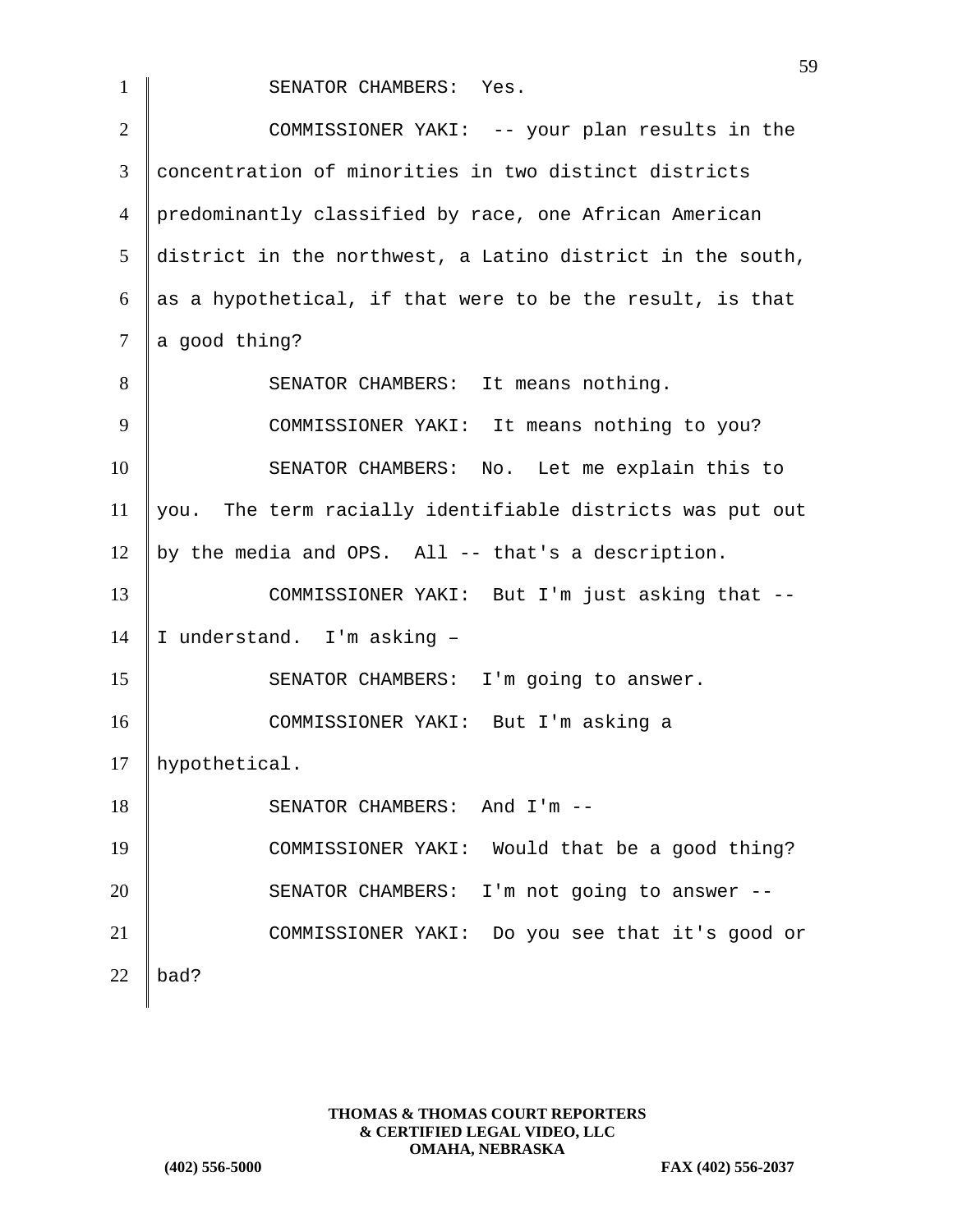60 1 SENATOR CHAMBERS: I'm not going to answer the 2 way you want me to answer. I'm going to answer it in 3 accordance with my understanding of the question. 4 That simply means there is a sufficient  $5$  concentration of that group to affect the identity. It 6 means nothing else. It is constitutionally neutral. So 7 | right now you have those concentrations. 8 COMMISSIONER YAKI: How is it constitutionally 9 neutral? 10 SENATOR CHAMBERS: OPS is running a split or 11 dual system: One for the white children where they 12 achieve much better, another for the Latino and black, 13 poor white children where they achieve much worse. 14 All I'm saying is that we're going to alter the 15 | administration. The children will still attend the same 16 schools, but we will have a different way of 17 administering, allocating the funds, hiring and assigning 18 teachers. These children will still attend the schools 19 they are attending now  $-$ 20 COMMISSIONER YAKI: Let me --21 | SENATOR CHAMBERS: -- no matter what. 22 COMMISSIONER YAKI: Let me -- just indulge me,  $23$  Senator Chambers. Let me just indulge further my 24 hypothetical.

> **THOMAS & THOMAS COURT REPORTERS & CERTIFIED LEGAL VIDEO, LLC OMAHA, NEBRASKA**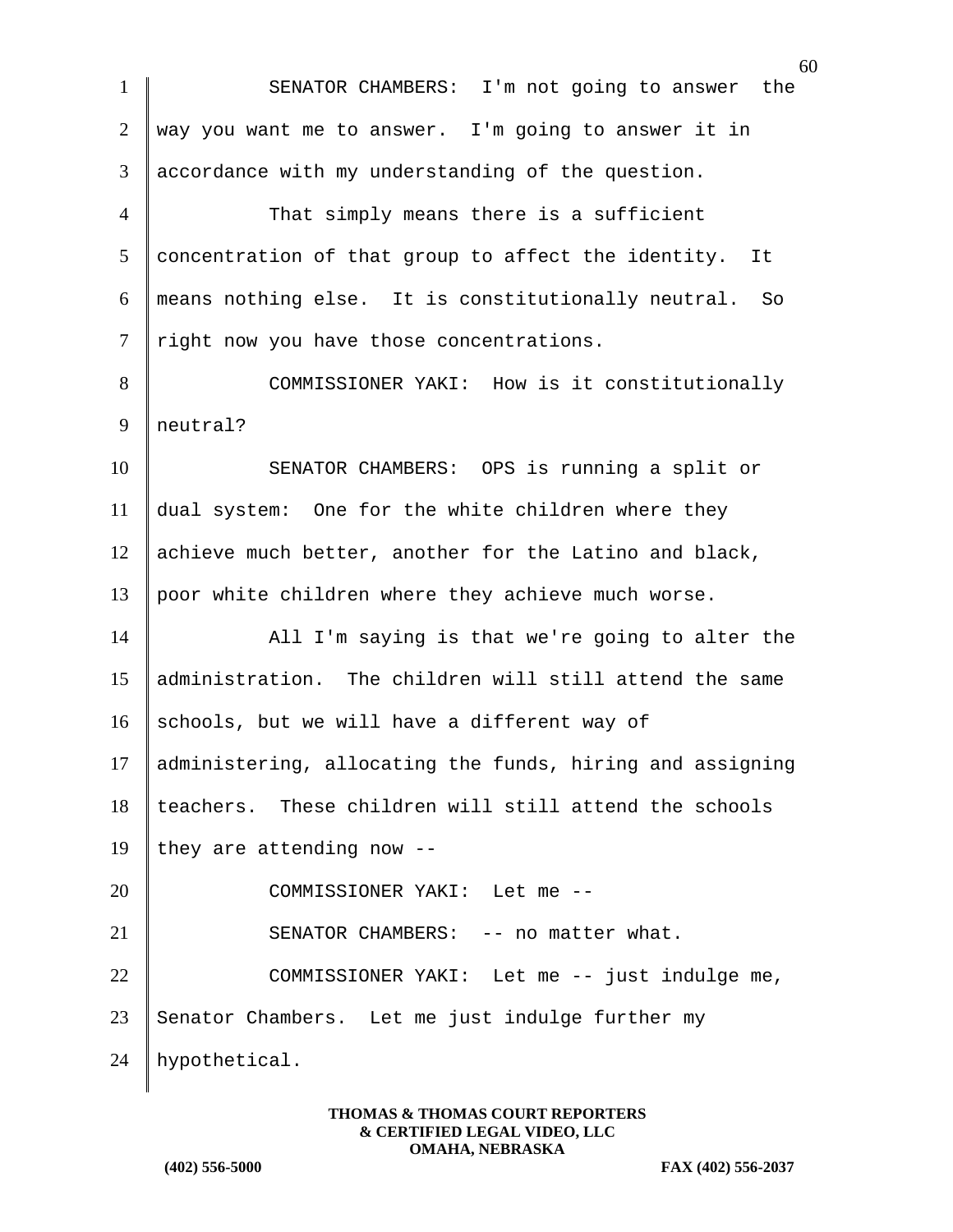61 1 SENATOR CHAMBERS: Then why don't you just ask  $2 \parallel$  me directly. Do I think that there have to be white 3 children in a classroom before black and Latino children 4 can learn? No, I don't think that and  $-$ -5 COMMISSIONER YAKI: I'm not saying that at all. 6 SENATOR CHAMBERS: -- I find it offensive if  $7$  that's the question. 8 COMMISSIONER YAKI: I'm not saying that at all. 9 SENATOR CHAMBERS: I don't think there needs to  $10$  be integration, in other words. Does that answer the 11 question? Because you want to ask me something. 12 | COMMISSIONER YAKI: Yeah, I do. 13 SENATOR CHAMBERS: Well, ask me directly. 14 COMMISSIONER YAKI: I guess you just answered 15 | it. Do you believe that integration, as a value, has no 16 place in education in Omaha? Is that saying -- 17 SENATOR CHAMBERS: I'm saying it's not 18 education's job. 19 When you have all of these rich people speaking 20 against my proposal, why don't they talk about residential 21 | segregation, which if they broke that up, then the kids 22 going to school will go to integrated schools. 23 The problem in the south is that they didn't 24 have as much residential segregation so black kids had to

> **THOMAS & THOMAS COURT REPORTERS & CERTIFIED LEGAL VIDEO, LLC OMAHA, NEBRASKA**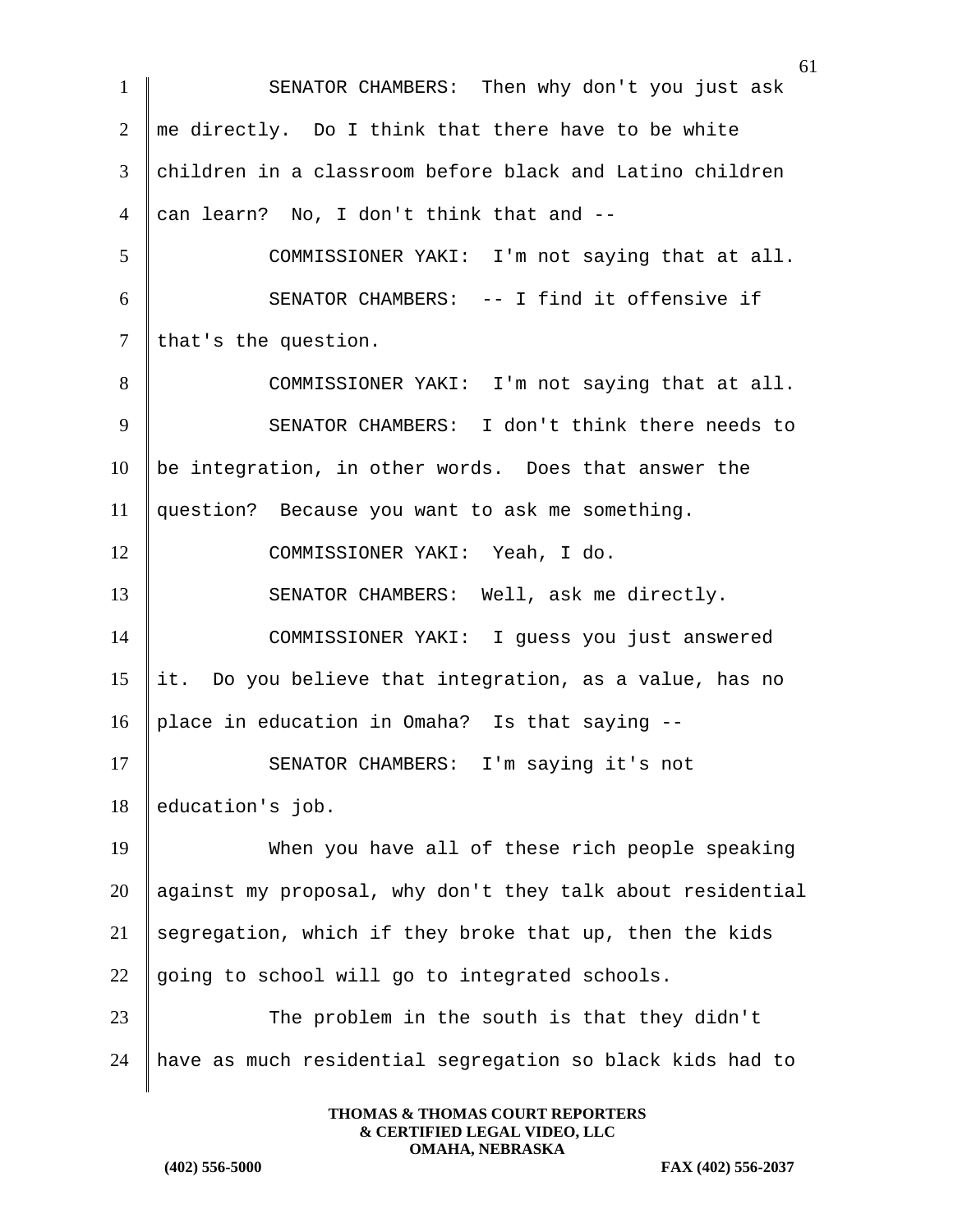1 walk past white schools to go to these ramshackle, black  $2 \mid$  schools. 3 COMMISSIONER YAKI: I mean, I do – I think -- I  $4$  think you were aware that problems with integration  $5$  between the north, as you go further south and you go 6 further north, in terms of concentration of housing and 7 other kinds of things are unique things that have caused 8 difficulty and that many  $-$ - many people have  $-$ - have 9 struggled with over the years but  $-$ -10 SENATOR CHAMBERS: And the Supreme Court has 11  $\parallel$  said --12 COMMISSIONER YAKI: -- but I know --13 SENATOR CHAMBERS: -- that the schools are not 14 | responsible to deal with that. 15 COMMISSIONER YAKI: But I guess – I guess, you 16 know, what it comes down to and what  $-$  and what I am 17 concerned about is your last statement that integration 18 has no place in education. 19 SENATOR CHAMBERS: I said -- I don't say it has 20  $\parallel$  no place. I said it is not significant. It is of no 21 consequence because right now black children are failing. 22 COMMISSIONER YAKI: Well, if it -- if it's  $23$  insignificant and has no consequence, it, therefore, has 24  $\parallel$  no value in any school system that you would devise.

> **THOMAS & THOMAS COURT REPORTERS & CERTIFIED LEGAL VIDEO, LLC OMAHA, NEBRASKA**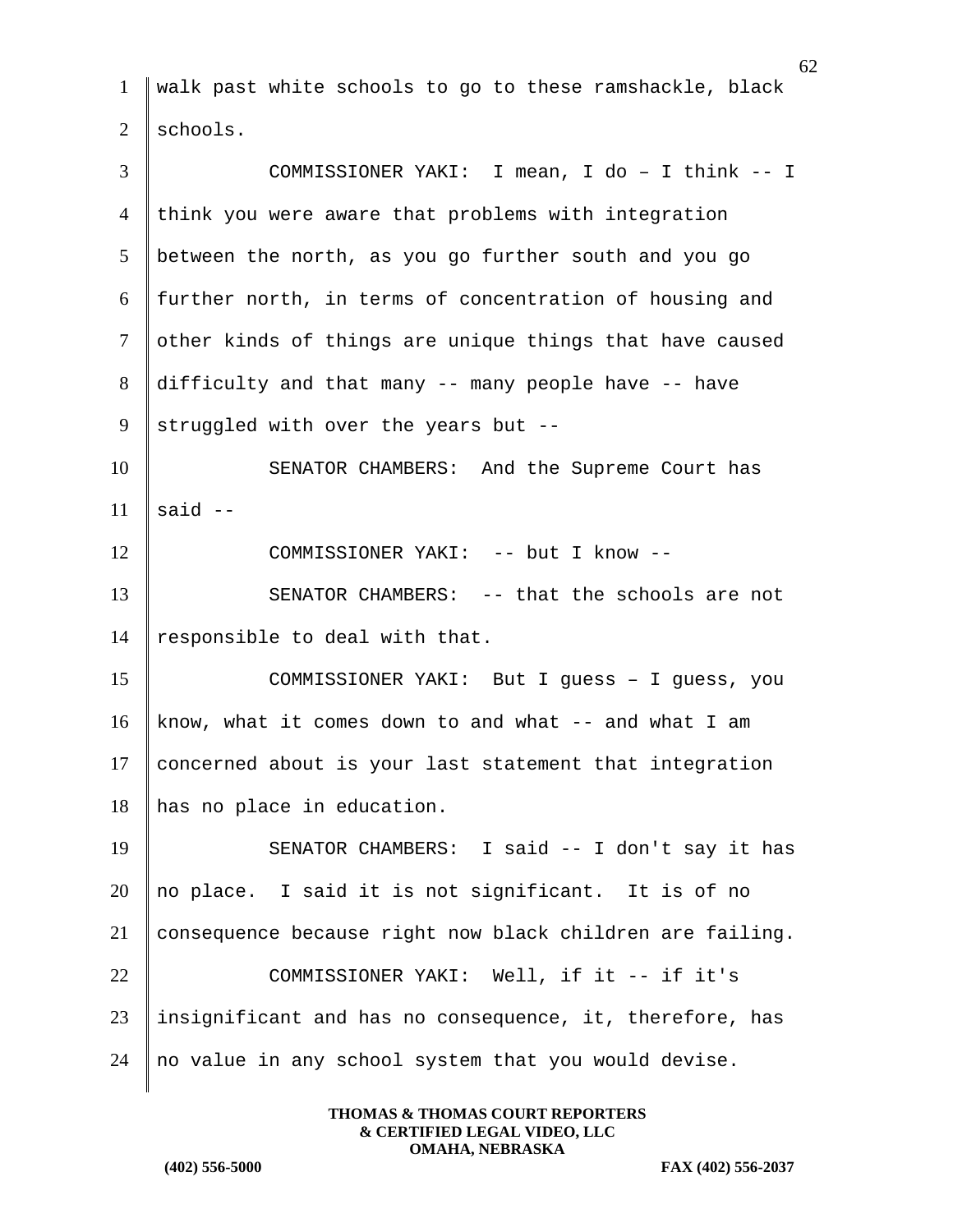63 1 SENATOR CHAMBERS: No, that's what you're  $2 \parallel$  saying. 3 COMMISSIONER YAKI: No. I'm saying --4 SENATOR CHAMBERS: I'll answer the question my  $5$  way. 6 COMMISSIONER YAKI: Then how -- then how am I  $7 \parallel$  supposed to interpret it when you say --8 SENATOR CHAMBERS: All right. Let me put t like 9 this. You have a Latino student, a white student in the  $10$  same class with a white student, African American student, 11 Asian/Pacific Islander student, a Native American student  $12$  and they are in an environment where you have a teacher 13 who is not that competent, not adequate supplies and you 14 have a checkerboard of dumbbells. 15 I don't want an integrated classroom where the 16 children don't learn. A single-race school is not in and 17 of itself an evil. 18 The segregation exists in America and in Omaha 19 right now, rather than spend all of this time contriving  $20$  these artificial means of bringing about what they call 21 integration. You heard Senator Bourne and Mr. Rodgers 22 condemn the proposal for transferring students. Everybody  $23$  is against everything. So I'm saying let's concentrate on 24 | how to improve what the children learn in school.

> **THOMAS & THOMAS COURT REPORTERS & CERTIFIED LEGAL VIDEO, LLC OMAHA, NEBRASKA**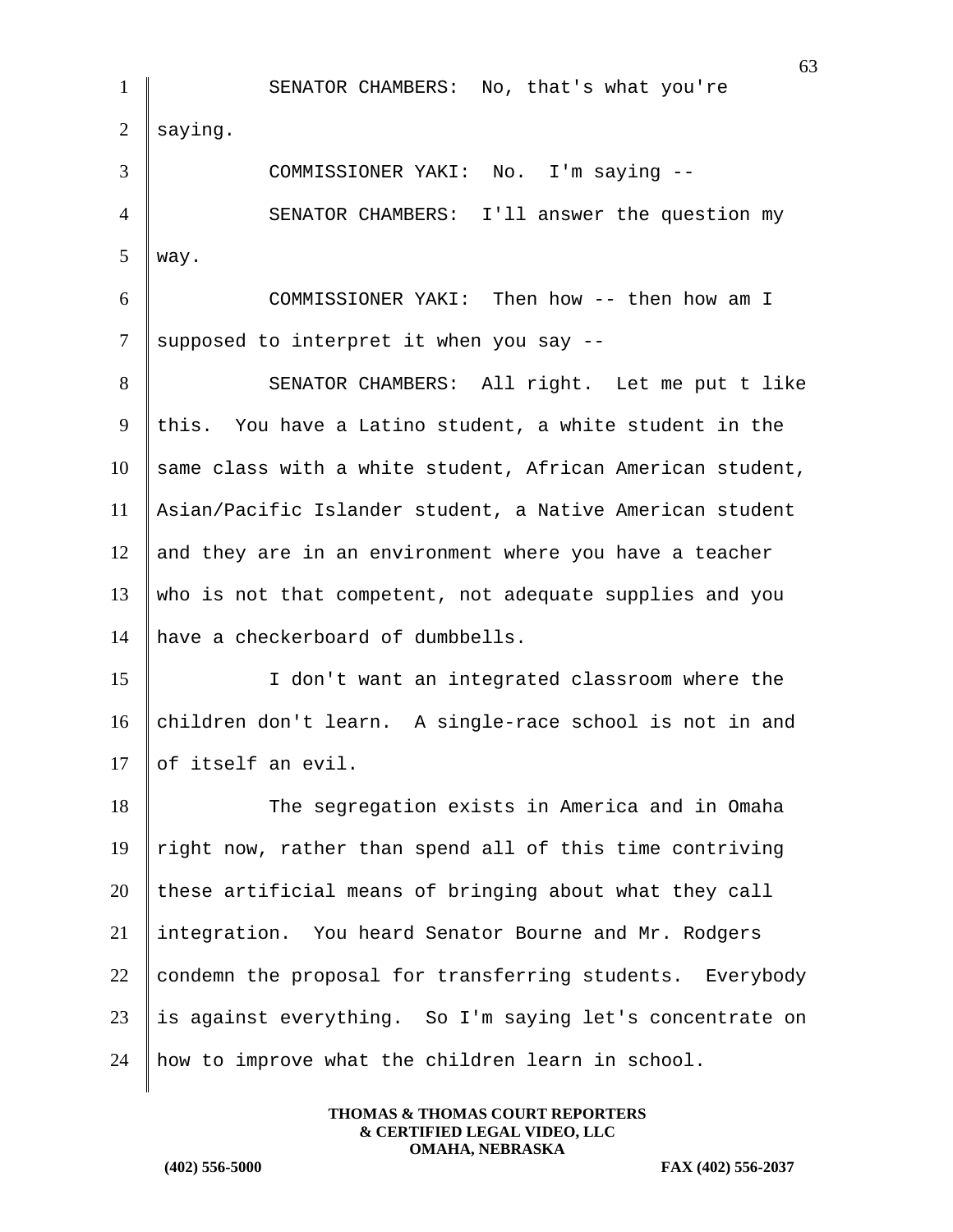|                | 6                                                          |
|----------------|------------------------------------------------------------|
| $\mathbf{1}$   | COMMISSIONER YAKI: Senator Chambers, I think               |
| $\overline{2}$ | that seems --                                              |
| 3              | That's all schools are for.<br>SENATOR CHAMBERS:           |
| $\overline{4}$ | COMMISSIONER YAKI: Senator Chambers, I think in            |
| 5              | the real world, where you and I do exist outside of this   |
| 6              | artificial hearing, I would - I would agree with           |
| $\tau$         | everything that you say and do probably 99 percent of the  |
| 8              | time. I think you and I are very like spirits in terms of  |
| 9              | how we approach policy, how we approach representing       |
| 10             | communities, how we approach the fact that if a system is  |
| 11             | failing we need to change it, we need to change it in a    |
| 12             | way to think outside of the box.                           |
| 13             | But my problem continues to be, and I'll just              |
| 14             | state my own -- as evidence my own biases out here, and -- |
| 15             | and I apologize for the fact that it is, but I just have a |
| 16             | very difficult time comprehending the fact that someone of |
| 17             | your stature and background and what you have done with    |
| 18             | your life can say that I don't mind a one-race school, I   |

 don't think that putting kids of different races together 20 | has any  $-$  has any educational social benefit when, in 21 | fact, you know, we can  $-$  we can go through  $-$  I have a 22 stack of studies. We just did a briefing about diversing in the elementary and secondary school education, because,

> **THOMAS & THOMAS COURT REPORTERS & CERTIFIED LEGAL VIDEO, LLC OMAHA, NEBRASKA**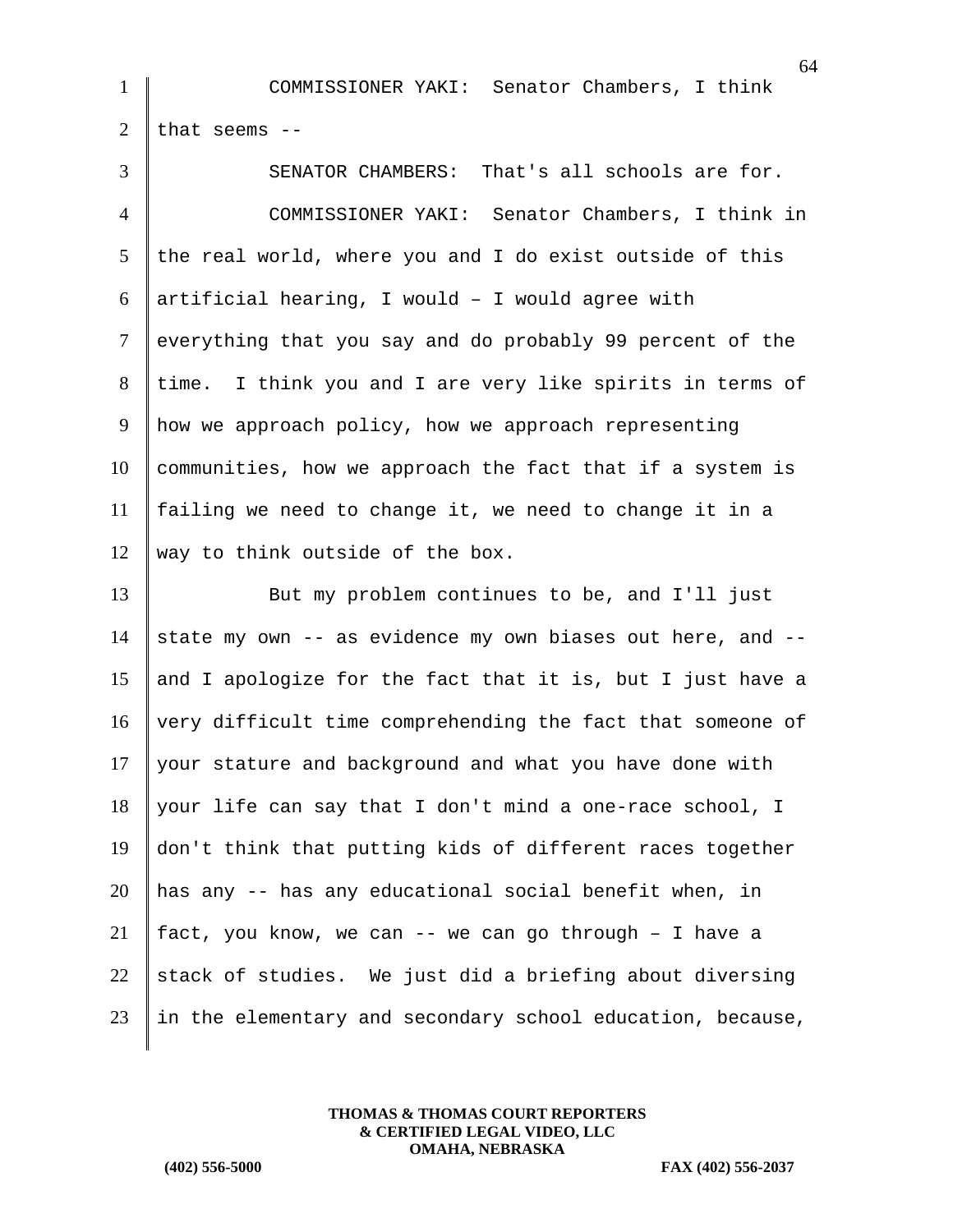1 as a broader issue, the issue of integration is very much 2 under debate and under attack throughout this country. 3 And I have a stack of studies about this high 4 that I've been reading that talk about the benefits of  $5$  integration in terms of performance, in terms of job 6 performance later on, in terms  $-$  in terms of the ability  $7$  to relate better together as a society. 8 | I mean, whether we want to say it – say it or 9 not, education has not been education. Education has  $10$  always been a form of socialization for -- for this 11 country. And back in the '30s and '40s, it was a  $12$  socialization that said that African Americans were 13 inferior to whites and we were going to change that and 14 Brown v. Board did that. And now it's 2000, things are a 15 lot more complicated, we don't know that, forget it. I 16 | understand your frustration. 17 But I -- but I don't know if I can go to where  $18$  you are, and that's what I'm having trouble understanding 19 | to the point where integration has no  $-$ -20 SENATOR CHAMBERS: But, Mr. Commissioner -- 21 COMMISSIONER YAKI: -- integration has no value 22 or integration has no  $-$  no real meaning  $-$ 23 SENATOR CHAMBERS: You hit -- you hit the nail 24 on the  $-$ 

> **THOMAS & THOMAS COURT REPORTERS & CERTIFIED LEGAL VIDEO, LLC OMAHA, NEBRASKA**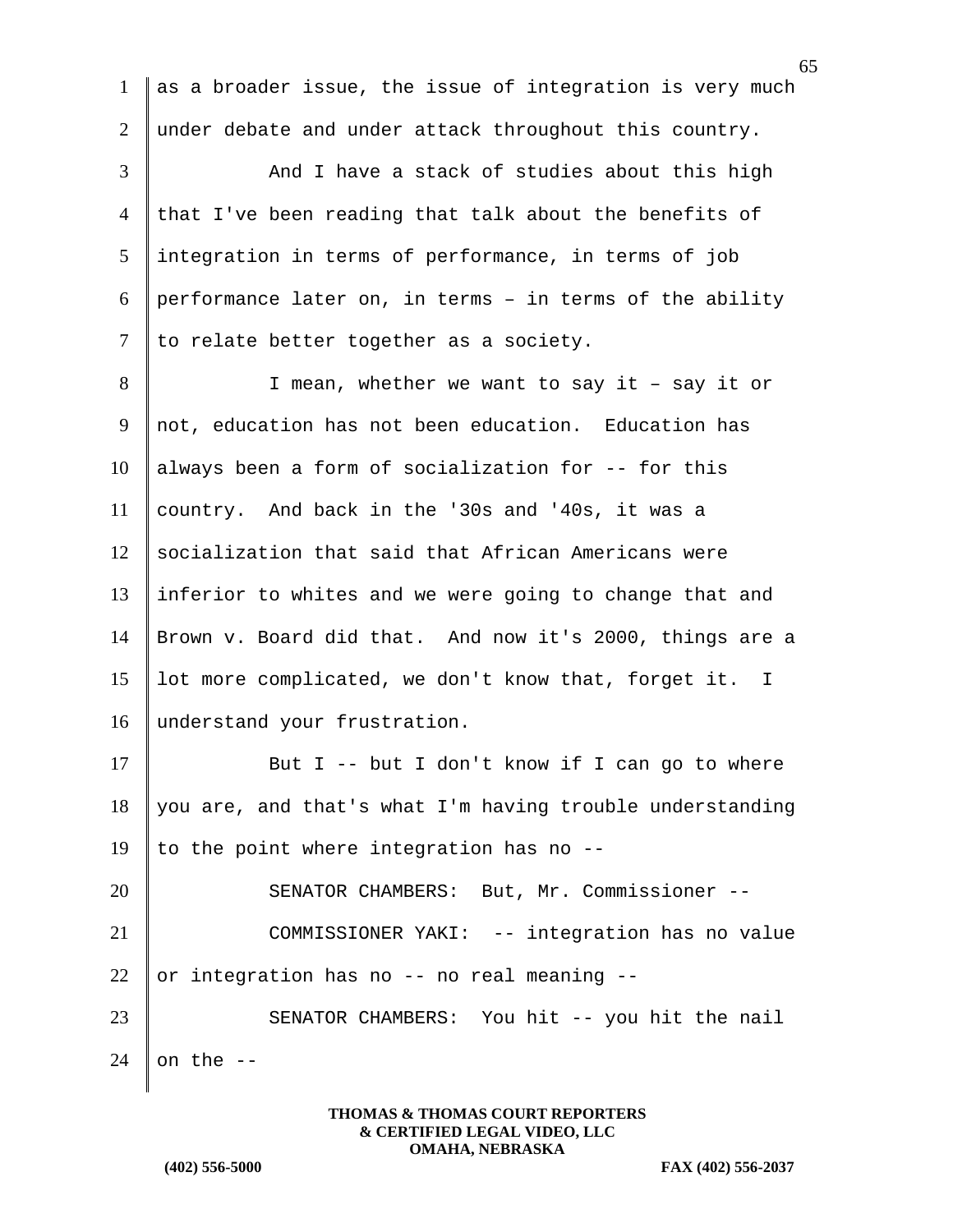66 1 COMMISSIONER YAKI: -- regarding how we design  $2$  | it. 3 SENATOR CHAMBERS: You hit the nail on the head 4 | when you said that there was that given or accepted notion  $5$  that black people are inferior. That's what integration  $6$  presumes. 7 | The all white people go to the same school, 8 nobody says that's bad. I mean, it becomes bad only when 9 black people or Latinos or Native Americans are going to  $10$  be in a school. 11 | I would like to see people --12 COMMISSIONER YAKI: I don't think it's bad. 13 SENATOR CHAMBERS: -- of all groups work 14 together but it's not leading to quality education in the 15 schools, but we're spending a lot of time arguing it, and, 16 | apparently, people say if we have  $-$  if we have 17 integration, it doesn't matter if children fail. That is 18 not what I want. 19 COMMISSIONER TAYLOR: Senator Chambers, I want 20  $\parallel$  to get Senator Bourne and Mr. Rodgers in here. 21 SENATOR CHAMBERS: Yes. 22 COMMISSIONER TAYLOR: I think they want to 23 address Commissioner Kirsanow's questions and a couple of 24 | things that he's said.

> **THOMAS & THOMAS COURT REPORTERS & CERTIFIED LEGAL VIDEO, LLC OMAHA, NEBRASKA**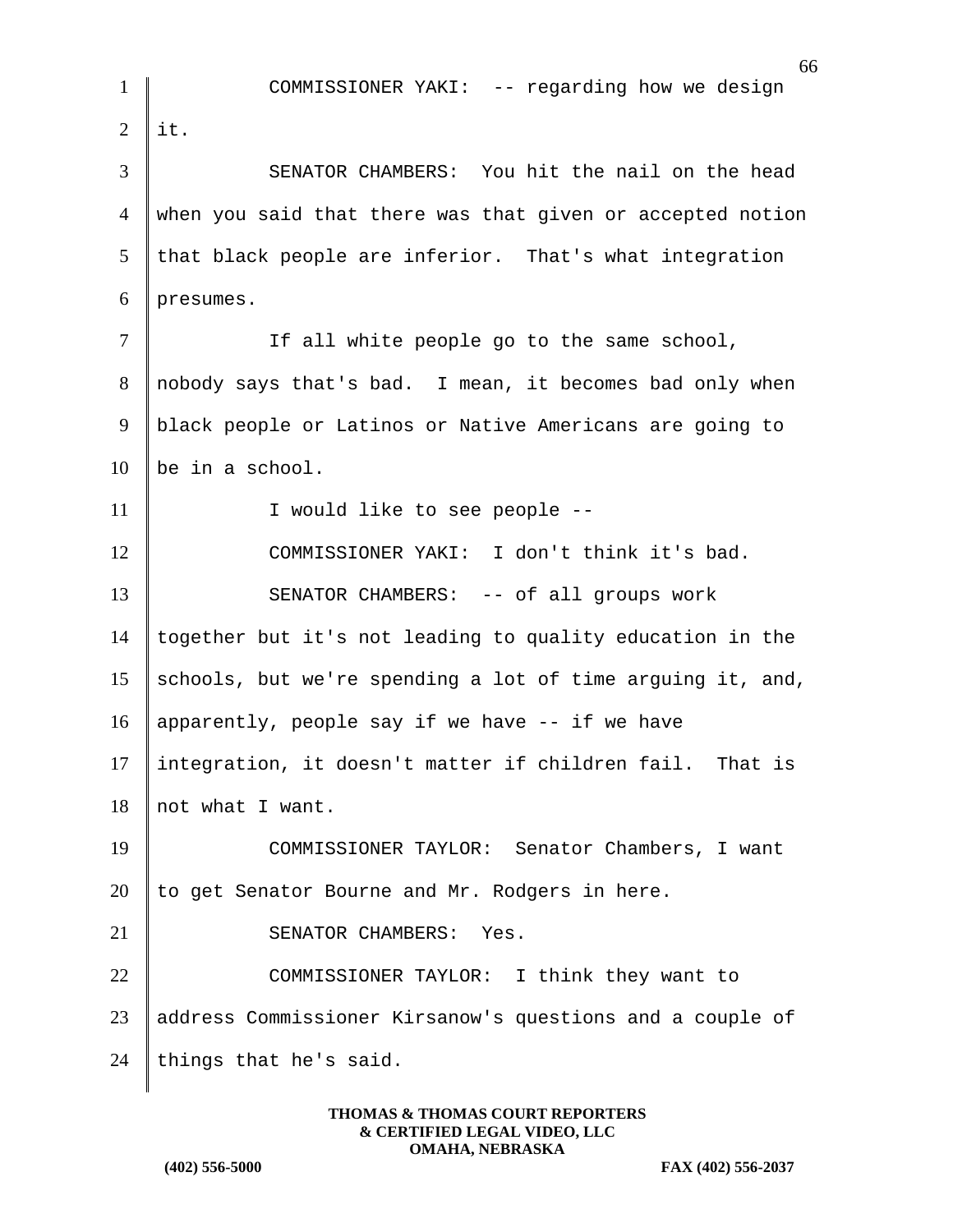SENATOR BOURNE: Commissioner, I wanted to go  $\vert$  back just for a minute. The question the gentleman on the phone asked was did we contemplate solving the problem in 4 the low test scores and with Senator Chambers amendment and the answer to that is no, we did not.

 I also wanted to comment, Senator Chambers said 7 there is no legislation like this anywhere, and he's probably right because the law is so clear on what is constitutional and what isn't and this law is so clearly unconstitutional that no other state is going to adopt 11 such a law.

12 The reason integration keeps coming up in this argument is because what Senator Chambers has done through 14 that amendment is  $-$  is encouraged or convinced the Legislature to pass an unconstitutional law because it does segregate. That's the law. So when we keep talking about integration, that's why it's relevant here because the entire law on its face is unconstitutional.

19 So we can argue all day, if you want, about 20 whether or not integration is good or bad or what we 21 should do in that regard, but the reality is the reason  $22$  it's relevant as it relates to 1024 is for the first time  $23$  | in 25 years a state has passed a bill that is state-24 sanctioned segregation. That's why it's relevant.

> **THOMAS & THOMAS COURT REPORTERS & CERTIFIED LEGAL VIDEO, LLC OMAHA, NEBRASKA**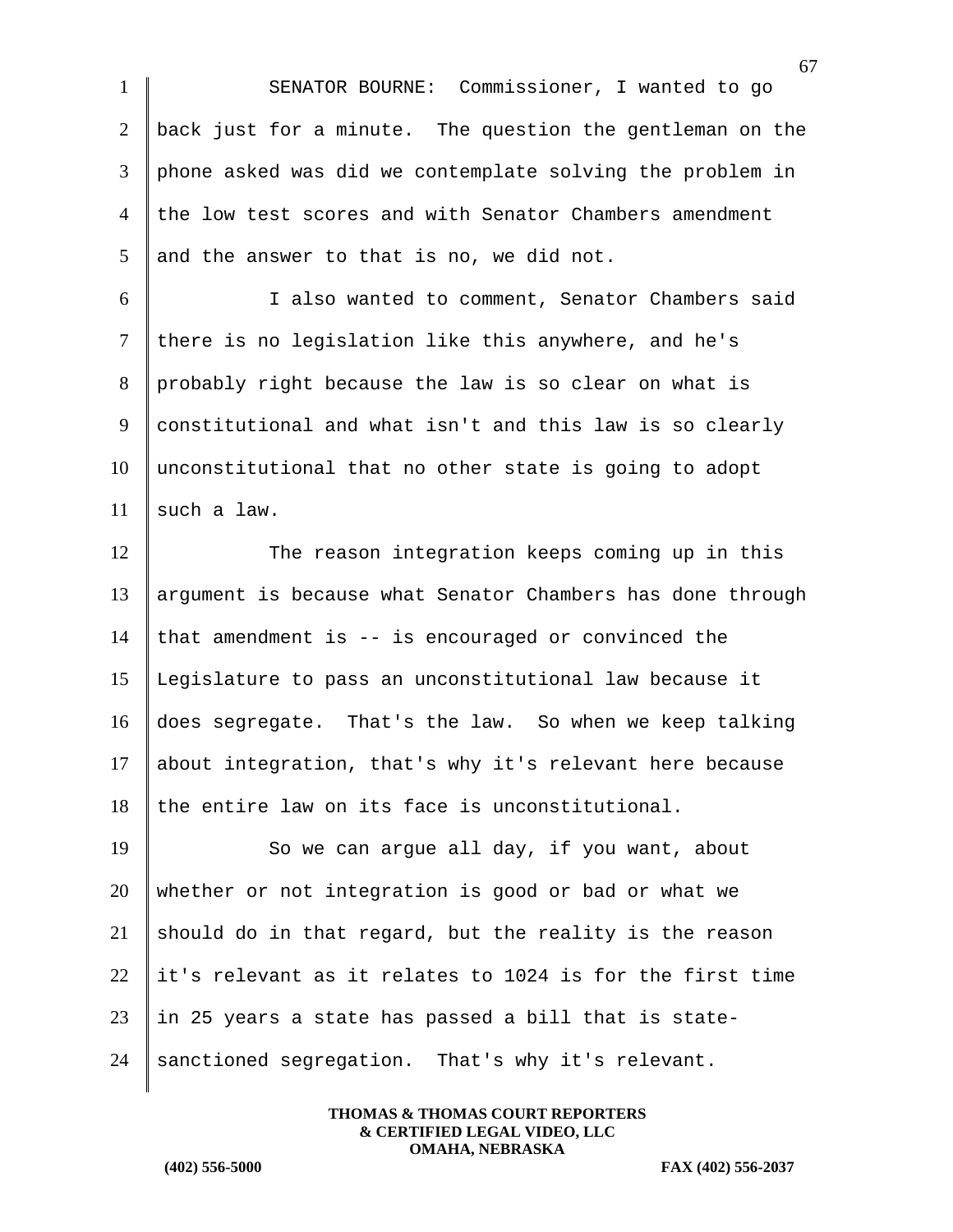68 1 COMMISSIONER TAYLOR: Mr. Rodgers. 2 MR. RODGERS: I mean, back to the point on 3 quality education and even when Senator Chambers said 4 about the practicality of it functioning, he gave his  $5$  experience when he was in school as well. I was in 6 school, never had a -- you know, nobody -- I don't know,  $7$  if anybody in the building was white when I went to 8 school, they were gray. You know, there was no white 9 presence when I grew up at Spring Creek. 10 But when you say to the quality of education, 11 there are a lot of factors that go in there. If you talk  $12$  to any educator, they would talk about socioeconomic 13 things, they don't come from homes with passion, they will 14  $\parallel$  talk about the teachers themselves, they will talk about 15 the principals and other things. 16 I had all-black teachers, teachers that 17 constantly every day reinforced to you, you are in a hard, 18 cruel world; these are the realities of a young black kid. 19 You deal with it and you make it happen. 20 Now, in the practicality of how this law is laid 21 out with the local control piece  $-$ - let's take OPS. OPS 22 knows it has a trouble with, one, recruiting black

 $23$  teachers. They also have trouble with getting them here 24 | because the state doesn't pay high enough.

> **THOMAS & THOMAS COURT REPORTERS & CERTIFIED LEGAL VIDEO, LLC OMAHA, NEBRASKA**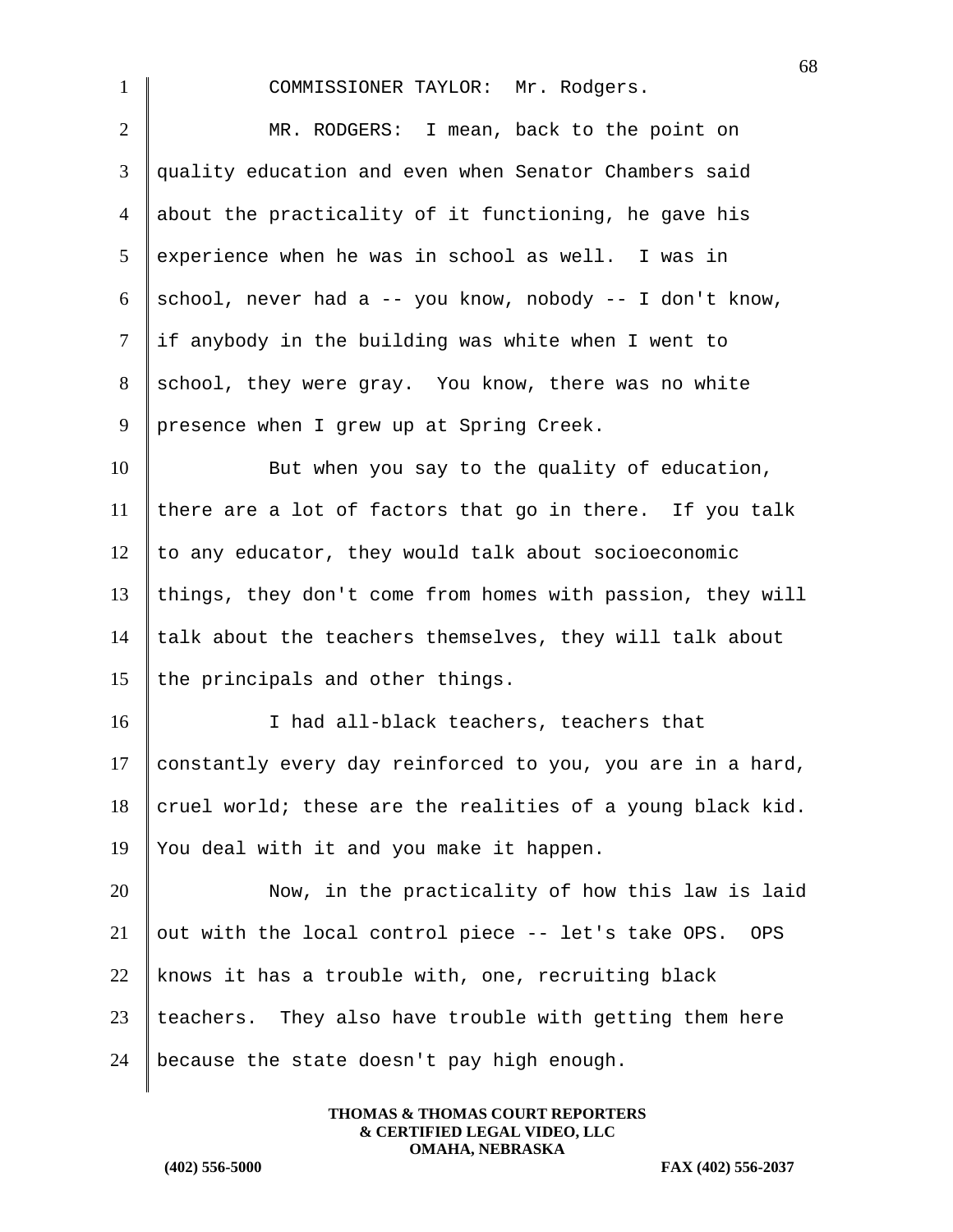1 What OPS can do is take teachers and move them 2 around, and to their credit, they have. They have tried  $3$  to mix them with years of experience and try to mix them 4 with color in schools. But you can't get black kids to  $5 \parallel$  get into education nowadays.

6 When you break this school district up, and I  $7$  want to make this clear, the world has still got issue 8 with race to some degree.

9 So you have an all-black and all-Latino 10 district. You don't have enough Latinos going into 11 education, you don't have enough black people. And to the 12 people that support local control, it would be a slap in 13 their face if they walked their kids into a school and 90 14 percent of them were young black females -- I mean young 15 white females. They are going to want to see black  $16$  teachers, and right now you don't have enough going into 17 the field, and to make that happen, the state would have 18 to pay at least \$50,000 a teacher. They are not ready to 19 do that.

20 So the practicalness of it functioning is you're  $21$  going to have this district, you will not have enough 22 black teachers coming in; and the realness of it, like I  $23$  just said, when you come out of this district, you are 24 going to have to be that above and beyond par, you are

> **THOMAS & THOMAS COURT REPORTERS & CERTIFIED LEGAL VIDEO, LLC OMAHA, NEBRASKA**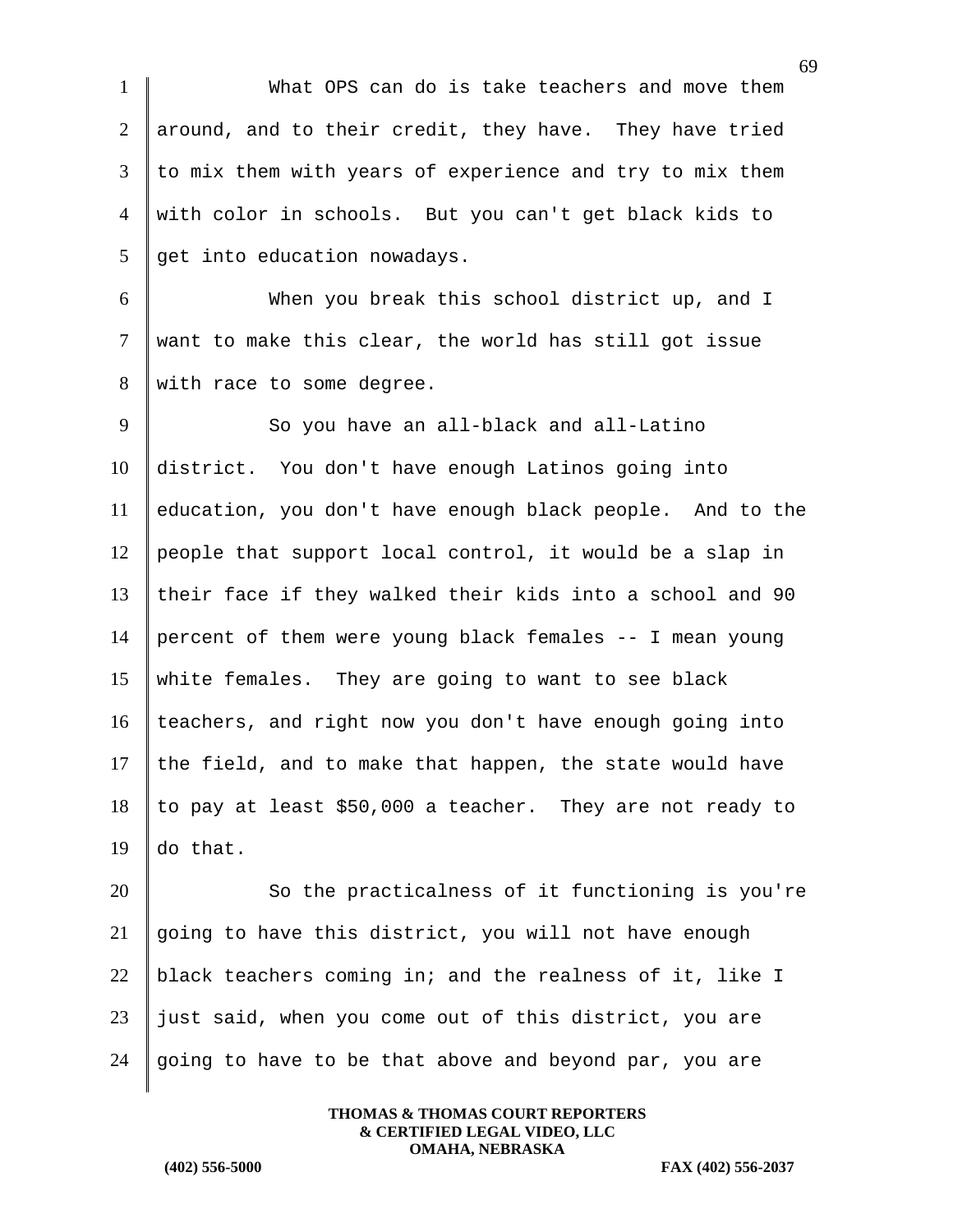1 going to have to have some people in there dealing with 2 them who understand what they are going through and go  $3$  through.

4 I think practically that is the issue on a lot  $5 \parallel$  of things. You can't avoid the practicalness of it: How 6 are you going to teach the teachers, how are you going to  $7 \parallel$  get them here, how are you going to get the Latino 8 teachers to come to deal with the students that -- the 9 English as a second language students? There is a whole  $10$  lot of things in there (inaudible) practically wrong. 11 COMMISSIONER TAYLOR: Commissioner Kirsanow, do 12 | you have a follow-up question. 13 MR. RODGERS: And, excuse me, but I have to go 14  $\vert$  to an appointment I made. (Inaudible.) 15 COMMISSIONER TAYLOR: Oh. Well, thank you for 16 your time. 17 COMMISSIONER KIRSANOW: Commissioner Taylor, I  $18$  don't have a lot but I just have one  $-$ - one additional 19 one. This is to anyone who wishes to respond. Is Senator 20 Bourne still there, though? 21 COMMISSIONER TAYLOR: Senator Bourne? 22 COMMISSIONER YAKI: Yes, he is. 23 COMMISSIONER KIRSANOW: Yes.

> **THOMAS & THOMAS COURT REPORTERS & CERTIFIED LEGAL VIDEO, LLC OMAHA, NEBRASKA**

**(402) 556-5000 FAX (402) 556-2037**

70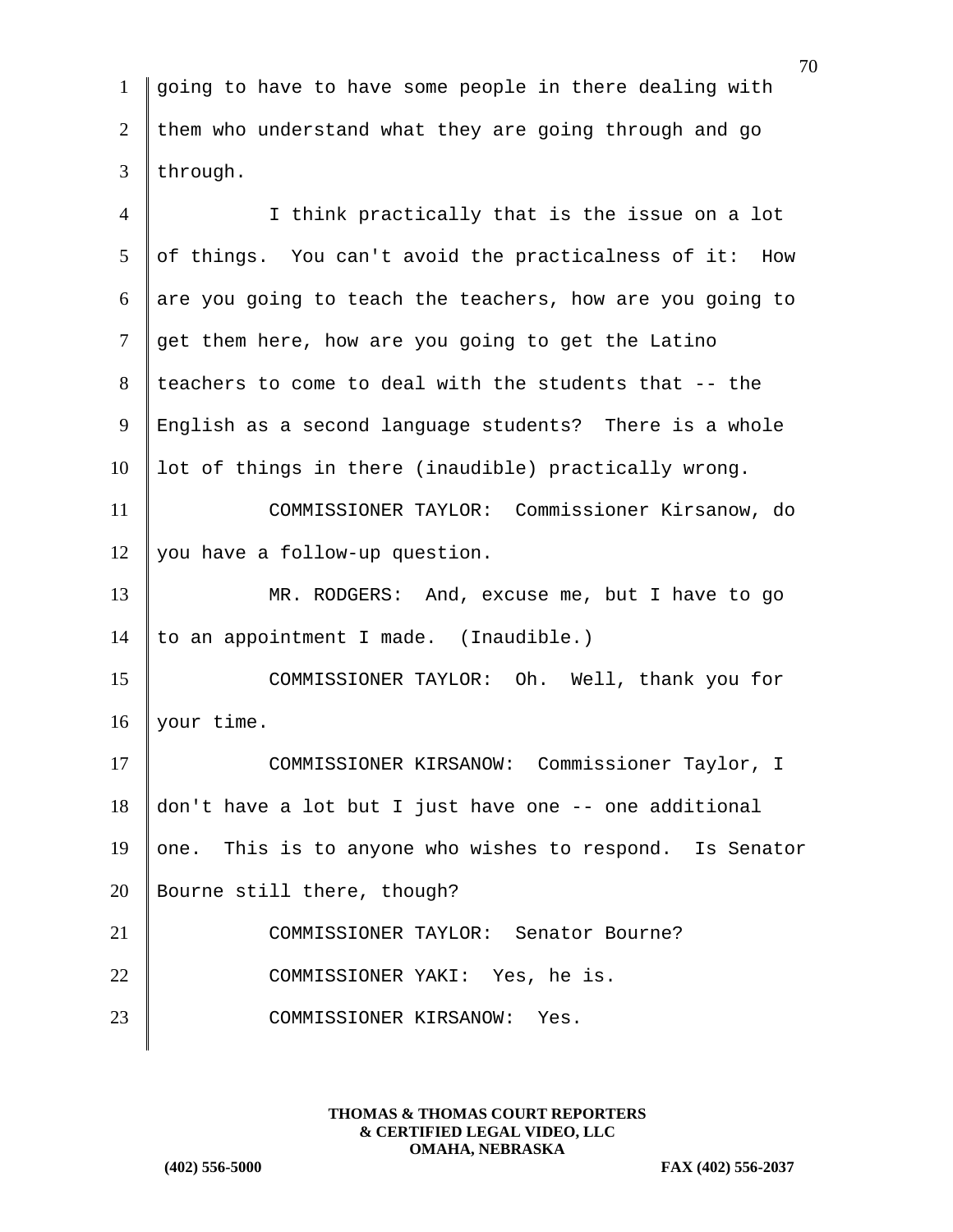1 COMMISSIONER TAYLOR: Senator Bourne is still 2 here, yes. 3 SENATOR BOURNE: Go ahead. 4 COMMISSIONER KIRSANOW: Okay. And this goes to  $5 \parallel I$  think what Senator Bourne had made mention of. 6 When I looked through the legislative record, 7 and this bill was being considered by the Nebraska 8 Legislature, there was repeated reference to not only 9 local control but black districts having control of black  $10$  students by black parents and black teachers and black 11 administrators, et cetera. And it also appears, based at  $12$  least on the limited amount of information that I have  $-$ -13 and anyone can correct me if I'm wrong. Obviously, you 14 know more than I do about this. But we  $-$ - we have 15 hundreds of pages of information which I have gone through 16 and it appears on my best assessment that if you look 17 under Section 41, there's only four ways of dividing this  $18$  up so that contiguous attendance areas would satisfy the 19 mandates of the statute. 20 Now given that you've got a legislative record 21 that talks about race is one of the primary reasons for

23 districts that are predominantly white, Hispanic or black, 24 how does one defend this on Fourteenth Amendment grounds?

22  $\parallel$  doing this and then that the effect of this is to have

**THOMAS & THOMAS COURT REPORTERS & CERTIFIED LEGAL VIDEO, LLC OMAHA, NEBRASKA**

**(402) 556-5000 FAX (402) 556-2037**

71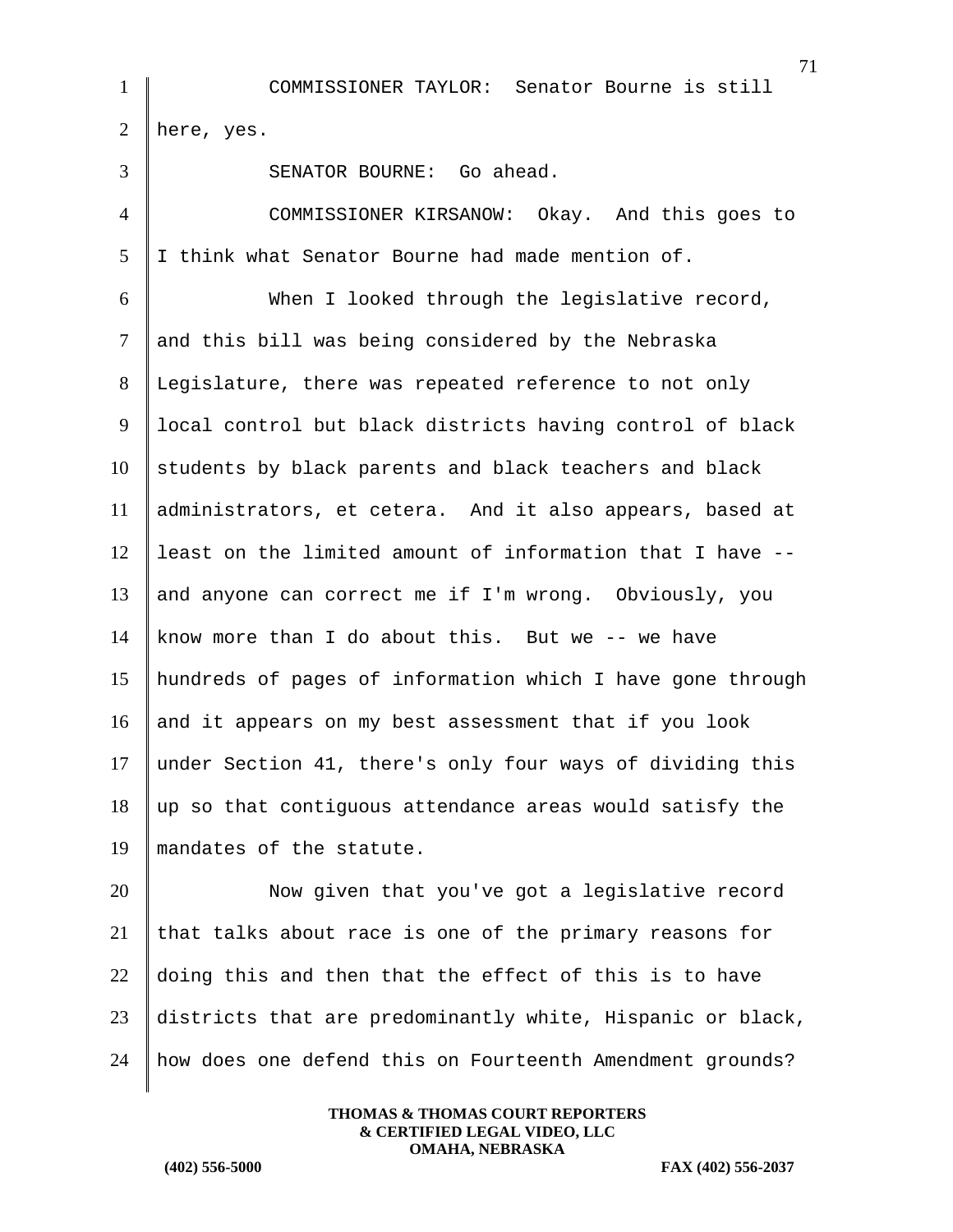1 SENATOR BOURNE: I don't think it's defensible, 2 and I --  $\sin$ , I think your question probably should be 3 directed to Senator Chambers because he brought the 4 amendment and I tried to stop it and I could not get it 5 done. Senator Chambers is formidable in the Legislature 6 and I think the question is more suited for him. 7 I don't think it's defensible. I think it's 8 clear that it is creating separate segregated districts. 9 | I don't think anyone would dispute that. 10 If you looked at the fact that in 1024 if a 11 student from the Omaha Public School District, say  $-$ 12 let's say a student from the newly created black district 13 wants to go on Millard. The superintendent in Millard 14 gets to decide whether or not they are at capacity. If 15 they are at capacity, nobody comes into that district. 16 They could have ten empty classrooms, 20 empty classrooms,  $17$  an empty school building and they get to solely determine 18 whether or not they are at capacity. 19 So right now Senator Chambers would argue that  $20$  these schools aren't integrated and he did argue that on 21 the floor. 22 | If they are not integrated today and there is a 23 mechanism to move kids west into east, east into west via 24 specialized magnet schools  $-$  and I would argue that OPS

> **THOMAS & THOMAS COURT REPORTERS & CERTIFIED LEGAL VIDEO, LLC OMAHA, NEBRASKA**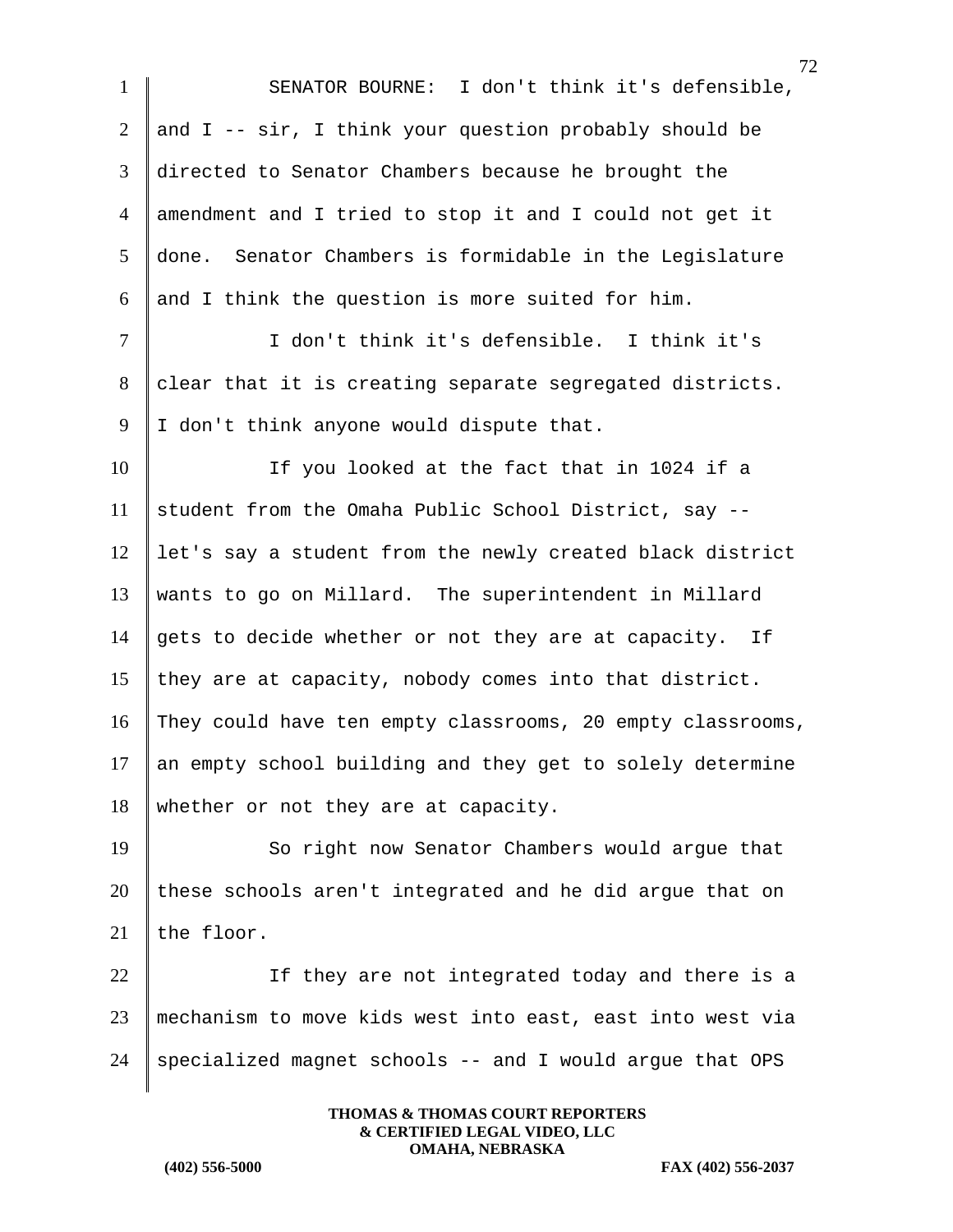1 is successful in integrating those schools, contrary to 2 what Senator Chambers says -- but if that's the case today 3 and there's not sufficient integration, then how do you  $4$  think there's going to be integration in the future if the  $5$  receiving school district can say we are at capacity and 6 there is a disincentive for them to say we have room, 7 because if they say we have room, they have to pay the 8 transportation costs, and they don't get reimbursed for 9 those transportation costs until the next year under our 10 formula.

11 So I think it's pretty clear it does not square 12 with the Fourteenth Amendment. I think it is clearly 13 unconstitutional under Brown versus Board of Education.

14 And, again, to Senator Chambers' point, no other 15 state is doing this because this is an area of law that is 16 so clearly defined there isn't any ambiguity as to what  $17$  you can do. And we, unfortunately, went ahead and passed 18 a law that is so blatantly unconstitutional it is still  $-$ 19 several months after we've done it, I'm still shocked.

 SENATOR CHAMBERS: The reason I won't keep arguing about constitutionality, it's before the court. 22 What we say is piffle; it means nothing. The federal court will make that determination, so Senator Bourne can  $\parallel$  say what he pleases.

> **THOMAS & THOMAS COURT REPORTERS & CERTIFIED LEGAL VIDEO, LLC OMAHA, NEBRASKA**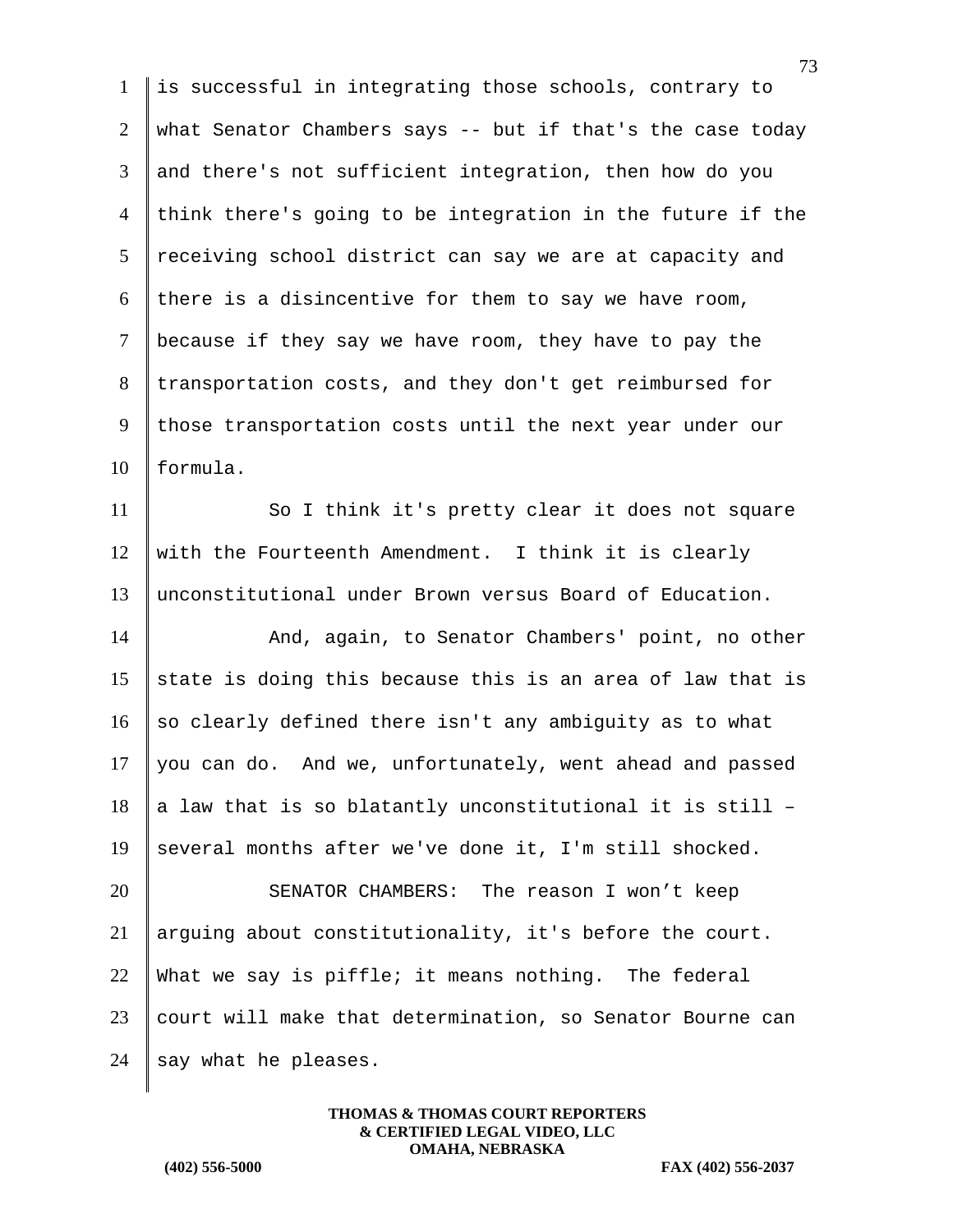1 But to the gentleman who was calling, there is 2 not reference throughout the transcript about black teachers, black administrators unless it's by those who oppose this because what I emphasized is that what we're interested in is quality education for all children. And if among the pool of teachers available the most competent 7 ones all are white, every classroom would be presided over by a white teacher, and what we mean by competency is to have knowledge of the subject and the ability to impart that knowledge and that information. And I did emphasize over and over and over that quality education is what I'm interested in. My mantra was I don't care about separation or

 integration but quality education. So when people say 15 they have read the transcript, they say they've read the law, they haven't read well. They recite as though they 17 are victims of OPS' education because if you look at the language that I read this morning, the contiguousness of attendance areas is required when the coordinating council makes the initial drawing. But when it comes to the state committee, which has the final say-so and the final 22 | approval, it is authorized to revise or substitute a plan, and there is no contiguous attendance area requirement 24 | when it comes to the state committee.

> **THOMAS & THOMAS COURT REPORTERS & CERTIFIED LEGAL VIDEO, LLC OMAHA, NEBRASKA**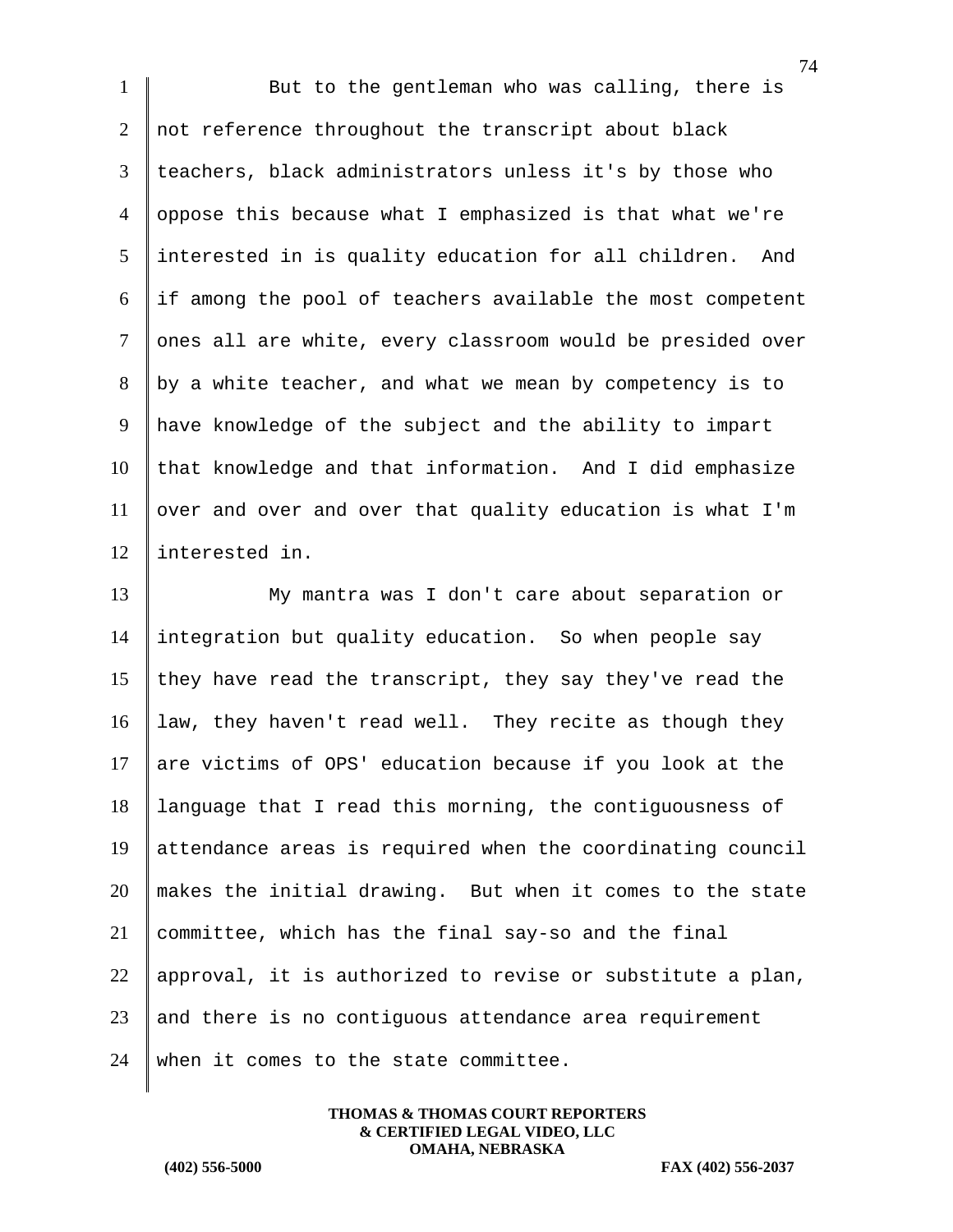1 So you looked at the authority of the final 2 arbiter, which is the state committee, and it is not bound 3 by that contiguous word which means the number of possible 4 configurations is virtually finite.

5 Senator Bourne is going by what OPS said. When 6 Commissioner Yaki mentioned having read from all of these 7 other newspapers, I've had the articles, too, and they all  $8$  follow what was written by the New York Times. They 9 didn't do any independent research. They quoted from the 10 New York Times. And the New York Times cut off from that 11 quote they made, a comment that I made right with that.

12 I contact in thad said words to the effect: people who have 13 become aware of my intent ask me, Does this mean that 14 white people are not welcome? White children can't come 15 | to these districts? I said, Everybody is welcome and, in 16  $\parallel$  fact, these districts will be more inclusive than any 17 others. But that was left out by the New York Times, it 18 was left out in the NAACP's lawsuit, it was left out in 19 the Chicano Awareness lawsuit.

20 So, again, since the courts are going to take 21 care of all of that, I don't even need to keep going 22 through it. I'm trying to give the Commissioners the 23 | rationale I have for what I did.

> **THOMAS & THOMAS COURT REPORTERS & CERTIFIED LEGAL VIDEO, LLC OMAHA, NEBRASKA**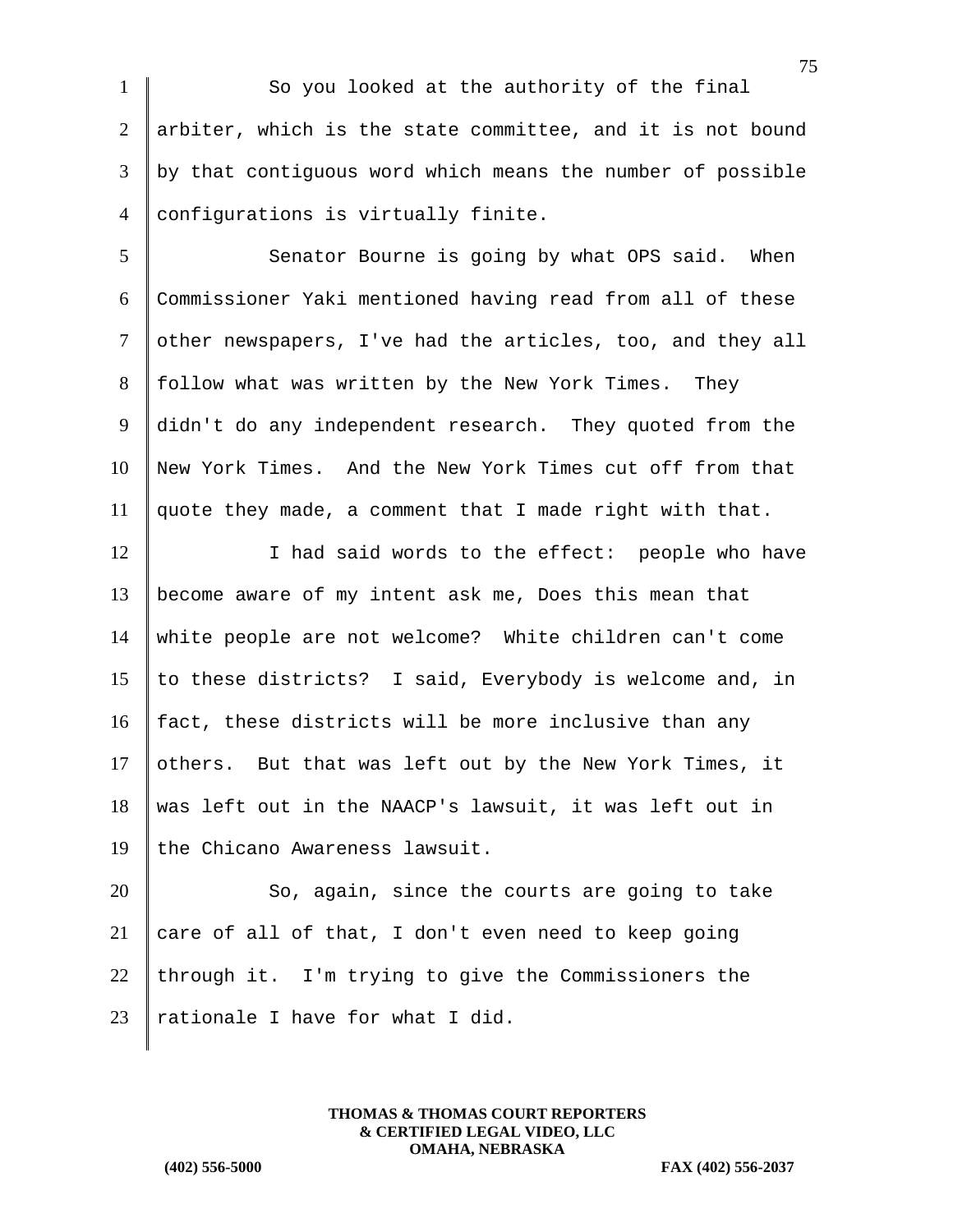1 That bill would have been dead in the water had  $2 \parallel$  I not removed my opposition. The reason it came up late 3 is because the bill was late getting to the floor of the 4 Legislature.

5 The first day I said nothing on the bill. I 6 wanted to see if they were going to talk about quality 7 education and nobody did. They talked about boundaries 8 and these other types of things.

9 So Senator Raikes, who is the primary 10 introducer, came to me and asked what would it take for me  $11$  to not oppose the bill. I had discussed with him and 12 others months before, my plan of dividing OPS. He said, 13 | Do you still feel that way? I said, If we can do that, 14 not only will I withdraw my opposition, I will support the 15 bill and guarantee that it will pass.

16 So when that amendment was drafted and presented 17  $\parallel$  to the Legislature, it wasn't a surprise to all of the  $18$  senators. They knew what I had been trying to do down 19 through the years. But this was that golden opportunity, 20 the confluence of circumstances that made it feasible so I 21  $\vert$  offered the amendment. I persuaded by colleagues that 22 they ought to adopt it.

23 Senator Bourne made his arguments that it's 24 unconstitutional. OPS and their lobbyists made the same

> **THOMAS & THOMAS COURT REPORTERS & CERTIFIED LEGAL VIDEO, LLC OMAHA, NEBRASKA**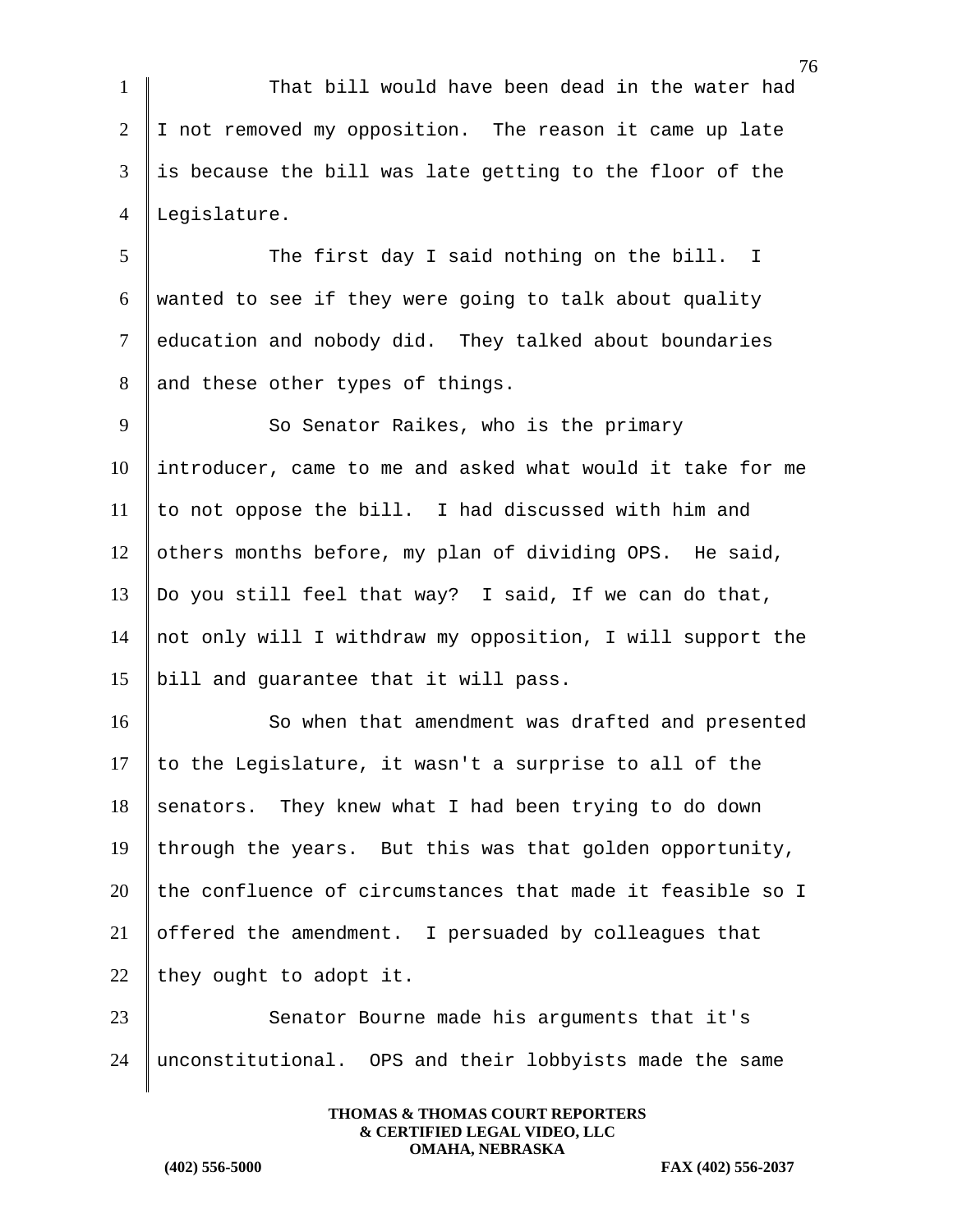1 arguments. The senators took the amendment, it became 2 law, and now is before the court, but that's why it was 3 late in coming.

4 If you look at the legislative history, you will  $5$  see hundreds of pages of debate which is a greater amount  $6 \parallel$  of debate than occurs on practically any other provision  $7$  that has come before the Legislature. So when they say 8 they didn't understand, the problem is with them, not with 9 what I presented. If they say the debate was not lengthy  $10$  enough, it's because they didn't pay attention to what was 11 going on. But the facts are there. The record is there. 12 And I even made a statement that there are

13 | people creating a false legislative history; that this 14 bill is not designed to create racial districts; the 15 boundaries will not be drawn on the basis of race; and I 16 as the introducer want to make it clear that when you read 17 their false legislative history they are trying to  $18$  contrive, that it is false. 19 COMMISSIONER TAYLOR: Senator Bourne (inaudible)  $20$ 21 COMMISSIONER KIRSANOW: If I could ask a

22 question, Mr. Chairman.

**THOMAS & THOMAS COURT REPORTERS & CERTIFIED LEGAL VIDEO, LLC OMAHA, NEBRASKA**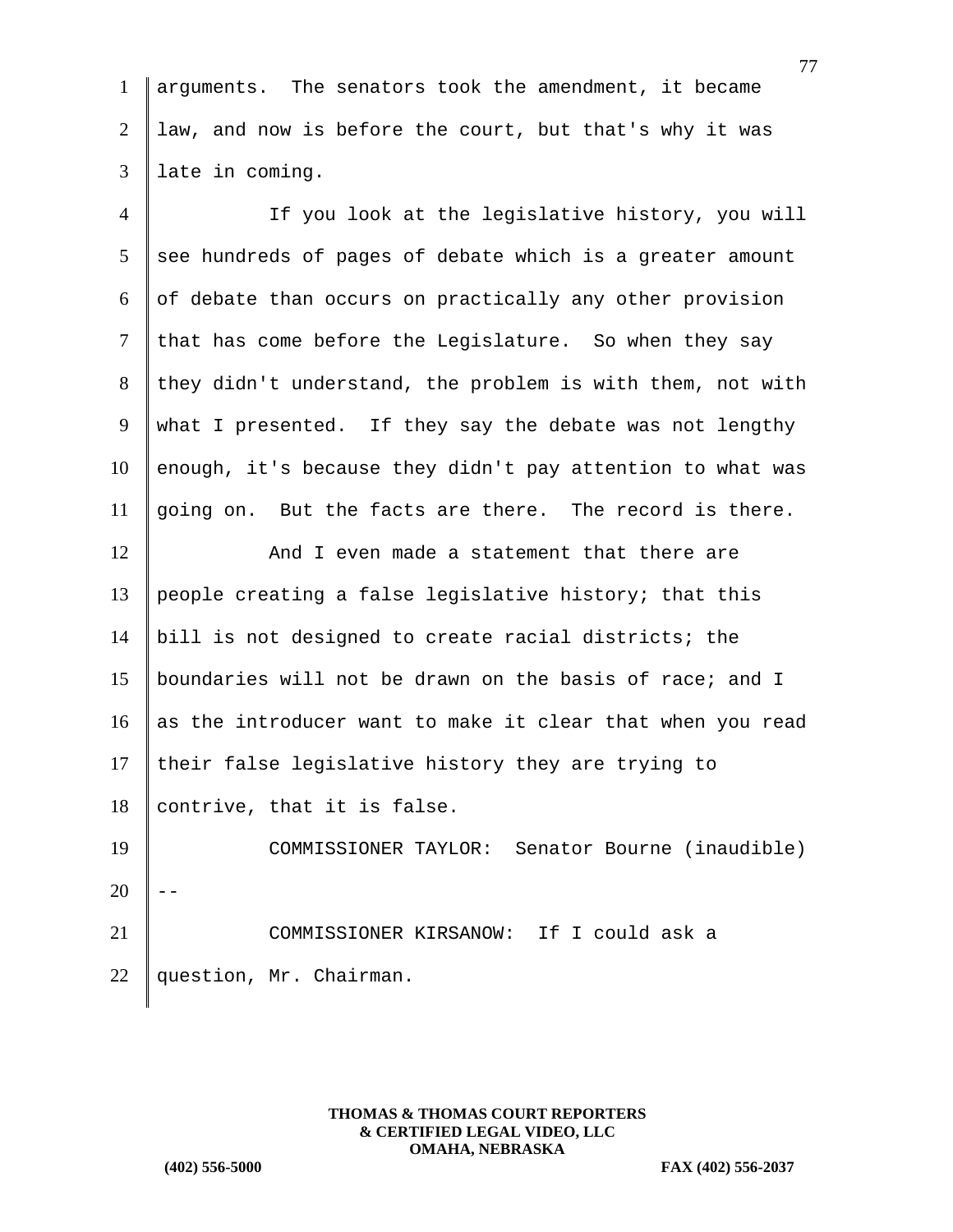| $\mathbf{1}$   | $\prime$<br>COMMISSIONER TAYLOR: Commissioner Kirsanow,    |
|----------------|------------------------------------------------------------|
| $\overline{2}$ | Senator Bourne wanted to follow up on comments Senator     |
| 3              | Chambers made. Then let's go back to your next question.   |
| $\overline{4}$ | COMMISSIONER KIRSANOW: Sure.                               |
| 5              | SENATOR BOURNE: Thank you.                                 |
| 6              | With all due respect to Senator Chambers, I've             |
| $\tau$         | heard his story change about five times as to why the      |
| 8              | amendment was brought forth.                               |
| 9              | Senator Chambers has a long-standing animus                |
| 10             | towards Omaha Public Schools. Anytime there has ever been  |
| 11             | a bill that would either benefit or hurt Omaha Public      |
| 12             | Schools, he's issued or handed out on the floor of the     |
| 13             | Legislature volumes of information criticizing the         |
| 14             | superintendent of Omaha Public Schools. Any chance or      |
| 15             | opportunity he has on the floor of the Legislature to rail |
| 16             | against the Omaha Public Schools and its administration,   |
| 17             | he does so.                                                |
| 18             | Senator Chambers forgets the fact that in a lot            |
| 19             | of legislatures there's a Democrat versus a Republican     |
| 20             | bent. In Nebraska I think it's fair to say that there's    |
| 21             | an urban versus rural, a rural versus urban bent rather    |
| 22             | than Democrat versus Republican.                           |
|                |                                                            |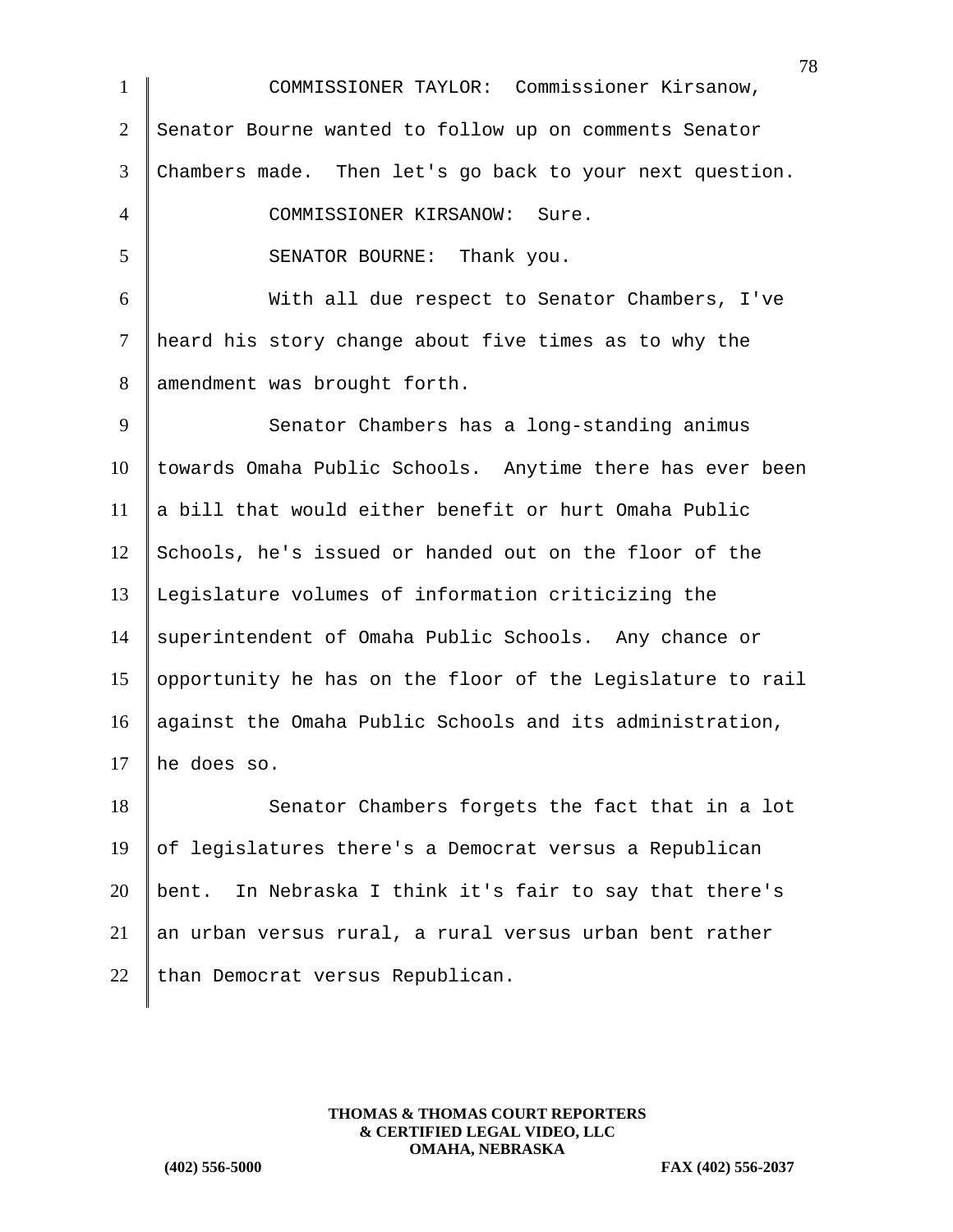1 People in greater Nebraska resent the City of 2 Omaha, so it's real easy to pass a bill that hurts Omaha  $3$  and/or its inhabitants.

 There was at the last minute a provision that  $5 \parallel$  was put into the bill that gave an additional \$2 or 3 million to the declining enrollment schools in rural Nebraska.

8 The first time the bill went to go for closure 9 under our rules the bill failed. Then they gussied up the 10 | bill, prettied it up, put lipstick on a hog, so to speak, 11 and put in additional money for declining enrollment  $12$  schools to bring on rural voters. They took away the 13 language in there that talked about how Omaha Public 14 Schools had to be divided by communities of interest which 15 is clearly racial. There is nothing else you can argue.

16 There is a whole host of reasons why this bill 17 passed, and Senator Chambers, it was his amendment, it was 18 his idea, but there are a whole host of things going on as 19 it relates to the amendment.

20 But the bottom line is, the original iteration 21  $\vert$  of the amendment said communities of interest. I don't 22 know how you define that in any way other than black, 23 Hispanic, or white. And ultimately that's what was 24  $\vert$  passed.

> **THOMAS & THOMAS COURT REPORTERS & CERTIFIED LEGAL VIDEO, LLC OMAHA, NEBRASKA**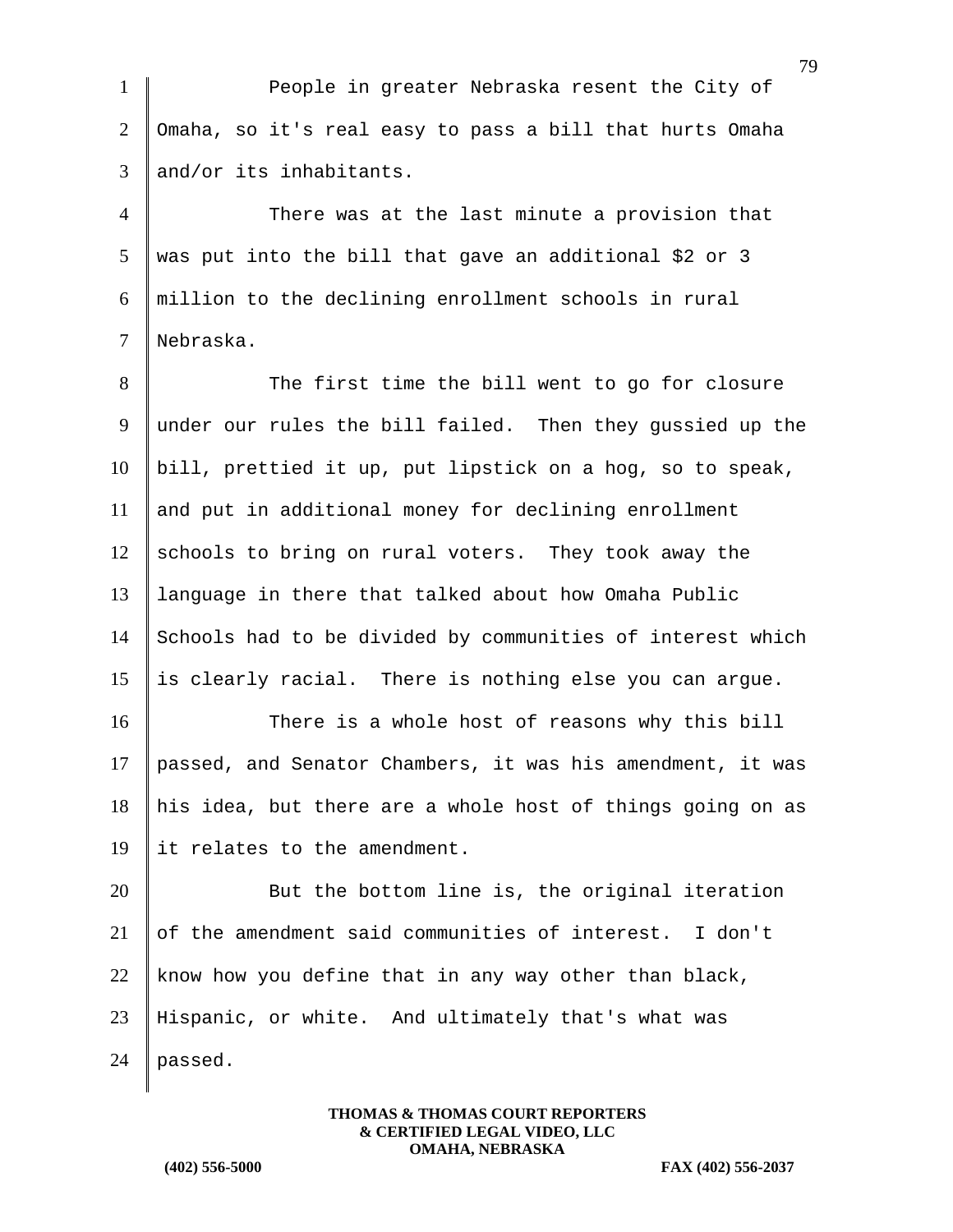1 COMMISSIONER TAYLOR: Commissioner Kirsanow,  $2 \mid$  you are next on the line and then I think Commissioner 3 Melendez is next in the cue of questions.

 COMMISSIONER KIRSANOW: Thank you very much. 5 Senator Chambers, this goes to the comment that, you know, (inaudible) read the transcripts personally, and | I will admit that I haven't read every single page of it, but I've read almost all of it, and I can just flip it 9 open and you can come to almost any page. I'm looking at page 12,792 where you are testifying and you say, quite frankly, as you just indicated, My intent is not to have an exclusionary system, but one in which we, meaning black people, whose children make up the vast majority of the 14 student population, would control.

15 Now, that was -- the history would suggest that 16 the intent is to have districts that are divided, at least in some measure, with the consideration or voice which would implicate the Fourteenth Amendment, but you think it's - the Fourteenth Amendment wouldn't just automatically strike this down.

 I guess the question is what empirical evidence 22 is there that a district could control -- by the way, I think everybody wants to have a district that improves the  $\parallel$  schools black kids, black, white, Hispanic, whatever. But

> **THOMAS & THOMAS COURT REPORTERS & CERTIFIED LEGAL VIDEO, LLC OMAHA, NEBRASKA**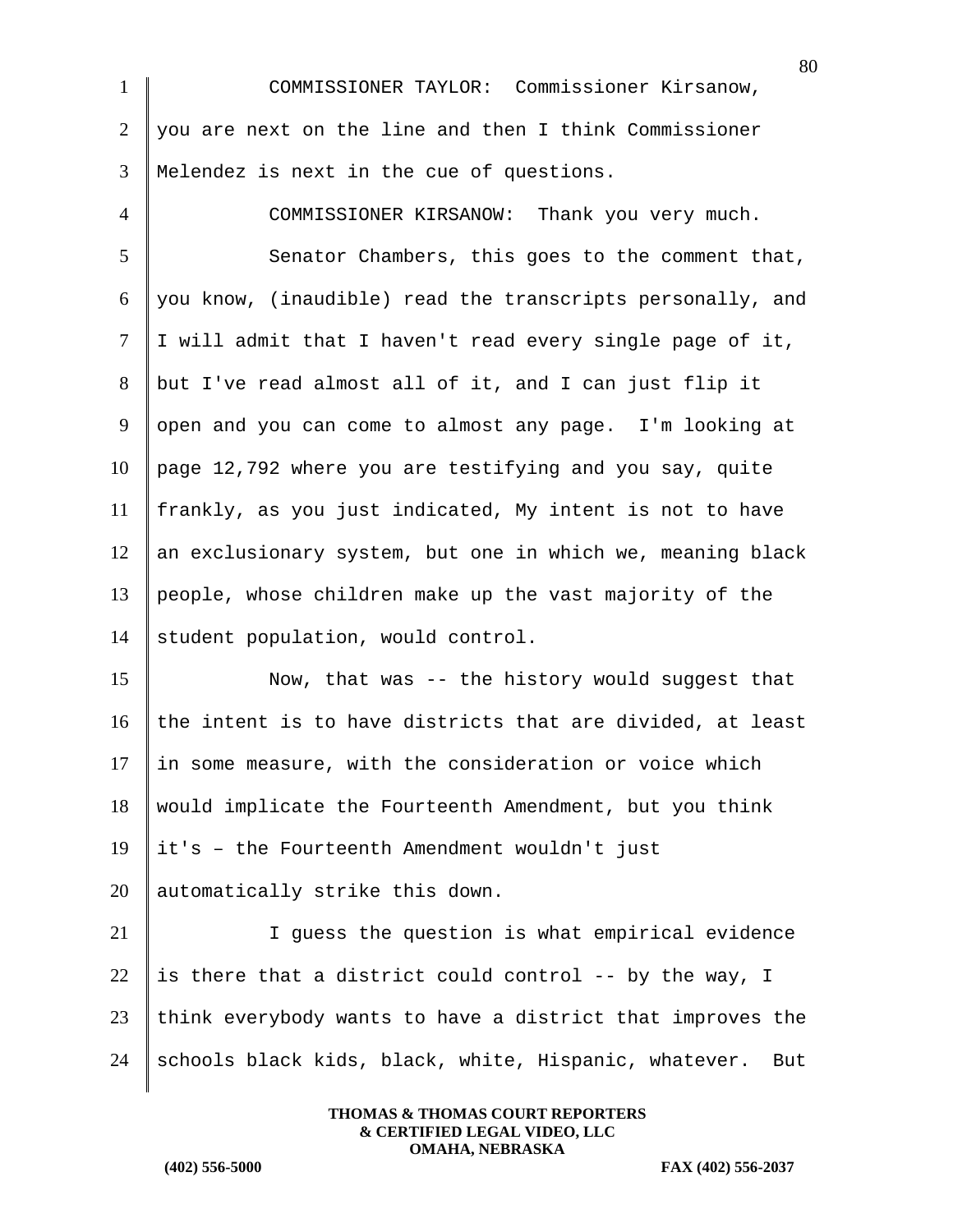| $\mathbf{1}$   | what evidence is there for having such a district would,   |
|----------------|------------------------------------------------------------|
| 2              | in fact, improve the performance of black students or      |
| 3              | Hispanic students or anybody?                              |
| $\overline{4}$ | SENATOR CHAMBERS: I answered that so I will                |
| 5              | keep it brief. I can do it by reading the language that    |
| 6              | you left out when you read that.                           |
| $\tau$         | After it, it says, The student population of               |
| 8              | people there, since the majority of the students go there, |
| 9              | they will control that district.                           |
| 10             | This is what you didn't read: "That does not               |
| 11             | happen as long as we are part of OPS. When we go to the    |
| 12             | poorer areas of the city, you will find minority group     |
| 13             | members and poor white children all of whom are victimized |
| 14             | by the current operation of the Omaha Public School        |
| 15             | system. When people have no say that is effective in the   |
| 16             | destiny of their children themselves or the education      |
| 17             | being provided for their children, there is a feeling of   |
| 18             | futility and hopelessness."                                |
| 19             | "When approaches are made to individual teachers           |
| 20             | and principals, parents are often treated rudely and       |
| 21             | dismissively. Going to the school board is even less       |
| 22             | helpful."                                                  |
| 23             | "We will create a system where anybody                     |

24 interested in having their children treated like human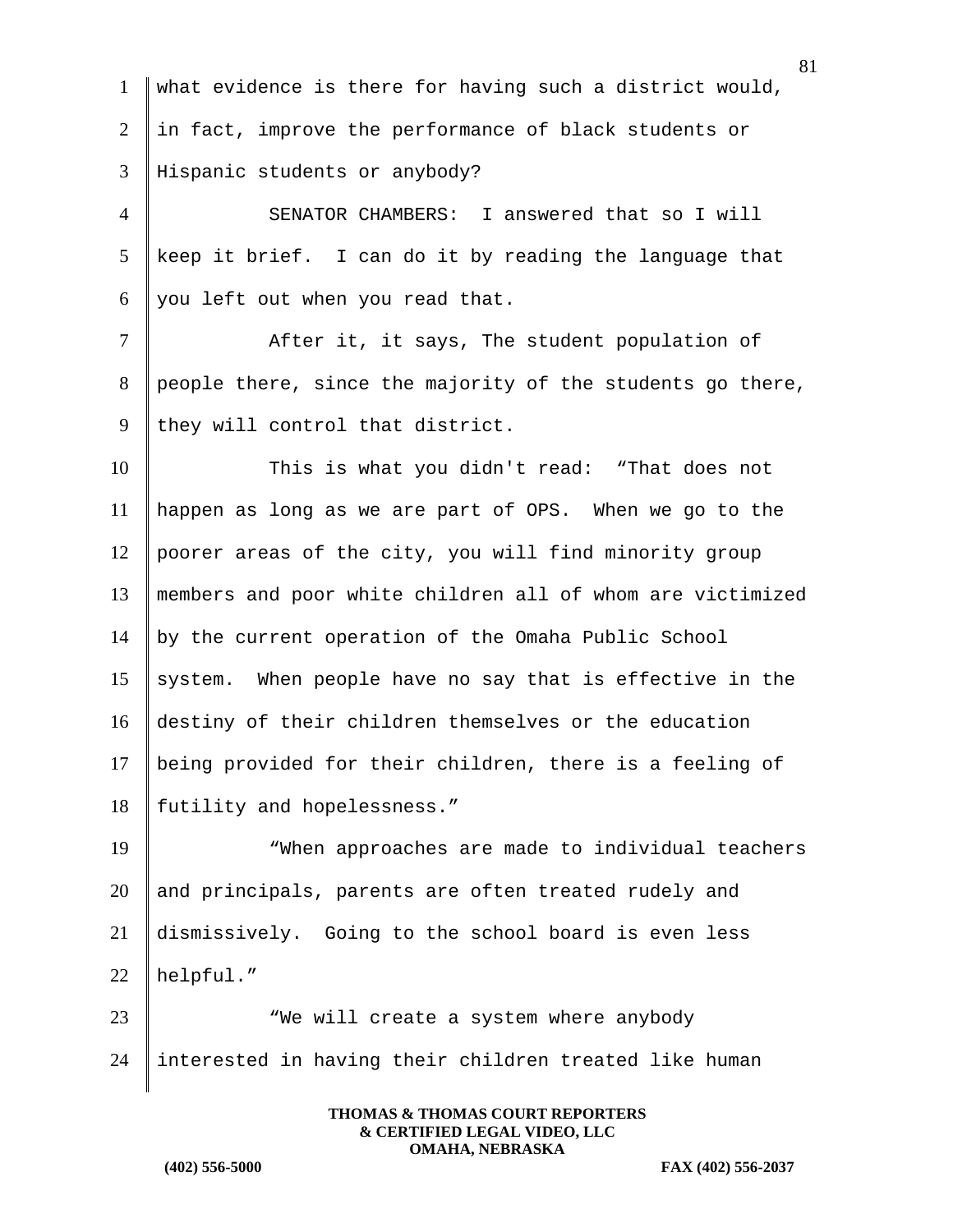beings, with respect and concern and, above all, properly educated, they would be welcome to let their children 3 come. And any teachers who are competent, meaning they know their subject, they know how to teach or impart that information to the children, have respect for the students, would be welcome. It is not exclusionary but it would no longer be one of those areas where people who are not qualified can be dumped to the detriment of the 9 children." 10 I always included the poor white children, 11 always. 12 COMMISSIONER KIRSANOW: But, Senator, specifically to my question, what evidence is there that 14 by doing this, all of the things you just mentioned, would, in fact, occur? SENATOR CHAMBERS: This hasn't been done in  $\blacksquare$  Omaha. COMMISSIONER KIRSANOW: It's been done in other  $\parallel$  places, though, maybe not specifically with this 20 | legislation. But where I live  $-$  and by the way, I'm  $\parallel$  black. Where I live, Cleveland, Ohio, you've got a black 22 superintendent, we've had a black superintendent for decades. You've got black principals, black teachers, majority black city and you've got, you know, local

> **THOMAS & THOMAS COURT REPORTERS & CERTIFIED LEGAL VIDEO, LLC OMAHA, NEBRASKA**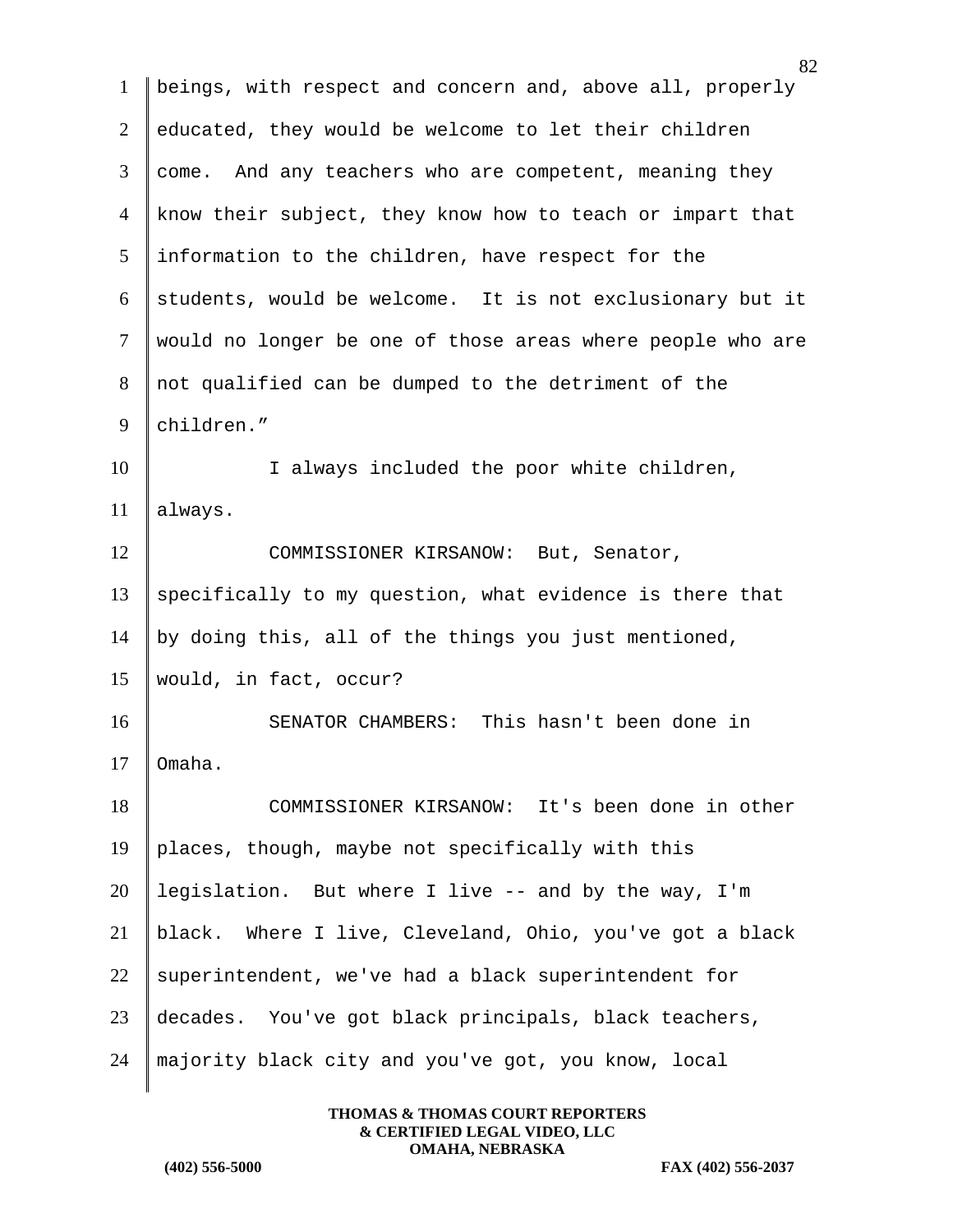|                 | 83                                                         |
|-----------------|------------------------------------------------------------|
| $\mathbf{1}$    | attendance in all of these things, yet those things, in    |
| $\overline{2}$  | and of themselves, haven't done anything. In fact, scores  |
| 3               | and dropout rates and everything else has gotten worse.    |
| $\overline{4}$  | SENATOR CHAMBERS: This is not a national piece             |
| $5\overline{)}$ | of legislation. This relates to Omaha where I live. I      |
| 6               | challenge you or anybody else to find any legislator at    |
| $\tau$          | any level, federal or state, who has done the things I     |
| 8               | have done while I've been in the Legislature. I am a       |
| 9               | force to be reckoned with. I'm not boasting; I'm telling   |
| 10              | the truth.                                                 |
| 11              | Why would the New York Times write articles                |
| 12              | about me and these other national papers when there is not |
| 13              | that much in Nebraska that's of interest to anybody other  |
| 14              | than Senator Chambers.                                     |
| 15              | SENATOR BOURNE: The reason - the reason -- the             |
| 16              | reason they would write these articles is because we're    |
| 17              | the first state in 25 years that sanctioned segregation.   |
| 18              | What Senator Chambers forgets, and he leaves out some of   |
| 19              | the elements of his testimony on the floor, he says,       |
| 20              | Several years ago I began discussing in my community the   |
| 21              | possibility of carving our area of OPS and establishing a  |
| 22              | district over which we would have control. We, meaning     |
| 23              | black people, whose children make up the vast majority of  |
| 24              | the student population.                                    |
|                 |                                                            |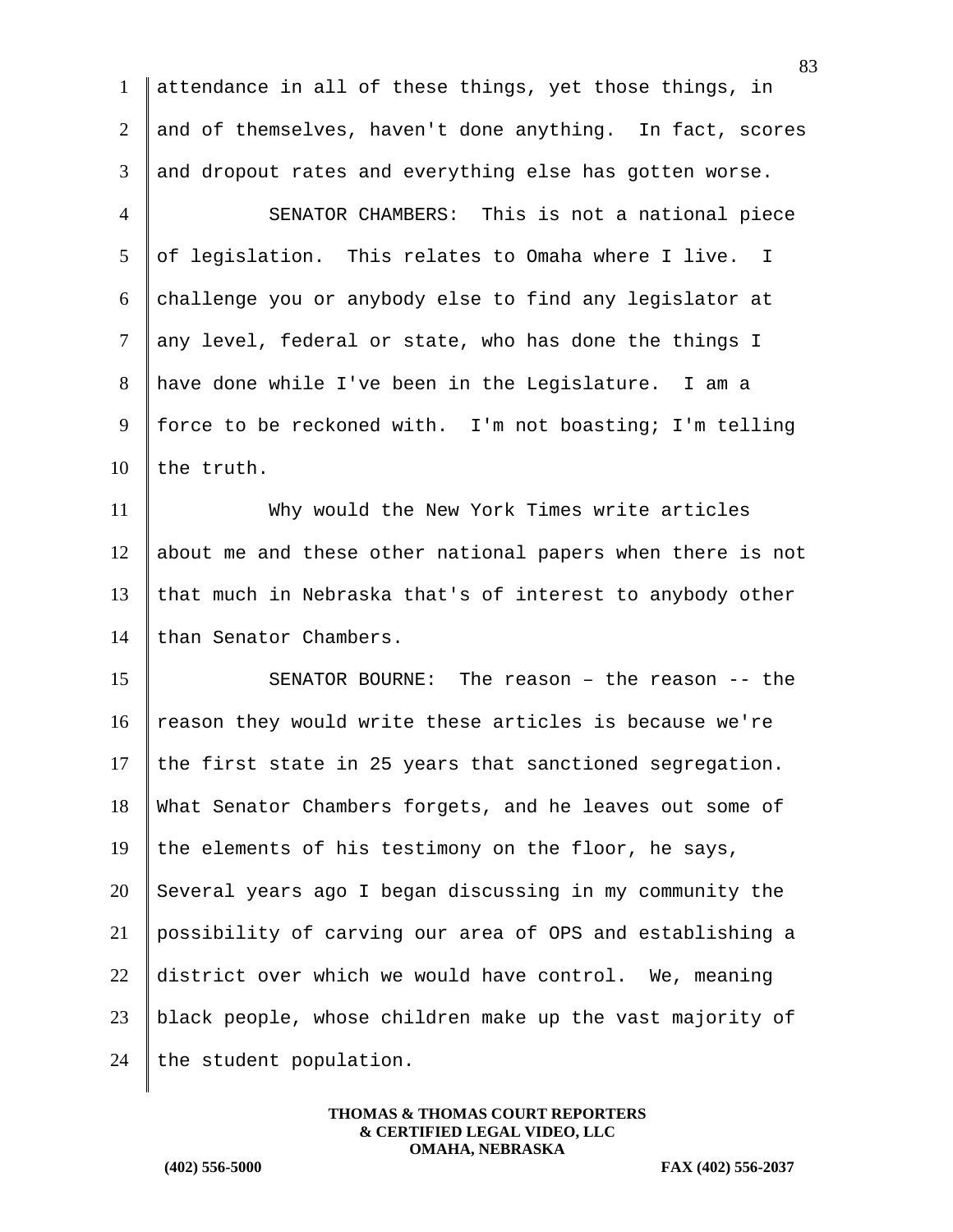|                | 84                                                         |
|----------------|------------------------------------------------------------|
| $\mathbf{1}$   | He goes on to say, in response to a question               |
| $\overline{2}$ | from another senator, Oh, there will be an                 |
| 3              | interrelationship between school districts because in      |
| $\overline{4}$ | competitions of an athletic nature, ours will win all of   |
| 5 <sup>5</sup> | the championships, because right now the black athletes    |
| 6              | are very welcome in white schools but the black student at |
| $\tau$         | large is not welcome. So when we get those kids back in    |
| 8              | our district, football, baseball, basketball, you can all  |
| 9              | forget it.                                                 |
| 10             | This shows so clearly a race-based segregative             |
| 11             | act, it's crystal clear.                                   |
| 12             | SENATOR CHAMBERS: Read the next statement that             |
| 13             | followed that that I made.                                 |
| 14             | SENATOR BOURNE: I don't have that in my record             |
| 15             | here.                                                      |
| 16             | SENATOR CHAMBERS: You're reading from a lawsuit            |
| 17             | that was filed?                                            |
| 18             | SENATOR BOURNE: Nope, I'm reading from                     |
| 19             | transcripts that I looked at -- or quotes that I looked at |
| 20             | in the transcripts from the debate on the floor over that  |
| 21             | period of time that demonstrate that the reason the        |
| 22             | amendment was brought was because of race.                 |
| 23             | SENATOR CHAMBERS: Do you know what the word was            |
| 24             | in the statement that followed that he read about the      |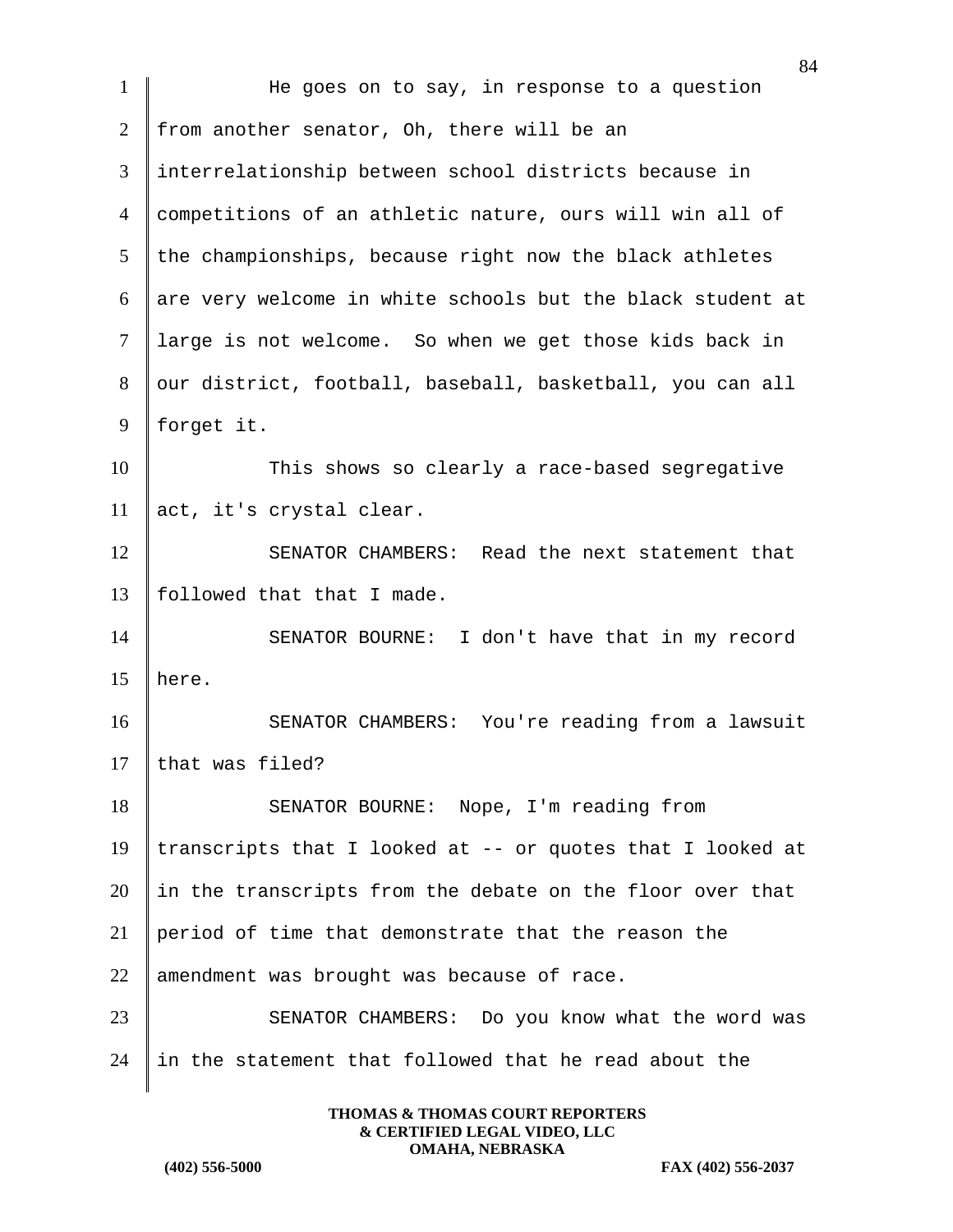1 athletes? Facetious. And some people don't know what 2 facetious means. But that statement on its face is 3 | obviously facetious. 4 Senator Bourne knows what my main thrust was. 5 When I'm discussing an issue, I'm going to discuss it in  $6$  terms of the people that I represent. represent black 7 people and poor white people. I'm familiar with how they  $8$  are being cheated. 9 Why am I going to talk about west Omaha or south  $10$  | Omaha? I want to be able to speak with as much authority 11 and knowledge as possible. So when I talk about black 12 children and poor white children, I'm talking about those 13 who have been victimized and how this plan is going to 14 | impact on them. 15 | It will actually help everybody, because when 16 you raise the bottom of the barrel, which non-white 17 children are perceived to be, you raise everything in it. 18 | And we can improve the quality of education through this  $19$  | plan. 20 COMMISSIONER YAKI: But you have to do it in 21 | separate  $-$  have to do it in separate barrels. 22 SENATOR CHAMBERS: Say it again. 23 COMMISSIONER YAKI: But you have to do it in 24 | separate barrels.

> **THOMAS & THOMAS COURT REPORTERS & CERTIFIED LEGAL VIDEO, LLC OMAHA, NEBRASKA**

**(402) 556-5000 FAX (402) 556-2037**

85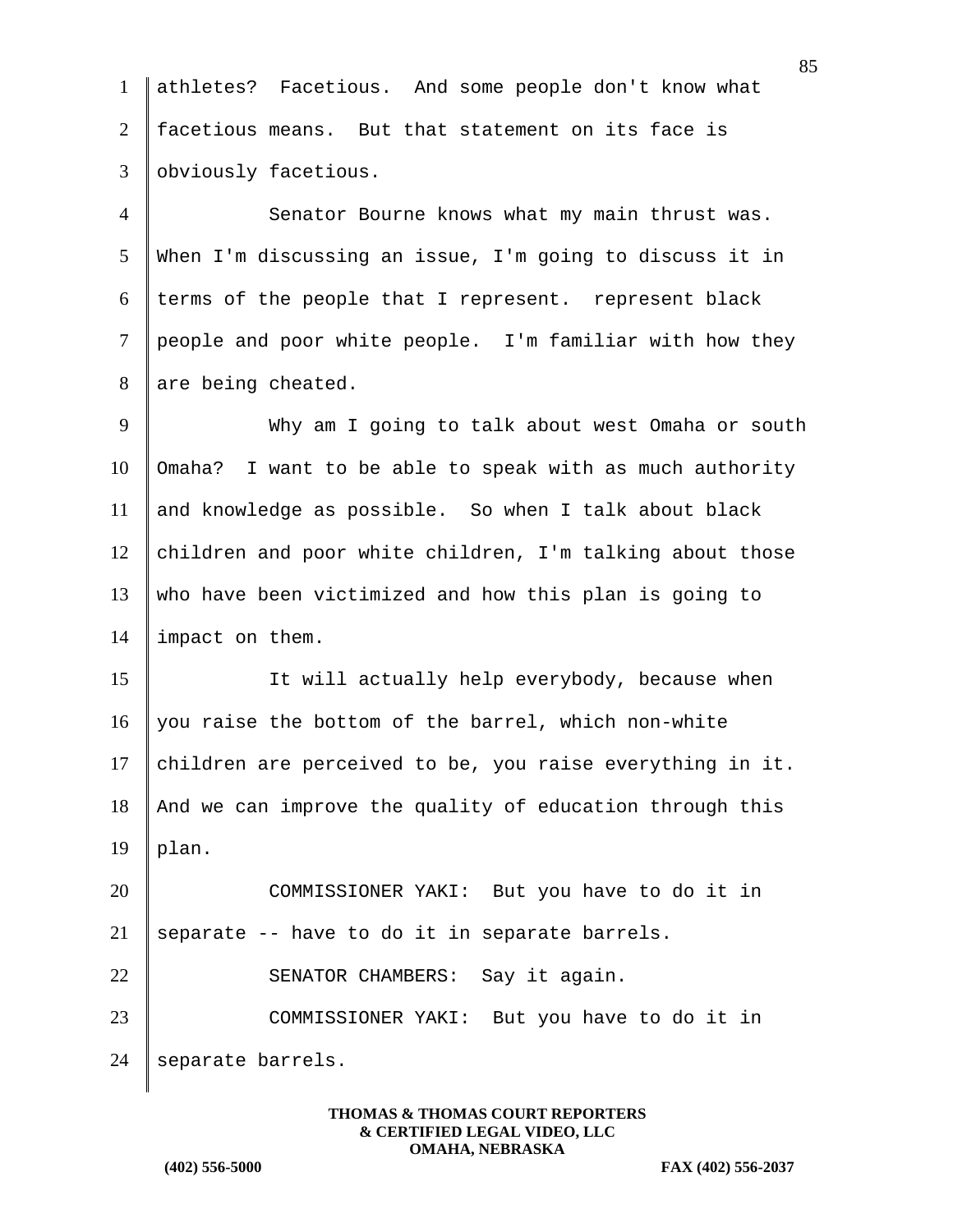86 1 SENATOR CHAMBERS: No, that's -- here's what  $2 \parallel$  you keep not hearing. 3 COMMISSIONER YAKI: I -- 4 SENATOR CHAMBERS: This does not go to student  $5$  attendance. It does not change the - it doesn't change 6 anything from what exists now except who administers those 7 schools. 8 COMMISSIONER YAKI: I know, but, Senator 9 Chambers, you say, and you've said on more than one  $10$  occasion here, in your writings, on the floor of the 11 senate, that the Omaha School District is  $-$  OPS is  $12$  seqregated. 13 SENATOR CHAMBERS: Yes. 14 COMMISSIONER YAKI: And then you say I'm not 15 going to change a thing about that, I'm just going to 16 change who runs -- who runs it. So you're essentially 17 saying I'm just going to change the actors who are running  $18$  the segregation because my folks are better than any other 19 | folks at doing that. I mean, read  $-$ -20 SENATOR CHAMBERS: No, that's not what I said. 21 COMMISSIONER YAKI: I'm going to read -- I'm 22 going to read  $-$ 23 | SENATOR CHAMBERS: What I said --

> **THOMAS & THOMAS COURT REPORTERS & CERTIFIED LEGAL VIDEO, LLC OMAHA, NEBRASKA**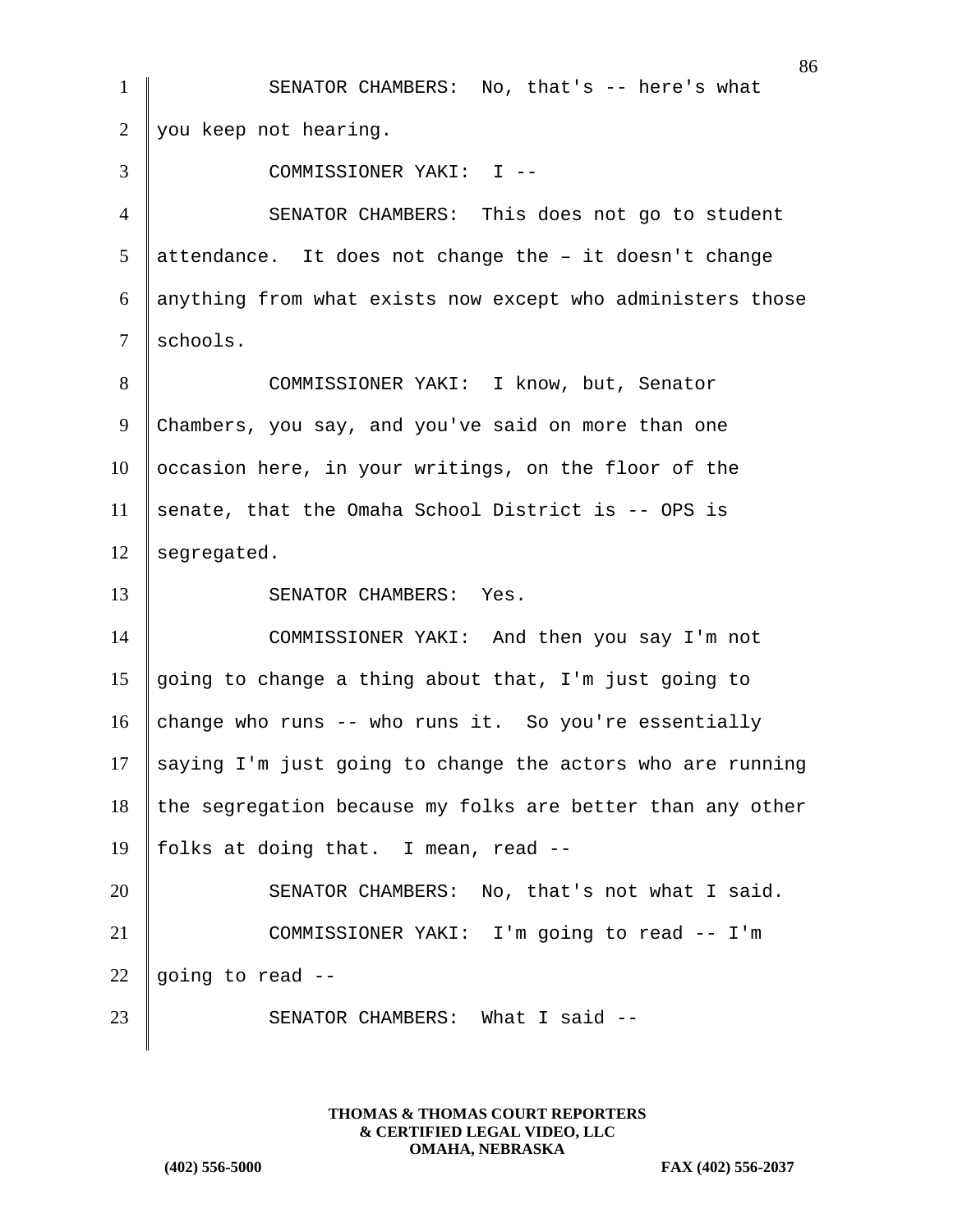1 COMMISSIONER YAKI: I'm going to read from the 2 transcript of the floor debate  $1282 - -$  I mean, you spoke  $3$  many times  $-$ 4 SENATOR CHAMBERS: Many times. 5 COMMISSIONER YAKI: -- and very eloquently, but  $6$  the point that's clear is this one statement where you 7 say, Black people simply want to say it's going to be a 8 different sheriff in town, and you're talking about 9 administrators and how the school board works. 10 I mean, you're basically saying that this -- and 11  $\parallel$  in principle -- the principles of this, I think, are fine. 12 The idea of having more diversity, of having African 13 Americans be leaders in the education community, at the 14 school board, those are all good and sound principles. 15 What – the concern is that we talk -- we keep on talking 16 about the children, we keep on talking about their quality 17 of education and their  $-$  and their hopes and aspirations  $18$  for the future. How are we doing that by saying that in 19 order to effectuate control by adults over education for  $20$  kids, the compound – the necessary consequence of that is 21 going to be those kids are going to be isolated by race in  $22$  these schools districts? 23 SENATOR CHAMBERS: No, they still - they go --24 they are isolated now. They will keep - if you think it's

> **THOMAS & THOMAS COURT REPORTERS & CERTIFIED LEGAL VIDEO, LLC OMAHA, NEBRASKA**

**(402) 556-5000 FAX (402) 556-2037**

87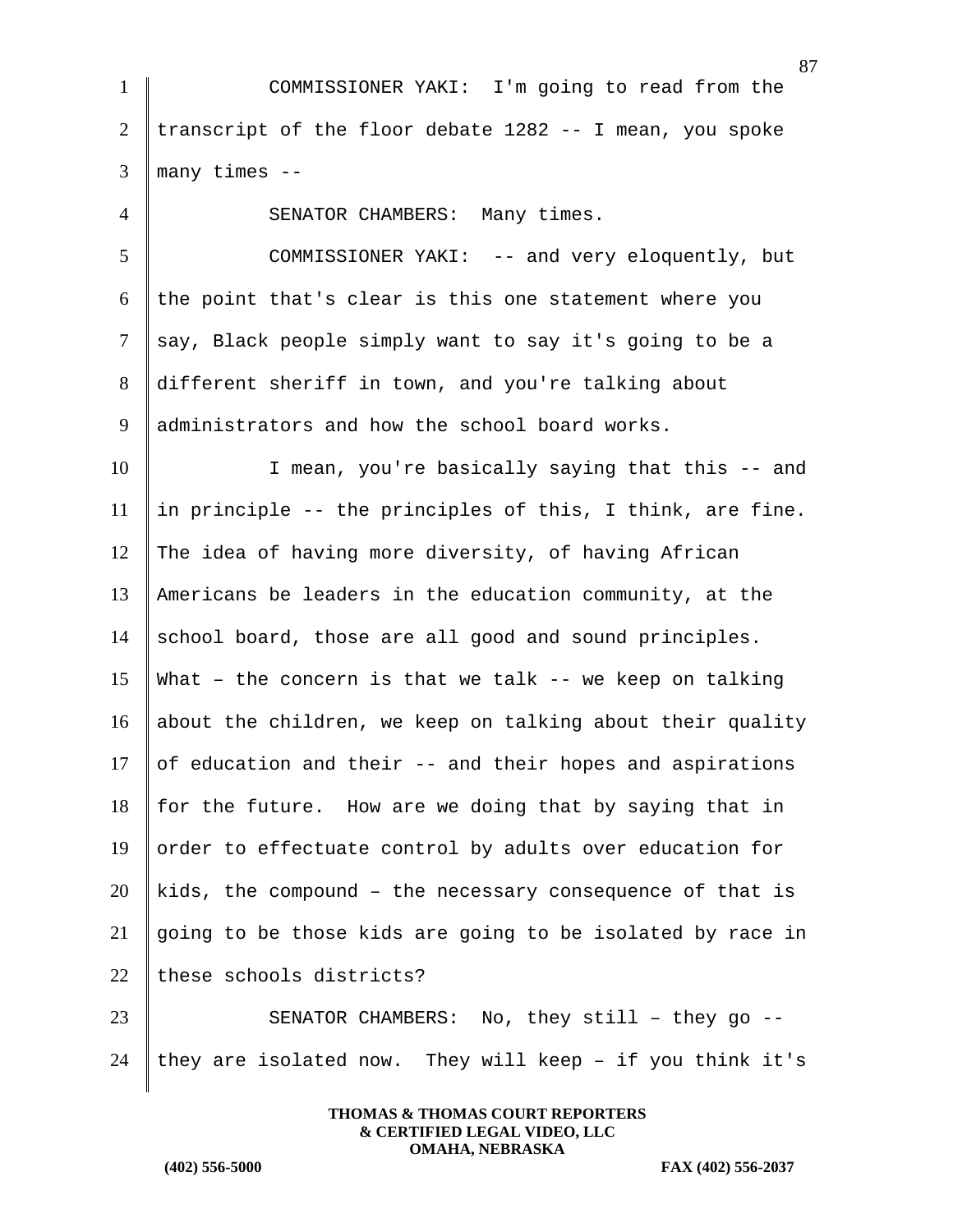1 so terrible under my plan, why don't you speak against 2 the segregated schools now where they go? I'm saying I  $3$  recognize what the problem is --4 COMMISSIONER YAKI: Senator Chambers, when I -- 5 SENATOR CHAMBERS: -- (inaudible) into those  $6 \vert$  schools. 7 COMMISSIONER YAKI: I had said before I agree 8 with you about -- outside of this artificial hearing, 99 9 percent of the time I would probably agree with you. 10 SENATOR CHAMBERS: Well, I have to function --11 | COMMISSIONER YAKI: Like I said --12 SENATOR CHAMBERS: -- in the real world where 13 the children are. 14 COMMISSIONER YAKI: -- I would -- and I would 15 say  $-$  and I would say the scope of this hearing is 16 predicated on 1024 and what it intends to do. 17 The background of it, and that is what you 18 brought up, which is how -- whether or not OPS has done 19 its job, and I think we've heard from people here that it 20 hasn't done it's job as well as it should or can or 21 anywhere where it should be, I understand that there is 22 that background going on behind you. I understand that's 23 behind your rage. I understand that's behind your concern 24 and your passion. None of that is to be denigrated by  $-$ 

> **THOMAS & THOMAS COURT REPORTERS & CERTIFIED LEGAL VIDEO, LLC OMAHA, NEBRASKA**

**(402) 556-5000 FAX (402) 556-2037**

88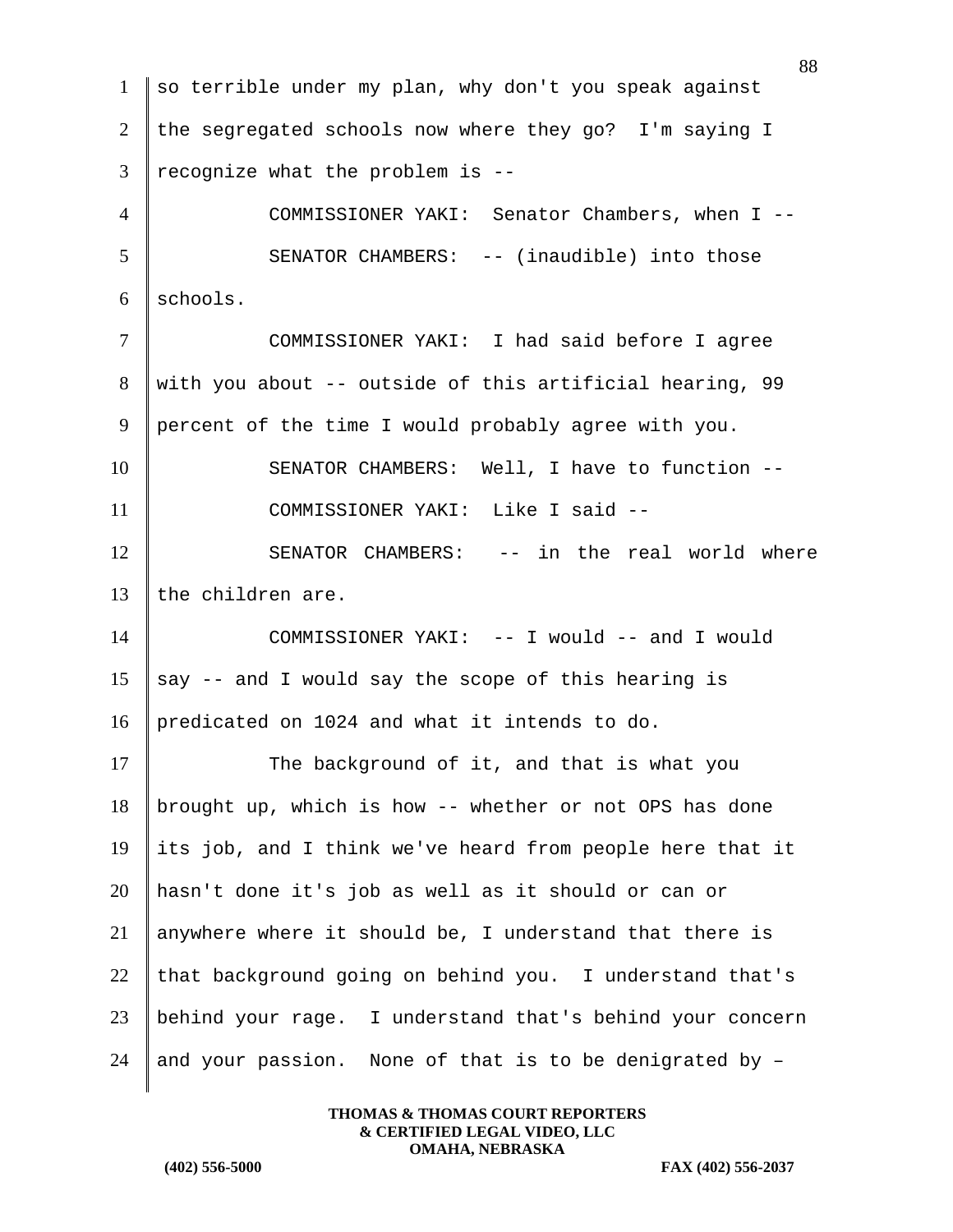| $\mathbf{1}$   | by what we say here today. It is just the means to         |
|----------------|------------------------------------------------------------|
| $\overline{2}$ | achieve that, that at least I have a slight problem with   |
| 3              | and others might have as well.                             |
| $\overline{4}$ | SENATOR CHAMBERS: But, Commissioner, so you                |
| 5              | really understand me, I have lived in Omaha 69 years.      |
| 6              | I've been in the Legislature 36 years. I have watched      |
| $\tau$         | OPS. What Senator Bourne doesn't pay attention to, is      |
| 8              | what I say in my debates, to the extent I do, because I    |
| 9              | know what I say.                                           |
| 10             | When there have been bills that OPS brought that           |
| 11             | I opposed, I said, you will not show me that you are going |
| 12             | to do anything to improve education, and until you show me |
| 13             | that, I will stop every bill you bring. Well, I told them  |
| 14             | how they can get me on their side, improve education, and  |
| 15             | that's what they are supposed to do. But they have not     |
| 16             | done it. Don't take my word for it. Read the test          |
| 17             | scores, read the local newspaper which has pointed it out. |
| 18             | COMMISSIONER YAKI: Senator Chambers --                     |
| 19             | SENATOR CHAMBERS: So here's -- here's the                  |
| 20             | question I would ask you.                                  |
| 21             | COMMISSIONER YAKI: I'm not going to argue.                 |
| 22             | SENATOR CHAMBERS: Then how are we going to                 |
| 23             | correct it? If my way is not the way and nothing OPS has   |
| 24             | done to date and they have nothing else on the table,      |
|                |                                                            |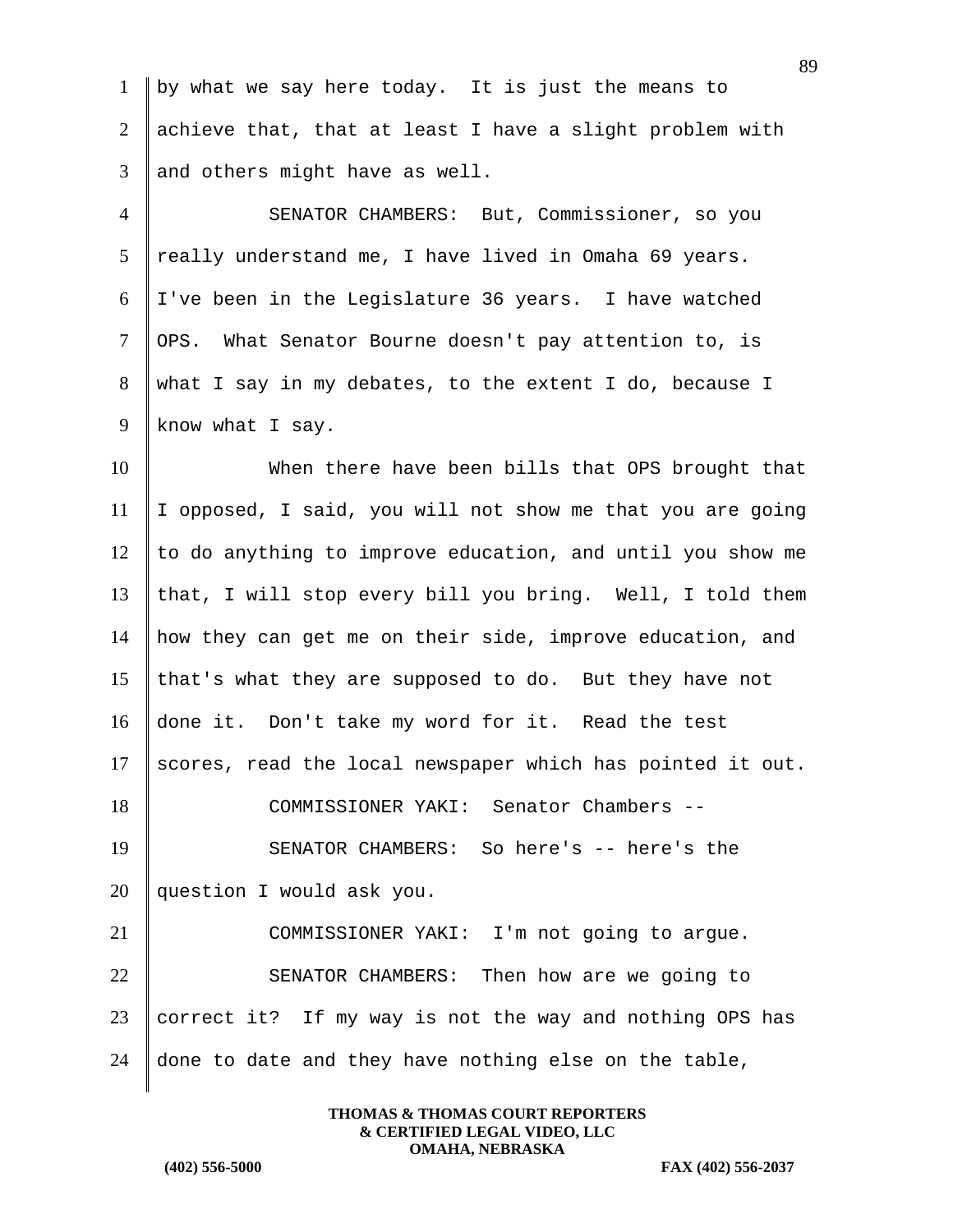| $\mathbf{1}$   | you're saying leave everything as it is because as long    |
|----------------|------------------------------------------------------------|
| $\overline{2}$ | as white people control it, it's okay.                     |
| 3              | COMMISSIONER YAKI: I would never -I would never            |
| $\overline{4}$ | say -- I would never say leave everything the way it is.   |
| 5              | I never --                                                 |
| 6              | SENATOR CHAMBERS: Then what is the change?                 |
| $\tau$         | COMMISSIONER YAKI: I never -- I don't believe              |
| 8              | in status quo. I will say -- I will say --                 |
| 9              | SENATOR CHAMBERS: Then how do we change it?                |
| 10             | COMMISSIONER YAKI: I'm not -- I can't -- I'm               |
| 11             | not from Omaha. I can't speak for the people of Omaha,     |
| 12             | but I can say this. What you have done, certainly, is      |
| 13             | raise the issue and raised the bar and raised the debate.  |
| 14             | That is to your absolute credit, to you and to the         |
| 15             | communities that you represent.                            |
| 16             | The question $-$ -                                         |
| 17             | SENATOR BOURNE: If the --                                  |
| 18             | COMMISSIONER YAKI: -- though, is that in                   |
| 19             | attempting to jump over that bar or raise it even further  |
| 20             | are we doing something that however unintentionally -- and |
| 21             | I take you as a person of good motives and good intent,    |
| 22             | but however unintentionally in attempting to do something  |
| 23             | we accidentally go to a place that we left 40 years ago, I |
| 24             | don't know if that's the way to do it.                     |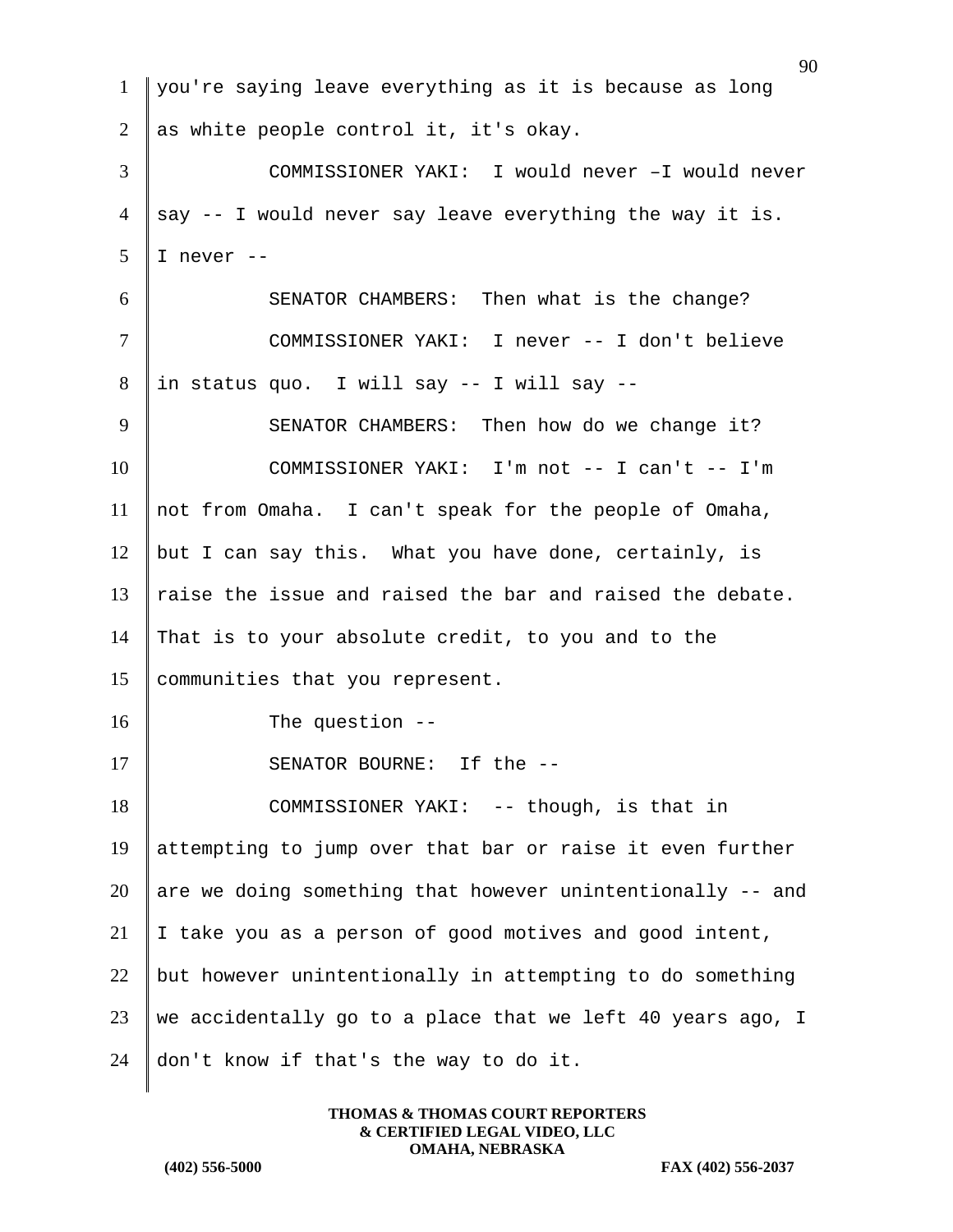1 There have got to be  $-$  there must be  $-$  I saw on the debate on reconsideration people pleading to bring people to the table and redo -- and rethink this and redo it in response to your passion and your concerns. That did not win and it should have won. To avoid -- to avoid 6 our presence here today, that should have happened. 7 | SENATOR CHAMBERS: Well, if that --. 8 COMMISSIONER YAKI: I have a feeling that part of what you did you did because you wanted to get that reaction and get people to the table. That is to your 11 credit. But the concern is the way  $-$  the way  $-$  the means that have been chosen, the freezing of the 13 segregation and, therefore, institutionalizing it is not 14 where I want to be. I don't think in reality you want to be either. COMMISSIONER TAYLOR: Senator Bourne, I ant to hear you respond to what's been said. And I am going to make sure that Commissioner Melendez gets his questions

19 and then I want to state my concern which is slightly 20 different than Commissioner Yaki's position.

21 SENATOR BOURNE: It's not only – this amendment 22 | won't only freeze segregation, it's going to make it worse 23 because, as I indicated, the receiving school district

> **THOMAS & THOMAS COURT REPORTERS & CERTIFIED LEGAL VIDEO, LLC OMAHA, NEBRASKA**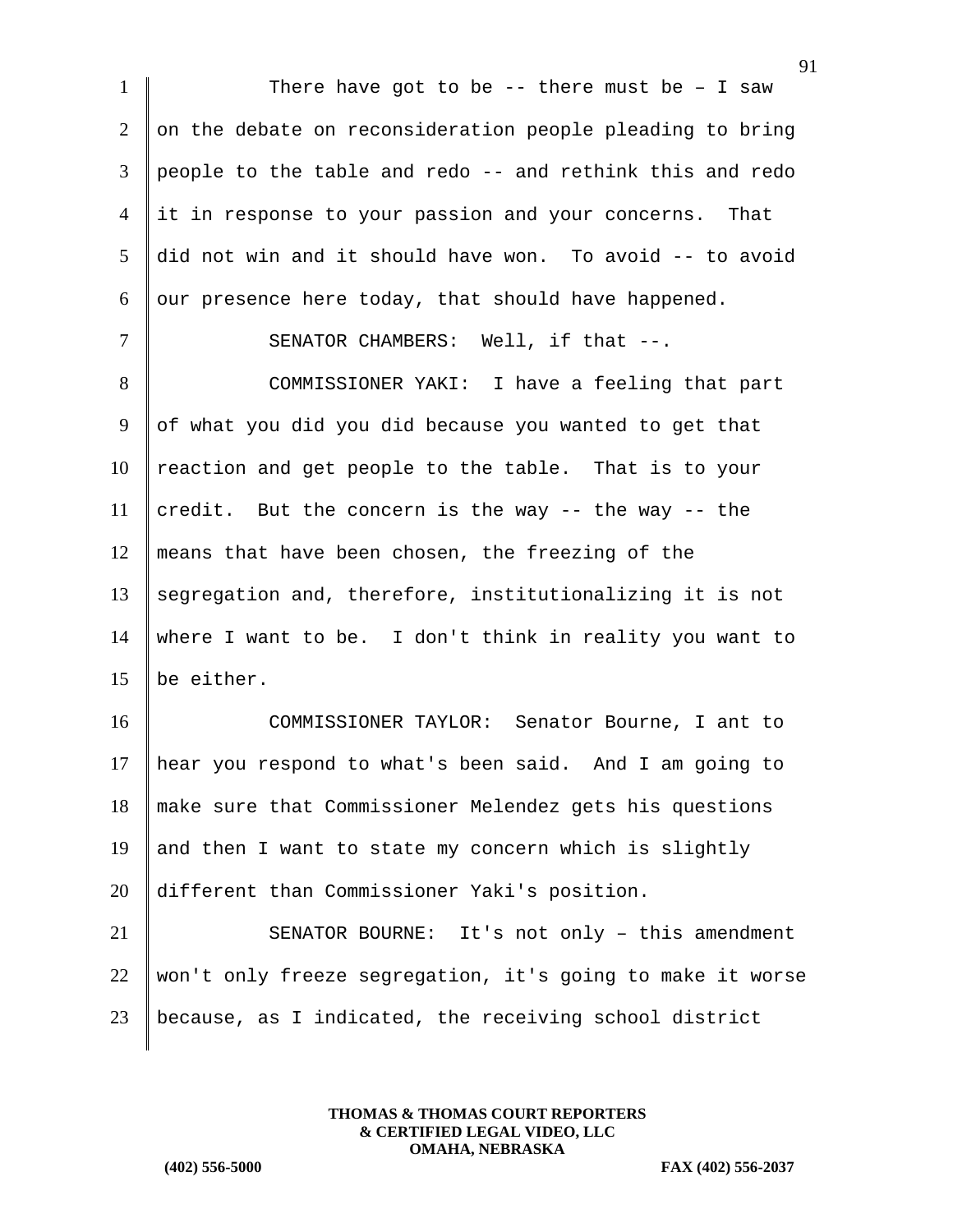1 gets to determine capacity, so segregation will be more 2 prevalent under the passage of this bill.

3 | You know what I find is really unfortunate, because I think Commissioner Yaki hit the nail on the head, that Senator Chambers is trying to make a point with his amendment in 1024. I don't know that if he really believes it's unconstitutional or not. I know that he is 8 about trying to provide quality education for the kids. I don't know, again, if what he has done is passed or tried to pass an amendment or got an amendment adopted that he knows is unconstitutional, but the reality is that we're moving backwards in that we already have a school district 13 that, in my opinion, is underfunded and we are spending millions and millions of dollars on legal fees when we 15 could be buying books for some of these kids and solving 16 some of the problems, and instead, we're letting lawyers 17 get rich and all of that to make a point, and that's unfortunate.

 COMMISSIONER TAYLOR: Commissioner Melendez. COMMISSIONER MELENDEZ: Just a comment I had read, Mr. Chambers, that the NAACP had become involved in 22 this, and they basically represent people of color and African Americans in best interest and they've actually 24 entered this, so there must be a concern on race and

> **THOMAS & THOMAS COURT REPORTERS & CERTIFIED LEGAL VIDEO, LLC OMAHA, NEBRASKA**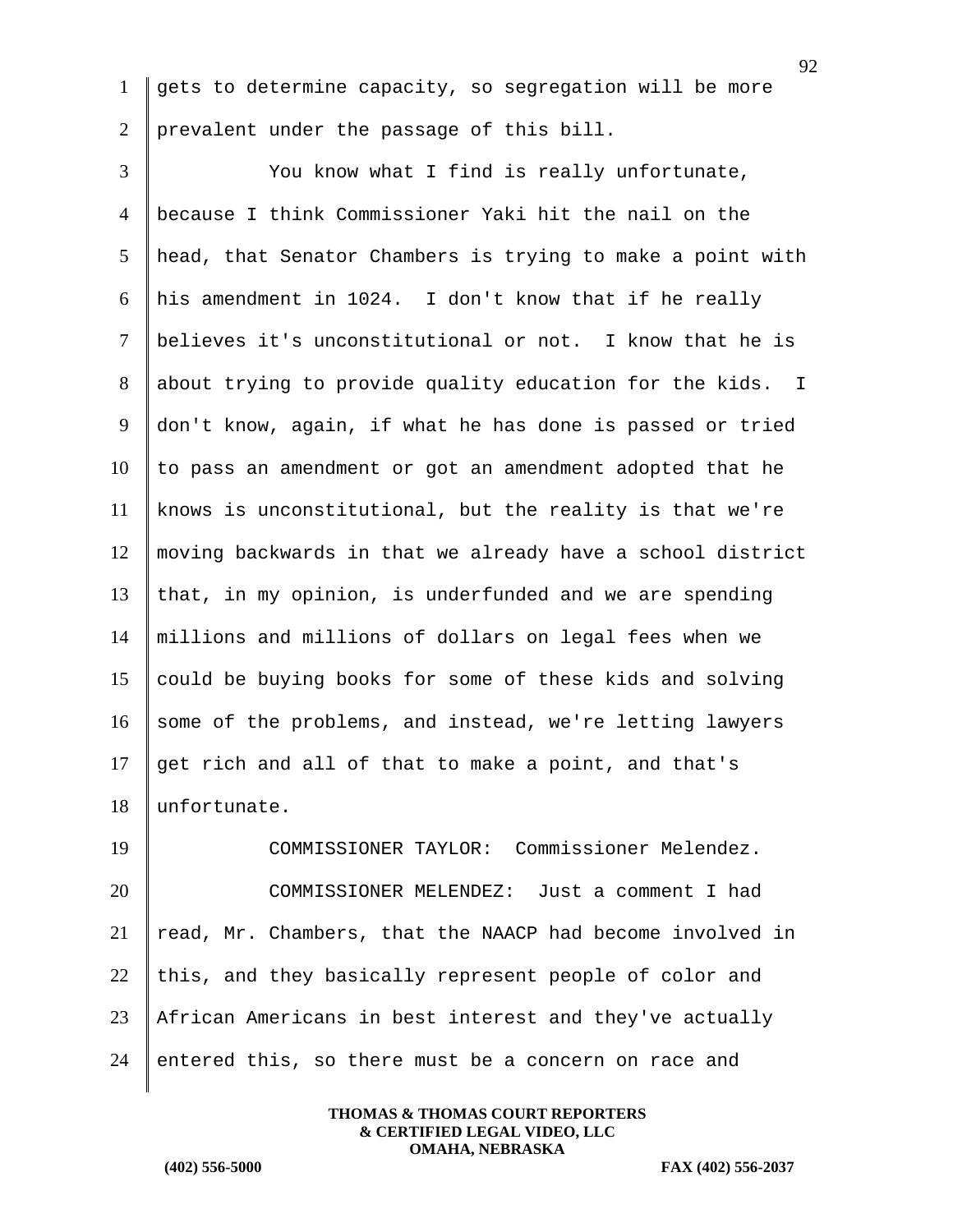1 segregation on all of this. And what's your feeling, as 2 far as them, involvement in this whole lawsuit situation? 3 SENATOR CHAMBERS: Not every- -- not everybody 4 agrees that the new direction of the NAACP under their new  $5$  CEO, who was an official with Verizon, is moving in a 6 direction of its black people. They are now trying to 7 plug into the corporate community to get contributions and 8 donations from them, because at the grassroots level, 9 their membership is falling off. 10 One thing the new CEO said was that they keep 11 saying they have a 500,000 membership in the country. 12 That's false. It's closer to 200,000. They are losing 13 members. 14 So the NAACP read the New York Times article. 15 They saw where these wealthy businessmen, including  $Mr.$ 16 Warren Buffett, second behind Bill Gates, are opposed to 17 it, so that was enough to draw them into it, the scent of 18 money. And this isn't the first time or first place I've 19  $\|$  said this. 20 They have not taken a position on the white 21 district that has been cut out of the heart of OPS. When 22 they filed the lawsuit against my proposal, they did not 23  $\parallel$  address the white district, not only racially

> **THOMAS & THOMAS COURT REPORTERS & CERTIFIED LEGAL VIDEO, LLC OMAHA, NEBRASKA**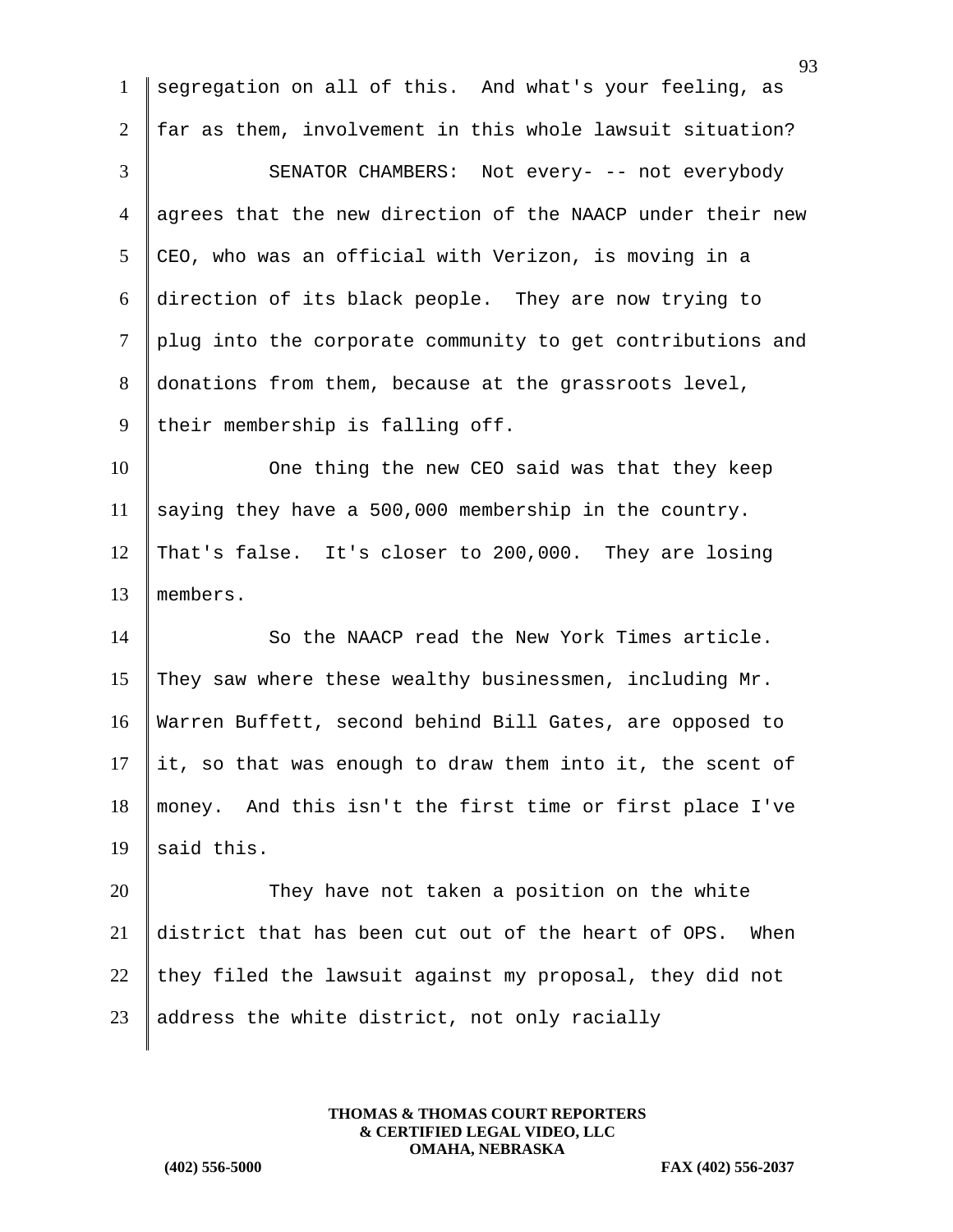1 identifiable, but drawn for that purpose; they didn't 2 | touch that.

3 So the presence of the NAACP in this lawsuit 4 indicates to me only that they have lost their way.

5 The former positions that they have taken, the work that was done under Thurgood Marshall and others, is being defamed by some of the things the NAACP is now doing and some of the issues they are refraining from being 9 drawn into. So that's how I would answer your question as | far as the NAACP's involvement.

11 But not all of the local members of the NAACP 12 agree with what the national is doing. The president of 13 the local chapter was ordered by the national office to 14  $\parallel$  read at a press conference a statement against this bill. 15 The local chapter had not met and taken a position against 16 it, but the office of the NAACP nationally compelled them 17  $\parallel$  to read that statement.

 COMMISSIONER TAYLOR: Gentlemen, I would ask you 19 all to compare Senator Chambers amendment to District  $66$ , and in doing so  $-$  I can quess Senator Chambers' description of District 66. I wanted, Senator Bourne, you 22 to educate us on that and if it is comparable to Senator Chambers' amendment, describe the comparison points, what's different, how is it different, and address, I

> **THOMAS & THOMAS COURT REPORTERS & CERTIFIED LEGAL VIDEO, LLC OMAHA, NEBRASKA**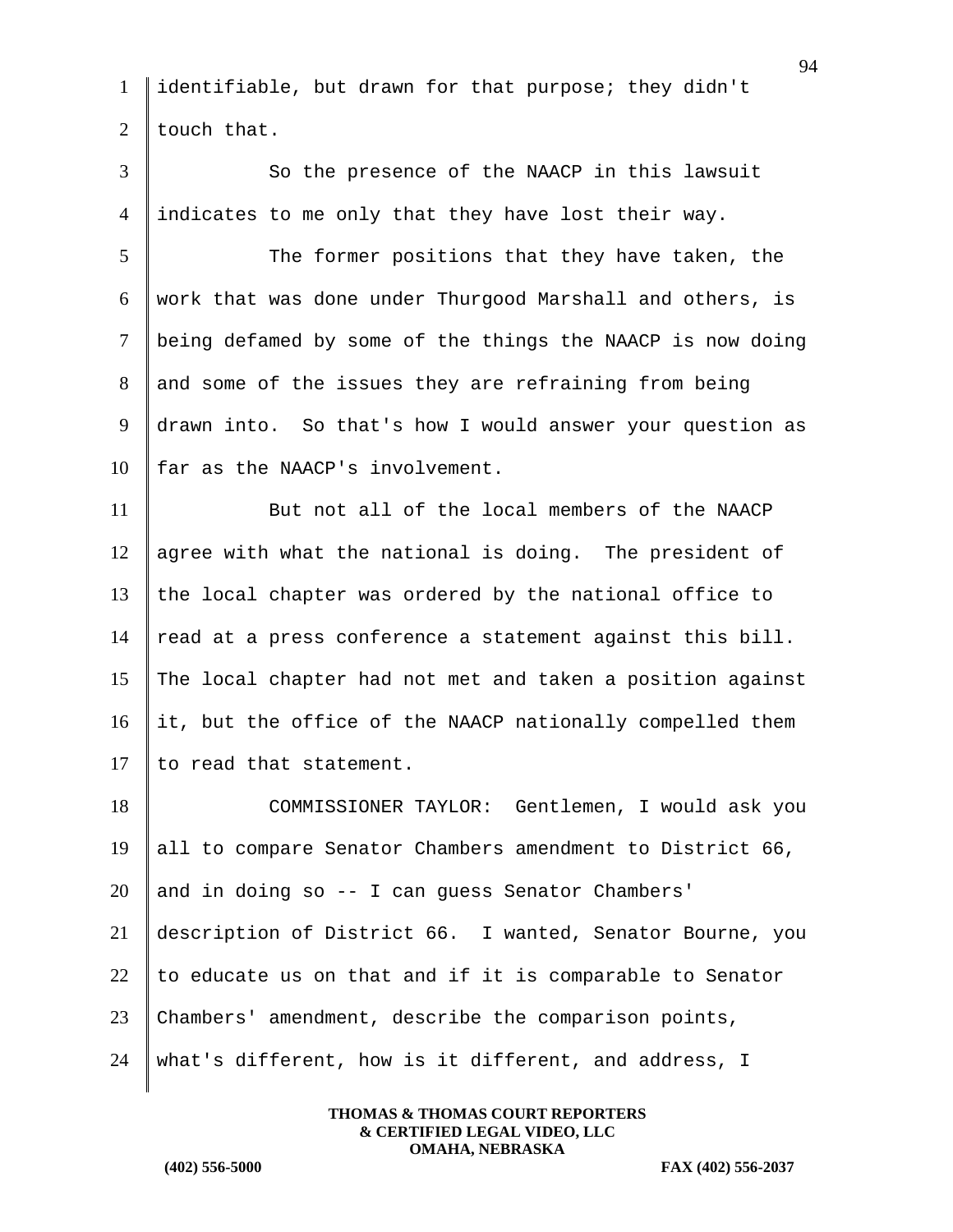think, his overarching point of that potentially being a 2 segregated district just segregated for a different race. 3 SENATOR BOURNE: I -- I'll be honest with you, because of the nature of the amendment that Senator Chambers ran, District 66 was never discussed in the Legislature where I'm confident it would have been had Senator Chambers' amendment been introduced as a bill. In Nebraska, every bill that's introduced has to have a hearing but not every amendment that is run on the floor. 10 COMMISSIONER TAYLOR: Uh-huh. 11 SENATOR BOURNE: So the point that I'm trying to make is that I don't know the history of District 66 and 13 why it was put in the statute in the way it is. I know 14 that it was done. I believe it was done in the '40s. I believe Senator Chambers probably would know more than I. It is a -- it is a district within the Omaha

17 Public School District. It is -- it's probably the 18 wealthiest school district in the state. It's probably 19 the most white school district in the state. 20 Historically, I cannot tell you why it was put in the 21 statute but it clearly is.

22  $\parallel$  The law as it -- as it was written prior to 23 1024, with the exception of districts District 66, would

> **THOMAS & THOMAS COURT REPORTERS & CERTIFIED LEGAL VIDEO, LLC OMAHA, NEBRASKA**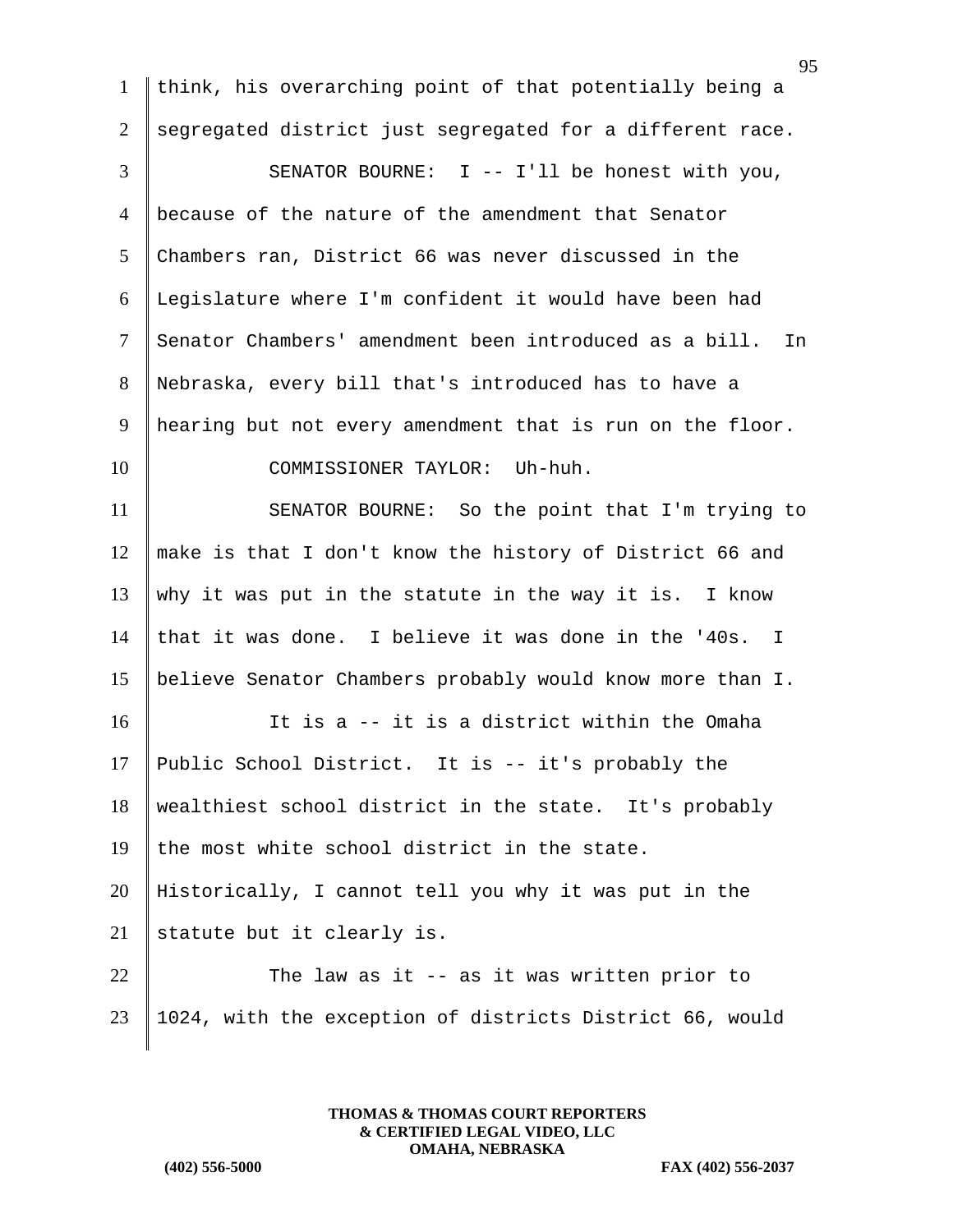allow OPS to take over school districts as the city  $\vert$  expands. COMMISSIONER TAYLOR: Uh-huh. SENATOR CHAMBERS: So Omaha Public Schools under 5 the law could have taken over Millard, it could have  $-$ - again, as the city expanded, it could have taken over 7 | Ralston and it could have taken over Elkhorn as the city 8 grows. Under 1024, the taking over of those districts is 9 prohibited. 10 COMMISSIONER TAYLOR: Uh-huh. SENATOR BOURNE: So historically, I can't tell 12 you why District 66 -- Excuse me. (Brief interruption.) Senator Chambers. Don't die up here. 15 SENATOR BOURNE: Senator Chambers said, don't die up here. I can't tell you historically why District  $\parallel$  66 is the way it is, but I can say that had we had Senator Chambers' amendment as a bill, that issue would have been discussed, it would have been vetted and would have 20 determined whether or not that was  $-$ - you know, what the Legislature passed in the '40s should still apply today. 22 But with the passage of 1024, really the point is moot because we've created -- not only have we allowed District

> **THOMAS & THOMAS COURT REPORTERS & CERTIFIED LEGAL VIDEO, LLC OMAHA, NEBRASKA**

**(402) 556-5000 FAX (402) 556-2037**

96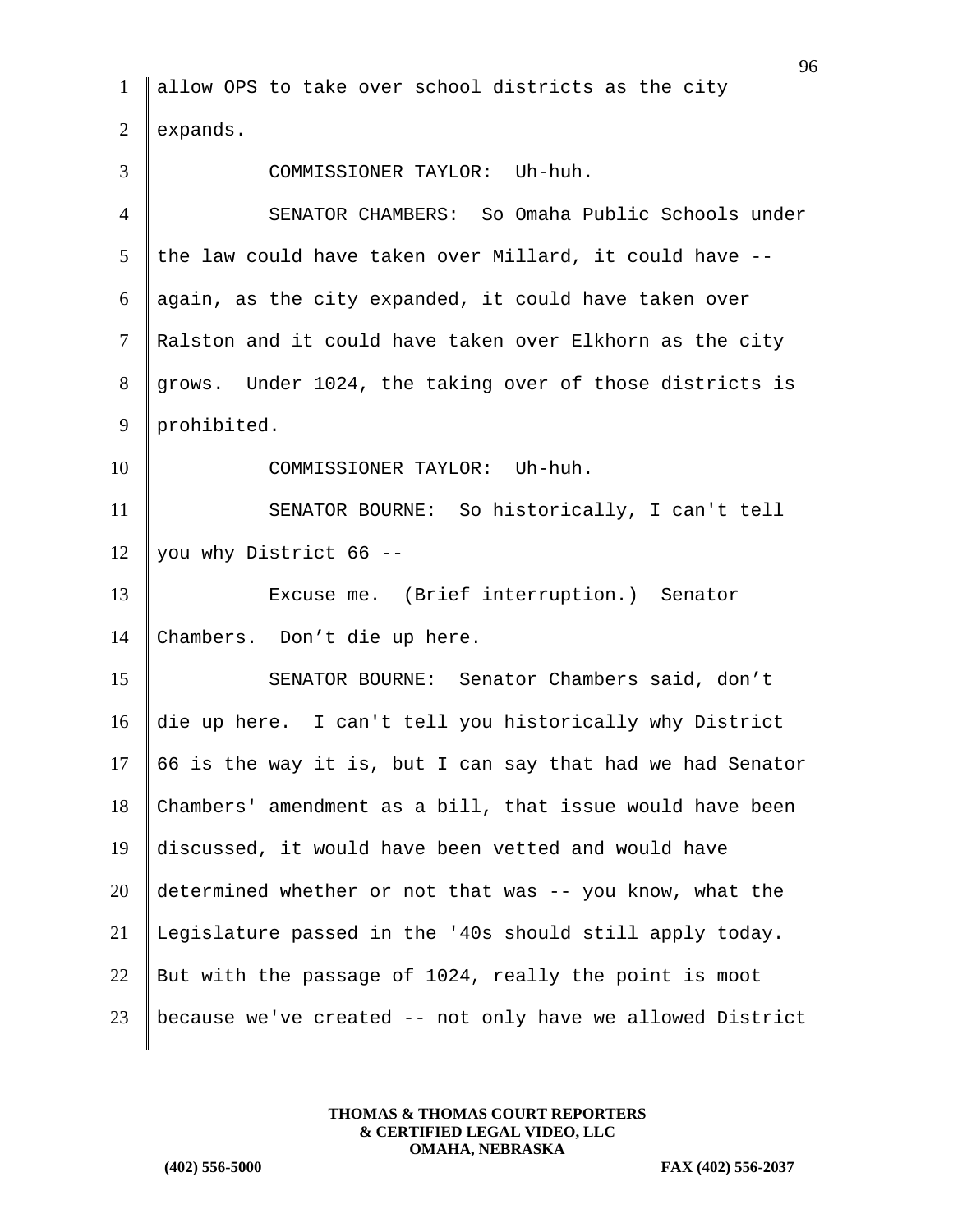|                 | 97                                                         |
|-----------------|------------------------------------------------------------|
| 1               | 66 to remain, we have allowed the other districts that     |
| $\overline{2}$  | are $--$                                                   |
| 3               | COMMISSIONER TAYLOR: Remain.                               |
| $\overline{4}$  | SENATOR BOURNE: -- predominantly white to                  |
| $5\overline{)}$ | remain as well as.                                         |
| 6               | COMMISSIONER TAYLOR: And expected. And I                   |
| $\tau$          | apologize, I'm from Virginia so I -- this may be a topic   |
| 8               | that is being discussed now throughout the state and       |
| 9               | intensely discussed in Omaha, but is there any concern     |
| 10              | about District 66 in its current composition? Is there     |
| 11              | any concerns that it lacks sufficient integration? Are     |
| 12              | those all issues that are being widely debated as this     |
| 13              | amendment is being debated?                                |
| 14              | SENATOR BOURNE: I don't believe during the                 |
| 15              | debate that it was really discussed extensively. I don't   |
| 16              | recall that discussion. I don't recall there ever being    |
| 17              | any discussion in years past, in the eight years I've been |
| 18              | in the Legislature, about somehow repealing the            |
| 19              | legislation that allowed for District 66. I'm just         |
| 20              | unaware of it.                                             |
| 21              | COMMISSIONER TAYLOR: Senator Chambers, is                  |
| 22              | District 66 part of, if you know, an issue raised in the   |
| 23              | lawsuit or has it been an issue raised with you in terms   |
|                 |                                                            |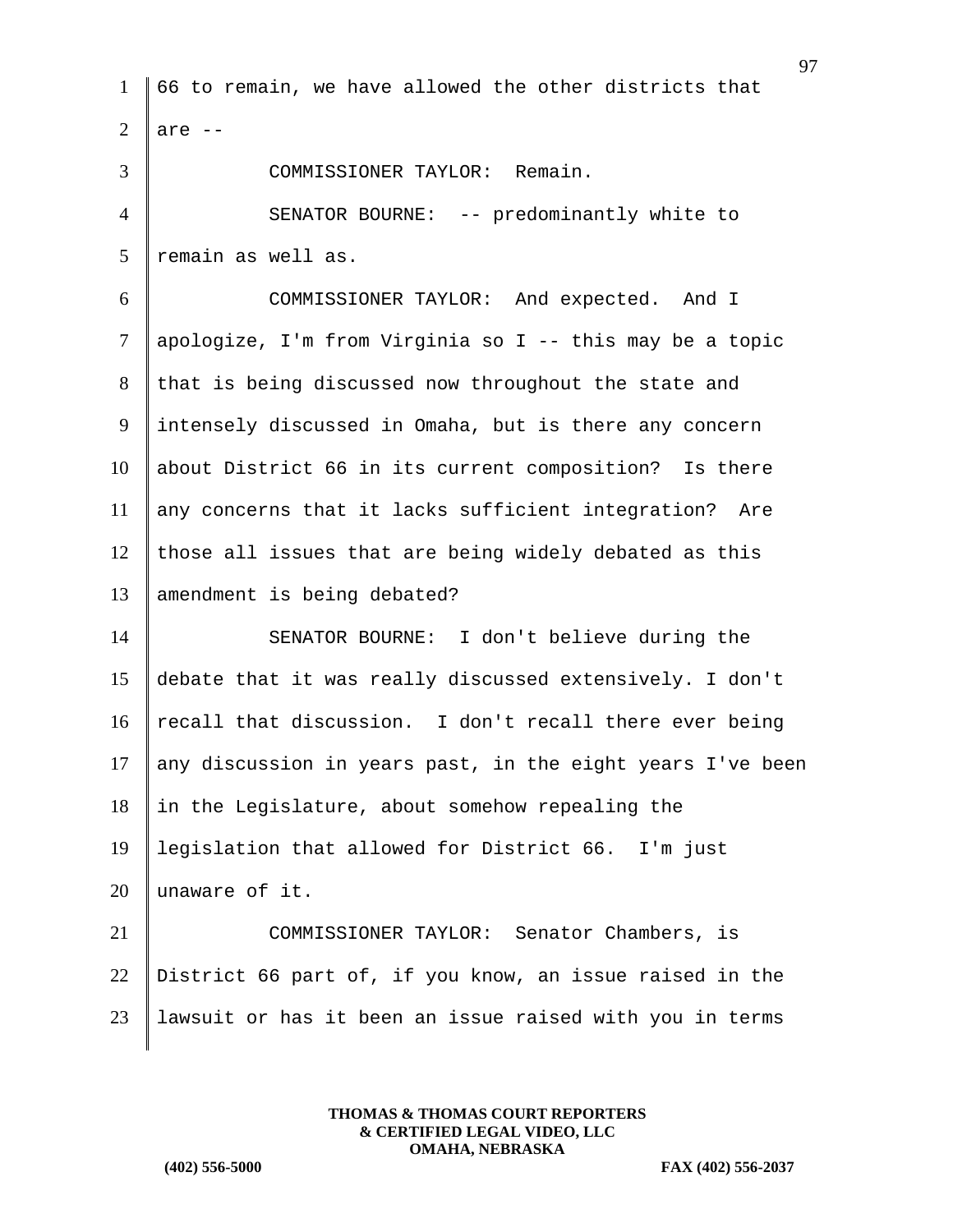of that being what appears to be a segregated district 2 that exists today?

3 SENATOR CHAMBERS: I think during the debate, and I could be mistaken, Senator Pam Redfield I think made  $r$  reference to District 66; and after so much criticism was launched against my proposal after it became law, then I mentioned District 66 every time I had an opportunity to show that if the people were really concerned about 9 integration, which I was not, should look at District 66. And when OPS talked about filing a lawsuit and others talked about OPS filing a lawsuit, it was always only against my proposal but never was District 66 mentioned. When the rich white men got together to speak against my bill and a reporter asked about this other dispute about the suburban schools, those white men said specifically, we cannot reach a consensus on that. We're 17 | not going to take a position on that because we don't all 18 agree; but we all agree on being against what Chambers had done. 20 So, here's the argument I had made. Whyever District 66 came into existence or continues, whyever all 22 of these white districts in the suburban areas exist, they

> **THOMAS & THOMAS COURT REPORTERS & CERTIFIED LEGAL VIDEO, LLC OMAHA, NEBRASKA**

all give an overriding reason: local control.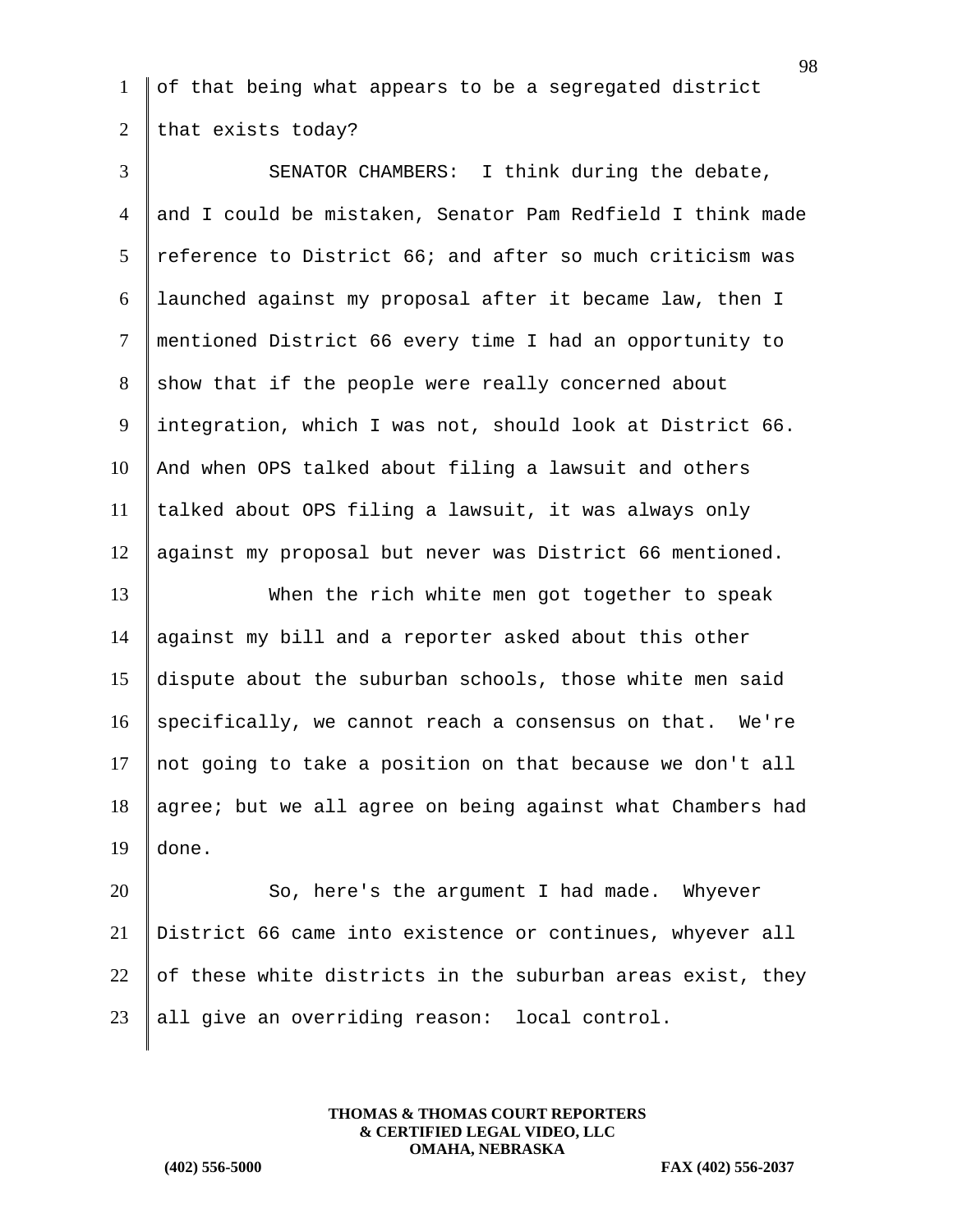1 There are districts in the State of Nebraska, 2 the whole district, with as few as 120 students because  $3$  they want local control. So if white people want to 4 administer and control their schools, it's called local 5 control. If non-white people want the same thing, it's 6 called segregation. So that's how they defeat us.

7 The residential -- the residential segregation 8 creates a set of circumstances where, if we want to administer the schools where we live- and -- we are 10 | restricted residentially.-- they can say, well, -you can't do that because that's segregation, so not only are you  $\parallel$  going to be segregated residentially, you can never exercise local control because we'll call that segregation. And although white people 12 have always had 15 | it -- local control is considered one of the mainstays of 16 conservative Republican philosophy. It suddenly becomes sinister, un-American and unthinkable when the groups who traditionally have not been able to exercise that control,  $\parallel$  get in a position to do so.

20 Had this headline in the New York Times said, "A 21 Bill Calling for Local Control, Equalizing School Funding, 22 and Improving Quality of Education," people may not have 23 even read it. But when you get a screaming, misleading 24 headline that's false, "Law to Segregate Omaha Schools

> **THOMAS & THOMAS COURT REPORTERS & CERTIFIED LEGAL VIDEO, LLC OMAHA, NEBRASKA**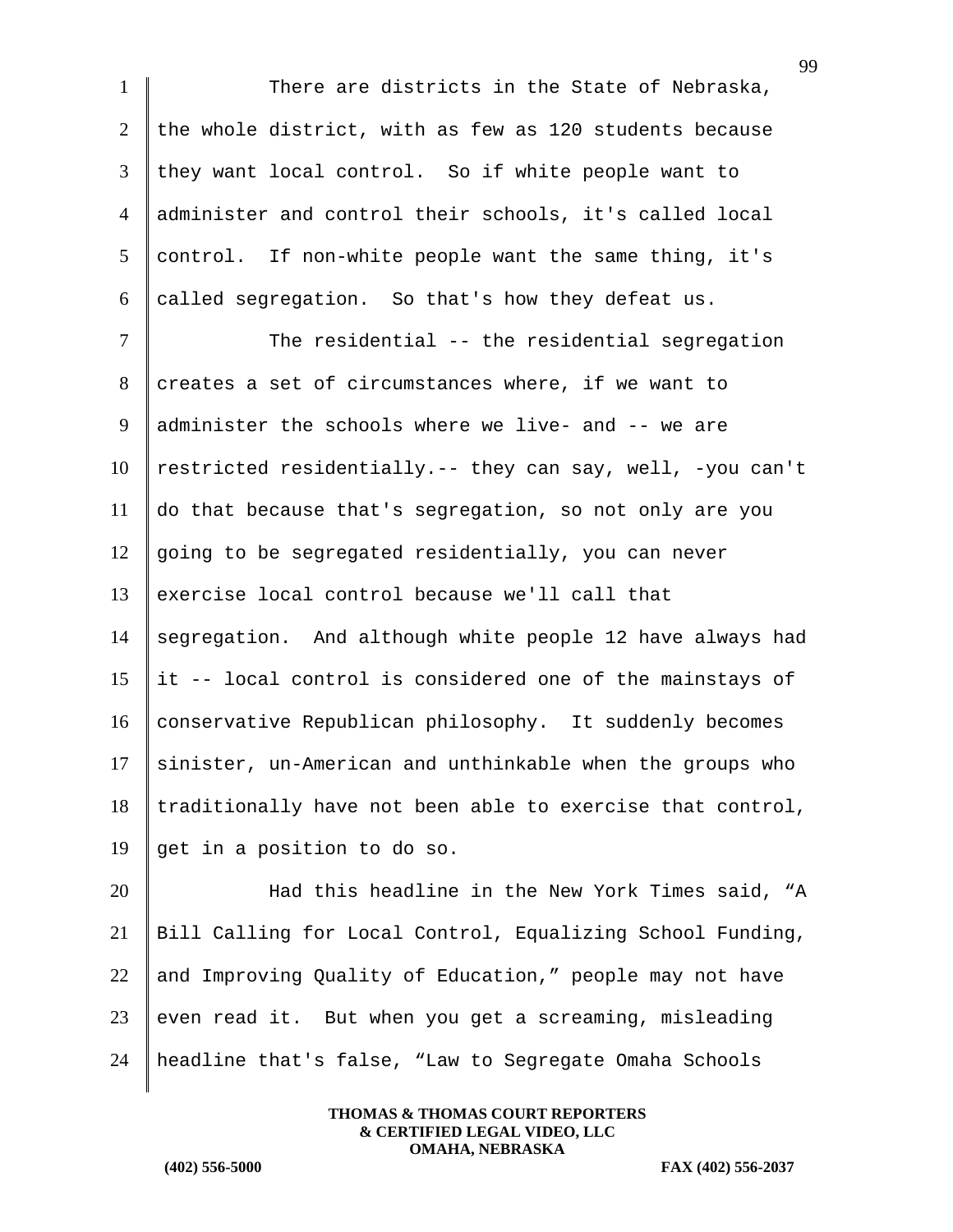| $\mathbf{1}$   | Divides Nebraska," that is what brought everybody out of     |
|----------------|--------------------------------------------------------------|
| $\overline{2}$ | the woodwork.                                                |
| 3              | No group that I have ever discussed this with,               |
| $\overline{4}$ | left with the same view that they had which had been based   |
| 5              | on what the New York Times wrote.                            |
| 6              | So when you talk about these other articles,                 |
| $\tau$         | without my reading them and seeing what you've got, I        |
| 8              | venture to say that they parallel and parrot what was in     |
| 9              | the New York Times.                                          |
| 10             | But here's how I'm going to sum up everything                |
| 11             | I've said. I think it got lost, although I'll repeat it:     |
| 12             | Quality education.                                           |
| 13             | I don't want to have a school system where they              |
| 14             | are going to say, your son can learn auto mechanics; we'll   |
| 15             | give him a wrench, a pair of pliers and a screwdriver.<br>I. |
| 16             | say, no, give him a book. And I want him to be able to       |
| 17             | read the book. I want him to understand what's in the        |
| 18             | book, and I want him to be able to explain to me what he     |
| 19             | read based on his understanding.                             |
| 20             | I don't want him to show me how you turn a screw             |
| 21             | clockwise or counterclockwise or how you tighten a wrench.   |
| 22             | All of that is fine. But education is the most important     |
| 23             | function that a government carries out.                      |
|                |                                                              |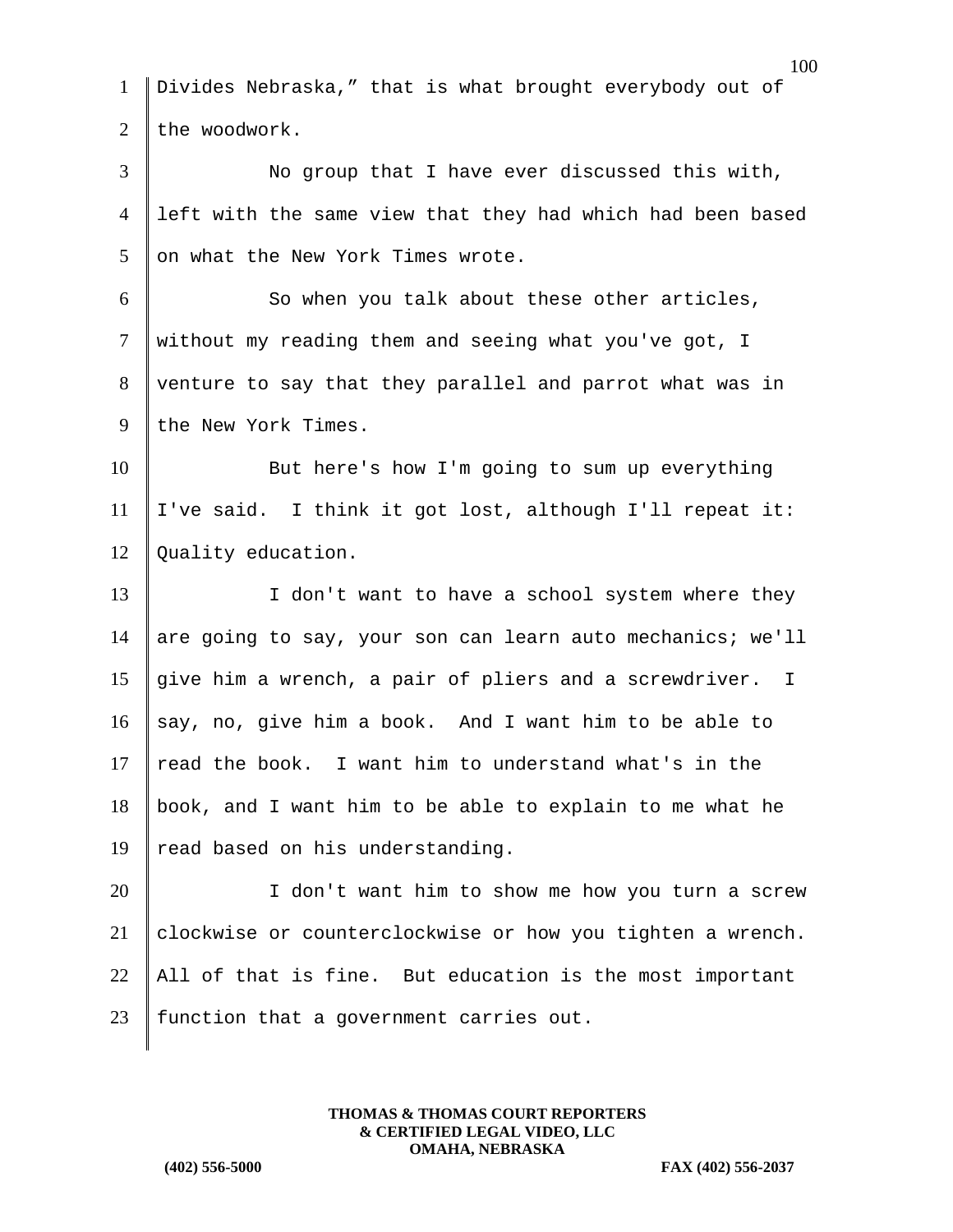1 The budget for education at the state level in 2 | Nebraska, and this won't seem like a lot to other places, 3 \$900 million, 720 million if you don't include special 4 education. The largest part of a lot of budgets will go 5 for education.

6 I Get The we have a situation where black children are 7 | not achieving well in segregated schools, what is the 8 first thing people say? "It starts with the home. Go 9 linto the home."

10 When we can show that white children, compared to what's happening in other countries, are not doing well  $\parallel$  -- but they do well because the tests are geared to let them do well, you know what they say? They don't say, "go into white homes." They say: "The system has failed; the 15 teachers are not adequately trained; we have too much bureaucracy; the textbooks are not suitable; there are not 17 enough months that they have to go to school; they should have to go to school on Saturday." But never do they say, "Johnny White cannot read because of his home. Sally- stay-at-home's daughter is not doing well because of something in her home." So there's always the double  $|$  standard.

23 And as I suggested to Commissioner Yaki, it's 24  $\vert$  still -- sub rosa -- is based on the notion that black

> **THOMAS & THOMAS COURT REPORTERS & CERTIFIED LEGAL VIDEO, LLC OMAHA, NEBRASKA**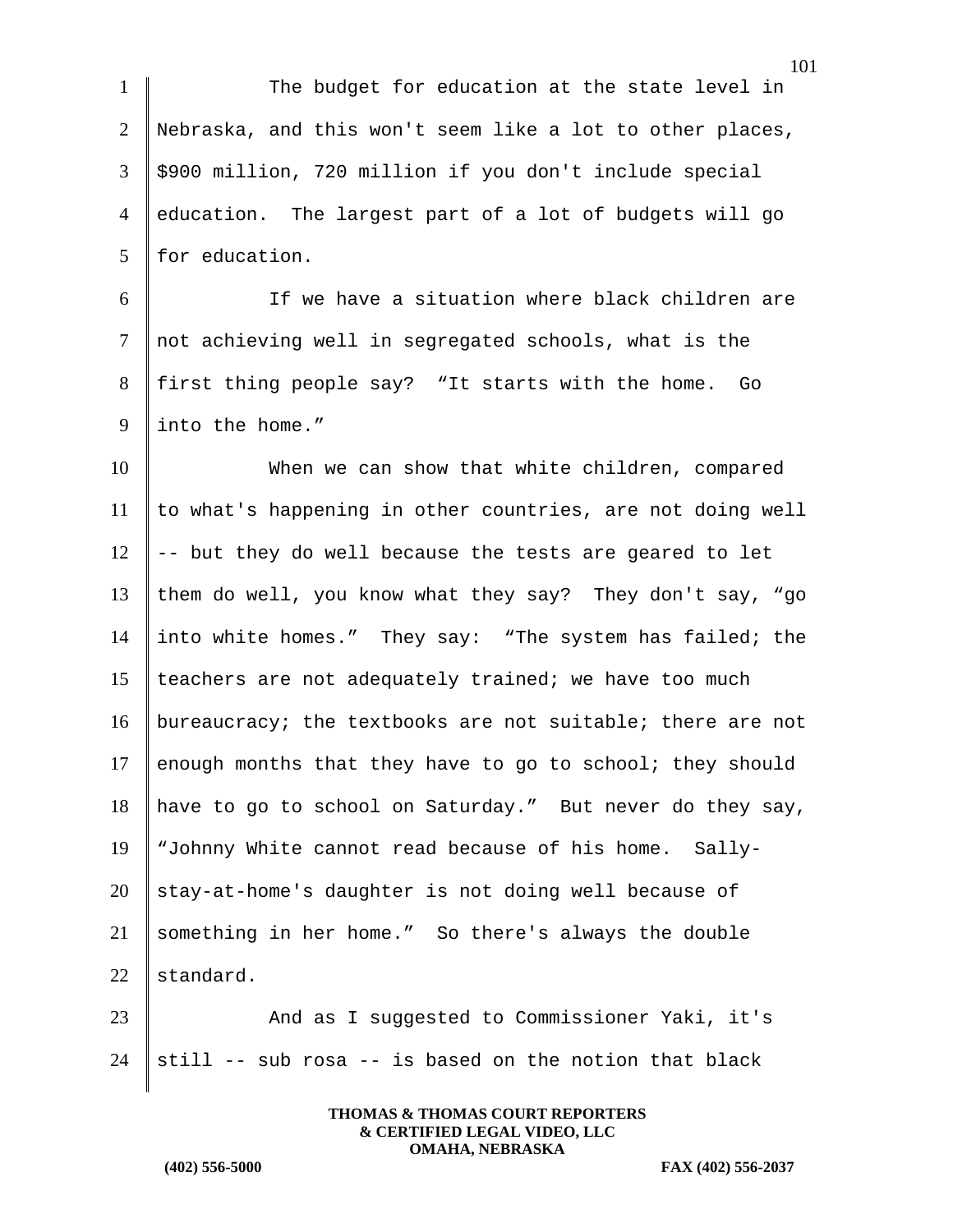people, non-white people, are inferior. When we talk about integration, it's always in conjunction with making the black children bear the onus of it, and I don't think 4 that's right.

5 I never did poorer than the white kids with whom 6 I went to school, and I was under pressure because of the 7 way the teachers would belittle me. So I had things to 8 deal with in my mind that they didn't, and yet, I still 9 excelled.

10 Then I read books and see studies that suggest  $11$  that I'm inferior, but I haven't been around white people 12 who made me feel that way. And as I told them on the 13 | floor of the Legislature, I didn't encounter those 14 superior white people at Lothrop. I didn't encounter them 15 at Tech High. I didn't encounter them at Creighton 16 undergraduate school. I didn't encounter them at 17 Creighton Law School. And I didn't encounter them in the 18 Army and I certainly don't encounter them on the floor of 19 this Legislature.

20 So since I can look at myself and know what I 21 have to fight against to get an education and those 22 grades, coping with things those other white kids didn't 23 have to cope with, I'm not going to let people treat 24 children of any race, but because if they are not black,

> **THOMAS & THOMAS COURT REPORTERS & CERTIFIED LEGAL VIDEO, LLC OMAHA, NEBRASKA**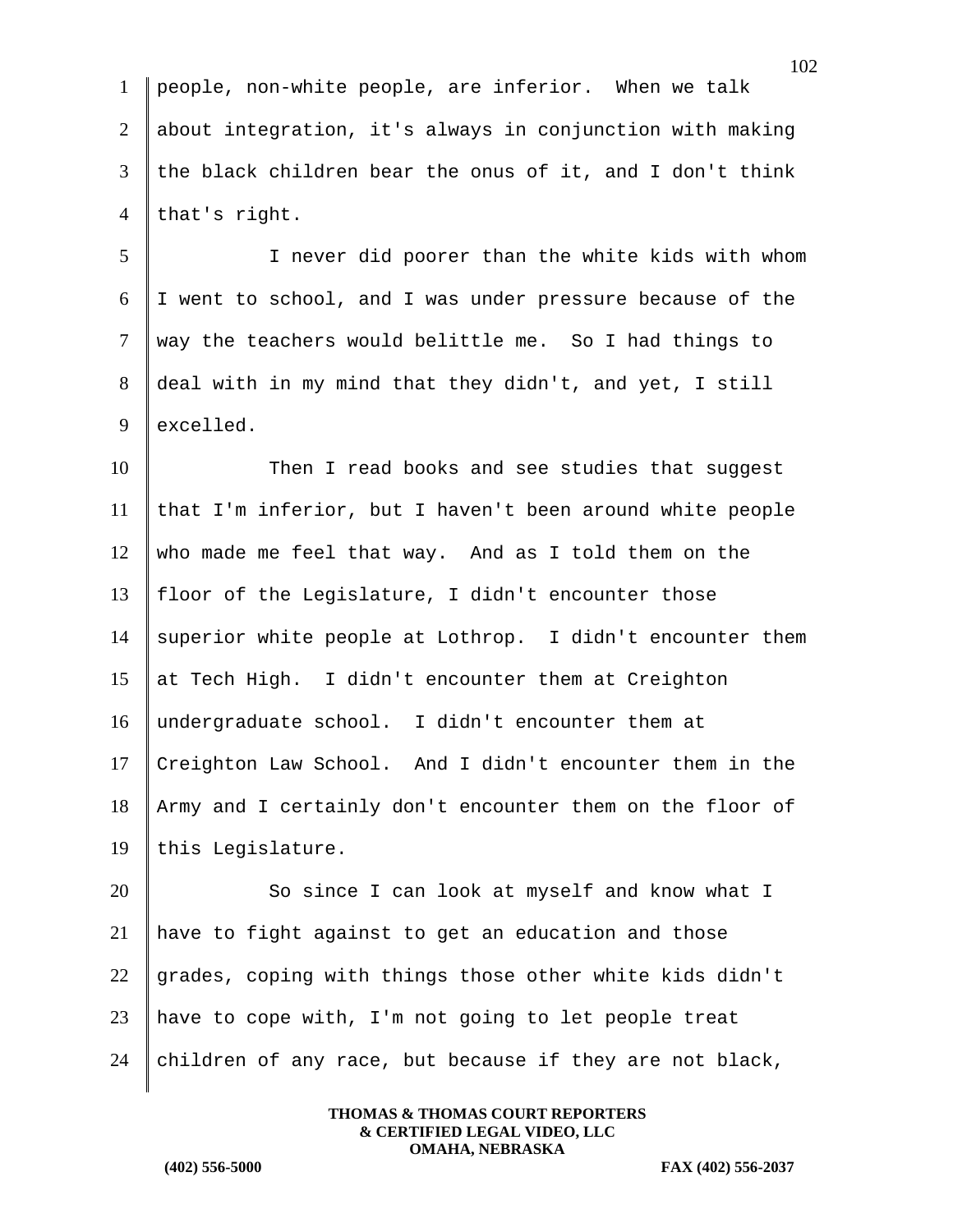1 they are poor, that somehow they are genetically 2 inferior, they are of less value, that because their 3 parents can't buy them a certain type of clothing, they 4 are not entitled to fair treatment. So here's how it is  $5 \parallel$  going to be corrected. We are going to take these poor  $6$  children of any race and cart them out to white schools 7 | where attire is very important.

8 White people don't think about these things. 9 They don't live what we live. You've got children whose parents cannot buy them the kind of clothes that will keep them from sticking out and being embarrassed. So going to school every day is traumatic. It is hard. It's depressing. It's stressful. And we are talking about children.

15 That's why, with all due respect to everybody in 16 here and in the Legislature and everywhere else, I don't 17 care what they say. As long as I see these children 18 failing, I have a job to do. I have not a bit of religion 19 in me, but there's one thing that Jesus said that I think  $20$  everybody ought to listen to talking about the children: 21 If one offends against one of these little ones, it were 22 better that a millstone be hanged around his neck and he 23  $\parallel$  be drowned in the sea.

> **THOMAS & THOMAS COURT REPORTERS & CERTIFIED LEGAL VIDEO, LLC OMAHA, NEBRASKA**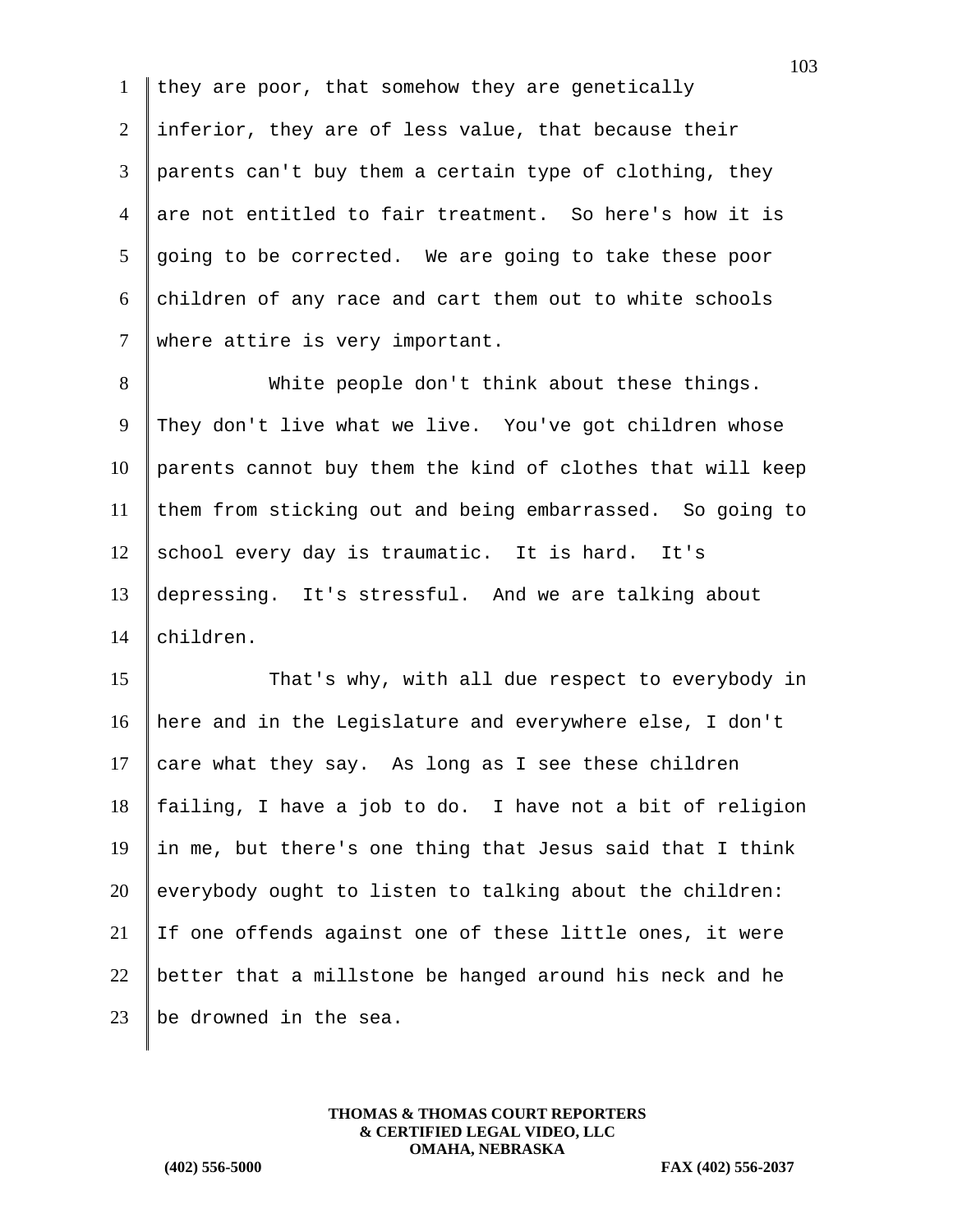1 The children are the ones Jesus said, bring to  $2 \parallel$  me because they're what Heaven is about, not all of these 3 adults, not all of these religious people, not the 4 teachers. So the children are the cash cows whom we have  $5$  school people and teachers come to the Legislature for 6 more money.

7 They don't say, so we can teach the children; so that we can make sure that the curriculum is meeting their needs. The only time they talk about education is when they say, we've got to educate them so that businessmen can hire them and they will fit into a businessman's  $12 \parallel$  scheme.

13 But those of us who look beyond that know that businesses don't have loyalty to workers anymore. You're not going to stay there long enough to retire. So, we have to deal with the real world that these children will 17 confront. And we who feel the way that I do, who would have some input that would be taken seriously -- can help mold the curriculum, hire the teachers who will do these kind of things so when the child leaves that classroom, he 21 or she can function anywhere.

22 | I can know how to get along with white people 23 without living in a white neighborhood, which I've never

> **THOMAS & THOMAS COURT REPORTERS & CERTIFIED LEGAL VIDEO, LLC OMAHA, NEBRASKA**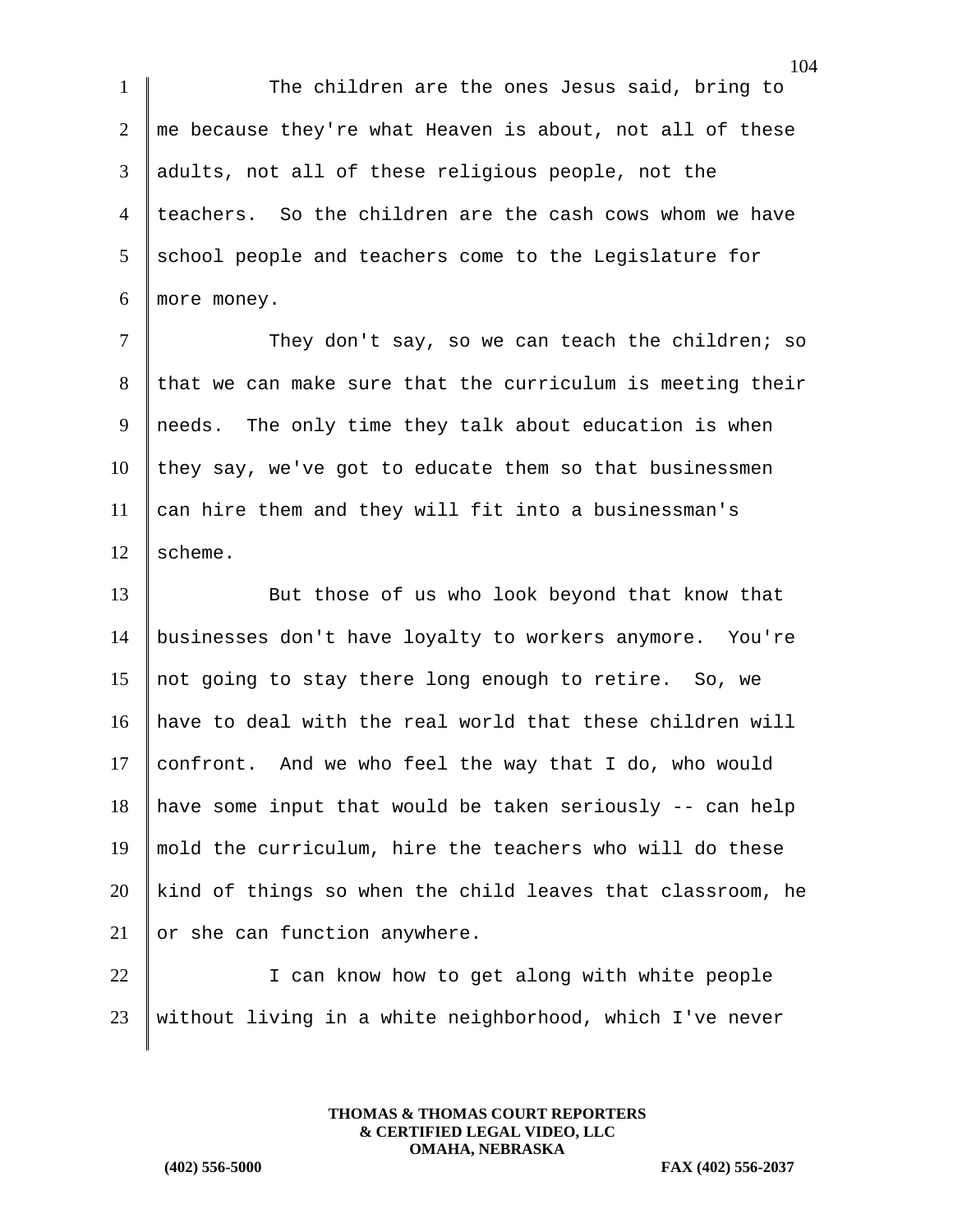1 done; without sitting next to them in a classroom. Let  $2 \parallel me --$ 3 COMMISSIONER TAYLOR: Senator Chambers -- 4 SENATOR CHAMBERS: -- learn those things there  $5$  and then I can socialize on my own afterwards. 6 COMMISSIONER TAYLOR: Senator Chambers, I think  $7$  we have one -- just one or two questions from a staff 8 director and I want to make sure I get those in. 9 SENATOR CHAMBERS: Sure. 10 COMMISSIONER TAYLOR: And then I have a few more 11 comments from the Commission. Staff Director. 12 STAFF DIRECTOR MARCUS: Thank you. 13 Senator Bourne, you (inaudible) stated earlier 14 that one of the purposes for dividing the Omaha Public 15 School system was to create a black district, and your 16 colleague Senator Chambers has indicated that the 17 amendment was not about attendance. When you say that one  $18$  of the purposes was to create a black district, are you 19  $\parallel$  referring only to administrative control of the district  $20$  or also to student composition? 21 SENATOR BOURNE: I don't recall saying that one 22  $\parallel$  of the purposes was to create a black district other than 23 Senator Chambers' comments on the floor saying that's 24 what's going to happen.

> **THOMAS & THOMAS COURT REPORTERS & CERTIFIED LEGAL VIDEO, LLC OMAHA, NEBRASKA**

**(402) 556-5000 FAX (402) 556-2037**

105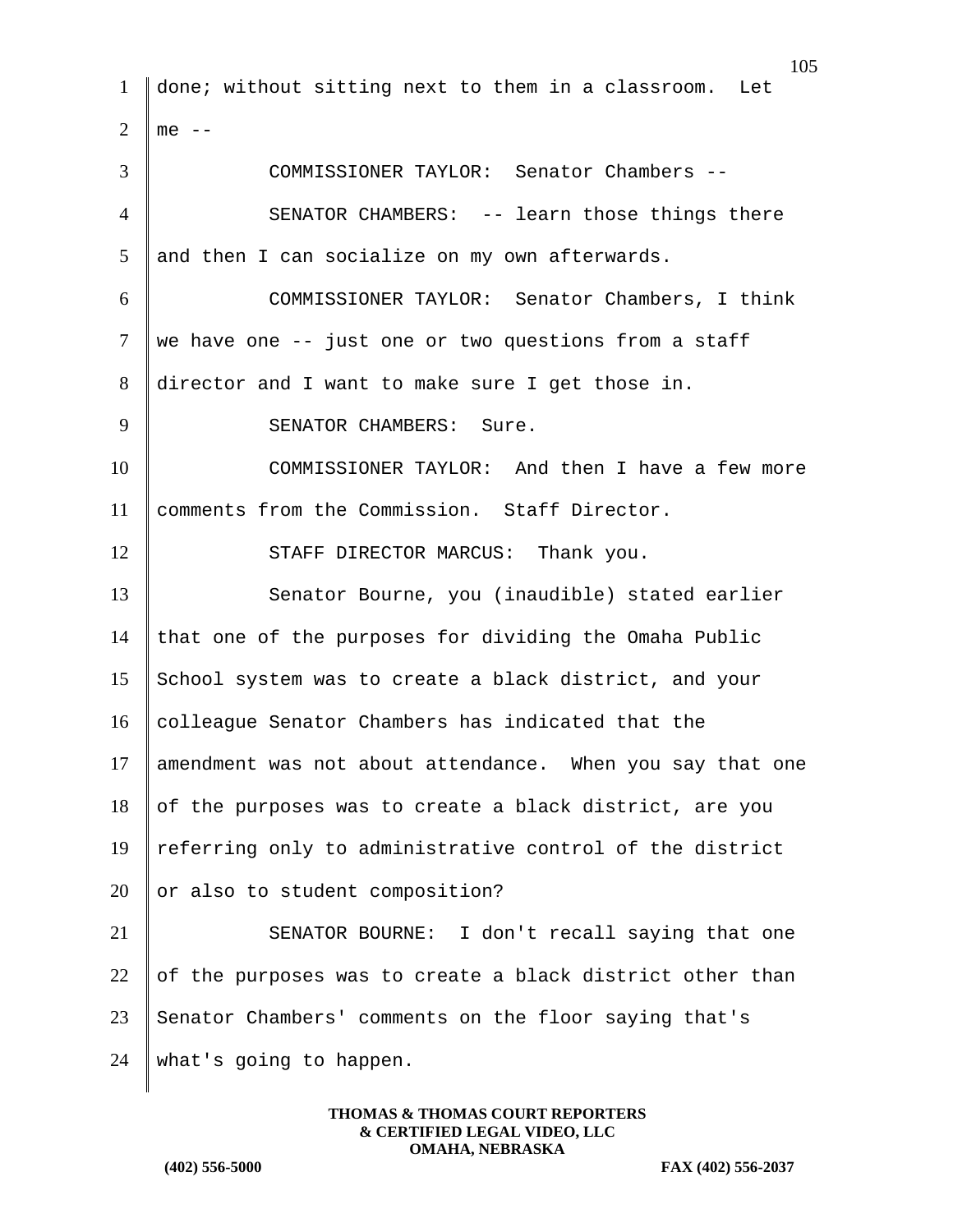| $\mathbf{1}$ | So I -- the reason that I keep talking about               |
|--------------|------------------------------------------------------------|
| 2            | integration in the bill is because if you read Brown       |
| 3            | versus Board of Education and then the string of cases     |
| 4            | subsequent to that, it is clear that if a state takes an   |
| 5            | action that deliberately segregates it's unconstitutional. |
| 6            | So I never really said the purpose of the bill             |
| $\tau$       | was to do that. I do think the purpose of Senator          |
| 8            | Chambers' amendment, if you read his comments on the       |
| 9            | floor, is to allow black people to control or have control |
| 10           | over their districts.                                      |
| 11           | And I'm not saying that local control is bad.<br>$\perp$   |
| 12           | am saying that if you read the whole string of cases       |
| 13           | starting with Brown it's unconstitutional.                 |
| 14           | STAFF DIRECTOR MARCUS: Just to clarify, I                  |
| 15           | believe your statement in (inaudible) is referring only to |
| 16           | Section 41 and that --                                     |
| 17           | The dividing of Omaha Public<br>SENATOR BOURNE:            |
| 18           | Schools I believe in Senator's -- in Senator Chambers'     |
| 19           | mind the purpose was to segregate.                         |
| 20           | STAFF DIRECTOR MARCUS: Do you believe that                 |
| 21           | other senators share that intent?                          |
| 22           | SENATOR BOURNE: That's a good question. I                  |
| 23           | don't know the answer to that.                             |
| 24           | STAFF DIRECTOR MARCUS: Senator Chambers --                 |
|              |                                                            |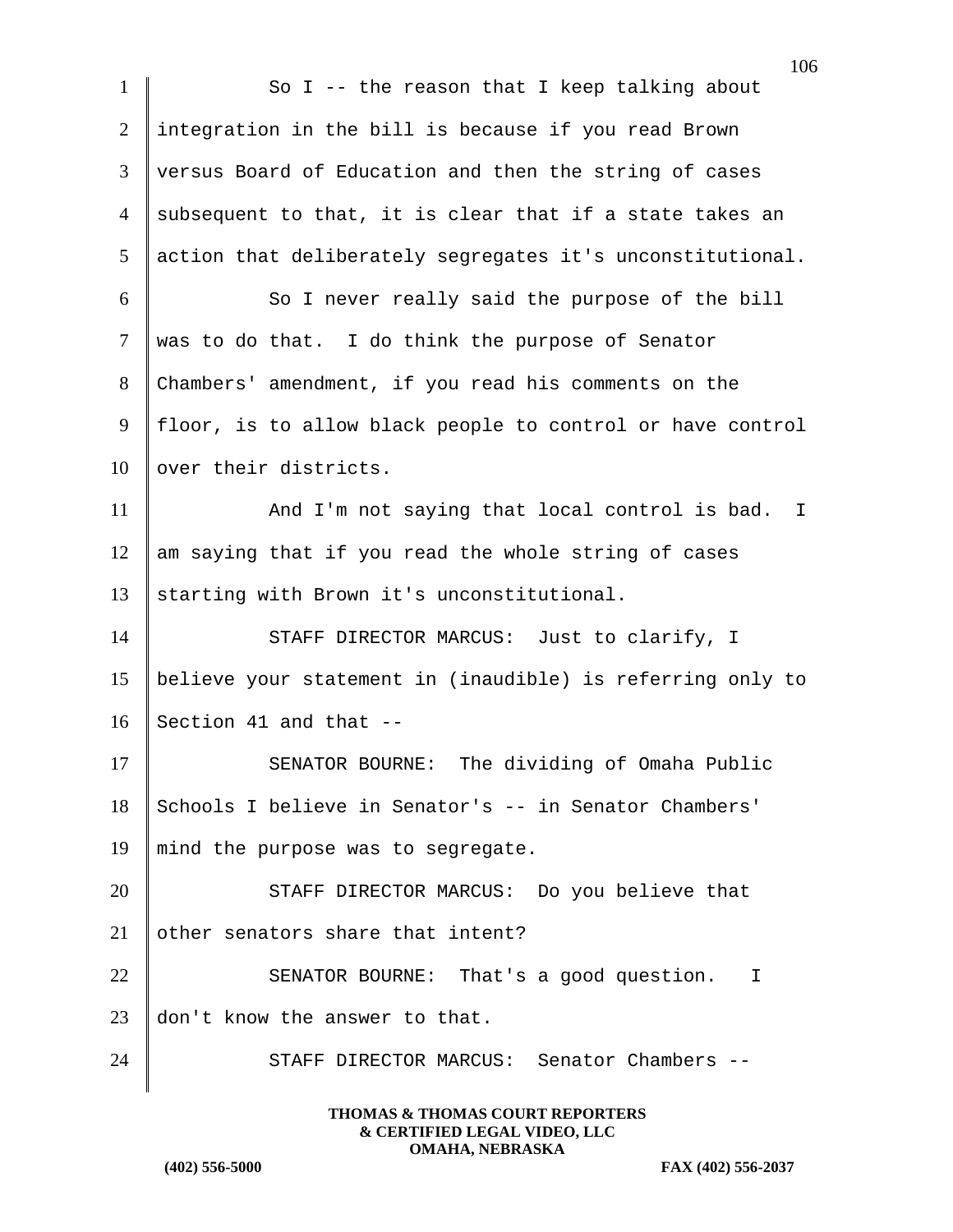1 SENATOR CHAMBERS: Yes.

2 STAFF DIRECTOR MARCUS: -- was it your intent to 3 create three separate districts, one of which would have a 4 predominantly African American student composition, one of 5 which would have a predominantly Spanish-speaking 6 composition, and one which would have a predominantly 7 | white student composition?

8 SENATOR CHAMBERS: Here's the way I've dealt 9 with that issue. Omaha is segregated residentially where most of the black people live in northeast Omaha, most of the Latinos in southeast Omaha, most of the white people in west Omaha. So depending on how the district boundaries are drawn, there would be a concentration, or could be, of one race predominating in the student body 15 more so than another.

16 But since we did not allow the Legislature to be 17 the one to draw the districts, what I said is not that 18 relevant because one of the things I did say, if when they 19  $\parallel$  draw the boundaries an attempt is made to draw them so  $20$  they reach out and include all black people and exclude 21 white people, I'll fight against that because that's not  $22$  what I want.

23 And when the districts are drawn, it doesn't  $24$  matter who lives in them because whoever lives there, if

> **THOMAS & THOMAS COURT REPORTERS & CERTIFIED LEGAL VIDEO, LLC OMAHA, NEBRASKA**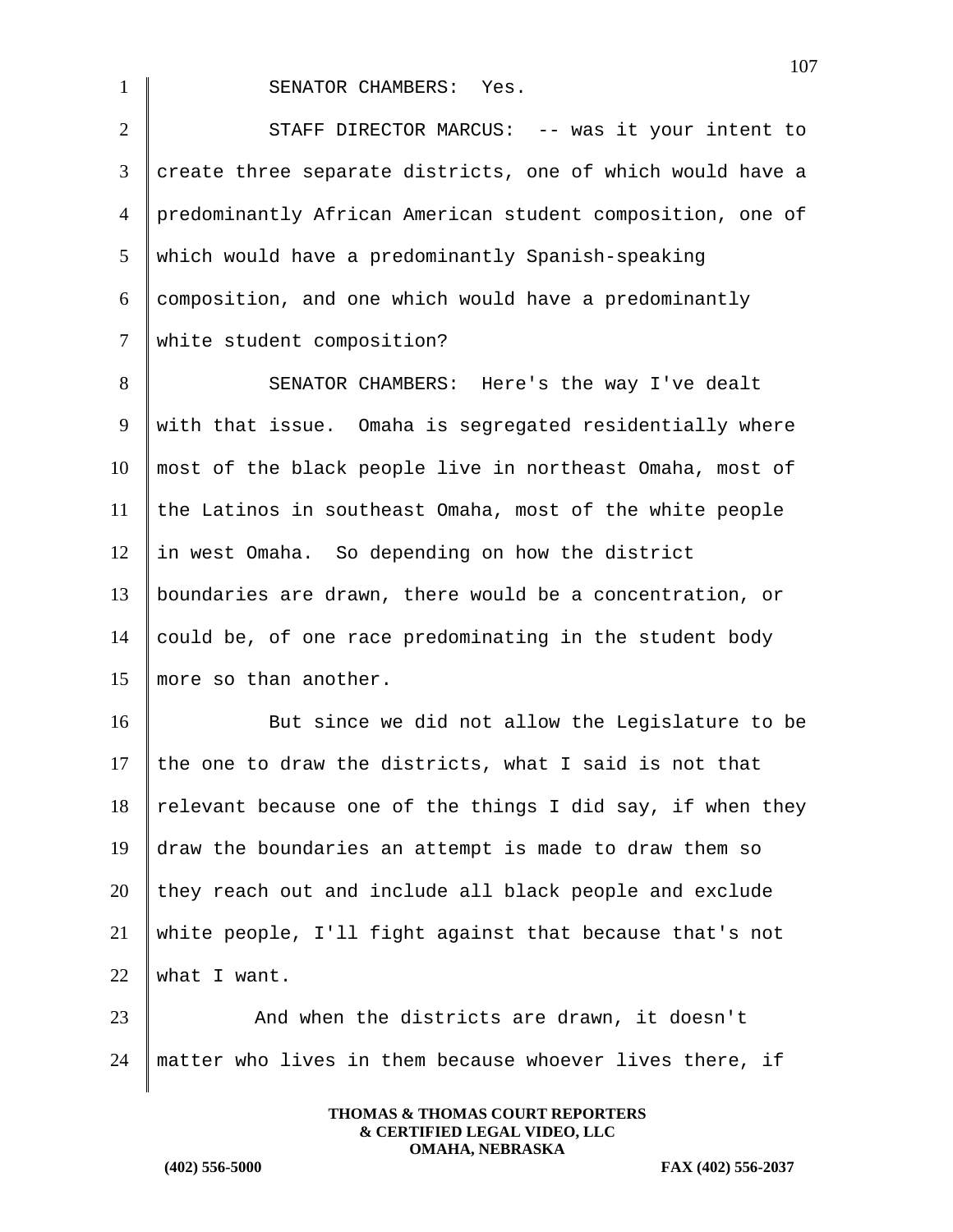1 the population changes entirely, they should have local 2 control of those schools located in their area. That was  $3 \parallel$  my point.

4 STAFF DIRECTOR MARCUS: Thank you.

5 And let me follow that up by asking this: Senator Chambers, your colleague Senator Bourne indicated earlier that the only way that the public school system 8 could comply with the amendment and divide schools up to meet the continuity requirement and the other requirements of the legislation would be to divide the district up into a predominantly white, predominantly Hispanic, and predominantly black school district. Would you agree with 13 that assessment and was that your view at the time the legislation was passed?

15 SENATOR CHAMBERS: If the contiguous requirement 16 would change throughout the process, what they have said 17 | would be valid. But when it comes to the activity by the  $18$  state committee, that contiguous requirement is dropped. 19 The state committee is not bound by that.

20 So the coordinating committee is like preliminary work, and no matter what it presents or if it  $\parallel$  fails to present something, the state committee has the | last word; the state committee will approve of the final

> **THOMAS & THOMAS COURT REPORTERS & CERTIFIED LEGAL VIDEO, LLC OMAHA, NEBRASKA**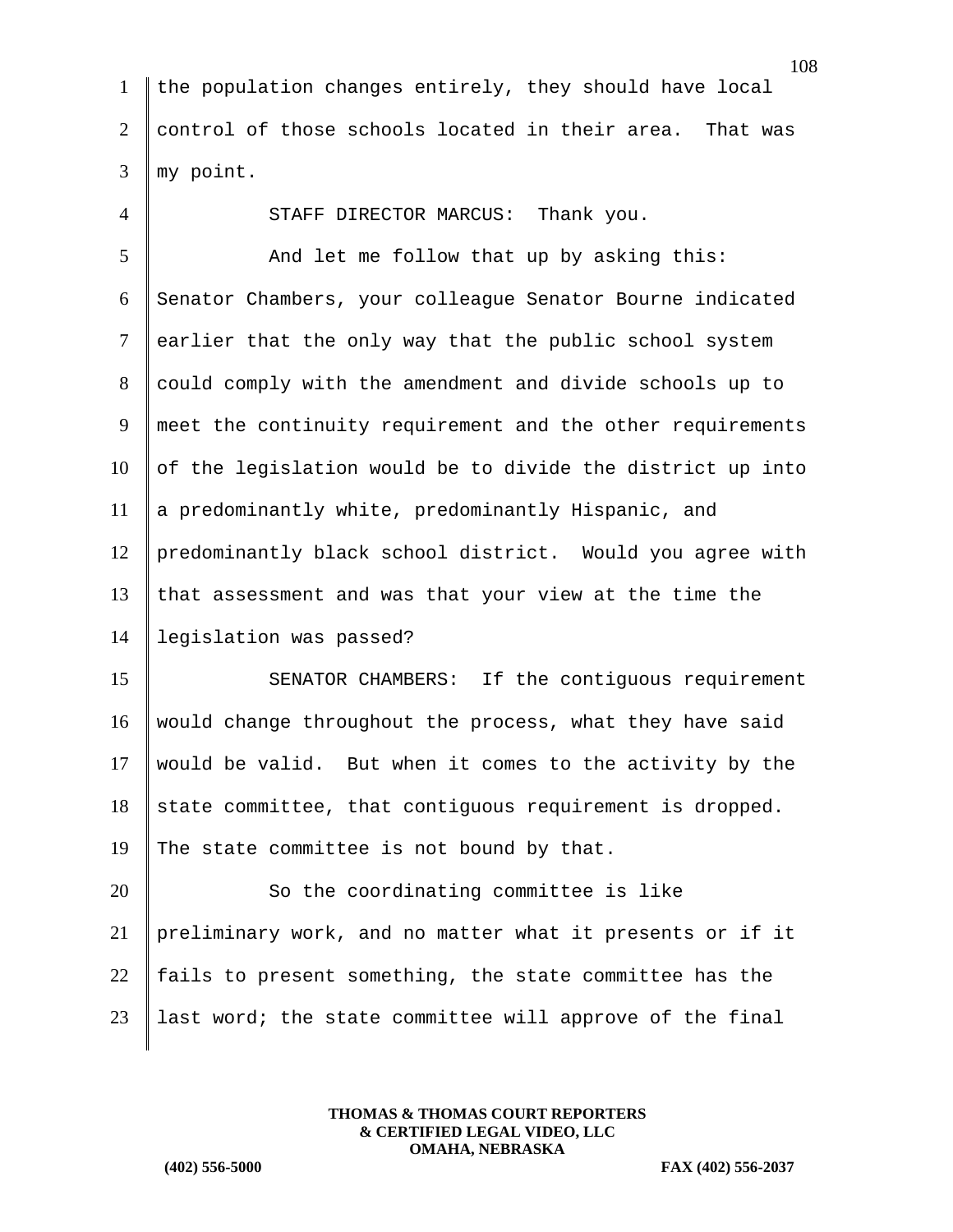109 plan, and it is not limited in the same way as the 2 coordinating committee council. COMMISSIONER YAKI: I have a follow-up to that. 4 So, Senator Chambers --5 SENATOR CHAMBERS: Yes. COMMISSIONER YAKI: -- if the state committee were to gerrymander northwest Omaha in a way that the 8 representative for the Learning Community for that district were white, what would your reaction be? 10 SENATOR CHAMBERS: Let me answer it this way. A guy was asked, What would you be if you were great and  $\parallel$  rich? Here's what he said: "What would I be if great and  $\vert$  rich? That is the kind of question which I cannot prophesy on. Apply it to yourself and see what kind of lion would you be if you could be a lion?" 16 There are all kinds of speculative notions that can be presented, but some of them are so unlikely to occur that they are not even worthy of discussion. And  $19 \parallel I \mod I$  and saying that the point you were trying to make is not worthy of discussion, but I can't see how what you're suggesting would occur. 22 U Let me say this. If it did, remember, there is  $\parallel$  a 12-member school board. If you have a mixture of white people and black people, then black people are going to

> **THOMAS & THOMAS COURT REPORTERS & CERTIFIED LEGAL VIDEO, LLC OMAHA, NEBRASKA**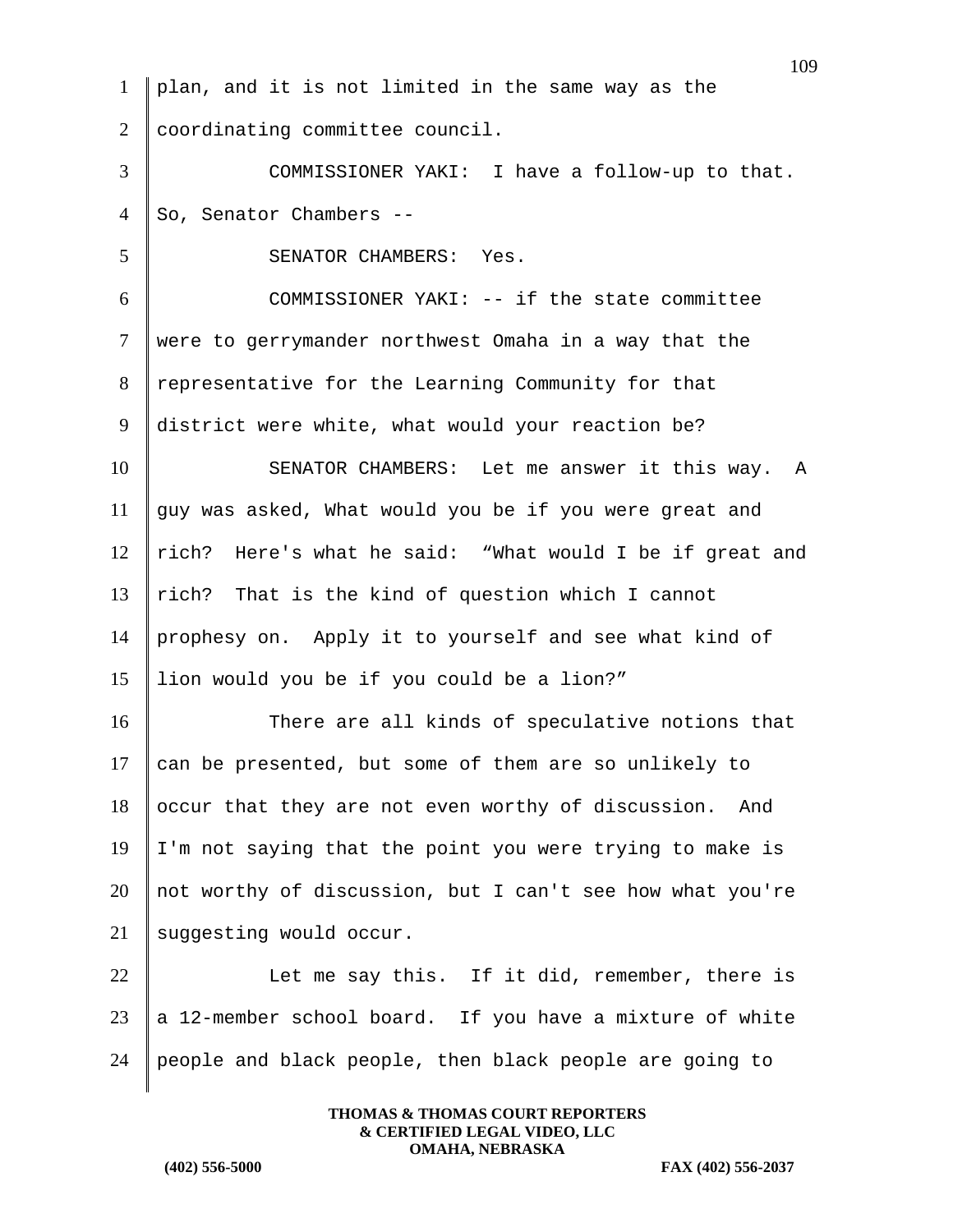have people on that school board and the white people 2 are. Since they now are a part of the same district, instead of this creating a division, it has brought these  $4 \parallel$  two elements together, and now to be sure that all of their children have an opportunity, they will cooperate to be sure that every school in that district provides quality education. Then it doesn't matter which building 8 the child attends school in.

9 So if what you pose would happen, it would  $10$  actually bring the two groups together rather than divide 11 | them.

12 SENATOR BOURNE: I just want to point one thing  $13$  out. When Senator Chambers says that there's the ability  $14$  to change what the original committee draws as it relates 15  $\parallel$  to the districts, they still have to work within the 16 parameters of three districts with two to three high 17 schools in each. So they may be able to change some areas 18 of the original map, they cannot subvert the statute that 19 states it's two to three high schools in each contiguously 20 drawn. That's the parameters.

21 STAFF DIRECTOR MARCUS: Thank you. 22 Any another questions? Senator Bourne, in your 23 written statement you said the following: "As if 24 segregating the districts was not enough, LB 1024, Section

> **THOMAS & THOMAS COURT REPORTERS & CERTIFIED LEGAL VIDEO, LLC OMAHA, NEBRASKA**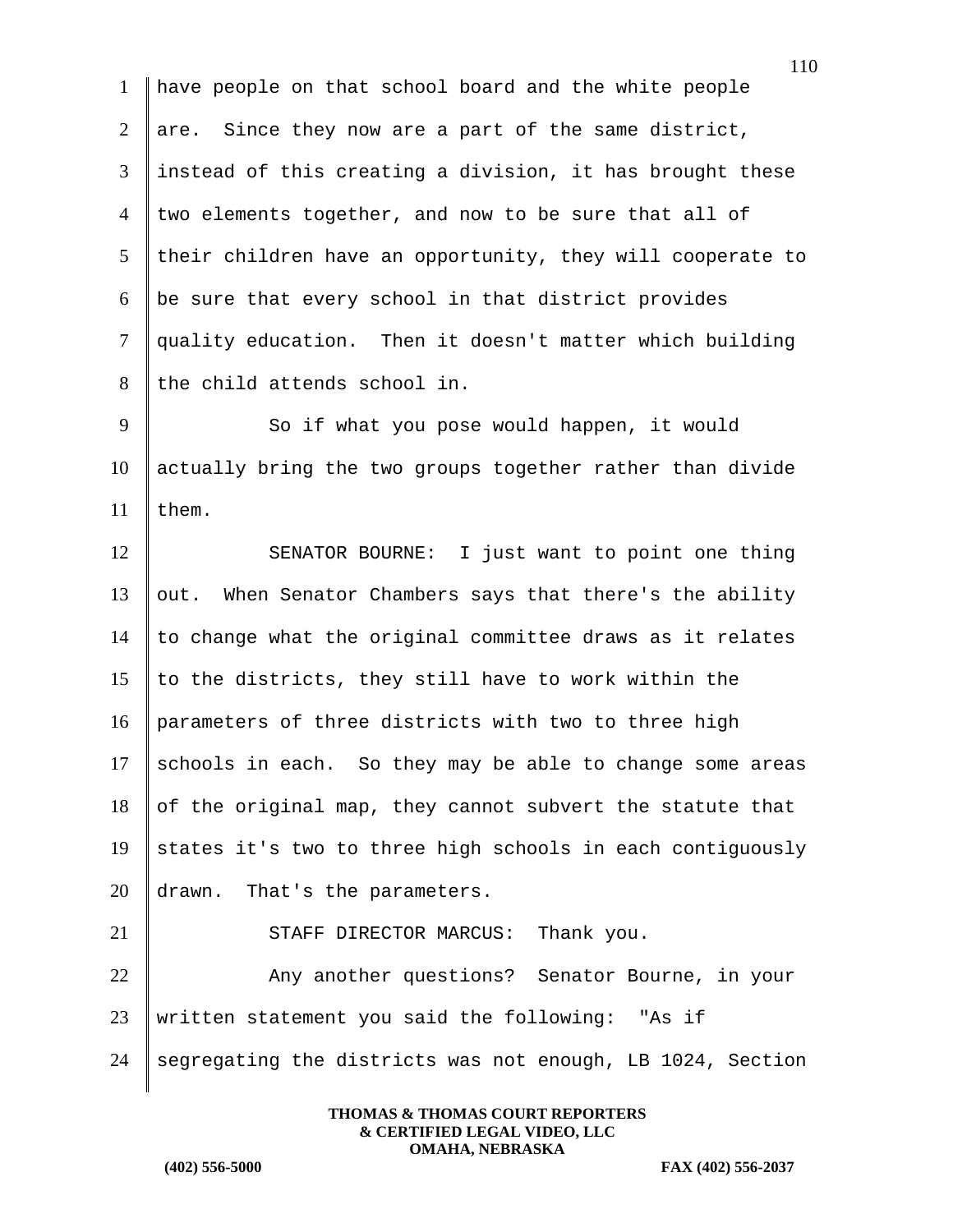1 | 16, also destroys the current integration in OPS and 2 prohibits most of the common tools used across the country  $3$  | to intentionally integrate."

4 Senator Bourne, would you tell us some of those  $5$  tools that you had in mind, and then I want to hear from 6 Senator Chambers, whether he agrees that those tools would 7 no longer be available.

8 SENATOR BOURNE: The magnet schools, schools of interest. OPS has done a fantastic job of creating, let's say, Central High School; it's a magnet school. It's in - - it's in an area that is predominantly black and, yet, I 12 | believe it's 56 percent of the high school there is  $-$  or, actually, it's 46 percent is minority.

14 OPS has done a good job of attracting students 15 | to the eastern part of the city, and those tools, as I 16 understand it, in 1024 would be gone.

17 STAFF DIRECTOR MARCUS: And, Senator Chambers, 18 would you agree that those tools would no longer be 19 available?

 SENATOR CHAMBERS: No, because this bill does not require any child to cease going to the school he or 22 she attends. In fact, they are called continuing students. There is an absolute guarantee that every child

> **THOMAS & THOMAS COURT REPORTERS & CERTIFIED LEGAL VIDEO, LLC OMAHA, NEBRASKA**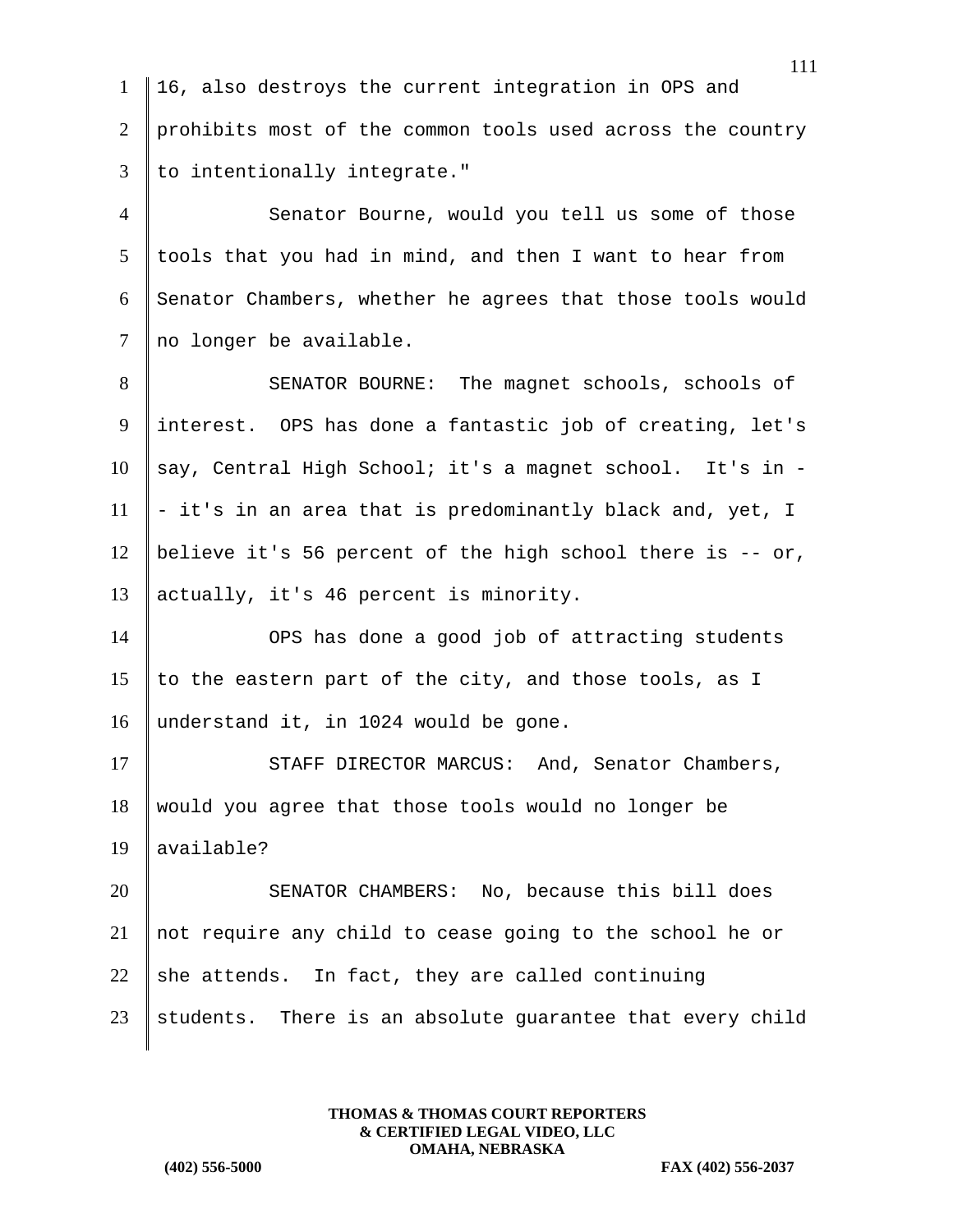|                | 112                                                           |
|----------------|---------------------------------------------------------------|
| 1              | will continue to go to the school that he or she is           |
| $\overline{2}$ | attending after the reorganization if that's the desire.      |
| 3              | So if OPS had said that somehow these children                |
| $\overline{4}$ | who go to Central can't go there, that's $-$ - that's totally |
| 5              | false.                                                        |
| 6              | SENATOR BOURNE: He's accurate to the extent                   |
| $\tau$         | that if I'm a freshman and the bill passes I can continue     |
| 8              | on as a sophomore and a junior and a senior, but no new       |
| 9              | freshmen are going to come in. So he's true; for four         |
| 10             | years what Senator Chambers says is accurate, but after       |
| 11             | that, they have taken away the tools that OPS has used and    |
| 12             | relied on to integrate the schools in accordance with the     |
| 13             | court order that was in place earlier.                        |
| 14             | STAFF DIRECTOR MARCUS: Thank you.                             |
| 15             | COMMISSIONER TAYLOR: We're going to close this                |
| 16             | portion of the briefing. We're going to break until about     |
| 17             | 1 o'clock. We're going to break for lunch.                    |
| 18             | I want to thank Senator Bourne and Senator                    |
| 19             | Chambers for giving of your time.                             |
| 20             | Before we all break up, let me say one more                   |
| 21             | There have been a number of individuals from<br>thing.        |
| 22             | Nebraska and Omaha that have said it's unfortunate that       |
| 23             | the national spotlight is shining on this issue for the       |
| 24             | state and the city in that some people have ridiculed the     |
|                |                                                               |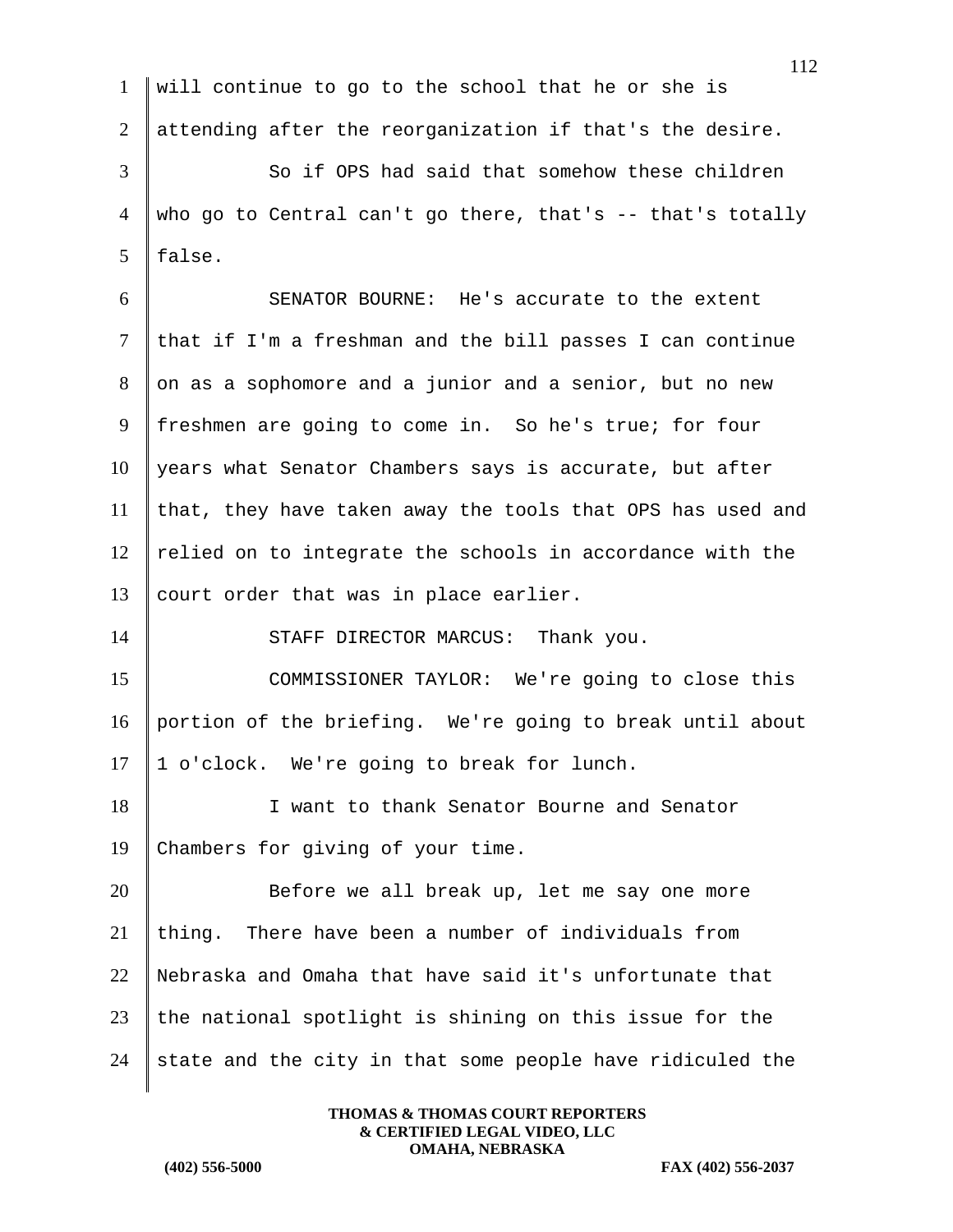1 state and the city for passing this amendment. While 2 that may be true, in the context of some folks ridiculing 3 Nebraska, I want to say that, in my view, what you have 4 all done is important in one respect and that is that  $5 \parallel$  you're discussing critical issues and considering quality  $6 \parallel$  education in the context of integration and putting those 7 | issues on the table, because, in my view, it's only with 8 discussions like this that we'll get to the nub of the 9 issue which, frankly, I think we will continue to nibble  $10$  at. 11 And so with that, we are going to -- 1 o'clock 12 | we will be back. Thanks. 13 Whereupon, the above-entitled Commission 14 briefing was adjourned at 11:19 a.m.)  $15$  \*\* \*\* \*\* \*\* 16 || PROCEEDINGS 17 (Continued)  $18$  (1:04 p.m.) 19 COMMISSIONER TAYLOR: For phase two of our 20 briefing, we are going to hear from a number of community 21  $\parallel$  activists and others representing a broad segment of the -22  $\parallel$  - of the community, and we're going to go from left to 23 | right on our panel here.

> **THOMAS & THOMAS COURT REPORTERS & CERTIFIED LEGAL VIDEO, LLC OMAHA, NEBRASKA**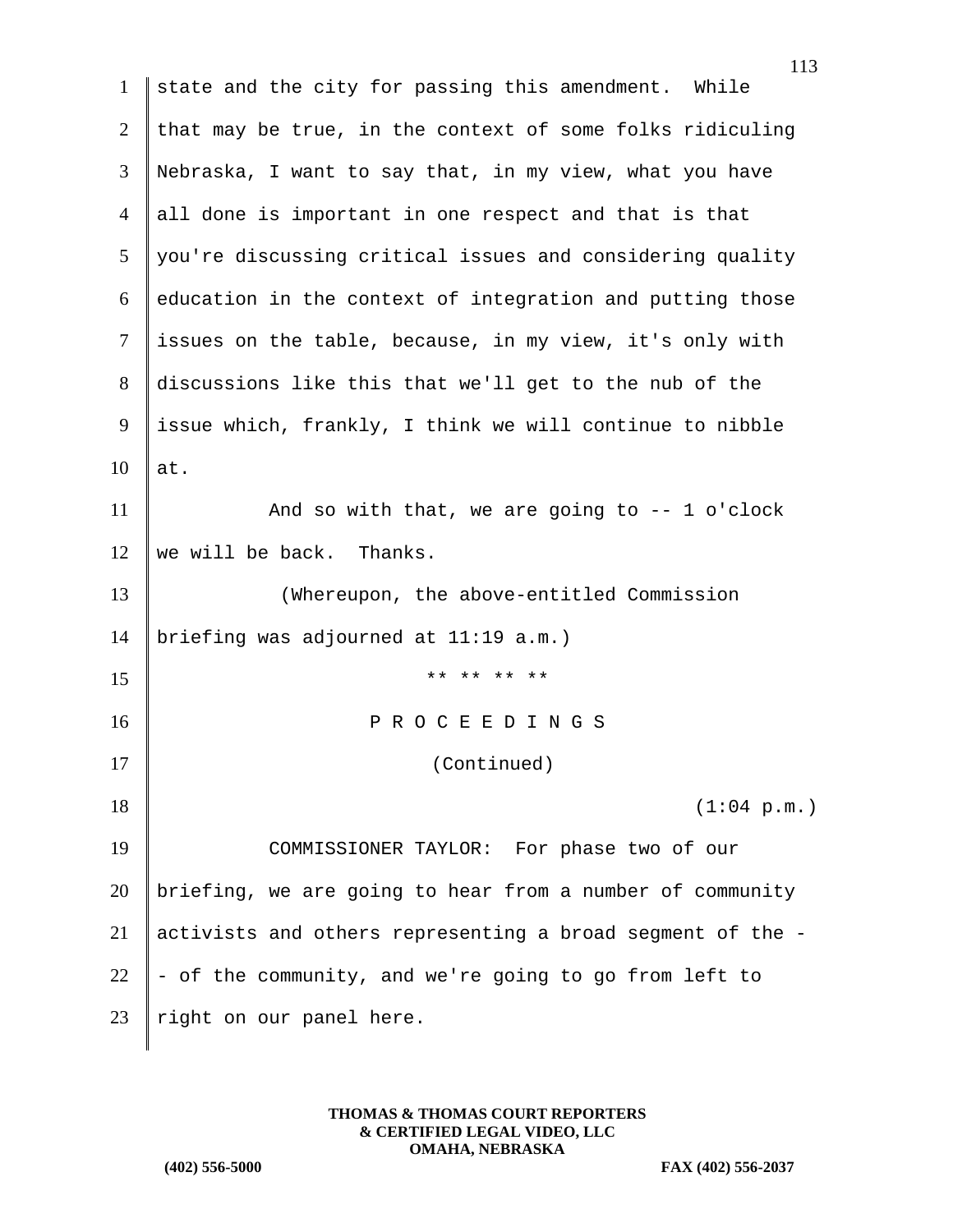114 1 I'm going to ask each of you all to limit your 2 comments to ten minutes. And we'll go through everyone's 3 comments, and I will then turn to the Commissioners and 4 ask them if they have any statements to make, and then we 5 will move on to questions, essentially the same format we 6 used for the first half. 7 | Before we get started, I wanted to give 8 Commissioner Melendez a moment to introduce someone. 9 COMMISSIONER MELENDEZ: I just wanted to 10 introduce one to our staff assistants, Richard Schmechel.  $11$  | I'm not sure if he's -- he might have stepped out. 12 **Richard, he's actually from the Omaha area here,** 13 so he gave us a tour of the area; and his mother is 14 actually with him today, to be here, so I just wanted to 15 | recognize them. I think he may have stepped out, or is he  $16$  here? 17 COMMISSIONER YAKI: She's here. 18 COMMISSIONER MELENDEZ: Would you please stand 19 up. And give her a hand. 20 COMMISSIONER TAYLOR: We're going to first hear 21 from Walter Brooks who is a contributing writer to the 22 Omaha Star newspaper. I understand that's Nebraska's only 23 black newspaper, and Mr. Brooks has been associated with 24 the newspaper for 28 years.

> **THOMAS & THOMAS COURT REPORTERS & CERTIFIED LEGAL VIDEO, LLC OMAHA, NEBRASKA**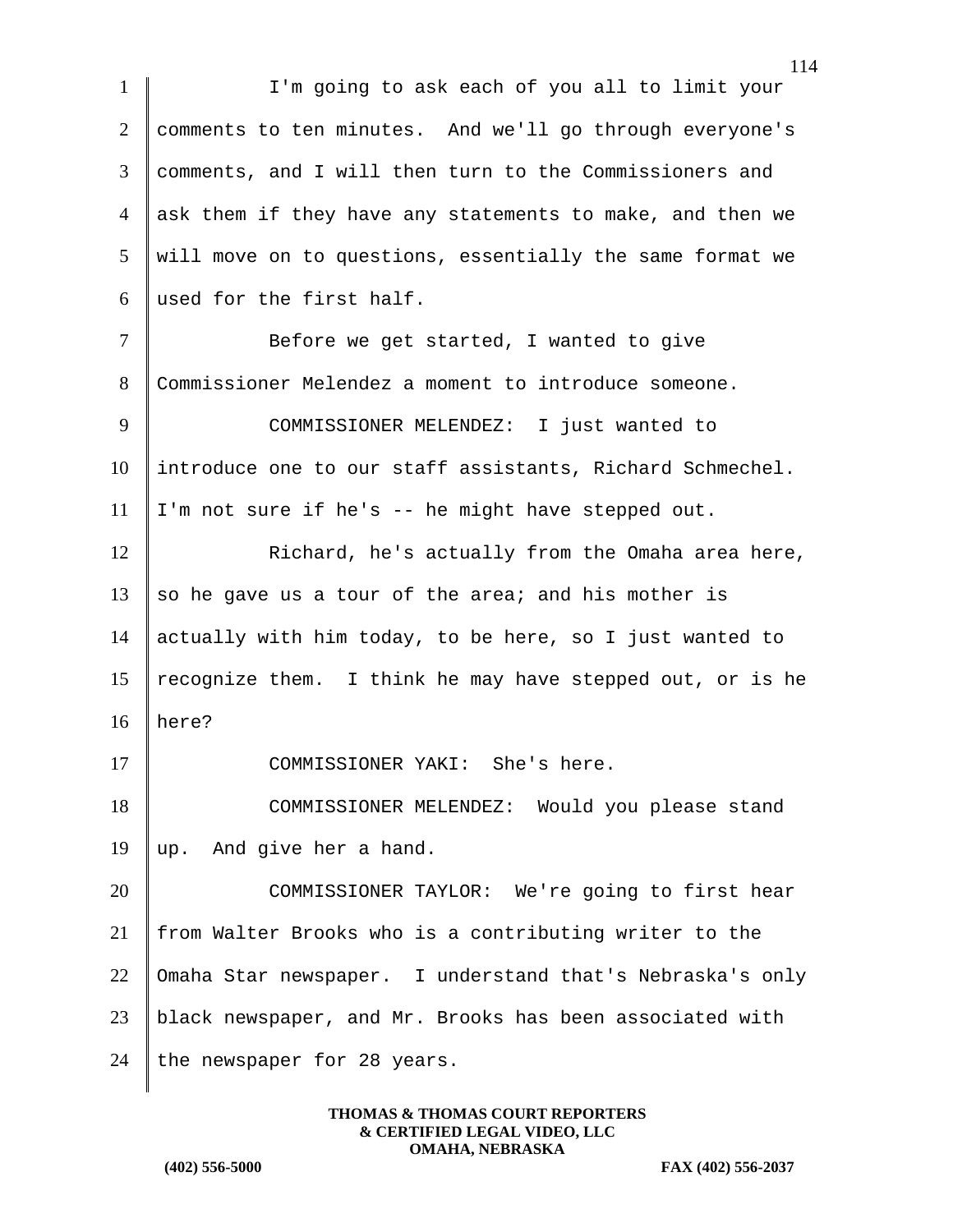|                | 115                                                        |
|----------------|------------------------------------------------------------|
| $\mathbf{1}$   | Mr. Brooks is a U.S. Marine Corps combat                   |
| $\overline{2}$ | veteran of the Vietnam War, and has a history of community |
| 3              | activism in Seattle, Denver, and Omaha.                    |
| $\overline{4}$ | And I'm not going to go on and on with his                 |
| 5              | background, or any other person's background too long,     |
| 6              | because I want to get right into it.                       |
| $\overline{7}$ | So Mr. Brooks.                                             |
| 8              | MR. BROOKS: Thank you very much. I'm glad to               |
| 9              | be here.                                                   |
| 10             | And this morning's presentation was very lively            |
| 11             | and very interesting. And part of me says I'm not really   |
| 12             | sure that I have all that much more to contribute at this  |
| 13             | point, but I thought this morning was very extensive.      |
| 14             | I submitted a written testimony, and if anyone             |
| 15             | has read this, it pretty much has my position on this      |
| 16             | legislation. Of course, I'm for it.                        |
| 17             | In the three-part article that I wrote in May              |
| 18             | addressing my support for this bill, I focused on          |
| 19             | basically three things: The general disparities for --     |
| 20             | between the majority Caucasian population in Omaha and     |
| 21             | between the minorities, in particular the African American |
| 22             | community.                                                 |
| 23             | In part two, I told the history of a very                  |
| 24             | significant moment in African American history in 1968     |
|                |                                                            |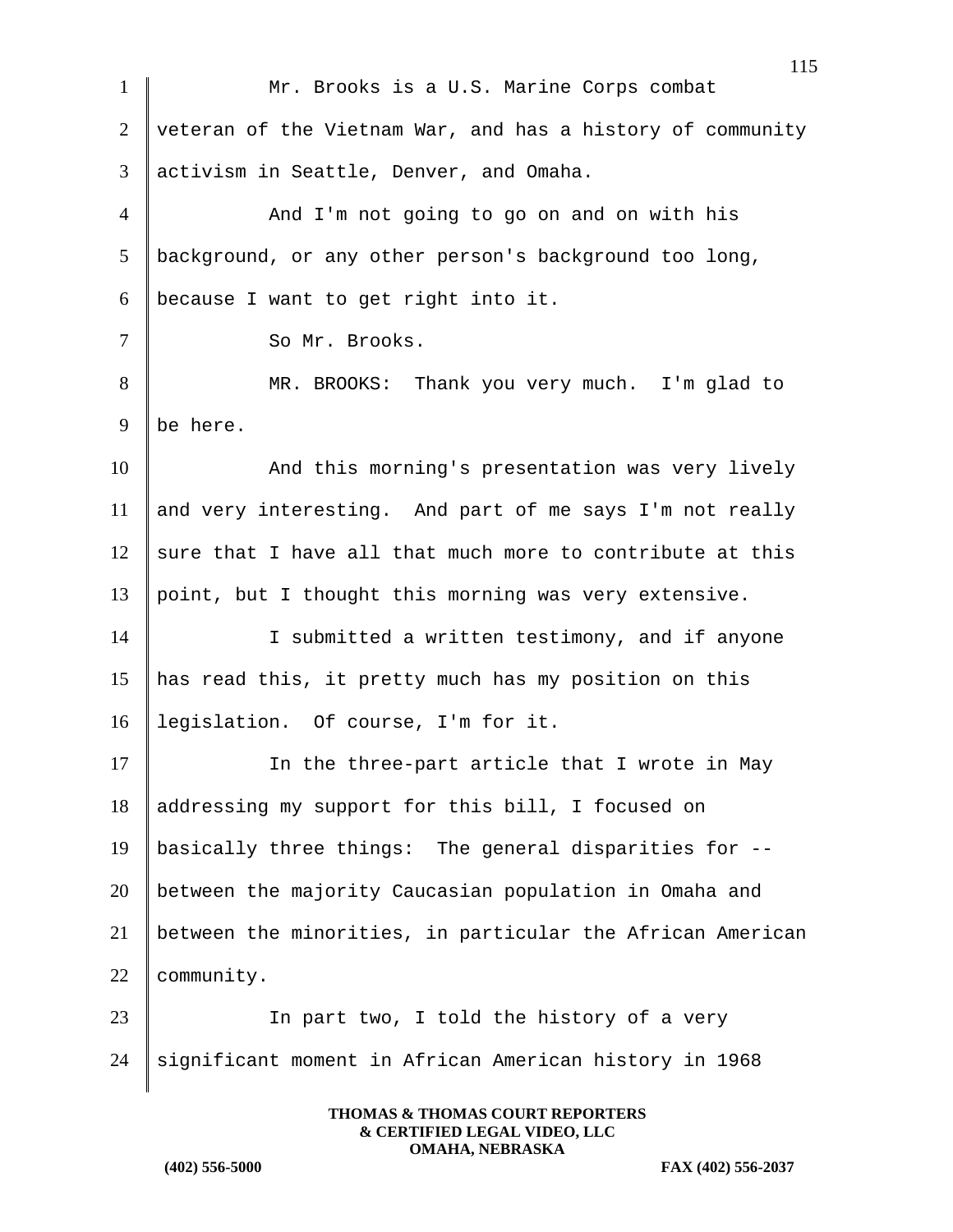| 1 when a black community of Brooklyn, New York, had an              |
|---------------------------------------------------------------------|
| $2\,$ $\,$ opportunity to acquire the kind of legislation that this |
| $3$   bill represents.                                              |

4 And then the third part was to really take a look at the long-term effects of having such a consistent generational issue of dropout in the African American community and, particularly, looking at it with relation to the American prison system. We have the data now that shows in most state prison populations, the federal, anywhere from 45 to over 60 percent of the inmates are 11 | school dropouts.

12 So when we look at the issue of the schools, the neighborhood schools, we see that these individuals, there is a tremendously long-term effect of what is taking place, particularly in our elementary and secondary  $|$  schools.

17 I'm just going to draw a couple of points here 18 and use my own ten minutes up to make some references to what I had previously written, and then I expect that I'll have an opportunity to speak again during question and  $\parallel$  answer.

22 | I do want to also make note, I'm grateful that your Commission has chose to seek Ben Salazar, even though 24  $\parallel$  he wasn't originally to be a part of this panel, so that

> **THOMAS & THOMAS COURT REPORTERS & CERTIFIED LEGAL VIDEO, LLC OMAHA, NEBRASKA**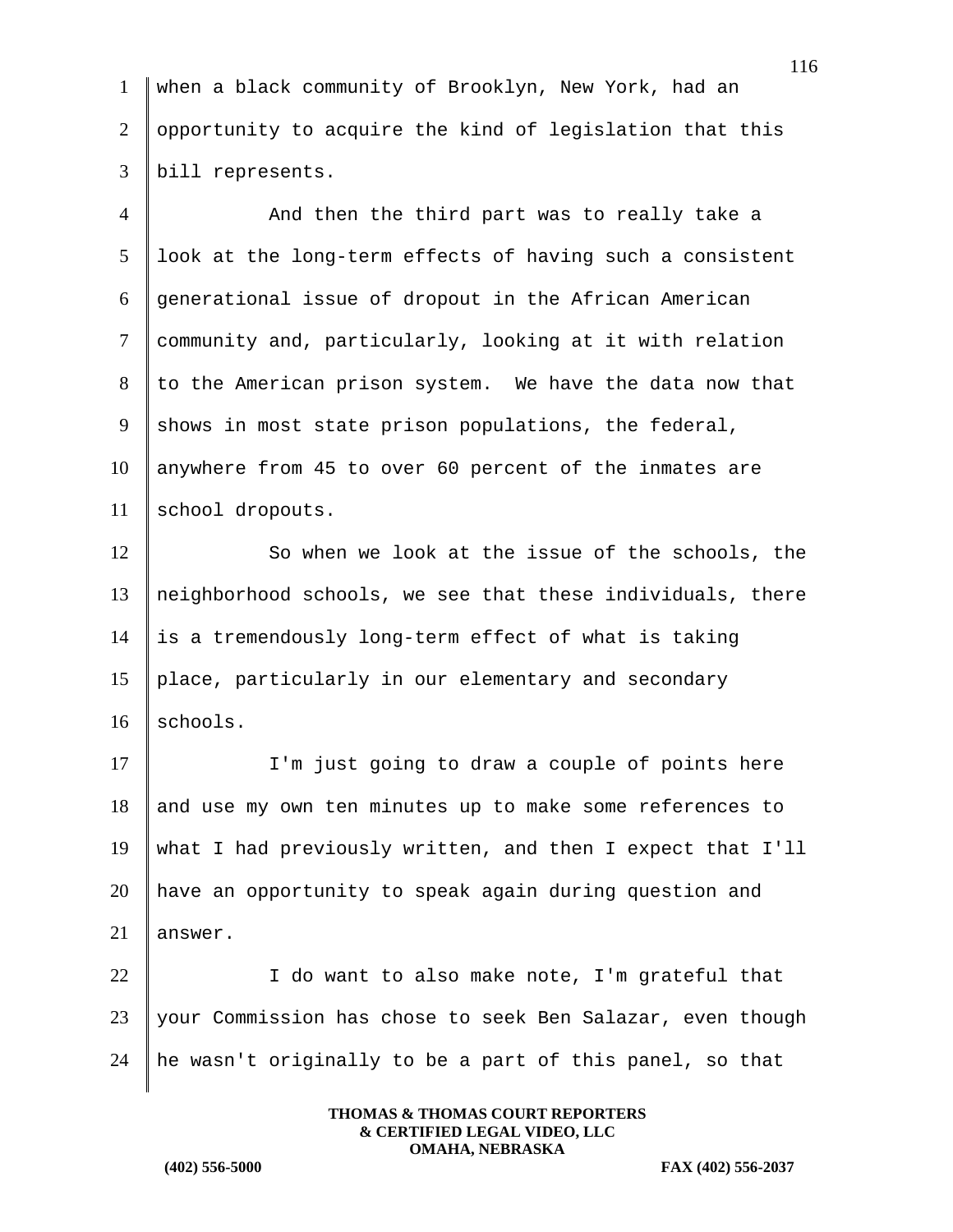1 the Latino community could be represented. I think he 2 was very right to come down and draw your attention to  $3$  that, and I would be more than happy, you know, to give up 4 any time that I may have coming to account his being on 5 this panel. I have no idea what position he's taking; 6 that doesn't matter. The Latino population needs to be 7 sitting at this table.

8 This morning there were so many different things 9 | brought up, but I think, among other things, that issue  $-$ - $10$  the issue of disparities, of widespread disparities 11 economically  $-$ - I know that both Senator Bourne and 12 Commissioner Rodgers, you know, talked about their 13 feelings that there will not be the kind of tax base 14 behind this legislation with -- with the economic 15 disparities of home ownership and taxes and things like 16 that. And as I sit and listen to those, I think, well, 17 you know, maybe at some point that's what we ought to be  $18$  talking about, because, as Senator Chambers made mention 19 and has been mentioned over and over again, the moment  $20$  that his legislation or this particular aspect of the 21 legislation was made public, literally the richest, most 22 powerful people in the city of Omaha, which means in the 23 State of Nebraska, chose to meet and discuss this as 24 something that was going to be a mar, a mark on the City

> **THOMAS & THOMAS COURT REPORTERS & CERTIFIED LEGAL VIDEO, LLC OMAHA, NEBRASKA**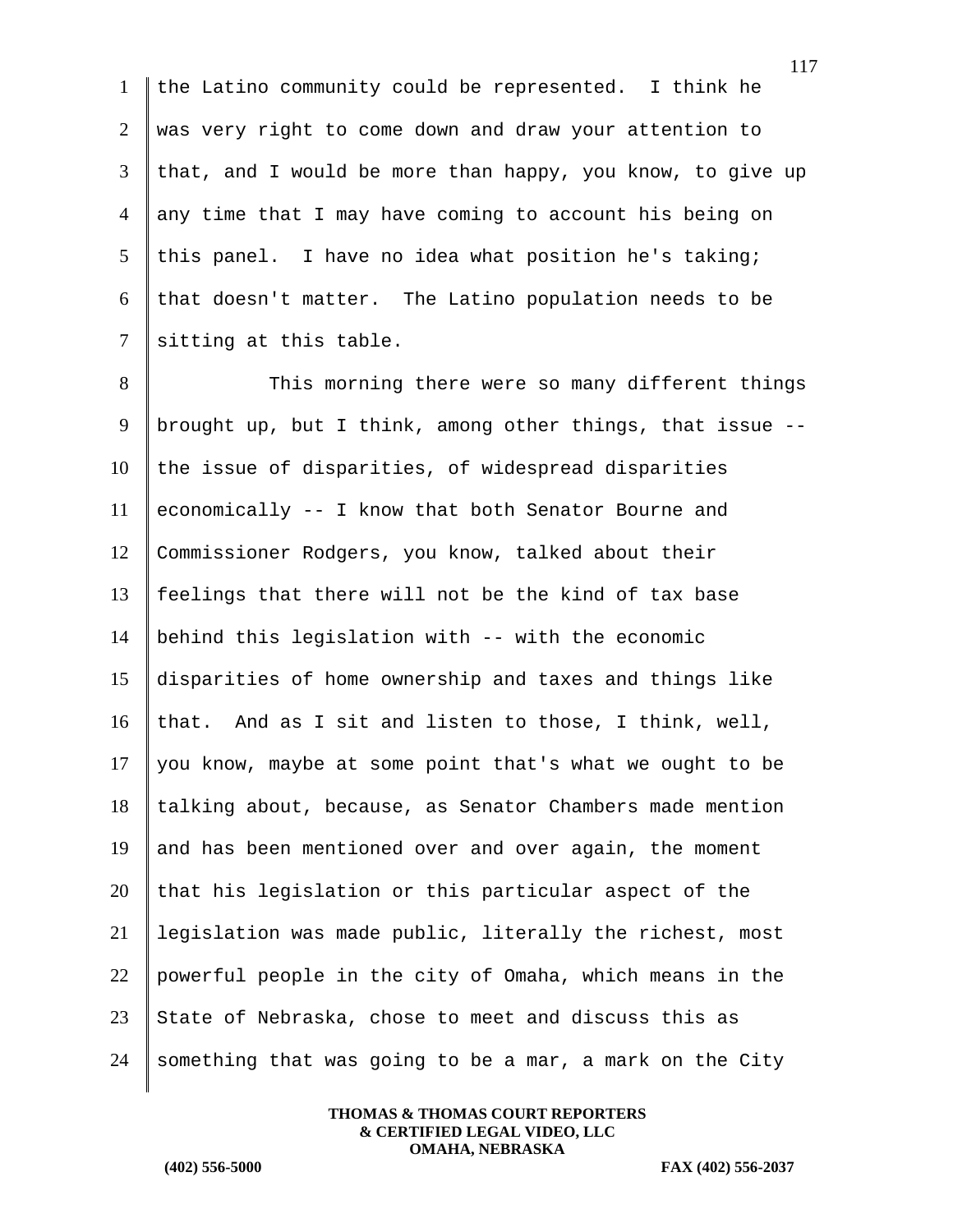1 of Omaha and, as we -- we keep going back and forth, is 2  $\vert$  going to legalize segregation in this country and  $\vert$ - or,  $3$  excuse me, in the city of Omaha. 4 And in my testimony, my written statement,  $5$  there's a portion and I'll just make reference to that for  $6 \mid \text{now}.$ 7 | This brings me to an interesting observation. 8 Have you ever wondered why, after over 140 years since 9 | black emancipation from slavery, historically black  $10$  colleges and universities still account for the lion's  $11$  share of all black college graduates? Yet, I never hear 12 black college administrators crying to the media about how 13 they need to have more white students on their campuses, 14 that attending a predominantly black college is somehow 15 stunting the growth of these students. 16 In fact, increasingly, HCBU students are highly 17 sought after for immediate employment, in graduate studies 18 by major corporations and majority academic institutions. 19 Black colleges and universities need more 20 endowment money, they need more research grants. They 21 | need facilities upgrades, but I never hear anybody say 22 those students didn't get a good, if not outstanding,  $23$  education because there were no white students in their 24 | classrooms.

> **THOMAS & THOMAS COURT REPORTERS & CERTIFIED LEGAL VIDEO, LLC OMAHA, NEBRASKA**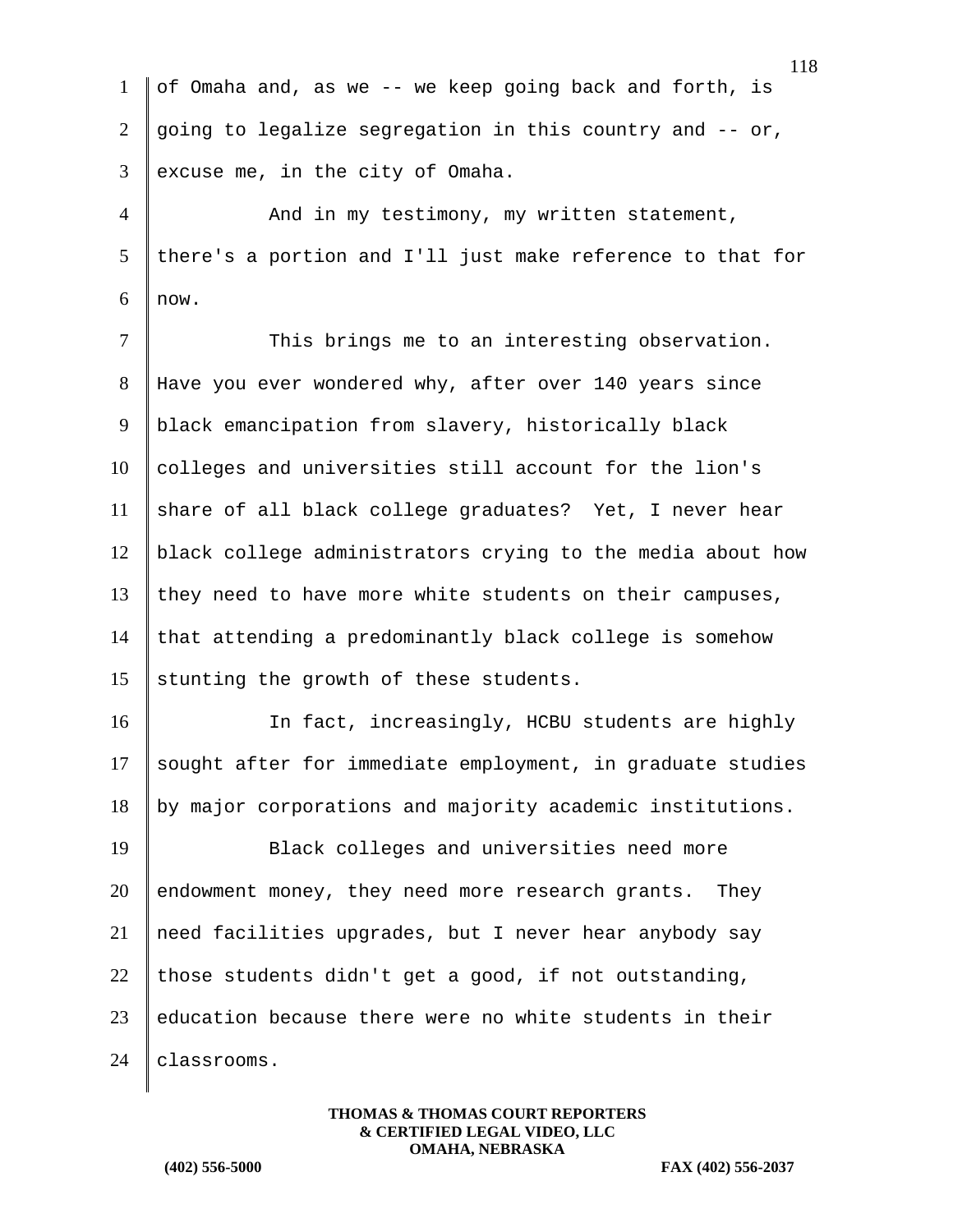1 Or look at the astonishing growth of black church ministries, the ones with 10,000, 20,000, or even 30,000 members. I don't hear Bishop T.D. Jakes, Bishop Eddie Long or their peers talking about how they need more Caucasians in their churches. Or 100 Black Men or National Council of Negro Women, Delta Sigma Theta International or Omega Psi Phi National Fraternity; all of 8 these organizations and associations have worldwide 9 | affiliations, and no one seems to mind that there may not be any Caucasian people with them when they show up. Why is there such a refrain that LB 1024 is going to segregate black children and they won't be going to school with Caucasian children or other children from 14 other cultures and, therefore, they will receive a stunted upbringing in education? Isn't it interesting that this argument is never successfully made when the children in 17 question are white? White children in west Omaha can go all 12 grades of public school without any meaningful interaction

 with students of color. And if there are students of color in those schools, their histories and cultures have no prevailing credibility and authority that extends past momentarily celebration of ethnic history week, day,

> **THOMAS & THOMAS COURT REPORTERS & CERTIFIED LEGAL VIDEO, LLC OMAHA, NEBRASKA**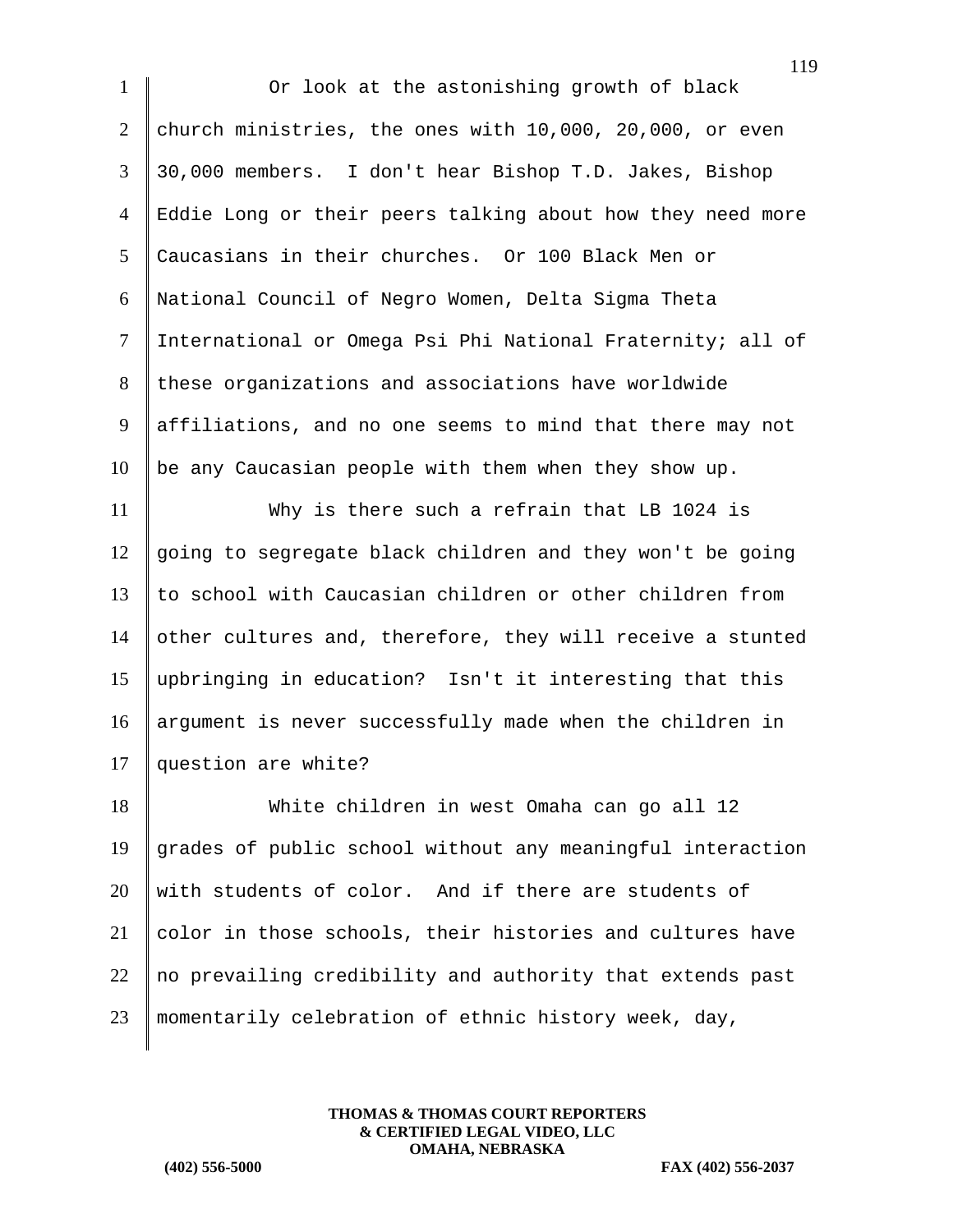1 month, you name the group, or a cultural foods day in 2 the cafeteria or an annual entertainment assembly.

 Whites run around worrying about – white people don't run around worrying about any of their children missing something because they didn't have black people in 6 their lives during their formative years. Since when?

7 | One of the biggest reasons America struggled so hard today with developing a true diversity mentality, 9 especially in today's changing flat world, as outlined so vividly by Thomas L. Friedman in his best seller, The World is Flat: A Brief History of the Twenty-First Century, is that Caucasians have consistently failed to embrace and empower the very cultures that have been in America the longest and done the most for white progress in this nation: African Americans, Native Americans and Hispanic people.

17 All of our peoples have been in America since 18 before the Mayflower, and after almost 500 years, whites 19 are still struggling with the (inaudible) true parity and 20 inclusion for even its longest-serving, longest-suffering 21 and most faithful brotherin of color.

 $22$   $\parallel$  And as I near to the end of my ten minutes, I 23 | want to jump to something.

> **THOMAS & THOMAS COURT REPORTERS & CERTIFIED LEGAL VIDEO, LLC OMAHA, NEBRASKA**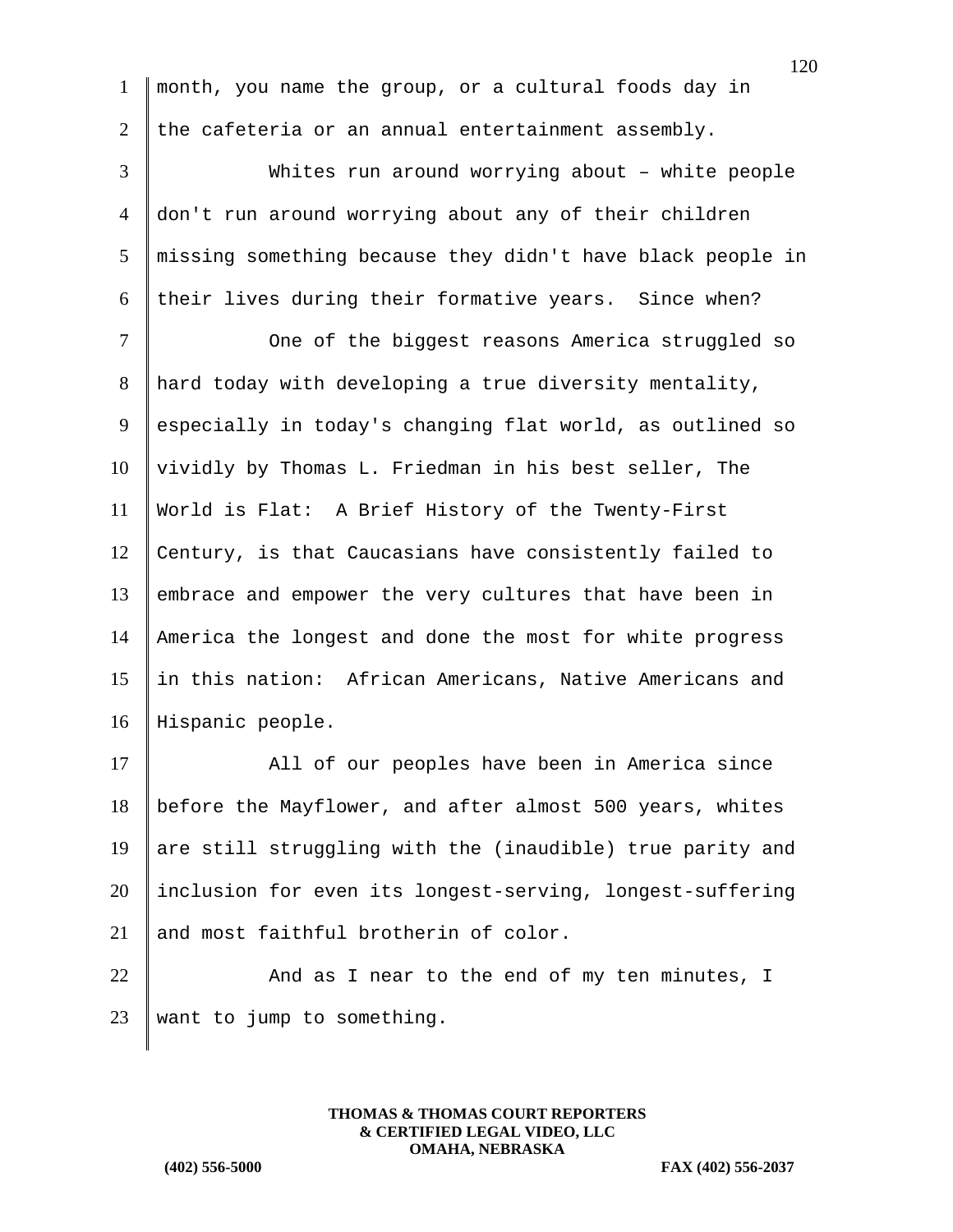1 Black slaves created the first public 2 education system for school children in the south after 3 the Civil War. Are you saying poor white people didn't 4 send their kids to those schools? Of course they did. 5 But unfortunately for black people and those racially 6 misunderstanding whites, the federal government sold out  $7$  that great opportunity to uplift all of America. The 8 | racist state's rightists took over.

 $9 \parallel$  But we had done it. The cat was out of the bag. 10 We showed how everybody benefits when black people get 11 some leeway to develop our own community and creativity. 12 We included everybody. We have never shut anybody out of 13 | our progressiveness.

14 Today, there are thousands of white kids dropping out of the American education system every year 16 and they are doing it without any help whatsoever from African Americans. Maybe some of these kids, too, need a fresh perspective LB 1024 could bring to public school education in Omaha.

20 And Senator Chambers was quite poignant 21 consistently saying we're just offering a change in Omaha. 22 The fact that this has become earthshaking and national  $23$  and drawing your Commission and drawing the New York

> **THOMAS & THOMAS COURT REPORTERS & CERTIFIED LEGAL VIDEO, LLC OMAHA, NEBRASKA**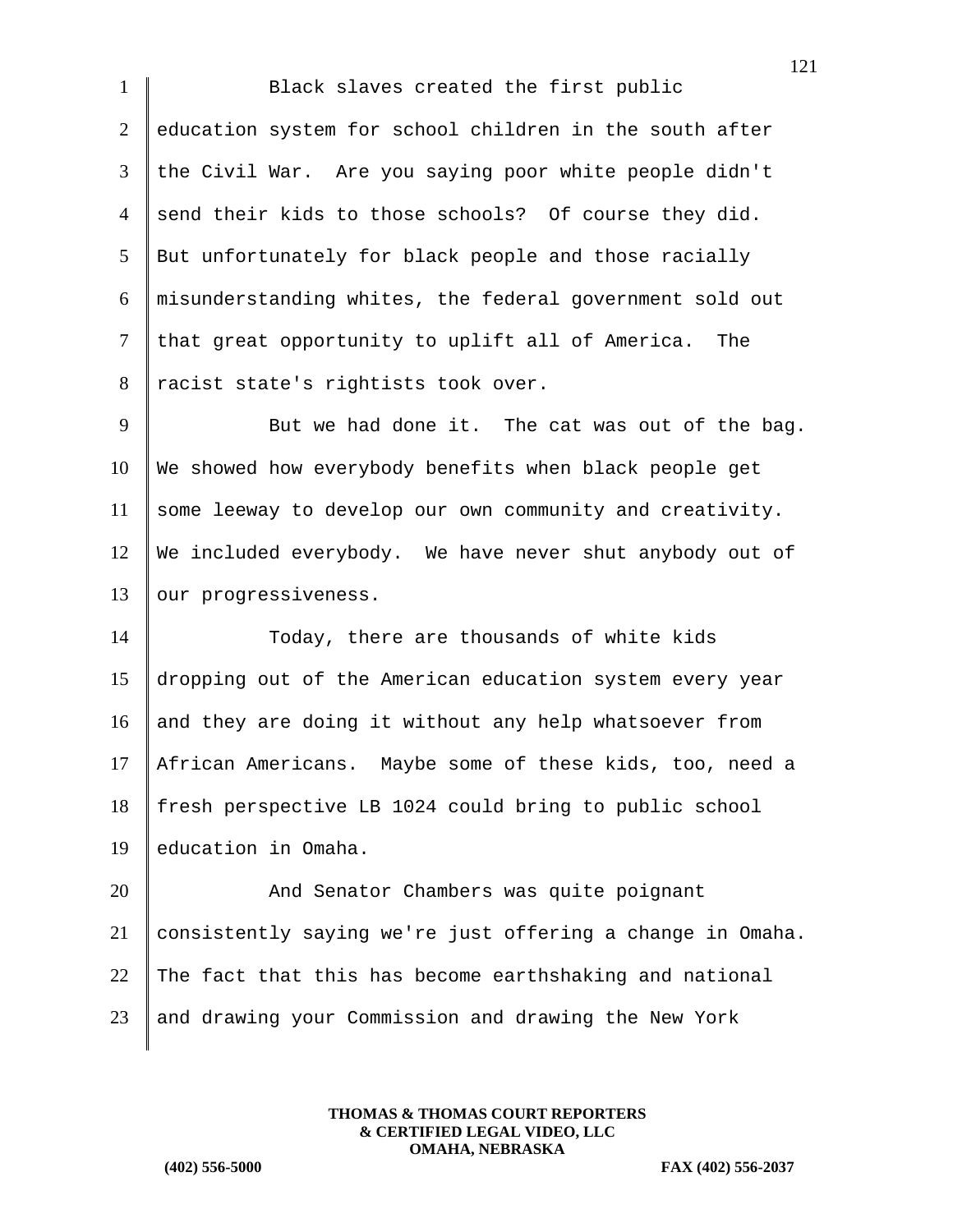Times, that was never the intent. It was to look at 2 some options that had not been considered. 3 And I put at the end of my prepared statement: In closing, there is so much more to be addressed, as we had this morning and we will this afternoon. LB 1024 is not trying to save the entire public school education for the entire African American people in the United States. 9 There was an excellent automobile transmission 10 | repair shop in Omaha called, All-Car Transmission. They had a unique marketing promotion. They'd say, "We're not nationwide, but we're one of the best in Omaha." 13 That's what LB 1024 is. If it succeeds, then maybe, just maybe, somehow tiny little Omaha may have uncovered a Rosetta Stone for how common community people  $\|$  can take back the education of their children and change 17 the course of so many thousands of black children, especially boys, who really only have a prison cell waiting for them at the end of their failed trial by  $\parallel$  education. If LB 1024 fails, then America really needn't 22 worry about anybody else coming this way anytime soon. We've bet the lives of our children for 52 years on everything the white race has foisted upon us in the

**THOMAS & THOMAS COURT REPORTERS & CERTIFIED LEGAL VIDEO, LLC OMAHA, NEBRASKA**

**(402) 556-5000 FAX (402) 556-2037**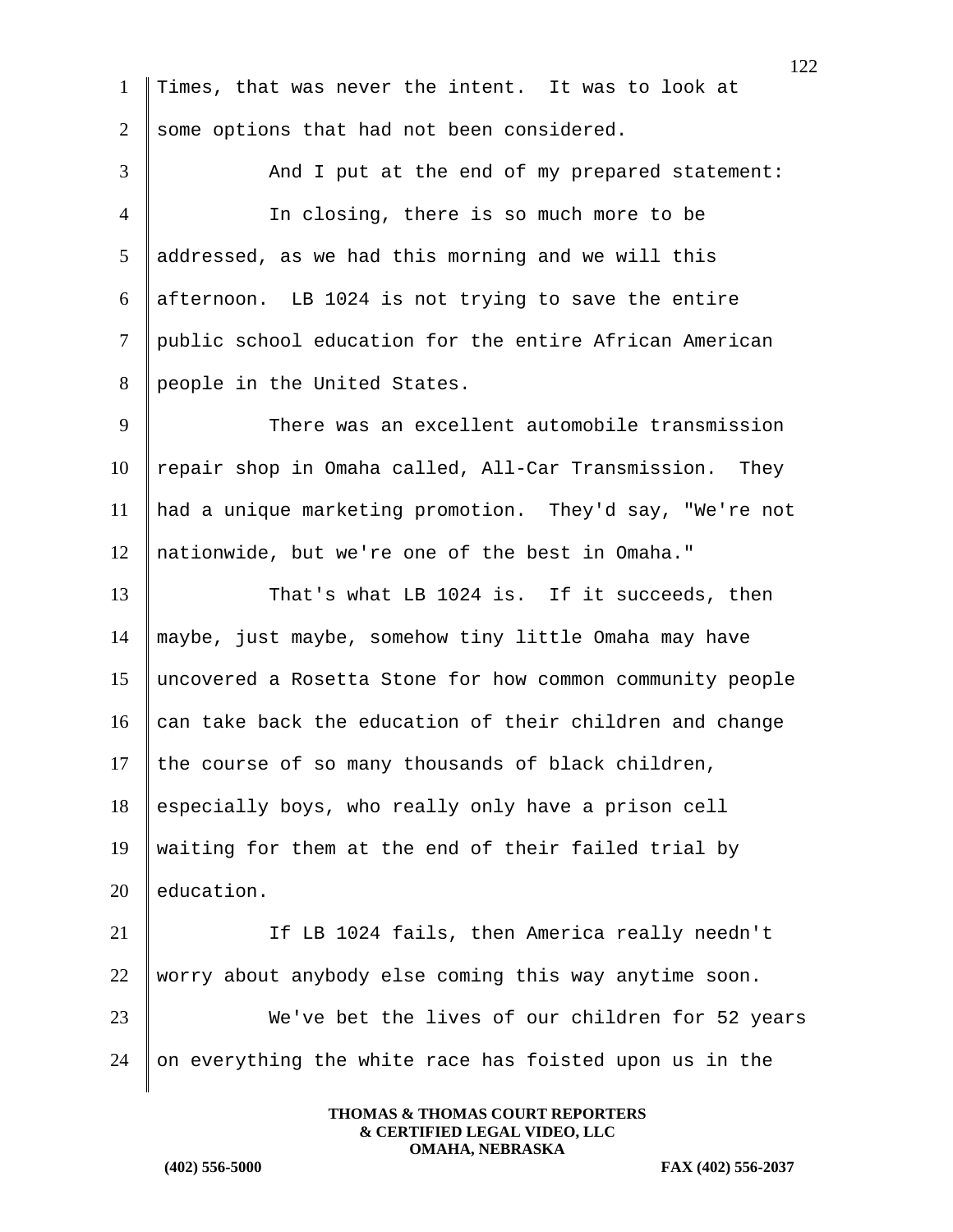| $\mathbf{1}$    | name of public school education. And what do we have to    |
|-----------------|------------------------------------------------------------|
| 2               | show for it in 2006? Isn't it time that just this once we  |
| 3               | try it ourselves?                                          |
| $\overline{4}$  | COMMISSIONER TAYLOR: Thank you. Thank you, Mr.             |
| $5\overline{)}$ | Brooks.                                                    |
| 6               | We will next hear from Brenda Council. Ms.                 |
| $\tau$          | Council was elected to the Omaha Board of Education in     |
| 8               | 1982 and has served two terms as vice president and four   |
| 9               | terms as the board's president.                            |
| 10              | She's also chaired the Governor's Task Force on            |
| 11              | Excellence in Education in 1983 and was Western Regional   |
| 12              | President of the National Caucus of Black School Board     |
| 13              | Members. In 1993 she was elected to the Omaha City         |
| 14              | Council and has also been in private practice with a       |
| 15              | number of the state's leading law firms and is also on the |
| 16              | Board of Directors of the Urban League of Nebraska.        |
| 17              | Thank you for coming and we look forward to                |
| 18              | hearing your comments.                                     |
| 19              | MS. COUNCIL: Thank you. I appreciate the                   |
| 20              | opportunity to be here this afternoon and I really mean    |
| 21              | that this afternoon. I was advised that the panel started  |
| 22              | this morning and I, unfortunately, had to be in court      |
| 23              | representing a client and so I appreciate the fact that    |
|                 |                                                            |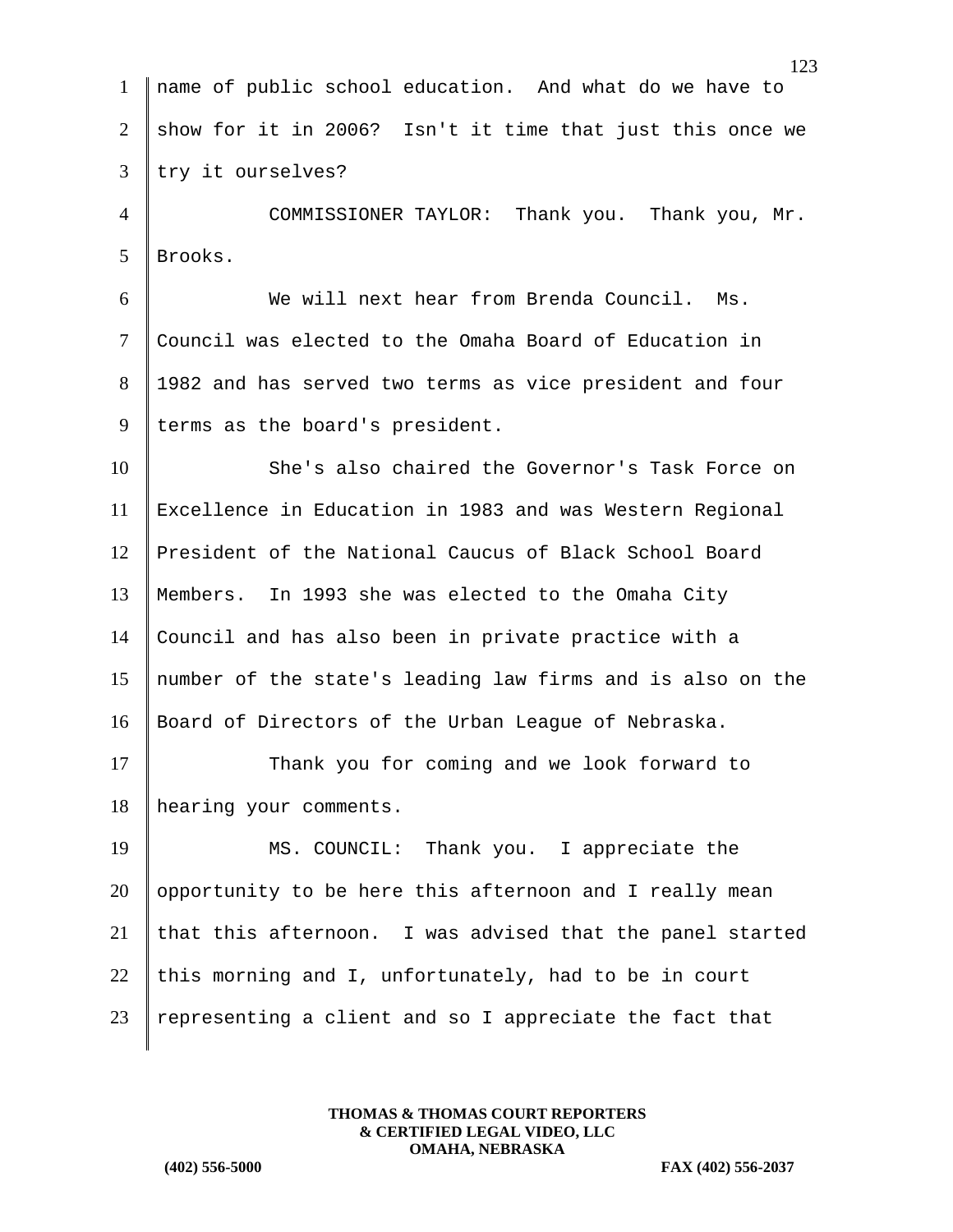| $\mathbf{1}$    | the Commission held the hearings over to allow me an       |
|-----------------|------------------------------------------------------------|
| $\overline{2}$  | opportunity to speak this afternoon.                       |
| $\overline{3}$  | One thing that I want to state for the record              |
| 4               | that while I am a member of the Board of Directors of the  |
| $5\overline{)}$ | Urban League of Nebraska, my comments this afternoon are   |
| 6               | mine and mine solely. I am not speaking on behalf of the   |
| $\tau$          | Urban League. I'm speaking as an individual member of      |
| 8               | this community.                                            |
| 9               | I appear here this afternoon in opposition to LB           |
| 10              | 1024.                                                      |
| 11              | I regret the fact that I did not have an                   |
| 12              | opportunity to hear this morning's discussion.<br>T.       |
| 13              | appreciate the comments provided by my friend, Mr. Brooks, |
| 14              | and I agree in many respects with the concerns he          |
| 15              | addresses and raises in his commentary, but I do not       |
| 16              | believe that this bill provides the means of addressing    |
| 17              | this.                                                      |
| 18              | First and foremost, I view this bill as being              |
| 19              | segretory in nature. I don't see any way that you can      |
| 20              | read Section 16 of this bill as providing and resulting in |
| 21              | anything other than racially segregated school districts.  |
| 22              | Dividing Omaha Public Schools into three will invariably   |
| 23              | result in the creation of minority school districts.       |
|                 |                                                            |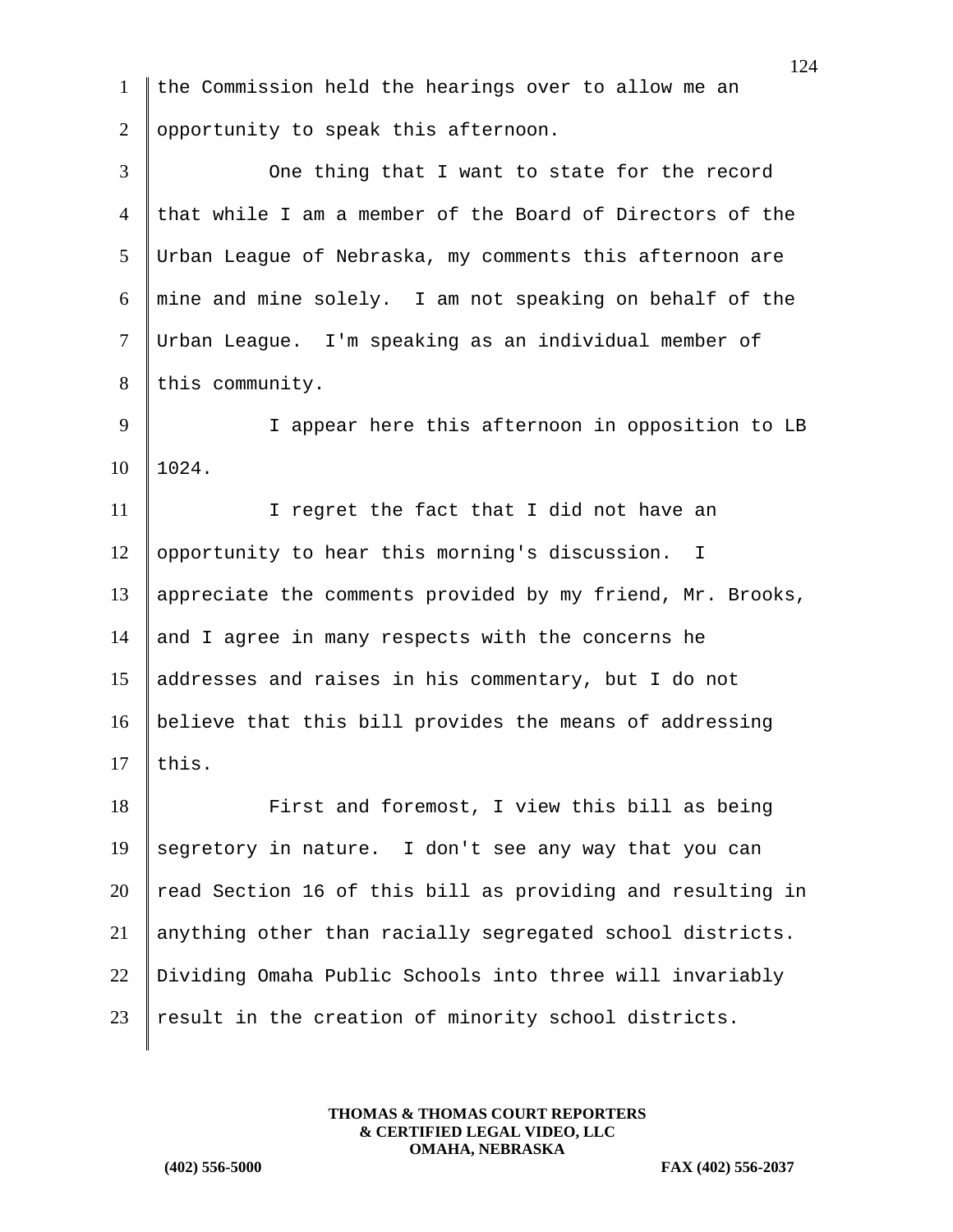1 And when you put it in the context of freezing 2 the boundaries of all of the school districts and not 3 allowing Omaha Public School District to grow, you, in 4  $\vert$  fact, cement the segretory effects of this bill.

 I've heard the discussion about, Well, the bill  $6 \parallel$  was designed to provide a means by which integrated 7 efforts would be encouraged. But I think if you look 8 closely, particularly at Section 16 of the bill, I don't know how you accomplish creating integrated educational environments. In fact, if you look at Section 16 and how it would operate, it would operate, quite frankly, to dismantle the integrated efforts that have been achieved, particularly in the Omaha Public Schools, particularly with regard to the middle school and high school program.

15 The bill provides for the establishment of focus 16 schools but those focus schools have no attendance areas, 17 and as a result, the legislation provides that any person  $18$  who would want to attend the focus schools are on a first-19 come-first-serve basis. So I have problems understanding 20 how you can achieve diversity when you have no choice with 21 | regard to who is the first to apply.

 $22$  The only time a school district has choice is 23 || once the school reaches capacity, then they are in a 24 position where they can choose to allow students who have

> **THOMAS & THOMAS COURT REPORTERS & CERTIFIED LEGAL VIDEO, LLC OMAHA, NEBRASKA**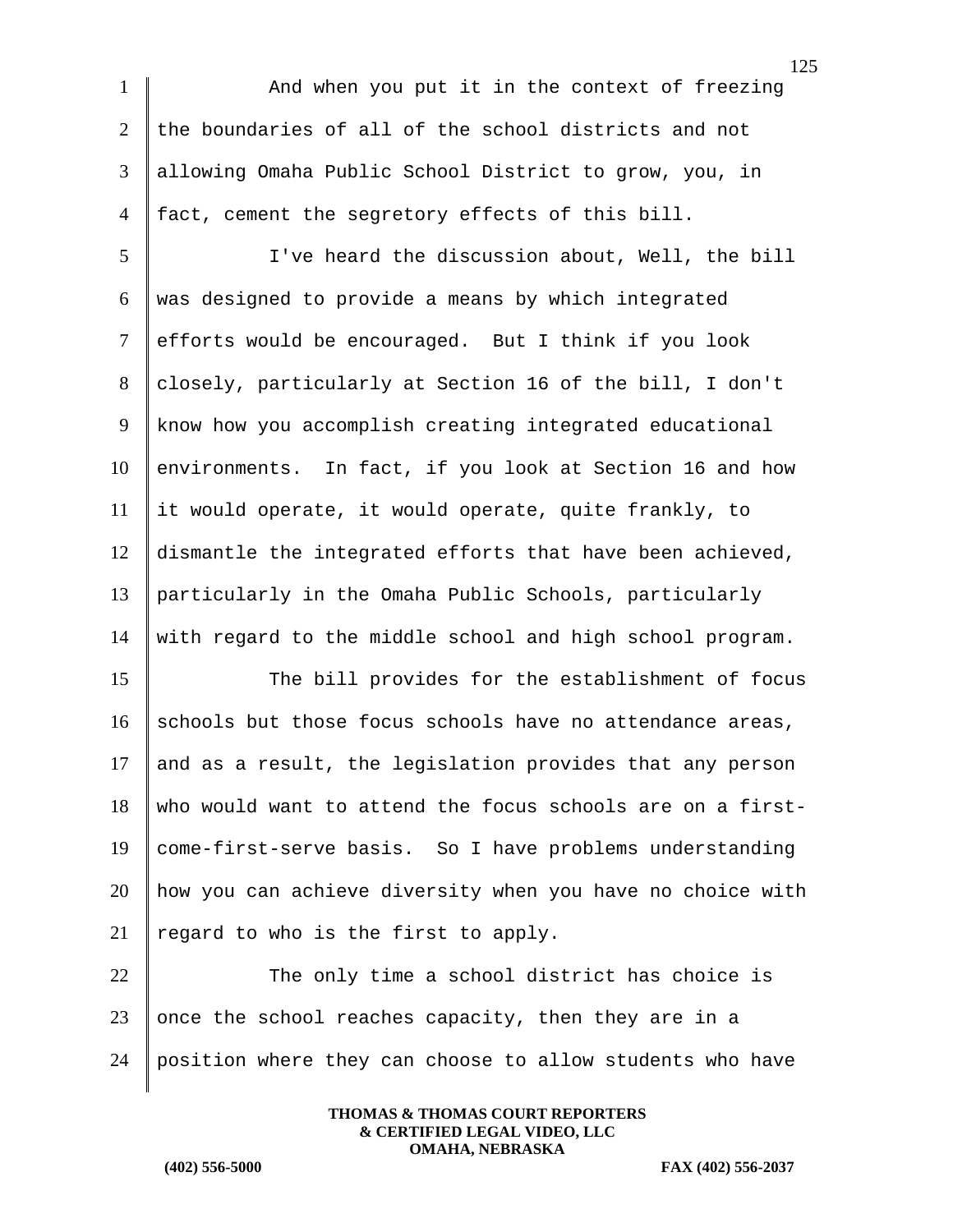1 applied to move to those schools on the basis of their 2 social or economic status. But prior to that, there's no  $3$   $\vert$  -- there's no involvement or real opportunity to provide 4 for integrative efforts.

5 It also places a tremendous burden on the 6 receiving school districts because the receiving school 7 district is required to provide transportation, regardless 8 of whether or not that student's attendance at that school 9 Will have any effect on the diversity of that school.

 So when I look at Section 16 and I don't -- and  $\parallel$  I know there has been discussion as to whether or not the boundaries of the three districts that would be created out of the Omaha Public Schools would have to be contiguous, whether they are contiguous or not, the result 15 | would still be segretory.

16 And I don't think that this community -- and I'm 17 speaking about this community. Quite frankly, you know,  $18$  what the nation thinks about Omaha is not my concern. I 19 live in Omaha and I'm concerned about the educational  $20$  | opportunities for children in Omaha.

21 And I believe that this bill flies squarely of the face of Brown versus Board of Education in terms of providing, legislatively, for separate and, quite frankly, in terms of operation would ultimately be unequal schools

> **THOMAS & THOMAS COURT REPORTERS & CERTIFIED LEGAL VIDEO, LLC OMAHA, NEBRASKA**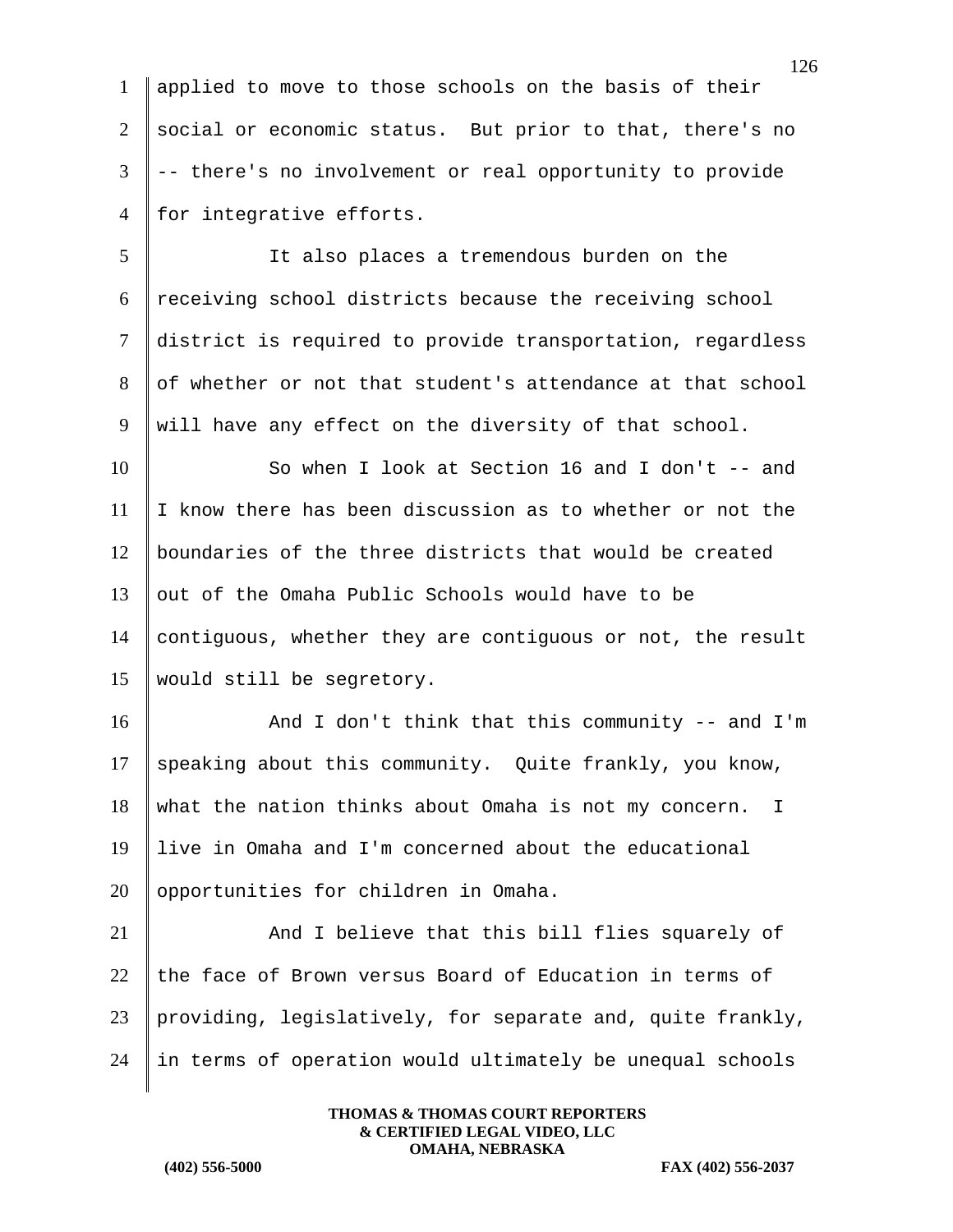which gets me to the second point, the concern about 2 local control.

3 And I certainly appreciate the concern that's been expressed about local control. I -- I'm an advocate for parental involvement in the education of young people. I'm an advocate. I mean, I am the benefactor of the district elections that Senator Chambers was responsible for. That's how I was elected to the Omaha Board of Education. So I appreciate that. But this bill does not provide the level of involvement that I think people have been led to believe. **First of all, with regard to the issue of**  finances, which is critical when we're talking about providing quality educational opportunities, under this bill, the decisions about how money is distributed rests 16 at the Learning Community level where, quite frankly, 17 | you're going to have a delusion, in my opinion, of the voice of the people who I hear some of the proponents of 19 the bill wanting to represent. 20 | At worst case, you end up with two minority districts out of OPS. That means they have two votes out 22 of 13 on how the money is to be distributed. I don't know how that improves the position of the children or the

parents in those districts.

**THOMAS & THOMAS COURT REPORTERS & CERTIFIED LEGAL VIDEO, LLC OMAHA, NEBRASKA**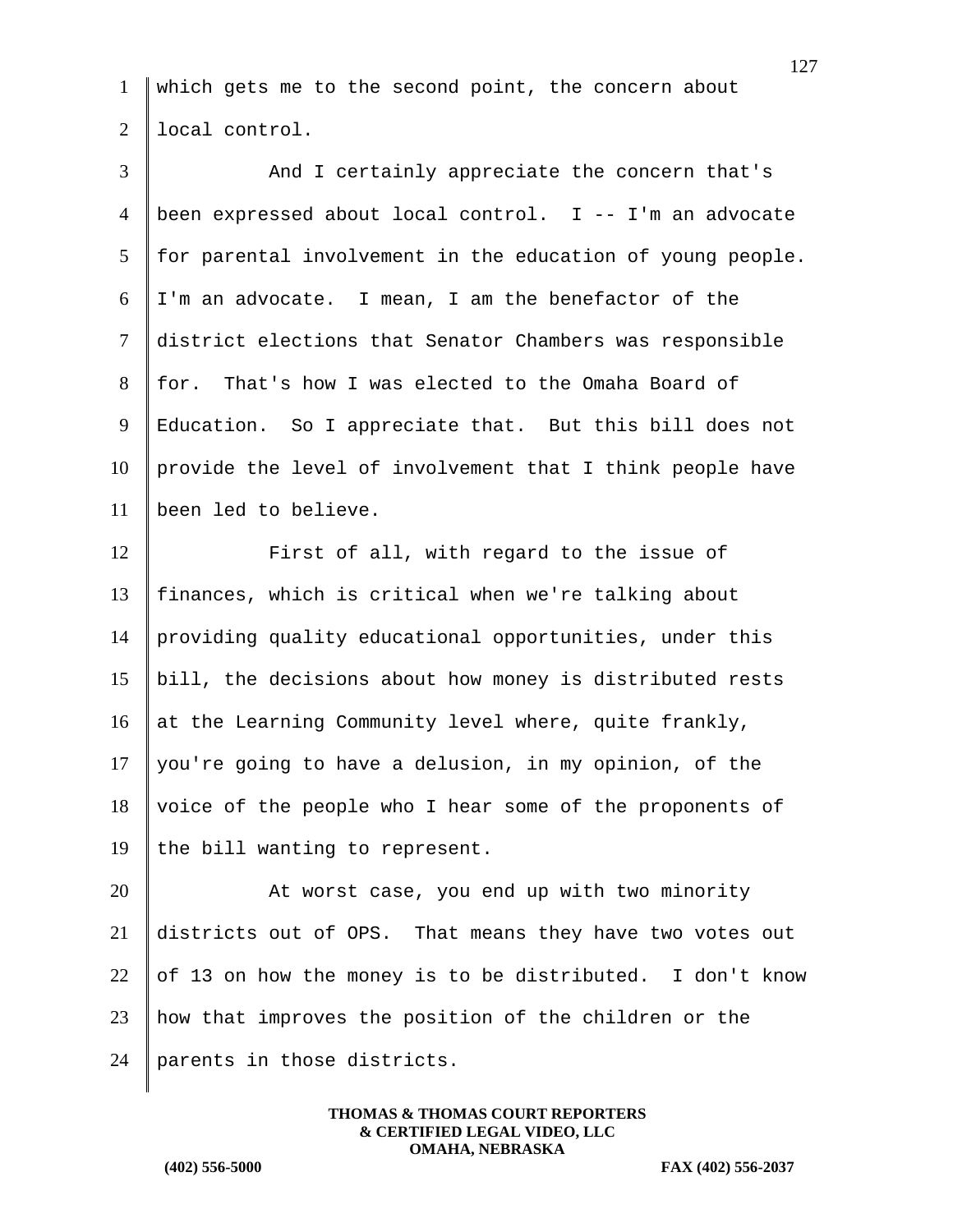When you look at the amount of money available 2 and that vote  $-$  and I think I should point out the fact that there would be two of 13 votes on the Learning Community, but if you divide up Omaha Public Schools into three, you would have three 15,000 student school districts.

 What you also, as a part of the Learning 8 Community, have are some 500 and 600 student school districts, and those individuals with 500 students would have just as much vote and just as much say as a district with 15,000 students.

12 I don't think that's fair, I don't think that's 13 just, I don't think that results in equity.

14 Also, the bill allows for the individual school 15 districts by a vote of the public to exceed the limits 16 that have been set by the Learning Community in terms of 17 dollars for students. Well, if we're talking about 18 looking at the districts, the three districts that would 19 | be created out of the Omaha Public Schools, we're talking 20 about school districts where the tax base is not as high,  $21$  is not as strong as the tax bases in some of the suburban 22 districts, and then the expectation would be that those 23 individuals, many of whom are low income, would be in a 24 position to self-impose additional taxes in order to

> **THOMAS & THOMAS COURT REPORTERS & CERTIFIED LEGAL VIDEO, LLC OMAHA, NEBRASKA**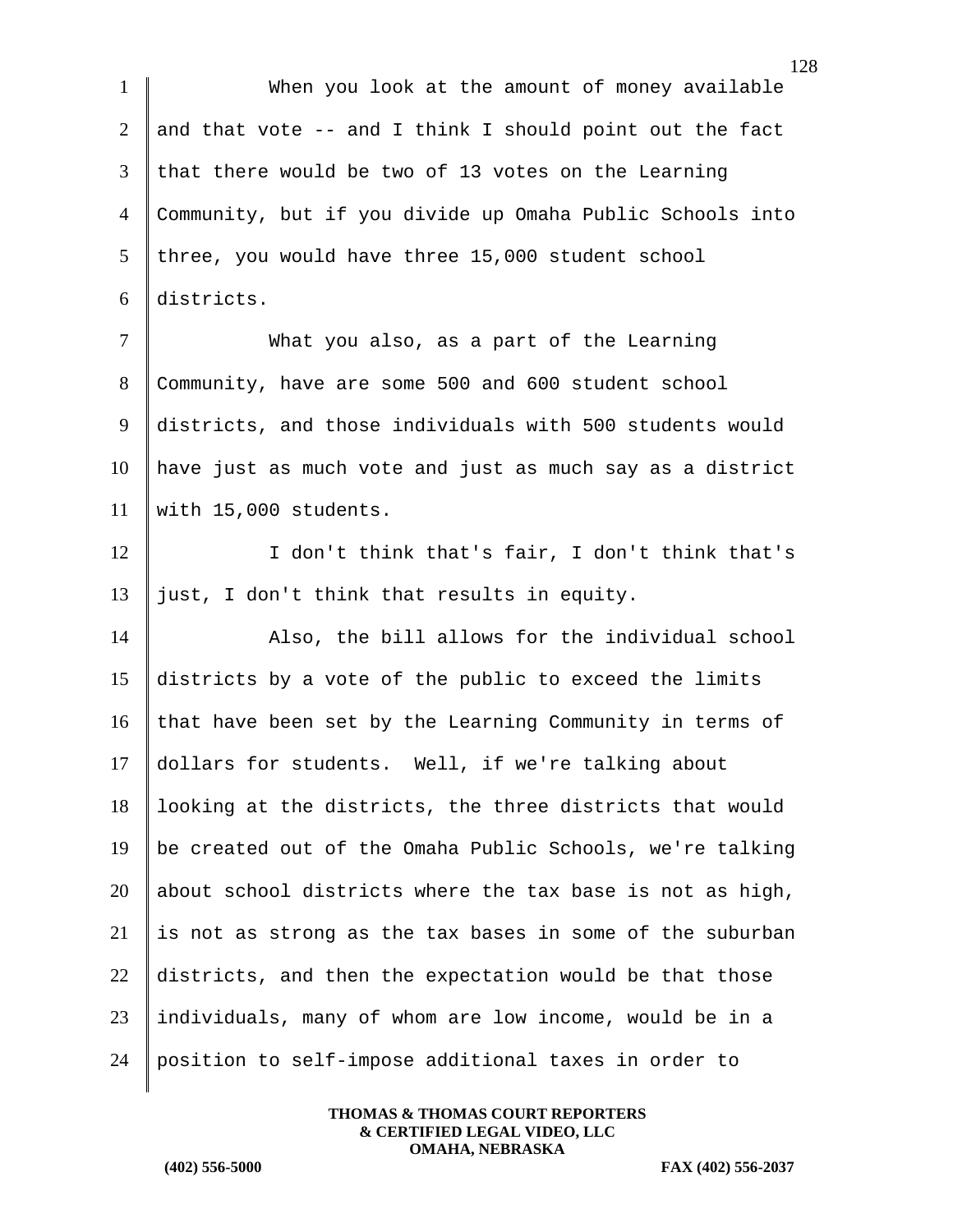provide the quality of education that their young people 2 deserve.

 There's no new money under this bill, no new money. So in terms of what would be the resulting school districts, you would have these majority minority school districts who would have the overwhelming percentage of 7 | youngsters who would have English as a second language, an 8 | overwhelming percentage of youngsters who are on free and 9 reduced lunch and no additional money to provide the kinds of educational resources that those young people need. Finally, with regard to the local control issue,

 if this bill is allowed to remain in effect and Omaha Public Schools is divided into three separate school districts, when we talk about the voices of the individuals in those districts, those voices won't even be heard until 2012 under the current legislation. And from 2008 to 2010, the school boards for those districts would be appointed; the entire school board would be appointed. No -- no representation, no voice of the constituency.

 From 2010 to 2012 half of the school board would be appointed and the constituents in those districts would 22 have an opportunity to vote. It wouldn't be until 2012 23 that those districts would have boards of educations elected from those districts.

> **THOMAS & THOMAS COURT REPORTERS & CERTIFIED LEGAL VIDEO, LLC OMAHA, NEBRASKA**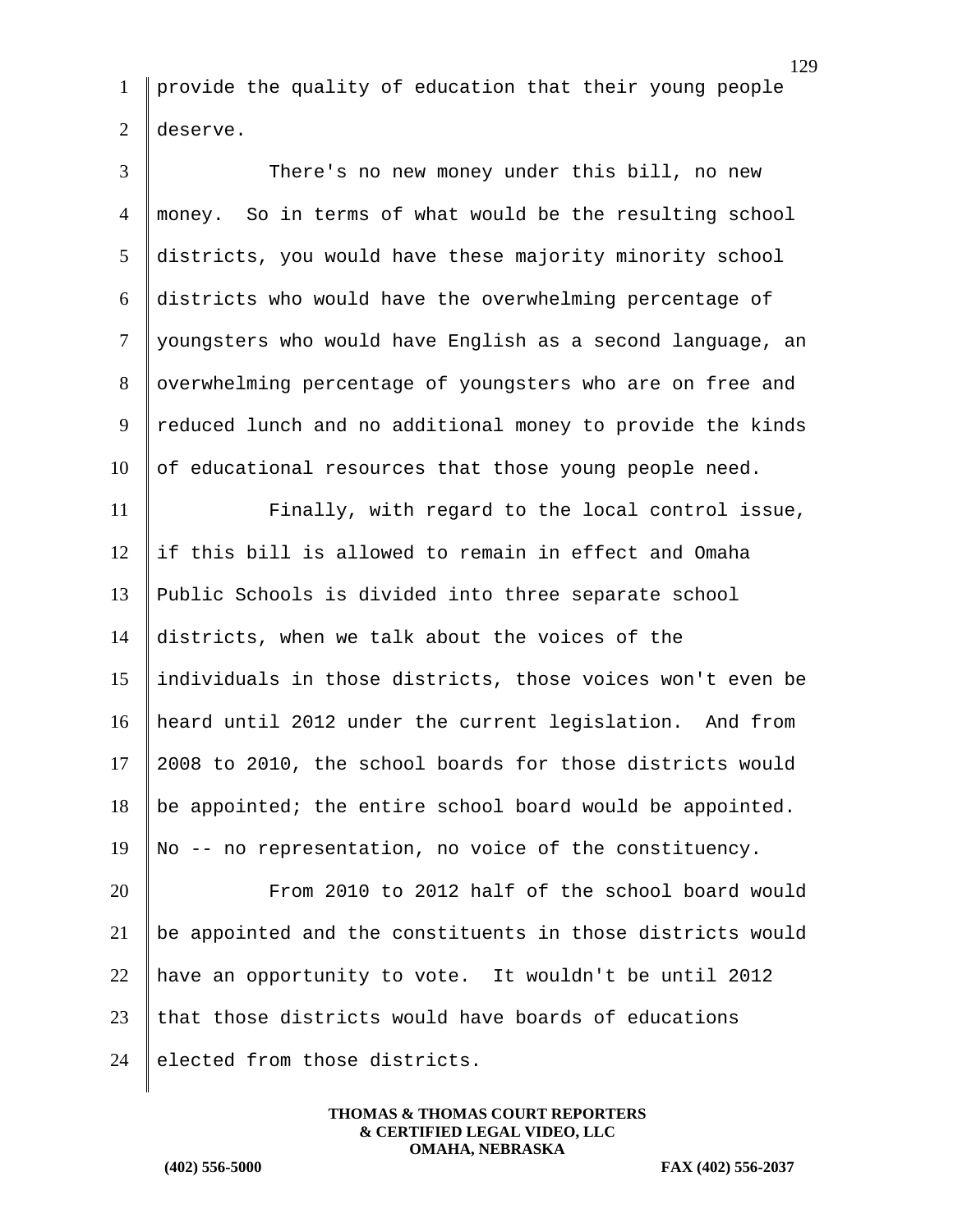|                | 130                                                        |
|----------------|------------------------------------------------------------|
| $\mathbf{1}$   | So if -- at the totality of this bill, it                  |
| $\overline{2}$ | becomes at least obvious and clear to me that we don't     |
| 3              | gain any educational benefit from this legislation.        |
| $\overline{4}$ | I know there have been discussions about test              |
| 5              | scores and performance in Omaha Public Schools, and I will |
| 6              | be the first to tell you that Omaha Public Schools has a   |
| $\tau$         | long way to go in terms of closing the gap in educational  |
| 8              | achievement between minority and majority students, but    |
| 9              | that's not to say they haven't come some way in addressing |
| 10             | that gap, that they haven't taken steps to ensure that we  |
| 11             | address these educational deficiencies.                    |
| 12             | And I reference the African American Achievement           |
| 13             | Council and the work that that council has done in terms   |
| 14             | of being a conscience of the Omaha Board of Education in   |
| 15             | terms of addressing these educational achievement issues.  |
| 16             | I challenge someone to point to any specific               |
| 17             | provision in this bill that they can say definitively,     |
| 18             | definitively, will result in increasing test scores or     |
| 19             | increasing academic achievement for African American or    |
| 20             | any children in this school district, for that matter.     |
| 21             | What we should be focusing our attention on is             |
| 22             | what will it take to provide the kind of educational       |
| 23             | programs that will ensure that all of our children receive |
| 24             | a quality education.                                       |
|                |                                                            |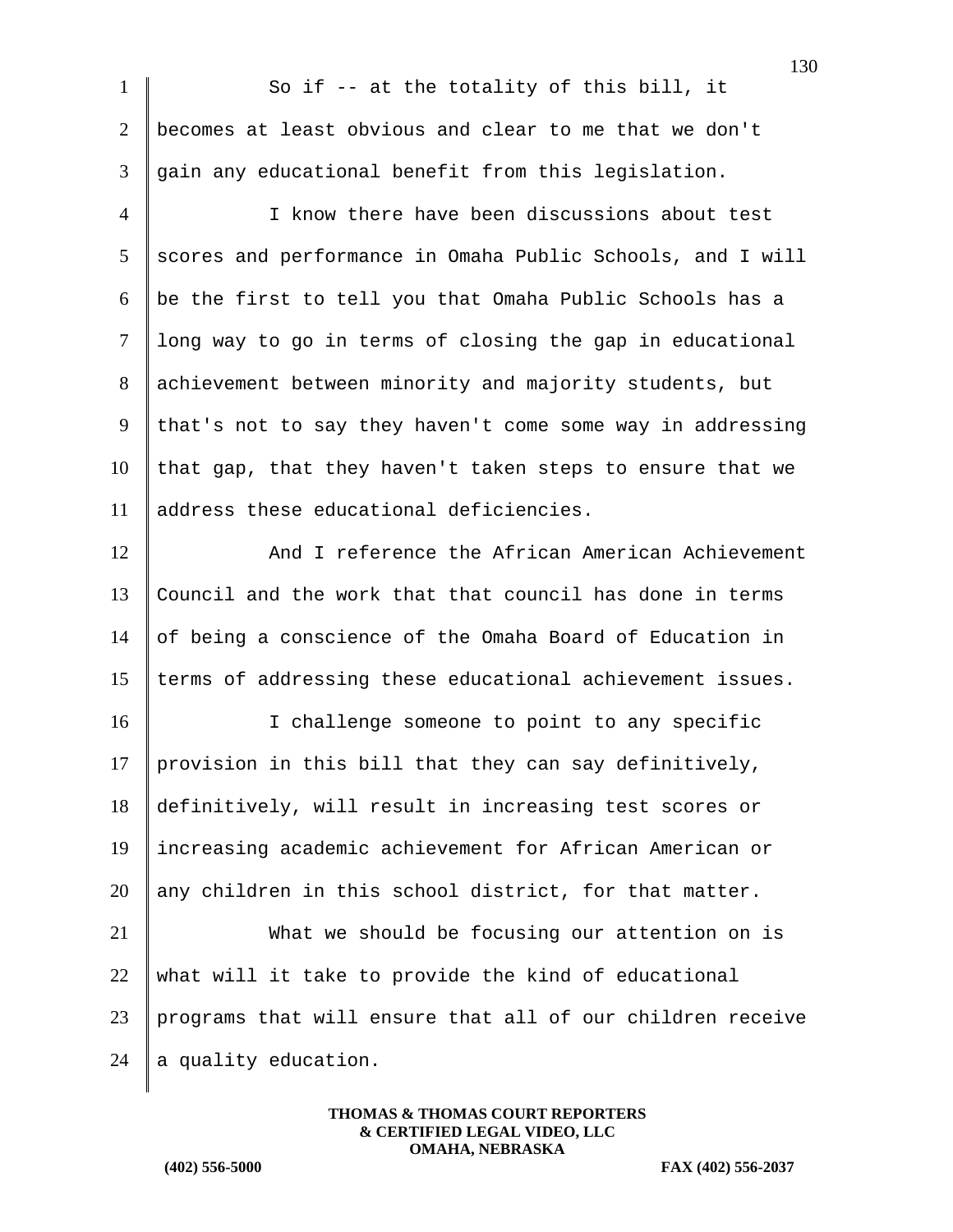1 COMMISSIONER TAYLOR: Thank you.

2 Our next speaker is Marian Fey. Ms. Fey is the mother of four children in the Omaha Public School system, and she has served on a number of posts within the school system, including president for the Alliance for Omaha's Future, is serving as a member of the board of the Omaha 7 School Foundation, PTA president of the Harrison Elementary School, and on the Omaha Council PTA. 9 Ms. Fey has a degree in elementary education and has also served as a substitute teacher in the Millard and Ralston school districts. Thank you, and we look forward  $\vert$  to hearing from you. 13 MS. FEY: Thank you.  $\parallel$  And I just -- in answer to a question that was 15 | raised by Senator Chambers and Mr. Brooks, I am actually a white parent who does not think it is okay for children to  $\parallel$  go to all -- white children to go to all-white schools and that's what I want to talk to you a little bit about 19  $|$  today. 20 As you said, I'm a professional educator with a degree in elementary education. I thank you for coming  $\parallel$  today and for inviting me to speak and looking into what I

23  $\parallel$  feel is a violation of civil rights, as I understand them,

**THOMAS & THOMAS COURT REPORTERS & CERTIFIED LEGAL VIDEO, LLC OMAHA, NEBRASKA**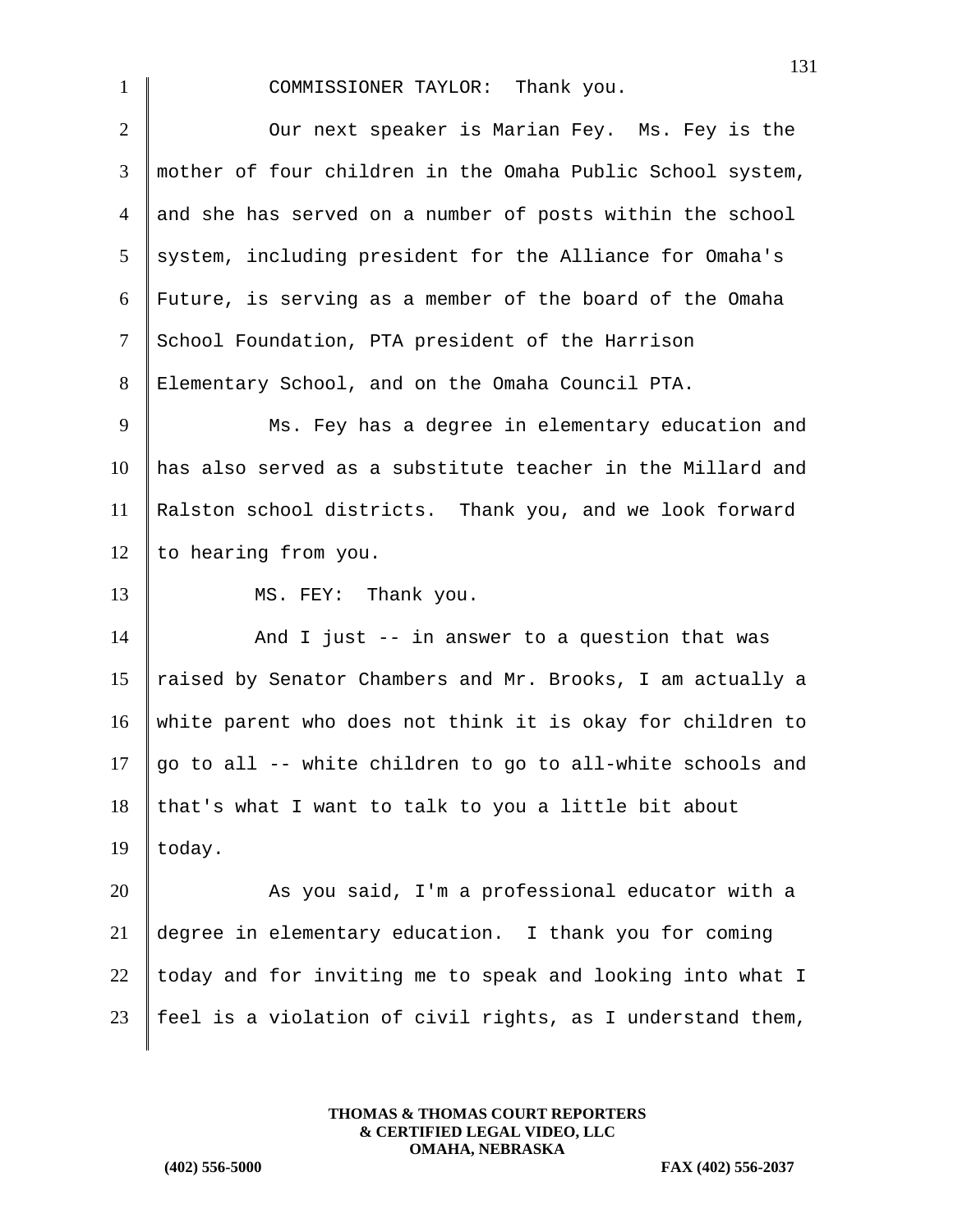| $\mathbf{1}$   | and a dangerous situation that presents a serious        |
|----------------|----------------------------------------------------------|
| 2              | injustice to the children of Omaha.                      |
| 3              | First of all, I want to tell you about Omaha,            |
| $\overline{4}$ | who we are, and where we live. I have visual aids that   |
| 5              | you will get when we're all done. It's the elementary    |
| 6              | teacher thing.                                           |
| 7              | In Douglas and Sarpy County, there's 11 school           |
| 8              | districts.                                               |
| 9              | COMMISSIONER YAKI: If we get unruly, just send           |
| 10             | us to nap time.                                          |
| 11             | MS. FEY: Absolutely.                                     |
| 12             | So here's the 11 school districts. That's 11 in          |
| 13             | the greater Omaha Metro.                                 |
| 14             | And until approximately 40 years ago, as Omaha           |
| 15             | grew, so did the Omaha Public Schools. City annexations  |
| 16             | were made and OPS, with very little fuss, absorbed the   |
| 17             | previously independent school districts.                 |
| 18             | I won't go into the history of court-ordered             |
| 19             | desegregation in the Metro, which, by the way, applied   |
| 20             | only to OPS, or the political climate at the time, or    |
| 21             | white flight, but you do need to know when the City of   |
| 22             | Omaha annexed Millard in 1971 the Millard Public Schools |
| 23             | were not taken in by OPS.                                |
|                |                                                          |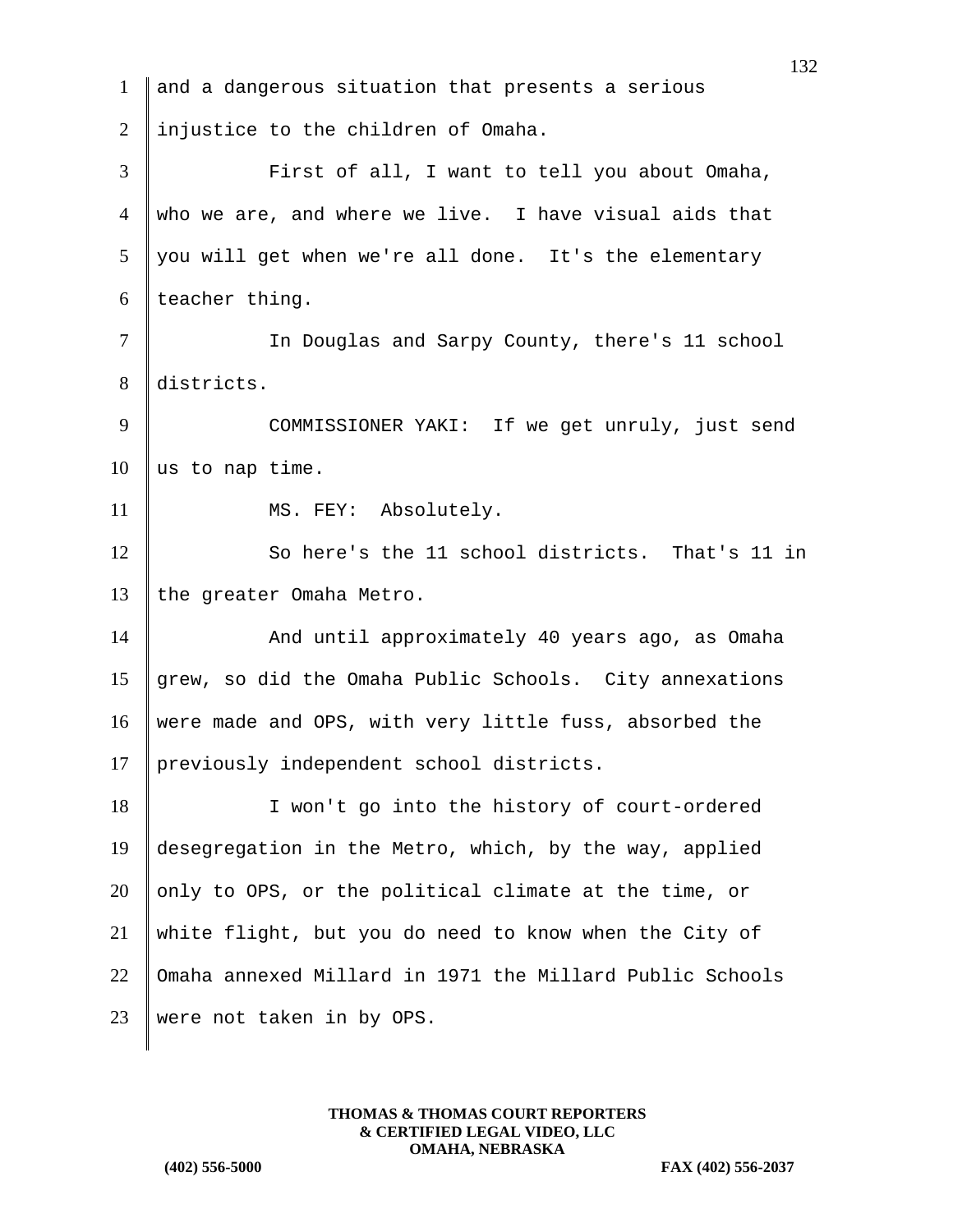1 And there's a chart here that just shows, 2 again you will get a copy, but the difference in the 3 population of minorities in 1974 was approximately 11,000 4 and in 2004 about 25,000 minority students versus the 5 Caucasian population in 1974 was at about 45,000 students  $6$  versus 2004 where it had dropped to about 20,000 students. 7 | And that's consistent with what happened around the  $8$  country when there was court-ordered busing, 9 desegregation. 10 I'm certain that the current school board has 11 questioned that decision, or the indecision of the 12 previous school board, many times. 13 I also have a census map. This map expresses 14 the racial breakdown of the Douglas County school 15 districts, and the vast majority of minority students live 16 in the Omaha school district, which is right here. 17 If the map could be broken down further, you 18 would see that, in general, the Omaha Public Schools is 19 primarily white here, African American here, Hispanic down 20 | here. This is OPS, this section. 21 Because of the large numbers of minority 22  $\parallel$  families and where they live, as has been stated before, I 23 don't envision a situation where OPS could be divided into

> **THOMAS & THOMAS COURT REPORTERS & CERTIFIED LEGAL VIDEO, LLC OMAHA, NEBRASKA**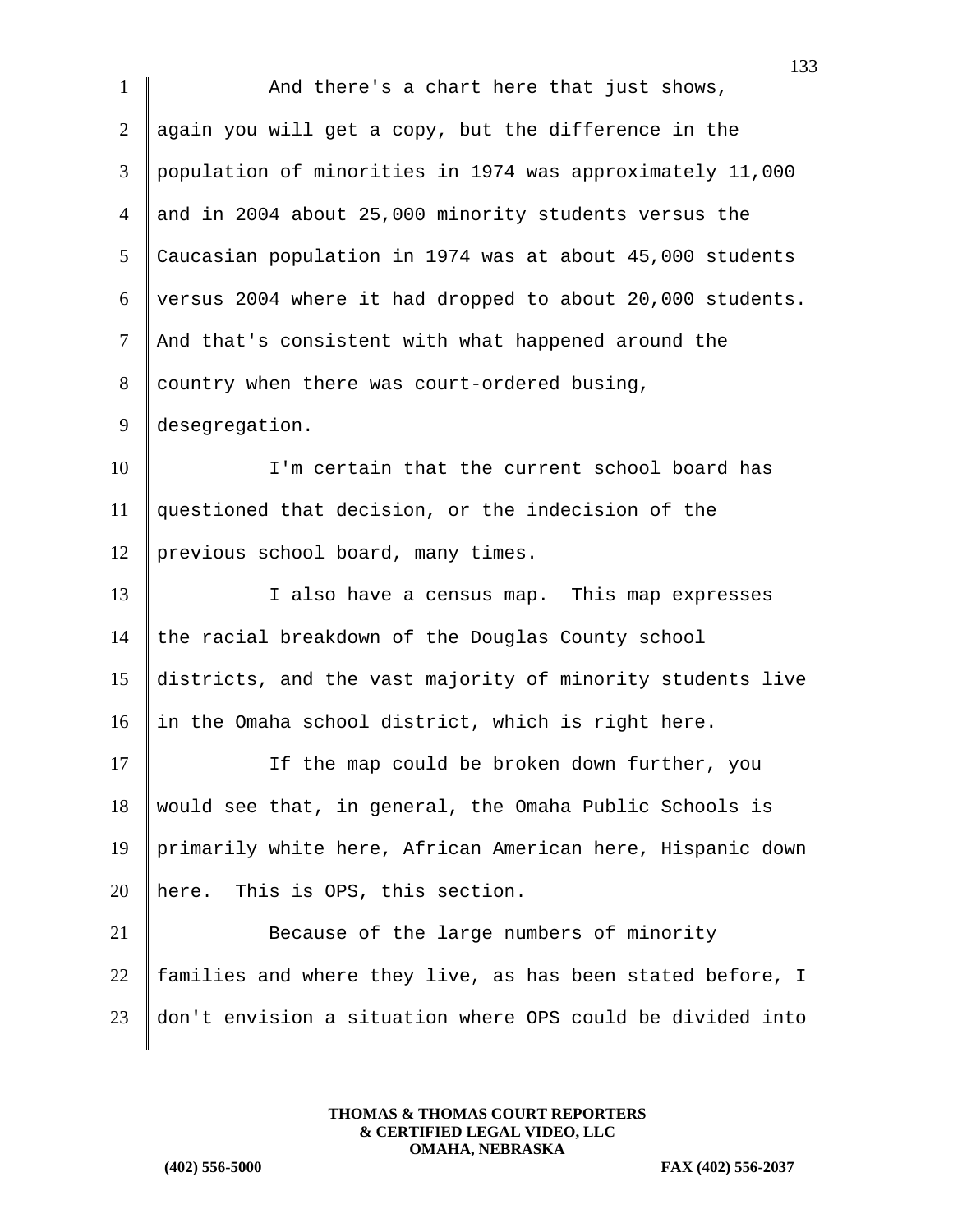three districts in a way that doesn't create a racially 2 identifiable district. 3 So now let me tell you a little bit about my 4 | family, why I'm here. We live about right here. There's my house. We chose our neighborhood and our children's schools for their diversity. We were aware of the academic excellence of all of the Omaha school districts, 9 but viewing academics as something more than test scores, my husband and I chose the district that would best prepare our children for life outside of school. What I found is that not all of Omaha agrees with that philosophy. We've had to speak up to defend our 14 schools and the children who attend them. My children perform just fine in school, and, honestly, they'd probably do okay wherever we'd send them. 17 They have two college-educated parents at home, a comfortable house, and all their basic needs are met. They are ready to learn when they enter the school building. 21 The same can't be said for every OPS student. 22 In fact, many OPS students face challenges that I can hardly comprehend.

> **THOMAS & THOMAS COURT REPORTERS & CERTIFIED LEGAL VIDEO, LLC OMAHA, NEBRASKA**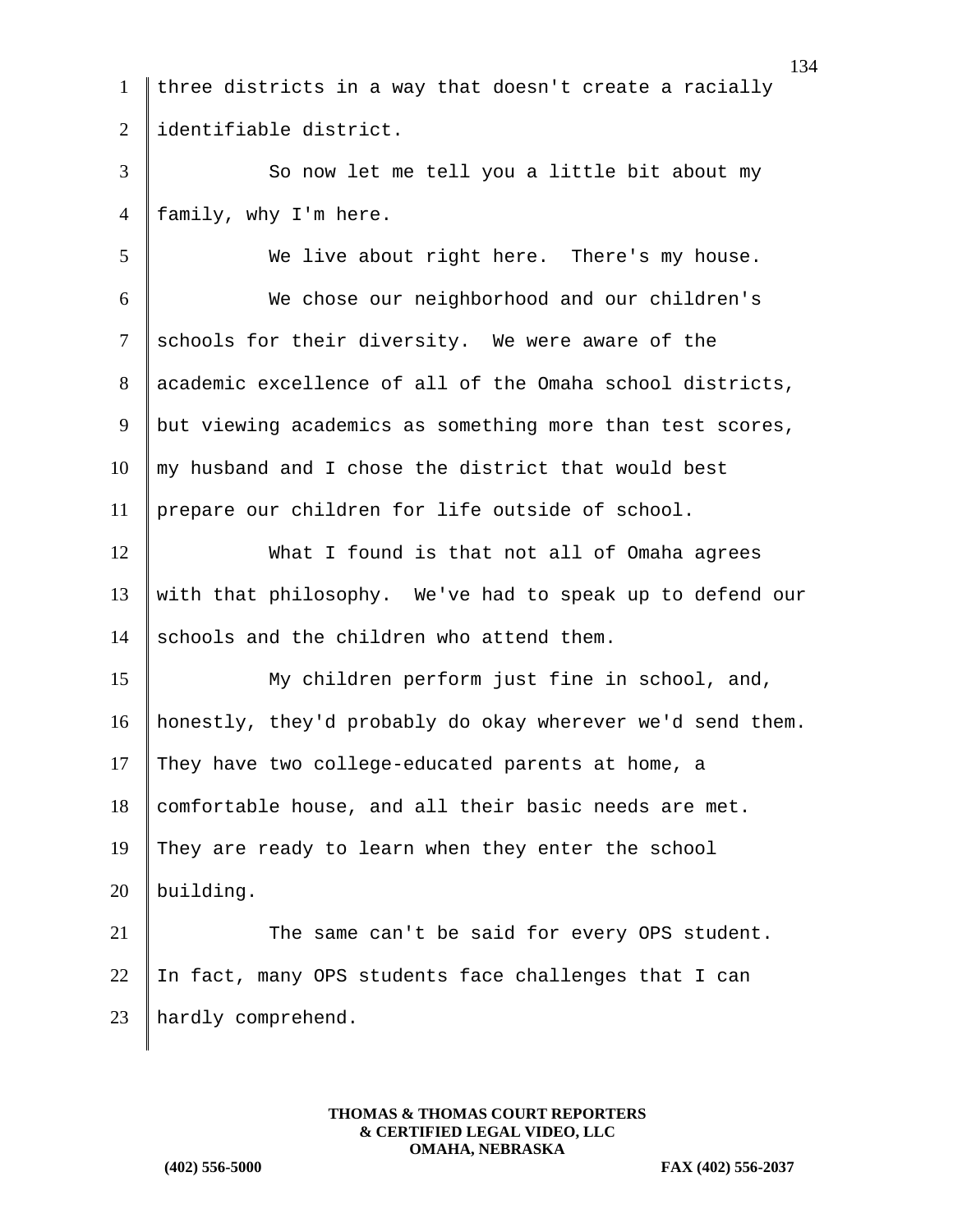1 One out of every eight OPS students is an 2 English language learner, and over 60 percent of OPS 3 elementary students live in poverty.

4 As OPS parents, neighbors, community members and  $5$  citizens of Omaha, we stand up for the rights of those  $6$  children and work to ensure that the Omaha Public Schools  $7$  are treated fairly in the Legislature, within the state's 8 school finance formula, and by other local districts.

9 | I have testified myself before the Legislature's 10 education committee on two occasions, and my son, who is a 11 sophomore at Omaha Central High School, has even testified 12 against 1024, when it was still in committee, articulating 13 something that was clear even to a teenager, that many 14 people in Omaha want the perks of Omaha  $-$ - the city, the 15 zoo, Memorial Park, Rosenblatt Stadium, Qwest Center 16 across the street  $-$  and then they want to turn their 17 backs on the problems of the people who live and work in 18 these areas.

 OPS has had a place -- has had in place an integration plan that works. It is natural that parents of elementary school-aged children, particularly those in 22 primary grades, prefer to attend their neighborhood schools. And that was something that Senator Chambers brought up, that OPS is segregated.

> **THOMAS & THOMAS COURT REPORTERS & CERTIFIED LEGAL VIDEO, LLC OMAHA, NEBRASKA**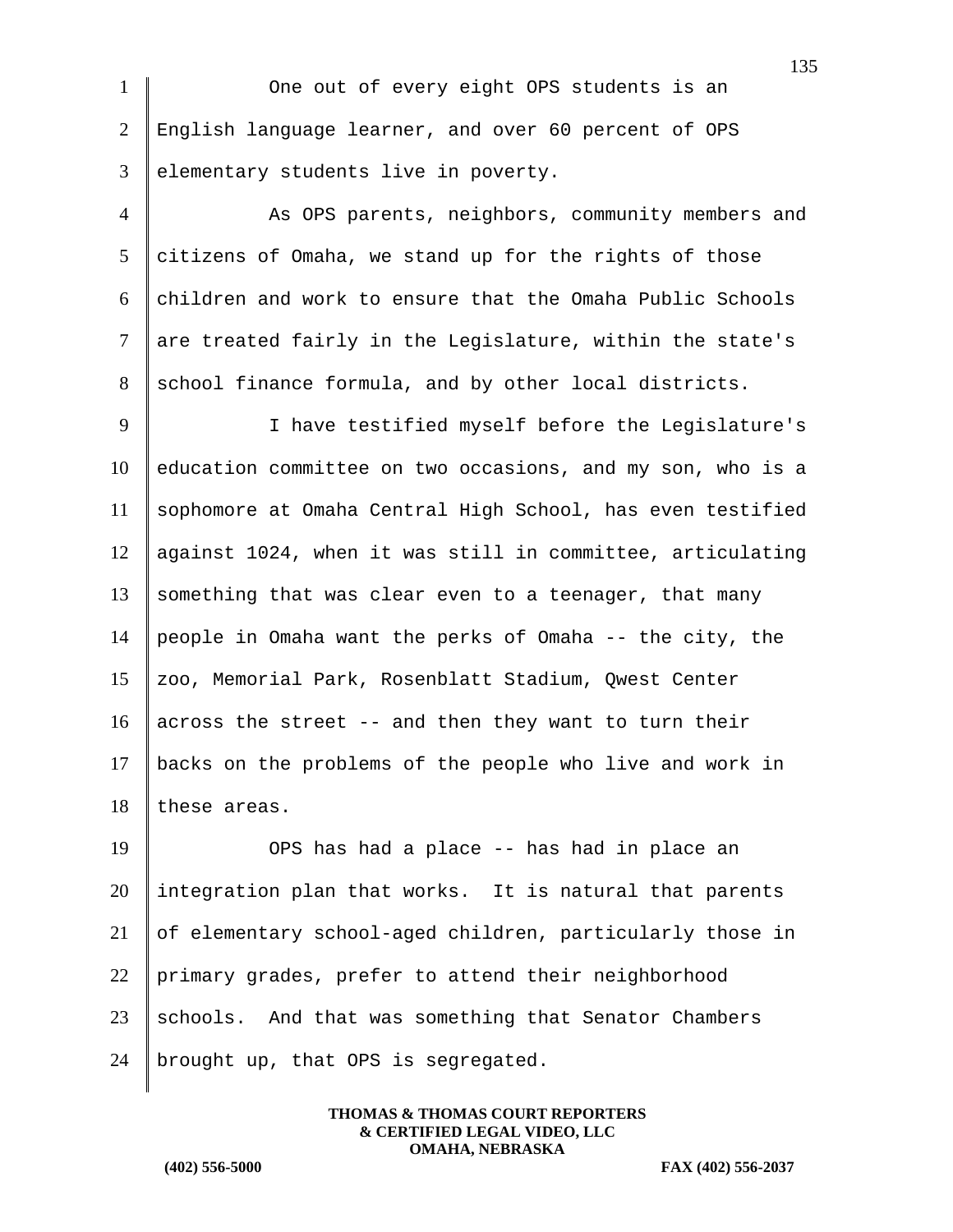136 1 Well, in voting to approve the 1999 bond 2 issue, parents confirmed their support of the idea that 3 mandatory -- and mandatory busing based on race was ended. 4 Before choosing to restructure the student assignment 5 plan, OPS interviewed, polled, and met with parents across  $6$  the district and a return to neighborhood schools was the 7 | overwhelming response. Knowing that the balance of racial 8 and socioeconomic integration could be upset, parents 9 chose community, convenient access and/or local control  $10$  over court-mandated integration. 11 In response, OPS created a magnet program that 12 continues to grow and attract students across racial 13 lines. Consistently, elementary schools are more diverse 14 than the neighborhoods in which they stand. 15 And so to my pie chart. Just to show you, this 16 is Catlin Performing Arts Magnet. Without magnet  $17$  students, because of 21 percent of the students receive 18 free or reduced lunch, 17 percent of them are minority. 19 With the magnet students, 41 percent are free or reduced 20 lunch, 43 percent are minority. This is a west Omaha 21 magnet school. 22 | I think it's probably one of the most successful 23 of the magnet schools, but I think, again, as Senator 24 Bourne stated and as I just said, of all of the magnet

> **THOMAS & THOMAS COURT REPORTERS & CERTIFIED LEGAL VIDEO, LLC OMAHA, NEBRASKA**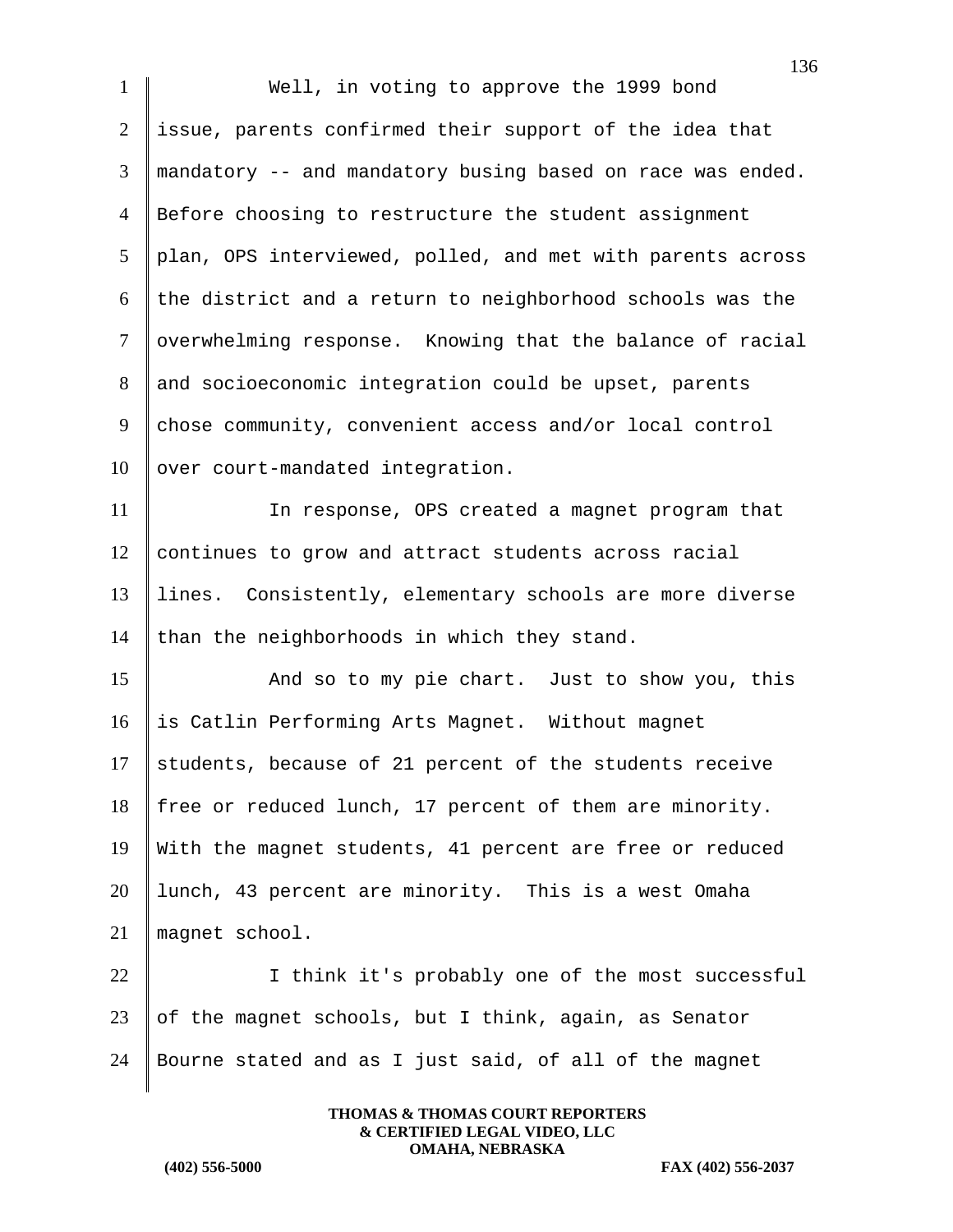1 schools and, in fact, I think most of the elementary 2 schools are more racially diverse in the neighborhoods in 3 which they are located.

 There is no way that in one morning of listening to testimony you can fully understand the ideas and the 6 culture of a city, but I'm trying to give you a glimpse of the history and the attitudes that define Omaha. 8 Segregationist ideologies, no matter how subtle or overt,  $\parallel$  no matter how - no matter if they come from whites or blacks, if they are demonstrated through hate crimes or perpetuated through legal channels, are wrong, wrong for 12 | this country and its global economy, wrong for the city and its sustained growth and development, and wrong for 14 children and their futures.

15 I want to close with a lesson I learned from my 16 15 year old and that is that last -- he's growing up in 17 the Omaha Public Schools in racially diverse schools.

18 We were at a Central High basketball last year, 19 and our whole family, and I was sitting off a little ways 20 from some African American boy students at Central who 21 were wearing the baggy pants, sunglasses inside, the  $22$  logos, the gear. And I made a comment, just sort of under 23  $\parallel$  my breath, that just hated that. I just hate the baggy 24 | pants and I hate the  $-$ 

> **THOMAS & THOMAS COURT REPORTERS & CERTIFIED LEGAL VIDEO, LLC OMAHA, NEBRASKA**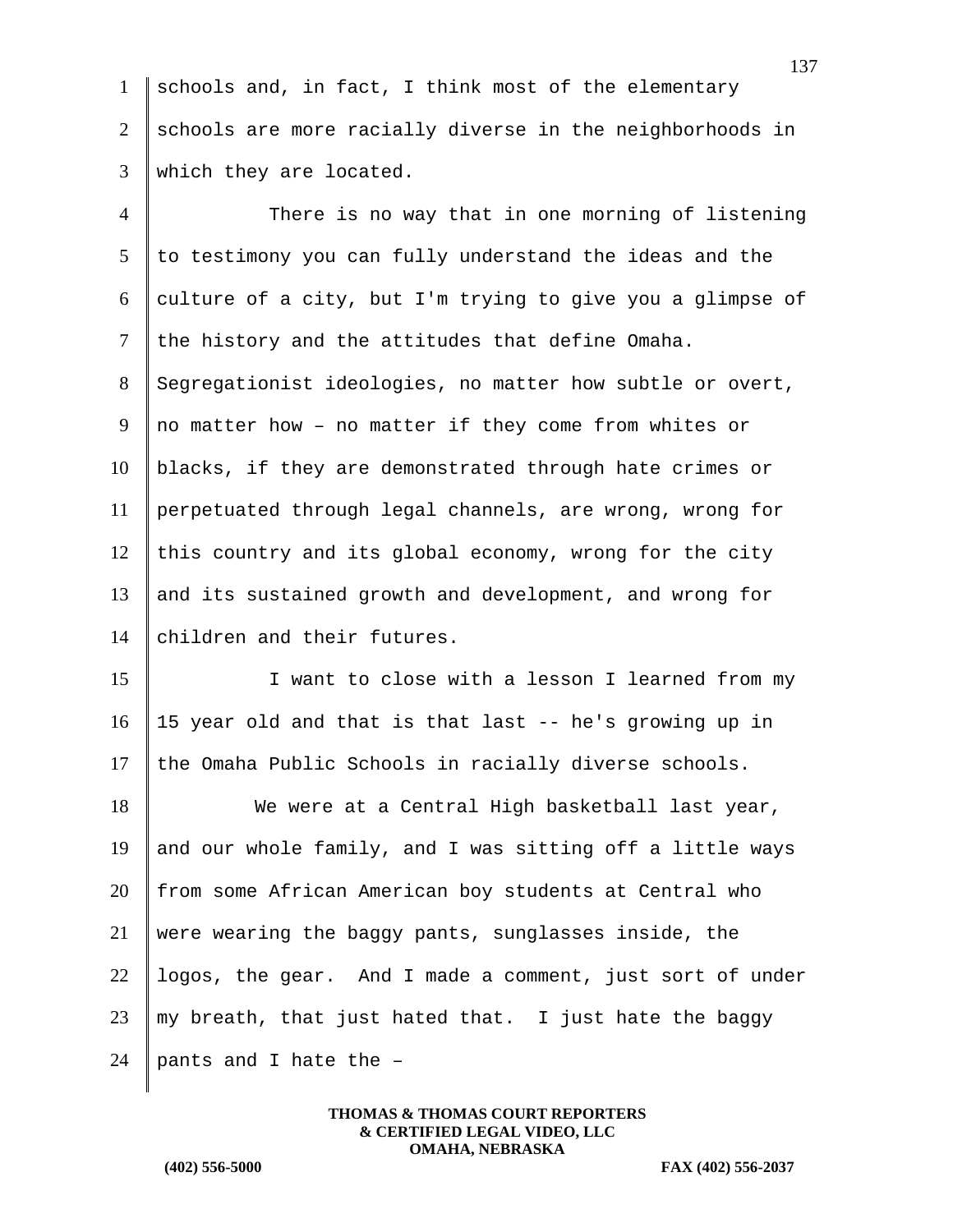| $\mathbf{1}$   | And my son, who has blonde hair and blue eyes,             |
|----------------|------------------------------------------------------------|
| $\overline{2}$ | and who was at the time wearing a pink polo shirt, looked  |
| 3              | at me and said, Mom, it's their culture. Their mom is      |
| $\overline{4}$ | probably over there going, I hate that kid in the pink     |
| 5              | polo shirt.                                                |
| 6              | FEMALE AUDIENCE PARTICIPANT: You do not                    |
| $\tau$         | represent Omaha. I am sorry, I cannot take any more of     |
| 8              | this $-$                                                   |
| 9              | COMMISSIONER TAYLOR: Please. Please, show some             |
| 10             | respect.                                                   |
| 11             | FEMALE AUDIENCE PARTICIPANT: (Inaudible) -- by             |
| 12             | a parent in OPS. That is not my experience.                |
| 13             | COMMISSIONER TAYLOR: Will you please step                  |
| 14             | outside. Please, show some respect. I apologize.           |
| 15             | FEMALE AUDIENCE PARTICIPANT: Shame on you.                 |
| 16             | MS. FEY: So my son turns to me and said, Mom,              |
| 17             | their mom is probably over there saying, I hate the pink   |
| 18             | polo shirt. He said, Mom, it's all good.                   |
| 19             | And for him to have had grown up in that and               |
| 20             | witnessed that and thought -- he doesn't see that.         |
| 21             | He -- my children have succeeded academically in           |
| 22             | OPS, and I'm grateful that their education includes seeing |
| 23             | people for who they really are, not the clothes they wear  |
| 24             | or the color of their skin.                                |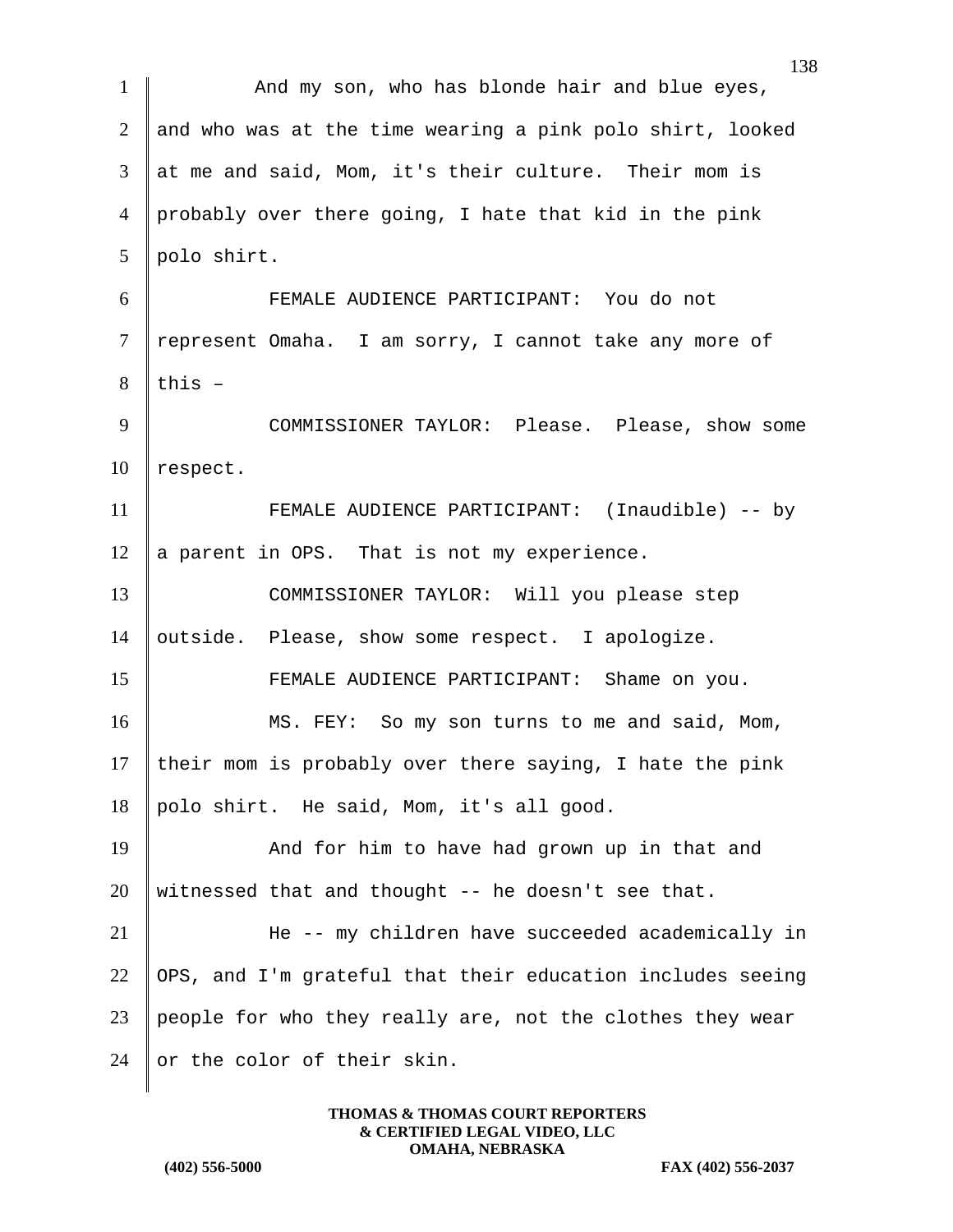|                | 139                                                       |
|----------------|-----------------------------------------------------------|
| $\mathbf{1}$   | As I said before, my children will do fine in             |
| 2              | school, but it's the lessons of life that I'm afraid will |
| 3              | suffer if OPS is divided into three racially identifiable |
| $\overline{4}$ | school districts.                                         |
| 5              | Thank you.                                                |
| 6              | COMMISSIONER TAYLOR: Thank you. Our next                  |
| $\tau$         | speaker is Carol Krejci --                                |
| 8              | MS. KREJCI: Krejci.                                       |
| 9              | COMMISSIONER TAYLOR: -- Krejci who has been --            |
| 10             | been a professional educator for 35 years, the last 20    |
| 11             | years teaching American history and government at Omaha   |
| 12             | Central High School. In August of this year, she became   |
| 13             | president of the Omaha Education Association which        |
| 14             | represents nearly 3,000 professionals in the Omaha Public |
| 15             | School system.                                            |
| 16             | She has served in various positions on the Board          |
| 17             | of Directors of the Omaha Education Association for 15    |
| 18             | years and recently completed six years on the Board of    |
| 19             | Directors for the Nebraska State Education Association.   |
| 20             | Thank for you coming, look forward to hearing             |
| 21             | from you.                                                 |
| 22             | Thank you.<br>MS. KREJCI:                                 |
| 23             | I am Carol Krejci, president of the Omaha                 |
| 24             | Education Association. I appreciate the opportunity to    |
|                |                                                           |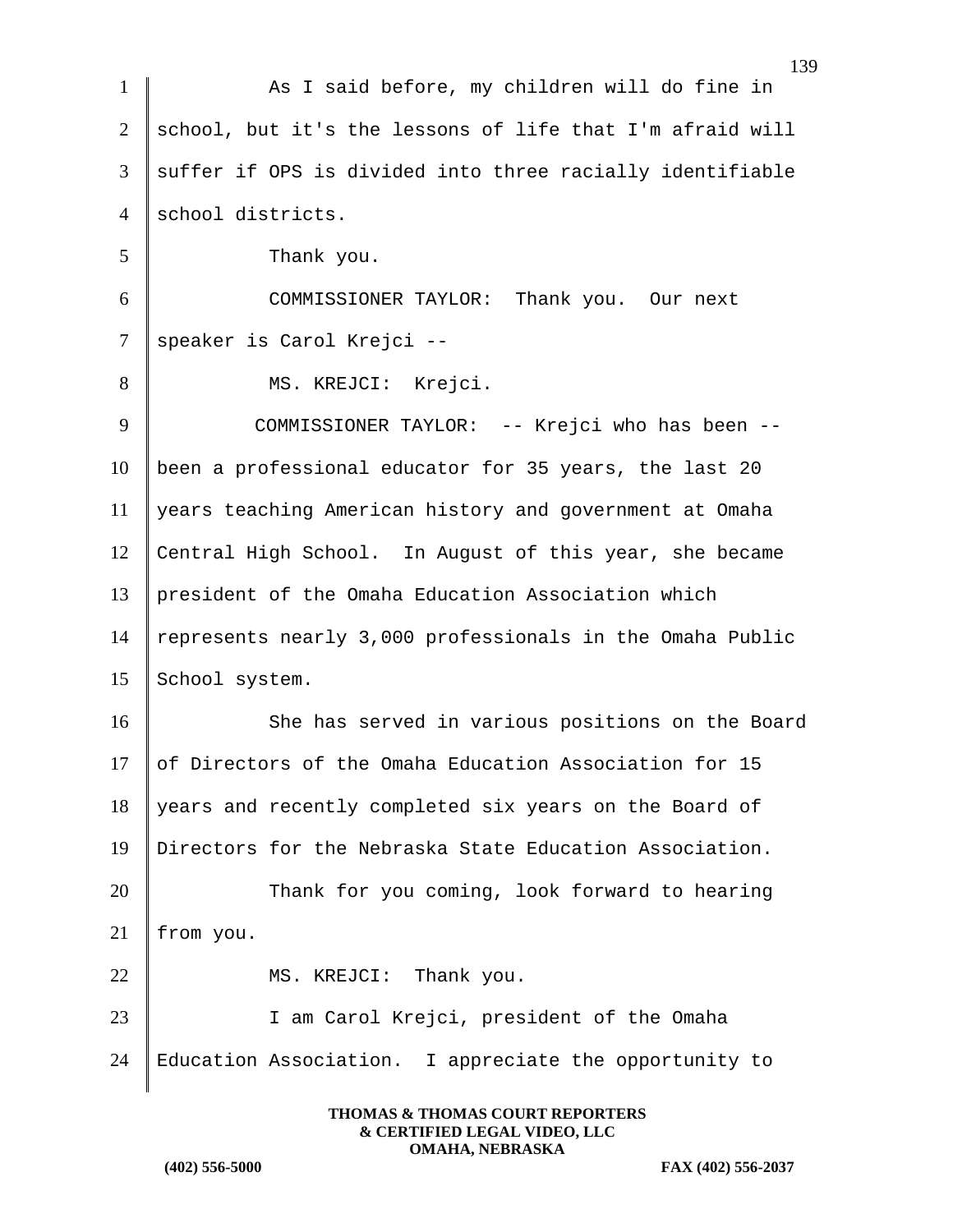1 appear today on behalf of the nearly 3,000 professional  $2 \parallel$  educators in the OEA.

3 As I begin, I am reminded of the first motto of 4 the United States and adopted as part of our Great Seal in  $5 \parallel 1775$ . This Latin phrase E pluribus unum translated means, 6 "From many, one" or "Out of many, one." It refers to the 7 integration of the 13 independent colonies into one united 8 country. But since 1776, it has taken on an additional 9 meaning, given the pluralistic nature of modern American 10 society. 11 Today, more than ever, American society is a 12 diverse society made up of distinct racial, ethnic, and  $13$  religious groups. If America is to survive well into the 14 twenty-first century, it must accommodate this diversity 15 through assimilation and the teaching of shared values. 16 For more than 200 years of our history, that assimilation 17 has occurred in America's public schools, and so E 18 pluribus unum could very well be the motto of the American 19 | public school system.

 It is here, in our public schools, that our students, regardless of their national origin or their 22 | mother tongue, become true Americans with shared values and a shared sense of national purpose. Public education

> **THOMAS & THOMAS COURT REPORTERS & CERTIFIED LEGAL VIDEO, LLC OMAHA, NEBRASKA**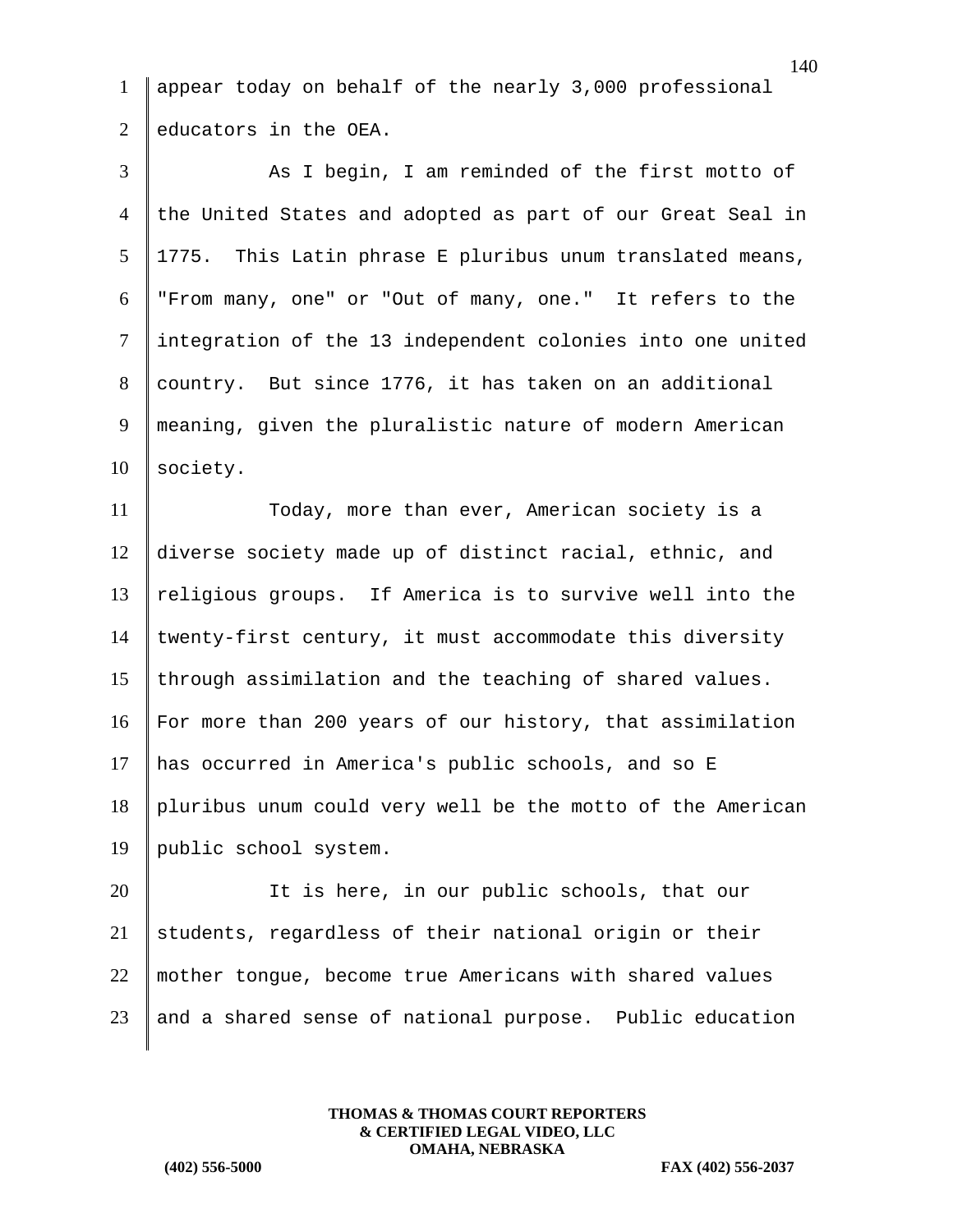1 is the glue that binds American society together and 2 preserves our nation 17 as a functioning democracy.

3 We know of no research that suggests that the 4 best way to assimilate our children into American society 5 is to isolate them in racial or ethnic enclaves. On the 6 contrary, as history shows, if we are to educate our 7 children to live in a diverse society, multicultural 8 society, this is best accomplished through integrated 9 classrooms where students learn to respect each other, to  $10$  appreciate the strength of diversity, and to share the 11 | common values that bind our nation together. 12 LB 1024 seems to be a direct conflict with our 13 public school mission, and while the ultimate consequences 14 of LB 1024 are yet to be determined, the statutory 15 framework leaves many questions unanswered, both for the 16 students and teachers of the Omaha Public Schools. 17 Researchers and reviewers have investigated the  $18$  ways that knowledge, attitudes, and behavior are affected 19 by a host of issues, including school desegregation, other

20 forms of increased intergroup contact, multicultural  $21$  education, self-esteem building activities and many

 $22$  others.

23 | For example, the use of cooperative learning as  $24$   $\parallel$  a means to improving intercultural relationships is

> **THOMAS & THOMAS COURT REPORTERS & CERTIFIED LEGAL VIDEO, LLC OMAHA, NEBRASKA**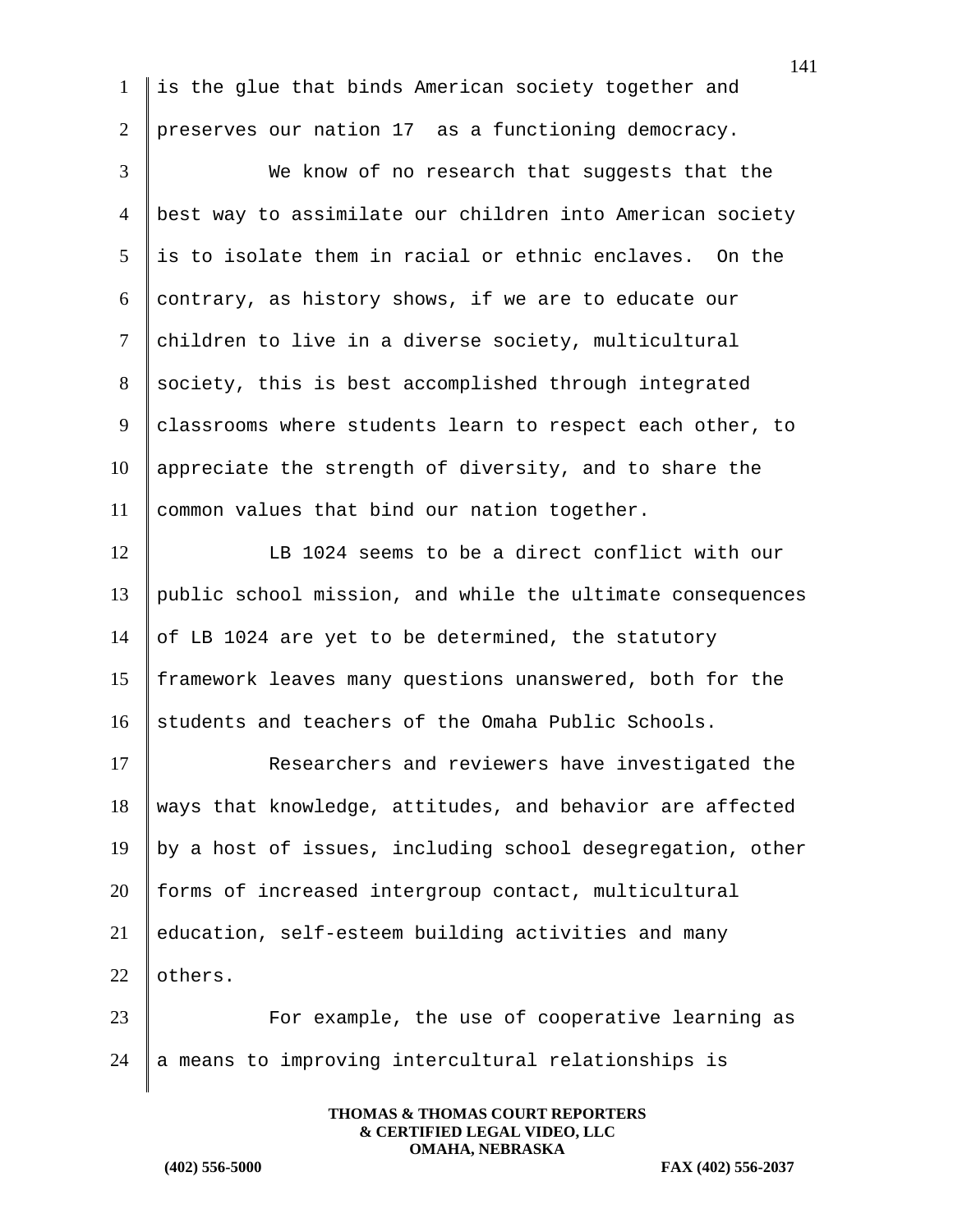supported by more well-designed research than any other 2 single schooling practice. This teaching strategy involves organizing learners into culturally heterogeneous groups -- teams giving them tasks requiring group cooperation and interdependence, and structuring the activity so that the teams can experience success.

7 | This technique has been shown to be an extremely 8 powerful means of enhancing intergroup relations. The 9 research also shows that heterogeneously grouped learners 10 experience other positive outcomes, such as increased 11 self-esteem; improved attitudes towards school, specific  $12$  classes, subject areas, and teachers; and a greater 13 ability to appreciate the strengths that diverse people 14 bring to a learning table. In other words, if our goal is 15  $\parallel$  to prepare students to live and work in a diverse society, 16 then it is critical that our schools mirror that society.

17 We agree that it is important for students to 18 have teachers and administrators of one's cultural group 19 in one's school, but we also believe that it is important  $20$  to expose children to a diverse teaching staff in each  $21$  school.

22 Unfortunately, while our school-aged population  $23$  is becoming increasingly multicultural, the teaching 24 profession is becoming increasing monocultural. The

> **THOMAS & THOMAS COURT REPORTERS & CERTIFIED LEGAL VIDEO, LLC OMAHA, NEBRASKA**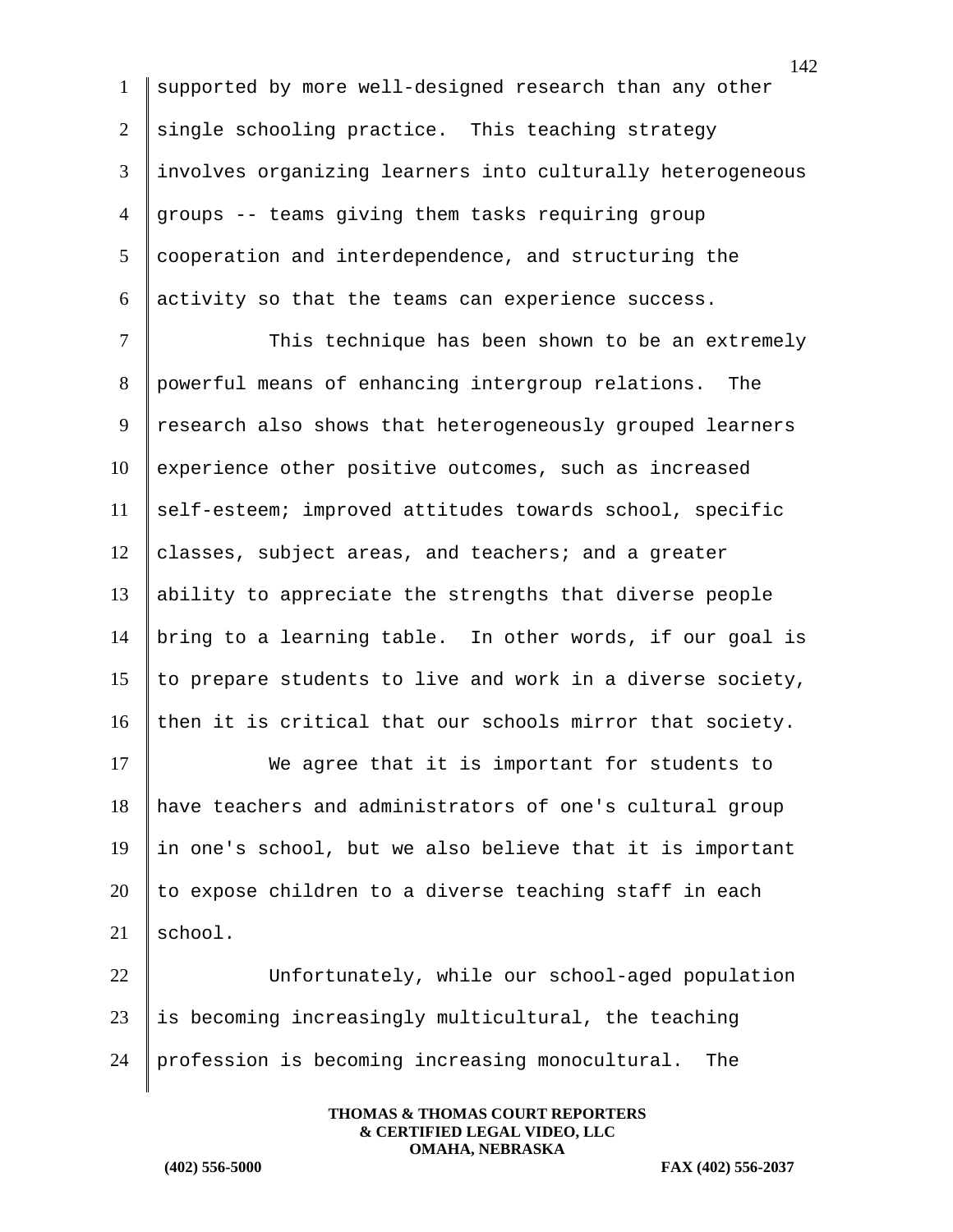recruitment and retention of significant numbers of ethnic minority teachers is a problem that is not unique to Omaha. In 1985, approximately 88 percent of the U.S. 4 teaching force was white. Today that number is probably 5 closer to percent. Clearly, if this trend is to be  $6 \parallel$  reversed, it will require a very concerted effort of public school administrators and teacher training 8 linstitutions.

9 One of the major concerns we have with LB 1024 is that it does very little to address the antiquated state system for financing public education. The breakup of the Omaha Public Schools and the addition of the Learning Community governing council will only add to the bureaucratic overhead costs, thus making the inadequacy of 15 current funding levels even more critical. We cannot adequately staff or equip high poverty schools until we adequately fund them. Simple common sense should tell us that to tackle the greater challenges they face schools serving large disadvantaged populations should receive additional resources on top of an adequate and equitable base funding.

 $\parallel$  LB 1024 is a 172-page document that generates far more questions than it does answers. These questions 24 come in two broad categories: Questions being asked by

> **THOMAS & THOMAS COURT REPORTERS & CERTIFIED LEGAL VIDEO, LLC OMAHA, NEBRASKA**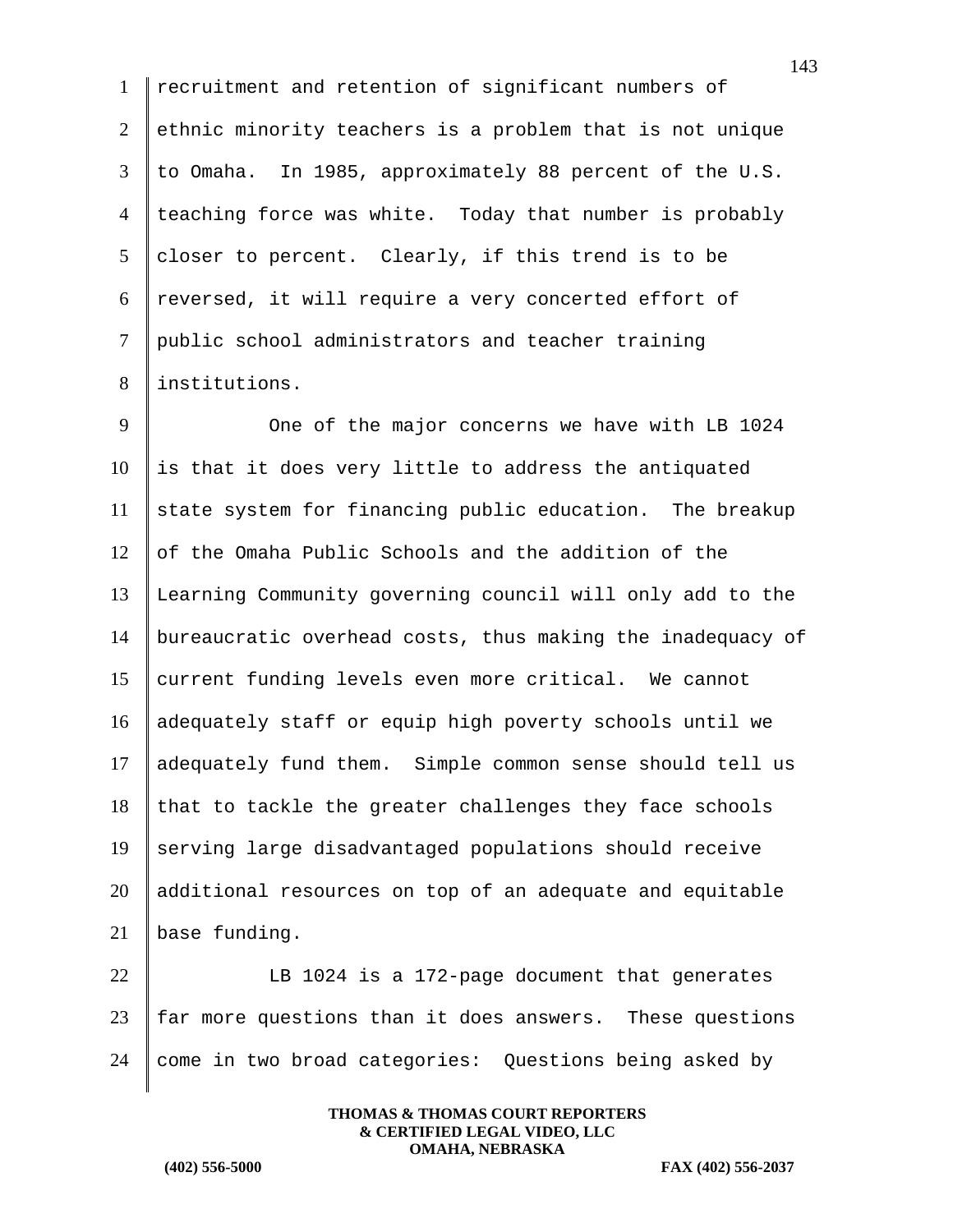students and parents, and questions that the teachers 2 and staff are asking. Let me start with the unanswered questions of parents and students: Will each of the three new districts have the 6 same curriculum? 7 | Will they provide equal opportunity? If 8 students wish to integrate themselves, will opportunities 9 | be afforded to move across new district boundary lines and attend schools in other parts of the former district? Will students have equal access to centers of academic excellence, for example attendance centers that 13 concentrate on math and science instruction? If students live with extended families, will arbitrary boundary lines divide families members from 16 | family members? 17 If a parent wants his child to attend an integrated school, how does he find such a school?  $\parallel$  And what if a current -- a student is currently attending school that is not in his home district; will he 21 | have to apply to continue there? **I** It is clear that LB 1024 has created morale problems for both parents and students. This is evidenced by the fact that both African American and Hispanic

> **THOMAS & THOMAS COURT REPORTERS & CERTIFIED LEGAL VIDEO, LLC OMAHA, NEBRASKA**

**(402) 556-5000 FAX (402) 556-2037**

144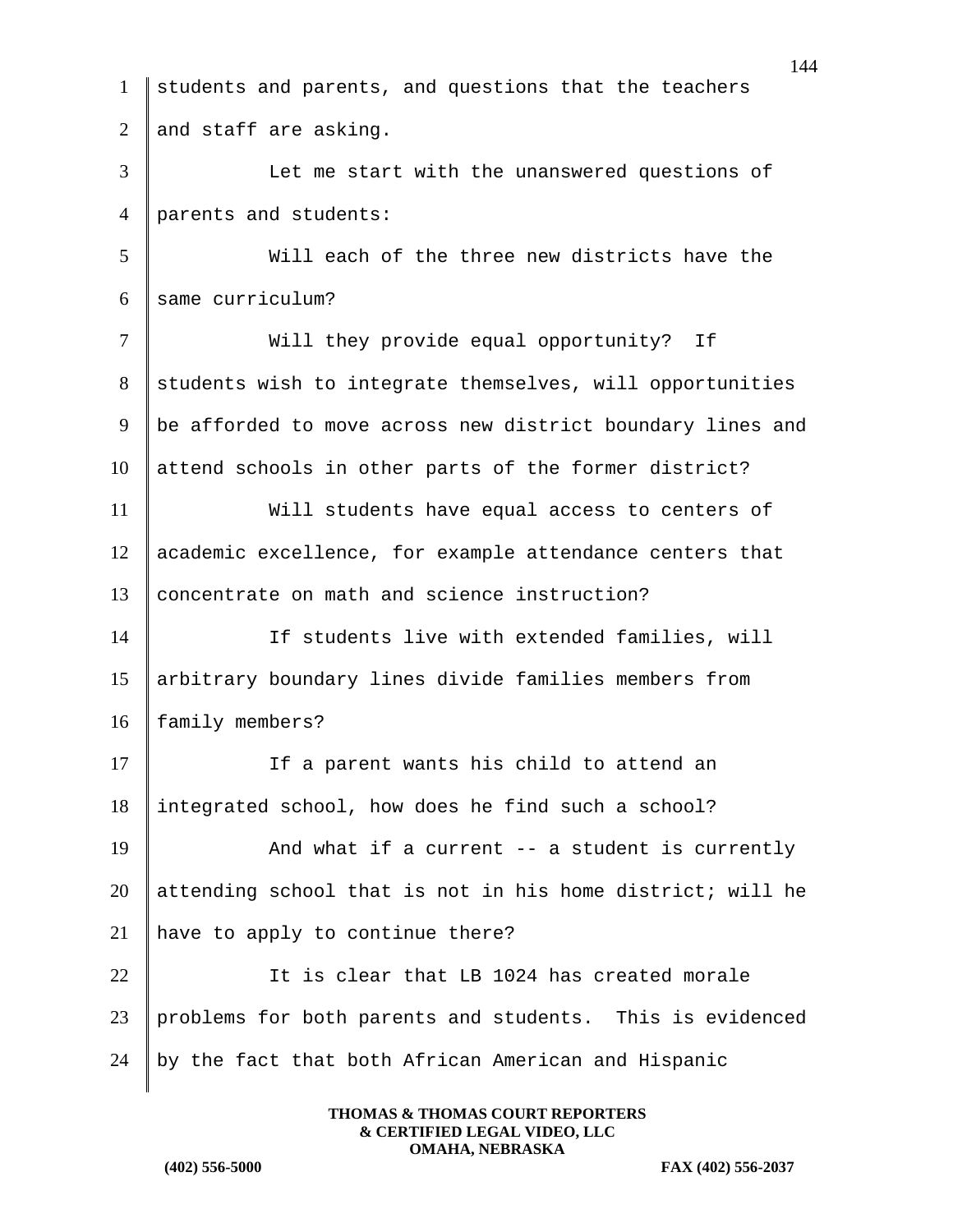1 parents have filed separate lawsuits challenging the 2 constitutionality of LB 1024. Evidently these parents, 3 who know the special needs of their children, are not 4 convinced that dividing 25 OPS along racial lines into  $5$  three separate districts will be in the best interests of 6 their children. 7 The list of teacher questions and concerns is 8 even longer: 9 | How will the current Omaha Public School faculty  $10$  be reallocated to three new independent school districts? 11 Will the allocation be along racial lines? 12 Currently all faculty are part of a single bargaining unit 13 with commonly determined salaries, fringe benefits, leave 14 policies, professional growth policies, et cetera. What 15 guarantees are there that the faculty will be treated 16 equitably by the three new districts, each with separately 17 elected school boards? 18 How will funding affect the negotiations within 19 districts, both separately and collectively? 20 How will this affect teacher compensation? 21 How will it affect the number of educator jobs? 22 Will the Learning Community become one contract 23 | for all?

> **THOMAS & THOMAS COURT REPORTERS & CERTIFIED LEGAL VIDEO, LLC OMAHA, NEBRASKA**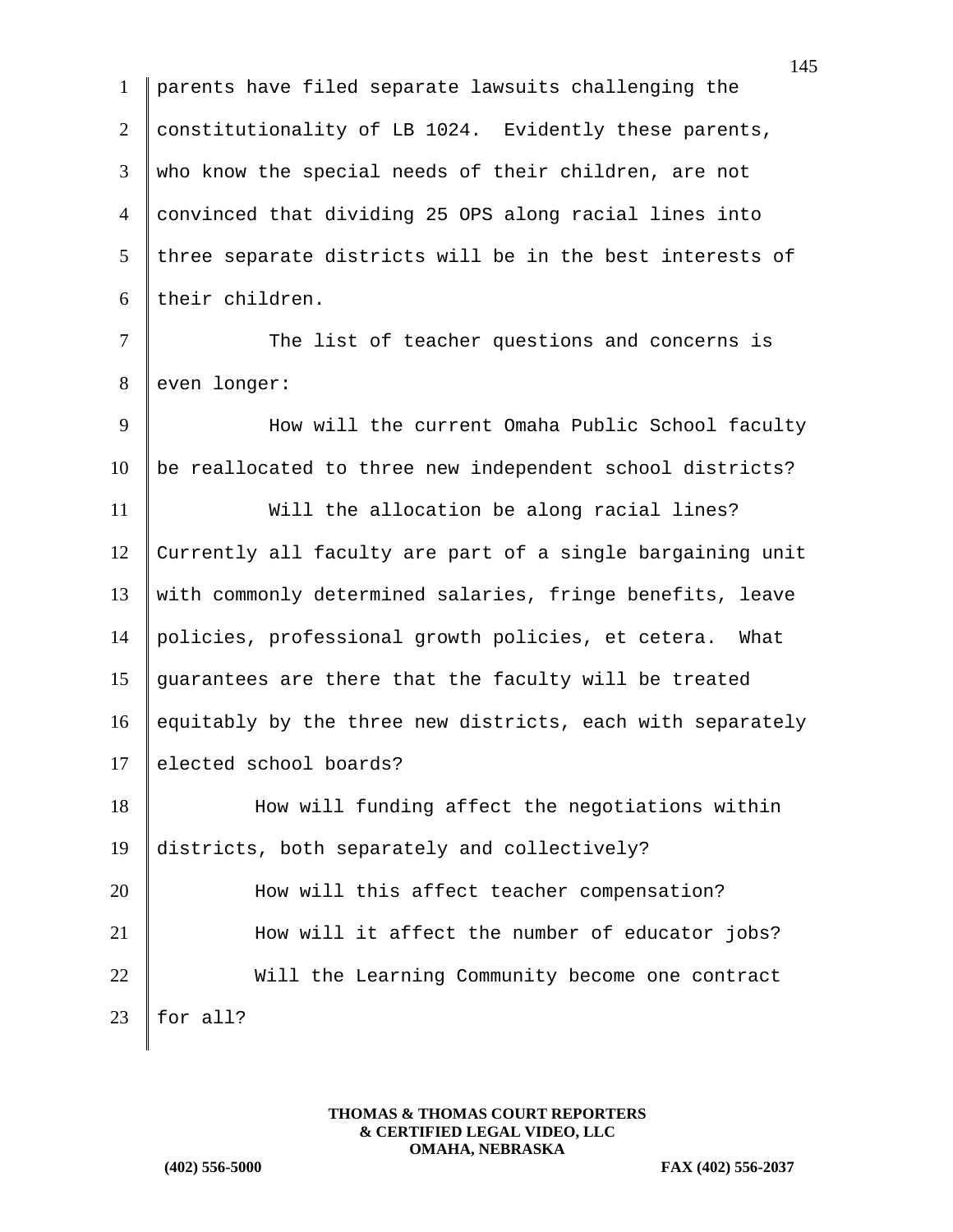| $\mathbf{1}$   | 140<br>Currently OPS employees are all included in a       |
|----------------|------------------------------------------------------------|
| $\overline{2}$ | single retirement system with pooled funds and common      |
| 3              | benefits. How will future benefits be handled and how      |
| $\overline{4}$ | will retirement funds be allocated to the three new        |
| 5              | districts to guarantee equity?                             |
| 6              | How do the Nebraska school reorganization                  |
| $\tau$         | statutes apply to the breakup of OPS?                      |
| 8              | And will this division ultimately require other            |
| 9              | districts to restructure?                                  |
| 10             | One last concern is the makeup of the governing            |
| 11             | body for the new Learning Community that is created in LB  |
| 12             | 1024.                                                      |
| 13             | Each of the 11 school districts that are to be             |
| 14             | part of the new Learning Community are to have equal       |
| 15             | representation on this board, yet the 11 districts are not |
| 16             | remotely equal in size. Bennington, with 800 students,     |
| 17             | will have the same vote as Omaha, with 45,000 students.    |
| 18             | This is not proportional representation and clearly        |
| 19             | violates the principle of "one man, one vote" as           |
| 20             | established by the Supreme Court nearly 50 years ago.      |
| 21             | Making this situation even more nefarious is that          |
| 22             | it is the ethnic minorities and economically disadvantaged |
| 23             | that are being the most underrepresented in this system.   |
|                |                                                            |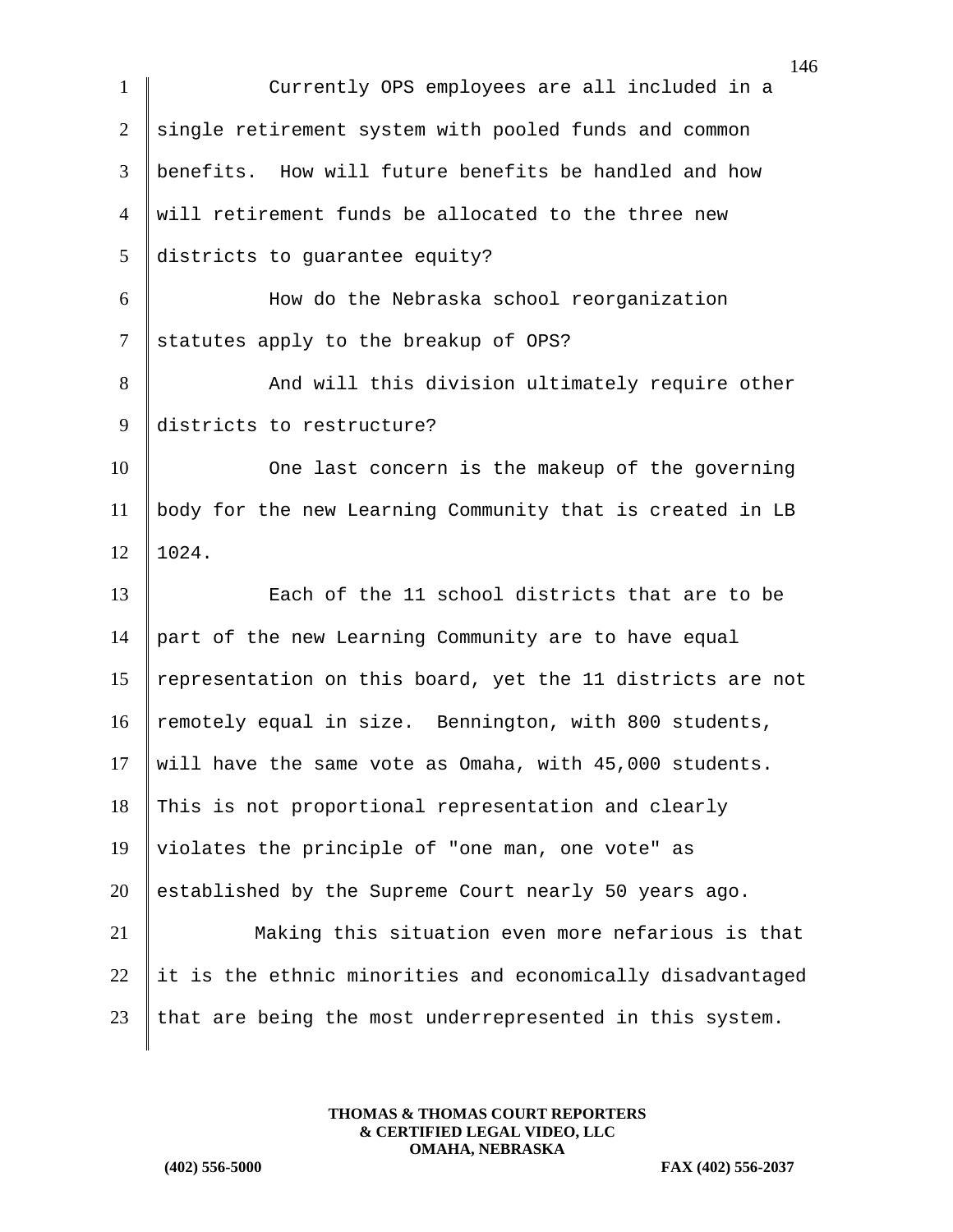| $\mathbf{1}$   | I want you to know that the Omaha Education                |
|----------------|------------------------------------------------------------|
| $\overline{2}$ | Association, the Nebraska State Education Association, and |
| 3              | the National Education Association have a long history of  |
| $\overline{4}$ | opposing segregation and protecting the rights of          |
| 5              | teachers. No matter what direction this new law takes, we  |
| 6              | will be there on the front line of this important          |
| $\tau$         | political, educational, and social justice issue.<br>But   |
| 8              | more importantly, we will be where we've always been, in   |
| 9              | the classroom, looking into the bright eyes, teaching the  |
| 10             | eager minds, compassionately caring for the frightened and |
| 11             | neglected, and celebrating the milestones of our students' |
| 12             | success.                                                   |
| 13             | We, the professional educators of the Omaha                |
| 14             | Public Schools, believe that strong public schools are the |
| 15             | foundation of our democratic society and that every child  |
| 16             | deserves a great public school.                            |
| 17             | COMMISSIONER TAYLOR:<br>Thank you very much.               |
| 18             | Our next speaker is Professor Potuto. Professor            |
| 19             | Potuto is currently the Richard H. Larson Professor of     |
| 20             | Constitutional Law at the College Of Law, University of    |
| 21             | Nebraska at Lincoln. She received her journalism degree    |
| 22             | from Rutgers and her J.D. from -- from Rutgers as well.    |
| 23             | PROFESSOR POTUTO: Yes.                                     |
| 24             | COMMISSIONER TAYLOR: Welcome.                              |
|                |                                                            |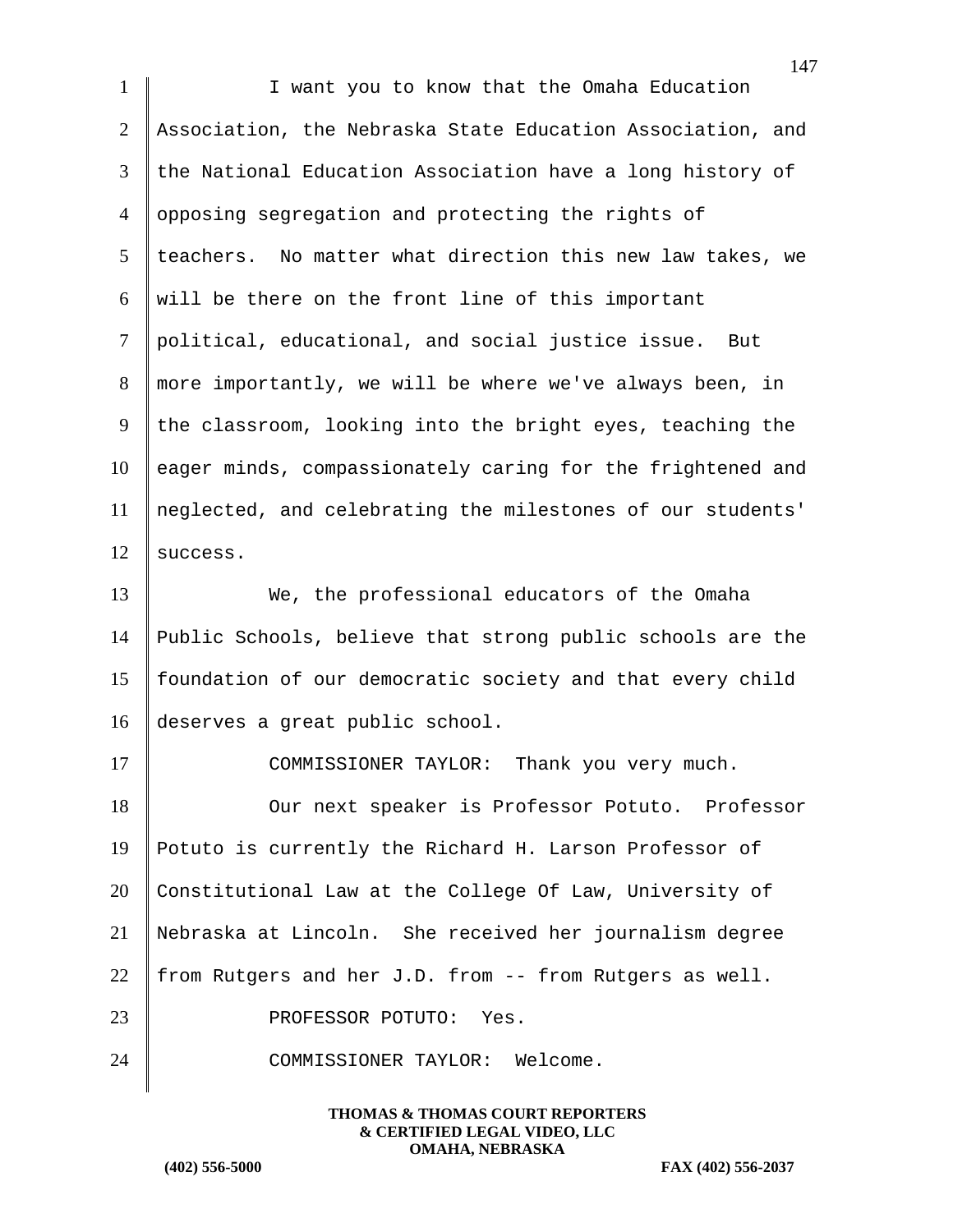1 COMMISSIONER YAKI: Wait, wait. Commissioner 2  $\vert$  Taylor --3 COMMISSIONER TAYLOR: Yes, sir. 4 COMMISSIONER YAKI: -- you left out the most 5 important of her biography, the NCAA infractions official  $6$  is what she's also. 7 | PROFESSOR POTUTO: That's right, with all of 8 this private information. 9 COMMISSIONER TAYLOR: That's right. 10 **PROFESSOR POTUTO:** I don't want to – my comments 11 are probably  $-$ - probably sound somewhat disjointed because  $12$  I've been editing and editing as the day has gone on, and 13 I've heard some of the things I might have said and 14 probably said more eloquently than I would have said them. 15 I also rely on and will not repeat my written submission. 16 I think, listening to everyone today and  $17$  thinking about this issue over the last many months now in  $18$  -- I guess in focused detail, and certainly thinking about 19 education for my whole adult career, everybody here wants  $20$  to enhance the educational opportunity and performance of 21 students and, in this case in particular, the students in 22 the Omaha schools, and I think everyone here wants to do 23 | it in a way that's constitutional.

> **THOMAS & THOMAS COURT REPORTERS & CERTIFIED LEGAL VIDEO, LLC OMAHA, NEBRASKA**

**(402) 556-5000 FAX (402) 556-2037**

148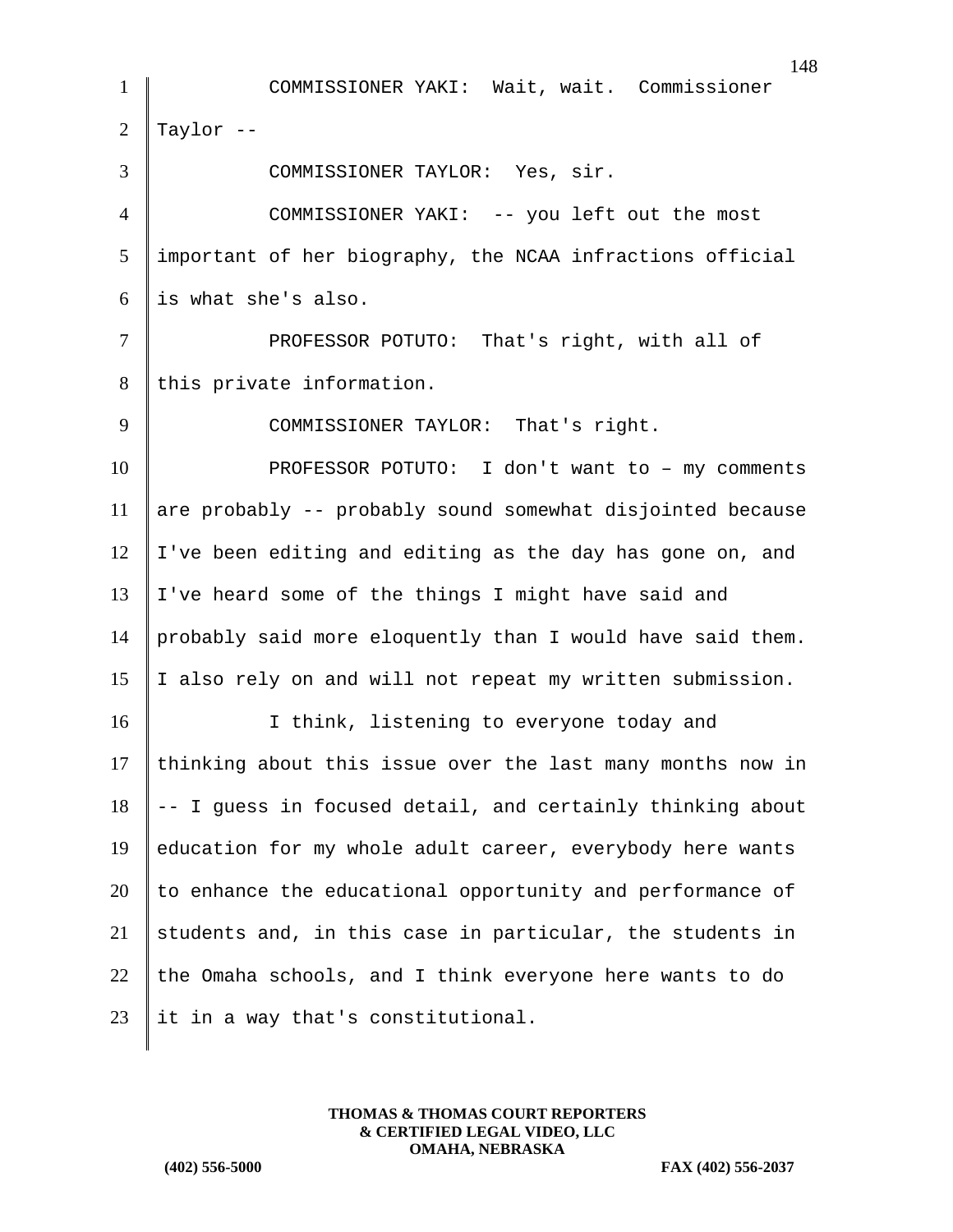1 But we differ some on the policy issues. What  $2 \parallel$  is the best way to do it or maybe it would be more 3 accurate to say the best way to get a good jump-start to 4 do it.

 My own bias is that diversity is of critical importance in education, both K through 12 and in college 7 and in post college, because if for nothing else the world  $8 \parallel$  we live in and also because I think it enhances the educational experience in the schools to see and hear and interact with people who don't look and sound and think maybe the same way we do.

12 But I think of more importance is to be sure 13 | that kids K through 8, K through 12 can read and write and 14 do those basic tasks at least that we expect of all people 15 coming out of the schools and who are going to be 16 functioning performers in our society and citizens.

17 And I think part of what I heard today is really  $18$  a disagreement as to how fast you can do the latter and 19 also do the former at the same time and whether getting  $20$  them up to speed and keeping them in school and performing  $21$  well on what we would have called the three Rs should be 22 the primary goal right now.

> **THOMAS & THOMAS COURT REPORTERS & CERTIFIED LEGAL VIDEO, LLC OMAHA, NEBRASKA**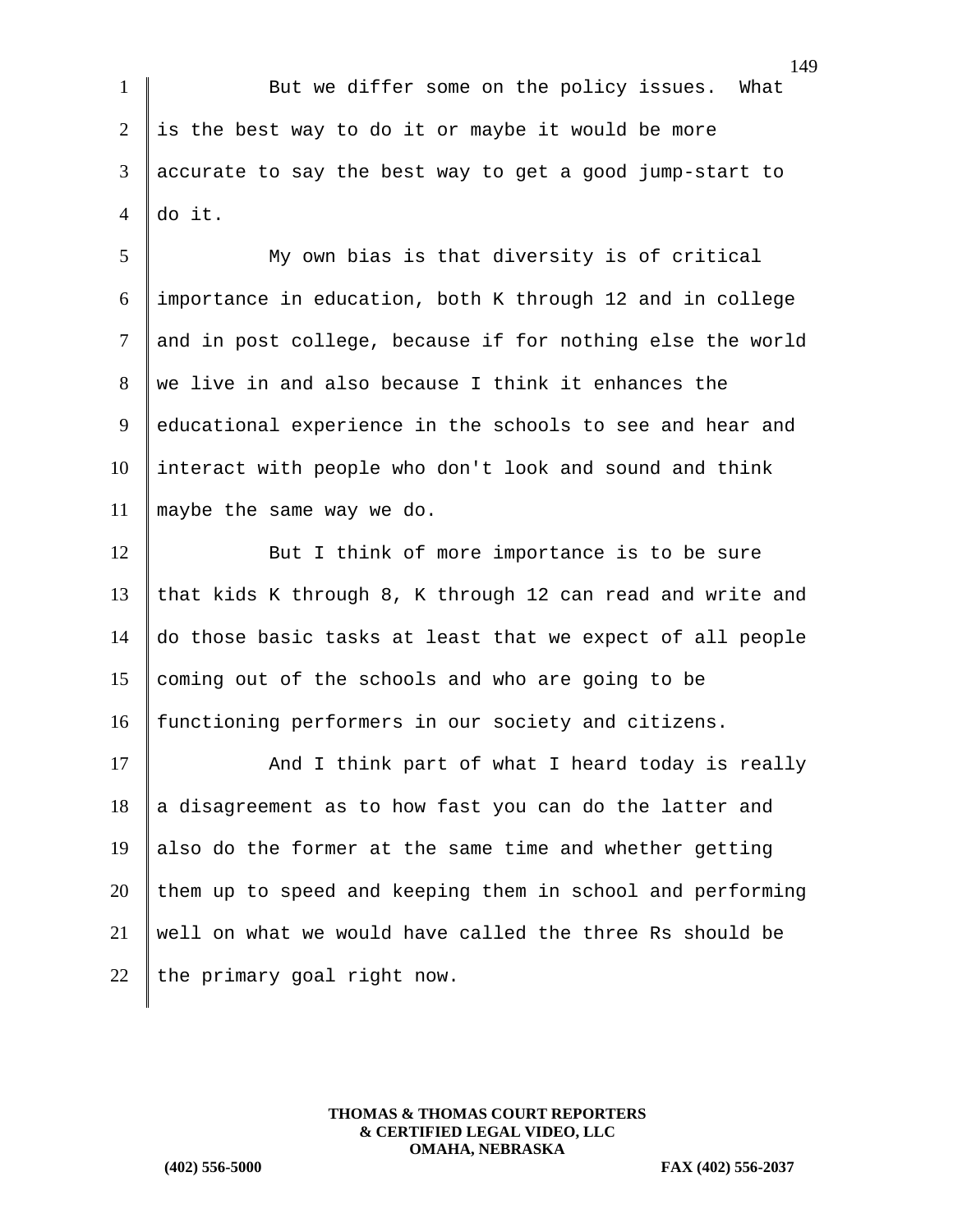1 Now, the constitutional -- and that's what I'm 2 here about, but, you know, the constitutional principles 3 are not all that difficult.

 The equal protection clause, as I know you all Commissioners know and I'm sure everybody on the panel does and probably everybody in the audience knows, the 7 equal protection clause requires a purpose to 8 discriminate, an effect to discriminate, and a state actor. And that with regard to the old notion of separate but equal, the context out of which that -- well, the 11 context from which that  $-$ - that notion came was one in which the reason for the separate was not to try to 13 enhance educational goals or performance of underperforming kids or minorities but it came out of white supremist notions that the white majority should not  $\vert$  be interacting with minorities.

17 Now, that goal is abhorrent, but it is not the 18 one that's reflected  $--$  and I think everybody would agree  $19$  it's not the one reflected in the Nebraska statute, 20 | whether that statute is constitutional or not.

 $\parallel$  It makes it a little difficult -- and I think 22 that's why at least from my perspective some of what I heard came from so many different directions. It's pretty hard to take a paradigm that says separate but equal is

> **THOMAS & THOMAS COURT REPORTERS & CERTIFIED LEGAL VIDEO, LLC OMAHA, NEBRASKA**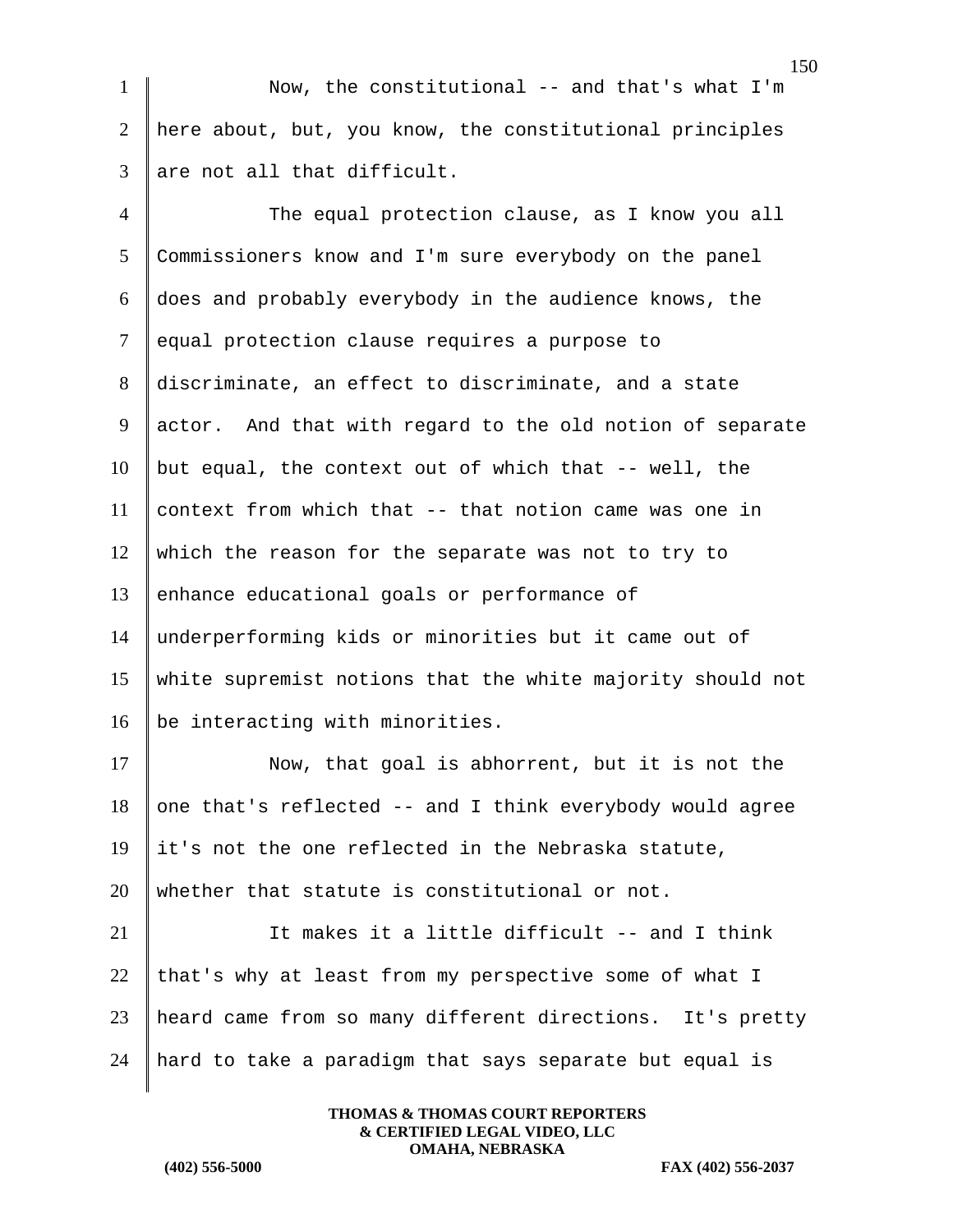1 abhorrent because of why we have separateness and try to 2 place it in a context in which those advocating the 3 separateness, assuming that the result of the  $-$ - of the 4 statute in operation would be three very racially distinct 5 districts, to try to put it in a context in which the 6 reason for doing it is so different.

7 The clear -- I mean, there are some things in 8 the constitutional tests that are pretty clear here, and 9 one is clearly you've got state actors, whether it's the 10 unicameral or it's OPD or it's the whatever they are 11 calling them  $-$  I read the statute but I guess I can't 12 | remember right now - the coordinating commissions, the 13 state commission or anybody who's assigned under the 14 statute to have authority with regard to what happens 15 | here, are all going to be state actors.

16 The difference that I heard this morning between 17 Senators Bourne and Chambers is with regard to whether LB 18 1024 simply acknowledges what already is the status quo or  $19$  is going to freeze and make worse the racial disparity in 20 the schools. I'm not sure it makes all that much 21 difference constitutionally, at least under the tests 22 we're under right now.

23 | If Senator Bourne is correct, then I think he is 24 also correct that the statute would be unconstitutional.

> **THOMAS & THOMAS COURT REPORTERS & CERTIFIED LEGAL VIDEO, LLC OMAHA, NEBRASKA**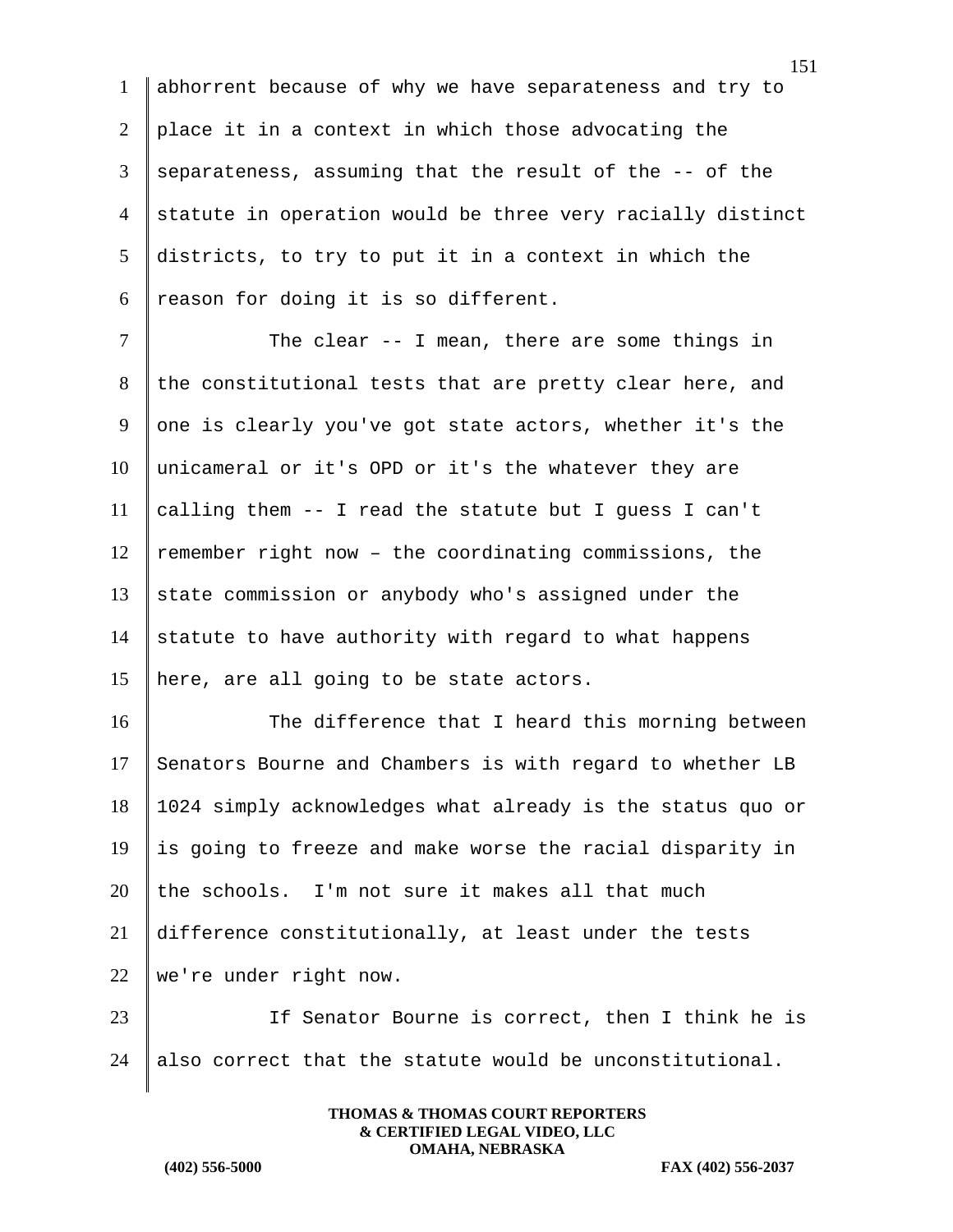If Senator Chambers is correct in describing the way the 2 system will, in fact, operate, I still think there's a  $3 \parallel$  very good chance under the way that current -- the court has dealt with racial districting or segregation, at least in the schools, I still think there's a very good chance it will be unconstitutional.

7 That is independent of the policy question as to 8 whether what might work best right now, at least in a 9 jump-start situation.

10 The additional component to this, and Ms. Krejci in some ways reflected it when she was describing all of the questions that will exist, is even if the courts were  $\parallel$  to find the plan in theory constitutional, you still have 14 the second component which is going to be whether that which is separate but equal in theory will turn out to be 16 separate but equal in fact; and that's an entirely different and probably a continuing issue that will come up under this plan.

19 And I, frankly, don't see how it wouldn't come  $20$  up. I've heard the discussion earlier today about how the 21  $\parallel$  -- how the distribution of resources would be made, and if 22 there is a differential - if there are differential 23 | resources in the districts, that will show in differences  $24$  in terms of what the schools and the districts are able to

> **THOMAS & THOMAS COURT REPORTERS & CERTIFIED LEGAL VIDEO, LLC OMAHA, NEBRASKA**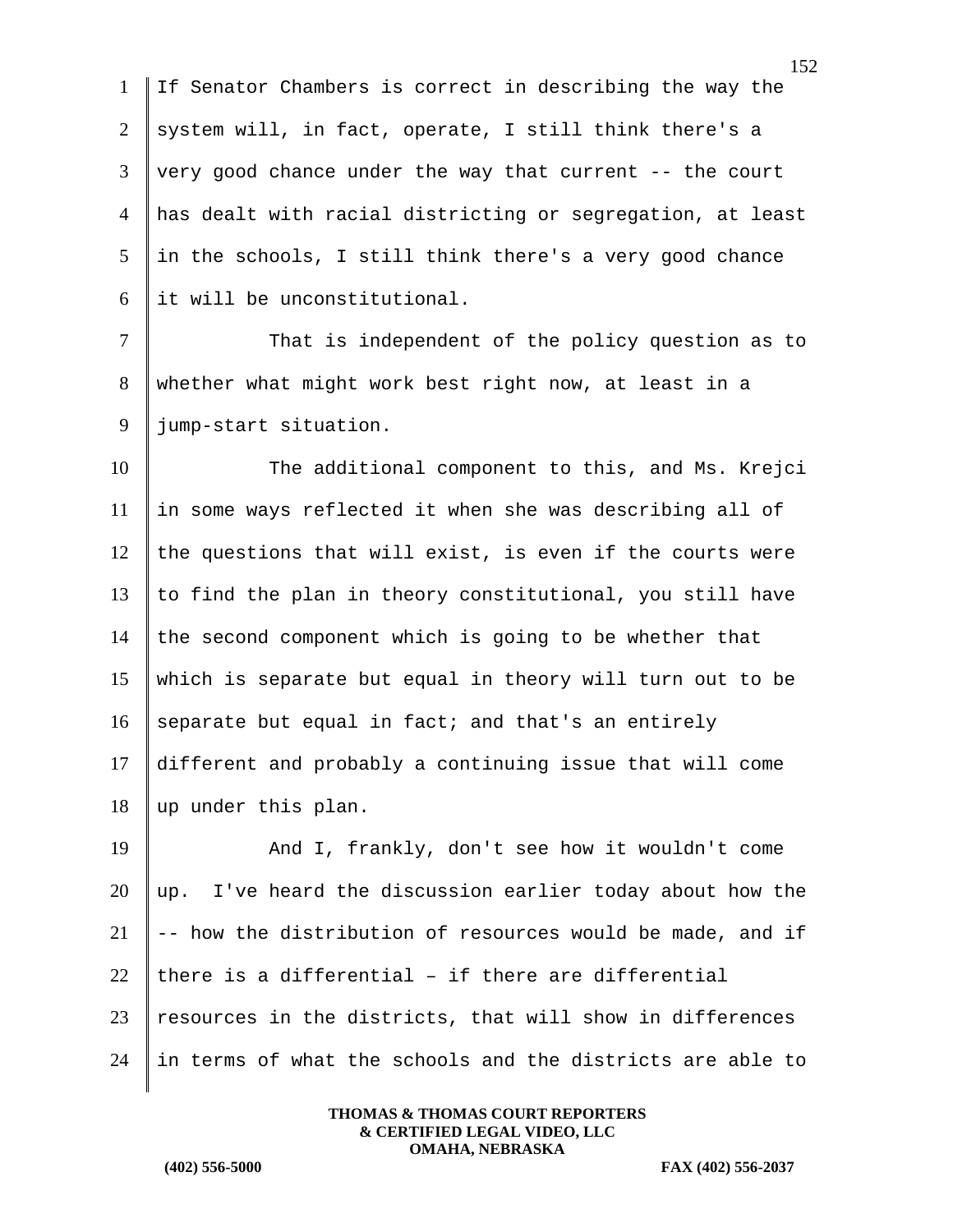do. I think what may come out of this is continuing litigation, which I guess given that I teach in the law 3 school will keep our people very happy, but I doubt it's  $\parallel$  going to keep anybody else very happy. I'm going to end here. I have a lot more that I 6 | might have said but I think people here have said it all day and I don't want to take any more time of the 8 Commission or anybody else who's here. 9 COMMISSIONER TAYLOR: Thank you very much. We will now hear from Dr. Everett Reynolds who is immediate past president of the Omaha NAACP and is also the pastor 12 of the United Methodist Church here in Omaha. Welcome, Dr. Reynolds, and we look forward to hearing from you. 15 REV. REYNOLDS: Thank you, Mr. Taylor. Yes, let me affirm that I am a United Methodist pastor with over 55 years serving the church and people. And I'll read, under

 $18$  the Matthew 25:40, Inasmuch as ye have done it unto one of 19 the least of these my brethren, you have done it unto me.

20 I should say that I've been looking for a lady, 21  $\vert$  but I don't see any ladies on the Commission and so my 22 | heart is a little bit low, but that's alright I know  $23$  you've got some up there, but they didn't show up and so - $24$ 

> **THOMAS & THOMAS COURT REPORTERS & CERTIFIED LEGAL VIDEO, LLC OMAHA, NEBRASKA**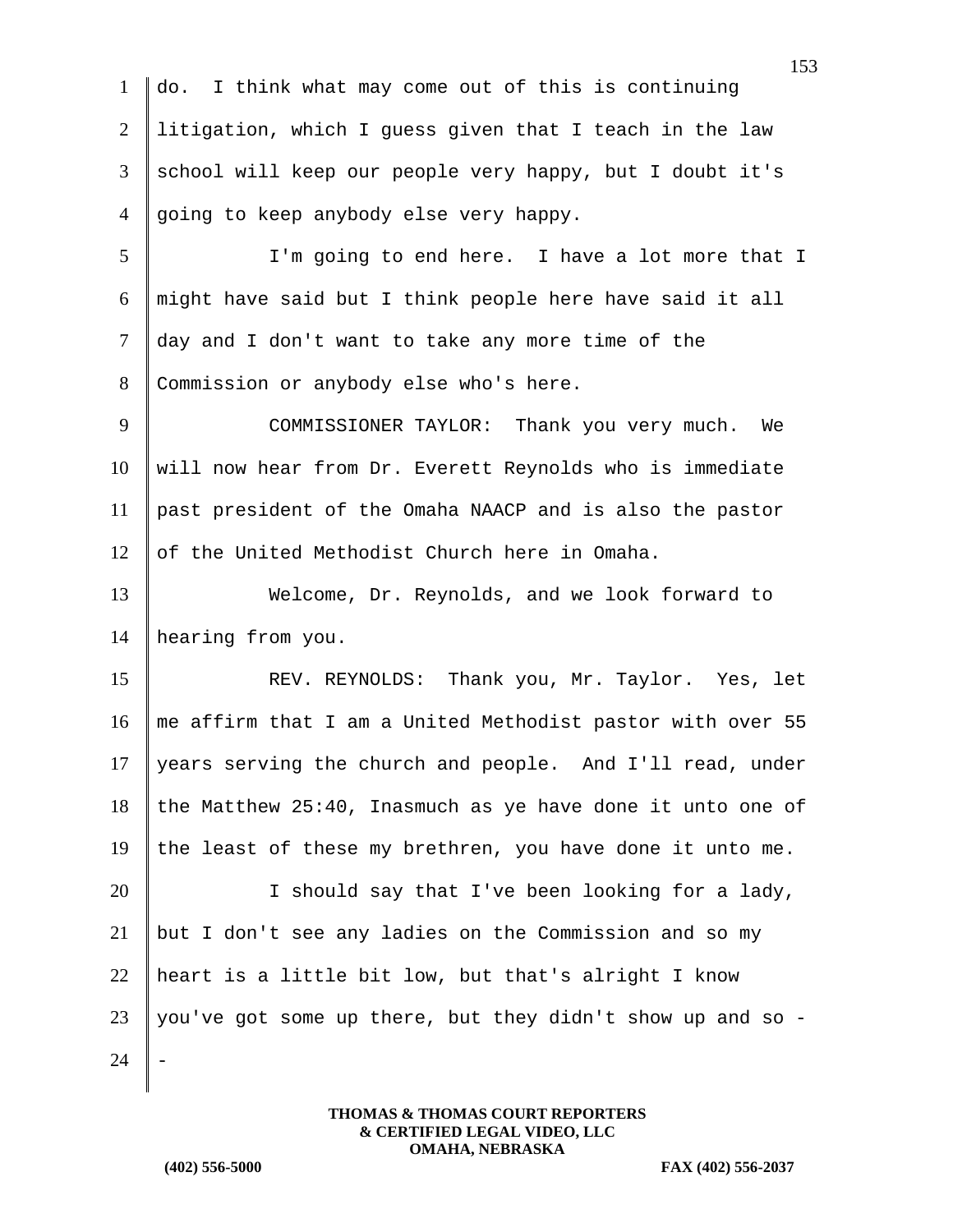|                | 154                                                        |
|----------------|------------------------------------------------------------|
| $\mathbf{1}$   | COMMISSIONER TAYLOR: They had family                       |
| $\overline{2}$ | obligations. They are active on the Commission, very       |
| 3              | active.                                                    |
| $\overline{4}$ | REV. REYNOLDS: I know. I know. I share                     |
| 5              | mothers support but I like to see the ladies.              |
| 6              | All right. The second piece is that when you               |
| $\tau$         | talk about the Omaha School District, I want to just be    |
| 8              | sure before I make my formal statement, in District 2 we   |
| 9              | are raising question as to how long will it be minority    |
| 10             | because of population shifts. If there's a forgone         |
| 11             | conclusion that we have a black neighborhood, there is     |
| 12             | very few, if any, blocks in Omaha, Nebraska, that are all  |
| 13             | black.                                                     |
| 14             | Now, to my statement which you have and let me             |
| 15             | go through it, if I might, please.                         |
| 16             | I want to thank those who are part of the team,            |
| 17             | Ms. Butler, Ms. MacDougall, and Mr. Marcus, for their part |
| 18             | in bringing us on board and the information that they      |
| 19             | shared and we'll try to go with that.                      |
| 20             | Education is the number one issue in the world             |
| 21             | today. It must necessarily, then, be the number one issue  |
| 22             | in Nebraska and yes, in Omaha.                             |
| 23             | We all know that at one time in America it was             |
| 24             | against the law for slaves, black people, to learn or to   |
|                |                                                            |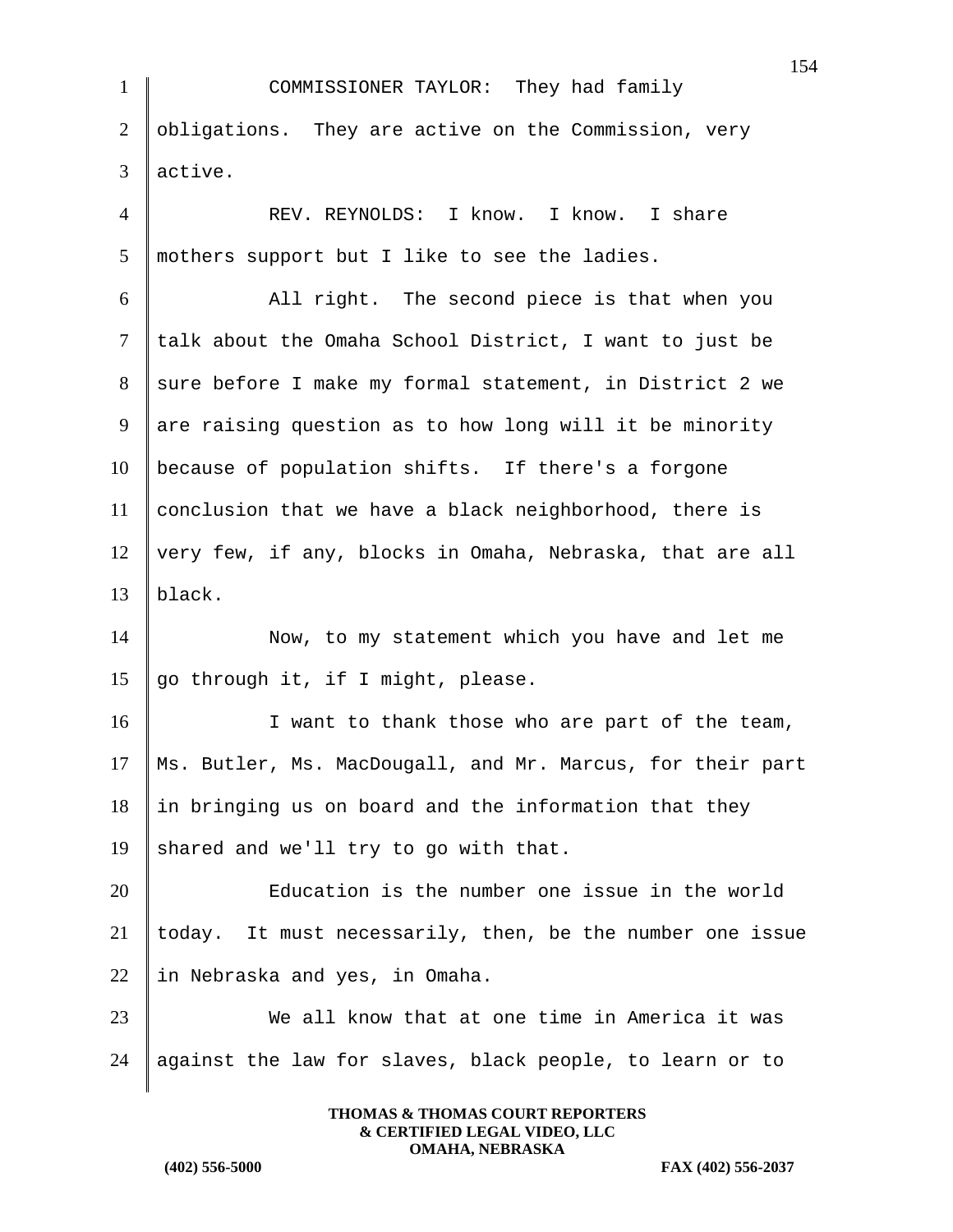| $\mathbf{1}$    | be taught to read and write. The struggle for equality     |
|-----------------|------------------------------------------------------------|
| 2               | and justice began when the first slaves were brought to    |
| 3               | America in 1619 and continues even as we speak.            |
| $\overline{4}$  | Booker T. Washington, the first Negro to receive           |
| $5\overline{)}$ | an honorary degree from Harvard University, is quoted as   |
| 6               | having said, "The condition of Negroes is deplorable but   |
| $\tau$          | needing change from within. The change should be gradual   |
| 8               | and its wakes should not disturb the rest of American      |
| 9               | society."                                                  |
| 10              | For a moment, let's set aside former U.S.                  |
| 11              | Ambassador Andrew Young and former U.S. Secretary of State |
| 12              | Colin Powell and our current Secretary of State            |
| 13              | Condoleezza Rice. Let's look at what Booker T. Washington  |
| 14              | calls gradualism.                                          |
| 15              | It took 58 years, 1869 (sic) to 1954, from                 |
| 16              | Plessy versus Ferguson to Brown versus Board of Education, |
| 17              | and now it's 52 years, '55 to '06, from Brown versus Board |
| 18              | of Education to LB 1024. Over 100 years and still we're    |
| 19              | talking about yesterday's issues.                          |
| 20              | One moment of change in American education came            |
| 21              | when Homer Plessy stood up for what he believed and the    |
| 22              | court ruled in 1896, Plessy versus Ferguson, that          |
| 23              | segregation could be practiced if the facilities were      |
|                 |                                                            |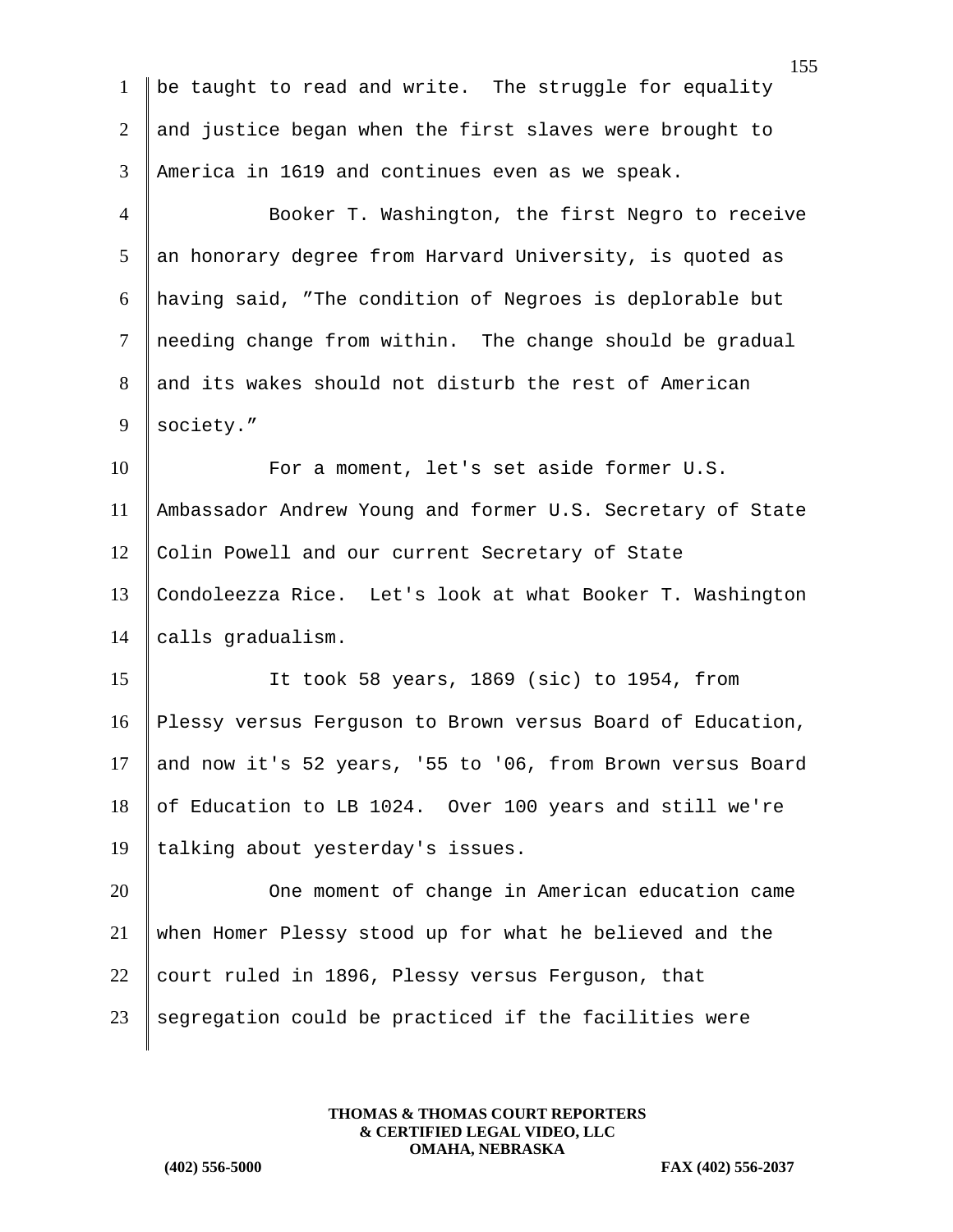|                | 15                                                         |
|----------------|------------------------------------------------------------|
| $\mathbf{1}$   | separate but equal. Really, everybody knew even then       |
| $\overline{2}$ | what that really meant: Separate and unequal.              |
| 3              | It was not until 1955 that Brown versus Board of           |
| $\overline{4}$ | Education declared that separate but equal was inherently  |
| 5              | unequal and violated the Constitution of the United States |
| 6              | of America. That was in 1955.                              |
| $\tau$         | Let me ask: Which one of us would go out today             |
| 8              | and buy an 1896 automobile? You would say, You've got to   |
| 9              | be joking. Well, what about buying a 1955 automobile?      |
| 10             | And, again, you would say that we must be joking.          |
| 11             | The 2006 automobile comes from the factory                 |
| 12             | equipped with air conditioning, heat, cassette and DVD     |
| 13             | player, OnStar tracking, an alarm system, new suspension,  |
| 14             | on any make. And make -- and ours - and as standard        |
| 15             | equipment on most. We buy these modern automobiles and     |
| 16             | expect such features, look for such features, and demand   |
| 17             | such features when they come from the factory.             |
| 18             | Ladies and gentlemen -- everything has changed.            |
| 19             | The way we fight wars has changed, health and medical      |
| 20             | technology has changed, and lastly, computers have changed |
| 21             | the world.                                                 |
| 22             | I come before you today to let you know, and to            |
| 23             | declare, that quality education, quality integrated        |
|                |                                                            |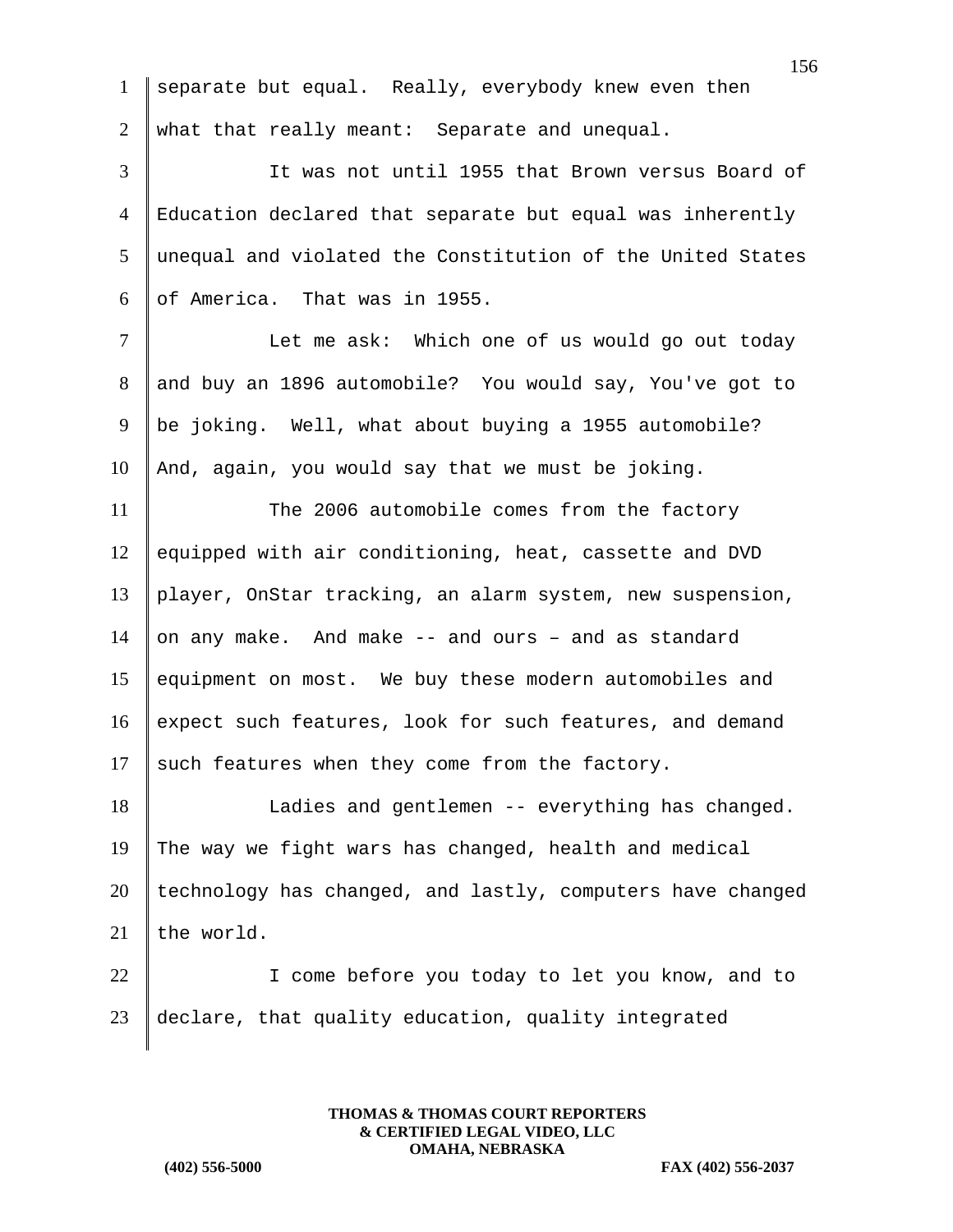education must be the order of the day in 2006 and 2 | forward into the future. Quality integrated education and nothing less. Integrated education was good back then, for it was the stepping stone to quality education. Plessy 6 versus Ferguson was good in its day; it was a stepping 7 stone to Brown versus Board of Education. When I talk to legal minds here in Omaha, Nebraska, 14 they tell me that Brown versus Board of Education was about ending -- was about integration and not, and I repeat, and not quality education. When I sat in the classroom as a fourth grader in a Nebraska public school, I would hear my teacher tell jokes, the "N" word jokes. I finished high school in the Nebraska school system and never finished reading an English book. Yes, I graduated. 17 As president of the Omaha branch NAACP, I was called to many schools. Let me share a few experiences. I remember when I was called to assist a 1 black family where the son had been suspended from school  $\parallel$  for kicking a student. The young man was wearing white 22 tennis shoes and socks, white pants and shirt. The young man who was kicked was white Caucasian, kicked in the  $\parallel$  face. There was blood on the floor and on the steps and

> **THOMAS & THOMAS COURT REPORTERS & CERTIFIED LEGAL VIDEO, LLC OMAHA, NEBRASKA**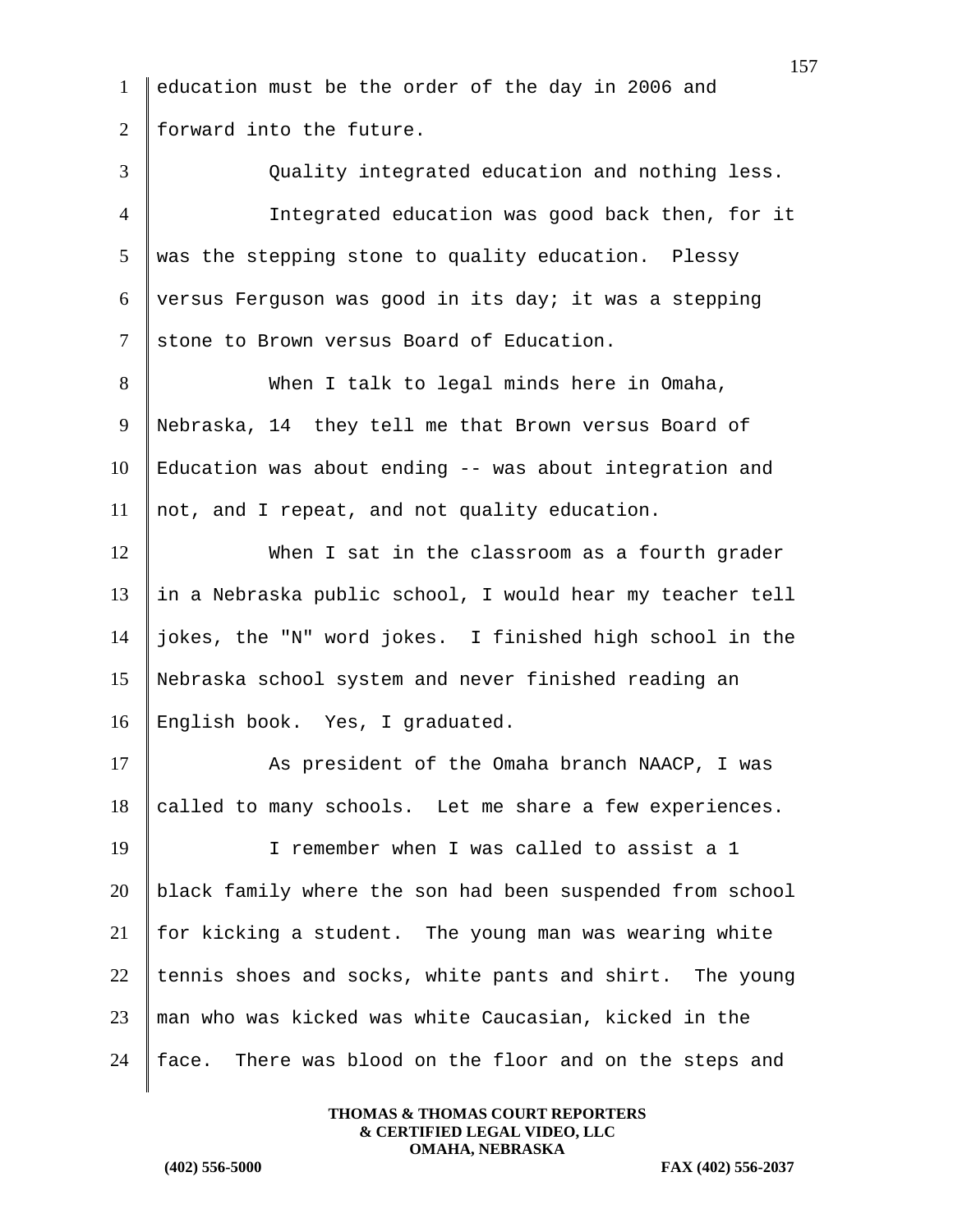1 the hallway, but no blood anywhere on the young black 2 student. With white shoes, socks and pants, he had no 3 blood on him at all, and yet, he was suspended for kicking 4 the white student in the face.

5 Or take the case of the teacher who grabbed a 6 young black girl by the arm so hard that her nails broke  $7$  the skin, and when the young black girl pushed the teacher 8 | away, because she was hurting her, the girl was suspended.

9 You might ask, What was the girl doing? It was  $10$  reported that she and two of her friends were making too 11 much noise going down the hall.

12 Also, consider the case of the teacher who held 13  $\parallel$  a picture of an ape next to a little black girl's face and 14 told her that she looked just like the picture. And 15 finally, there's a school that sold slaves as a money-16 making project.

17 No, OEA support in any case, at any time for any  $18$  student, they cannot help OEA supports teachers and not 19 students in my ten years as NAACP president.

20 No integrated education is not the end of the 21 journey in education. Integration is not the end of the 22 journey. It's another jumping-off point on the journey to 23  $\parallel$  a quality education, integrated quality education.

> **THOMAS & THOMAS COURT REPORTERS & CERTIFIED LEGAL VIDEO, LLC OMAHA, NEBRASKA**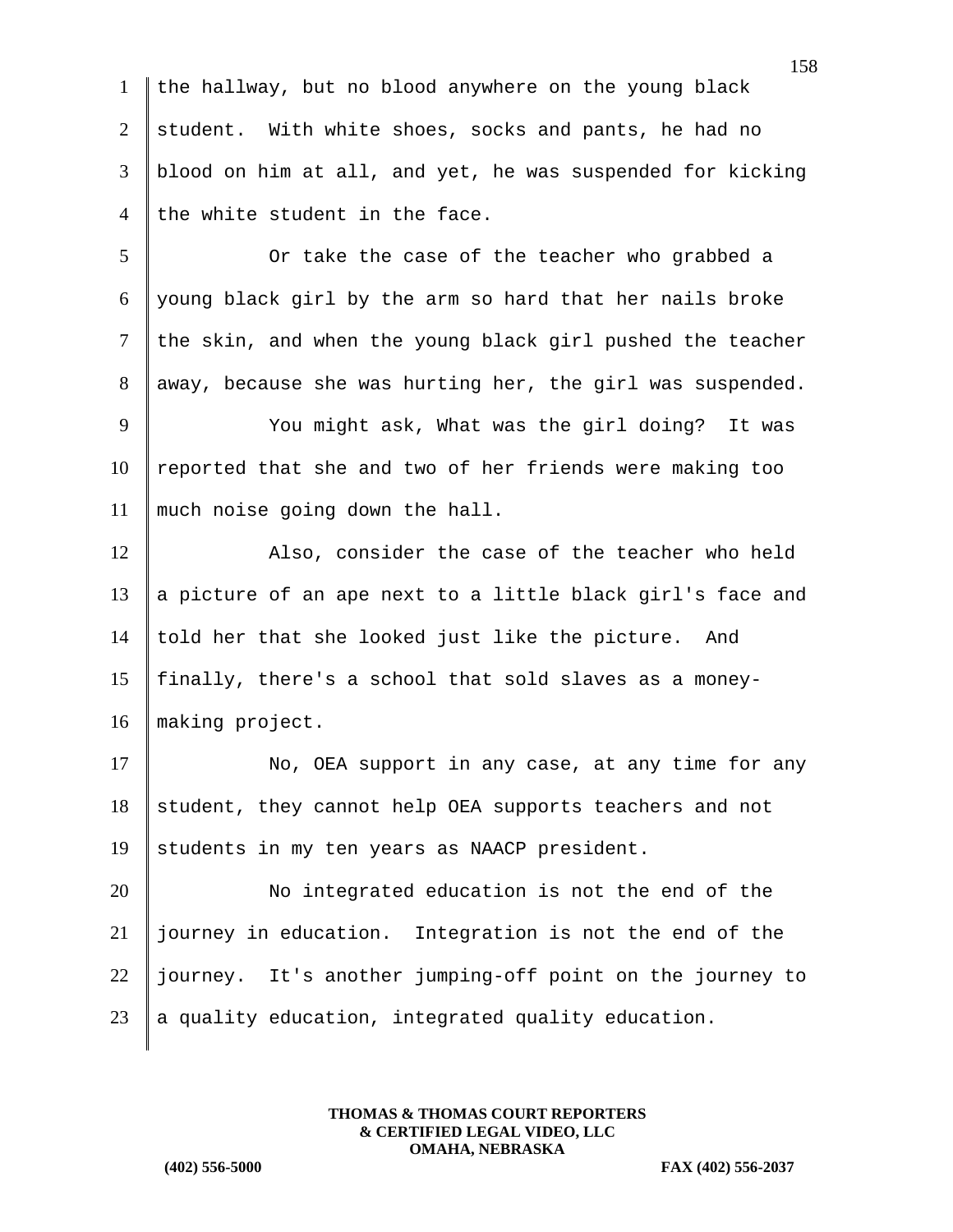|                 | 159                                                        |
|-----------------|------------------------------------------------------------|
| $\mathbf{1}$    | COMMISSIONER TAYLOR: Thank you, Dr. Reynolds,              |
| $\overline{2}$  | and we're going to have some time to hear more from you in |
| 3               | a moment.                                                  |
| $\overline{4}$  | Would you answer one question: Do you support              |
| $5\overline{)}$ | 1024 in its current form?                                  |
| 6               | REV. REYNOLDS: Absolutely, as amended and                  |
| $\tau$          | signed by the governor.                                    |
| 8               | COMMISSIONER TAYLOR: All right. Thank you.                 |
| 9               | Next we have Mr. Salazar who is the publisher of           |
| 10              | the Mundo newspaper. And thank you for joining us, sir,    |
| 11              | and I would ask that you at some point submit written      |
| 12              | statements so we can have that in the record, whenever you |
| 13              | get a chance following this hearing, but I'm glad you're   |
| 14              | able to join us and we want to hear from you.              |
| 15              | MR. SALAZAR: Thank you. For the record, the                |
| 16              | name of the paper is the Nuestro Mundo newspaper.          |
| 17              | COMMISSIONER TAYLOR: All right.                            |
| 18              | MR. SALAZAR: It's Omaha's oldest bilingual,                |
| 19              | Spanish/English, newspaper. We're finishing up 17 years    |
| 20              | next year.                                                 |
| 21              | And by the way, I might add that I, first of               |
| 22              | all, would like to thank Marguerita Washington from the    |
| 23              | Omaha Star I think without whose help Nuestro Mundo        |
|                 |                                                            |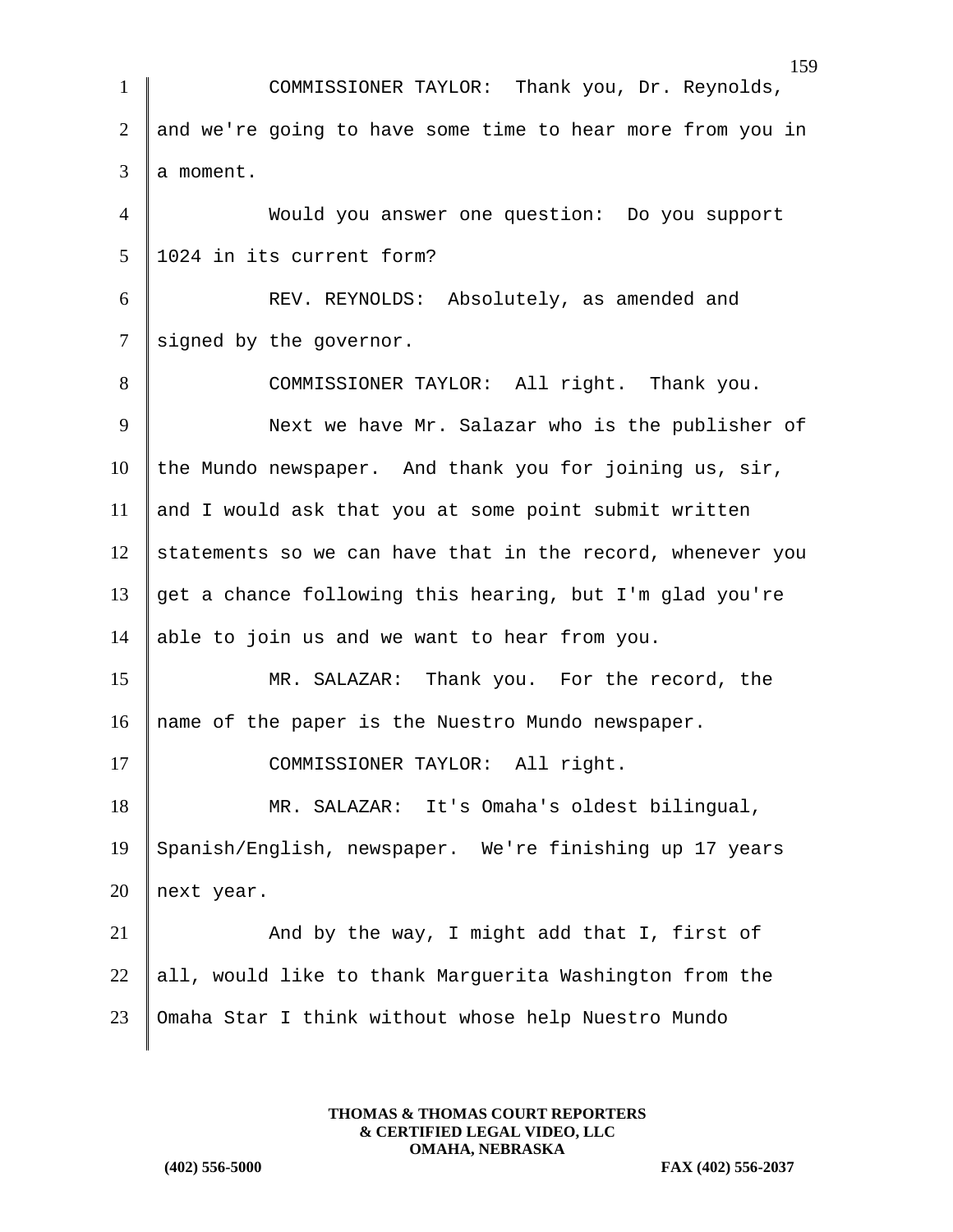probably wouldn't be here today. And thank you for the brother at the end of the table for giving me his support. I know that my invitation was late coming and I didn't anticipate being here today, but given the quick work and quick thinking and help of Mr. Yaki, I'm here to  $6 \parallel$  speak on behalf of and given the privilege of speaking on 7 | behalf of Omaha's Latino community. 8 | I might add, first of all, upfront, that I do 9 support Ernie Chambers and the efforts that he's undertaken to give us in urban Omaha more local support -- local control, rather, over the schools where so many of our children go to school, struggle, and try to achieve higher education. So he has my support 100 percent. And  $\parallel$  I say that upfront because I know the person who would have been here ordinarily, who as I understand it had been invited, to speak on behalf of the Hispanic community 17 could not attend or did not  $-$ - did not attend because her 18 agency is involved in one of the lawsuits.

 Which brings up the point that I wanted to make upfront, demographically, the growth of the Hispanic community in Omaha has been unprecedented. At this point, 22 as I speak here today, the numbers of Hispanics in Omaha proper range anywhere from between 80- to 100,000 people.

> **THOMAS & THOMAS COURT REPORTERS & CERTIFIED LEGAL VIDEO, LLC OMAHA, NEBRASKA**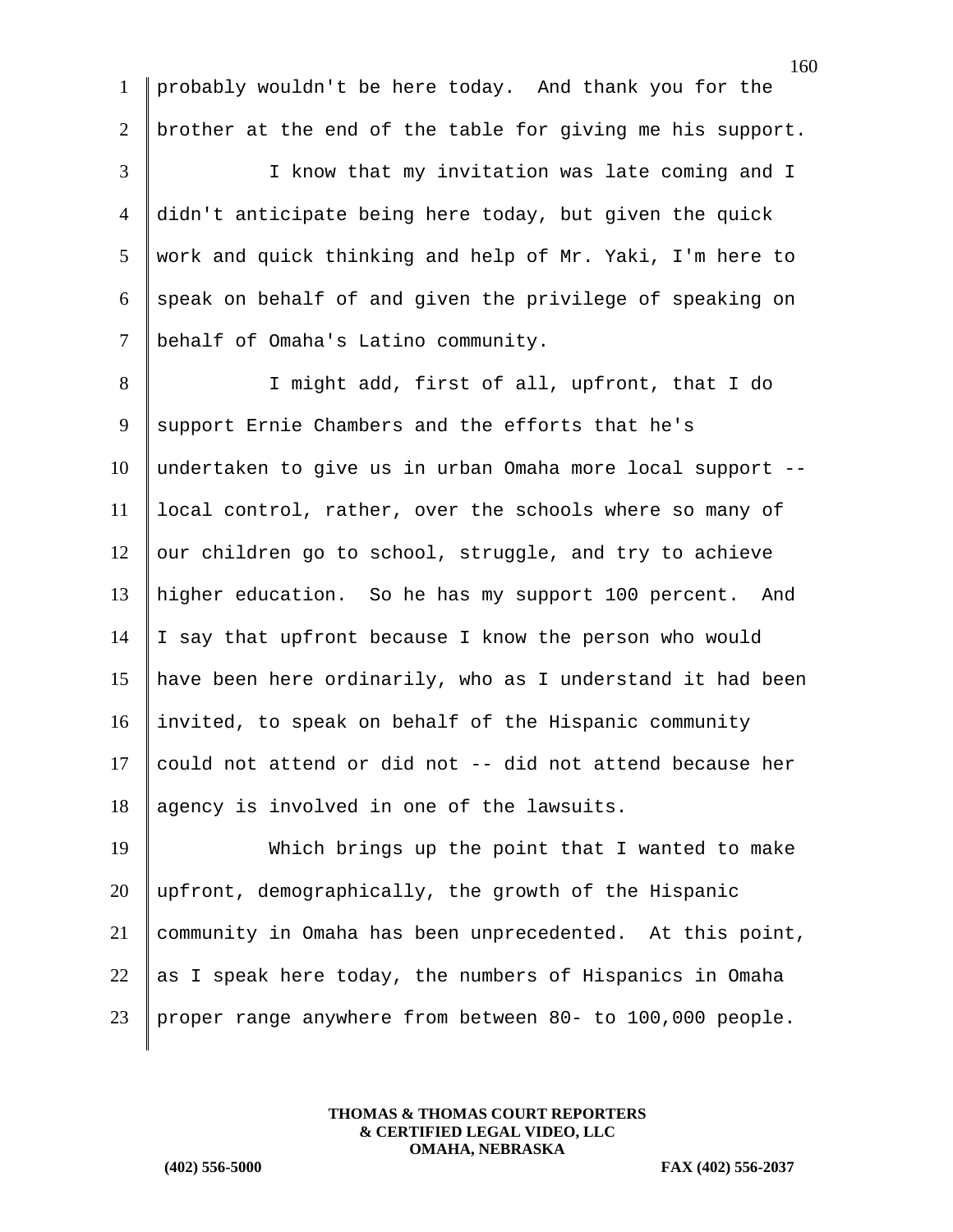1 There are approximately 10,000 Latino kids in the Omaha 2 Public School system. 3 The thing that makes it so difficult to speak on 4 behalf of the Latino community here, and I'm sure 5 elsewhere in these United States, is that we're really 6 speaking of a bifurcated community, a divided community, 7 not just on this particular issue but, rather, from our 8 | backgrounds. 9 I am a Mexican American, a Chicano; I am second 10 generation. My grandparents all migrated from Mexico to 11 here in the last century. 12 I am not an elected official. However, 13 everything that I stand for, everything that I write in my 14 publication, things that I advocate for the Hispanic 15 community have to have a sense of credibility, have to 16 have some sense of validity, otherwise neither my Mexican 17 American community nor the Hispanic immigrant community  $18$  would allow me the privilege of remaining, living, working 19 and earning a living off of them, which is what I do. I  $20$  am given the privilege of making a living off of the blood 21 and sweat, hard work of the Latino community. So for 22 that, I am truly privileged to be here today. 23 I am not originally from Omaha. I am a native  $24$  son of Scottsbluff, Nebraska, which is in extreme west

> **THOMAS & THOMAS COURT REPORTERS & CERTIFIED LEGAL VIDEO, LLC OMAHA, NEBRASKA**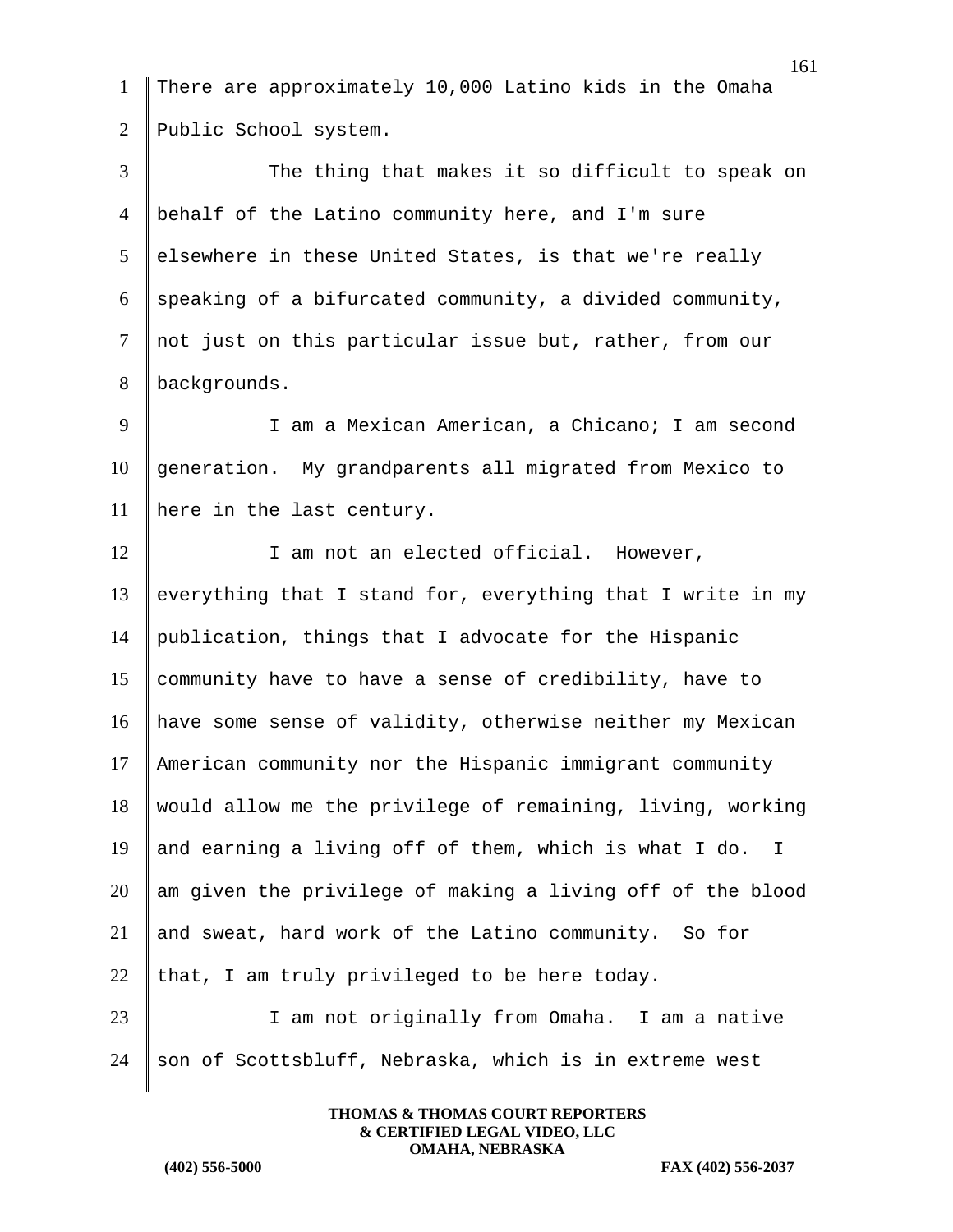Nebraska and a part of the original migrant trail. I've been in Omaha for about 18 years now and I'm glad to say that I feel as if I'm an accepted and adopted son of the 4 | qreat City of Omaha.

5 | If you take a quick scan across the room here today, you'll see that there are very few Hispanics present, and the main reason that I'm here today is because of that very reason, is that I'm cognizant of the fact that so many of our people are in a situation where they are working, oftentimes two jobs, sometimes three jobs, they have children in school, they are busy attending to life's needs instead of being able to come here today.

14 Many of them are unfamiliar with the system, 15 with the process, the very issues that we're laying on the 16 table this afternoon.

17 If you were to ask almost any Latino immigrant 18 In south Omaha what are the complexity of issues that are 19 | embedded in this particular legislation, what does busing 20 mean to you, what does immigration mean to you, what does 21 assimilation mean to you, I'm speculating but I would 22 guess that the majority would know very little of the  $23$  social and legal consequences that flow from these issues.

> **THOMAS & THOMAS COURT REPORTERS & CERTIFIED LEGAL VIDEO, LLC OMAHA, NEBRASKA**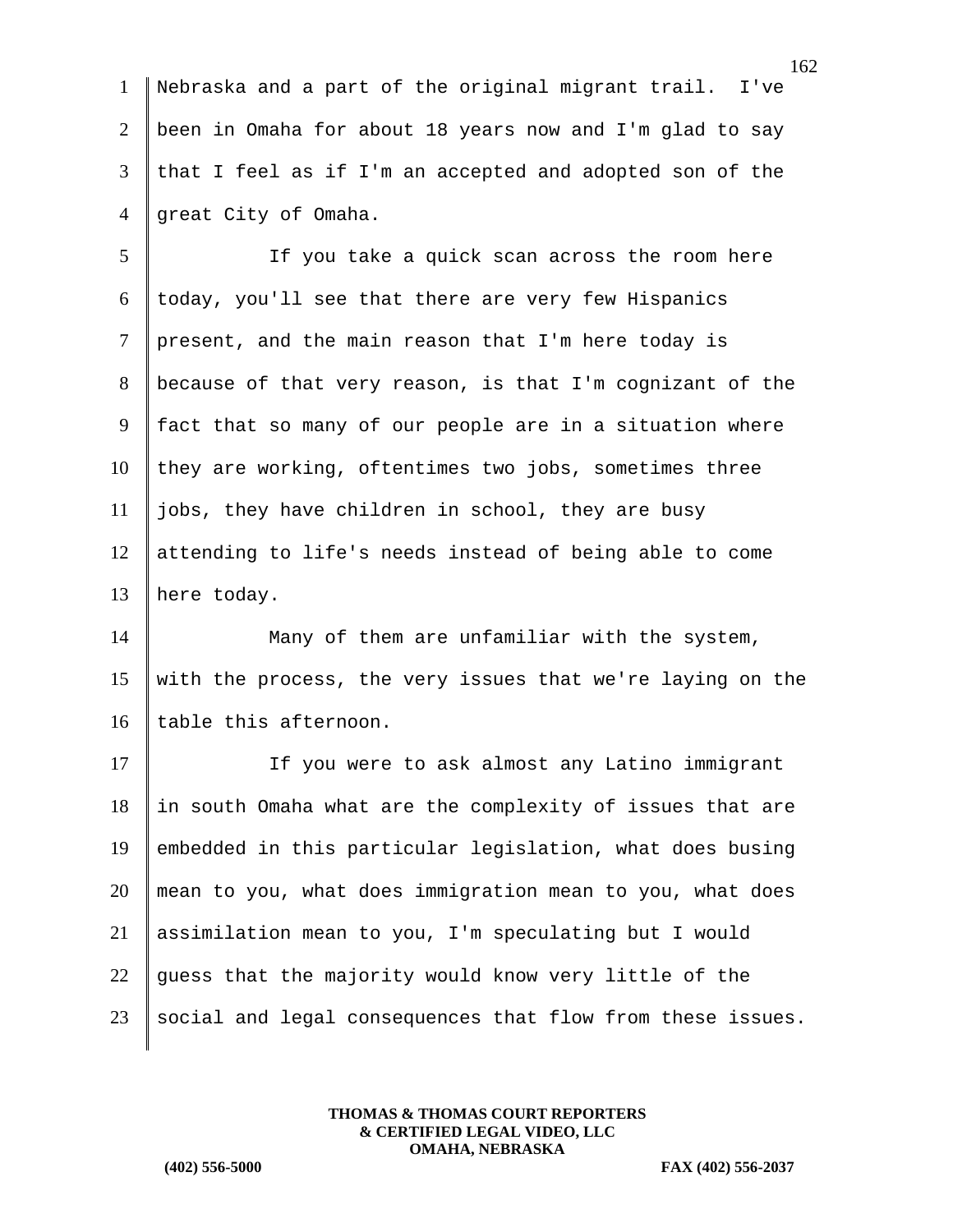1 This is one of the complexities of having to 2 deal with these two types of separate yet distinctly 3 unified communities that I represent here today. 4 Racially, ethnically, we are, to a large extent, 5 monolithic, but to a lesser degree, we don't concern  $6$  ourselves very often, thankfully, with the issue of color 7 | in our society because Latinos come in all colors. 8 | In my own family when I go to visit my mother on 9 | weekends and have dinner with her on Sunday, our kitchen 10 | looks like a small mini United Nations, literally. We 11 have African Americans in my family, we have Japanese 12 Americans in my family, white Americans, and, obviously, 13 Native Americans and Latinos, us being primarily mestizos. 14 In fact, when a white person has married into our family, 15 99 percent of the time their children do not become more 16 white people, they become Latinos.

17 There are some things that unify us, however, and I've heard earlier someone making a comment about 19 shared values. In the Latino community, we have shared  $\vert$  values. And since I have been on this earth for a little over 60 years, sometimes the shared values that we Latinos have seem to be in conflict with the shared values that so-called Americans have, white Americans.

> **THOMAS & THOMAS COURT REPORTERS & CERTIFIED LEGAL VIDEO, LLC OMAHA, NEBRASKA**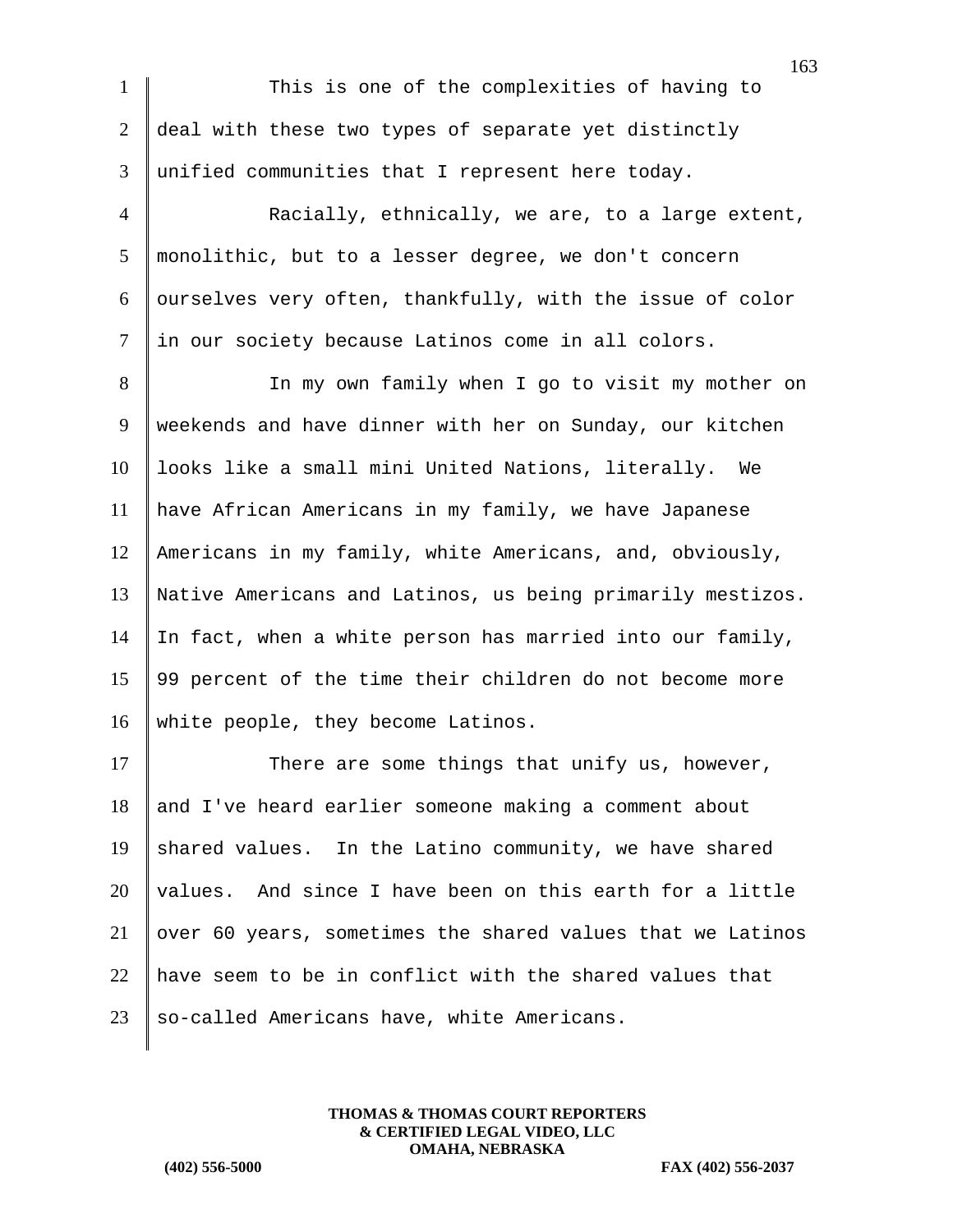| $\mathbf{1}$   | ιv<br>So I'm coming from an angle of these                  |
|----------------|-------------------------------------------------------------|
| 2              | complexities, these layers, these bits of assimilation,     |
| 3              | the myth of integration in our community.                   |
| $\overline{4}$ | Latinos can be a very cynical, sarcastic people.            |
| 5              | You may not see that; it's not very obvious and, more       |
| 6              | often than not, it's not very visible, mainly because       |
| $\tau$         | we're speaking in our own tongue, oftentimes in private,    |
| 8              | oftentimes in our homes, expressing ourselves more openly   |
| 9              | than we would normally out in public.                       |
| 10             | m unique, to some degree, in that regard. I'm               |
| 11             | more willing to lay out my feelings on the table. A lot     |
| 12             | of Latinos aren't. Again, a flection of who is and who      |
| 13             | isn't here today.                                           |
| 14             | I believe in local control because of my own                |
| 15             | personal experiences, and I heard this morning Senator      |
| 16             | Chambers, Mr. Rodgers, and others speak about their own     |
| 17             | experiences in the educational system here in Omaha.        |
| 18             | We Latinos have also suffered from                          |
| 19             | discrimination in our own respective school systems.<br>The |
| 20             | same remains true today. I deal with immigrants and their   |
| 21             | children on a day-to-day basis. They express to me their    |
| 22             | feelings, their experiences, the hurt, the pain that they   |
| 23             | go through in trying to make the adaptation from where --   |
|                |                                                             |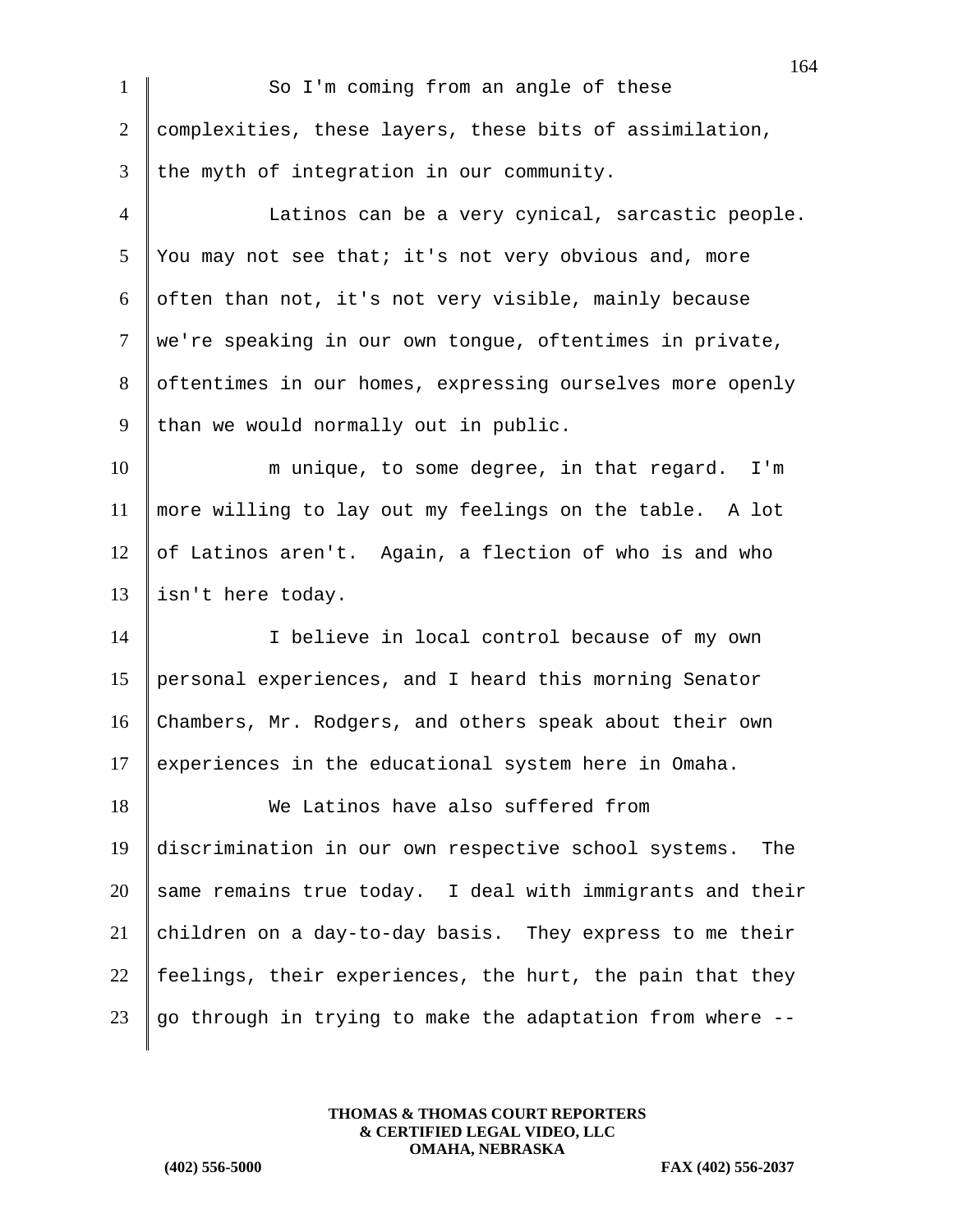1 from whence they come to this society, to the school, to 2 the work environment.

 I'm proud to come from a racially identifiable community. What Senator Chambers said this morning is true. There is no re-segregation of the school districts here in Omaha. It's the acceptance of reality.

7 Someone also mentioned, I think it was the 8 professor, made reference to the advocacy of separateness 9 and I'm note so sure that that's accurate. I don't think  $10$  anyone here who in support of this legislation advocates  $11$  separateness. I think what it is, rather, is that there  $12$  is a growing realization that forced integration ain't 13 | always the best thing.

14 Those of us who feel that way obviously have 15 come from a legacy of experiences where we are somewhat 16 still embittered by those experiences. That's the 17  $\parallel$  reality. And, oftentimes, in order to ensure that our  $18$  children are more secure, more sure of themselves as they 19 | move forward, we don't want them to suffer through the  $20$  same kind of pain and suffering that we went through. And 21 forced integration oftentimes is not the best way to go. 22  $\parallel$  And just briefly, let me finish up, by saying

23 | this. There's a question here of constitutionality. I 24 | recognize that. But the Constitution, as we all know, is

> **THOMAS & THOMAS COURT REPORTERS & CERTIFIED LEGAL VIDEO, LLC OMAHA, NEBRASKA**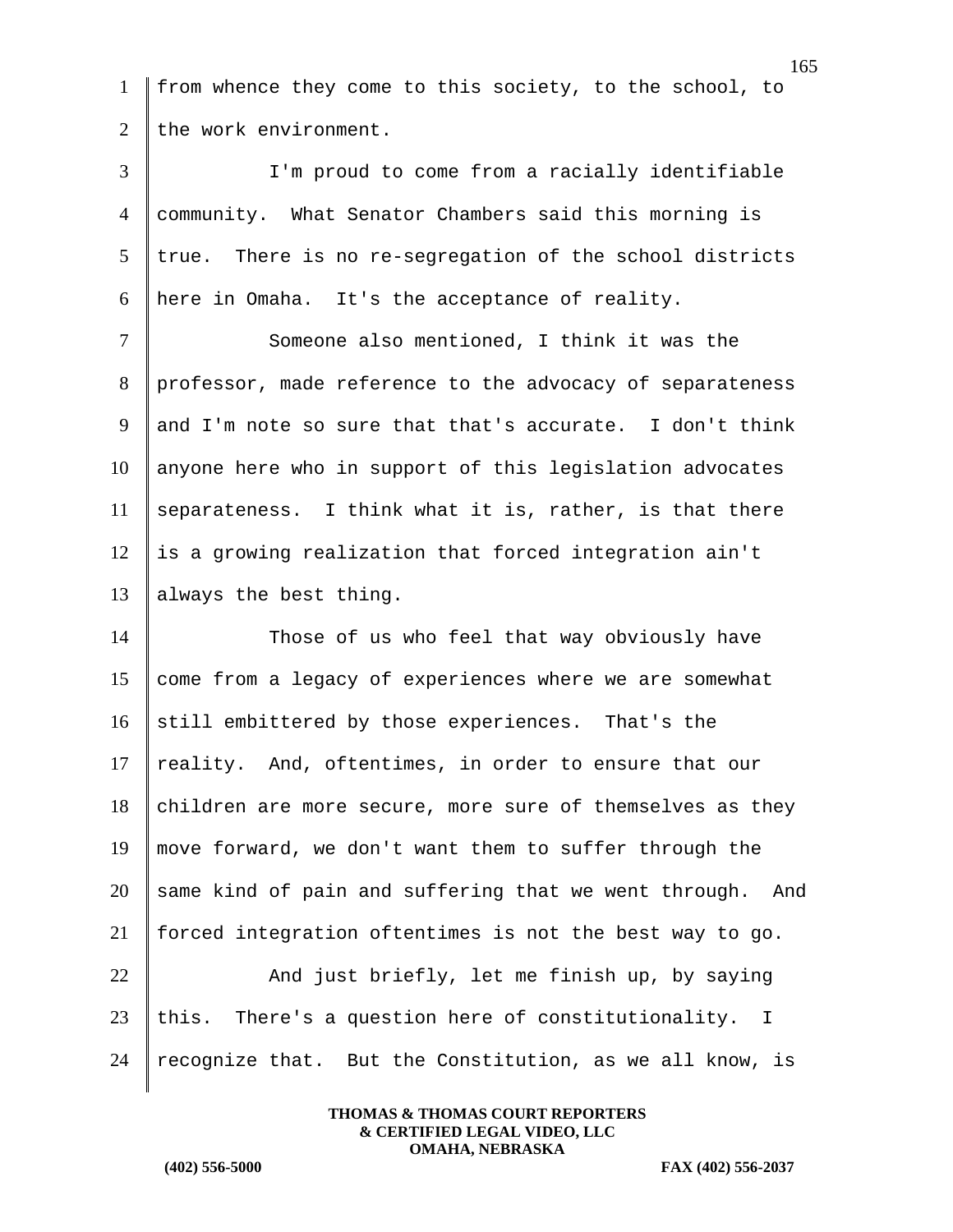166 1 a live and living document. It ebbs and flows. It's 2 something that was constitutional 50 years ago, may not 3 necessarily be constitutional today, and, in fact, may not 4  $\vert$  be the best way to approach an issue today. 5 So I hope that you all keep this in mind. The 6 Constitution is not set in stone. As society evolves and  $7$  changes, then I think that that's the best way to approach 8 the Constitution. 9 Thank you for your time. 10 | COMMISSIONER TAYLOR: First, I would like to  $11$  thank all of you all. It's been very informative. 12 And at this point I would like to offer the 13 Commissioners an opportunity to make a statement 14 concerning anything they have heard this afternoon and to 15 ask questions. 16 | I'll begin with Commissioner Yaki. 17 COMMISSIONER YAKI: Nothing right now. 18 COMMISSIONER TAYLOR: Nothing right now? 19 Commissioner Melendez. 20 COMMISSIONER MELENDEZ: Yes, just going back to 21 integration in general. 22 Before LB 1024, was the voluntary integration 23 program working? From anybody.

> **THOMAS & THOMAS COURT REPORTERS & CERTIFIED LEGAL VIDEO, LLC OMAHA, NEBRASKA**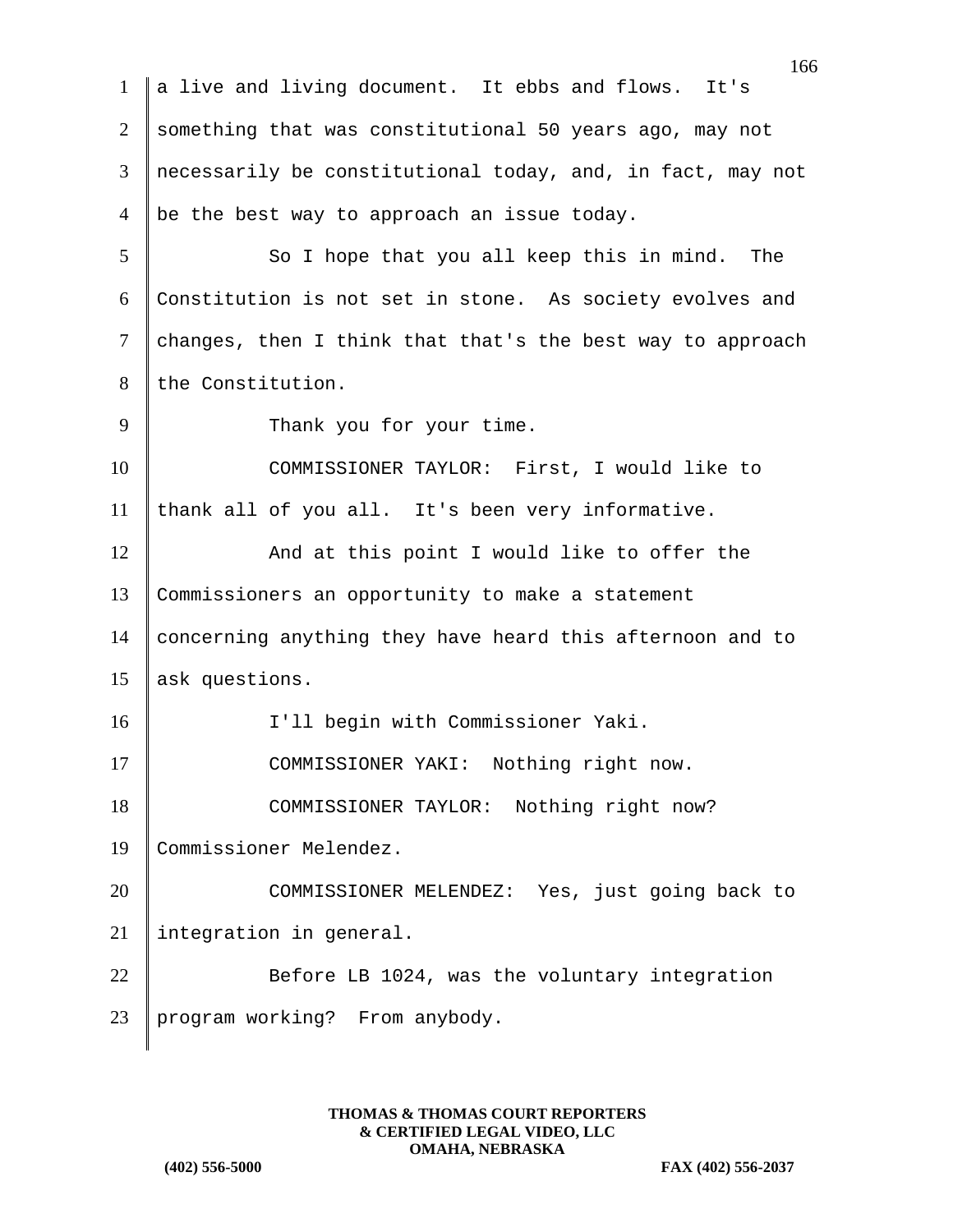1 MS. KREJCI: I believe so. Especially at 2 the middle school and high school level. We have  $-$ - you 3 know, at OPS, any student in the city can choose any high 4 school in the city, and almost 21 every school is more 5 diverse than the neighborhoods that they exist in. And I  $6$  teach just up the street at Central High School which is 7 probably the oldest high school in Nebraska, probably the 8 | largest and probably the most diverse. 9 COMMISSIONER MELENDEZ: Anybody else? 10 | MS. COUNCIL: Yeah, Commissioner Melendez, I

11 concur.

12 At the elementary school level -- and I think 13 you've heard, and I wasn't here this morning, but at the 14 elementary school level, particularly in the primary 15 grades, parents are more inclined to have their children 16 go to the neighborhood school because of the proximity, 17 | concerns about safety.

18 But even at the elementary school level, the 19 school district's student assignment plan allows  $20$  | youngsters at the elementary school level to attend magnet 21 elementary schools. You see it working, and I think Ms.  $22$  Fey had an example of one of the magnet elementary 23 schools, if not for the magnet program there, what the 24 | racial composition would be.

> **THOMAS & THOMAS COURT REPORTERS & CERTIFIED LEGAL VIDEO, LLC OMAHA, NEBRASKA**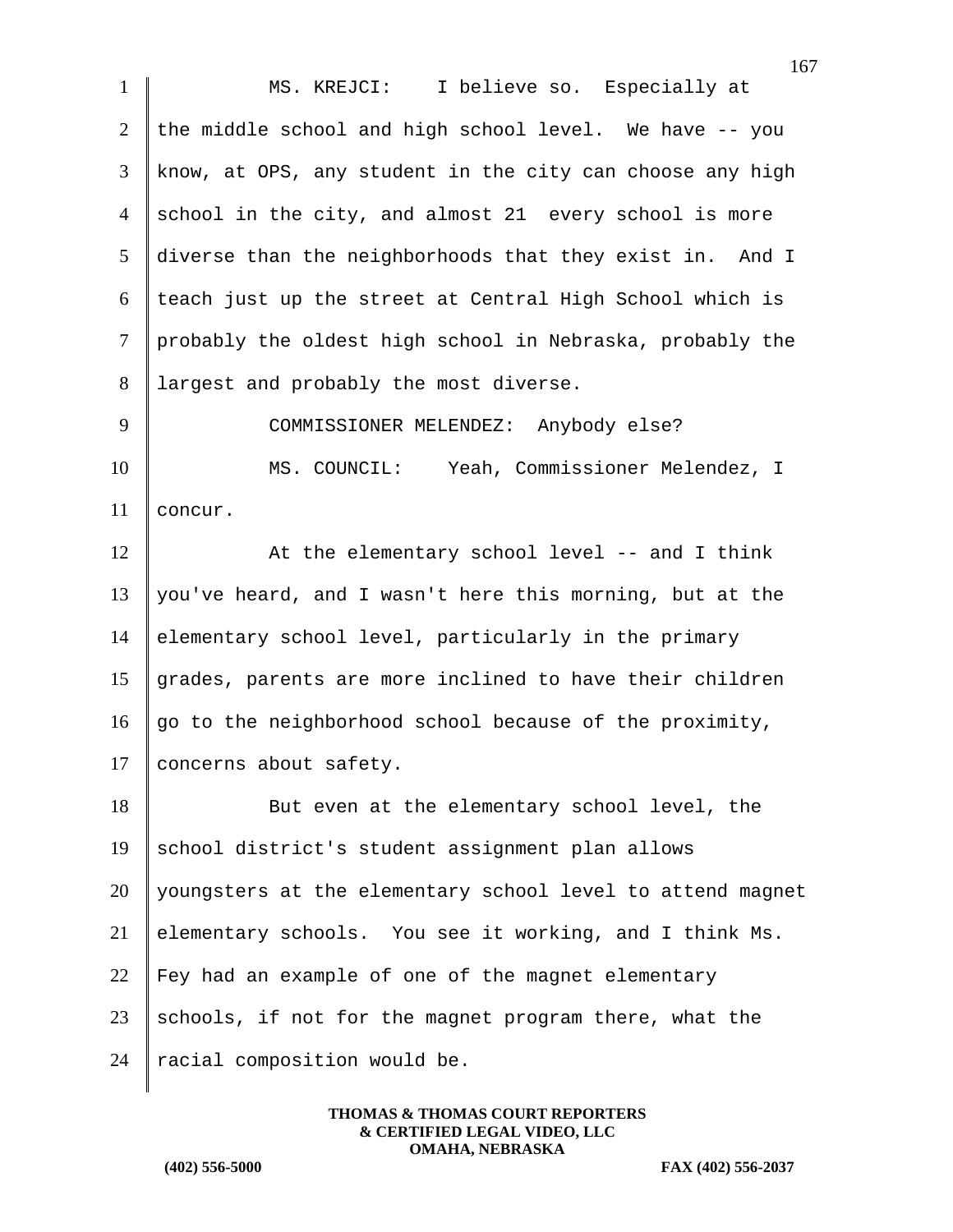1 And at the middle schools and the senior 2 highs, again, where parents are more inclined to give 3 their children more freedom, their concerns begin to 4 diminish about the distance to school, you see the student 5 assignment plan in OPS working in terms of providing 6 diverse educational environments at the middle school and 7 high school level. 8 REV. REYNOLDS: If I could respond to that,  $9$  also. 10 If you're using the Brown versus Topeka concept 11 of integration as numbers, then I think that the 12 | conversation in response is correct. But if you're  $13$  talking about quality, integrated education, meaning that 14 they are without racial incidence, that very few weeks 15 went by when I served as the president of the NAACP that I 16 was not in the elementary or high school and middle school 17 because of racial incidents. And certainly the test  $18$  scores will show that over the past few years that the 19 disparity is still there. 20 So we have a dual concept. If we talk about 21 integrating education based on numbers, why, then we can 22 all agree that we do have black and white, Hispanic 23 students in the schools, but if you're asking the question

> **THOMAS & THOMAS COURT REPORTERS & CERTIFIED LEGAL VIDEO, LLC OMAHA, NEBRASKA**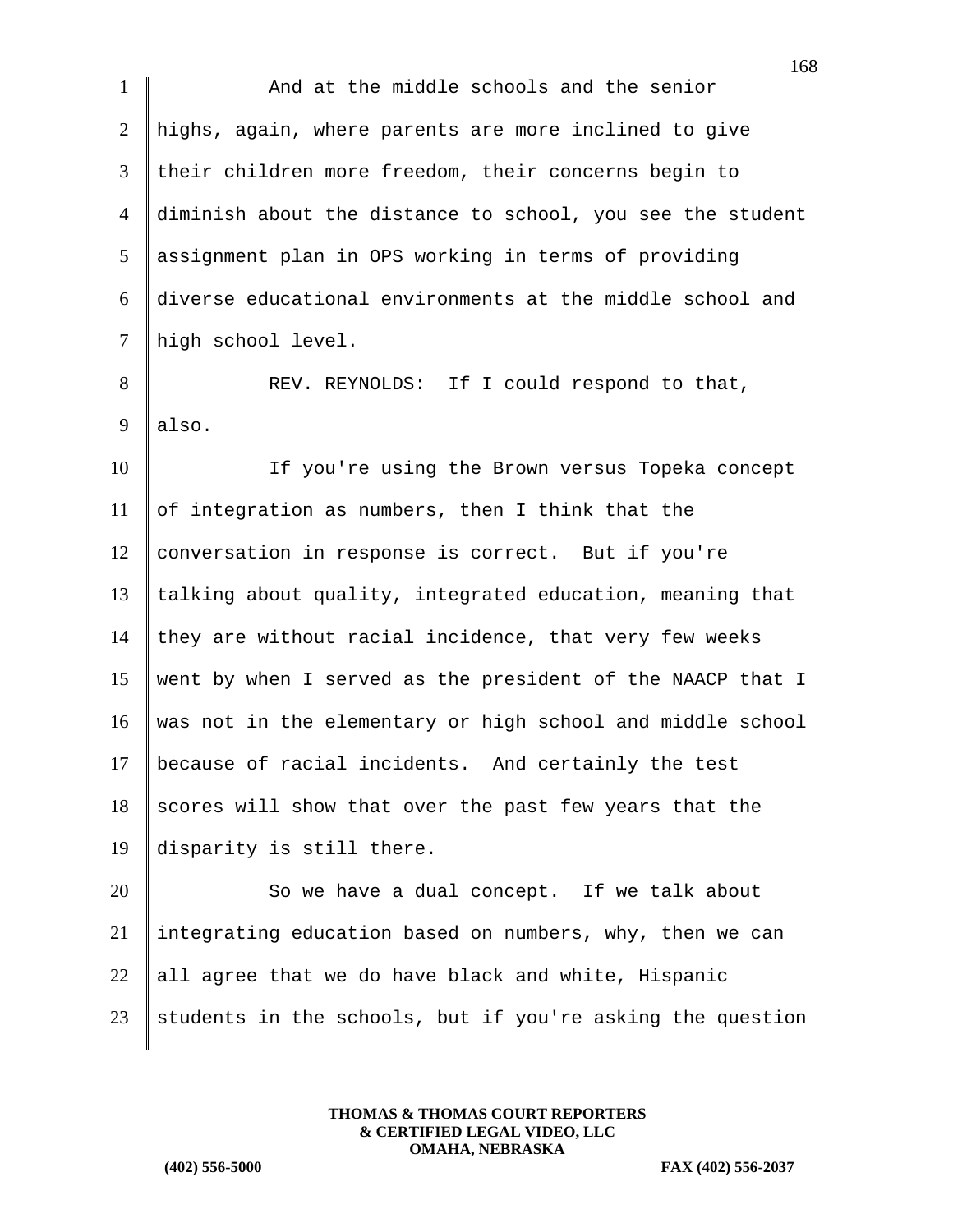|                | 169                                                        |
|----------------|------------------------------------------------------------|
| $\mathbf{1}$   | about the ability to learn and achieve at an equal         |
| $\overline{2}$ | level, then I think we have another answer.                |
| 3              | MR. SALAZAR: Can I offer maybe a little                    |
| $\overline{4}$ | anecdotal information on sort of this broad issue of       |
| 5              | integration and quality of education.                      |
| 6              | One of the things that -- that I'm particularly            |
| $\tau$         | encouraged by is that OPS in the last several years has    |
| 8              | undertaken to establish bilingual programs across the      |
| 9              | spectrum of primarily schools in the elementary level, and |
| 10             | this approach, I think, is doing wonderful things in the   |
| 11             | Hispanic community because it gives the children a sense   |
| 12             | of self-worth.                                             |
| 13             | They are able to use their native language in              |
| 14             | schools, where people of my generation were punished,      |
| 15             | spanked, hit on the hand, demeaned, for using their native |
| 16             | language; and that's why so many Mexican Americans of my   |
| 17             | generation rarely use the Spanish language anymore.        |
| 18             | Thankfully, things have changed where now people are more  |
| 19             | -- are more enlightened to see the value of having or      |
| 20             | being able to speak more than one language.                |
| 21             | But the additional benefit, and I wouldn't                 |
| 22             | suggest that this is possible not only among Latinos but   |
| 23             | African Americans as well, is that there are quite a few - |
| 24             | - a growing number of white parents who also see the value |
|                |                                                            |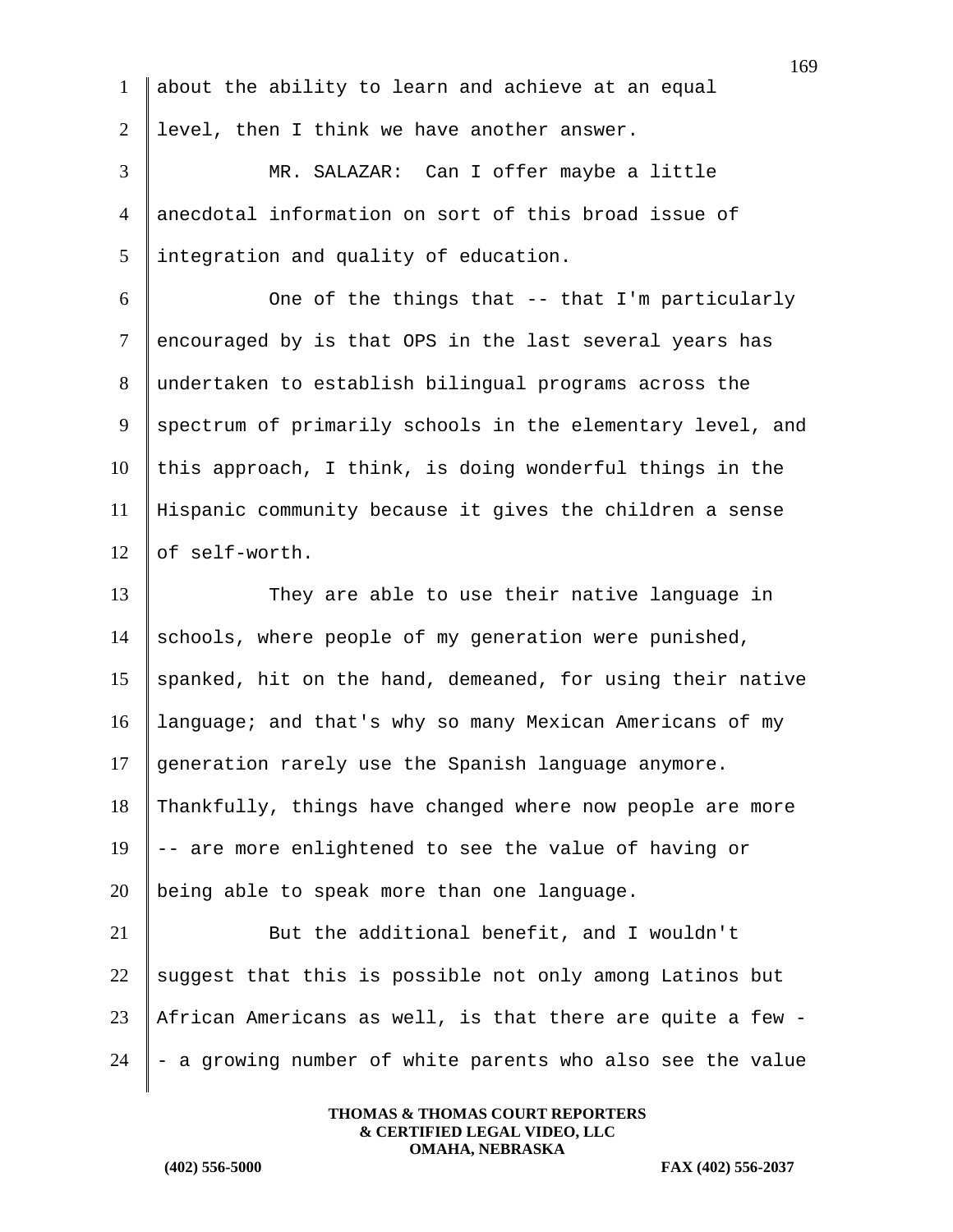in a bilingual education in the Hispanic culture, that 2 the values that Latinos bring into these elementary 3 schools, and so they deliberately bring their children and enroll them down at Marrs and Castelar and other schools in south Omaha, so that their children can benefit. This is voluntarily done.

7 | And I think that potentially that when you're 8 | talking about emphasizing the benefits that people of 9 color bring to this society, instead of trying to force us 10 into a box and allow us and our families to bring our 11 culture and our  $--$  I'll call it shared values to this 12 society. Many of us will tell you that we revere our 13 values, those from our ancestors and those who came before 14 as, because we think that they are special values that we 15 never want to lose, and we're quite willing to share those 16 | with white America if they will allow us.

17 So in other words, don't put us into your square  $18$  box, expand that box and come with us because we can be of 19 great benefit to you.

20 COMMISSIONER YAKI: But, Mr. Salazar, just following up on that eloquent point, what you -- what you  $\parallel$  do by supporting 1024, as I understand it, is you start to  $|$  close that box.

24 MR. SALAZAR: No.

**THOMAS & THOMAS COURT REPORTERS & CERTIFIED LEGAL VIDEO, LLC OMAHA, NEBRASKA**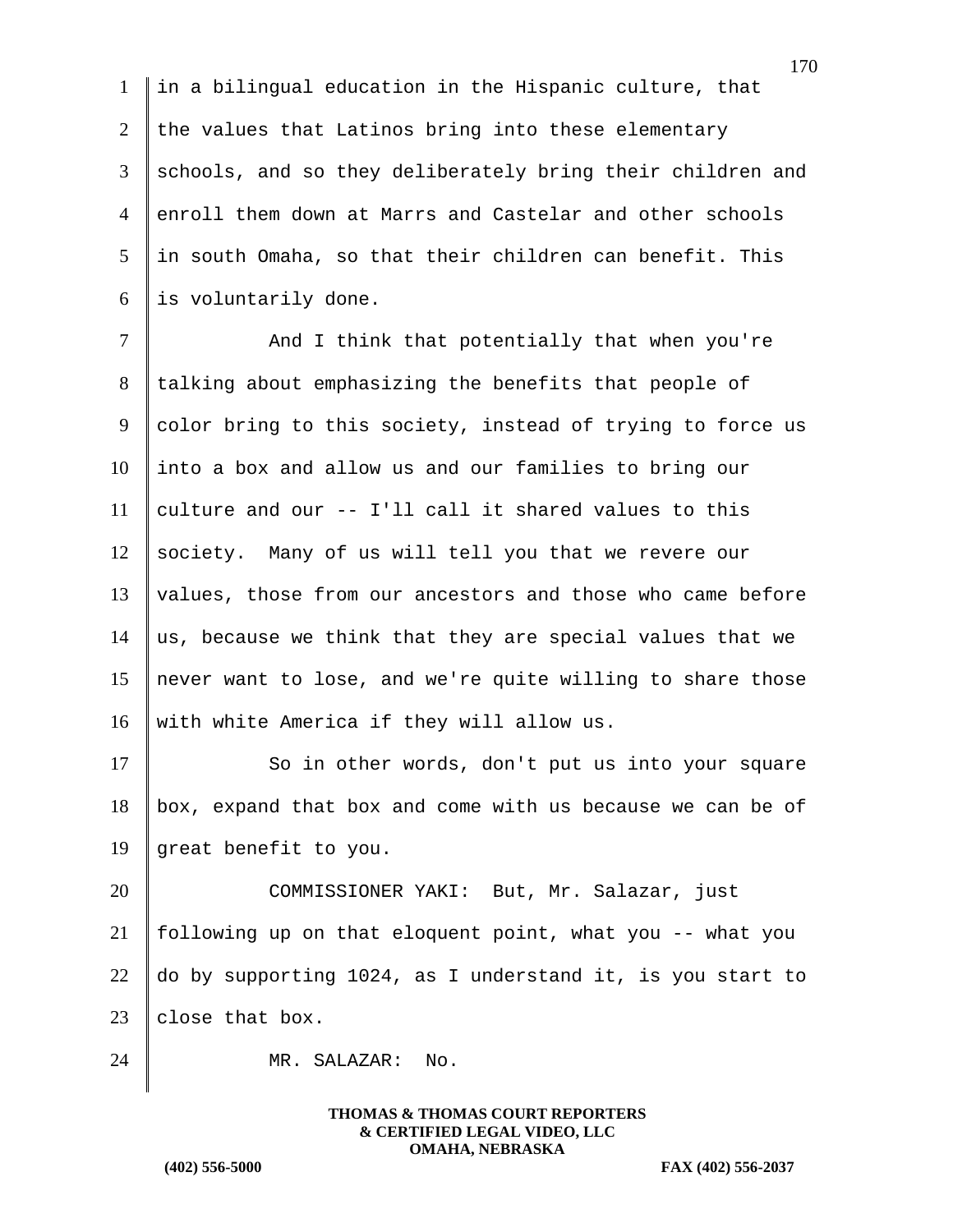COMMISSIONER YAKI: Because what you're talking about is the establishment of schools bilingual from which -- which I presume would serve the mostly Hispanic population within the third district in south Omaha, but as I've heard from testimony from several 6 people already here today, the bill  $-$  the criteria for transferring into that district and, therefore, to avail 8 themselves of that program is severely constrained by the 9 | way 1024 is currently written.

 MR. SALAZAR: Well, that may be something that I'm not prepared to rebut, but I think a lot of these issues 12 are malleable, and I'm not certain, and correct me if I'm wrong, Ernie, but I think many of these points are still being ironed out. But I'm not the expert on that provision or that part of the statute.

 COMMISSIONER YAKI: But if there were a provision in 1024 that constrained the transfer of students from west Omaha into south Omaha to avail themselves of those programs, that would concern you? MR. SALAZAR: I think that that would be some concern, obviously, if I'm addressing the point correctly.  $\parallel$  MS. FEY: If I may, the way the magnet school -- the way the magnet program works in OPS right now, you 24 | have a magnet school in a certain part of town that can  $-$ -

> **THOMAS & THOMAS COURT REPORTERS & CERTIFIED LEGAL VIDEO, LLC OMAHA, NEBRASKA**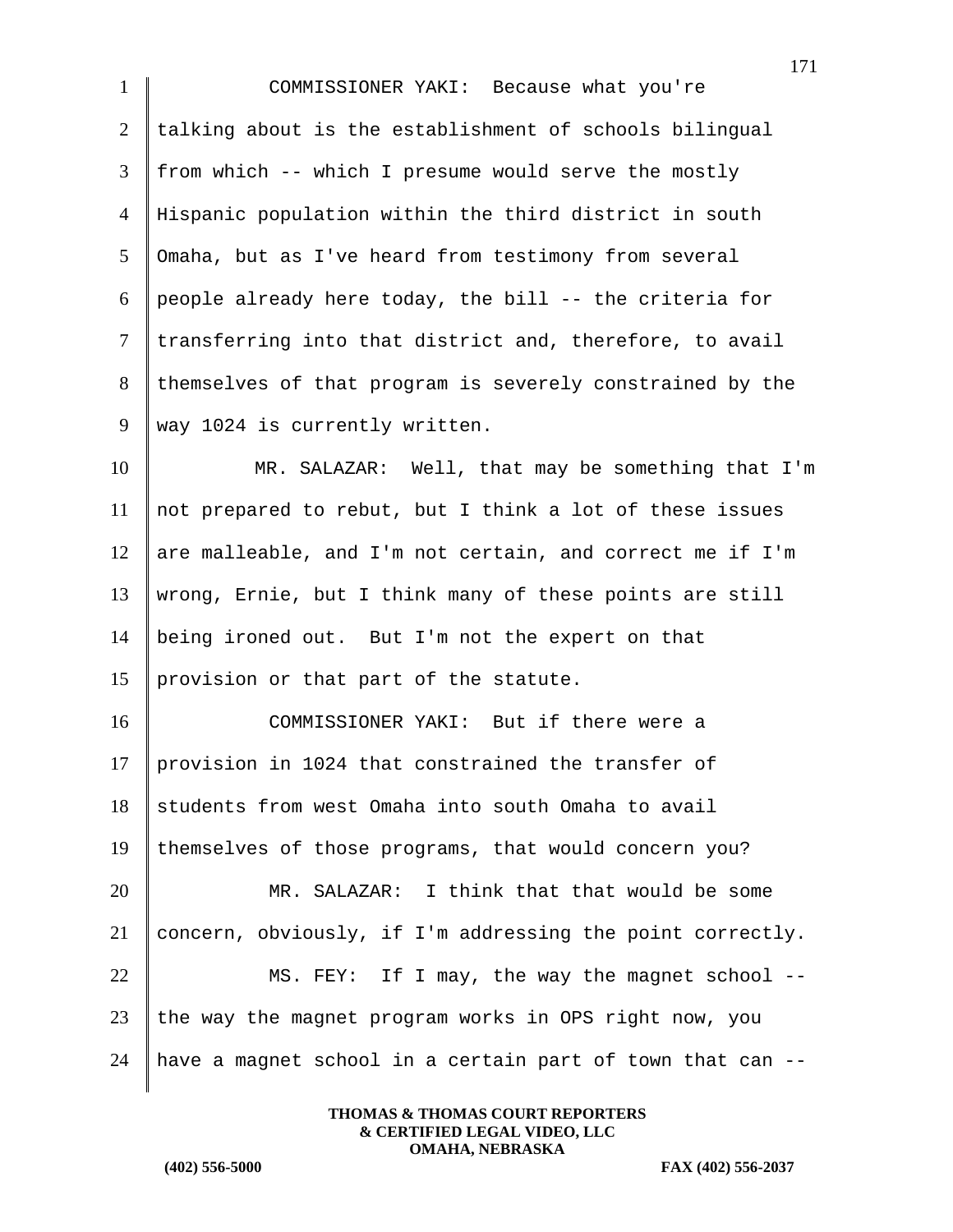172 that draws from that neighborhood. If you are in the attendance area of the magnet school, you are guaranteed a  $3 \parallel$  spot in that school. Additional spots in that school are 4 on a first come, first serve or, if you're over capacity with the first come, first serve, on a lottery basis based on where you live in another zone in the district so that that intent is that if the magnet school is here, the zone it draws from maybe is over here so that you have intentional voluntary -- 10 COMMISSIONER YAKI: Right. MS. FEY: -- desegregation. And that 1024, even with its focus schools piece, doesn't provide -- there's no such language in there to provide for that type of incentive. 15 COMMISSIONER TAYLOR: Dr. Reynolds. 16 REV. REYNOLDS: But I believe that in that same concept one of the issues that was raised initially with the transfer program for magnet schools is that there are 19 cases where if you want to go, you have to get special permission, individual permission to make the transfer, so it's not just a given fact that your application to a 22 school will be automatically granted. 23 MS. COUNCIL: Well, if I can comment on that, under 1024, each school gets to establish their capacity,

> **THOMAS & THOMAS COURT REPORTERS & CERTIFIED LEGAL VIDEO, LLC OMAHA, NEBRASKA**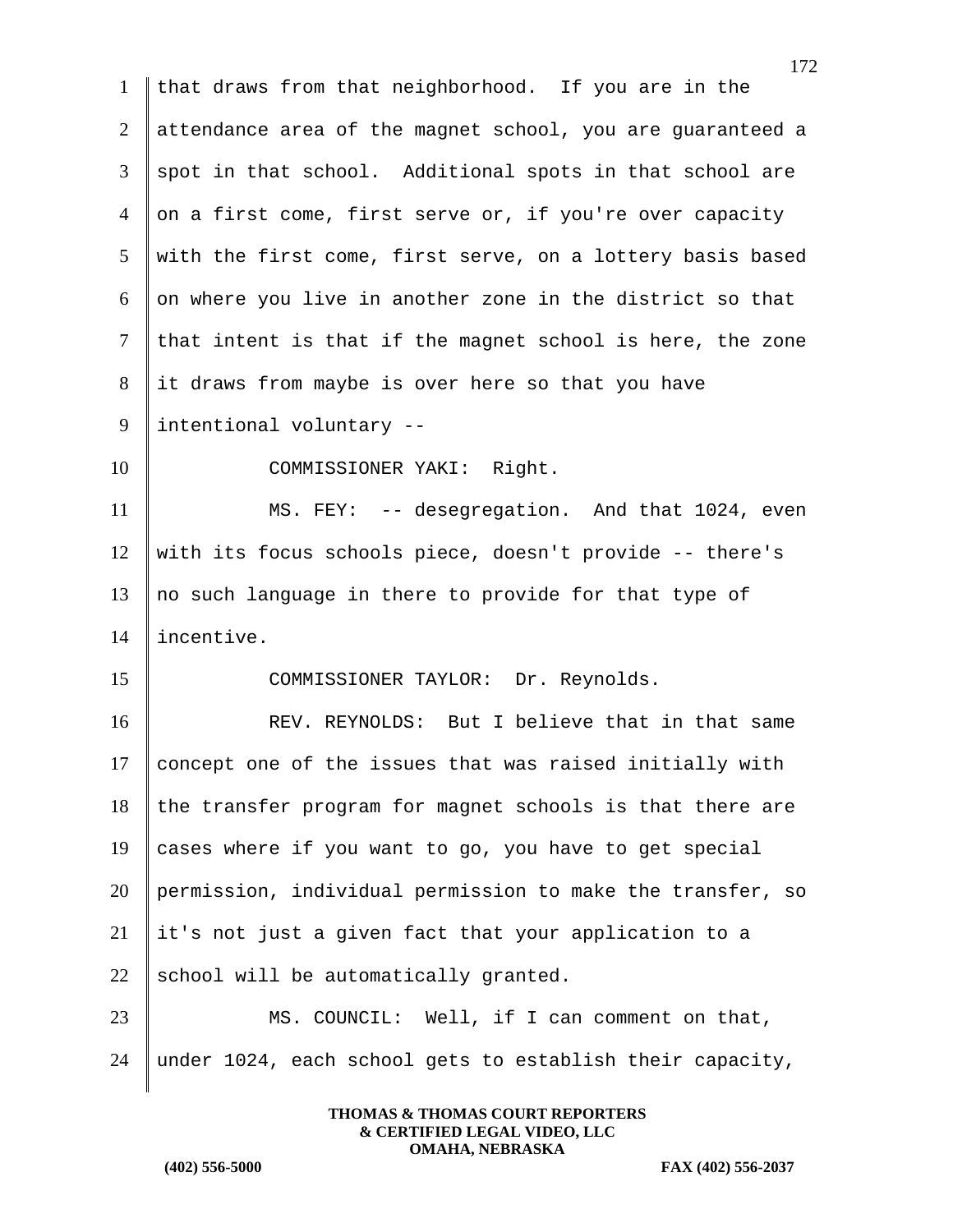and it has not been pointed out and I haven't found who 2 has the opportunity to challenge those capacity determinations, but if a particular school wished to prevent people from outside of that school's attendance area from attending and facilitating integration, they  $6 \parallel$  could do so by setting their capacities at so low of a level that they couldn't accept any other students. 8 COMMISSIONER TAYLOR: I want to follow up. You

9 | made a number of comments, Ms. Council, concerning the 10 mechanical aspects of 1024 relative to funding and school  $11$  selection within the district.

 Do you have a philosophical opposition to 1024 as a vehicle in addition to the mechanical opposition you have, with the opposition to the mechanics you have raised here, or is it limited to the mechanical operation of 16 1024?

17 MS. COUNCIL: And if I didn't make it clear, I  $18$  thought I had indicated at the beginning of my comments 19 that I am opposed to it philosophically. I believe that 20 it flies in the face of Brown versus Board of Education. 21 I think its intent is segretory.

22 But, in addition, in terms of addressing some of  $23$  the concerns of others who are supportive of the 24 legislation for various reasons, it's just trying to

> **THOMAS & THOMAS COURT REPORTERS & CERTIFIED LEGAL VIDEO, LLC OMAHA, NEBRASKA**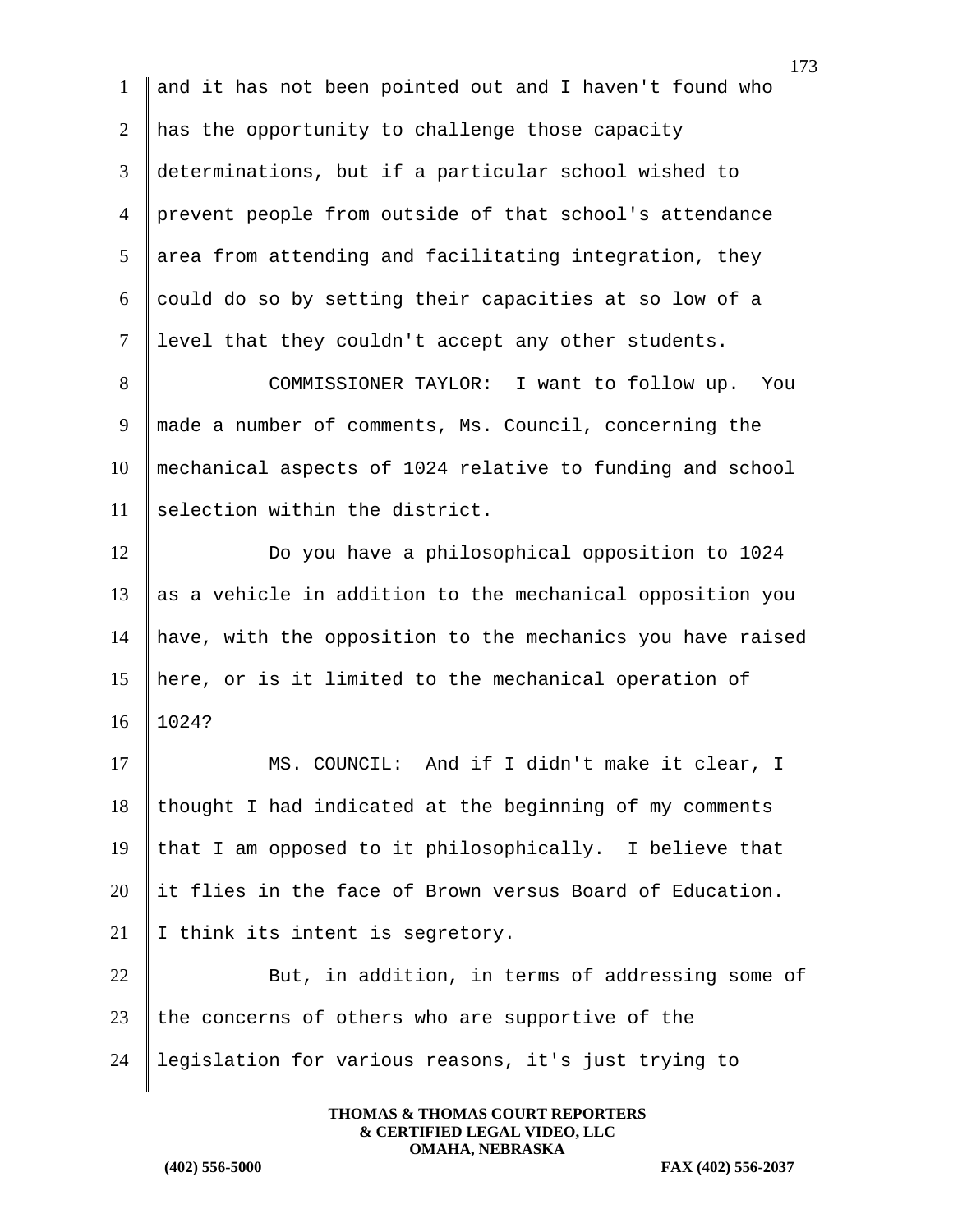direct your attention to the fact that while there may be appearances that the legislation can address particular issues to their satisfaction, it's not there. And in particular, the funding, you know, the resource.

5 I mean, it's fine to say that you can elect your 6 school board from a smaller area, which the expectation is  $7$  that there would be more representation from the people 8 within that district, but if the ultimate result is they 9 are limited in the authority that they have by virtue of  $10$  the fact they don't have control over what money is 11 | available to them, then to me, that's shallow in terms of  $12$   $\parallel$  -- and hollow local control.

13 If you tell me that I have control over \$10 and 14 I will always have control over \$10, I'm still going to be 15 challenged on how I'm going to utilize that \$10 to address 16 the needs of the children in the district and  $-$ - the needs 17 of the children in the district. And there's enough data  $18$  that establishes that meeting the needs of special needs 19 students requires greater resources.

20 COMMISSIONER TAYLOR: Uh-huh. 21 MS. COUNCIL: There's nothing in this 22 legislation that provides or assures that there are 23 greater resources directed to those districts.

> **THOMAS & THOMAS COURT REPORTERS & CERTIFIED LEGAL VIDEO, LLC OMAHA, NEBRASKA**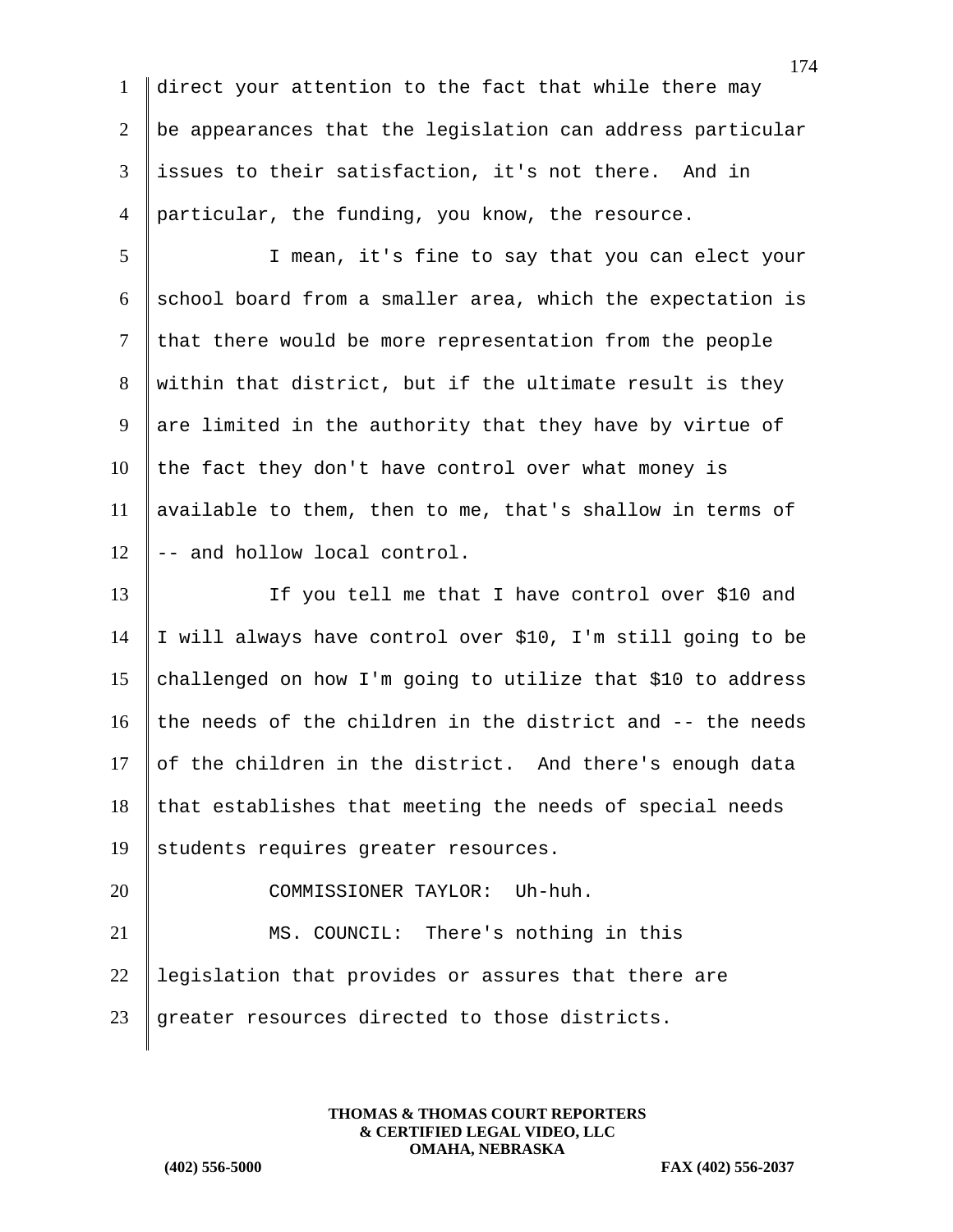COMMISSIONER TAYLOR: Let me -- let me try to break this out, if I may, for one moment. I have heard and read a good bit of material before this briefing and have found, in my mind at least, that the opposition to 1024 falls into three general categories: First, the 6 | mechanical; the second is pointing back to Brown v. Board; and the third is more of a global philosophical 8 | opposition. 9 So I'm wondering if -- I understand you believe

 it violates Brown v. Board, but putting aside the narrow constitutional question, do you oppose it philosophically 12 the way I break it out? Most lay people don't go back to Brown v. Board and say they oppose it. So I'm just trying  $\parallel$  to get a sense of philosophically are you in opposition of 15 It or is it a constitutional concern?

16 MS. COUNCIL: And I think, to answer your 17 question, Commissioner, it would be fair to say that my  $18$  opposition is philosophical --

19 COMMISSIONER TAYLOR: Okay.

20 MS. COUNCIL: -- because it also goes -- and 21 this is where the lines get blurred because so many 22 characterize what I'm getting ready to say as mechanical. 23 But, you know, I'm happy to go on record and I've been on

> **THOMAS & THOMAS COURT REPORTERS & CERTIFIED LEGAL VIDEO, LLC OMAHA, NEBRASKA**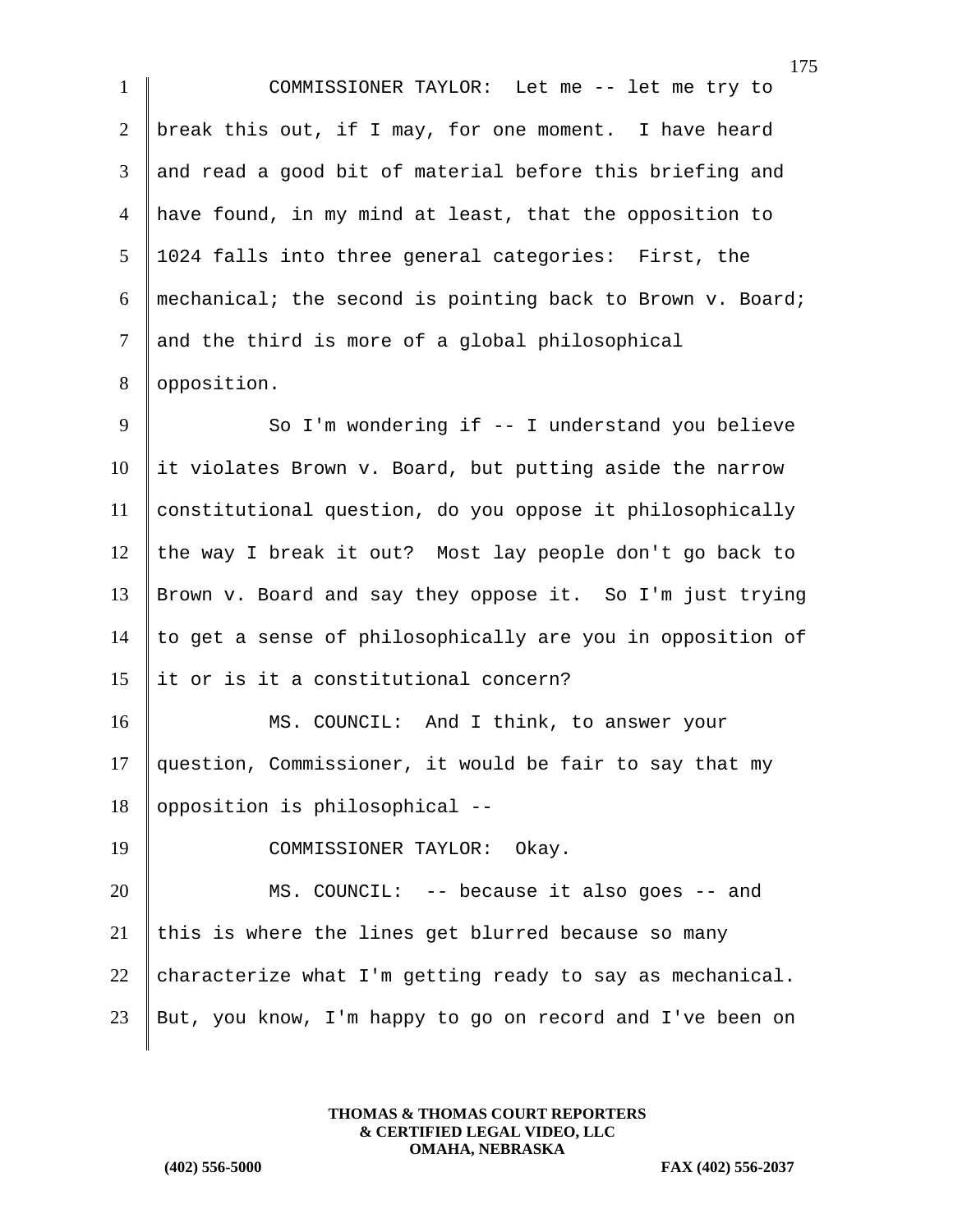|                | 176                                                        |
|----------------|------------------------------------------------------------|
| $\mathbf{1}$   | record in supporting the "one city, one school district"   |
| $\overline{2}$ | concept. And under 1024, 1024 freezes the boundaries -     |
| 3              | COMMISSIONER TAYLOR: Uh-huh.                               |
| $\overline{4}$ | MS. COUNCIL: -- of the school districts. So if             |
| 5              | you have -- take Omaha Public Schools and carve it into    |
| 6              | three, those districts boundaries are going to be frozen   |
| $\tau$         | like that.                                                 |
| 8              | And in terms of its ability in terms of its                |
| 9              | property base increasing, the likelihood of that occurring |
| 10             | is not greater, just looking at history. And one of the    |
| 11             | reasons that the whole "one city, one school district" was |
| 12             | vacated was because of the inequities in property tax.     |
| 13             | And I don't need to tell the Commissioners the             |
| 14             | debate that has gone on in education for the last 40 years |
| 15             | about relying on property taxes as a source of funding     |
| 16             | public education. And as long as we fund public education  |
| 17             | on the basis of property tax, we're going to have these    |
| 18             | kinds of inequities and these equity issues being          |
| 19             | presented.                                                 |
| 20             | And when we -- when we look at -- at least when            |
| 21             | I look at 1024, I don't see anything in 1024 21 that       |
| 22             | addresses those financial equity issues. In fact, I see    |
| 23             | it creating more problems than it sounds in terms of       |
| 24             | ensuring that the adequate resources are available to meet |
|                |                                                            |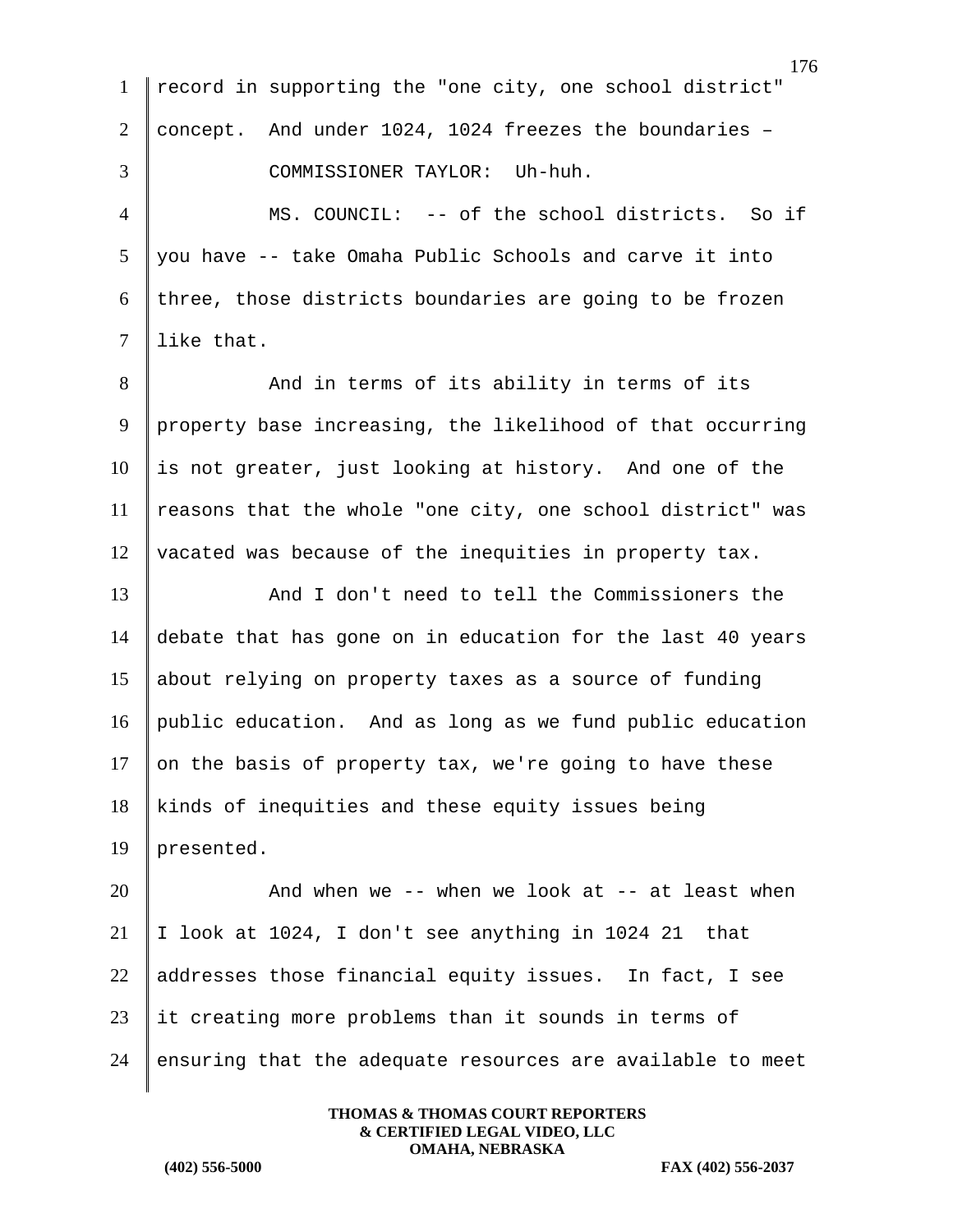1 the needs of the -- of the children in the greater Omaha 2 area.

3 So I guess if you -- if -- the longer answer to 4 the short question, mechanically, philosophically, 5 constitutionally, I'm opposed to 1024. What I'm in favor  $6 \parallel$  of is legislation that is designed to provide the kinds of 7 resources and the kinds of controls on those resources 8 that ensure that our children receive a quality education. 9 That's why I said (inaudible).

10 COMMISSIONER TAYLOR: Thank you.

11 MR. BROOKS: That really kind of gets us to, you 12 know, almost like full circle, again, from this morning 13 | because  $-$  without it.

14 The arguments continue to be were it for 1024 we 15 are just going to be slipping so much further. There 16 doesn't seem to be much disagreement that we are behind, 17 minority children in particular, African American. We  $18$  seem to agree that there's a lot of disparities in this 19 city. The references to integration this morning, the  $20$  very vociferous, you know, back and forth about 21 | integration providing quality education or not. 22 U It seems to me, historically since 1954, the 23 number one focus on integration has always been about the

> **THOMAS & THOMAS COURT REPORTERS & CERTIFIED LEGAL VIDEO, LLC OMAHA, NEBRASKA**

24 minority people having to kind of go towards the Caucasian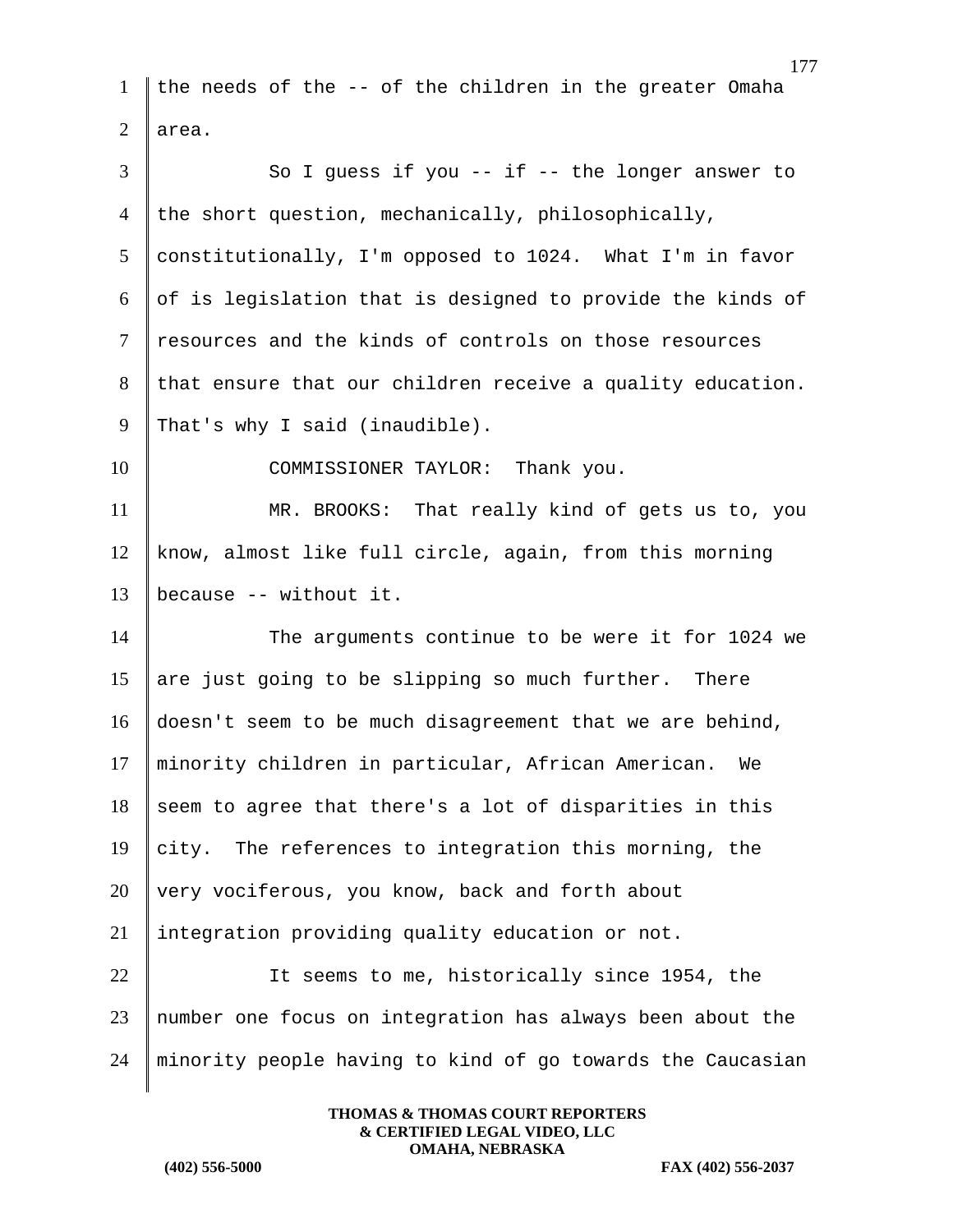community, Caucasian power, Caucasian education, the whole one Omaha, one school system, that I don't know how familiar you are with that, that created this fire storm a 4 summer ago. The suburbans  $-$  the suburban schools don't want to be a part of the Omaha Public School system. And whether that would have essentially evolved into a big legal battle and court battle like 1024 is now set to be 8 taken into court, we don't know.

9 But, ultimately, it still seems that we're 10 dealing with the minority, the lesser economic population 11 and demographics having to somehow get, sign off, and the 12 Caucasian population, the upper income population to say 13 we want to deal with you, we want to help alter the 14  $\parallel$  reality for your children. And as long as we're faced 15 with that, we're going to have this.

16 As far as your question about whether it's 17 mechanical, philosophical or constitutional, well,  $18$  certainly the courts are going to  $-$ - will be the decisive 19 factor as to whether or not this bill is constitutional. 20 As I have said consistently, I have not known Senator 21 Chambers yet to introduce something that is 22 unconstitutional. He is a fighter for the U.S. 23 Constitution.

> **THOMAS & THOMAS COURT REPORTERS & CERTIFIED LEGAL VIDEO, LLC OMAHA, NEBRASKA**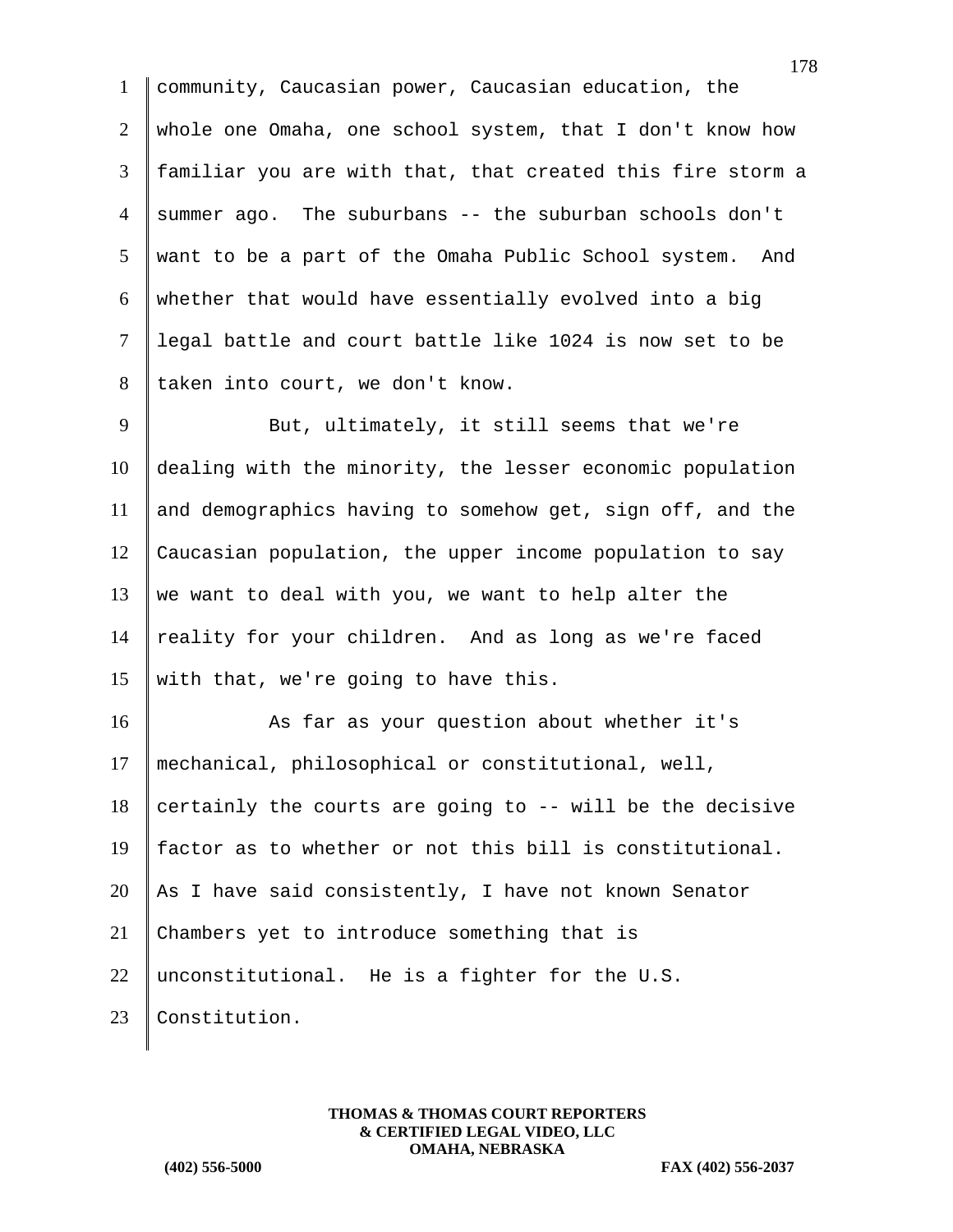1 On the other hand, he's a realist, and when I 2 hear the head of the teachers association talk about the 3 Bill of Rights and the Declaration of Independence, you 4 know, I just remind her that, you know, when I look back  $5$  at the history books, African Americans weren't included  $6$  in that, Native Americans were not included in that, 7 Hispanic Americans were not included in that, or women. 8 | And all of these entities have had to spend the last 30, 9 50 years fighting for inclusion. It has never been 10 granted, it has never come easy. And if we're going to 11 throw this  $-$ 12 Just, okay, let's just drop it, let's drop 1024 13  $\parallel$  right now, status quo, status quo. Where is the Omaha 14 Public School system? We've got majority minority 15 children, majority Caucasian teachers; we still have that 16 clash. Yes, there are good programs, there are some 17 programs, we've mentioned this morning, Brenda has 18 mentioned it, the African American Achievement program is 19 a good program. But it's a program. We are still 20 | fighting for programs. 21 | Now, forgive me, but a program is an adjunct. 22 It's not -- it's not a fundamentally reshuffling of the 23 deck. It's maybe we're going to add a couple of cards. 24 It doesn't mean that it's not a good thing, but it means

> **THOMAS & THOMAS COURT REPORTERS & CERTIFIED LEGAL VIDEO, LLC OMAHA, NEBRASKA**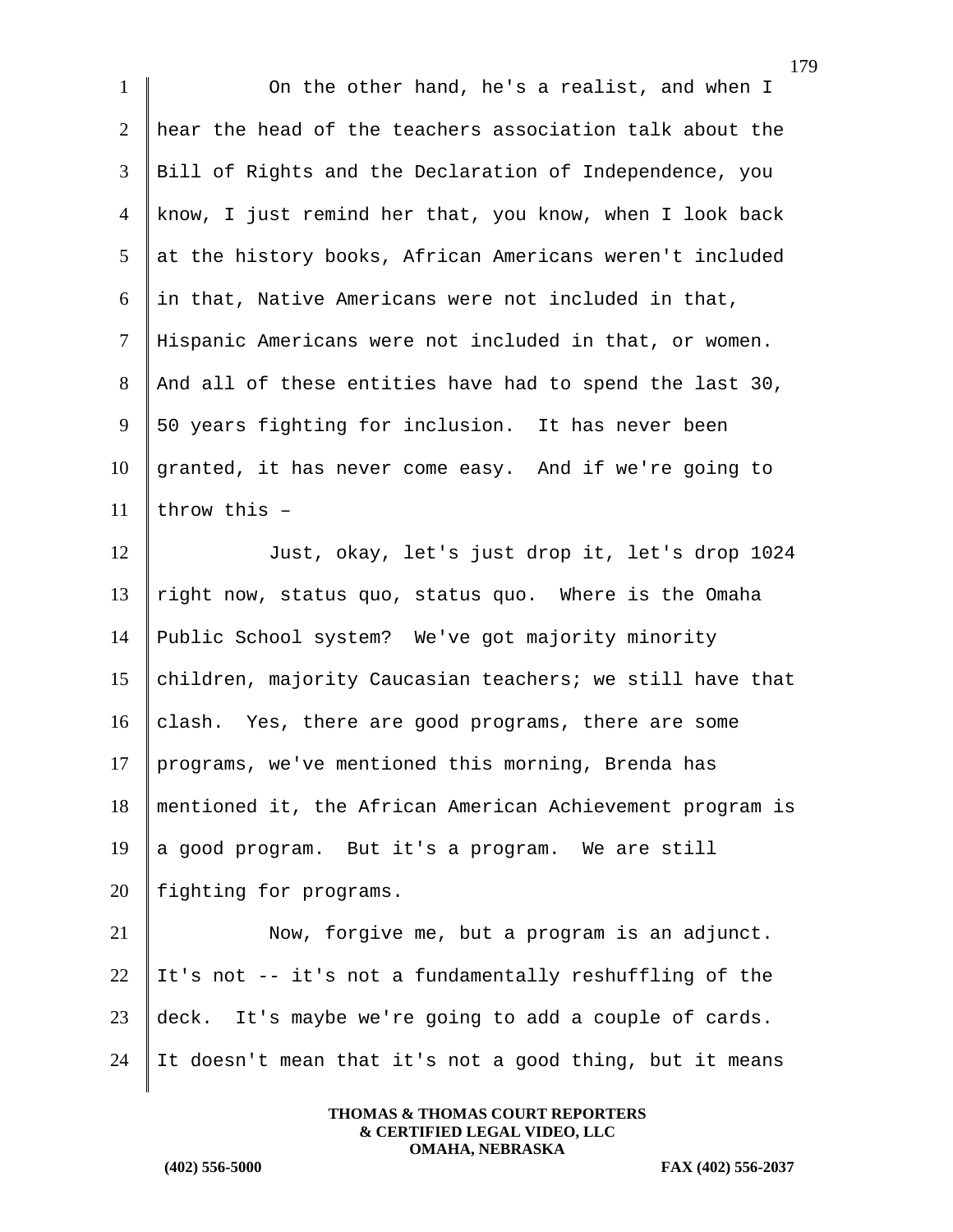180 1 we're still consistently dealing with not fundamentally 2 altering the relationship between these communities and 3 the school system. And until that has been tested and 4 battle tested, we will just have to wait to go into court,  $5$  as Senator Chambers said, and let it shake out there. 6 **Philosophically, absolutely I am for this** 7 because of that change, because you reach that point. In  $8 \parallel$  my bio I made reference to Vietnam, and somebody said, 9 Well, boy that's pretty heavy of all of the credentials  $10$  that I could have listed, but the reason that I say that  $11$  is because my experiences there taught me a lesson that I 12 have continued to push for 40 years. You learn there are 13 some things you don't want to have to learn when your life 14 is at stake. The lives of our children, it's really 15 what's at stake here. 16 And I'm not saying anyone who is against this 17 bill does not like our children at all. But when we look 18 at the results, we're just trying to say, things ain't 19 working so good right now and we'd like this opportunity 20 | to try a fix. 21 Now, all of the mechanics, and as Brenda has 22 | laid out  $-$ - I never want to have to go to court and go up 23 against her in the court of law. She knows that. But my 24 point is if we're going to put it down because we can't

> **THOMAS & THOMAS COURT REPORTERS & CERTIFIED LEGAL VIDEO, LLC OMAHA, NEBRASKA**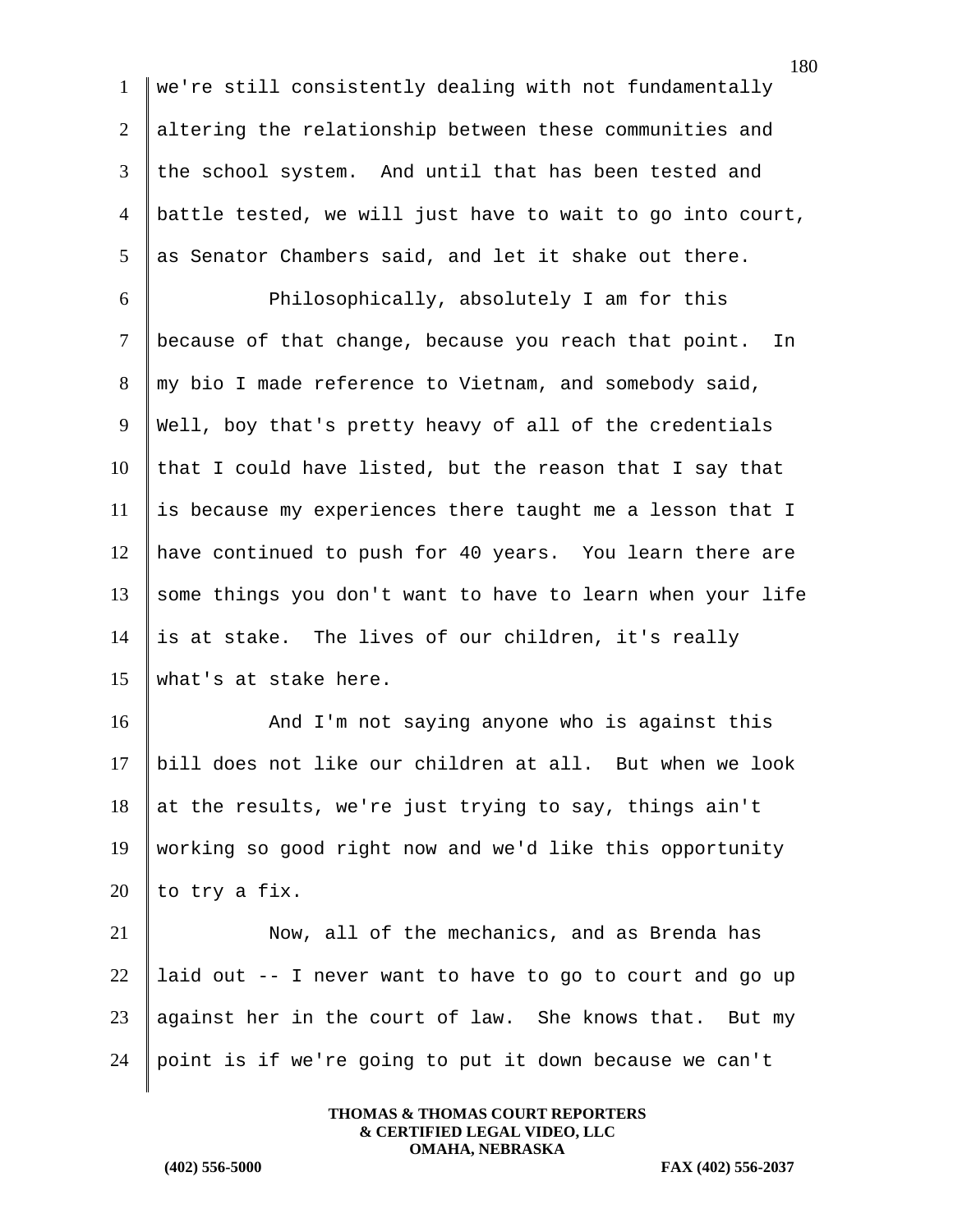|                | 181                                                         |
|----------------|-------------------------------------------------------------|
| 1              | answer all of those questions right now, then let's let     |
| $\overline{2}$ | this thing play out, let's let it go to court. But          |
| 3              | somebody is --                                              |
| $\overline{4}$ | COMMISSIONER YAKI: Mr. Brooks --                            |
| 5              | MR. BROOKS: $-$ - going to say, Well, you're $-$ -          |
| 6              | boy there was an awful lot of questions asked about that.   |
| 7              | I don't think so. I don't think so.                         |
| 8              | I'll just break this down and let this go to                |
| 9              | somebody else and as personal as I can make it. I have      |
| 10             | two children in the Omaha Public School system, one is a    |
| 11             | fourth grader and one has just started the ninth grade. I   |
| 12             | actually attended my fourth grader's first parent/teacher   |
| 13             | conference yesterday. She goes to Lothrop school. In        |
| 14             | west Omaha, that would be considered a ghetto school.<br>In |
| 15             | north Omaha, it would be considered one of the oldest,      |
| 16             | most traditional schools in the African American            |
| 17             | community.                                                  |
| 18             | Her teacher is a young Caucasian woman, roughly             |
| 19             | probably between 25 and 30 years old. She's been teaching   |
| 20             | for five years. A wonderful person, wonderful. I liked      |
| 21             | her, my wife liked her.                                     |
| 22             | We sat there talking with her about, you know,              |
| 23             | our daughter and asking her questions and so forth, and     |
| 24             | she made at least three to four references. Now, here's     |
|                |                                                             |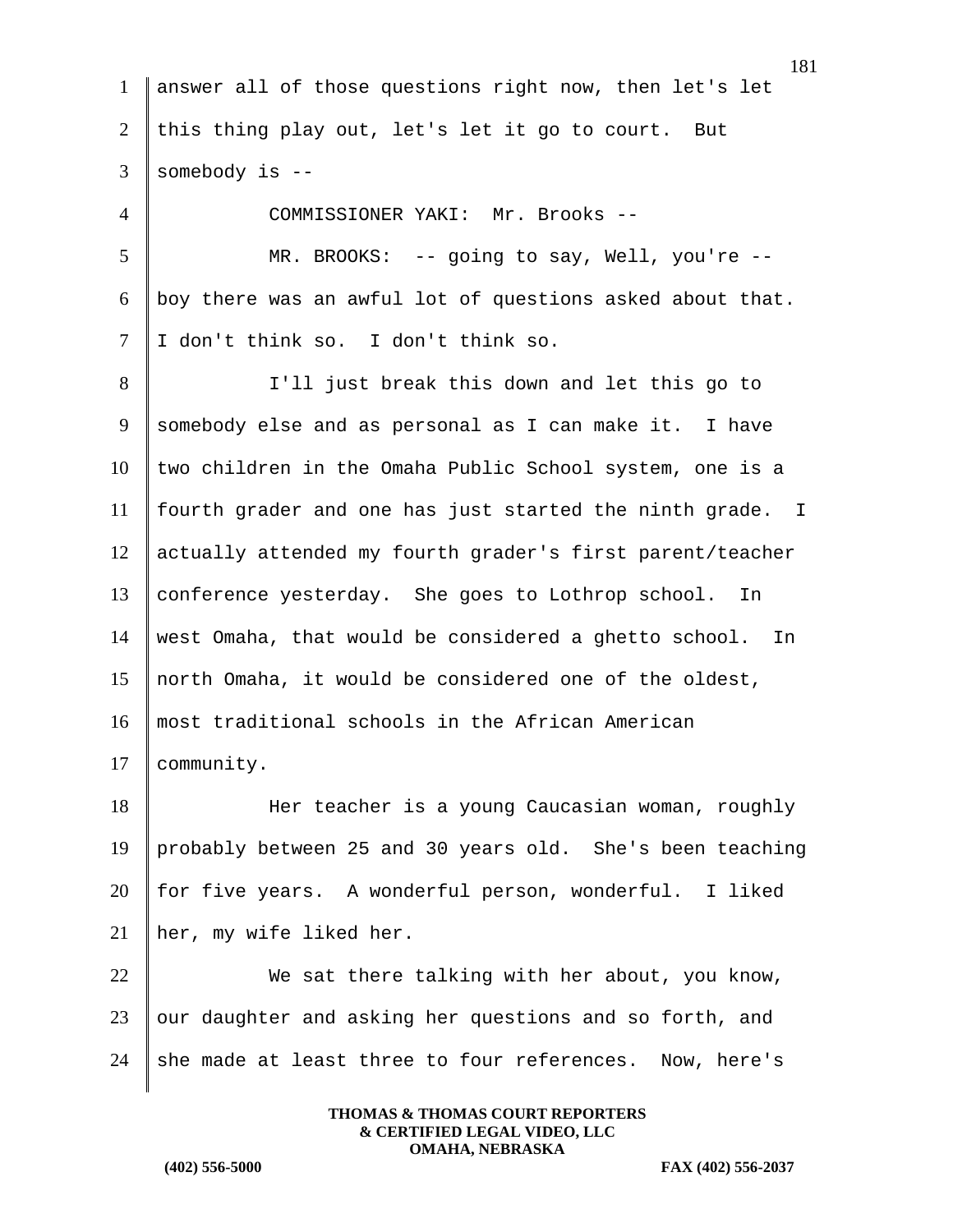1 the thing. That school, her class started with a 2 substitute who was a, actually, African American retiree  $3 \parallel$  who has continued to do substitute work just to stay 4 active.

5 We had conversations with her and, actually, we 6 were hoping that that would be her teacher, not just 7 because she was African American but because she was a 8 veteran teacher.

9 This woman -- and then one of the first things I 10 asked her was, You know, the kids are so much different. 11 | And we do know, I'm  $-$  I'll be 60 years old. I know that 12 generationally teachers are dealing with some new issues 13 I in the classroom.

14 And I said, How was it for you, particularly being an older woman? She said, Oh, yeah, you know, they wanted to get in my face for a minute. And she put the hammer down and calmed that class in one day, okay. And she was doing fine, because our daughter was telling us,  $\phi$  Oh, yeah, yeah. They were trying to do stuff to her, and boom. And then for the next four days that she was there, 21 she was teaching and down to her business.

22 Now the teacher that is there and is going to be 23 their teacher, she's been there two weeks, and in the  $24$  course of our conversation, she made at least four

> **THOMAS & THOMAS COURT REPORTERS & CERTIFIED LEGAL VIDEO, LLC OMAHA, NEBRASKA**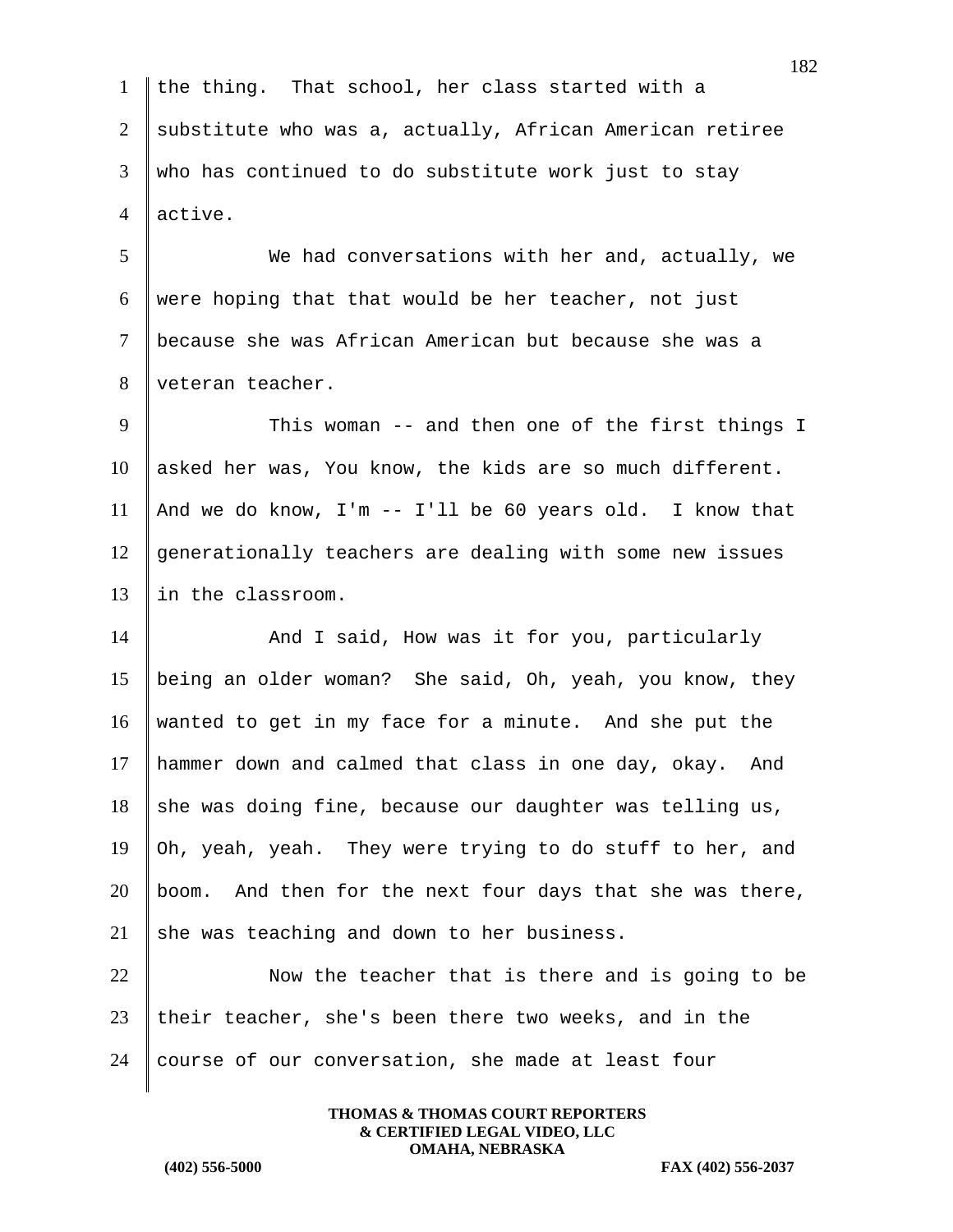references to, I'm really going to get my curriculum going when I get my classroom under control. And so she was talking like, you know, it's probably going to take me 4 a week to two weeks to really get my classroom under control. And I'm like, wow, you've lost a month already. Now, my point is not that being Caucasian, being female, being young makes her responsible, she can't hack it, but we have a situation in which too many of our 9 children are in those kinds of situations. 10 Now, my wife and I have volunteered to be what they call classroom parents. That means we will be dropping in and out of that classroom to let them know not  $\Box$  only that we have a child in that classroom but to give 14 them an African American presence. 15 So what is my point? My point is that LB 1024,  $\parallel$  from where we look at it, is designed to try to 17 | reinvigorate the community to get back in. It's not  $-$ - it's not just all of the mechanics and where is the money  $\parallel$  going to come from and how are the teacher contracts going to be and all of that. Senator Chambers said this morning  $\parallel$  to a lot of persons he could care less on those kinds of  $|$  issues. When you look at what happened in Brooklyn in 1968, it wasn't the teachers' union that destroyed that

> **THOMAS & THOMAS COURT REPORTERS & CERTIFIED LEGAL VIDEO, LLC OMAHA, NEBRASKA**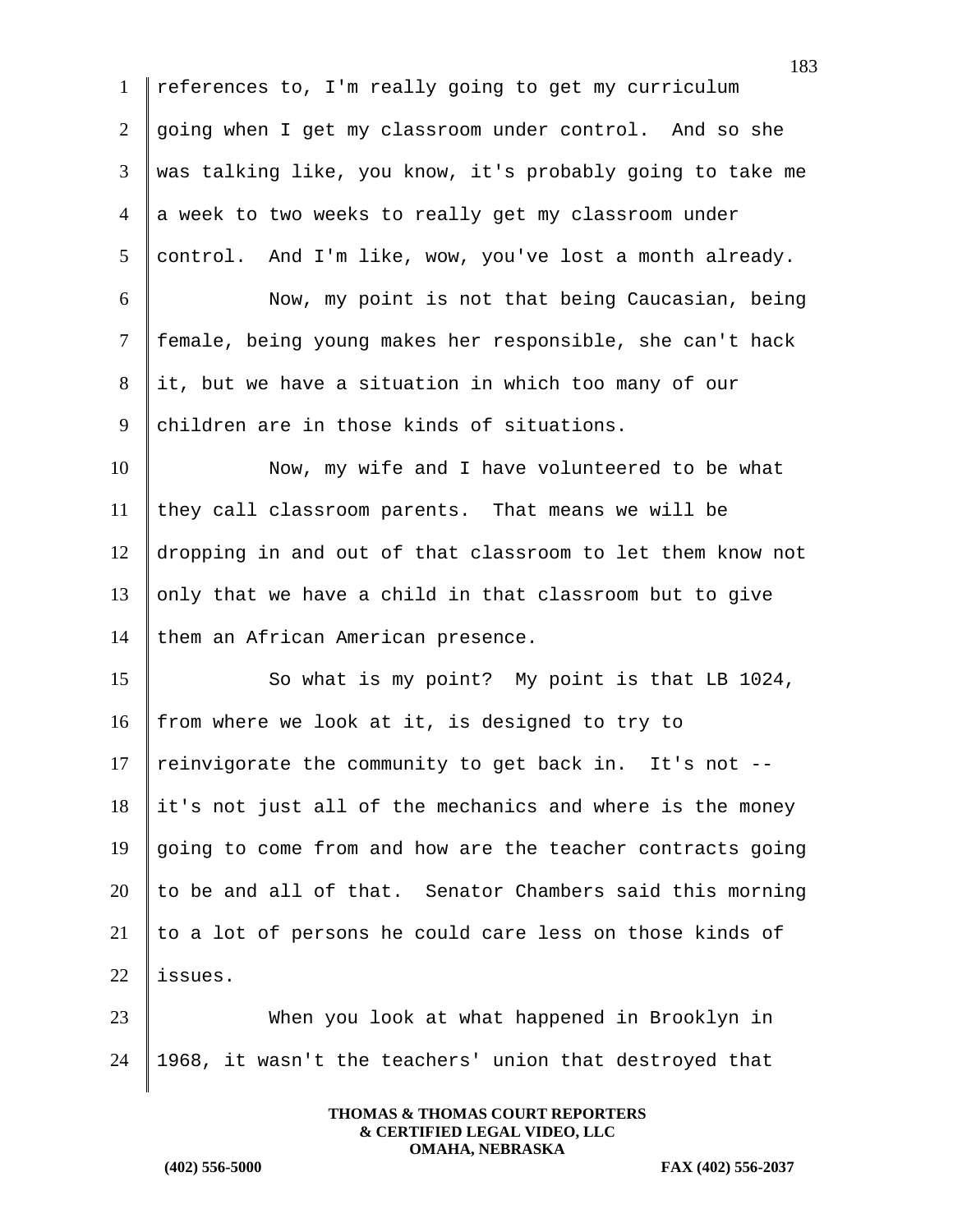effort because they were not willing to grant an African American community-based board the right to hire and fire white teachers. That's what that was about. But because 4 they controlled the entire city's union, they put 1 million students in the street in order to break that.

 My point is simply this. All of these details that we keep going over, ultimately this thing is going to come into court and the judge is going to have the final 9 say; we all understand that. But let's not forget that integration has still consistently -- even the magnet school. The magnet school concept was great, but what was it designed for? It was designed to create a basis to get more middle class and/or Caucasian students to want to 14 come to this part of town or to the south and so forth. 15 It is still about the ability to draw a certain class, if not race, of students. It is still an adjunct program.

17 And 1024 is saying if the magnet school is so 18 good, then maybe  $-$ - maybe is there a possibility that we 19 can turn the whole thing or at least this  $-$ - these group 20 of schools into that level of quality, not just one to 21 draw, and that's really what I'm looking at.

 $22$  That old saying -- what's the joke about the  $23$  recorder boxes in the airplanes, you know, no matter what 24 | happens when they crash, those things are always intact,

> **THOMAS & THOMAS COURT REPORTERS & CERTIFIED LEGAL VIDEO, LLC OMAHA, NEBRASKA**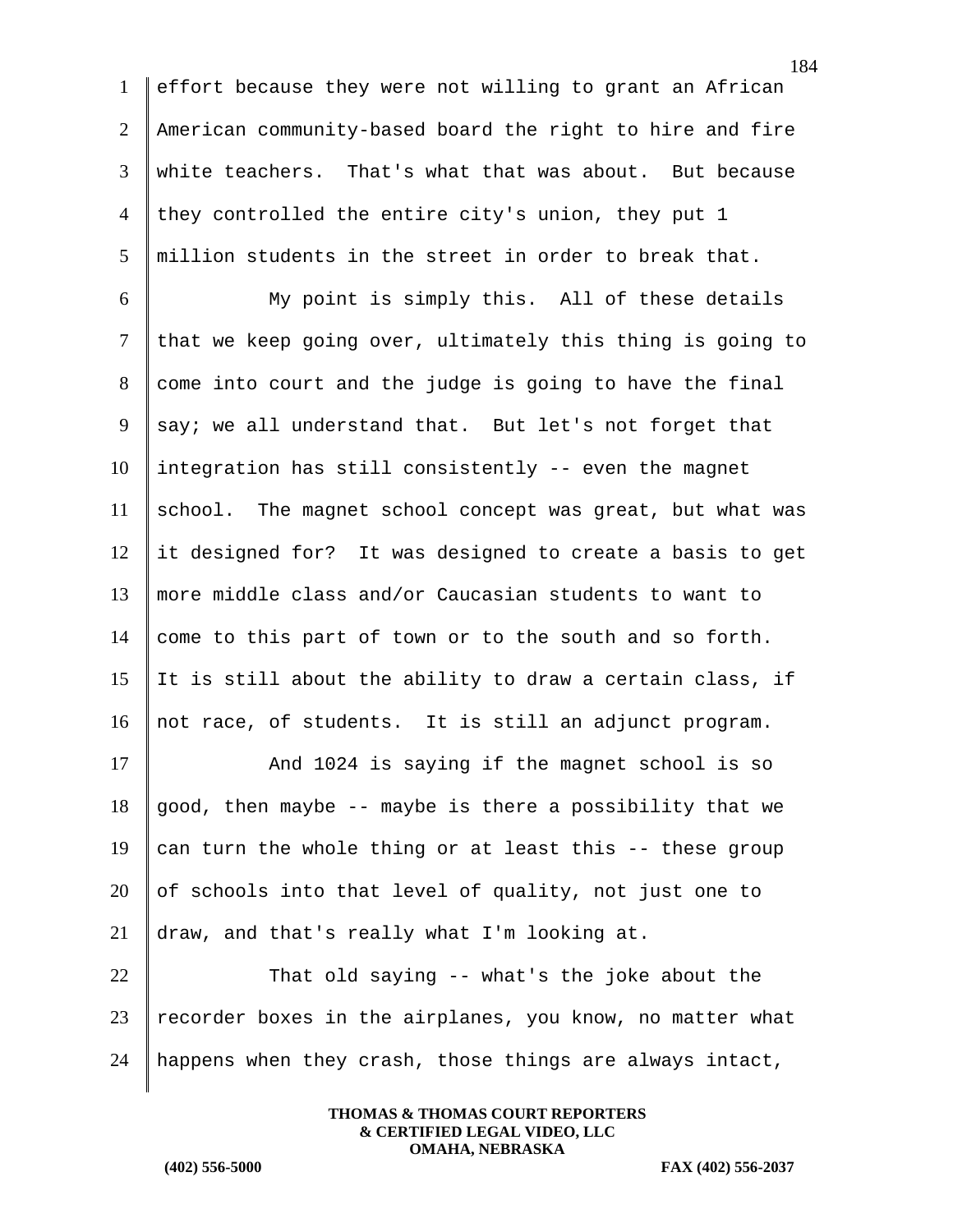185 1 why don't you make the whole plane out of those things? 2 You know, people say it. Of course we know 3 technologically that's not possible, but, again, that's 4 where we're at, and I don't want that lost. 5 And I know that this other lady over here, 6 excuse me, Marian Fey, is great. There are Caucasians  $7$  that are really going out of their way to relate, to 8 diversify, but it's not a mass movement. 9 And I'm not willing to bet the next generation 10 of black children on how many more Marian Fey - excuse me, 11 Brenda -- on how many more Marian Feys there are out 12 there. There are not that many. 13 U It was mentioned that when Omaha incorporated 14 Millard schools, the Millard district, the school system 15 didn't come in. I don't know why. I'm going to find out 16 why they didn't take the school system when they  $-$ - when 17 they annexed the area, the suburb. But I know last summer 18 when they went back to say one school -- one Omaha, one 19 school system, Millard was front and center, We don't want  $20$  anything to do with Omaha. 21 And maybe we're just tired of people not wanting 22 to do anything with our kids because they are too black,  $23$  they are too poor, they are too non-English speaking, they 24 are too whatever. And we'd like that shot to say maybe

> **THOMAS & THOMAS COURT REPORTERS & CERTIFIED LEGAL VIDEO, LLC OMAHA, NEBRASKA**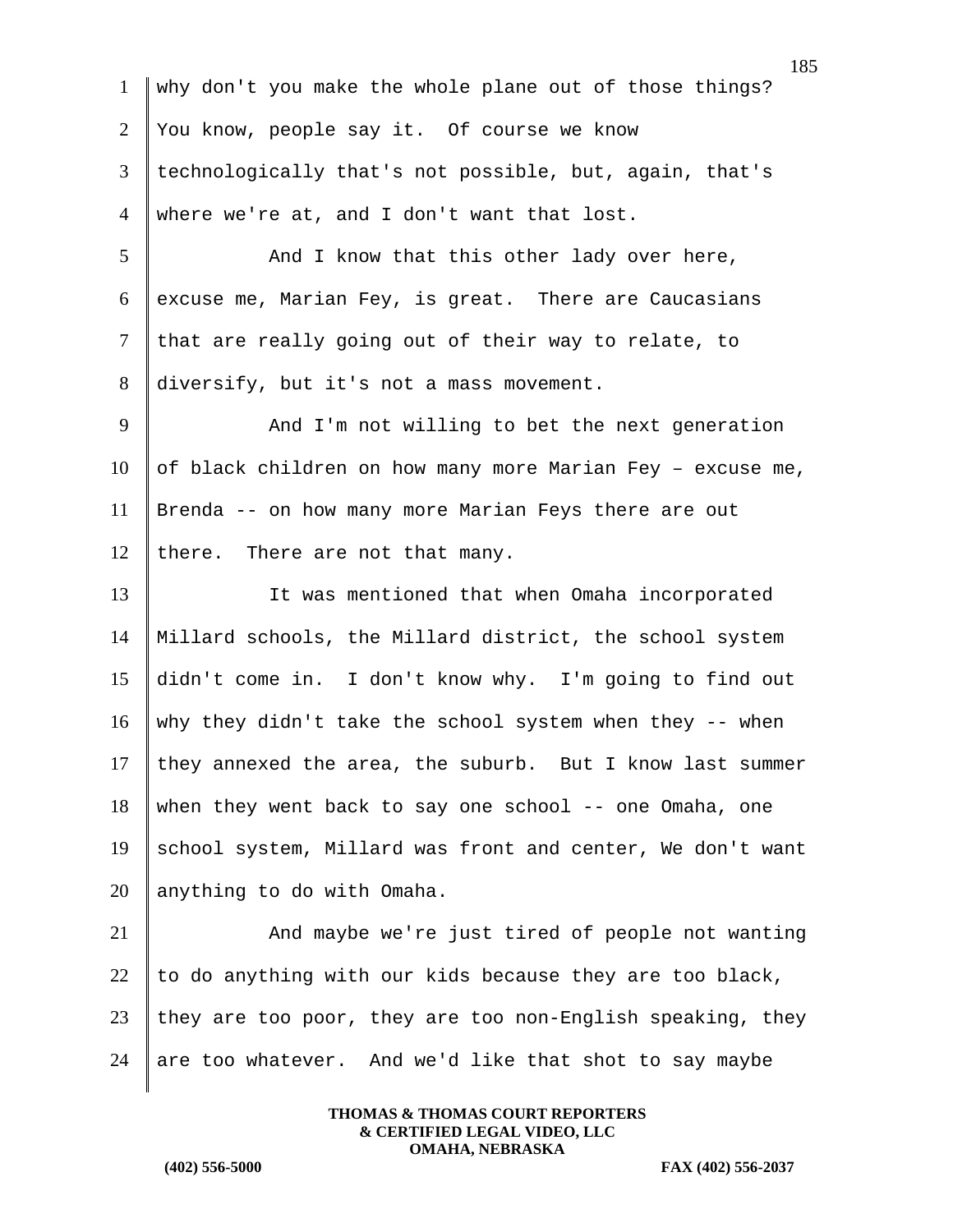186 1 this -- right now on paper it looks like a disaster, but 2 so did the Montgomery bus boycott. 3 When Martin Luther King came out against the 4 Vietnam War, half of the civil rights movement swore that  $5 \parallel$  was the death of the civil rights movement. No, no, no, 6 you can't come out against the war. That's  $-$  that's 7 separate from civil rights. 8 We're always dealing with these major issues and 9 people going, wow, no, no, no, no, no, you can't go there. 10 Well, LB 1024 is going there. I'm going there with it and 11 | there's enough of us. 12 COMMISSIONER TAYLOR: Mr. Brooks --13 MR. BROOKS: (Inaudible.) 14 COMMISSIONER YAKI: Mr. Brooks, I mean, 15 everything  $-$  I don't disagree with a word that you've 16 said; I don't disagree, as I said before, to Senator 17 Chambers; I don't disagree with anything, any of the 18 sentiments on the line with what you're talking about, 19 about how as a nation we haven't done enough to close or, 20  $\parallel$  I should say, open the minds of people to the 21 potentialities of all people of all races of all colors  $22$  and creeds. 23 Sut, unfortunately -- and, you know, you can 24 hate me for this or Professor Potuto can say, All right --

> **THOMAS & THOMAS COURT REPORTERS & CERTIFIED LEGAL VIDEO, LLC OMAHA, NEBRASKA**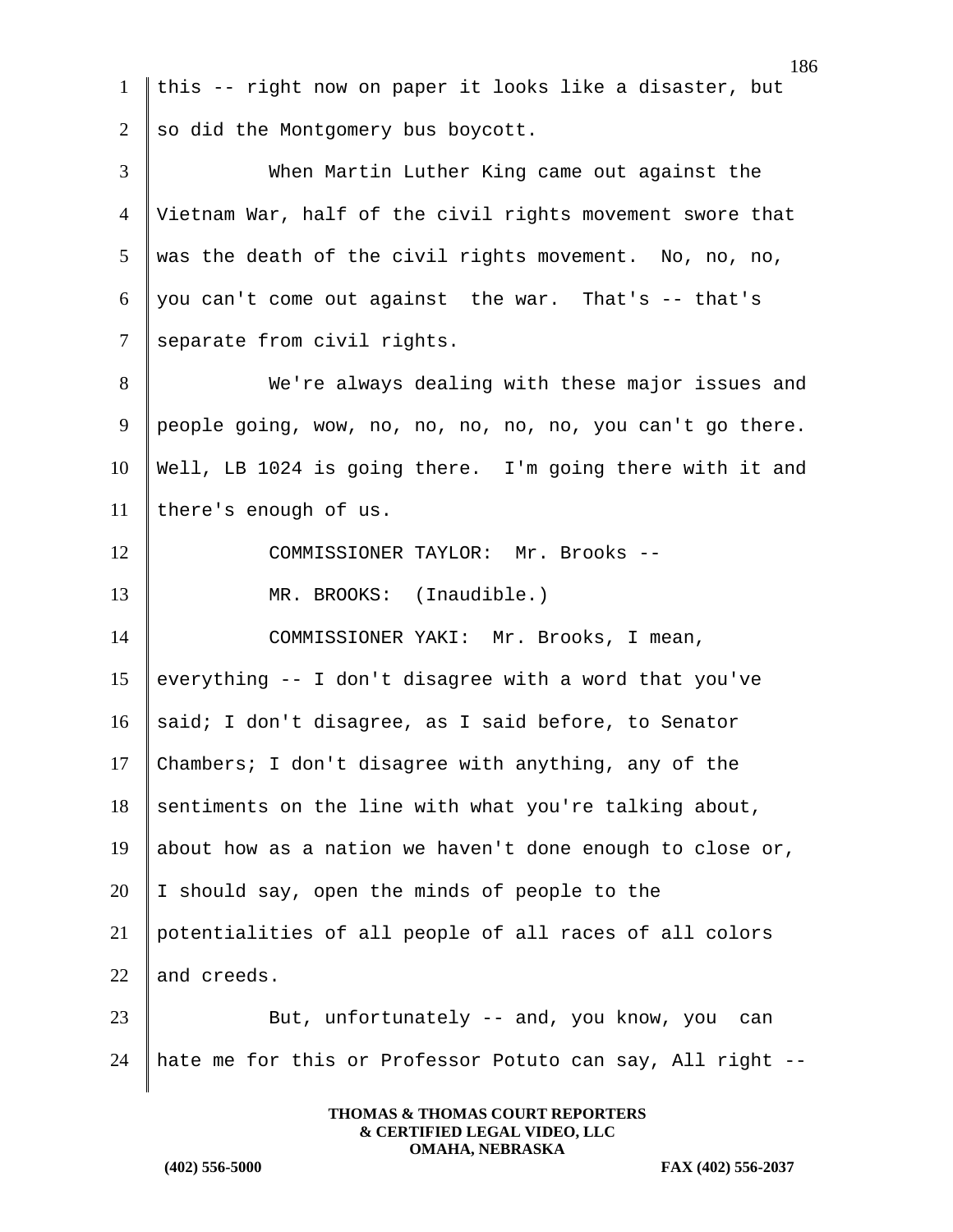I'm a lawyer and I read 1024 and read what has been 2 said, and in listening to what you say, I just can't help but feel there's some kind of disconnect going on, because when you talk about how you are tired of having the fact that you always have to go to the white community, you 6 have to go to -- go to them for this or for that, well, the fact is that under the Learning Community council they 8 put together, the African American school district is one vote of about 12- to 20,000 students against seeking the vote of a white district with about 600 students.

11 Now, how in the name of everything with Baker versus Carr and Reynolds versus Sims and everything that 13 | we've talked about in terms of one person, one vote is 14 that the kind of equity that you would want to support? Why should -- why should a school districts with 12- to 20,000 kids have to  $-$ - have the same vote as one with 700 kids? The same kind of control over the money, the same kind of control over curriculum, the same kind of control 19 over  $-$  over resources or allocation of the tax rolls? How does that say to you that is an equitable way to take control of the destiny that I believe should be done but  $\parallel$  may not be done in this way?

23 | If this is a debate topic, if 1024 is a debate 24 topic, that's one issue, but if it's something real and

> **THOMAS & THOMAS COURT REPORTERS & CERTIFIED LEGAL VIDEO, LLC OMAHA, NEBRASKA**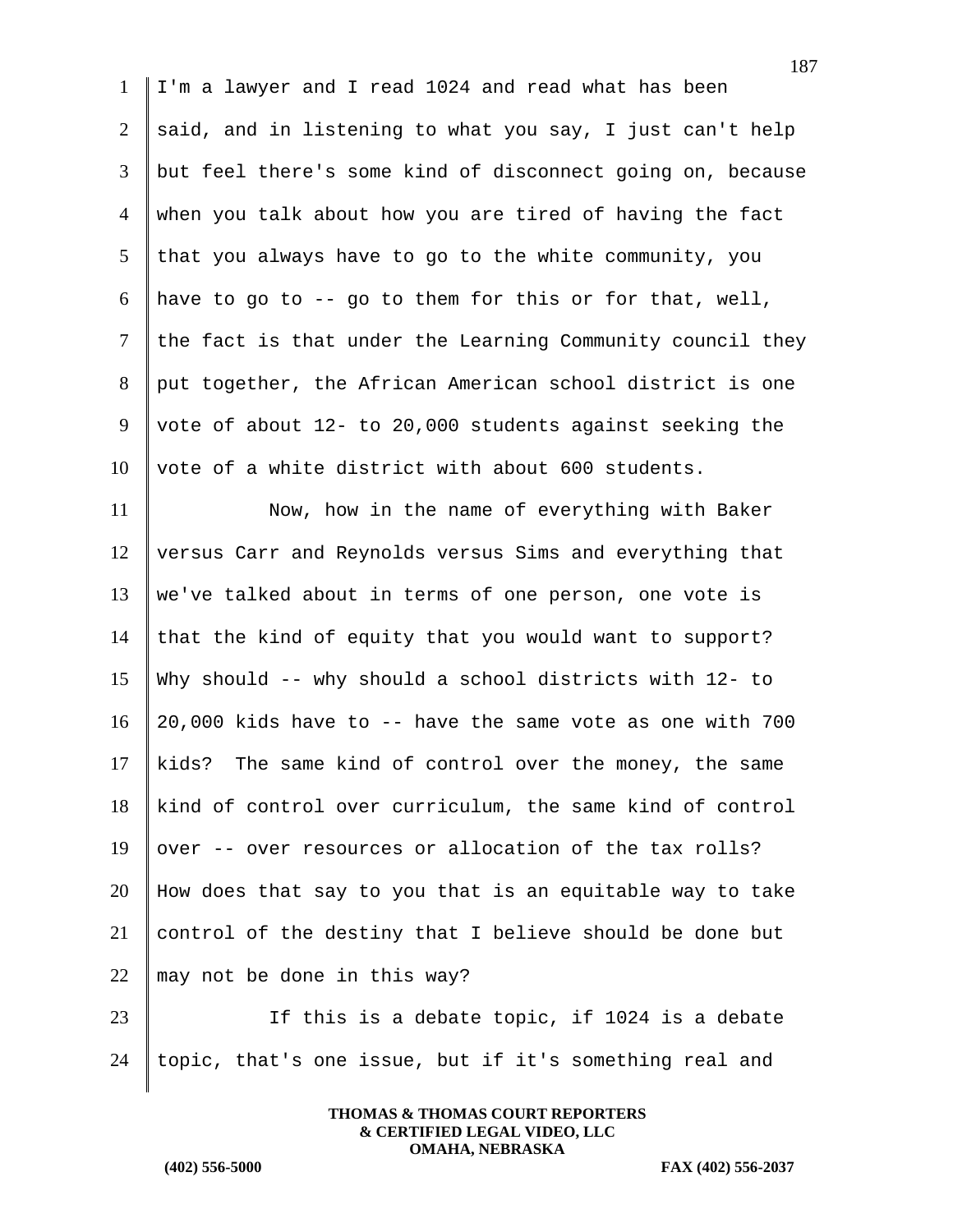1 practical that's supposed to go into being, you know, 2 what do you have to say to that? 3 MR. BROOKS: What I have to say to that is 4 simple. First of all, I certainly don't hate you because 5 you're a lawyer. Brenda is a lawyer. I'm all right with 6 lawyers. 7 | Number two, you probably don't ever want to make 8 a speech in the United Nations, okay, about why should 9 some little country with 50,000 people have the same votes 10 as some country with 50 million. 11 COMMISSIONER YAKI: Actually, that gets done at 12 the Security Council every day, Mr. Brooks  $-$ -13 MR. BROOKS: Yeah, okay. 14 COMMISSIONER YAKI: -- in terms of whether or 15 || not -- because the question here is about the United 16 States. 17 MR. BROOKS: No, no. 18 COMMISSIONER YAKI: We're not talking about the 19 United Nations. We're talking about one person, one vote. 20  $\parallel$  We're talking about --21 MR. BROOKS: May I answer your question? 22 COMMISSIONER YAKI: Then don't go off on the 23 United Nations to me. 24 MR. BROOKS: No, no, no, no.

> **THOMAS & THOMAS COURT REPORTERS & CERTIFIED LEGAL VIDEO, LLC OMAHA, NEBRASKA**

**(402) 556-5000 FAX (402) 556-2037**

188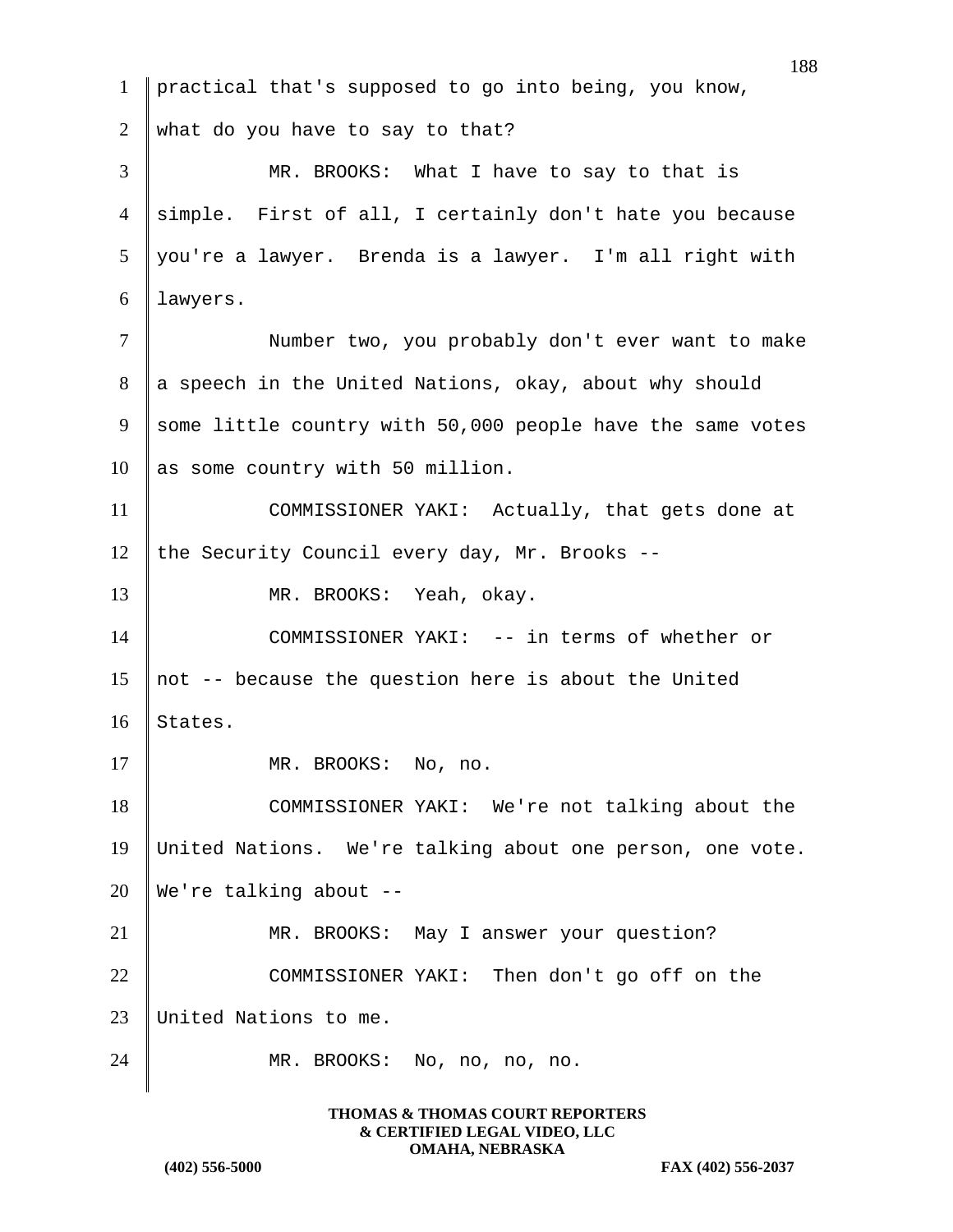|                | 189                                                      |
|----------------|----------------------------------------------------------|
| 1              | COMMISSIONER YAKI: I mean --                             |
| $\overline{2}$ | MR. BROOKS: I'm not going off.                           |
| 3              | COMMISSIONER YAKI: -- that is so off this                |
| $\overline{4}$ | conversation.                                            |
| 5              | MR. BROOKS: What I'm saying is you brought up            |
| 6              | what would change, okay, as I just started my entire     |
| 7              | conversation to lead to your question. I said let's drop |
| 8              | 1024. Let's status quo.                                  |
| 9              | COMMISSIONER YAKI: I don't think you should.             |
| 10             | MR. BROOKS: No.                                          |
| 11             | COMMISSIONER YAKI: I don't think you should.             |
| 12             | MR. BROOKS: No.                                          |
| 13             | COMMISSIONER YAKI: I never said - I never said           |
| 14             | you -- I never said you should --                        |
| 15             | MR. BROOKS: No, but I'm saying -- -- I'm saying          |
| 16             | -- but I'm saying if it were dropped right now, that's   |
| 17             | what it would be.                                        |
| 18             | COMMISSIONER YAKI: No. Why should - why should           |
| 19             | it be?                                                   |
| 20             | MR. BROOKS: No, I'm saying that's what it is.            |
| 21             | COMMISSIONER YAKI: With all of this passion,             |
| 22             | why shouldn't $--$                                       |
| 23             | MR. BROOKS:<br>No.                                       |
|                |                                                          |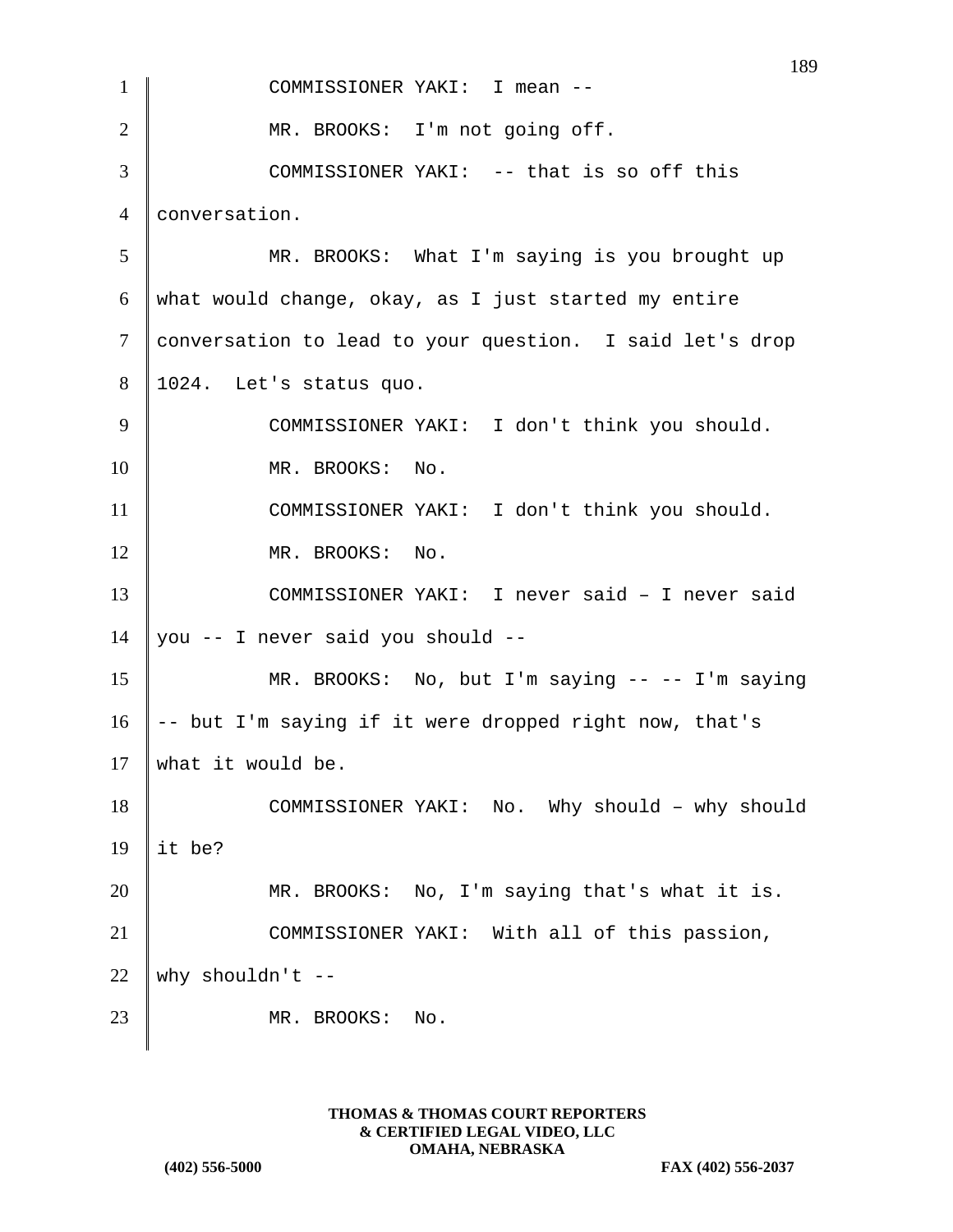| $\mathbf{1}$   | 17<br>COMMISSIONER YAKI: -- why should - why should        |
|----------------|------------------------------------------------------------|
| $\overline{2}$ | the end of 1024 be the status quo?                         |
| 3              | MR. BROOKS: No. What I'm saying to you, Mr.                |
| 4              | Yaki, is that OPS and all of the people who are against    |
| 5              | this bill, they are standing up for the system for the way |
| 6              | that it is right now. They are saying yes, it has got      |
| $\tau$         | some problems, but this is going to make it all a lot      |
| 8              | worse.                                                     |
| 9              | COMMISSIONER YAKI: Well, I'm not -- sir, I'm               |
| 10             | not -                                                      |
| 11             | MS. COUNCIL: May I interject.                              |
| 12             | I don't want my opposition to be                           |
| 13             | mischaracterized by anyone.                                |
| 14             | I'm not suggesting that the world is all right             |
| 15             | with status quo. I would -- I would challenge Mr. Brooks   |
| 16             | to point to me in 1024 -- he made a statement that this    |
| 17             | would fundamentally alter a situation that he described    |
| 18             | with the situation with his youngster at Lothrop.<br>Point |
| 19             | to me in this bill where there would be a fundamental      |
| 20             | alterization, point to me where it mandates that every     |
| 21             | school will have veteran teachers, point to me where it    |
| 22             | mandates that there will be diversity or, for that matter, |
| 23             | that the staff will be one-to-one reflective of the        |
| 24             | children.                                                  |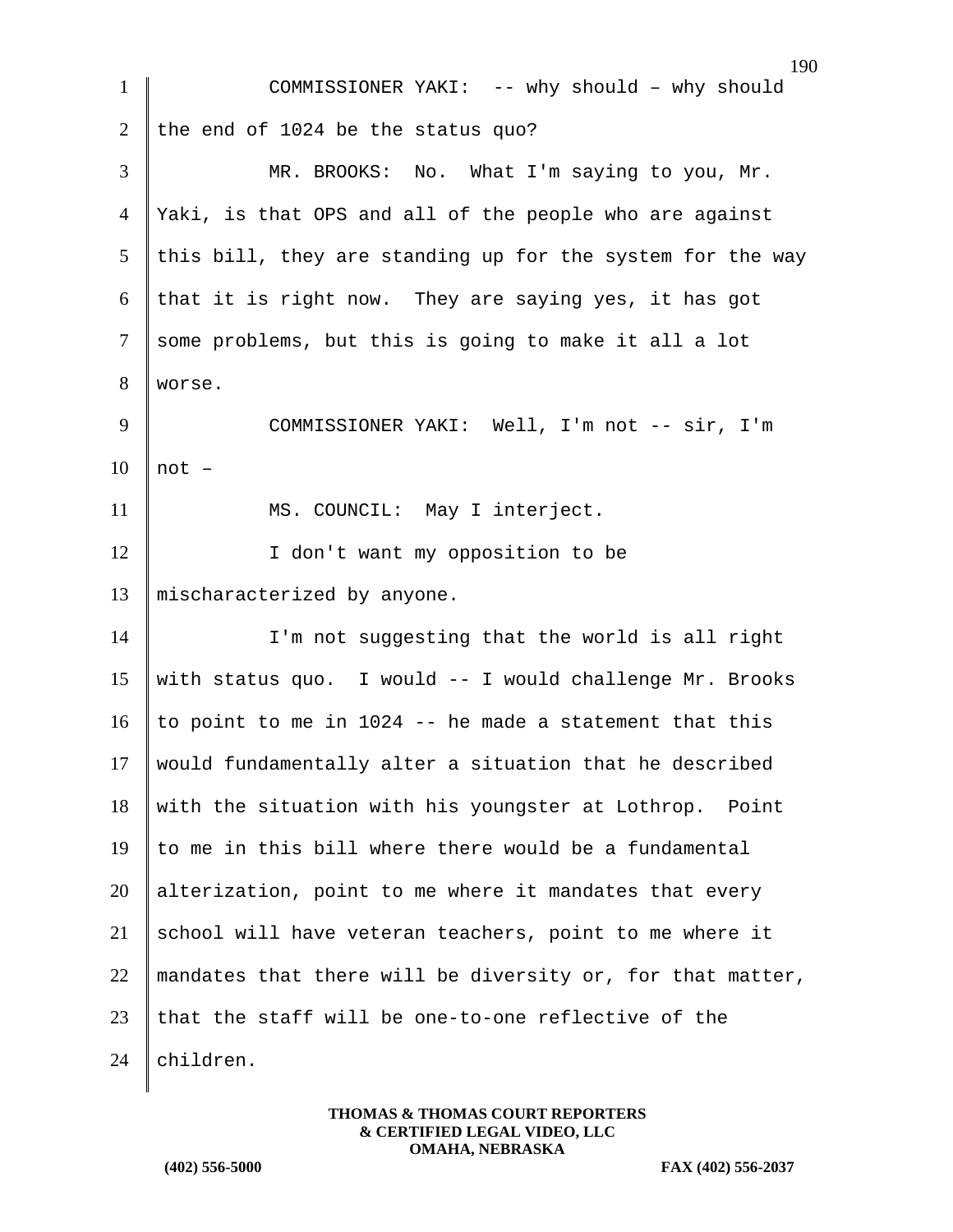| $\mathbf{1}$   | COMMISSIONER YAKI: Well, as I --                              |
|----------------|---------------------------------------------------------------|
| $\overline{2}$ | MS. COUNCIL: There's no fundamental alteration                |
| 3              | occurring about the issue that he was expressing and          |
| $\overline{4}$ | concerned about.                                              |
| 5              | COMMISSIONER YAKI: And that --                                |
| 6              | MS. COUNCIL: This bill is not going to                        |
| $\tau$         | accomplish that.                                              |
| 8              | COMMISSIONER YAKI: The point -- the point I was               |
| 9              | trying to make is that -- and has been made by other          |
| 10             | speakers in other -- in other situations here is that, for    |
| 11             | example, there aren't enough African American teachers        |
| 12             | right now --                                                  |
| 13             | MR. BROOKS: That's right.                                     |
| 14             | COMMISSIONER YAKI: (Inaudible.)                               |
| 15             | MR. BROOKS: That's right.                                     |
| 16             | COMMISSIONER YAKI: There aren't even enough                   |
| 17             | African American administrators to support -- I mean,         |
| 18             | there are $-$ - I'm not saying that $-$ - I'm not saying that |
| 19             | there is a status -- that status quo is where it should       |
| 20             | be. I mean, if anyone here misstates -- mistakes me for       |
| 21             | thinking that, then, like you, they don't know -- they        |
| 22             | don't know me very well and what my background is.            |
| 23             | MR. BROOKS:<br>Okay.                                          |
|                |                                                               |

**(402) 556-5000 FAX (402) 556-2037**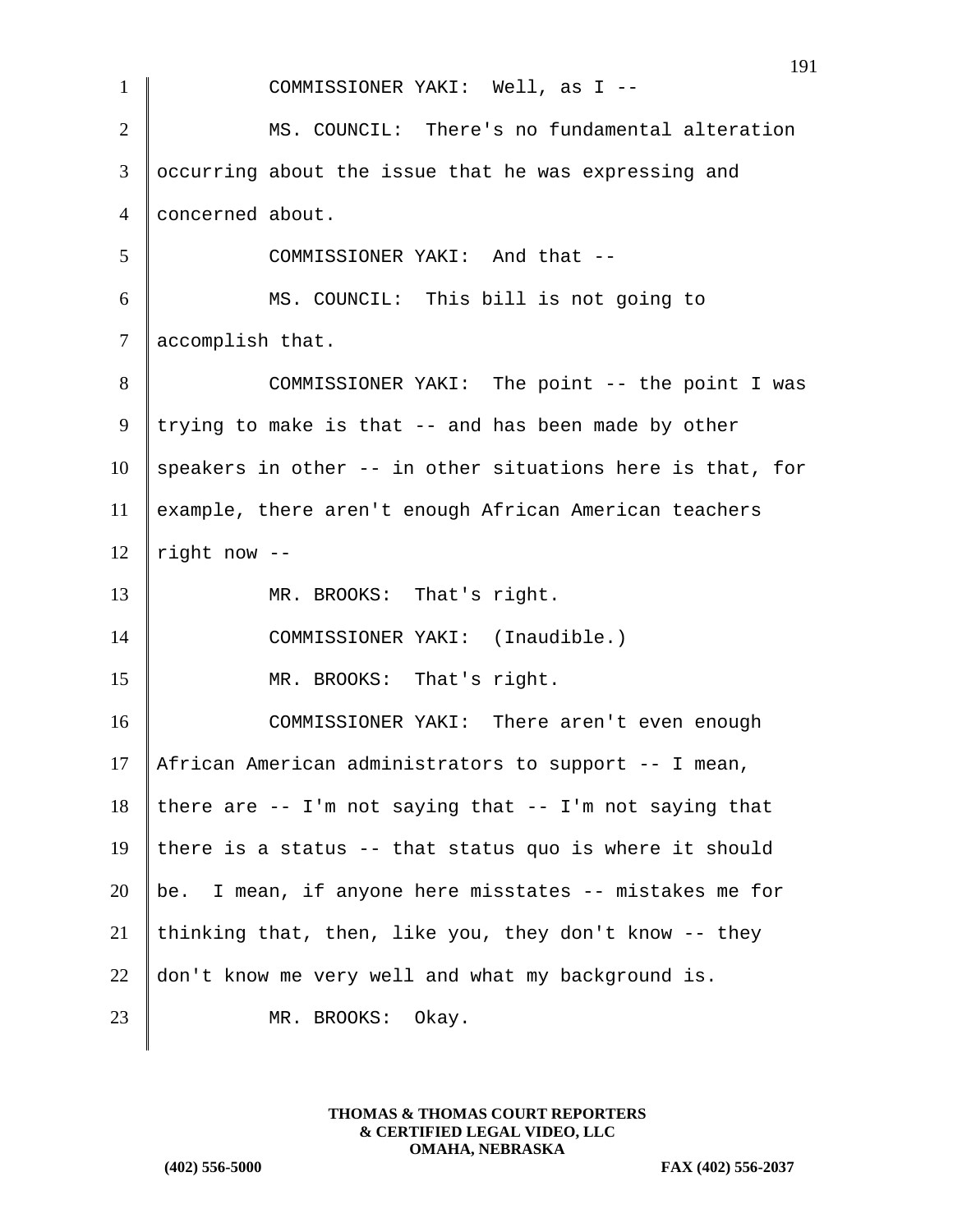| $\mathbf{1}$   | COMMISSIONER YAKI: What I am saying, though,               |
|----------------|------------------------------------------------------------|
| $\overline{2}$ | is that I am concerned about this particular mechanism to  |
| 3              | do it and how it is, in some sense; and I think this is a  |
| $\overline{4}$ | perfect example of it, A, creating wedges; B, creating     |
| 5              | division; and C, diverting the issue that you really want  |
| 6              | to bring up and that Senator Chambers wants to bring up    |
| $\tau$         | and that we all care about and that we all should care     |
| 8              | about and that -- and that -- and that nine people on the  |
| 9              | Supreme Court should be caring more about and haven't been |
| 10             | for the last 10 or 20 years. You know, we can go into      |
| 11             | that kind of $-$ - that kind of $-$ -                      |
| 12             | MR. SALAZAR: Mr. Yaki, may I for a second.                 |
| 13             | I think you're being a little bit unfair with              |
| 14             | Mr. Brooks, both you and Brenda, because you are expecting |
| 15             | him to come up with ironclad legal solutions to issues     |
| 16             | that present before the federal court.                     |
| 17             | $I'm not --$<br>COMMISSIONER YAKI:                         |
| 18             | MR. SALAZAR: And we all know, none of us here              |
| 19             | are experts and we're not here --                          |
| 20             | COMMISSIONER YAKI: I'm not -- I'm not --                   |
| 21             | (Inaudible.)                                               |
| 22             | MS. COUNCIL: And you're not --                             |
| 23             | MR. SALAZAR: And let me finish. Let me finish.             |
|                |                                                            |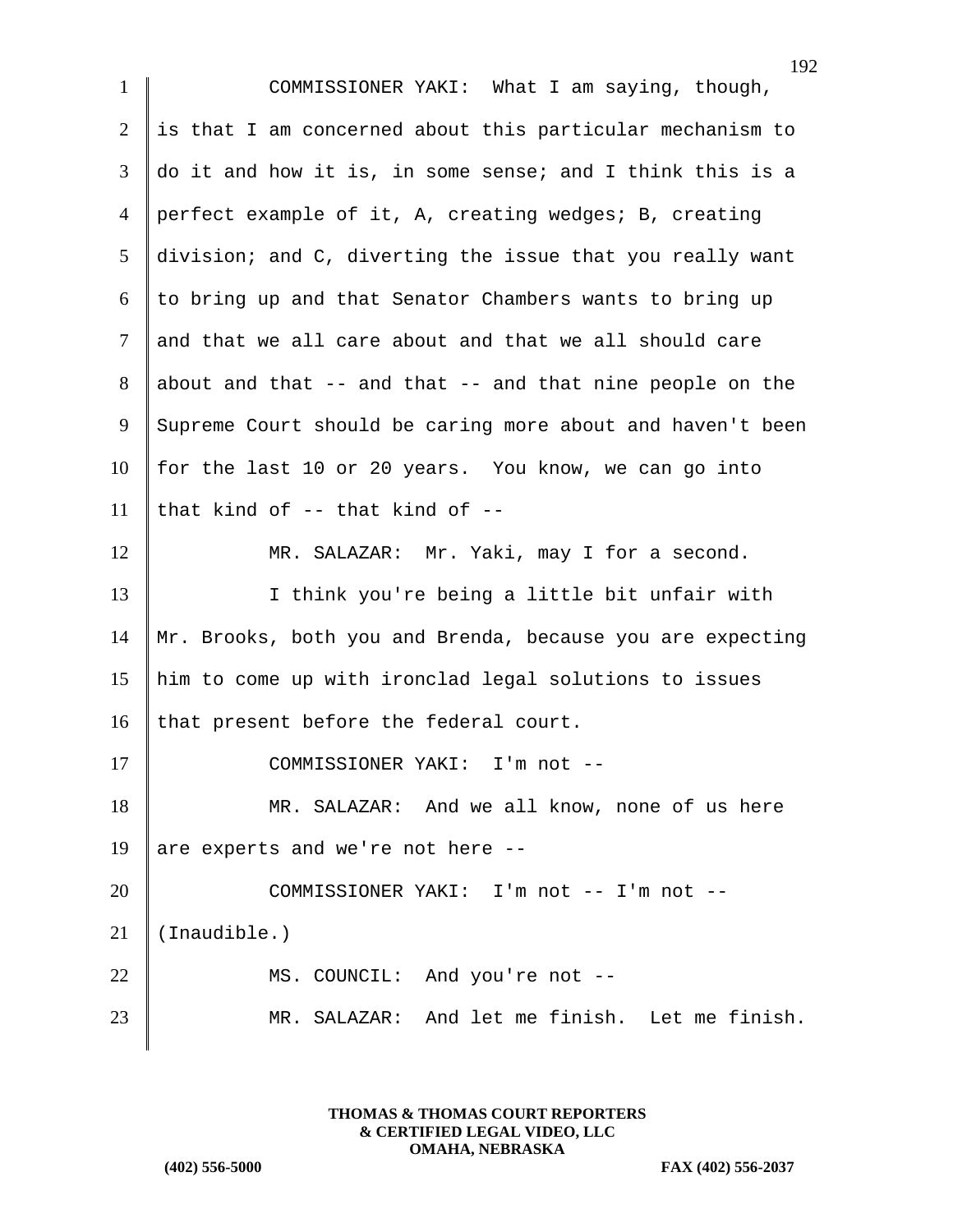1 | MS. COUNCIL: And you're not going to 2  $\parallel$  mischaracterize me either.

| 3      | MR. SALAZAR: What I would like to say, though,              |
|--------|-------------------------------------------------------------|
| 4      | is I think -- first of all, I agree with Mr. Brooks that    |
| 5      | his -- first of all, his message, the one he just spoke     |
| 6      | to, was the most poignant one that I've heard all day, the  |
| $\tau$ | most profound statement that he's made all day because      |
| 8      | it's a philosophical approach that's he's taking. And       |
| 9      | most of us - and many of us agree with that philosophy.     |
| 10     | There's a frustration level, not just here in Omaha,        |
| 11     | Nebraska, but across this country.                          |
| 12     | Brown kids, black kids are being left out of the            |
| 13     | system; they are being pushed out of the system. The        |
| 14     | dropout rate of Latino kids, African American kids,         |
| 15     | especially young men, is horrendous. It's horrendous.<br>So |
| 16     | there's a great and embedded frustration.                   |
| 17     | And what we're trying to do here today is to                |
| 18     | offer up a philosophy that grows out of that frustration    |
| 19     | which is, look, we have the status quo, this is the way to  |
| 20     | be maybe a little more creative, and maybe it goes against  |
| 21     | the grain of the Constitution, but so what.                 |
| 22     | COMMISSIONER YAKI: So the philosophy of                     |
| 23     | separate but equal is okay; is that what you said?          |

**THOMAS & THOMAS COURT REPORTERS & CERTIFIED LEGAL VIDEO, LLC OMAHA, NEBRASKA**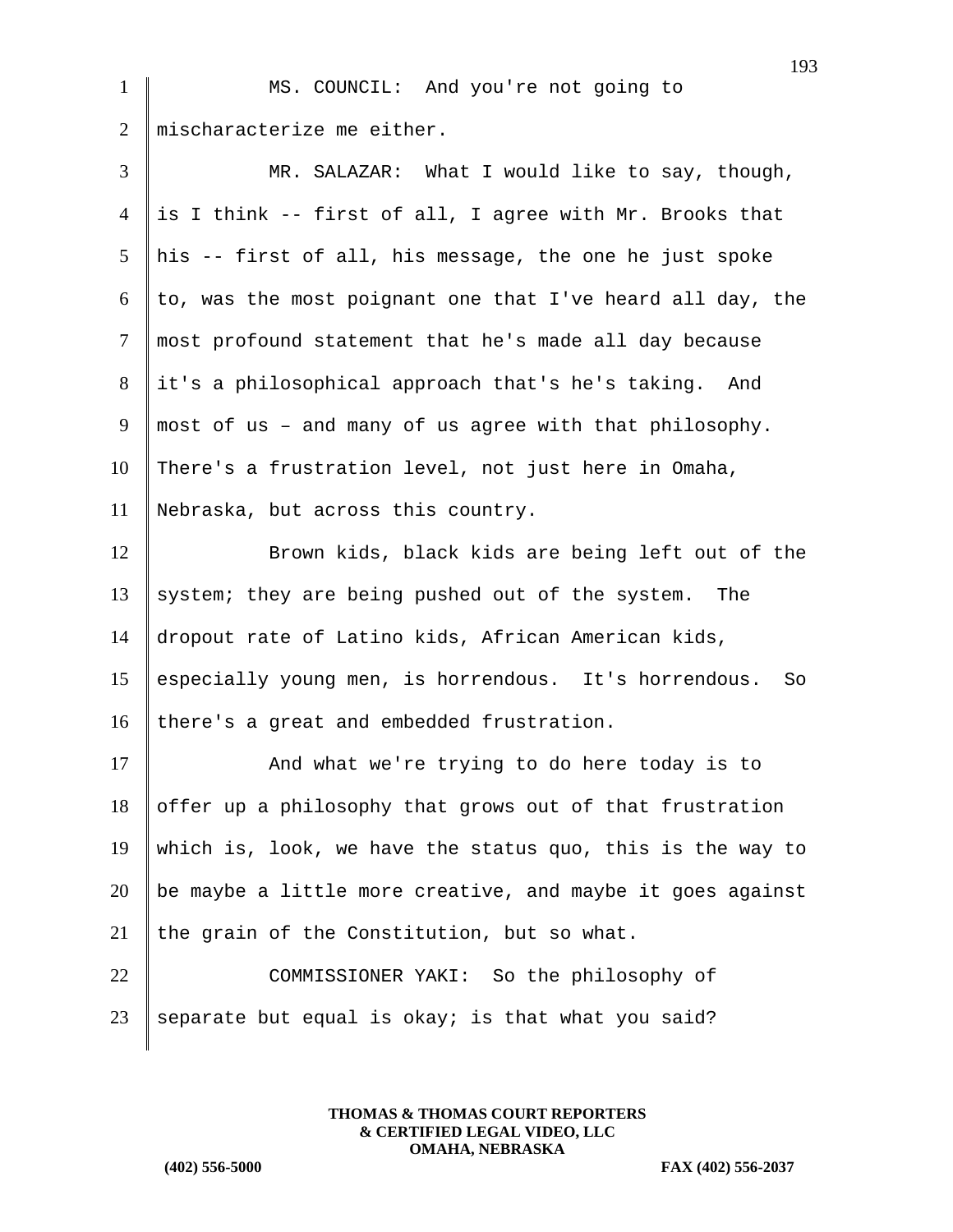1 MR. SALAZAR: You know, in some minds that may 2  $\vert$  be the case. 3 COMMISSIONER YAKI: Well, I think that's 4 absolutely 100 percent wrong. 5 MR. SALAZAR: And we may disagree. 6 COMMISSIONER YAKI: 100 percent wrong. 7 | MR. SALAZAR: We may disagree. 8 COMMISSIONER YAKI: That's where we disagree. 9 MR. SALAZAR: I think I just --10 COMMISSIONER TAYLOR: Dr. Reynolds. 11 | REV. REYNOLDS: I didn't get a chance to finish  $12 \parallel$  my statement. I can do that in a brief - a brief 13 statement. One, we cannot be satisfied with what we have 14  $\parallel$  now, not only for Omaha but for America. How many cities 15 have you witnessed where the African Americans are two, 16 | three grade levels behind? And after we listen to that, 17 we become satisfied with that. That's the concept of 18 integration, that's what this brought about. 19 We're saying a radical change, a radical change. 20 How many of us are willing to step out and be radical 21 about what it is we are trying to do, not get along with 22 the system because the system will say, Look, don't rock 23 the boat. That's why I introduced the thing about the 24 gradualism. There needs to be change, but it's like but

> **THOMAS & THOMAS COURT REPORTERS & CERTIFIED LEGAL VIDEO, LLC OMAHA, NEBRASKA**

**(402) 556-5000 FAX (402) 556-2037**

194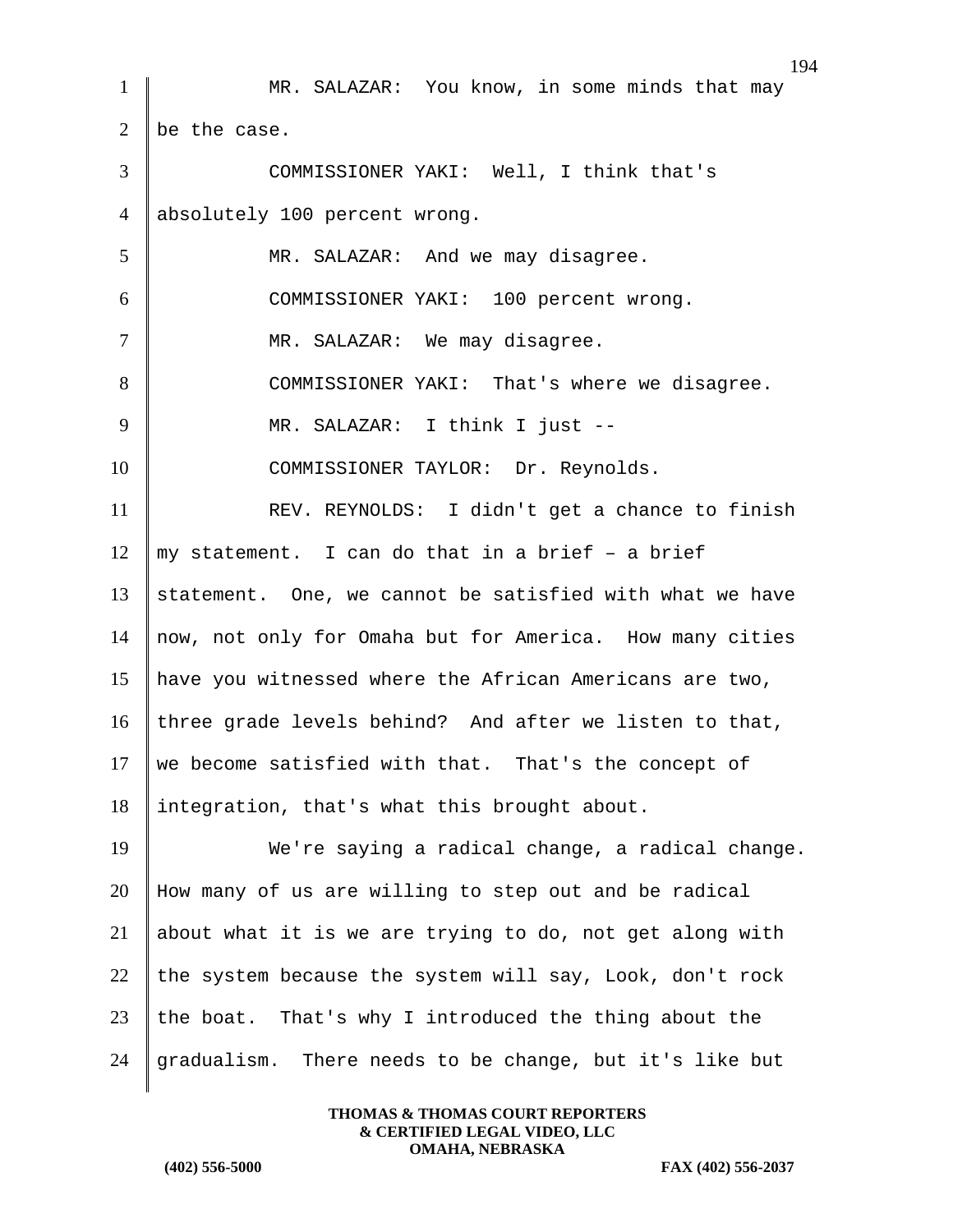1 we are afraid and don't want to upset the apple cart. 2 There has got to be an upsetting of the apple cart. There 3 has got to be a change.

4 When you talk about the funding, how much of the  $5$  funds what is being allocated on what basis -- we haven't 6 even talked about special. What happens if, in fact, the 7 west schools are reduced, they don't get any special money 8 at all. It all comes into the other schools. Another 9 piece of radical change. There has got to be a radical  $10$  change. And that's what happened, when I started off with 11 the Plessy v. Ferguson, Brown v. Board of Education. That 12 was unheard of to grant a separate but equal. That was a 13 big step for America.

14 Then came the Brown versus Board of Education, a 15 big step for America.

 I'm saying it's time for another form to be clear-cut integration that says quality integrated education must be a part of every educational system and 19 || not a program as some have said. We think about the African American Achievement Council and the Latino Achievement Council. Go back and read their history. See 22 | how they changed. Well, if that can change and now be a positive force, why, then, are we saying this bill will 24 not work?

> **THOMAS & THOMAS COURT REPORTERS & CERTIFIED LEGAL VIDEO, LLC OMAHA, NEBRASKA**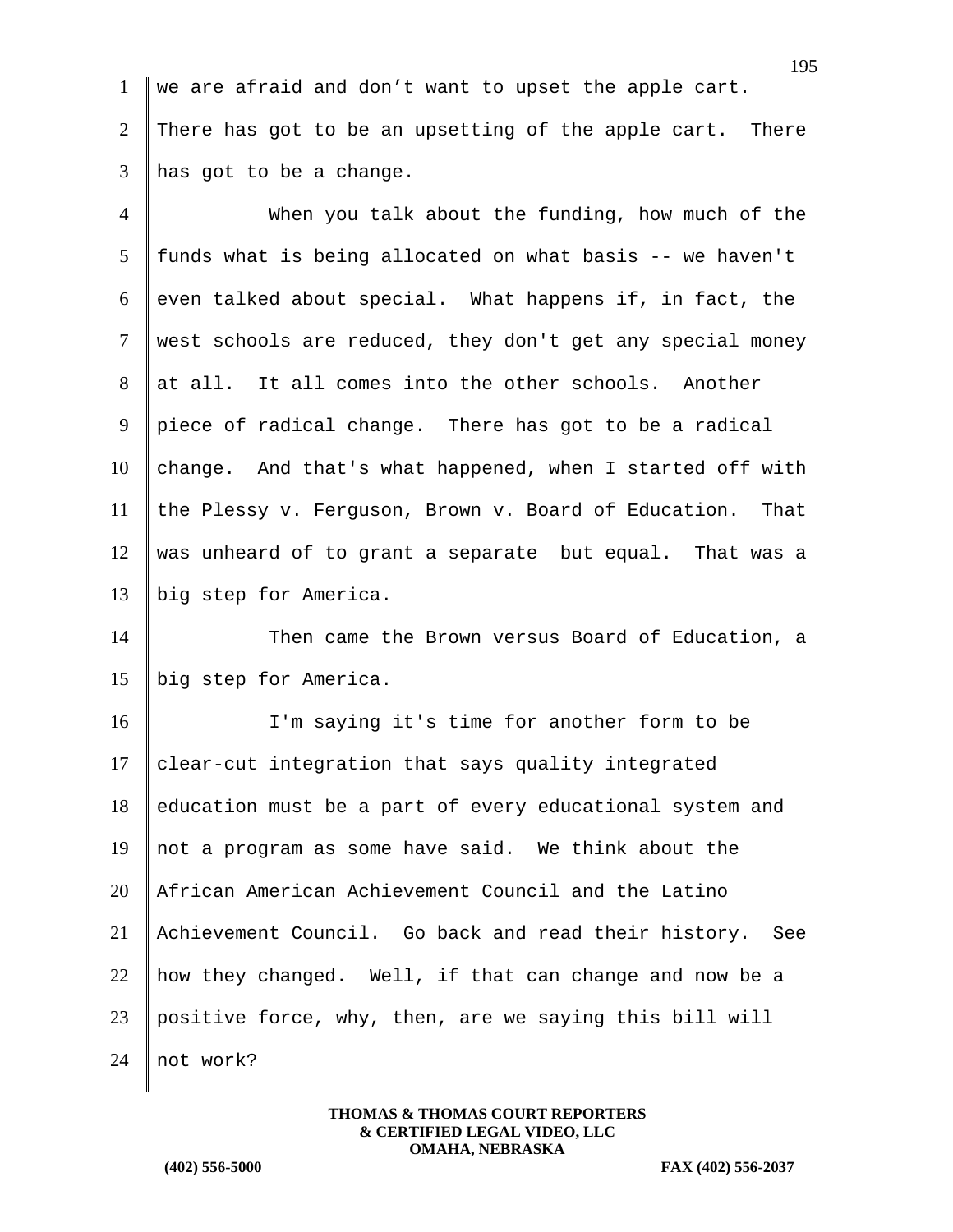1 I I am not a lawyer, I'm not professing to be 2 one, I'm not trying to be one. I'm trying to be a 3 preacher. A preacher says that we must rise to the 4 highest moral level, and that level say if you know that  $5 \parallel$  you've got black students who are failing within the 6 system and, yet, we approve of the system, somebody has 7 got to do something. And I'm saying that to do something, 8 it must be a radical change.

9 So if you look at that aspect, then, it says  $10$  that at one time it was against the law for us to read and 11 write. A radical change came about. It as, okay, we're 12 going to let those color folk read and write now but in 13 separate institutions. And that was a big step for 14 America.

15 Then they said, well, now, listen, that's not  $\mid$  right, so we're going to get them integrated because there is something going to happen magical, that those black students are going to learn better and those white students are going to learn better because now they are  $\vert$  together.

21 I remember when I first went to an integrated  $22$  school and I was shocked when the student beside me was 23 | white made an F and I made a C. It stopped my mentality

> **THOMAS & THOMAS COURT REPORTERS & CERTIFIED LEGAL VIDEO, LLC OMAHA, NEBRASKA**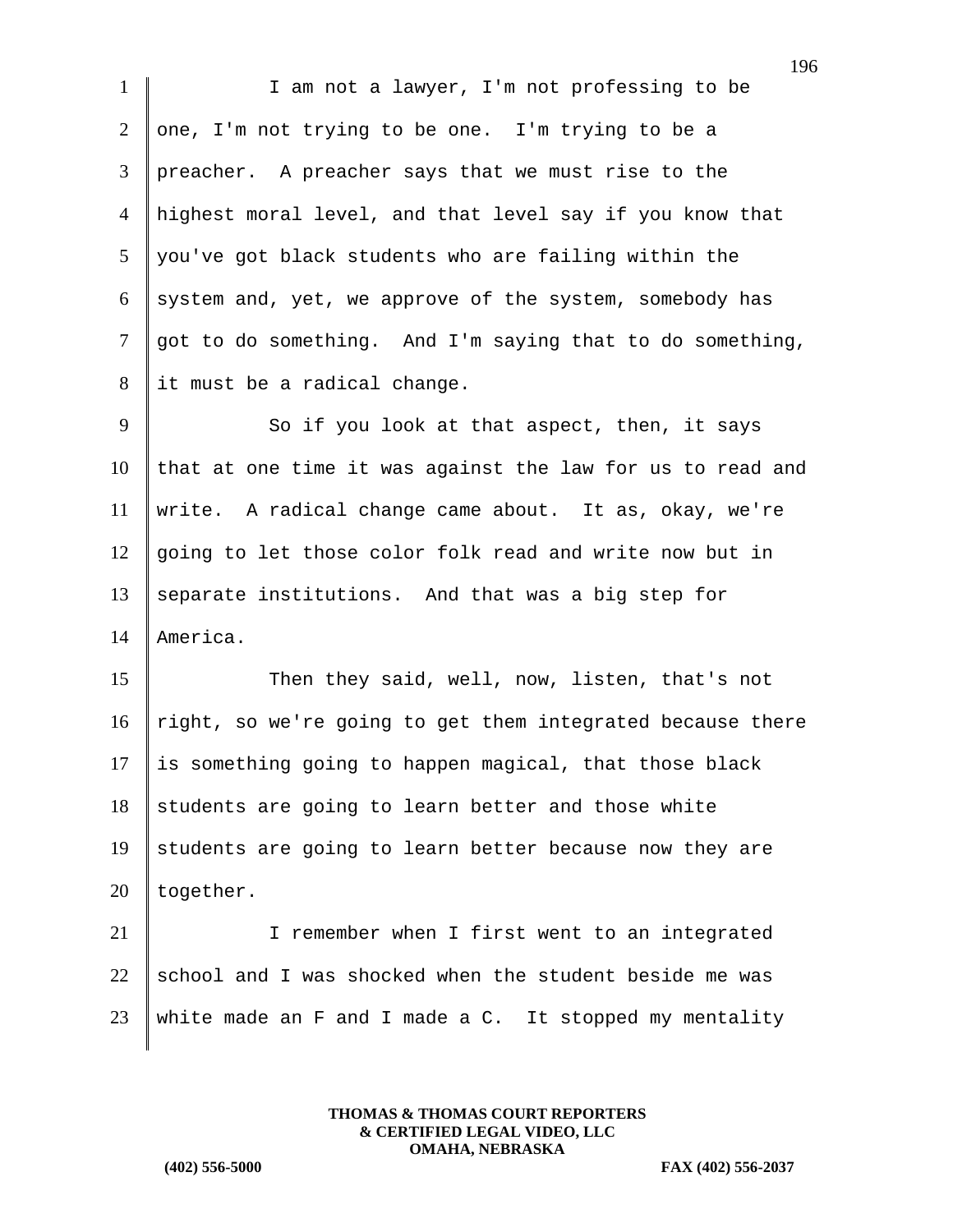1 because I had grown up to believe that all white folk 2 were smart and all black folk were dumb.

3 That's funny, isn't it. But talk to some of our black students now who are seeing their group fail and white groups succeed in a system that says we're doing our best for you color folks.

7 | Now, I'm just saying that the time has come for 8 us to make a radical change. If LB 1024 as amended and  $9$  signed by the governor says we must now recognize that  $10$  there needs to be a different format that is going to 11 guarantee integrated quality education. If there are some 12 things in that bill that need to be changed, granted, 13 change them, but let's not keep the same system where we 14 know that according to the World Herald in just this past 15 week we have got the test scores. All the schools are 16 reporting little change if any and as said yes, the same  $17$  old, same old. This says a radical change must take  $18$  | place. 19 COMMISSIONER TAYLOR: Before Commissioner Yaki

20 presents his question -- I sense a question coming.

21 COMMISSIONER YAKI: No, I don't. 22 COMMISSIONER TAYLOR: Professor Potuto, you had 23 Something to say.

> **THOMAS & THOMAS COURT REPORTERS & CERTIFIED LEGAL VIDEO, LLC OMAHA, NEBRASKA**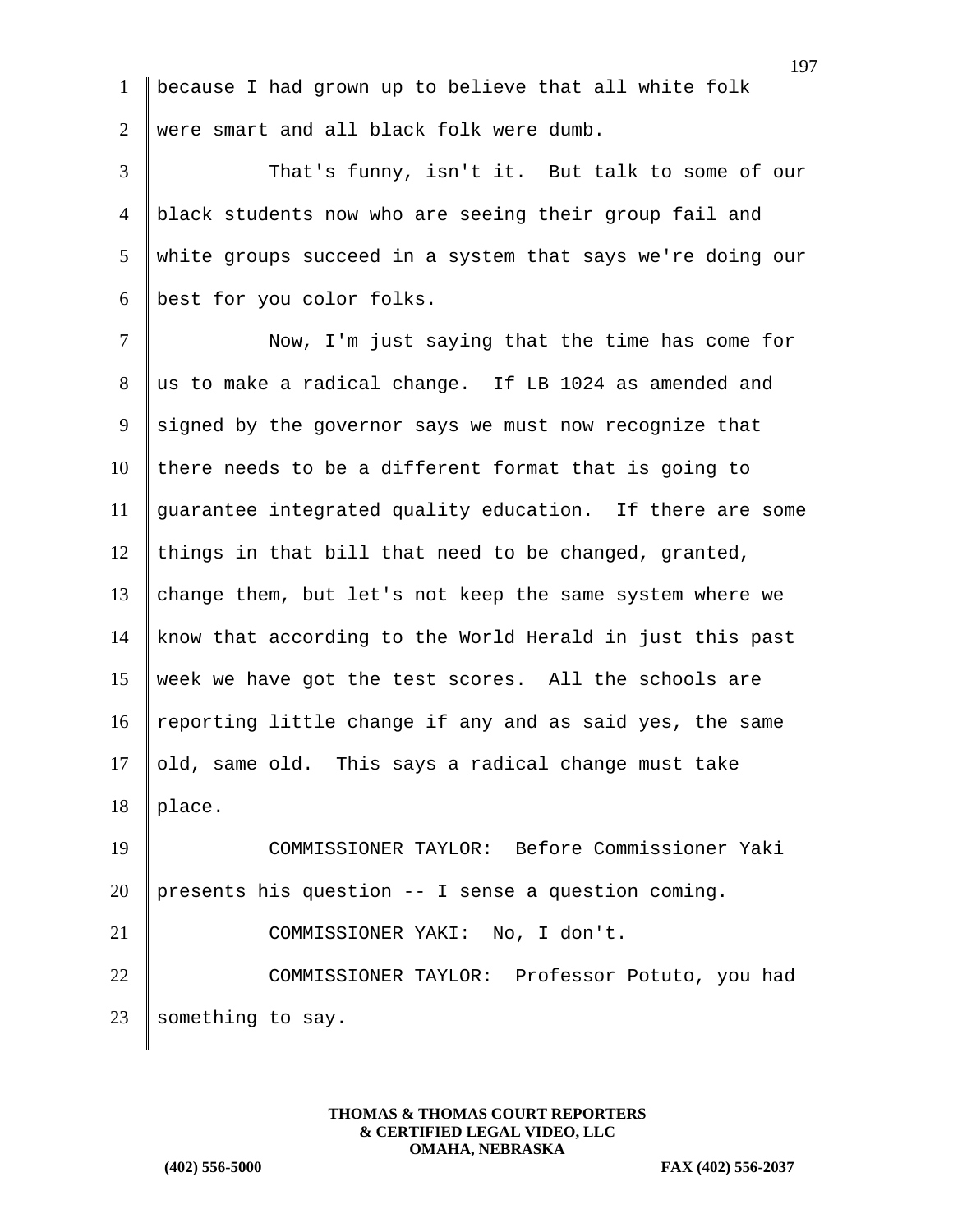1 PROFESSOR POTUTO: Yeah, and I regret that I'm 2  $\vert$  going to move to incrementalism, but I did want to at 3 least respond.

4 I said I don't think we're doing paradigm, that 5 the  $-$ - that the  $-$ - that LB 1024 will be found 6 constitutional and I think that's true, but I will also  $7 \parallel$  say that to the extent that I'm wrong and that the program  $8$  is found constitutional in theory, then I do think some of 9 the issues about, you know, there's not enough funding,  $10$  that quality of the teachers isn't as good in this 11 district as compared to that district will be taken care 12 of. It's going to be taken care of in court, but it will 13  $\parallel$  be taken care of because then the issue as to equal in 14 fact will be on the table. 15 COMMISSIONER TAYLOR: I want to make one quick 16 statement about that point and that's why I was trying to

17 | break this down in my mind, at least, as I hear discussion 18 unfolding to three separate parts, because if you are 19 opposed to a new radical structure, as proposed by 1024, 20 that I can get my mind around, but if the opposition is 21 one of a mechanical opposition, then those are issues 22 that, assuming the courts find it to be constitutional, 23 | you must grapple with.

> **THOMAS & THOMAS COURT REPORTERS & CERTIFIED LEGAL VIDEO, LLC OMAHA, NEBRASKA**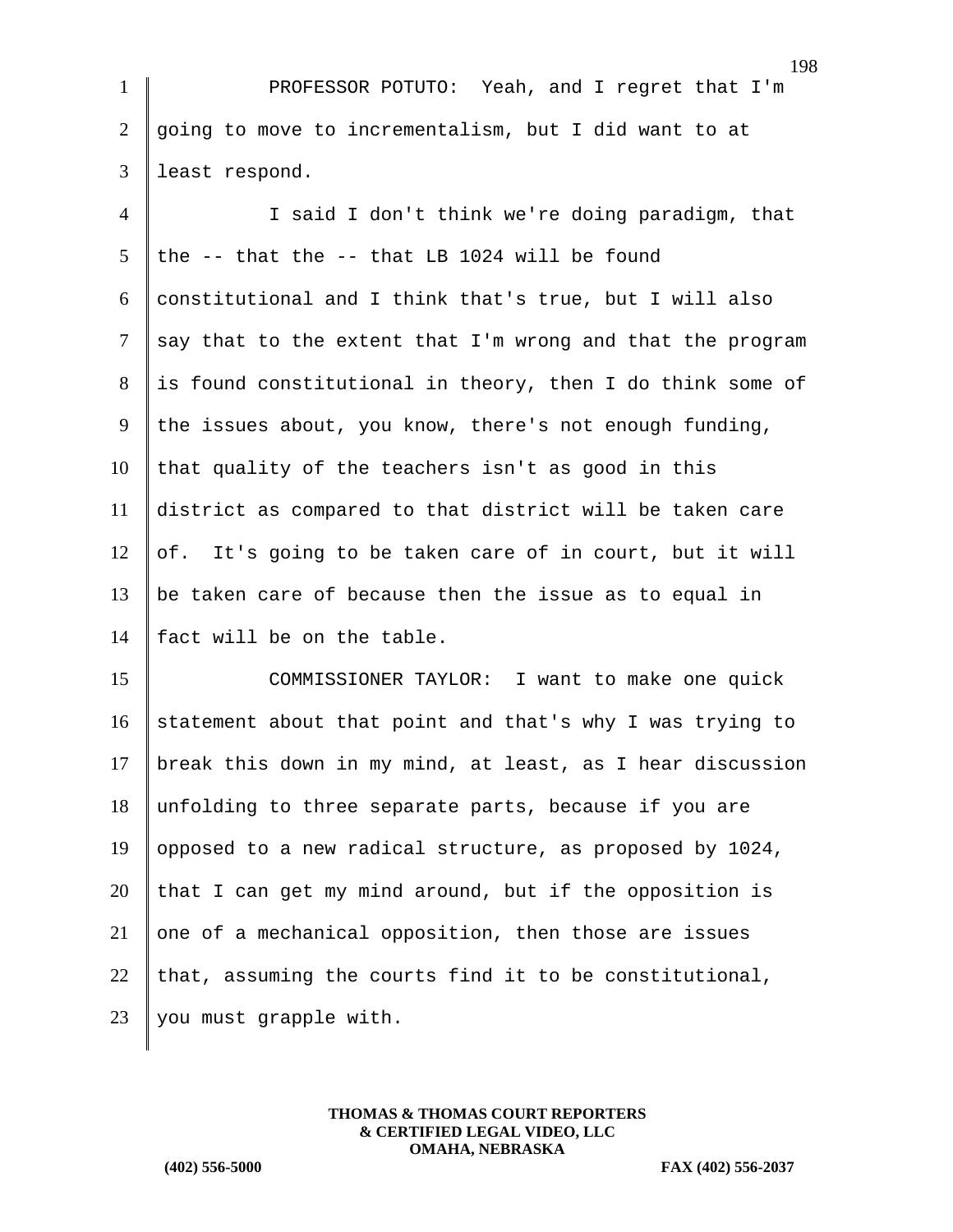1 And then I think you're getting to the real 2 issue, that is whether or not it's worth grappling with 3 those mechanical issues within the context of 1024, or 4 whether there is a better road that will and can be  $5$  traveled as a practical political matter. And that is a 6 question that while  $--$  only you all here in Omaha and the 7 State of Nebraska can and will address.

8 | Frankly, I think it's a good discussion for 9 America to witness because that is what we really should 10 | be talking about and that is why, for me at least, I hope  $11$  this discussion continues. I hope people really think 12 about the paradigms of Brown v. Board in putting in 1024 13 versus what's been said here today and whether or not we 14 ever really can get to those mechanical issues of funding.

15 But at bottom, I'm going to -- what I want to 16  $\parallel$  reflect is the frustration on the lack of control that 17 folks sense in terms of controlling ones own destiny; that  $18$  should be a concern to everyone because if you don't sense 19 | you're in control of your own destiny, you're simply  $20$  you're not going to be empowered, I don't care who you 21 are. So those are the issues I hope can be addressed 22 | before folks start arguing within the confines of some 23 | structure, whether 1024 or not.

> **THOMAS & THOMAS COURT REPORTERS & CERTIFIED LEGAL VIDEO, LLC OMAHA, NEBRASKA**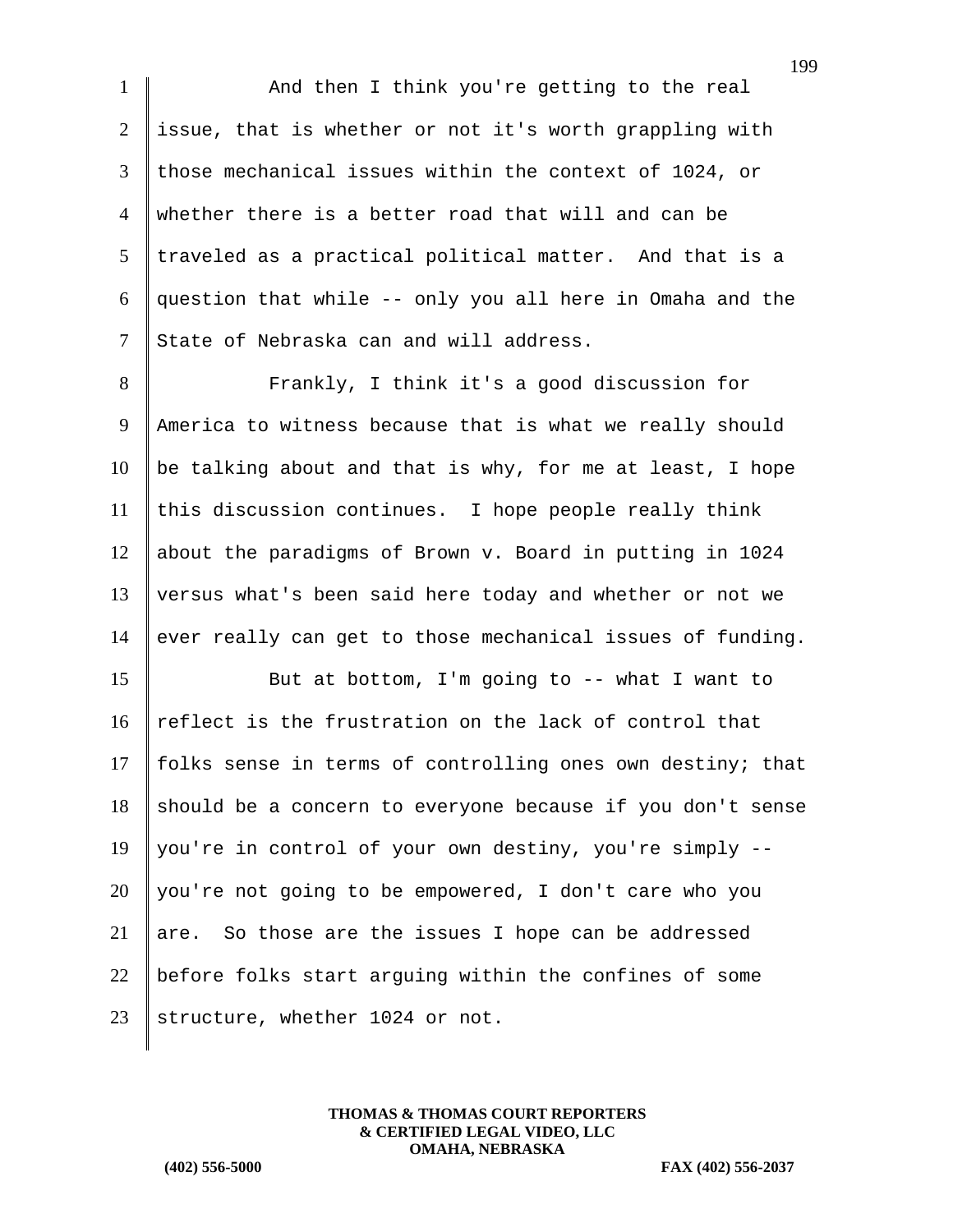1 Do we have any other questions? Commissioner Melendez?

| $\overline{3}$ | COMMISSIONER MELENDEZ: Just a comment. I think             |
|----------------|------------------------------------------------------------|
| $\overline{4}$ | many times when you have diverse opinions, even within a   |
| 5              | minority community itself, even the African American       |
| 6              | community, I think that with the bill itself I think you   |
| $\tau$         | want to, hopefully, build I as many options as you can for |
| 8              | people to opt into it, but I'm not sure, it seemed to me   |
| 9              | that with this new bill even the -- even the integration   |
| 10             | or whatever those difference -- attending different        |
| 11             | schools seem to be closing.                                |
| 12             | So I'm just saying that if you can build as many           |
| 13             | options there for people that may not agree with the way   |
| 14             | we're going, but because I think part of this is educating |
| 15             | a whole community as to what this issue is here on this    |
| 16             | bill. And I think that there's a lot of work that's going  |
| 17             | to be done, so I think that -- you know, that's what I'm   |
| 18             | hearing from people is people want to see options that     |
| 19             | they're afforded, not an agreement.                        |
| 20             | Thank you.                                                 |
| 21             | COMMISSIONER TAYLOR: Commissioner Yaki.                    |
| 22             | COMMISSIONER YAKI: I just want to - I just want            |
| 23             | to thank all of the panelists who are here for all of      |
| 24             | their points of view. I think that I enjoyed the passion,  |

**THOMAS & THOMAS COURT REPORTERS & CERTIFIED LEGAL VIDEO, LLC OMAHA, NEBRASKA**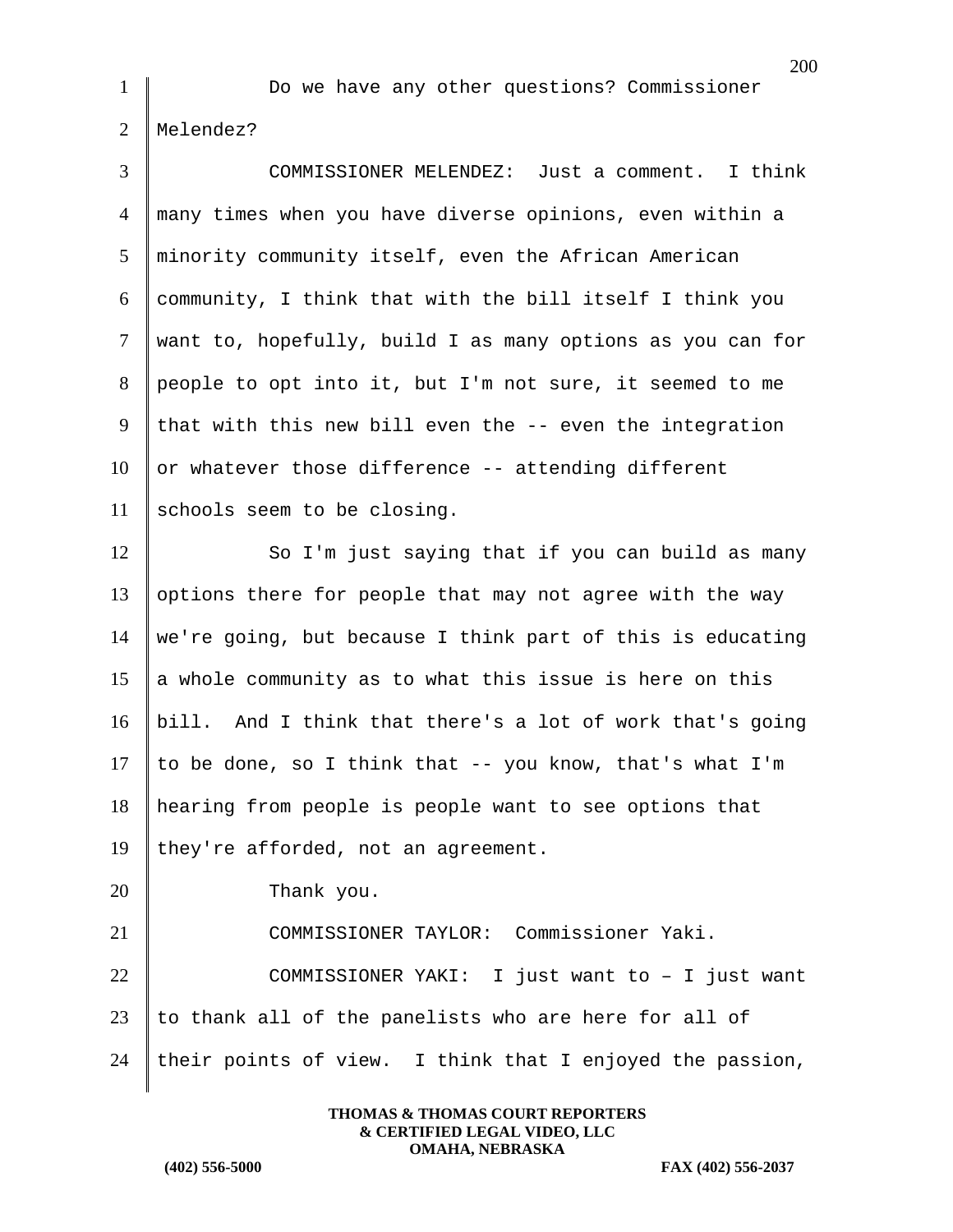|                | 201                                                        |
|----------------|------------------------------------------------------------|
| $\mathbf{1}$   | I enjoyed the arguments, I enjoyed the -- most             |
| $\overline{2}$ | importantly, I enjoyed the sense of feeling that there's a |
| 3              | need for participation, and whenever we do these, watching |
| $\overline{4}$ | this is $-$ is important.                                  |
| 5              | I want to say one thing, though, and that is --            |
| 6              | and it goes to the point I was trying to make to Mr.       |
| $\tau$         | Brooks. And that is I would -- I would hate that the       |
| 8              | fortunes of education in Omaha have to hang upon           |
| 9              | resolution of 1024 in the court system. I think that that  |
| 10             | would be, I think, a mistake by all parties.               |
| 11             | I think -- I sense that there has been -- what             |
| 12             | Senator Chambers has done has created a great debate that, |
| 13             | as my co-Commissioner -- as my fellow Commissioner Mr.     |
| 14             | Taylor has said, needs to be -- needs to be had as a       |
| 15             | debate that we see in every large city or every medium-    |
| 16             | sized city in this country regarding African American      |
| 17             | graduation rates, test scores, et cetera, that, quite      |
| 18             | frankly, as we all know, is appalling, unacceptable and    |
| 19             | should not be the standard by which we measure ourselves   |
| 20             | as a country.                                              |
| 21             | So I would hope that in addition to whatever is            |
| 22             | going on in the courts on 1024 there are efforts made by   |
| 23             | legislative leaders who will understand what Senator       |
| 24             | Chambers is really talking about, to come together and say |
|                |                                                            |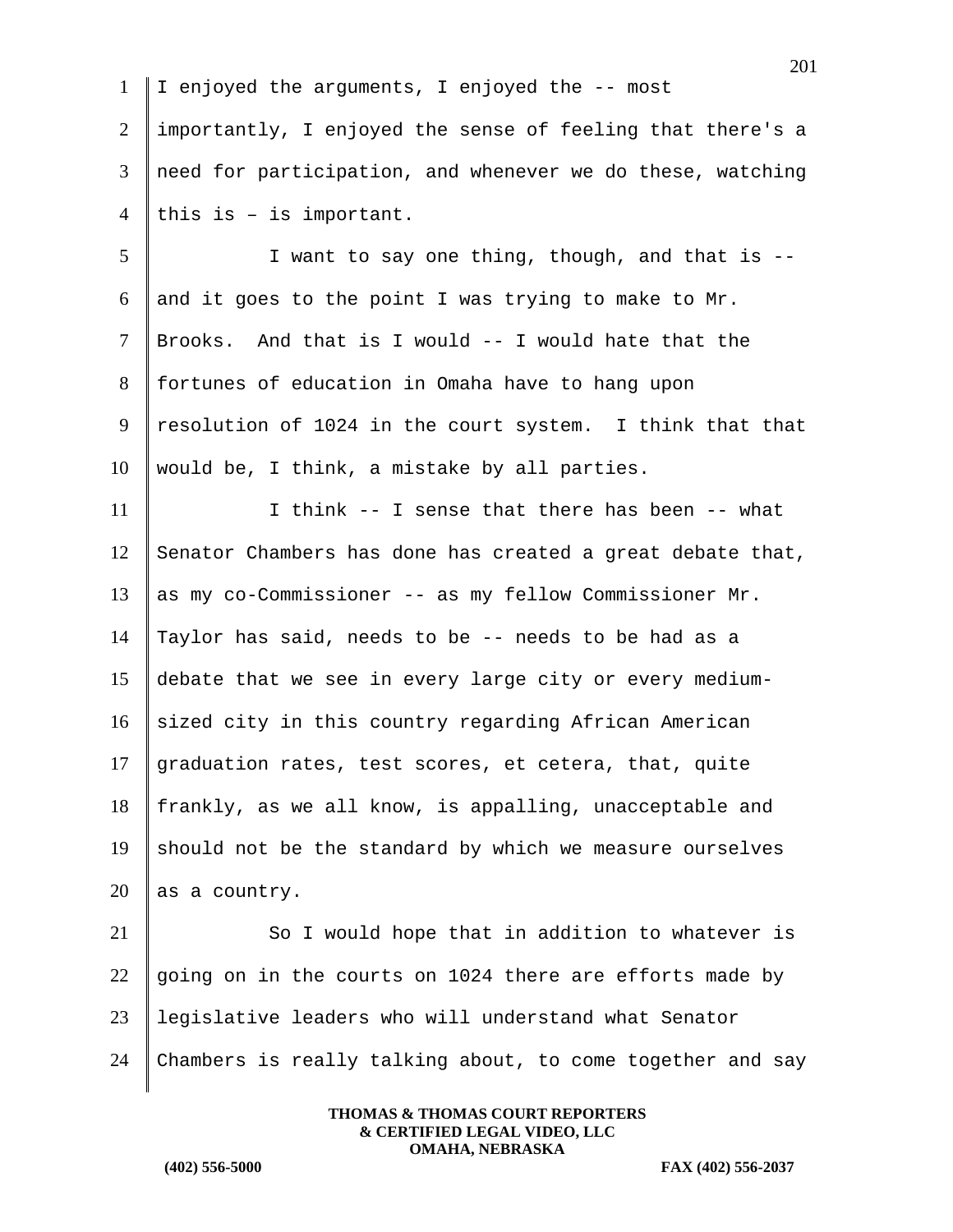1 this is -- these are the kinds of reforms that we need, 2 this is the kind of controls and responsibilities that we  $3$  | need to put in place.

4 If we need to create programs to incentivize 5 more African Americans going into teaching at K through 6 | 12, what are we going to do to do that? If we need  $-$  if  $7$  we need to create a different kind of property or tax 8 basis for our school system, this is what we need to do. 9 | Incrementalism, I think, is not acceptable in  $10$  this debate, just minor tweaks or changes. As you said, a 11 program is not a school, a program is not a school 12 district, a program is not -- is not a county or a state. 13 I think that is really - really the kind of reform that we 14 | support. 15 Certainly all of us understand the passion

16 behind 1024 for being here today. You've been welcome, 17 and I just want to thank all of you for being here today 18 and being a part of this discussion.

19 COMMISSIONER TAYLOR: I want to thank the 20 panelists and, again, I want to thank everyone involved 21 because I really think you all may not appreciate this, 22 since you've sort of had the national spotlight put on 23 | you, but I really think you all are contributing to the

> **THOMAS & THOMAS COURT REPORTERS & CERTIFIED LEGAL VIDEO, LLC OMAHA, NEBRASKA**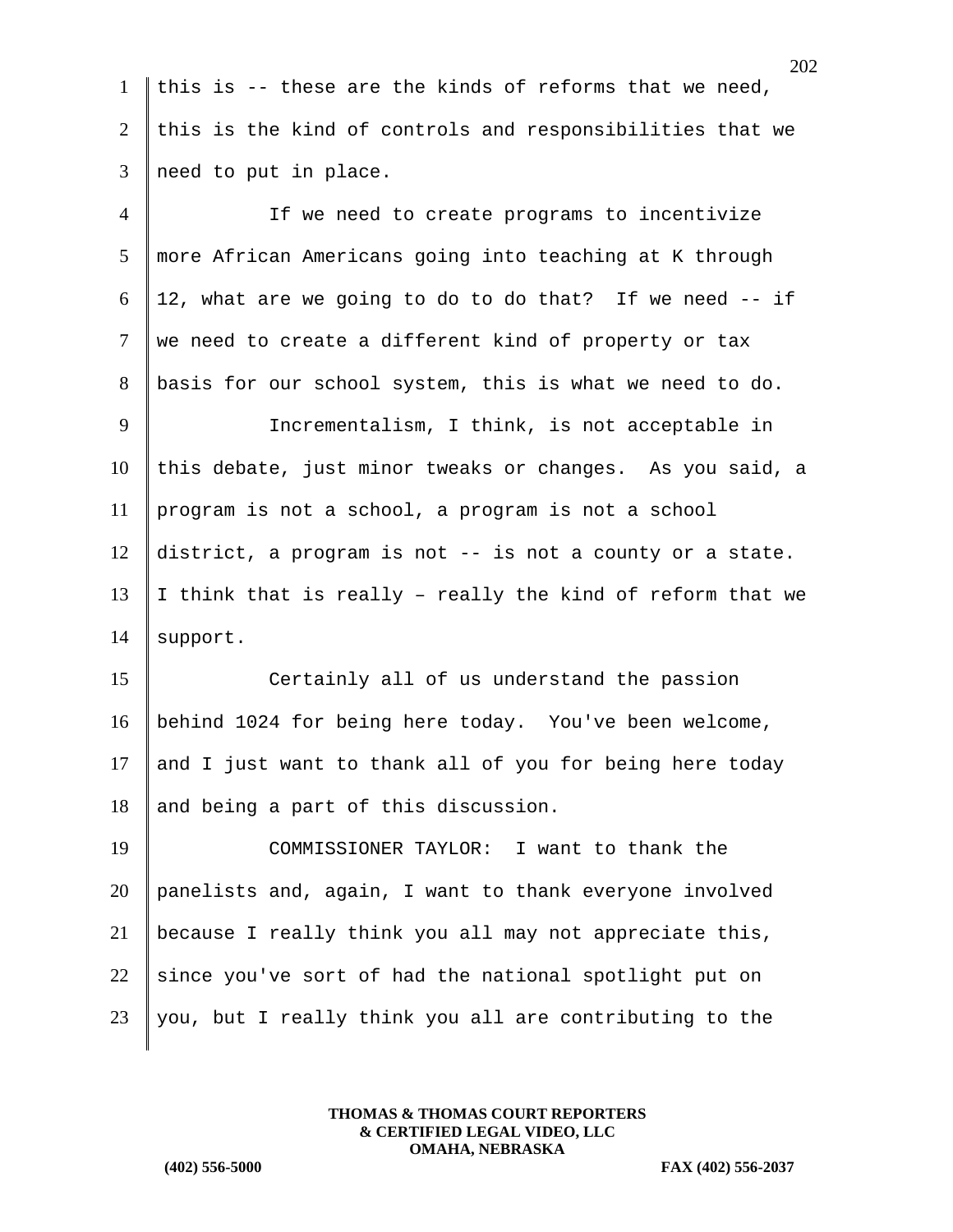1 national debate in a real and meaningful way to -- it's 2  $\parallel$  an important issue.

3 I also want to take the opportunity to thank the 4 staff. They did a great job in putting this together. I 5 know it was a lot of hard work, as evidenced by the fact  $6$  it was pulled off without a single flaw.

7 | And you know how those things are, when things 8 go smoothly, that means someone did a lot of hard work 9 behind the scenes. So I want to thank all of the staff 10 members for all of their hard work because they did a 11 yeoman's work and did a great job.

12 I also want the public to know -

13 I want the public to know that this record will 14 | remain open for 30 days after this hearing for purposes of 15 allowing folks from the public to consider what has been 16 said today and submit to the Commission any material they 17 would like us to consider as we compose our final report  $18$  relative to this briefing, which will also be done at a 19 public meeting that is a vote on the report, a discussion 20 of the report at a public meaning. And once it's adopted, 21 I know it can be pulled from our website. 22  $\parallel$  And with that  $-$ 

23 COMMISSIONER YAKI: Thank you all.

**THOMAS & THOMAS COURT REPORTERS & CERTIFIED LEGAL VIDEO, LLC OMAHA, NEBRASKA**